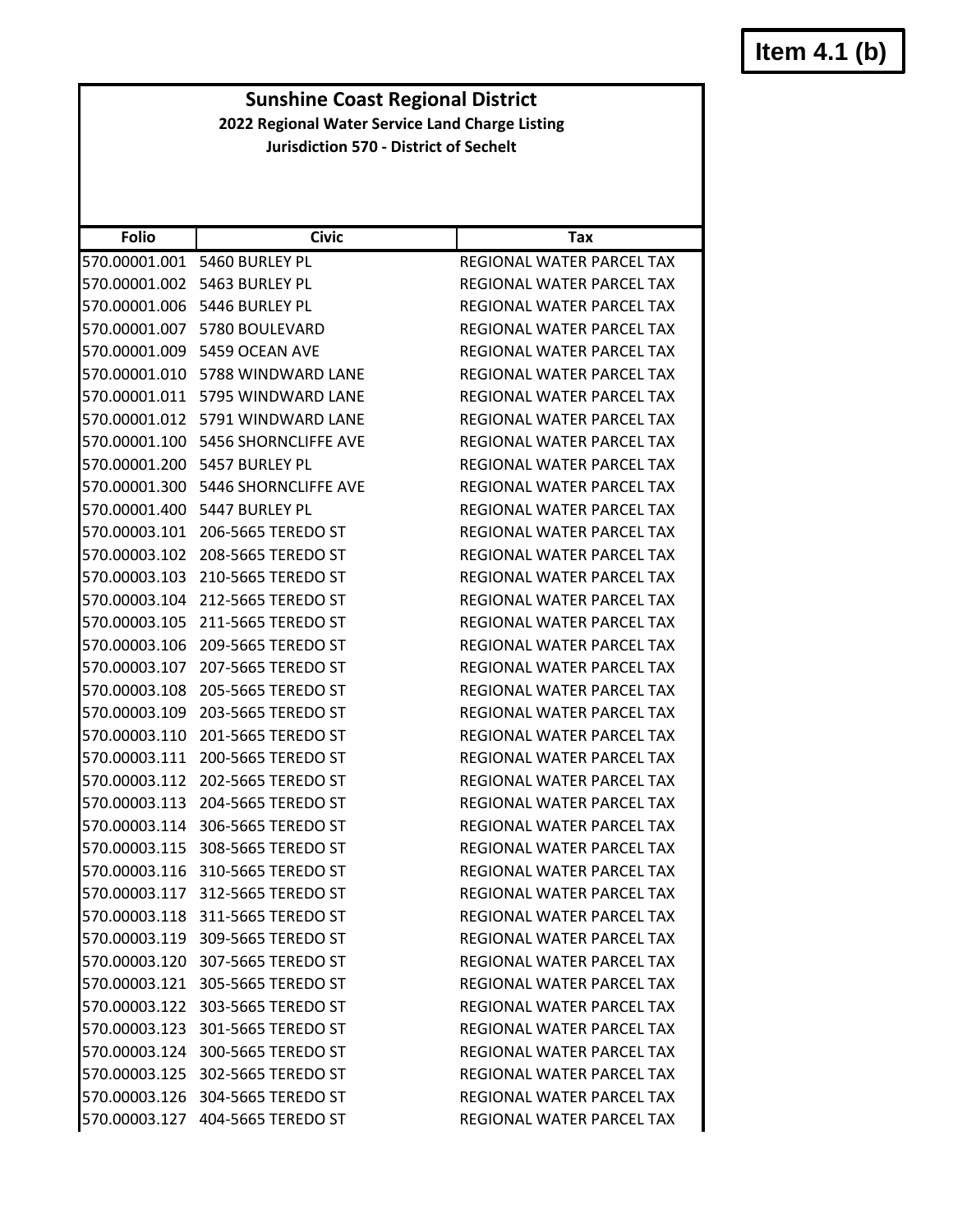| <b>Folio</b>  | <b>Civic</b>                     | Tax                              |
|---------------|----------------------------------|----------------------------------|
| 570.00003.128 | 406-5665 TEREDO ST               | REGIONAL WATER PARCEL TAX        |
| 570.00003.129 | 408-5665 TEREDO ST               | REGIONAL WATER PARCEL TAX        |
| 570.00003.130 | 410-5665 TEREDO ST               | REGIONAL WATER PARCEL TAX        |
| 570.00003.131 | 409-5665 TEREDO ST               | REGIONAL WATER PARCEL TAX        |
| 570.00003.132 | 407-5665 TEREDO ST               | REGIONAL WATER PARCEL TAX        |
| 570.00003.133 | 405-5665 TEREDO ST               | <b>REGIONAL WATER PARCEL TAX</b> |
| 570.00003.134 | 403-5665 TEREDO ST               | REGIONAL WATER PARCEL TAX        |
| 570.00003.135 | 401-5665 TEREDO ST               | REGIONAL WATER PARCEL TAX        |
| 570.00003.136 | 400-5665 TEREDO ST               | REGIONAL WATER PARCEL TAX        |
| 570.00003.137 | 402-5665 TEREDO ST               | REGIONAL WATER PARCEL TAX        |
| 570.00003.138 | 504-5665 TEREDO ST               | REGIONAL WATER PARCEL TAX        |
| 570.00003.139 | 506-5665 TEREDO ST               | REGIONAL WATER PARCEL TAX        |
| 570.00003.140 | 507-5665 TEREDO ST               | REGIONAL WATER PARCEL TAX        |
| 570.00003.141 | 505-5665 TEREDO ST               | <b>REGIONAL WATER PARCEL TAX</b> |
| 570.00003.142 | 503-5665 TEREDO ST               | REGIONAL WATER PARCEL TAX        |
| 570.00003.143 | 501-5665 TEREDO ST               | REGIONAL WATER PARCEL TAX        |
| 570.00003.144 | 500-5665 TEREDO ST               | REGIONAL WATER PARCEL TAX        |
| 570.00003.145 | 502-5665 TEREDO ST               | REGIONAL WATER PARCEL TAX        |
| 570.00003.146 | 602-5665 TEREDO ST               | REGIONAL WATER PARCEL TAX        |
| 570.00003.147 | 604-5665 TEREDO ST               | REGIONAL WATER PARCEL TAX        |
| 570.00003.148 | 606-5665 TEREDO ST               | REGIONAL WATER PARCEL TAX        |
| 570.00003.149 | 605-5665 TEREDO ST               | REGIONAL WATER PARCEL TAX        |
| 570.00003.150 | 603-5665 TEREDO ST               | REGIONAL WATER PARCEL TAX        |
| 570.00003.151 | 601-5665 TEREDO ST               | REGIONAL WATER PARCEL TAX        |
| 570.00003.152 | 600-5665 TEREDO ST               | REGIONAL WATER PARCEL TAX        |
| 570.00003.156 | 104-5665 TEREDO ST               | REGIONAL WATER PARCEL TAX        |
| 570.00003.157 | 105-5665 TEREDO ST               | <b>REGIONAL WATER PARCEL TAX</b> |
| 570.00003.158 | 5455 INLET AVE                   | REGIONAL WATER PARCEL TAX        |
| 570.00003.159 | 106-5725 TEREDO ST               | REGIONAL WATER PARCEL TAX        |
|               | 570.00003.160 107-5725 TEREDO ST | REGIONAL WATER PARCEL TAX        |
|               | 570.00003.161 108-5725 TEREDO ST | REGIONAL WATER PARCEL TAX        |
|               | 570.00003.162 205-5725 TEREDO ST | <b>REGIONAL WATER PARCEL TAX</b> |
|               | 570.00003.163 203-5725 TEREDO ST | REGIONAL WATER PARCEL TAX        |
|               | 570.00003.164 201-5725 TEREDO ST | REGIONAL WATER PARCEL TAX        |
|               | 570.00003.165 200-5725 TEREDO ST | REGIONAL WATER PARCEL TAX        |
|               | 570.00003.166 202-5725 TEREDO ST | REGIONAL WATER PARCEL TAX        |
| 570.00003.167 | 204-5725 TEREDO ST               | REGIONAL WATER PARCEL TAX        |
|               | 570.00003.168 206-5725 TEREDO ST | REGIONAL WATER PARCEL TAX        |
|               | 570.00003.169 208-5725 TEREDO ST | REGIONAL WATER PARCEL TAX        |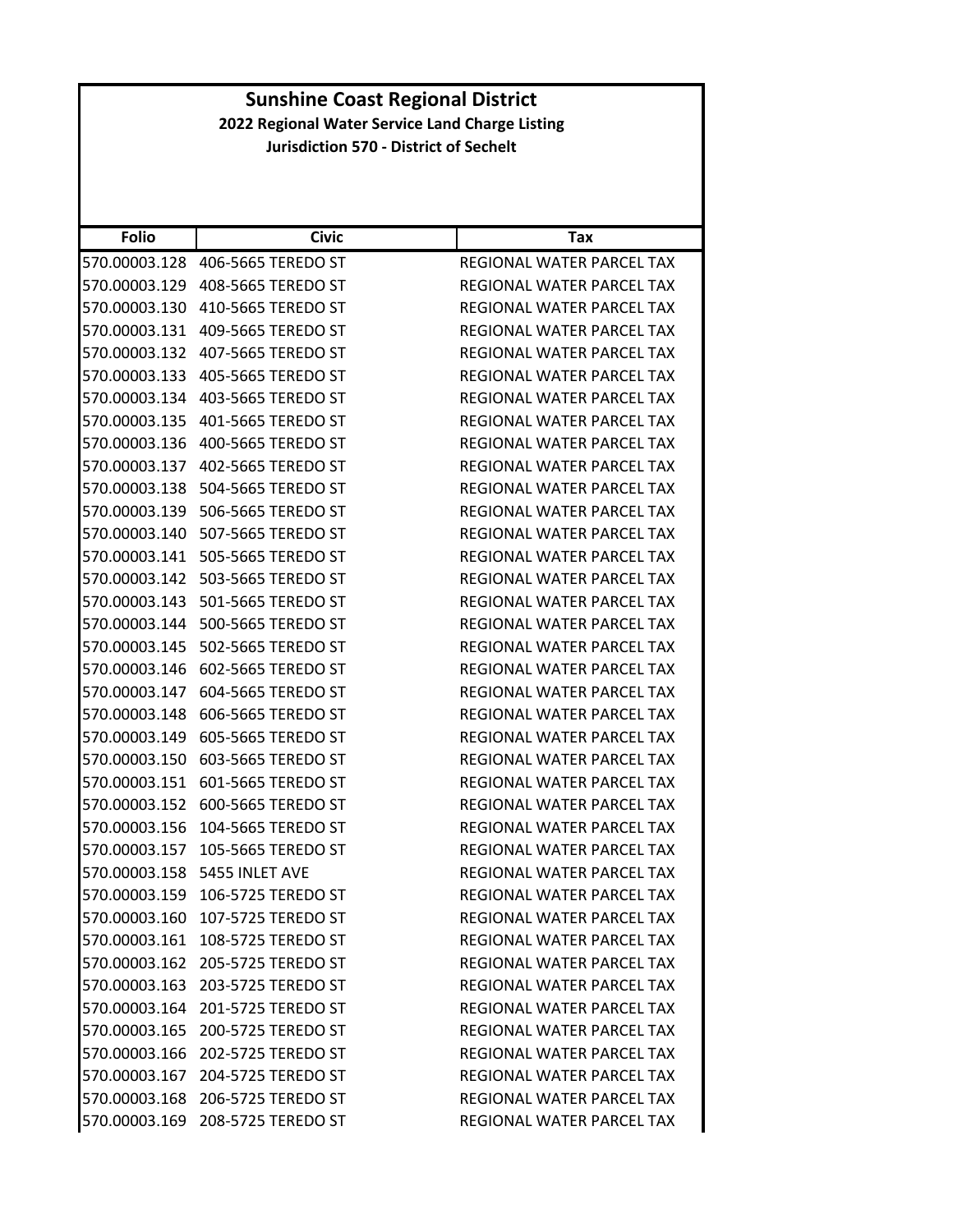| <b>Folio</b>  | Civic                               | Тах                              |
|---------------|-------------------------------------|----------------------------------|
| 570.00003.170 | 210-5725 TEREDO ST                  | REGIONAL WATER PARCEL TAX        |
| 570.00003.171 | 212-5725 TEREDO ST                  | REGIONAL WATER PARCEL TAX        |
| 570.00003.172 | 211-5725 TEREDO ST                  | <b>REGIONAL WATER PARCEL TAX</b> |
| 570.00003.173 | 209-5725 TEREDO ST                  | REGIONAL WATER PARCEL TAX        |
| 570.00003.174 | 207-5725 TEREDO ST                  | REGIONAL WATER PARCEL TAX        |
| 570.00003.175 | 305-5725 TEREDO ST                  | REGIONAL WATER PARCEL TAX        |
| 570.00003.176 | 303-5725 TEREDO ST                  | REGIONAL WATER PARCEL TAX        |
| 570.00003.177 | 301-5725 TEREDO ST                  | REGIONAL WATER PARCEL TAX        |
| 570.00003.178 | 300-5725 TEREDO ST                  | REGIONAL WATER PARCEL TAX        |
| 570.00003.179 | 302-5725 TEREDO ST                  | REGIONAL WATER PARCEL TAX        |
| 570.00003.180 | 304-5725 TEREDO ST                  | REGIONAL WATER PARCEL TAX        |
| 570.00003.181 | 306-5725 TEREDO ST                  | REGIONAL WATER PARCEL TAX        |
| 570.00003.182 | 308-5725 TEREDO ST                  | <b>REGIONAL WATER PARCEL TAX</b> |
| 570.00003.183 | 310-5725 TEREDO ST                  | <b>REGIONAL WATER PARCEL TAX</b> |
| 570.00003.184 | 312-5725 TEREDO ST                  | REGIONAL WATER PARCEL TAX        |
| 570.00003.185 | 311-5725 TEREDO ST                  | <b>REGIONAL WATER PARCEL TAX</b> |
| 570.00003.186 | 309-5725 TEREDO ST                  | REGIONAL WATER PARCEL TAX        |
| 570.00003.187 | 307-5725 TEREDO ST                  | <b>REGIONAL WATER PARCEL TAX</b> |
| 570.00003.188 | 403-5725 TEREDO ST                  | REGIONAL WATER PARCEL TAX        |
| 570.00003.189 | 401-5725 TEREDO ST                  | REGIONAL WATER PARCEL TAX        |
| 570.00003.190 | 400-5725 TEREDO ST                  | REGIONAL WATER PARCEL TAX        |
| 570.00003.191 | 402-5725 TEREDO ST                  | REGIONAL WATER PARCEL TAX        |
| 570.00003.192 | 404-5725 TEREDO ST                  | REGIONAL WATER PARCEL TAX        |
| 570.00003.193 | 406-5725 TEREDO ST                  | REGIONAL WATER PARCEL TAX        |
| 570.00003.194 | 408-5725 TEREDO ST                  | REGIONAL WATER PARCEL TAX        |
| 570.00003.195 | 410-5725 TEREDO ST                  | REGIONAL WATER PARCEL TAX        |
| 570.00003.196 | 409-5725 TEREDO ST                  | REGIONAL WATER PARCEL TAX        |
| 570.00003.197 | 407-5725 TEREDO ST                  | REGIONAL WATER PARCEL TAX        |
| 570.00003.198 | 405-5725 TEREDO ST                  | <b>REGIONAL WATER PARCEL TAX</b> |
|               | 570.00003.199    503-5725 TEREDO ST | REGIONAL WATER PARCEL TAX        |
|               | 570.00003.200 501-5725 TEREDO ST    | REGIONAL WATER PARCEL TAX        |
|               | 570.00003.201 500-5725 TEREDO ST    | REGIONAL WATER PARCEL TAX        |
| 570.00003.202 | 502-5725 TEREDO ST                  | <b>REGIONAL WATER PARCEL TAX</b> |
|               | 570.00003.203 504-5725 TEREDO ST    | REGIONAL WATER PARCEL TAX        |
| 570.00003.204 | 506-5725 TEREDO ST                  | REGIONAL WATER PARCEL TAX        |
|               | 570.00003.205 507-5725 TEREDO ST    | REGIONAL WATER PARCEL TAX        |
| 570.00003.206 | 505-5725 TEREDO ST                  | REGIONAL WATER PARCEL TAX        |
| 570.00003.207 | 601-5725 TEREDO ST                  | <b>REGIONAL WATER PARCEL TAX</b> |
| 570.00003.208 | 600-5725 TEREDO ST                  | REGIONAL WATER PARCEL TAX        |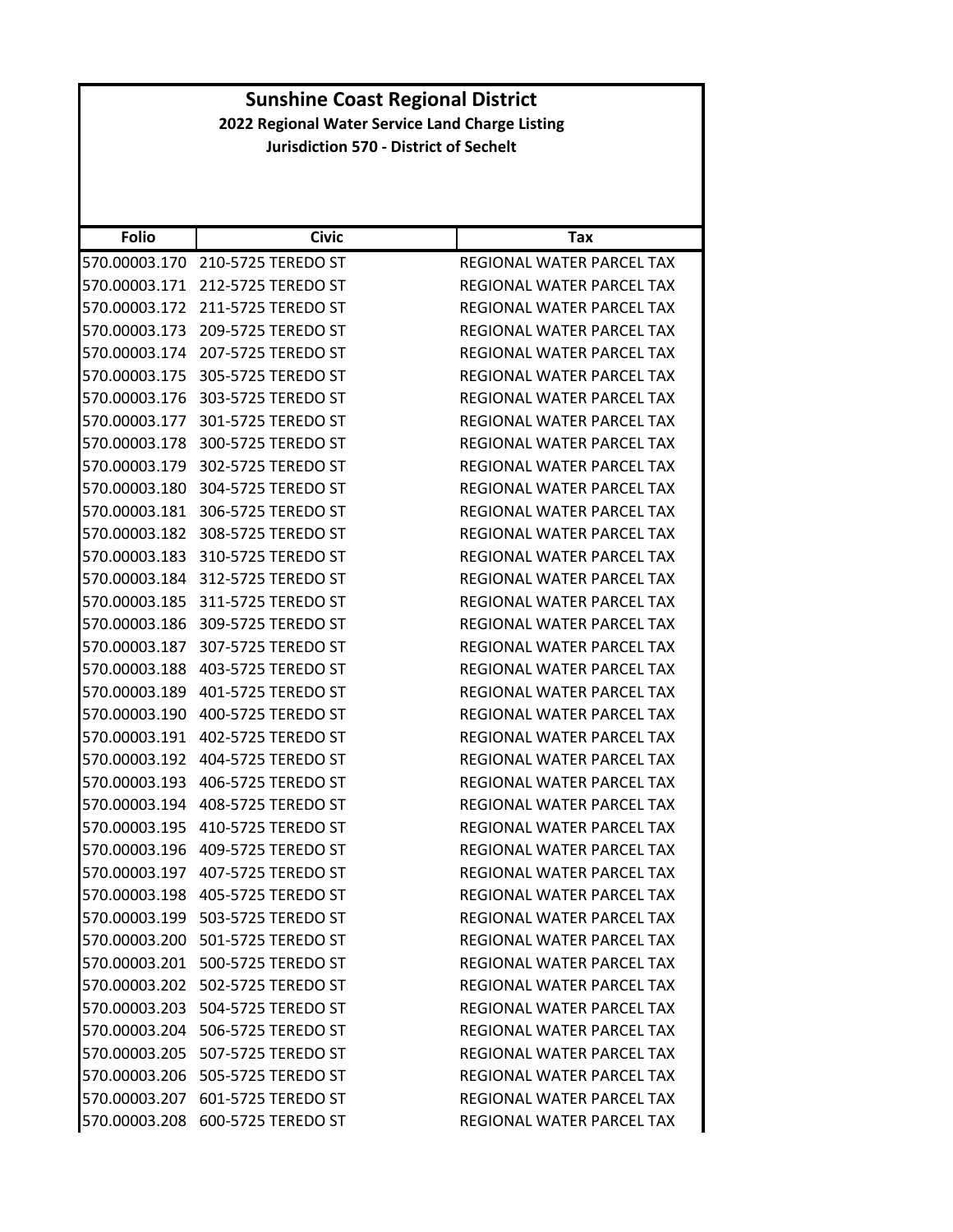| <b>Folio</b>  | <b>Civic</b>                     | <b>Tax</b>                       |
|---------------|----------------------------------|----------------------------------|
| 570.00003.209 | 602-5725 TEREDO ST               | REGIONAL WATER PARCEL TAX        |
| 570.00003.210 | 604-5725 TEREDO ST               | REGIONAL WATER PARCEL TAX        |
| 570.00003.211 | 606-5725 TEREDO ST               | REGIONAL WATER PARCEL TAX        |
| 570.00003.212 | 605-5725 TEREDO ST               | REGIONAL WATER PARCEL TAX        |
| 570.00003.213 | 603-5725 TEREDO ST               | REGIONAL WATER PARCEL TAX        |
| 570.00003.214 | 109-5725 TEREDO ST               | REGIONAL WATER PARCEL TAX        |
| 570.00003.215 | 102-5665 TEREDO ST               | REGIONAL WATER PARCEL TAX        |
| 570.00003.216 | 5665 TEREDO ST                   | REGIONAL WATER PARCEL TAX        |
|               | 570.00004.000 5454 TRAIL AVE     | REGIONAL WATER PARCEL TAX        |
| 570.00005.000 | 5729 TEREDO ST                   | REGIONAL WATER PARCEL TAX        |
| 570.00005.010 | 5770 BOULEVARD                   | REGIONAL WATER PARCEL TAX        |
| 570.00005.020 | 5766 BOULEVARD                   | REGIONAL WATER PARCEL TAX        |
| 570.00005.030 | 5760 BOULEVARD                   | REGIONAL WATER PARCEL TAX        |
|               | 570.00005.040 5754 BOULEVARD     | REGIONAL WATER PARCEL TAX        |
| 570.00005.050 | 5748 BOULEVARD                   | REGIONAL WATER PARCEL TAX        |
|               | 570.00005.060 5744 BOULEVARD     | REGIONAL WATER PARCEL TAX        |
| 570.00005.090 | 5728 BOULEVARD                   | REGIONAL WATER PARCEL TAX        |
|               | 570.00005.110 5740 BOULEVARD     | REGIONAL WATER PARCEL TAX        |
|               | 570.00005.120 5732 BOULEVARD     | REGIONAL WATER PARCEL TAX        |
| 570.00006.050 | 5485 WHARF AVE                   | REGIONAL WATER PARCEL TAX        |
|               | 570.00008.005 5655 TEREDO ST     | REGIONAL WATER PARCEL TAX        |
| 570.00008.006 | 5477 WHARF AVE                   | REGIONAL WATER PARCEL TAX        |
|               | 570.00008.007 5477 WHARF AVE     | REGIONAL WATER PARCEL TAX        |
| 570.00008.008 | 5477 WHARF AVE                   | REGIONAL WATER PARCEL TAX        |
| 570.00008.009 | 5477 WHARF AVE                   | REGIONAL WATER PARCEL TAX        |
|               | 570.00008.010 5477 WHARF AVE     | REGIONAL WATER PARCEL TAX        |
|               | 570.00008.011 5477 WHARF AVE     | REGIONAL WATER PARCEL TAX        |
|               | 570.00008.012 5477 WHARF AVE     | REGIONAL WATER PARCEL TAX        |
|               | 570.00008.013 5477 WHARF AVE     | REGIONAL WATER PARCEL TAX        |
|               | 570.00008.014 101-5477 WHARF AVE | REGIONAL WATER PARCEL TAX        |
| 570.00008.015 | 102-5477 WHARF AVE               | REGIONAL WATER PARCEL TAX        |
| 570.00008.016 | 103-5477 WHARF AVE               | REGIONAL WATER PARCEL TAX        |
| 570.00008.017 | 104-5477 WHARF AVE               | REGIONAL WATER PARCEL TAX        |
| 570.00008.018 | 105-5477 WHARF AVE               | REGIONAL WATER PARCEL TAX        |
| 570.00008.019 | 106-5477 WHARF AVE               | REGIONAL WATER PARCEL TAX        |
| 570.00008.020 | <b>107-5477 WHARF AVE</b>        | <b>REGIONAL WATER PARCEL TAX</b> |
| 570.00008.021 | <b>108-5477 WHARF AVE</b>        | <b>REGIONAL WATER PARCEL TAX</b> |
| 570.00008.022 | 109-5477 WHARF AVE               | REGIONAL WATER PARCEL TAX        |
| 570.00008.023 | 110-5477 WHARF AVE               | REGIONAL WATER PARCEL TAX        |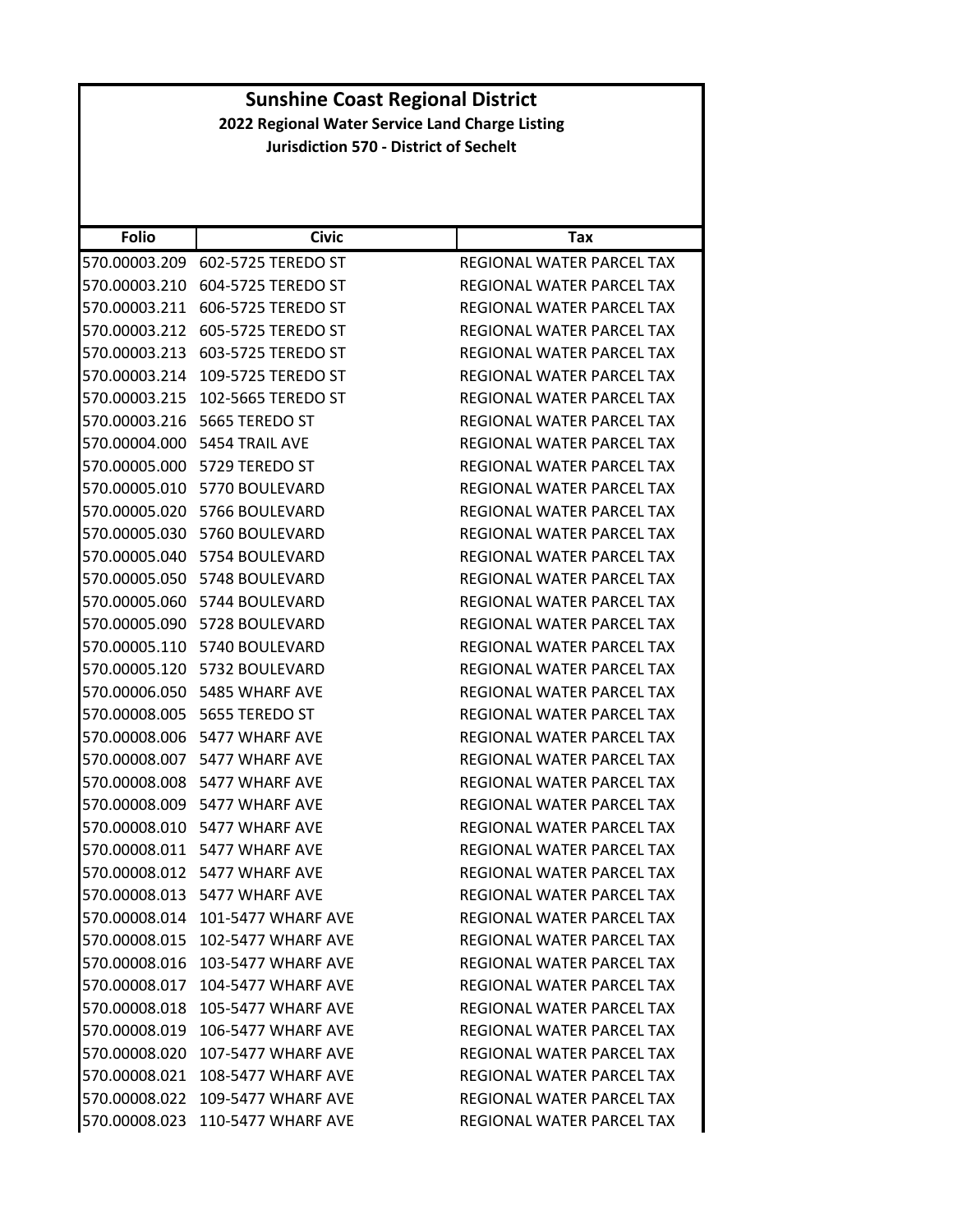| <b>Folio</b>  | <b>Civic</b>                     | Tax                              |
|---------------|----------------------------------|----------------------------------|
| 570.00008.024 | 111-5477 WHARF AVE               | REGIONAL WATER PARCEL TAX        |
| 570.00008.025 | 201-5477 WHARF AVE               | REGIONAL WATER PARCEL TAX        |
| 570.00008.026 | 202-5477 WHARF AVE               | REGIONAL WATER PARCEL TAX        |
| 570.00008.027 | 203-5477 WHARF AVE               | REGIONAL WATER PARCEL TAX        |
| 570.00008.028 | 204-5477 WHARF AVE               | REGIONAL WATER PARCEL TAX        |
| 570.00008.029 | 205-5477 WHARF AVE               | REGIONAL WATER PARCEL TAX        |
| 570.00008.030 | 206-5477 WHARF AVE               | <b>REGIONAL WATER PARCEL TAX</b> |
| 570.00008.031 | 207-5477 WHARF AVE               | REGIONAL WATER PARCEL TAX        |
| 570.00008.032 | 208-5477 WHARF AVE               | REGIONAL WATER PARCEL TAX        |
| 570.00008.033 | 209-5477 WHARF AVE               | REGIONAL WATER PARCEL TAX        |
| 570.00008.034 | 210-5477 WHARF AVE               | REGIONAL WATER PARCEL TAX        |
| 570.00008.035 | 211-5477 WHARF AVE               | REGIONAL WATER PARCEL TAX        |
| 570.00008.036 | 301-5477 WHARF AVE               | REGIONAL WATER PARCEL TAX        |
| 570.00008.037 | 302-5477 WHARF AVE               | REGIONAL WATER PARCEL TAX        |
| 570.00008.038 | 303-5477 WHARF AVE               | REGIONAL WATER PARCEL TAX        |
| 570.00008.039 | 304-5477 WHARF AVE               | REGIONAL WATER PARCEL TAX        |
| 570.00008.040 | 305-5477 WHARF AVE               | <b>REGIONAL WATER PARCEL TAX</b> |
| 570.00008.041 | 306-5477 WHARF AVE               | REGIONAL WATER PARCEL TAX        |
| 570.00008.042 | 309-5477 WHARF AVE               | REGIONAL WATER PARCEL TAX        |
| 570.00008.043 | 310-5477 WHARF AVE               | REGIONAL WATER PARCEL TAX        |
| 570.00008.044 | 311-5477 WHARF AVE               | REGIONAL WATER PARCEL TAX        |
| 570.00009.001 | 101-5470 INLET AVE               | REGIONAL WATER PARCEL TAX        |
| 570.00009.002 | 102-5470 INLET AVE               | REGIONAL WATER PARCEL TAX        |
| 570.00009.003 | 103-5470 INLET AVE               | REGIONAL WATER PARCEL TAX        |
| 570.00009.004 | 104-5470 INLET AVE               | REGIONAL WATER PARCEL TAX        |
| 570.00009.005 | 105-5470 INLET AVE               | REGIONAL WATER PARCEL TAX        |
| 570.00009.006 | 106-5470 INLET AVE               | REGIONAL WATER PARCEL TAX        |
| 570.00009.007 | 107-5470 INLET AVE               | REGIONAL WATER PARCEL TAX        |
| 570.00009.008 | 108-5470 INLET AVE               | REGIONAL WATER PARCEL TAX        |
| 570.00009.009 | 201-5470 INLET AVE               | REGIONAL WATER PARCEL TAX        |
|               | 570.00009.010 202-5470 INLET AVE | REGIONAL WATER PARCEL TAX        |
|               | 570.00009.011 203-5470 INLET AVE | REGIONAL WATER PARCEL TAX        |
| 570.00009.012 | 204-5470 INLET AVE               | REGIONAL WATER PARCEL TAX        |
| 570.00009.013 | 205-5470 INLET AVE               | REGIONAL WATER PARCEL TAX        |
| 570.00009.014 | 206-5470 INLET AVE               | <b>REGIONAL WATER PARCEL TAX</b> |
| 570.00009.015 | 207-5470 INLET AVE               | REGIONAL WATER PARCEL TAX        |
|               | 570.00009.016 208-5470 INLET AVE | REGIONAL WATER PARCEL TAX        |
| 570.00009.017 | 301-5470 INLET AVE               | REGIONAL WATER PARCEL TAX        |
|               | 570.00009.018 302-5470 INLET AVE | REGIONAL WATER PARCEL TAX        |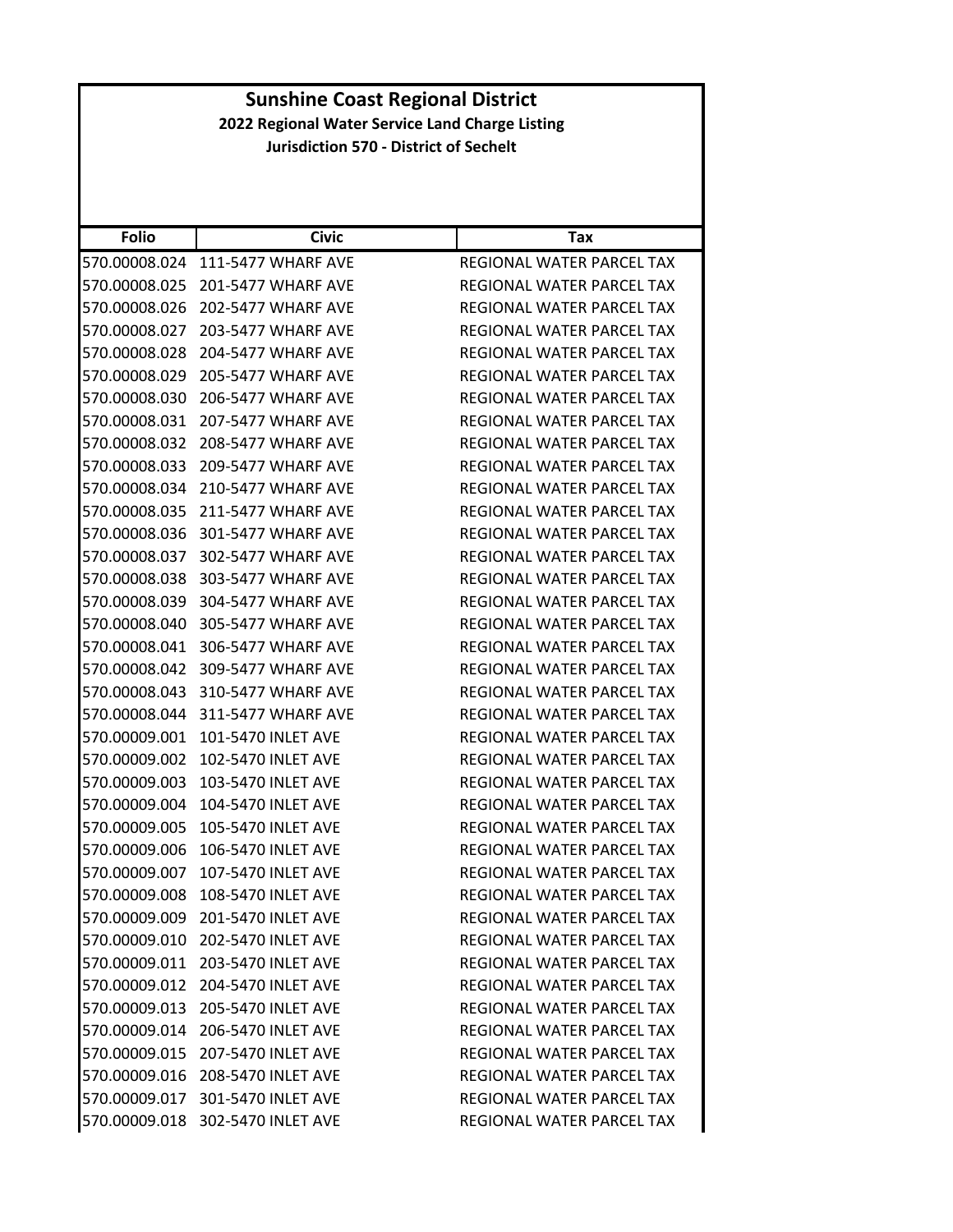| <b>Sunshine Coast Regional District</b>         |                                       |                                  |
|-------------------------------------------------|---------------------------------------|----------------------------------|
| 2022 Regional Water Service Land Charge Listing |                                       |                                  |
| <b>Jurisdiction 570 - District of Sechelt</b>   |                                       |                                  |
|                                                 |                                       |                                  |
|                                                 |                                       |                                  |
|                                                 |                                       |                                  |
| <b>Folio</b>                                    | <b>Civic</b>                          | Tax                              |
|                                                 | 570.00009.019 303-5470 INLET AVE      | <b>REGIONAL WATER PARCEL TAX</b> |
|                                                 | 570.00009.020 304-5470 INLET AVE      | REGIONAL WATER PARCEL TAX        |
| 570.00009.021                                   | 305-5470 INLET AVE                    | REGIONAL WATER PARCEL TAX        |
| 570.00009.022                                   | 306-5470 INLET AVE                    | REGIONAL WATER PARCEL TAX        |
|                                                 | 570.00009.023 307-5470 INLET AVE      | REGIONAL WATER PARCEL TAX        |
| 570.00009.024                                   | 308-5470 INLET AVE                    | REGIONAL WATER PARCEL TAX        |
|                                                 | 570.00009.025 5470 INLET AVE          | REGIONAL WATER PARCEL TAX        |
| 570.00010.000                                   | 5663 COWRIE ST                        | REGIONAL WATER PARCEL TAX        |
|                                                 | 570.00011.000 5651 COWRIE ST          | REGIONAL WATER PARCEL TAX        |
|                                                 | 570.00012.000    5647 COWRIE ST       | REGIONAL WATER PARCEL TAX        |
|                                                 | 570.00013.000    5641    COWRIE ST    | REGIONAL WATER PARCEL TAX        |
|                                                 | 570.00017.000 5499 WHARF AVE          | REGIONAL WATER PARCEL TAX        |
| 570.00018.000                                   | 5792 WINDWARD LANE                    | REGIONAL WATER PARCEL TAX        |
|                                                 | 570.00019.200 5705 COWRIE ST          | REGIONAL WATER PARCEL TAX        |
|                                                 | 570.00019.300 5476 TRAIL AVE          | REGIONAL WATER PARCEL TAX        |
|                                                 | 570.00020.000 5798 WINDWARD LANE      | REGIONAL WATER PARCEL TAX        |
|                                                 | 570.00020.110 5710 TEREDO ST          | REGIONAL WATER PARCEL TAX        |
|                                                 | 570.00021.505 5670 TEREDO ST          | REGIONAL WATER PARCEL TAX        |
|                                                 | 570.00022.200 5501 INLET AVE          | REGIONAL WATER PARCEL TAX        |
|                                                 | 570.00024.000 5679 COWRIE ST          | REGIONAL WATER PARCEL TAX        |
|                                                 | 570.00025.000    5683    COWRIE ST    | REGIONAL WATER PARCEL TAX        |
|                                                 | 570.00027.100 5685 COWRIE ST          | REGIONAL WATER PARCEL TAX        |
|                                                 | 570.00028.010    5693    COWRIE ST    | <b>REGIONAL WATER PARCEL TAX</b> |
|                                                 | 570.00029.000 5697 COWRIE ST          | REGIONAL WATER PARCEL TAX        |
|                                                 | 570.00031.000 5699 COWRIE ST          | REGIONAL WATER PARCEL TAX        |
|                                                 | 570.00031.001 5500 SHORNCLIFFE AVE    | REGIONAL WATER PARCEL TAX        |
|                                                 | 570.00031.004 5773 COWRIE ST          | REGIONAL WATER PARCEL TAX        |
|                                                 | 570.00031.010 5770 TEREDO ST          | REGIONAL WATER PARCEL TAX        |
|                                                 | 570.00032.000 436 SHORNCLIFFE RD      | REGIONAL WATER PARCEL TAX        |
|                                                 | 570.00032.120 5740 TEREDO ST          | REGIONAL WATER PARCEL TAX        |
|                                                 | 570.00033.000 5550 WHARF AVE          | REGIONAL WATER PARCEL TAX        |
|                                                 | 570.00034.000 5556 WHARF AVE          | REGIONAL WATER PARCEL TAX        |
|                                                 | 570.00035.000 5629 SUNSHINE COAST HWY | REGIONAL WATER PARCEL TAX        |
|                                                 | 570.00036.000 5550 WHARF AVE          | REGIONAL WATER PARCEL TAX        |
|                                                 | 570.00037.000 5546 WHARF AVE          | REGIONAL WATER PARCEL TAX        |
|                                                 | 570.00038.000 5536 WHARF AVE          | REGIONAL WATER PARCEL TAX        |
|                                                 | 570.00040.001 113-5530 WHARF AVE      | REGIONAL WATER PARCEL TAX        |
|                                                 | 570.00041.000 5514 WHARF AVE          | REGIONAL WATER PARCEL TAX        |
|                                                 | 570.00042.000 5512 ORCHARD ST         | REGIONAL WATER PARCEL TAX        |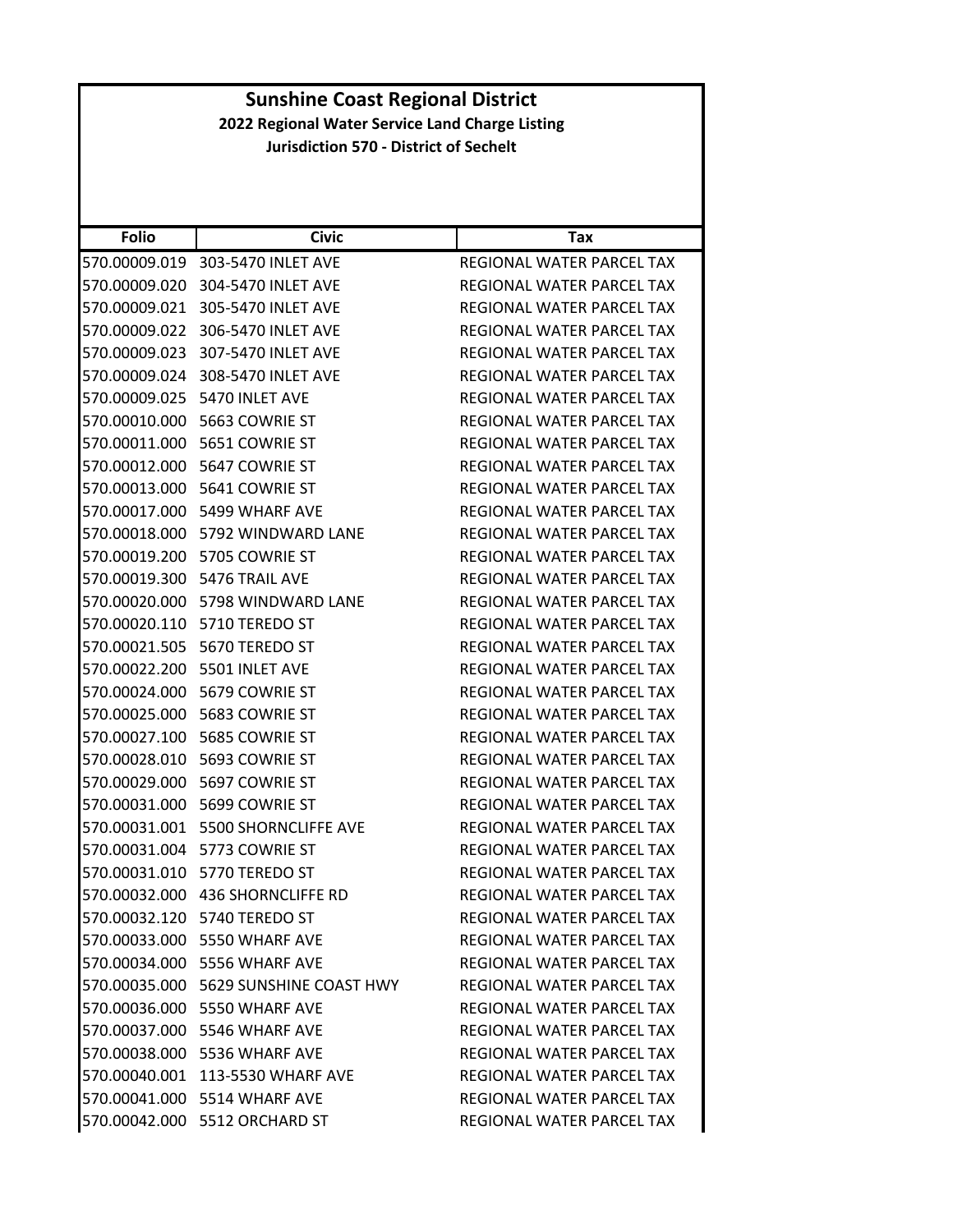| <b>Folio</b>  | <b>Civic</b>                         | Tax                              |
|---------------|--------------------------------------|----------------------------------|
| 570.00043.000 | 5510 ORCHARD ST                      | REGIONAL WATER PARCEL TAX        |
| 570.00044.000 | 5508 ORCHARD ST                      | REGIONAL WATER PARCEL TAX        |
| 570.00045.000 | 5506 ORCHARD ST                      | REGIONAL WATER PARCEL TAX        |
|               | 570.00046.000 5504 ORCHARD ST        | REGIONAL WATER PARCEL TAX        |
|               | 570.00047.000 5502 ORCHARD ST        | REGIONAL WATER PARCEL TAX        |
| 570.00048.000 | 101-5500 WHARF AVE                   | REGIONAL WATER PARCEL TAX        |
|               | 570.00049.100 5494 WHARF AVE         | <b>REGIONAL WATER PARCEL TAX</b> |
| 570.00050.100 | 5498 WHARF AVE                       | REGIONAL WATER PARCEL TAX        |
|               | 570.00051.000 5482 WHARF AVE         | REGIONAL WATER PARCEL TAX        |
| 570.00053.000 | <b>WHARF AVE</b>                     | REGIONAL WATER PARCEL TAX        |
| 570.00055.005 | 5606 WHARF AVE                       | REGIONAL WATER PARCEL TAX        |
| 570.00058.005 | 5636 WHARF AVE                       | REGIONAL WATER PARCEL TAX        |
| 570.00059.000 | 5644 WHARF AVE                       | REGIONAL WATER PARCEL TAX        |
|               | 570.00060.000 5640 WHARF AVE         | <b>REGIONAL WATER PARCEL TAX</b> |
| 570.00061.005 | <b>WHARF AVE</b>                     | REGIONAL WATER PARCEL TAX        |
| 570.00062.005 | 5654 WHARF AVE                       | REGIONAL WATER PARCEL TAX        |
|               | 570.00063.000    5658 TRIDENT AVE    | REGIONAL WATER PARCEL TAX        |
|               | 570.00064.001 5664 TRIDENT AVE       | REGIONAL WATER PARCEL TAX        |
|               | 570.00064.002 5662 TRIDENT AVE       | REGIONAL WATER PARCEL TAX        |
| 570.00065.000 | 5670 TRIDENT AVE                     | REGIONAL WATER PARCEL TAX        |
|               | 570.00066.000 5676 TRIDENT AVE       | REGIONAL WATER PARCEL TAX        |
| 570.00067.000 | 5684 TRIDENT AVE                     | REGIONAL WATER PARCEL TAX        |
|               | 570.00068.000 5692 TRIDENT AVE       | REGIONAL WATER PARCEL TAX        |
| 570.00069.000 | 5696 TRIDENT AVE                     | REGIONAL WATER PARCEL TAX        |
| 570.00069.100 | 5698 TRIDENT AVE                     | REGIONAL WATER PARCEL TAX        |
|               | 570.00070.000 5724 PORPOISE BAY RD E | REGIONAL WATER PARCEL TAX        |
| 570.00071.000 | 5716 PORPOISE BAY RD                 | <b>REGIONAL WATER PARCEL TAX</b> |
|               | 570.00071.100 5700 TRIDENT AVE       | REGIONAL WATER PARCEL TAX        |
|               | 570.00072.000 5705 TRIDENT AVE       | REGIONAL WATER PARCEL TAX        |
|               | 570.00072.010 5699 TRIDENT AVE       | REGIONAL WATER PARCEL TAX        |
|               | 570.00073.000 5700 PORPOISE BAY RD   | REGIONAL WATER PARCEL TAX        |
|               | 570.00074.000 5694 WHARF AVE         | REGIONAL WATER PARCEL TAX        |
|               | 570.00075.000 5686 WHARF AVE         | REGIONAL WATER PARCEL TAX        |
|               | 570.00076.005 101-5682 WHARF AVE     | REGIONAL WATER PARCEL TAX        |
|               | 570.00076.010 102-5682 WHARF AVE     | REGIONAL WATER PARCEL TAX        |
|               | 570.00076.015 103-5682 WHARF AVE     | REGIONAL WATER PARCEL TAX        |
| 570.00076.020 | 104-5682 WHARF AVE                   | <b>REGIONAL WATER PARCEL TAX</b> |
| 570.00076.025 | 105-5682 WHARF AVE                   | REGIONAL WATER PARCEL TAX        |
| 570.00076.030 | 106-5682 WHARF AVE                   | REGIONAL WATER PARCEL TAX        |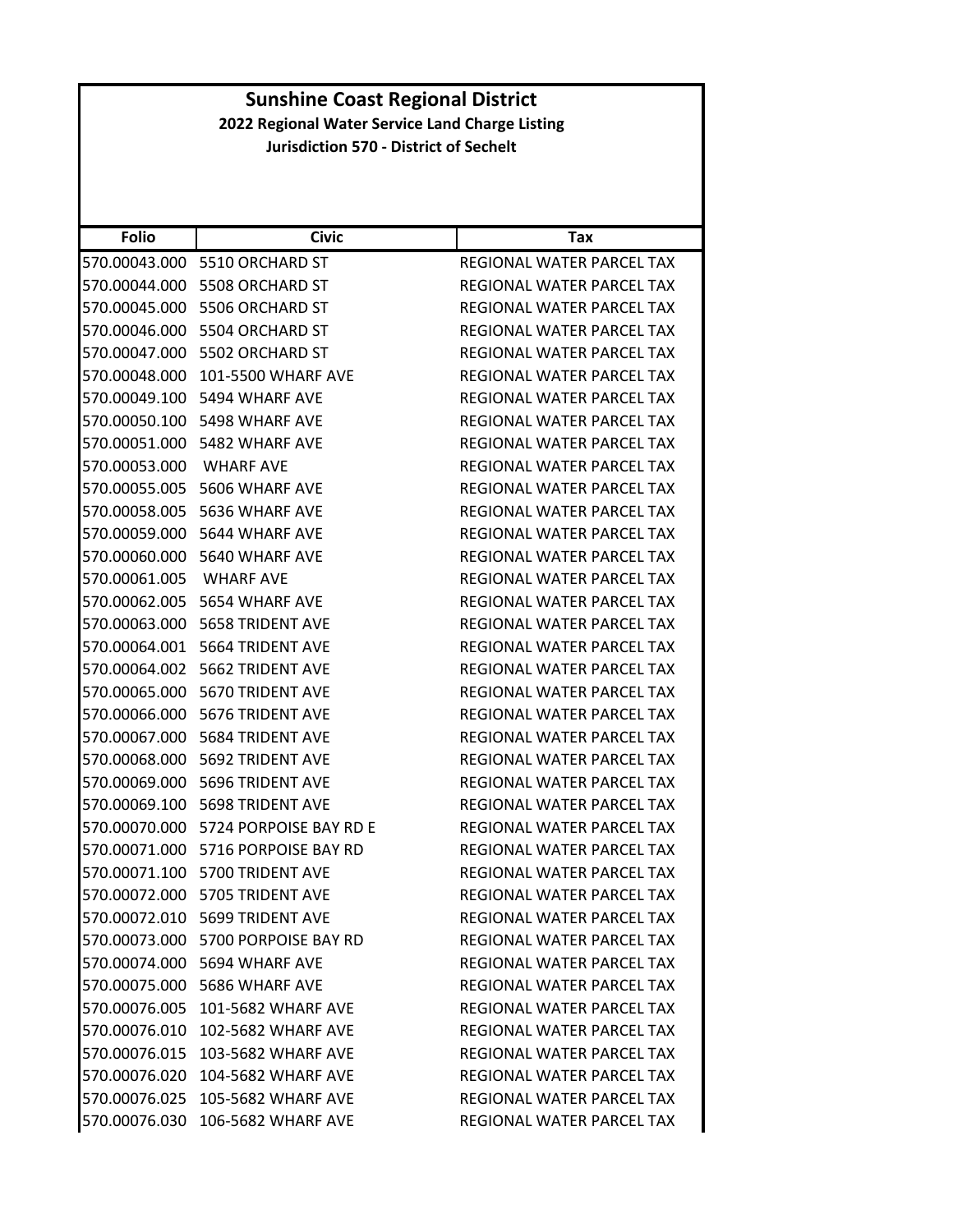| <b>Folio</b>  | <b>Civic</b>                          | Tax                              |
|---------------|---------------------------------------|----------------------------------|
| 570.00076.035 | 204-5682 WHARF AVE                    | REGIONAL WATER PARCEL TAX        |
| 570.00076.040 | 205-5682 WHARF AVE                    | REGIONAL WATER PARCEL TAX        |
| 570.00076.045 | 206-5682 WHARF AVE                    | REGIONAL WATER PARCEL TAX        |
| 570.00076.050 | 207-5682 WHARF AVE                    | REGIONAL WATER PARCEL TAX        |
| 570.00076.055 | 208-5682 WHARF AVE                    | REGIONAL WATER PARCEL TAX        |
| 570.00076.060 | 209-5682 WHARF AVE                    | <b>REGIONAL WATER PARCEL TAX</b> |
| 570.00076.065 | 210-5682 WHARF AVE                    | REGIONAL WATER PARCEL TAX        |
| 570.00076.070 | 211-5682 WHARF AVE                    | <b>REGIONAL WATER PARCEL TAX</b> |
| 570.00076.075 | 212-5682 WHARF AVE                    | REGIONAL WATER PARCEL TAX        |
| 570.00076.080 | 201-5682 WHARF AVE                    | REGIONAL WATER PARCEL TAX        |
| 570.00076.085 | 202-5682 WHARF AVE                    | REGIONAL WATER PARCEL TAX        |
| 570.00076.090 | 203-5682 WHARF AVE                    | REGIONAL WATER PARCEL TAX        |
| 570.00076.095 | 304-5682 WHARF AVE                    | REGIONAL WATER PARCEL TAX        |
| 570.00076.100 | 305-5682 WHARF AVE                    | REGIONAL WATER PARCEL TAX        |
| 570.00076.105 | 306-5682 WHARF AVE                    | REGIONAL WATER PARCEL TAX        |
| 570.00076.110 | 307-5682 WHARF AVE                    | REGIONAL WATER PARCEL TAX        |
| 570.00076.115 | 308-5682 WHARF AVE                    | <b>REGIONAL WATER PARCEL TAX</b> |
| 570.00076.120 | 309-5682 WHARF AVE                    | REGIONAL WATER PARCEL TAX        |
| 570.00076.125 | 310-5682 WHARF AVE                    | REGIONAL WATER PARCEL TAX        |
| 570.00076.130 | 311-5682 WHARF AVE                    | REGIONAL WATER PARCEL TAX        |
| 570.00076.135 | 312-5682 WHARF AVE                    | REGIONAL WATER PARCEL TAX        |
| 570.00076.140 | 301-5682 WHARF AVE                    | REGIONAL WATER PARCEL TAX        |
| 570.00076.145 | 302-5682 WHARF AVE                    | REGIONAL WATER PARCEL TAX        |
| 570.00076.150 | 303-5682 WHARF AVE                    | REGIONAL WATER PARCEL TAX        |
| 570.00077.000 | 5689 TRIDENT AVE                      | REGIONAL WATER PARCEL TAX        |
| 570.00078.000 | <b>5683 TRIDENT AVE</b>               | <b>REGIONAL WATER PARCEL TAX</b> |
| 570.00078.100 | 5679 TRIDENT AVE                      | REGIONAL WATER PARCEL TAX        |
| 570.00078.900 | 5668 WHARF AVE                        | REGIONAL WATER PARCEL TAX        |
| 570.00079.000 | 5667 TRIDENT AVE                      | REGIONAL WATER PARCEL TAX        |
|               | 570.00080.010 5662 WHARF AVE          | <b>REGIONAL WATER PARCEL TAX</b> |
|               | 570.00080.020    5663 TRIDENT AVE     | <b>REGIONAL WATER PARCEL TAX</b> |
|               | 570.00081.000 5598 WHARF AVE          | REGIONAL WATER PARCEL TAX        |
|               | 570.00082.000 5590 WHARF AVE          | REGIONAL WATER PARCEL TAX        |
|               | 570.00082.100 5580 WHARF AVE          | REGIONAL WATER PARCEL TAX        |
|               | 570.00083.000    5689 PORPOISE BAY RD | REGIONAL WATER PARCEL TAX        |
|               | 570.00084.000 5693 PORPOISE BAY RD    | REGIONAL WATER PARCEL TAX        |
|               | 570.00085.000 5697 PORPOISE BAY RD E  | REGIONAL WATER PARCEL TAX        |
|               | 570.00086.000 5701 PORPOISE BAY RD E  | REGIONAL WATER PARCEL TAX        |
|               | 570.00087.000 5705 PORPOISE BAY RD    | REGIONAL WATER PARCEL TAX        |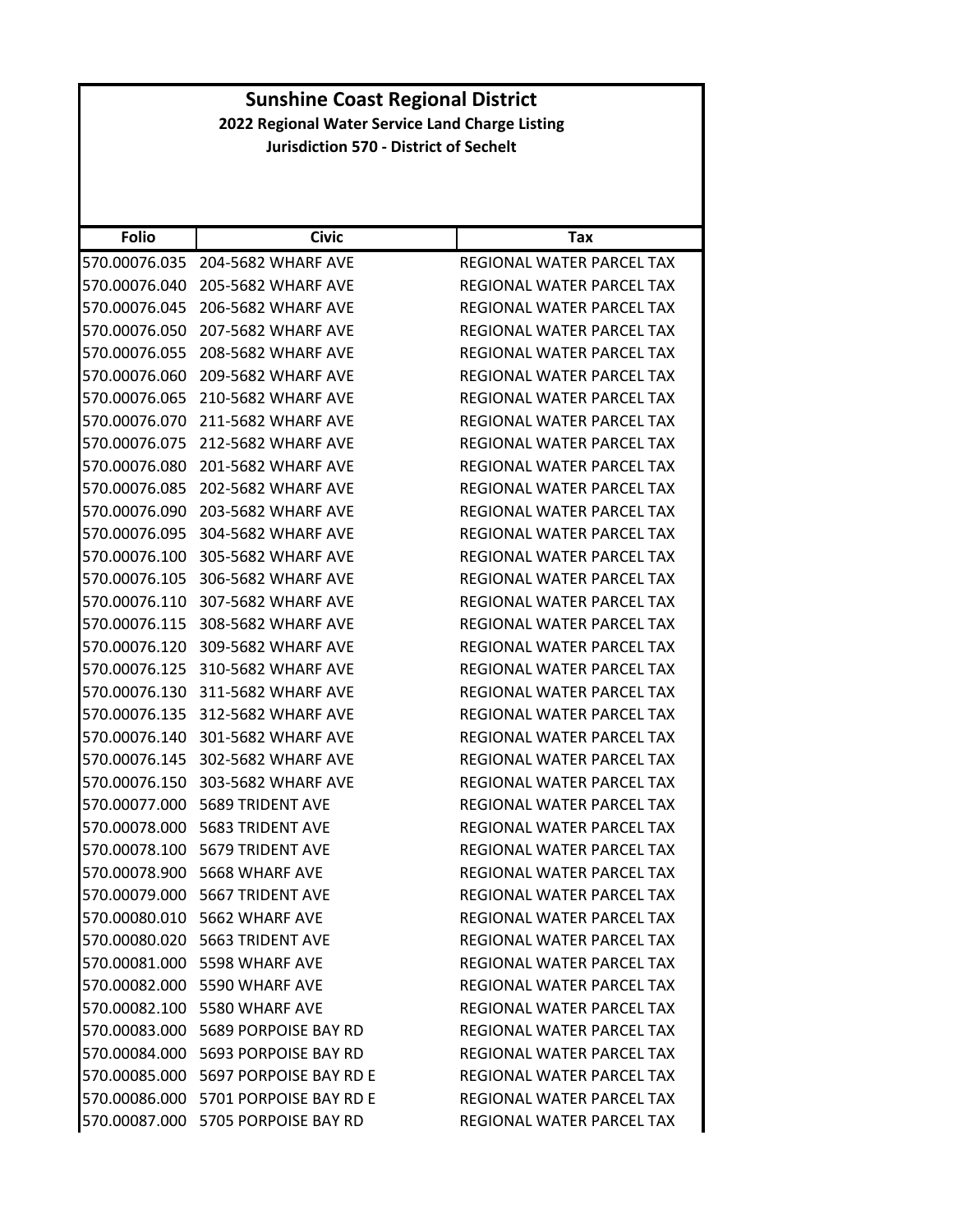| <b>Folio</b>  | <b>Civic</b>                       | Tax                              |
|---------------|------------------------------------|----------------------------------|
| 570.00088.000 | 5709 PORPOISE BAY RD               | <b>REGIONAL WATER PARCEL TAX</b> |
| 570.00089.000 | 5713 PORPOISE BAY RD               | <b>REGIONAL WATER PARCEL TAX</b> |
| 570.00090.000 | 5717 PORPOISE BAY RD               | REGIONAL WATER PARCEL TAX        |
| 570.00091.000 | 5721 PORPOISE BAY RD               | REGIONAL WATER PARCEL TAX        |
| 570.00092.000 | 5725 PORPOISE BAY RD               | REGIONAL WATER PARCEL TAX        |
| 570.00093.000 | 5623 OSPREY ST                     | REGIONAL WATER PARCEL TAX        |
| 570.00093.101 | 5653 OSPREY ST                     | REGIONAL WATER PARCEL TAX        |
| 570.00093.102 | 5661 OSPREY ST                     | REGIONAL WATER PARCEL TAX        |
| 570.00093.103 | 5669 OSPREY ST                     | REGIONAL WATER PARCEL TAX        |
| 570.00093.104 | 5673 OSPREY ST                     | REGIONAL WATER PARCEL TAX        |
| 570.00093.105 | 5676 OSPREY ST                     | REGIONAL WATER PARCEL TAX        |
| 570.00093.107 | 5672 OSPREY ST                     | REGIONAL WATER PARCEL TAX        |
| 570.00093.109 | 5666 OSPREY ST                     | REGIONAL WATER PARCEL TAX        |
| 570.00093.111 | 5660 OSPREY ST                     | REGIONAL WATER PARCEL TAX        |
| 570.00093.113 | 5656 OSPREY ST                     | <b>REGIONAL WATER PARCEL TAX</b> |
| 570.00093.115 | 5646 OSPREY ST                     | REGIONAL WATER PARCEL TAX        |
| 570.00093.117 | 5642 OSPREY ST                     | REGIONAL WATER PARCEL TAX        |
| 570.00093.119 | 5636 OSPREY ST                     | REGIONAL WATER PARCEL TAX        |
| 570.00093.121 | 5630 OSPREY ST                     | REGIONAL WATER PARCEL TAX        |
| 570.00093.123 | 5626 OSPREY ST                     | REGIONAL WATER PARCEL TAX        |
| 570.00093.510 | 1-5768 MARINE WAY                  | REGIONAL WATER PARCEL TAX        |
| 570.00093.520 | 2-5768 MARINE WAY                  | REGIONAL WATER PARCEL TAX        |
| 570.00093.530 | 3-5768 MARINE WAY                  | REGIONAL WATER PARCEL TAX        |
| 570.00093.540 | 4-5768 MARINE WAY                  | REGIONAL WATER PARCEL TAX        |
| 570.00093.550 | 5-5768 MARINE WAY                  | REGIONAL WATER PARCEL TAX        |
|               | 570.00093.560    6-5768 MARINE WAY | REGIONAL WATER PARCEL TAX        |
| 570.00093.570 | 7-5768 MARINE WAY                  | REGIONAL WATER PARCEL TAX        |
|               | 570.00093.580 8-5768 MARINE WAY    | REGIONAL WATER PARCEL TAX        |
| 570.00093.590 | 9-5768 MARINE WAY                  | REGIONAL WATER PARCEL TAX        |
|               | 570.00093.600 10-5768 MARINE WAY   | <b>REGIONAL WATER PARCEL TAX</b> |
|               | 570.00093.610 11-5768 MARINE WAY   | REGIONAL WATER PARCEL TAX        |
| 570.00093.620 | 12-5768 MARINE WAY                 | REGIONAL WATER PARCEL TAX        |
|               | 570.00093.630 101-5768 MARINE WAY  | REGIONAL WATER PARCEL TAX        |
| 570.00093.640 | <b>102-5768 MARINE WAY</b>         | REGIONAL WATER PARCEL TAX        |
| 570.00093.650 | 103-5768 MARINE WAY                | REGIONAL WATER PARCEL TAX        |
| 570.00093.660 | <b>104-5768 MARINE WAY</b>         | REGIONAL WATER PARCEL TAX        |
| 570.00093.670 | <b>105-5768 MARINE WAY</b>         | REGIONAL WATER PARCEL TAX        |
|               | 570.00093.680 106-5768 MARINE WAY  | REGIONAL WATER PARCEL TAX        |
| 570.00093.690 | 201-5768 MARINE WAY                | REGIONAL WATER PARCEL TAX        |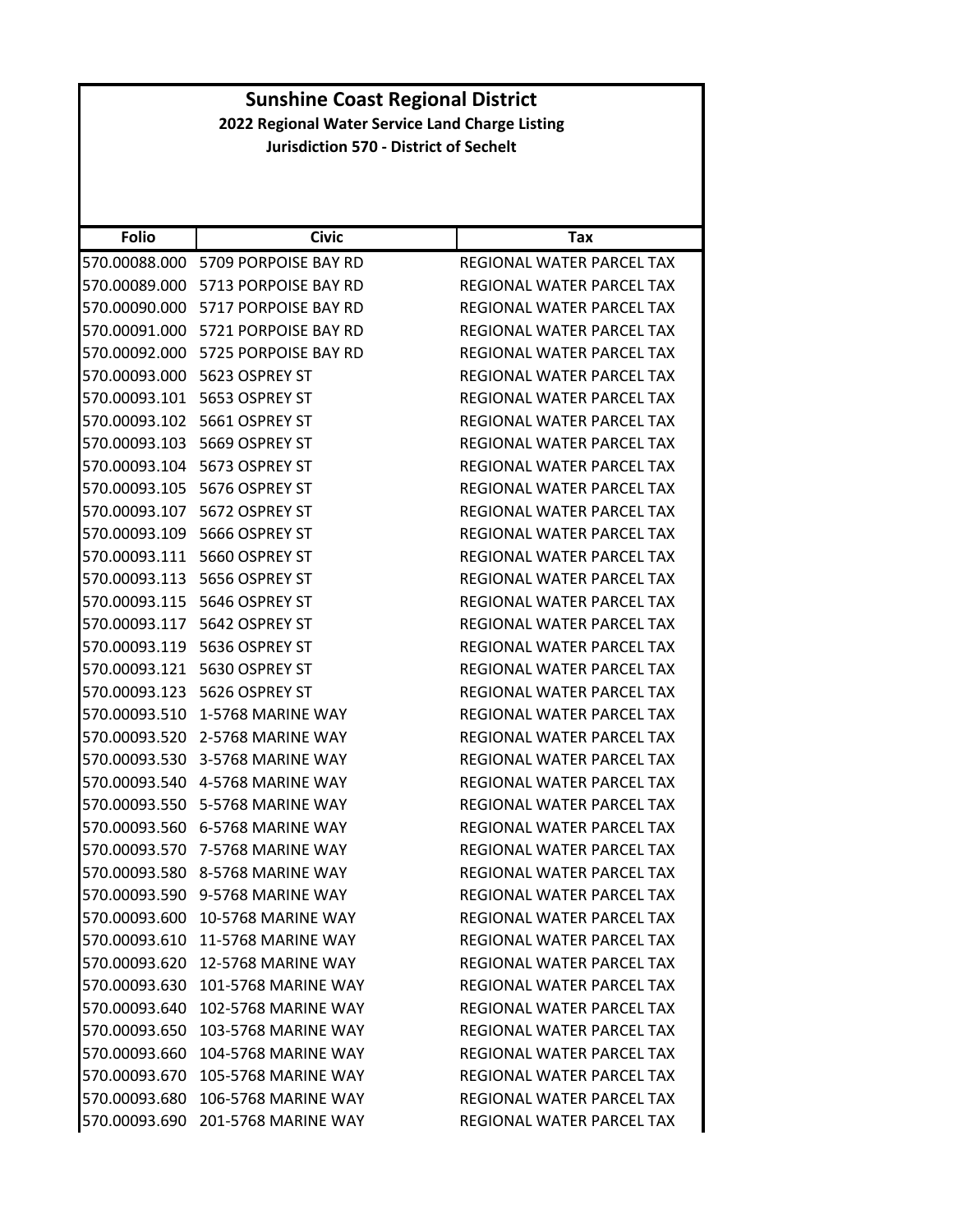| <b>Folio</b>  | <b>Civic</b>                    | Tax                              |
|---------------|---------------------------------|----------------------------------|
| 570.00093.700 | 202-5768 MARINE WAY             | REGIONAL WATER PARCEL TAX        |
| 570.00093.710 | 203-5768 MARINE WAY             | REGIONAL WATER PARCEL TAX        |
| 570.00093.720 | 204-5768 MARINE WAY             | REGIONAL WATER PARCEL TAX        |
| 570.00093.730 | 205-5768 MARINE WAY             | REGIONAL WATER PARCEL TAX        |
| 570.00093.740 | 206-5768 MARINE WAY             | REGIONAL WATER PARCEL TAX        |
| 570.00093.750 | 301-5768 MARINE WAY             | REGIONAL WATER PARCEL TAX        |
| 570.00093.760 | 302-5768 MARINE WAY             | REGIONAL WATER PARCEL TAX        |
| 570.00093.770 | 303-5768 MARINE WAY             | <b>REGIONAL WATER PARCEL TAX</b> |
| 570.00093.780 | 304-5768 MARINE WAY             | REGIONAL WATER PARCEL TAX        |
| 570.00094.005 | 5790 MARINE WAY                 | REGIONAL WATER PARCEL TAX        |
| 570.00094.012 | 5794 MARINE WAY                 | REGIONAL WATER PARCEL TAX        |
| 570.00094.013 | 5794 MARINE WAY                 | <b>REGIONAL WATER PARCEL TAX</b> |
| 570.00094.015 | 5798 MARINE WAY                 | REGIONAL WATER PARCEL TAX        |
| 570.00094.019 | 5778 MARINE WAY                 | REGIONAL WATER PARCEL TAX        |
| 570.00094.020 | 5802 MARINE WAY                 | REGIONAL WATER PARCEL TAX        |
| 570.00094.025 | 5806 MARINE WAY                 | <b>REGIONAL WATER PARCEL TAX</b> |
| 570.00094.030 | 5810 MARINE WAY                 | REGIONAL WATER PARCEL TAX        |
| 570.00094.035 | 5814 MARINE WAY                 | <b>REGIONAL WATER PARCEL TAX</b> |
| 570.00094.050 | 5820 ANCHOR RD                  | REGIONAL WATER PARCEL TAX        |
| 570.00094.100 | 5816 ANCHOR RD                  | REGIONAL WATER PARCEL TAX        |
| 570.00094.102 | 5814 ANCHOR RD                  | REGIONAL WATER PARCEL TAX        |
| 570.00094.104 | 5808 ANCHOR RD                  | REGIONAL WATER PARCEL TAX        |
| 570.00094.106 | 5802 ANCHOR RD                  | REGIONAL WATER PARCEL TAX        |
| 570.00094.108 | 5747 TRAIL AVE                  | REGIONAL WATER PARCEL TAX        |
| 570.00094.120 | 5759 TRAIL AVE                  | REGIONAL WATER PARCEL TAX        |
| 570.00094.125 | 5755 TRAIL AVE                  | REGIONAL WATER PARCEL TAX        |
| 570.00094.130 | 5751 TRAIL AVE                  | REGIONAL WATER PARCEL TAX        |
| 570.00094.135 | 5754 TRAIL AVE                  | REGIONAL WATER PARCEL TAX        |
| 570.00094.140 | 5790 ANCHOR RD                  | <b>REGIONAL WATER PARCEL TAX</b> |
|               | 570.00094.145    5758 TRAIL AVE | REGIONAL WATER PARCEL TAX        |
|               | 570.00094.150 5784 ANCHOR RD    | REGIONAL WATER PARCEL TAX        |
|               | 570.00094.155 5780 ANCHOR RD    | REGIONAL WATER PARCEL TAX        |
|               | 570.00094.160 5776 ANCHOR RD    | REGIONAL WATER PARCEL TAX        |
|               | 570.00094.165 5772 ANCHOR RD    | REGIONAL WATER PARCEL TAX        |
|               | 570.00094.185 5750 ANCHOR RD    | REGIONAL WATER PARCEL TAX        |
|               | 570.00094.190 5720 ANCHOR RD    | REGIONAL WATER PARCEL TAX        |
|               | 570.00094.200 5788 MARINE WAY   | <b>REGIONAL WATER PARCEL TAX</b> |
|               | 570.00094.210 1-5740 MARINE WAY | REGIONAL WATER PARCEL TAX        |
|               | 570.00094.215 2-5740 MARINE WAY | REGIONAL WATER PARCEL TAX        |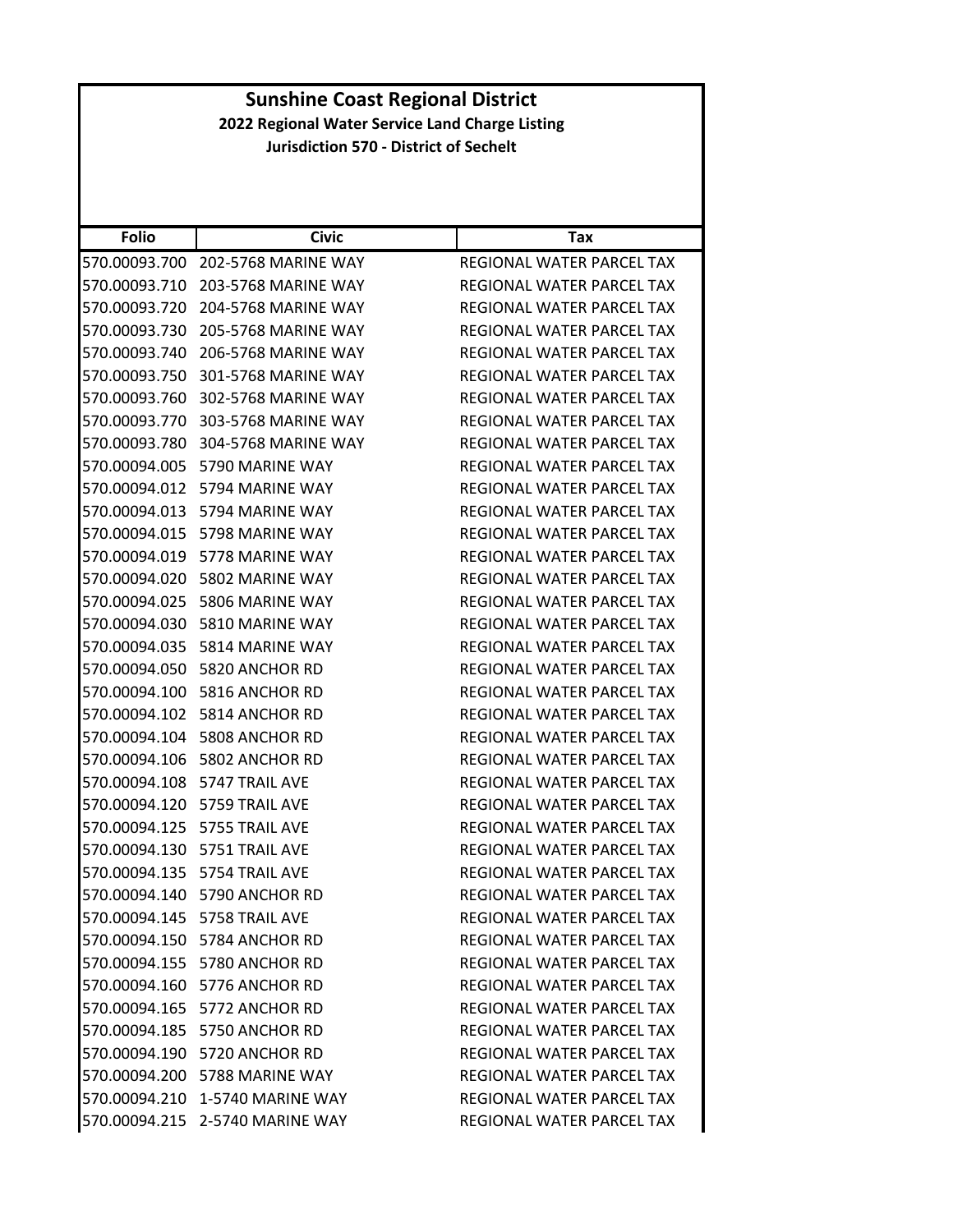| <b>Folio</b>  | <b>Civic</b>                      | Tax                              |
|---------------|-----------------------------------|----------------------------------|
| 570.00094.220 | 3-5740 MARINE WAY                 | REGIONAL WATER PARCEL TAX        |
| 570.00094.225 | 4-5740 MARINE WAY                 | REGIONAL WATER PARCEL TAX        |
| 570.00094.230 | 5-5740 MARINE WAY                 | REGIONAL WATER PARCEL TAX        |
| 570.00094.235 | 6-5740 MARINE WAY                 | REGIONAL WATER PARCEL TAX        |
| 570.00094.240 | 7-5740 MARINE WAY                 | REGIONAL WATER PARCEL TAX        |
| 570.00094.245 | 8-5740 MARINE WAY                 | REGIONAL WATER PARCEL TAX        |
| 570.00094.250 | 10-5740 MARINE WAY                | REGIONAL WATER PARCEL TAX        |
| 570.00094.255 | 9-5740 MARINE WAY                 | REGIONAL WATER PARCEL TAX        |
| 570.00094.260 | <b>12-5740 MARINE WAY</b>         | REGIONAL WATER PARCEL TAX        |
| 570.00094.265 | <b>11-5740 MARINE WAY</b>         | REGIONAL WATER PARCEL TAX        |
| 570.00094.270 | <b>14-5740 MARINE WAY</b>         | REGIONAL WATER PARCEL TAX        |
| 570.00094.275 | <b>13-5740 MARINE WAY</b>         | REGIONAL WATER PARCEL TAX        |
| 570.00094.280 | 15-5740 MARINE WAY                | REGIONAL WATER PARCEL TAX        |
| 570.00094.285 | <b>16-5740 MARINE WAY</b>         | REGIONAL WATER PARCEL TAX        |
| 570.00094.290 | 17-5740 MARINE WAY                | <b>REGIONAL WATER PARCEL TAX</b> |
| 570.00094.295 | 18-5740 MARINE WAY                | REGIONAL WATER PARCEL TAX        |
| 570.00094.300 | 5-5778 MARINE WAY                 | <b>REGIONAL WATER PARCEL TAX</b> |
| 570.00094.305 | 6-5778 MARINE WAY                 | REGIONAL WATER PARCEL TAX        |
| 570.00094.310 | 7-5778 MARINE WAY                 | REGIONAL WATER PARCEL TAX        |
| 570.00094.315 | 1-5778 MARINE WAY                 | REGIONAL WATER PARCEL TAX        |
| 570.00094.320 | 2-5778 MARINE WAY                 | REGIONAL WATER PARCEL TAX        |
| 570.00094.325 | 3-5778 MARINE WAY                 | REGIONAL WATER PARCEL TAX        |
| 570.00094.330 | 4-5778 MARINE WAY                 | REGIONAL WATER PARCEL TAX        |
| 570.00094.335 | 8-5778 MARINE WAY                 | REGIONAL WATER PARCEL TAX        |
| 570.00094.340 | 9-5778 MARINE WAY                 | REGIONAL WATER PARCEL TAX        |
| 570.00094.345 | 10-5778 MARINE WAY                | REGIONAL WATER PARCEL TAX        |
| 570.00094.500 | 1-5746 MARINE WAY                 | REGIONAL WATER PARCEL TAX        |
| 570.00094.505 | 2-5746 MARINE WAY                 | REGIONAL WATER PARCEL TAX        |
| 570.00094.510 | 3-5746 MARINE WAY                 | <b>REGIONAL WATER PARCEL TAX</b> |
|               | 570.00094.515 4-5746 MARINE WAY   | REGIONAL WATER PARCEL TAX        |
|               | 570.00094.520 5-5746 MARINE WAY   | REGIONAL WATER PARCEL TAX        |
|               | 570.00094.525 6-5746 MARINE WAY   | REGIONAL WATER PARCEL TAX        |
|               | 570.00094.530 7-5746 MARINE WAY   | REGIONAL WATER PARCEL TAX        |
|               | 570.00094.535 8-5746 MARINE WAY   | REGIONAL WATER PARCEL TAX        |
|               | 570.00094.601 101-5780 MARINE WAY | REGIONAL WATER PARCEL TAX        |
|               | 570.00094.602 201-5780 MARINE WAY | REGIONAL WATER PARCEL TAX        |
|               | 570.00094.603 202-5780 MARINE WAY | REGIONAL WATER PARCEL TAX        |
|               | 570.00094.604 203-5780 MARINE WAY | REGIONAL WATER PARCEL TAX        |
|               | 570.00094.605 101-5782 MARINE WAY | REGIONAL WATER PARCEL TAX        |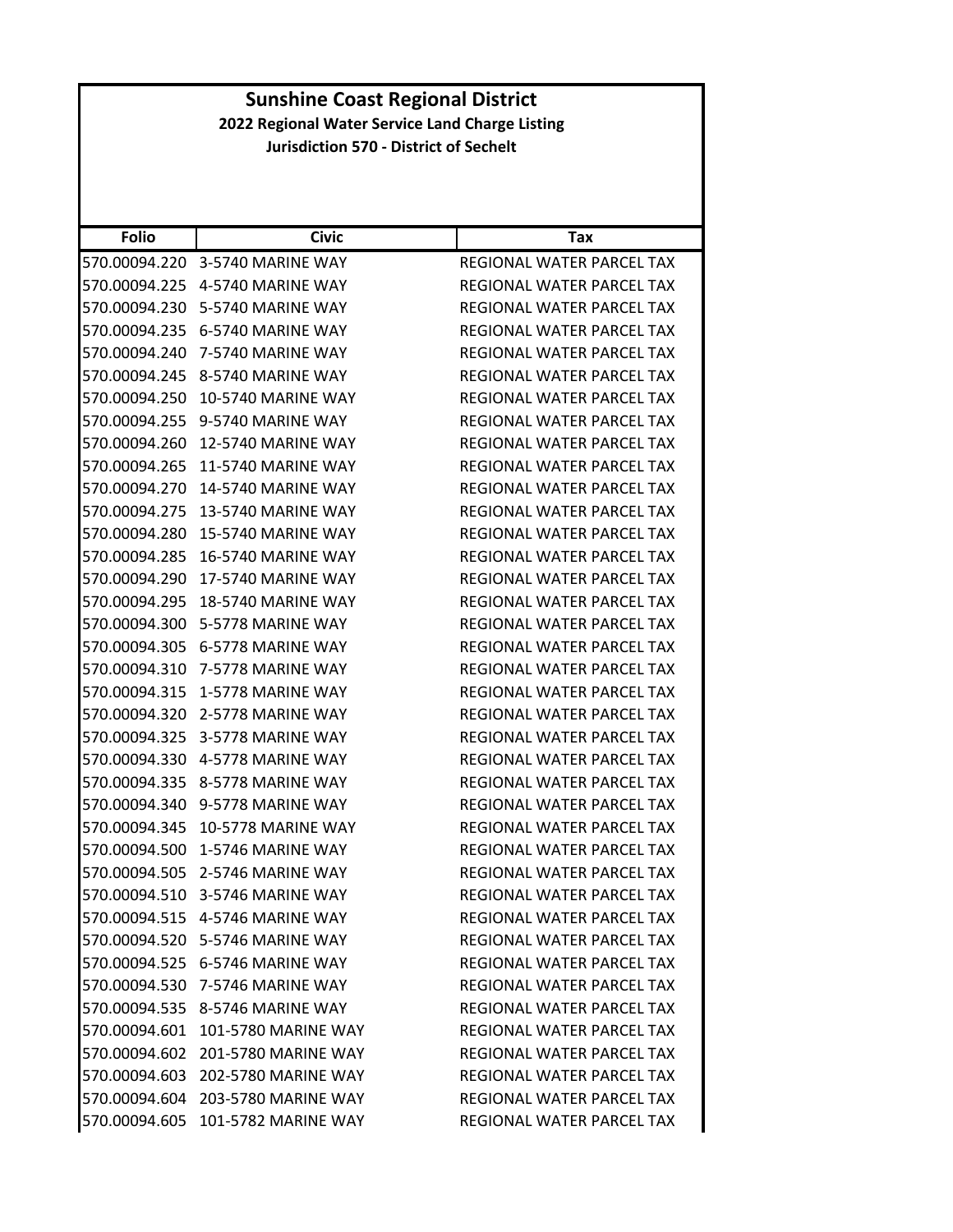| <b>Folio</b>  | <b>Civic</b>                     | Tax                              |
|---------------|----------------------------------|----------------------------------|
| 570.00094.606 | 301-5780 MARINE WAY              | <b>REGIONAL WATER PARCEL TAX</b> |
| 570.00094.607 | 302-5780 MARINE WAY              | <b>REGIONAL WATER PARCEL TAX</b> |
| 570.00094.608 | 303-5780 MARINE WAY              | REGIONAL WATER PARCEL TAX        |
| 570.00094.609 | 201-5782 MARINE WAY              | REGIONAL WATER PARCEL TAX        |
| 570.00096.010 | 5784 MEDUSA ST                   | REGIONAL WATER PARCEL TAX        |
| 570.00096.015 | 5780 MEDUSA ST                   | <b>REGIONAL WATER PARCEL TAX</b> |
|               | 570.00096.020 5776 MEDUSA ST     | REGIONAL WATER PARCEL TAX        |
| 570.00096.025 | 5772 MEDUSA ST                   | REGIONAL WATER PARCEL TAX        |
| 570.00096.030 | 5760 MEDUSA ST                   | REGIONAL WATER PARCEL TAX        |
| 570.00096.036 | 5758 MEDUSA ST                   | REGIONAL WATER PARCEL TAX        |
| 570.00096.045 | 5752 MEDUSA ST                   | REGIONAL WATER PARCEL TAX        |
| 570.00096.050 | 5748 MEDUSA ST                   | REGIONAL WATER PARCEL TAX        |
| 570.00096.055 | 5742 MEDUSA ST                   | <b>REGIONAL WATER PARCEL TAX</b> |
| 570.00096.060 | 5738 MEDUSA ST                   | REGIONAL WATER PARCEL TAX        |
| 570.00096.065 | 5732 MEDUSA ST                   | <b>REGIONAL WATER PARCEL TAX</b> |
| 570.00096.070 | 5728 MEDUSA ST                   | REGIONAL WATER PARCEL TAX        |
| 570.00096.080 | 101-5604 INLET AVE               | REGIONAL WATER PARCEL TAX        |
| 570.00096.081 | 102-5604 INLET AVE               | REGIONAL WATER PARCEL TAX        |
| 570.00096.082 | 103-5604 INLET AVE               | REGIONAL WATER PARCEL TAX        |
| 570.00096.083 | 104-5604 INLET AVE               | REGIONAL WATER PARCEL TAX        |
| 570.00096.084 | 205-5604 INLET AVE               | REGIONAL WATER PARCEL TAX        |
| 570.00096.085 | 206-5604 INLET AVE               | REGIONAL WATER PARCEL TAX        |
| 570.00096.086 | 207-5604 INLET AVE               | REGIONAL WATER PARCEL TAX        |
| 570.00096.087 | 208-5604 INLET AVE               | REGIONAL WATER PARCEL TAX        |
| 570.00096.088 | 309-5604 INLET AVE               | REGIONAL WATER PARCEL TAX        |
| 570.00096.089 | 310-5604 INLET AVE               | REGIONAL WATER PARCEL TAX        |
| 570.00096.090 | 311-5604 INLET AVE               | REGIONAL WATER PARCEL TAX        |
| 570.00096.091 | 312-5604 INLET AVE               | REGIONAL WATER PARCEL TAX        |
| 570.00096.092 | 213-5604 INLET AVE               | REGIONAL WATER PARCEL TAX        |
|               | 570.00096.093 214-5604 INLET AVE | REGIONAL WATER PARCEL TAX        |
|               | 570.00096.094 215-5604 INLET AVE | REGIONAL WATER PARCEL TAX        |
|               | 570.00096.095 216-5604 INLET AVE | REGIONAL WATER PARCEL TAX        |
|               | 570.00096.096 317-5604 INLET AVE | REGIONAL WATER PARCEL TAX        |
| 570.00096.097 | 318-5604 INLET AVE               | REGIONAL WATER PARCEL TAX        |
|               | 570.00096.098 319-5604 INLET AVE | REGIONAL WATER PARCEL TAX        |
|               | 570.00096.099 320-5604 INLET AVE | REGIONAL WATER PARCEL TAX        |
|               | 570.00096.100 421-5604 INLET AVE | REGIONAL WATER PARCEL TAX        |
|               | 570.00096.101 422-5604 INLET AVE | REGIONAL WATER PARCEL TAX        |
|               | 570.00096.102 423-5604 INLET AVE | REGIONAL WATER PARCEL TAX        |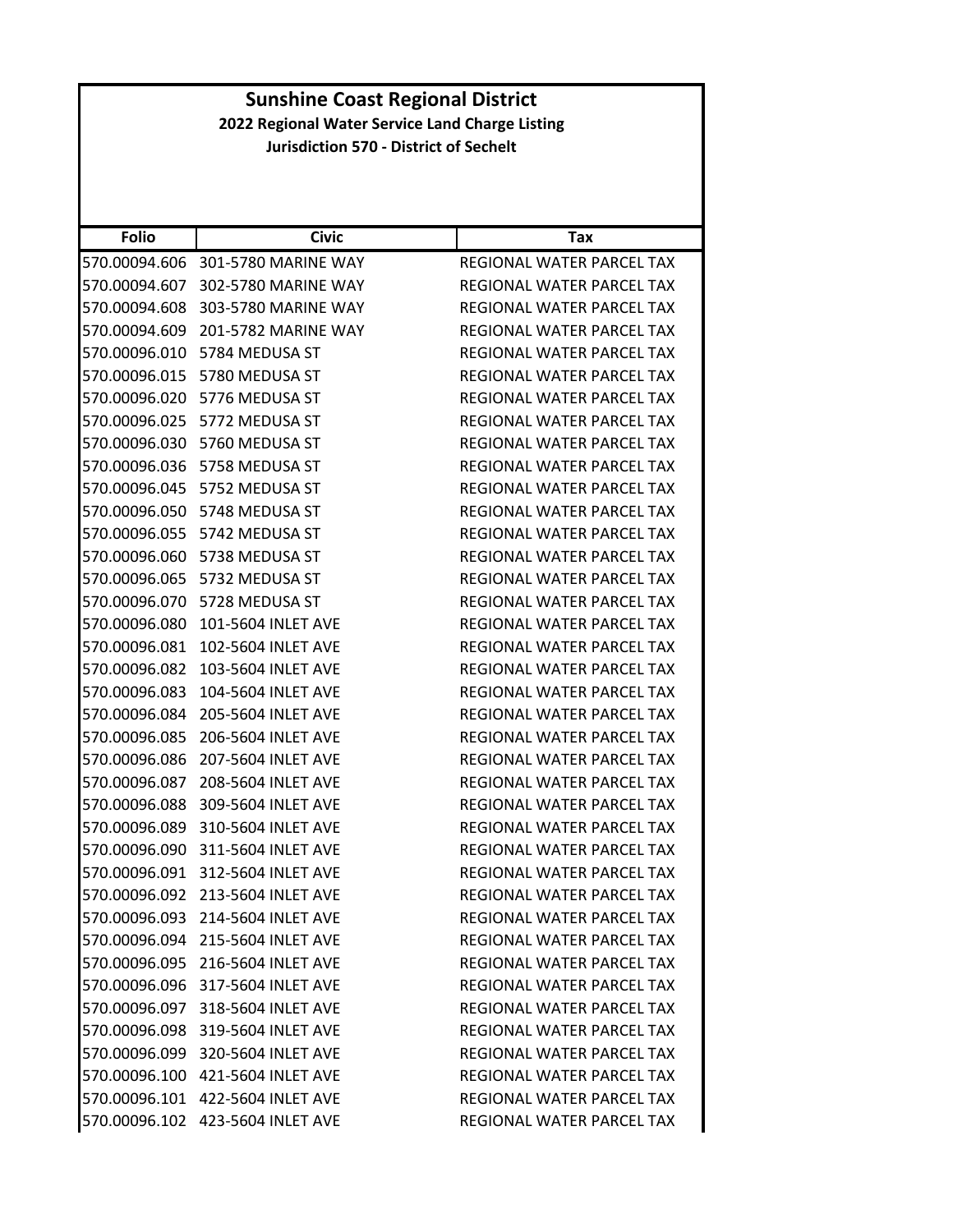| <b>Folio</b>  | <b>Civic</b>                       | Tax                              |
|---------------|------------------------------------|----------------------------------|
| 570.00096.103 | 424-5604 INLET AVE                 | REGIONAL WATER PARCEL TAX        |
|               | 570.00096.115    5592    INLET AVE | REGIONAL WATER PARCEL TAX        |
| 570.00096.120 | 5588 INLET AVE                     | REGIONAL WATER PARCEL TAX        |
|               | 570.00096.125    5582    INLET AVE | REGIONAL WATER PARCEL TAX        |
| 570.00096.153 | 5614 INLET AVE                     | REGIONAL WATER PARCEL TAX        |
| 570.00096.155 | 5626 INLET AVE                     | REGIONAL WATER PARCEL TAX        |
|               | 570.00096.160    5630 INLET AVE    | REGIONAL WATER PARCEL TAX        |
| 570.00096.181 | 5638 INLET AVE                     | <b>REGIONAL WATER PARCEL TAX</b> |
|               | 570.00096.210 5821 ANCHOR RD       | REGIONAL WATER PARCEL TAX        |
| 570.00096.215 | 5817 ANCHOR RD                     | REGIONAL WATER PARCEL TAX        |
|               | 570.00096.220 5813 ANCHOR RD       | REGIONAL WATER PARCEL TAX        |
|               | 570.00096.225 5809 ANCHOR RD       | REGIONAL WATER PARCEL TAX        |
|               | 570.00096.230 5805 ANCHOR RD       | <b>REGIONAL WATER PARCEL TAX</b> |
|               | 570.00096.235 5803 ANCHOR RD       | REGIONAL WATER PARCEL TAX        |
| 570.00096.240 | 5799 ANCHOR RD                     | REGIONAL WATER PARCEL TAX        |
|               | 570.00096.245    5733 TRAIL AVE    | REGIONAL WATER PARCEL TAX        |
| 570.00096.250 | 5785 ANCHOR RD                     | <b>REGIONAL WATER PARCEL TAX</b> |
|               | 570.00096.255 5781 ANCHOR RD       | REGIONAL WATER PARCEL TAX        |
|               | 570.00096.260 5777 ANCHOR RD       | REGIONAL WATER PARCEL TAX        |
| 570.00096.265 | 5773 ANCHOR RD                     | REGIONAL WATER PARCEL TAX        |
|               | 570.00096.272 5769 ANCHOR RD       | REGIONAL WATER PARCEL TAX        |
| 570.00096.273 | 5767 ANCHOR RD                     | REGIONAL WATER PARCEL TAX        |
|               | 570.00096.280 5757 ANCHOR RD       | REGIONAL WATER PARCEL TAX        |
| 570.00096.285 | 5755 ANCHOR RD                     | REGIONAL WATER PARCEL TAX        |
| 570.00096.290 | 5751 ANCHOR RD                     | REGIONAL WATER PARCEL TAX        |
|               | 570.00096.295 5747 ANCHOR RD       | REGIONAL WATER PARCEL TAX        |
|               | 570.00096.300 5743 ANCHOR RD       | <b>REGIONAL WATER PARCEL TAX</b> |
|               | 570.00096.305 5739 ANCHOR RD       | <b>REGIONAL WATER PARCEL TAX</b> |
|               | 570.00096.310 5733 ANCHOR RD       | REGIONAL WATER PARCEL TAX        |
|               | 570.00096.315 5729 ANCHOR RD       | REGIONAL WATER PARCEL TAX        |
|               | 570.00096.320 5725 ANCHOR RD       | REGIONAL WATER PARCEL TAX        |
|               | 570.00096.400    5619 TRAIL AVE    | REGIONAL WATER PARCEL TAX        |
|               | 570.00096.405    5613 TRAIL AVE    | REGIONAL WATER PARCEL TAX        |
|               | 570.00096.410    5609 TRAIL AVE    | REGIONAL WATER PARCEL TAX        |
|               | 570.00096.415    5605 TRAIL AVE    | REGIONAL WATER PARCEL TAX        |
|               | 570.00096.420 5738 SPINDRIFT ST    | REGIONAL WATER PARCEL TAX        |
|               | 570.00096.425    5742 SPINDRIFT ST | REGIONAL WATER PARCEL TAX        |
|               | 570.00096.430 5746 SPINDRIFT ST    | REGIONAL WATER PARCEL TAX        |
|               | 570.00096.435    5750 SPINDRIFT ST | REGIONAL WATER PARCEL TAX        |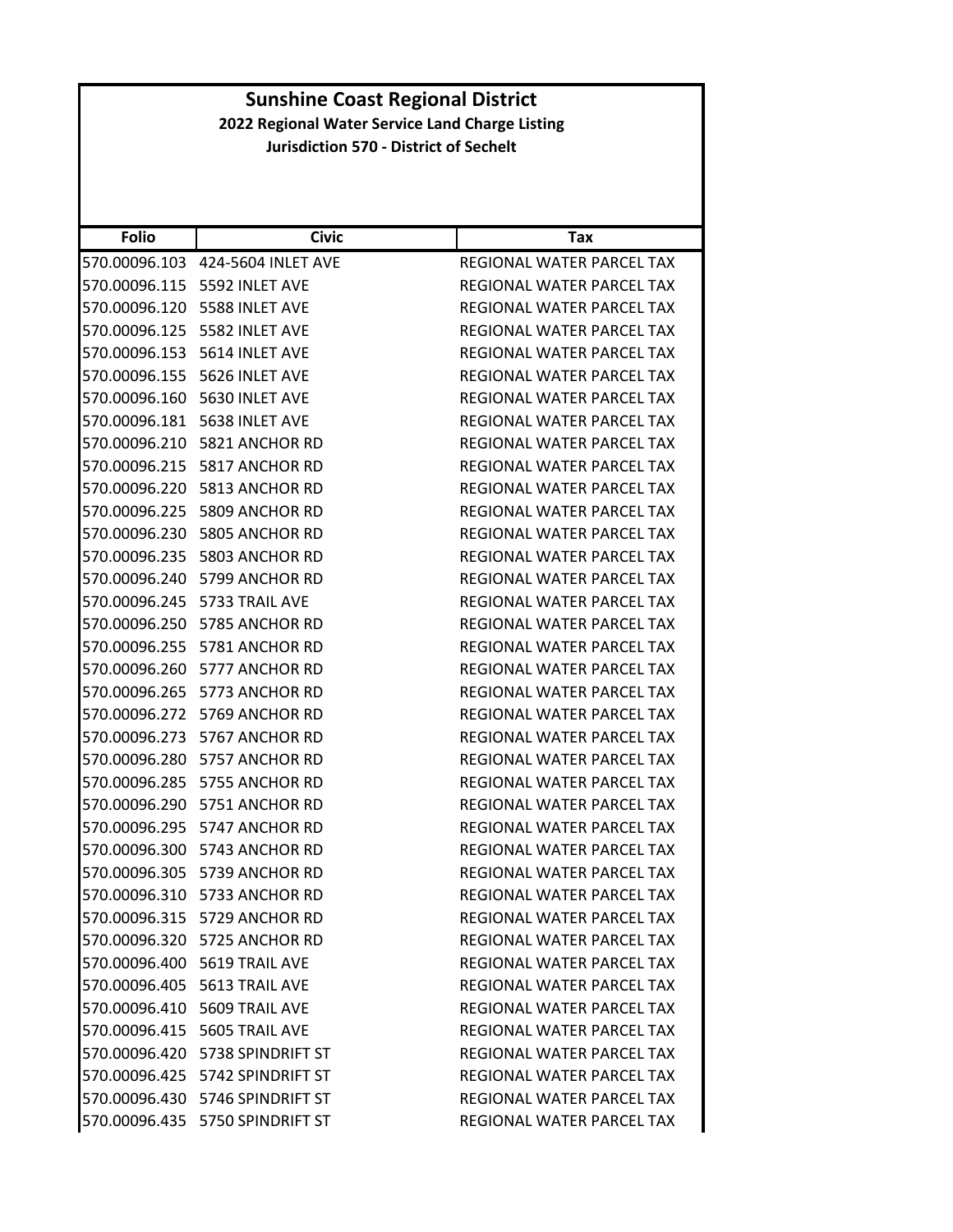| <b>Folio</b>  | <b>Civic</b>                         | Tax                              |
|---------------|--------------------------------------|----------------------------------|
| 570.00096.440 | 5754 SPINDRIFT ST                    | REGIONAL WATER PARCEL TAX        |
| 570.00096.445 | 5758 SPINDRIFT ST                    | REGIONAL WATER PARCEL TAX        |
|               | 570.00096.450 5762 SPINDRIFT ST      | REGIONAL WATER PARCEL TAX        |
| 570.00096.455 | 5766 SPINDRIFT ST                    | REGIONAL WATER PARCEL TAX        |
|               | 570.00096.460 5772 SPINDRIFT ST      | REGIONAL WATER PARCEL TAX        |
| 570.00096.465 | 5776 SPINDRIFT ST                    | REGIONAL WATER PARCEL TAX        |
| 570.00096.470 | 5780 SPINDRIFT ST                    | <b>REGIONAL WATER PARCEL TAX</b> |
| 570.00096.475 | 5784 SPINDRIFT ST                    | REGIONAL WATER PARCEL TAX        |
| 570.00096.480 | 5610 OCEAN AVE                       | REGIONAL WATER PARCEL TAX        |
| 570.00096.485 | 5620 OCEAN AVE                       | REGIONAL WATER PARCEL TAX        |
| 570.00096.490 | 5781 PEBBLE CRES                     | REGIONAL WATER PARCEL TAX        |
| 570.00096.495 | 5779 PEBBLE CRES                     | REGIONAL WATER PARCEL TAX        |
| 570.00096.500 | 5773 PEBBLE CRES                     | REGIONAL WATER PARCEL TAX        |
| 570.00096.505 | 5769 PEBBLE CRES                     | REGIONAL WATER PARCEL TAX        |
|               | 570.00096.510 5765 PEBBLE CRES       | <b>REGIONAL WATER PARCEL TAX</b> |
| 570.00096.515 | 5761 PEBBLE CRES                     | <b>REGIONAL WATER PARCEL TAX</b> |
|               | 570.00096.520 5757 PEBBLE CRES       | REGIONAL WATER PARCEL TAX        |
| 570.00096.525 | 5753 PEBBLE CRES                     | <b>REGIONAL WATER PARCEL TAX</b> |
|               | 570.00096.530 5749 PEBBLE CRES       | REGIONAL WATER PARCEL TAX        |
| 570.00096.535 | 5745 PEBBLE CRES                     | REGIONAL WATER PARCEL TAX        |
| 570.00096.540 | 5741 PEBBLE CRES                     | REGIONAL WATER PARCEL TAX        |
|               | 570.00096.545    5737    PEBBLE CRES | REGIONAL WATER PARCEL TAX        |
| 570.00096.550 | 5804 PEBBLE CRES                     | REGIONAL WATER PARCEL TAX        |
| 570.00096.555 | 5810 PEBBLE CRES                     | REGIONAL WATER PARCEL TAX        |
| 570.00096.560 | 5812 PEBBLE CRES                     | REGIONAL WATER PARCEL TAX        |
| 570.00096.565 | 5816 PEBBLE CRES                     | <b>REGIONAL WATER PARCEL TAX</b> |
|               | 570.00096.570    5817    PEBBLE CRES | REGIONAL WATER PARCEL TAX        |
| 570.00096.575 | 5813 PEBBLE CRES                     | REGIONAL WATER PARCEL TAX        |
|               | 570.00096.580    5805 PEBBLE CRES    | REGIONAL WATER PARCEL TAX        |
|               | 570.00096.585    5801 PEBBLE CRES    | REGIONAL WATER PARCEL TAX        |
|               | 570.00096.590    5797    PEBBLE CRES | REGIONAL WATER PARCEL TAX        |
|               |                                      | REGIONAL WATER PARCEL TAX        |
| 570.00096.600 | 5605 OCEAN AVE                       | REGIONAL WATER PARCEL TAX        |
|               | 570.00096.605 5798 SPINDRIFT ST      | REGIONAL WATER PARCEL TAX        |
|               | 570.00096.610 5800 SPINDRIFT ST      | REGIONAL WATER PARCEL TAX        |
|               | 570.00096.615 5806 SPINDRIFT ST      | REGIONAL WATER PARCEL TAX        |
|               | 570.00096.620 5810 SPINDRIFT ST      | REGIONAL WATER PARCEL TAX        |
|               | 570.00096.625    5812 SPINDRIFT ST   | REGIONAL WATER PARCEL TAX        |
|               | 570.00096.630 5816 SPINDRIFT ST      | REGIONAL WATER PARCEL TAX        |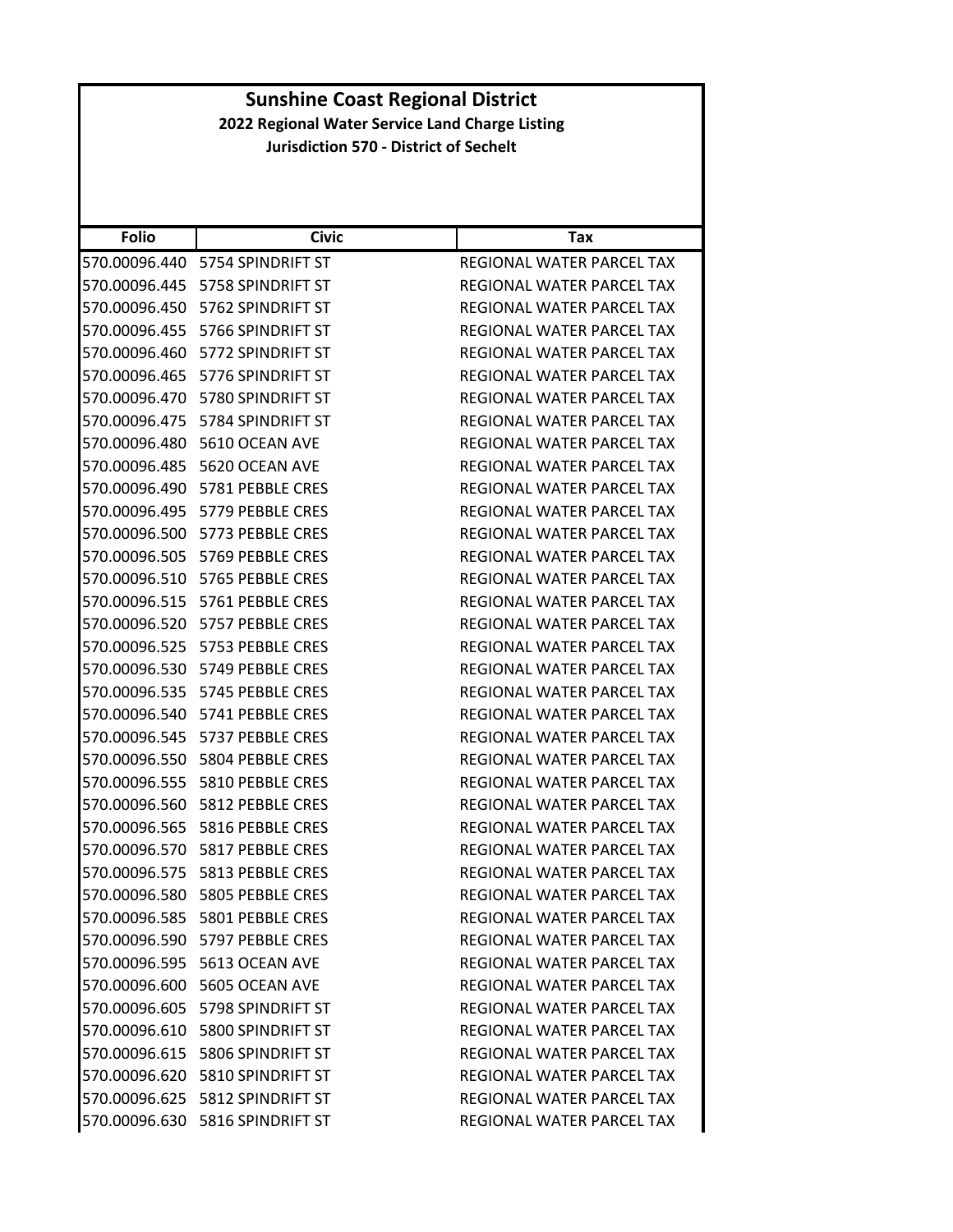| <b>Folio</b>  | <b>Civic</b>                           | Tax                              |
|---------------|----------------------------------------|----------------------------------|
|               | 570.00096.635    5818 SPINDRIFT ST     | REGIONAL WATER PARCEL TAX        |
|               | 570.00096.640    5798 PEBBLE CRES      | REGIONAL WATER PARCEL TAX        |
|               | 570.00096.645 5792 PEBBLE CRES         | REGIONAL WATER PARCEL TAX        |
|               | 570.00096.650    5786 PEBBLE CRES      | REGIONAL WATER PARCEL TAX        |
|               | 570.00096.655    5782    PEBBLE CRES   | REGIONAL WATER PARCEL TAX        |
| 570.00096.660 | 5778 PEBBLE CRES                       | REGIONAL WATER PARCEL TAX        |
|               | 570.00096.665    5772    PEBBLE CRES   | REGIONAL WATER PARCEL TAX        |
|               | 570.00096.670    5768 PEBBLE CRES      | REGIONAL WATER PARCEL TAX        |
|               | 570.00096.675    5762    PEBBLE CRES   | REGIONAL WATER PARCEL TAX        |
|               | 570.00096.680    5758 PEBBLE CRES      | REGIONAL WATER PARCEL TAX        |
| 570.00096.685 | 5754 PEBBLE CRES                       | REGIONAL WATER PARCEL TAX        |
|               | 570.00096.690    5752 PEBBLE CRES      | REGIONAL WATER PARCEL TAX        |
| 570.00096.695 | 5744 PEBBLE CRES                       | REGIONAL WATER PARCEL TAX        |
|               | 570.00096.700 5740 PEBBLE CRES         | <b>REGIONAL WATER PARCEL TAX</b> |
|               | 570.00096.705    5734 PEBBLE CRES      | <b>REGIONAL WATER PARCEL TAX</b> |
| 570.00096.710 | 5730 PEBBLE CRES                       | REGIONAL WATER PARCEL TAX        |
| 570.00096.715 |                                        | REGIONAL WATER PARCEL TAX        |
|               | 570.00096.750    5797 EBBTIDE ST       | REGIONAL WATER PARCEL TAX        |
|               | 570.00096.755    5793    EBBTIDE    ST | REGIONAL WATER PARCEL TAX        |
|               | 570.00096.760    5787 EBBTIDE ST       | REGIONAL WATER PARCEL TAX        |
|               | 570.00096.765    5783    EBBTIDE    ST | REGIONAL WATER PARCEL TAX        |
|               | 570.00096.770    5775 EBBTIDE ST       | REGIONAL WATER PARCEL TAX        |
| 570.00096.775 | 5767 EBBTIDE ST                        | REGIONAL WATER PARCEL TAX        |
|               | 570.00096.780    5763    EBBTIDE    ST | REGIONAL WATER PARCEL TAX        |
| 570.00096.785 | 5757 EBBTIDE ST                        | REGIONAL WATER PARCEL TAX        |
| 570.00096.790 | 5753 EBBTIDE ST                        | <b>REGIONAL WATER PARCEL TAX</b> |
|               | 570.00096.795    5749    EBBTIDE    ST | REGIONAL WATER PARCEL TAX        |
| 570.00096.800 | 5743 EBBTIDE ST                        | REGIONAL WATER PARCEL TAX        |
|               | 570.00096.805    5659 TRAIL AVE        | REGIONAL WATER PARCEL TAX        |
|               | 570.00096.810 5746 NEPTUNE RD          | REGIONAL WATER PARCEL TAX        |
|               | 570.00096.815 5750 NEPTUNE RD          | REGIONAL WATER PARCEL TAX        |
|               | 570.00096.820 5756 NEPTUNE RD          | REGIONAL WATER PARCEL TAX        |
|               | 570.00096.825 5760 NEPTUNE RD          | REGIONAL WATER PARCEL TAX        |
|               | 570.00096.830 5764 NEPTUNE RD          | REGIONAL WATER PARCEL TAX        |
|               | 570.00096.835 5772 NEPTUNE RD          | REGIONAL WATER PARCEL TAX        |
|               | 570.00096.840 5778 NEPTUNE RD          | REGIONAL WATER PARCEL TAX        |
|               | 570.00096.845    5784 NEPTUNE RD       | REGIONAL WATER PARCEL TAX        |
|               | 570.00096.861 5798 NEPTUNE RD          | <b>REGIONAL WATER PARCEL TAX</b> |
|               | 570.00096.863 5790 NEPTUNE RD          | REGIONAL WATER PARCEL TAX        |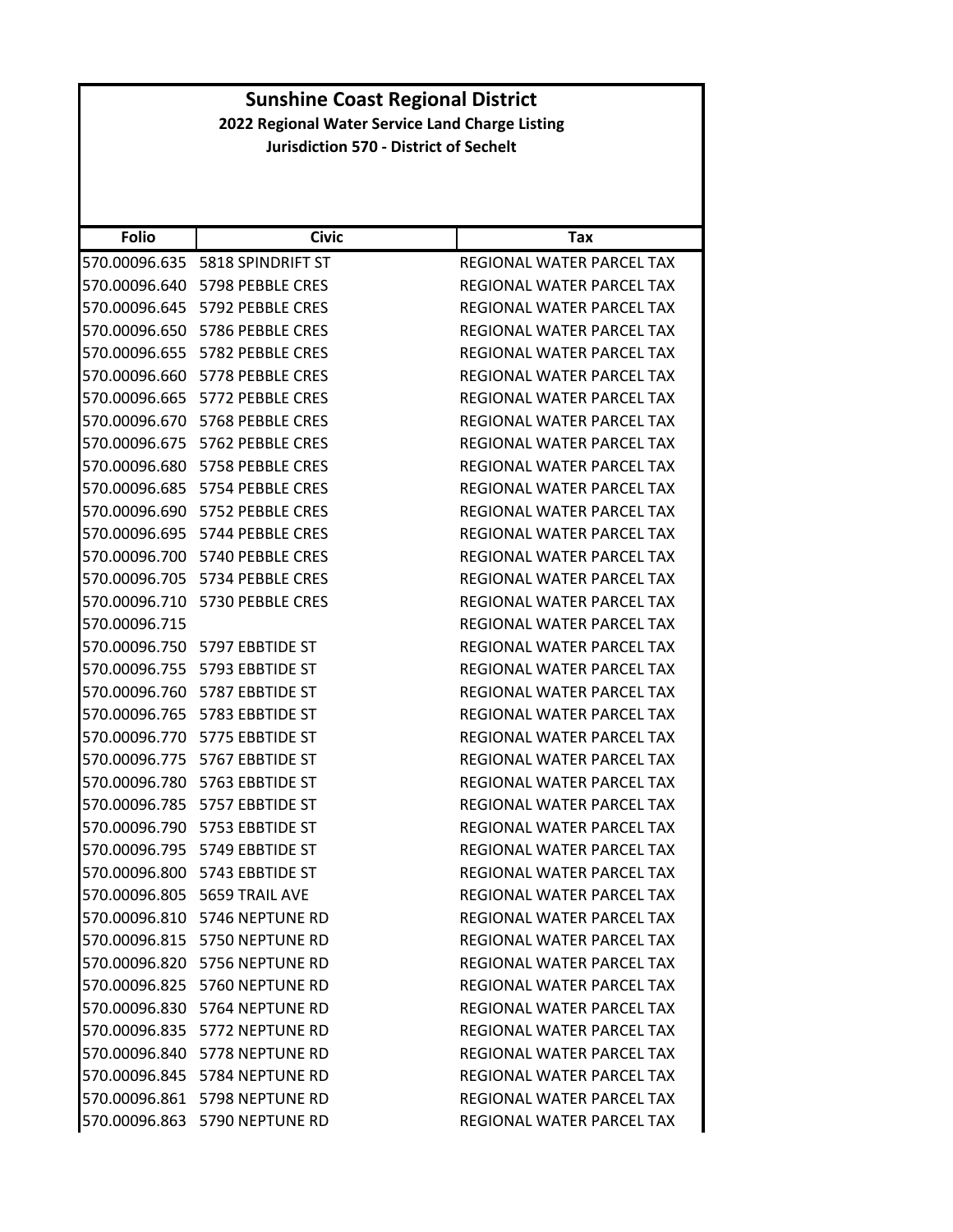| <b>Folio</b>  | <b>Civic</b>                        | Tax                              |
|---------------|-------------------------------------|----------------------------------|
|               | 570.00096.865 5660 SALMON DR        | REGIONAL WATER PARCEL TAX        |
|               | 570.00096.900 5787 SURF CIR         | REGIONAL WATER PARCEL TAX        |
|               | 570.00096.905 5781 SURF CIR         | REGIONAL WATER PARCEL TAX        |
|               | 570.00096.910 5777 SURF CIR         | REGIONAL WATER PARCEL TAX        |
|               | 570.00096.915    5773 SURF CIR      | REGIONAL WATER PARCEL TAX        |
| 570.00096.920 | 5769 SURF CIR                       | REGIONAL WATER PARCEL TAX        |
|               | 570.00096.925    5693 TRAIL AVE     | REGIONAL WATER PARCEL TAX        |
| 570.00096.930 | 5754 EBBTIDE ST                     | REGIONAL WATER PARCEL TAX        |
|               | 570.00096.935    5760 EBBTIDE ST    | REGIONAL WATER PARCEL TAX        |
|               | 570.00096.940 5764 EBBTIDE ST       | REGIONAL WATER PARCEL TAX        |
|               | 570.00096.945    5768    EBBTIDE ST | REGIONAL WATER PARCEL TAX        |
|               | 570.00096.950 5774 EBBTIDE ST       | REGIONAL WATER PARCEL TAX        |
| 570.00096.955 | 5778 EBBTIDE ST                     | REGIONAL WATER PARCEL TAX        |
|               | 570.00096.960 5784 EBBTIDE ST       | REGIONAL WATER PARCEL TAX        |
|               | 570.00096.965 5684 SALMON DR        | REGIONAL WATER PARCEL TAX        |
|               | 570.00097.000 5524 OCEAN AVE        | REGIONAL WATER PARCEL TAX        |
|               | 570.00097.005 5727 TRAIL AVE        | REGIONAL WATER PARCEL TAX        |
|               | 570.00097.010 5723 TRAIL AVE        | REGIONAL WATER PARCEL TAX        |
|               | 570.00097.015 5717 TRAIL AVE        | REGIONAL WATER PARCEL TAX        |
| 570.00097.020 | 5711 TRAIL AVE                      | REGIONAL WATER PARCEL TAX        |
|               | 570.00097.025 5703 TRAIL AVE        | REGIONAL WATER PARCEL TAX        |
|               | 570.00097.030 5788 SURF CIR         | REGIONAL WATER PARCEL TAX        |
|               | 570.00097.035 5708 SALMON DR        | REGIONAL WATER PARCEL TAX        |
|               | 570.00097.040 5712 SALMON DR        | REGIONAL WATER PARCEL TAX        |
| 570.00097.045 | 5716 SALMON DR                      | REGIONAL WATER PARCEL TAX        |
|               | 570.00097.050 5720 SALMON DR        | REGIONAL WATER PARCEL TAX        |
| 570.00097.055 | 5724 SALMON DR                      | REGIONAL WATER PARCEL TAX        |
|               | 570.00097.060 5717 SALMON DR        | REGIONAL WATER PARCEL TAX        |
|               | 570.00097.065 5713 SALMON DR        | REGIONAL WATER PARCEL TAX        |
|               | 570.00097.070 5711 SALMON DR        | REGIONAL WATER PARCEL TAX        |
|               | 570.00097.075 5709 SALMON DR        | REGIONAL WATER PARCEL TAX        |
|               | 570.00097.080 5707 SALMON DR        | REGIONAL WATER PARCEL TAX        |
|               | 570.00097.085 5703 SALMON DR        | <b>REGIONAL WATER PARCEL TAX</b> |
| 570.00097.140 |                                     | REGIONAL WATER PARCEL TAX        |
|               | 570.00097.211 5661 SALMON DR        | REGIONAL WATER PARCEL TAX        |
|               | 570.00097.212 5663 SALMON DR        | REGIONAL WATER PARCEL TAX        |
|               | 570.00097.213 5665 SALMON DR        | REGIONAL WATER PARCEL TAX        |
|               | 570.00097.214 5673 SALMON DR        | REGIONAL WATER PARCEL TAX        |
|               | 570.00097.215 5677 SALMON DR        | REGIONAL WATER PARCEL TAX        |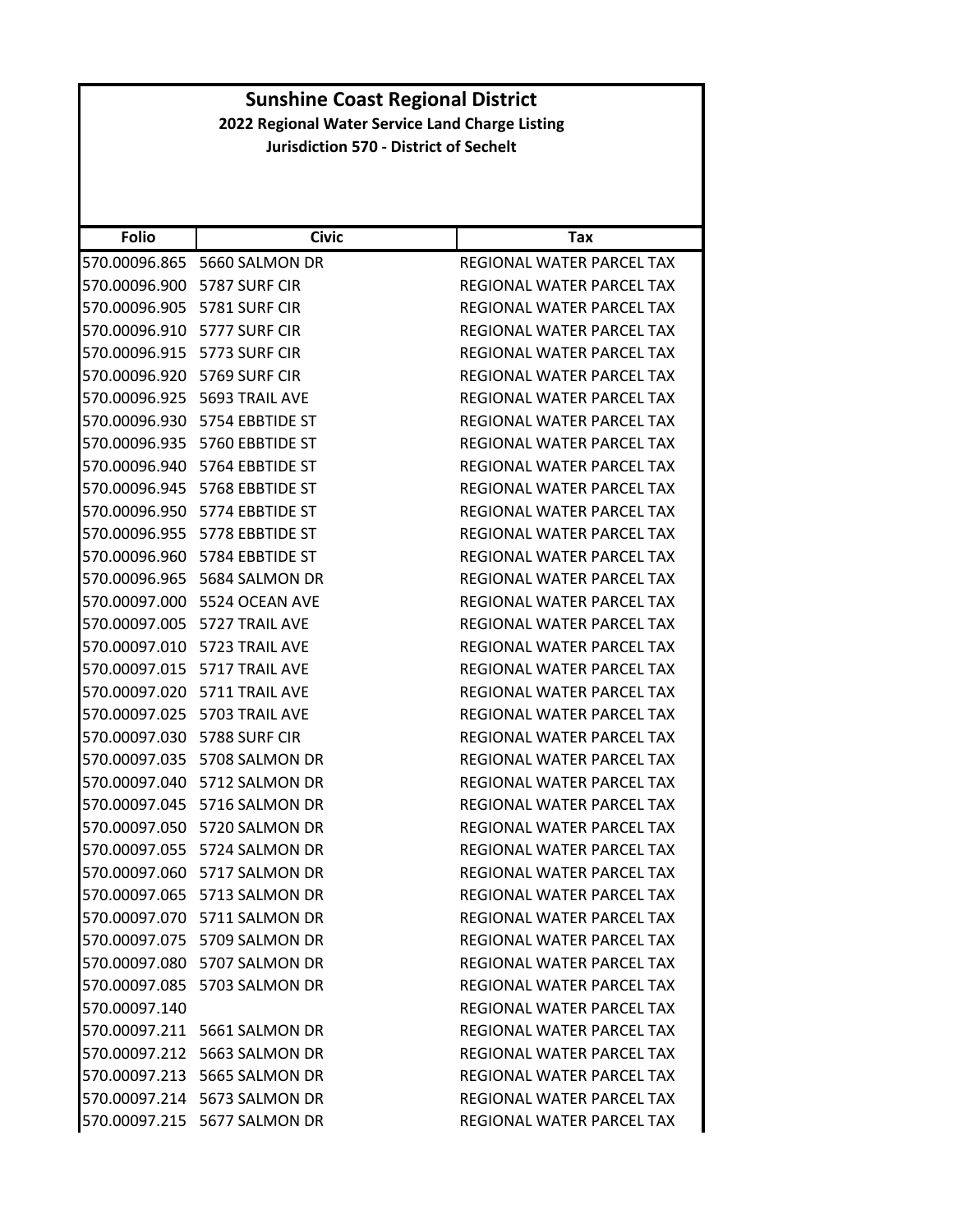| <b>Folio</b>                   | <b>Civic</b>                    | Tax                              |
|--------------------------------|---------------------------------|----------------------------------|
| 570.00097.216                  | 5683 SALMON DR                  | REGIONAL WATER PARCEL TAX        |
| 570.00097.217                  | 5689 SALMON DR                  | REGIONAL WATER PARCEL TAX        |
| 570.00097.218                  | 5701 SALMON DR                  | REGIONAL WATER PARCEL TAX        |
|                                | 570.00097.219 5669 SALMON DR    | REGIONAL WATER PARCEL TAX        |
|                                | 570.00097.252 5732 TRAIL AVE    | REGIONAL WATER PARCEL TAX        |
| 570.00097.254                  | 5728 TRAIL AVE                  | REGIONAL WATER PARCEL TAX        |
|                                | 570.00097.256    5724 TRAIL AVE | REGIONAL WATER PARCEL TAX        |
|                                | 570.00097.258 5718 TRAIL AVE    | REGIONAL WATER PARCEL TAX        |
|                                | 570.00097.260 5714 TRAIL AVE    | REGIONAL WATER PARCEL TAX        |
|                                | 570.00097.262 5710 TRAIL AVE    | REGIONAL WATER PARCEL TAX        |
| 570.00097.264 5762 SURF CIR    |                                 | REGIONAL WATER PARCEL TAX        |
| 570.00097.266 5750 SURF CIR    |                                 | REGIONAL WATER PARCEL TAX        |
| 570.00097.268 5746 SURF CIR    |                                 | REGIONAL WATER PARCEL TAX        |
| 570.00097.270 5742 SURF CIR    |                                 | REGIONAL WATER PARCEL TAX        |
| 570.00097.272                  | 5738 SURF CIR                   | REGIONAL WATER PARCEL TAX        |
| 570.00097.274 5736 SURF CIR    |                                 | REGIONAL WATER PARCEL TAX        |
| 570.00097.276    5734 SURF CIR |                                 | REGIONAL WATER PARCEL TAX        |
| 570.00097.278 5730 SURF CIR    |                                 | <b>REGIONAL WATER PARCEL TAX</b> |
| 570.00097.280 5726 SURF CIR    |                                 | REGIONAL WATER PARCEL TAX        |
| 570.00097.282                  | 5722 SURF CIR                   | REGIONAL WATER PARCEL TAX        |
| 570.00097.284 5716 SURF CIR    |                                 | REGIONAL WATER PARCEL TAX        |
| 570.00097.286                  | 5712 SURF CIR                   | REGIONAL WATER PARCEL TAX        |
| 570.00097.288 5710 SURF CIR    |                                 | REGIONAL WATER PARCEL TAX        |
| 570.00097.290 5708 SURF CIR    |                                 | REGIONAL WATER PARCEL TAX        |
| 570.00097.292                  | 5706 SURF CIR                   | REGIONAL WATER PARCEL TAX        |
| 570.00097.294 5700 SURF CIR    |                                 | REGIONAL WATER PARCEL TAX        |
| 570.00097.315                  | 5656 TRAIL AVE                  | REGIONAL WATER PARCEL TAX        |
|                                | 570.00097.320    5650 TRAIL AVE | REGIONAL WATER PARCEL TAX        |
|                                | 570.00097.322    5638 TRAIL AVE | REGIONAL WATER PARCEL TAX        |
| 570.00097.324 5763 SURF CIR    |                                 | <b>REGIONAL WATER PARCEL TAX</b> |
|                                | 570.00097.326 5696 TRAIL AVE    | REGIONAL WATER PARCEL TAX        |
|                                | 570.00097.328 5692 TRAIL AVE    | REGIONAL WATER PARCEL TAX        |
|                                | 570.00097.330    5665 SURF CIR  | REGIONAL WATER PARCEL TAX        |
| 570.00097.332 5669 SURF CIR    |                                 | REGIONAL WATER PARCEL TAX        |
| 570.00097.334 5675 SURF CIR    |                                 | REGIONAL WATER PARCEL TAX        |
| 570.00097.336    5681 SURF CIR |                                 | REGIONAL WATER PARCEL TAX        |
| 570.00097.338    5687 SURF CIR |                                 | REGIONAL WATER PARCEL TAX        |
| 570.00097.340    5691 SURF CIR |                                 | REGIONAL WATER PARCEL TAX        |
| 570.00097.342 5697 SURF CIR    |                                 | REGIONAL WATER PARCEL TAX        |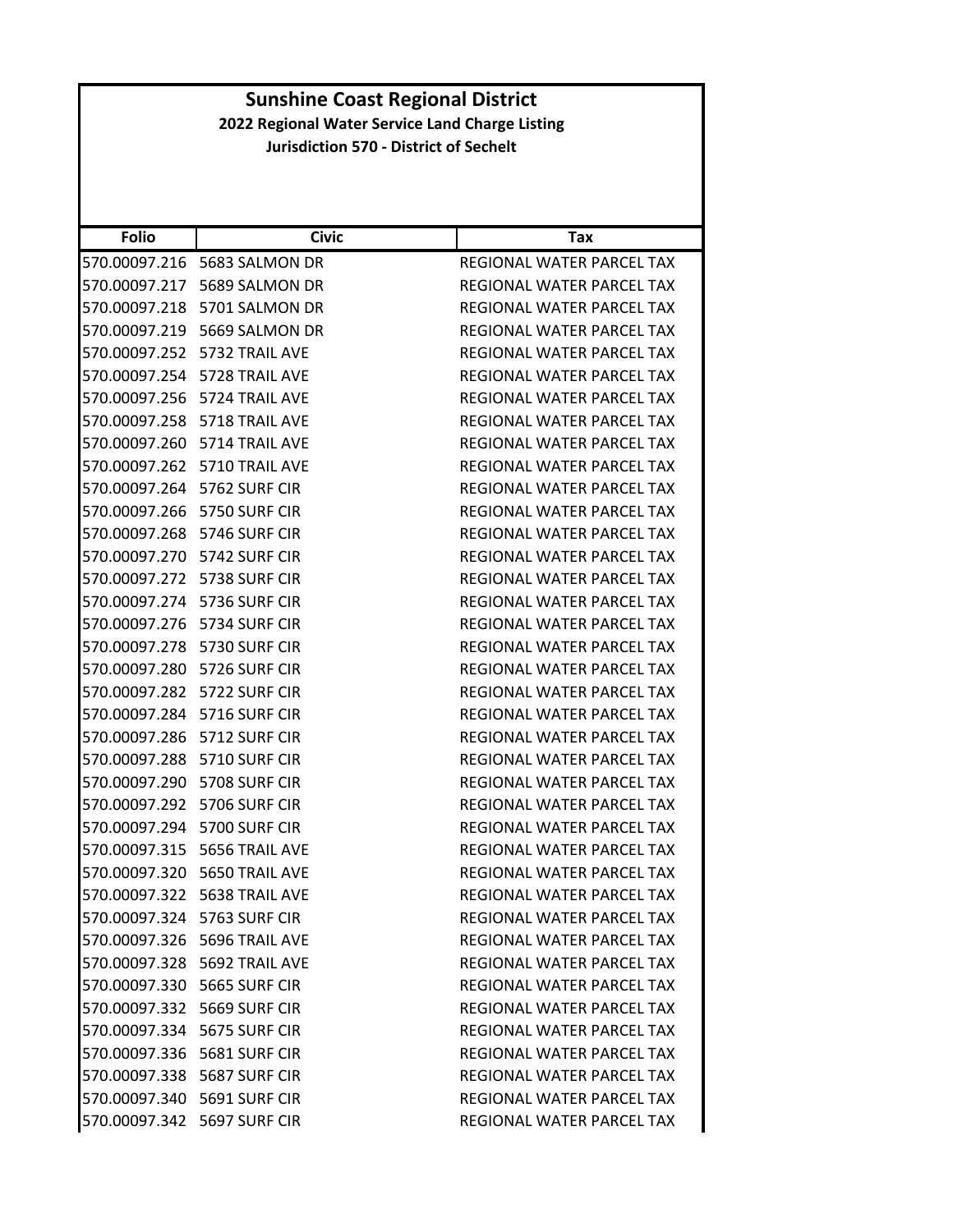| <b>Folio</b>                | <b>Civic</b>                       | Tax                              |
|-----------------------------|------------------------------------|----------------------------------|
| 570.00097.344 5701 SURF CIR |                                    | REGIONAL WATER PARCEL TAX        |
| 570.00097.346               | 5723 SURF CIR                      | REGIONAL WATER PARCEL TAX        |
| 570.00097.348               | 5741 SURF CIR                      | <b>REGIONAL WATER PARCEL TAX</b> |
| 570.00097.350               | 5745 SURF CIR                      | REGIONAL WATER PARCEL TAX        |
| 570.00097.352               | 5749 SURF CIR                      | REGIONAL WATER PARCEL TAX        |
| 570.00097.354               | 5753 SURF CIR                      | REGIONAL WATER PARCEL TAX        |
| 570.00097.356               | 5757 SURF CIR                      | REGIONAL WATER PARCEL TAX        |
| 570.00097.701               | 1-5706 EBBTIDE ST                  | REGIONAL WATER PARCEL TAX        |
| 570.00097.702               | 2-5706 EBBTIDE ST                  | REGIONAL WATER PARCEL TAX        |
| 570.00097.703               | 3-5706 EBBTIDE ST                  | REGIONAL WATER PARCEL TAX        |
| 570.00097.704               | 4-5706 EBBTIDE ST                  | REGIONAL WATER PARCEL TAX        |
| 570.00097.705               | 5-5706 EBBTIDE ST                  | REGIONAL WATER PARCEL TAX        |
|                             | 570.00097.706    6-5706 EBBTIDE ST | REGIONAL WATER PARCEL TAX        |
| 570.00097.707               | 7-5706 EBBTIDE ST                  | REGIONAL WATER PARCEL TAX        |
| 570.00097.708               | 8-5706 EBBTIDE ST                  | <b>REGIONAL WATER PARCEL TAX</b> |
| 570.00097.709               | 9-5706 EBBTIDE ST                  | REGIONAL WATER PARCEL TAX        |
| 570.00097.710               | 10-5706 EBBTIDE ST                 | <b>REGIONAL WATER PARCEL TAX</b> |
| 570.00097.711               | 11-5706 EBBTIDE ST                 | <b>REGIONAL WATER PARCEL TAX</b> |
| 570.00097.712               | 12-5706 EBBTIDE ST                 | REGIONAL WATER PARCEL TAX        |
| 570.00097.713               | 14-5706 EBBTIDE ST                 | REGIONAL WATER PARCEL TAX        |
| 570.00097.714               | 15-5706 EBBTIDE ST                 | REGIONAL WATER PARCEL TAX        |
| 570.00097.715               | 16-5706 EBBTIDE ST                 | REGIONAL WATER PARCEL TAX        |
| 570.00097.716               | 17-5706 EBBTIDE ST                 | REGIONAL WATER PARCEL TAX        |
| 570.00097.717               | 18-5706 EBBTIDE ST                 | REGIONAL WATER PARCEL TAX        |
| 570.00097.718               | 19-5706 EBBTIDE ST                 | REGIONAL WATER PARCEL TAX        |
| 570.00097.755               | 5711 EBBTIDE ST                    | REGIONAL WATER PARCEL TAX        |
| 570.00097.756               | 101-5711 EBBTIDE ST                | REGIONAL WATER PARCEL TAX        |
| 570.00097.757               | 102-5711 EBBTIDE ST                | REGIONAL WATER PARCEL TAX        |
| 570.00097.758               | 103-5711 EBBTIDE ST                | REGIONAL WATER PARCEL TAX        |
| 570.00097.759               | 104-5711 EBBTIDE ST                | REGIONAL WATER PARCEL TAX        |
| 570.00097.760               | 105-5711 EBBTIDE ST                | REGIONAL WATER PARCEL TAX        |
|                             | 570.00097.761 106-5711 EBBTIDE ST  | REGIONAL WATER PARCEL TAX        |
| 570.00097.762               | 107-5711 EBBTIDE ST                | REGIONAL WATER PARCEL TAX        |
| 570.00097.763               | 108-5711 EBBTIDE ST                | REGIONAL WATER PARCEL TAX        |
| 570.00097.764               | 109-5711 EBBTIDE ST                | REGIONAL WATER PARCEL TAX        |
|                             | 570.00097.765 110-5711 EBBTIDE ST  | REGIONAL WATER PARCEL TAX        |
|                             | 570.00097.766 111-5711 EBBTIDE ST  | REGIONAL WATER PARCEL TAX        |
| 570.00097.767               | 112-5711 EBBTIDE ST                | REGIONAL WATER PARCEL TAX        |
|                             | 570.00097.768 113-5711 EBBTIDE ST  | REGIONAL WATER PARCEL TAX        |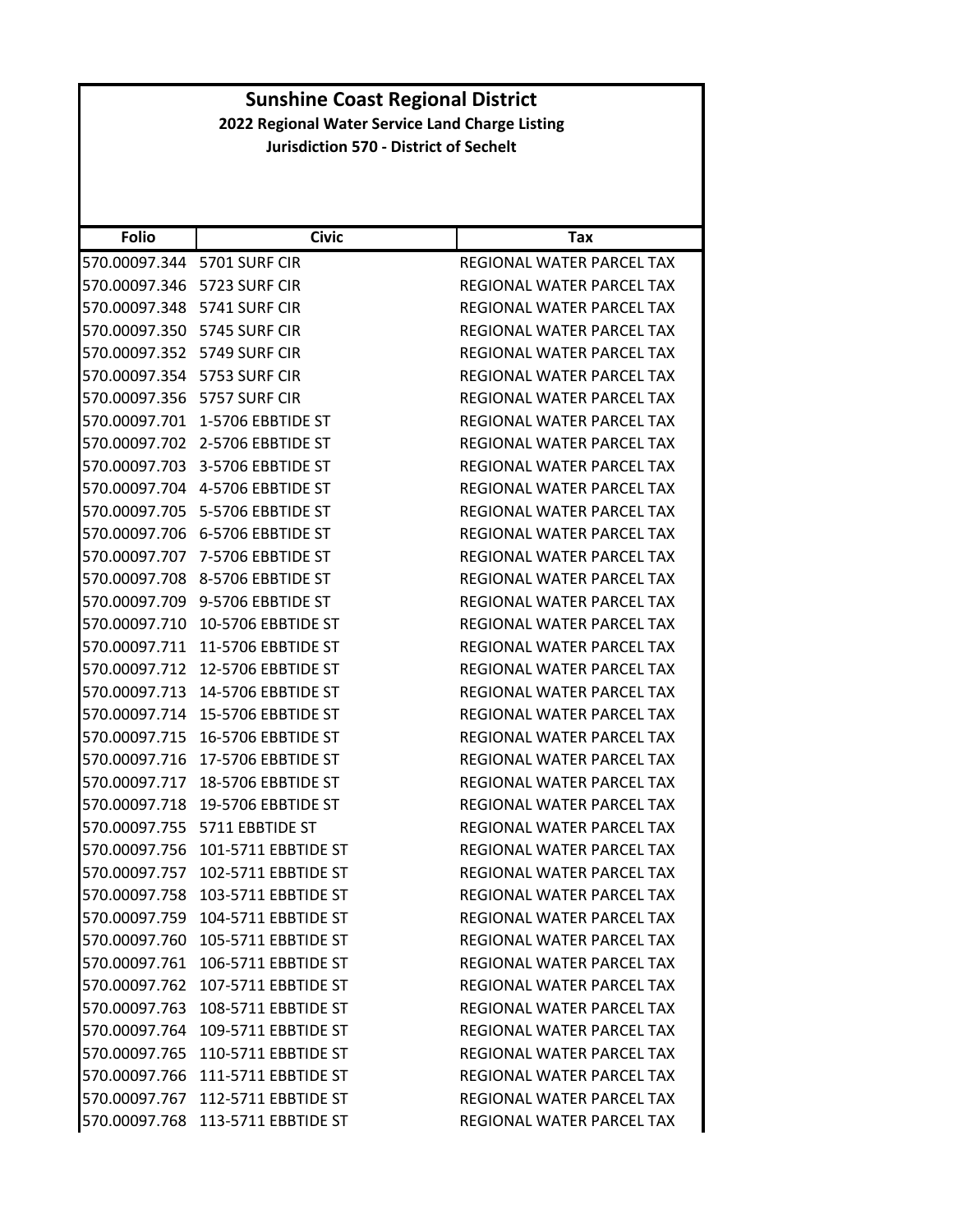| <b>Folio</b>  | <b>Civic</b>                    | Tax                              |
|---------------|---------------------------------|----------------------------------|
| 570.00097.769 | 114-5711 EBBTIDE ST             | REGIONAL WATER PARCEL TAX        |
| 570.00097.770 | 115-5711 EBBTIDE ST             | REGIONAL WATER PARCEL TAX        |
| 570.00097.771 | 116-5711 EBBTIDE ST             | REGIONAL WATER PARCEL TAX        |
| 570.00097.772 | 117-5711 EBBTIDE ST             | REGIONAL WATER PARCEL TAX        |
| 570.00097.773 | 118-5711 EBBTIDE ST             | REGIONAL WATER PARCEL TAX        |
| 570.00097.774 | 119-5711 EBBTIDE ST             | REGIONAL WATER PARCEL TAX        |
| 570.00097.775 | 120-5711 EBBTIDE ST             | REGIONAL WATER PARCEL TAX        |
| 570.00097.776 | 121-5711 EBBTIDE ST             | <b>REGIONAL WATER PARCEL TAX</b> |
| 570.00097.777 | 122-5711 EBBTIDE ST             | REGIONAL WATER PARCEL TAX        |
| 570.00097.778 | 123-5711 EBBTIDE ST             | REGIONAL WATER PARCEL TAX        |
| 570.00097.779 | 124-5711 EBBTIDE ST             | REGIONAL WATER PARCEL TAX        |
| 570.00097.780 | 125-5711 EBBTIDE ST             | REGIONAL WATER PARCEL TAX        |
| 570.00097.781 | 126-5711 EBBTIDE ST             | REGIONAL WATER PARCEL TAX        |
| 570.00097.782 | 127-5711 EBBTIDE ST             | <b>REGIONAL WATER PARCEL TAX</b> |
| 570.00097.783 | 201-5711 EBBTIDE ST             | <b>REGIONAL WATER PARCEL TAX</b> |
| 570.00097.784 | 202-5711 EBBTIDE ST             | REGIONAL WATER PARCEL TAX        |
| 570.00097.785 | 128-5711 EBBTIDE ST             | REGIONAL WATER PARCEL TAX        |
| 570.00097.786 | 129-5711 EBBTIDE ST             | <b>REGIONAL WATER PARCEL TAX</b> |
| 570.00097.788 | 203-5711 EBBTIDE ST             | REGIONAL WATER PARCEL TAX        |
| 570.00097.789 | 204-5711 EBBTIDE ST             | REGIONAL WATER PARCEL TAX        |
| 570.00097.790 | 205-5711 EBBTIDE ST             | REGIONAL WATER PARCEL TAX        |
| 570.00097.791 | 301-5711 EBBTIDE ST             | REGIONAL WATER PARCEL TAX        |
| 570.00097.792 | 302-5711 EBBTIDE ST             | REGIONAL WATER PARCEL TAX        |
| 570.00097.793 | 303-5711 EBBTIDE ST             | REGIONAL WATER PARCEL TAX        |
| 570.00097.794 | 304-5711 EBBTIDE ST             | REGIONAL WATER PARCEL TAX        |
| 570.00097.795 | 305-5711 EBBTIDE ST             | <b>REGIONAL WATER PARCEL TAX</b> |
| 570.00097.810 | <b>10-5630 TRAIL AVE</b>        | REGIONAL WATER PARCEL TAX        |
| 570.00097.811 | <b>11-5630 TRAIL AVE</b>        | REGIONAL WATER PARCEL TAX        |
| 570.00097.812 | <b>12-5630 TRAIL AVE</b>        | REGIONAL WATER PARCEL TAX        |
|               | 570.00097.813 13-5630 TRAIL AVE | REGIONAL WATER PARCEL TAX        |
|               | 570.00097.814 14-5630 TRAIL AVE | REGIONAL WATER PARCEL TAX        |
|               | 570.00097.815 15-5630 TRAIL AVE | REGIONAL WATER PARCEL TAX        |
|               | 570.00097.816 16-5630 TRAIL AVE | REGIONAL WATER PARCEL TAX        |
|               | 570.00097.817 17-5630 TRAIL AVE | REGIONAL WATER PARCEL TAX        |
| 570.00097.818 | <b>18-5610 TRAIL AVE</b>        | REGIONAL WATER PARCEL TAX        |
|               | 570.00097.819 19-5610 TRAIL AVE | REGIONAL WATER PARCEL TAX        |
|               | 570.00097.820 20-5610 TRAIL AVE | REGIONAL WATER PARCEL TAX        |
|               | 570.00097.821 21-5610 TRAIL AVE | <b>REGIONAL WATER PARCEL TAX</b> |
|               | 570.00097.822 22-5630 TRAIL AVE | REGIONAL WATER PARCEL TAX        |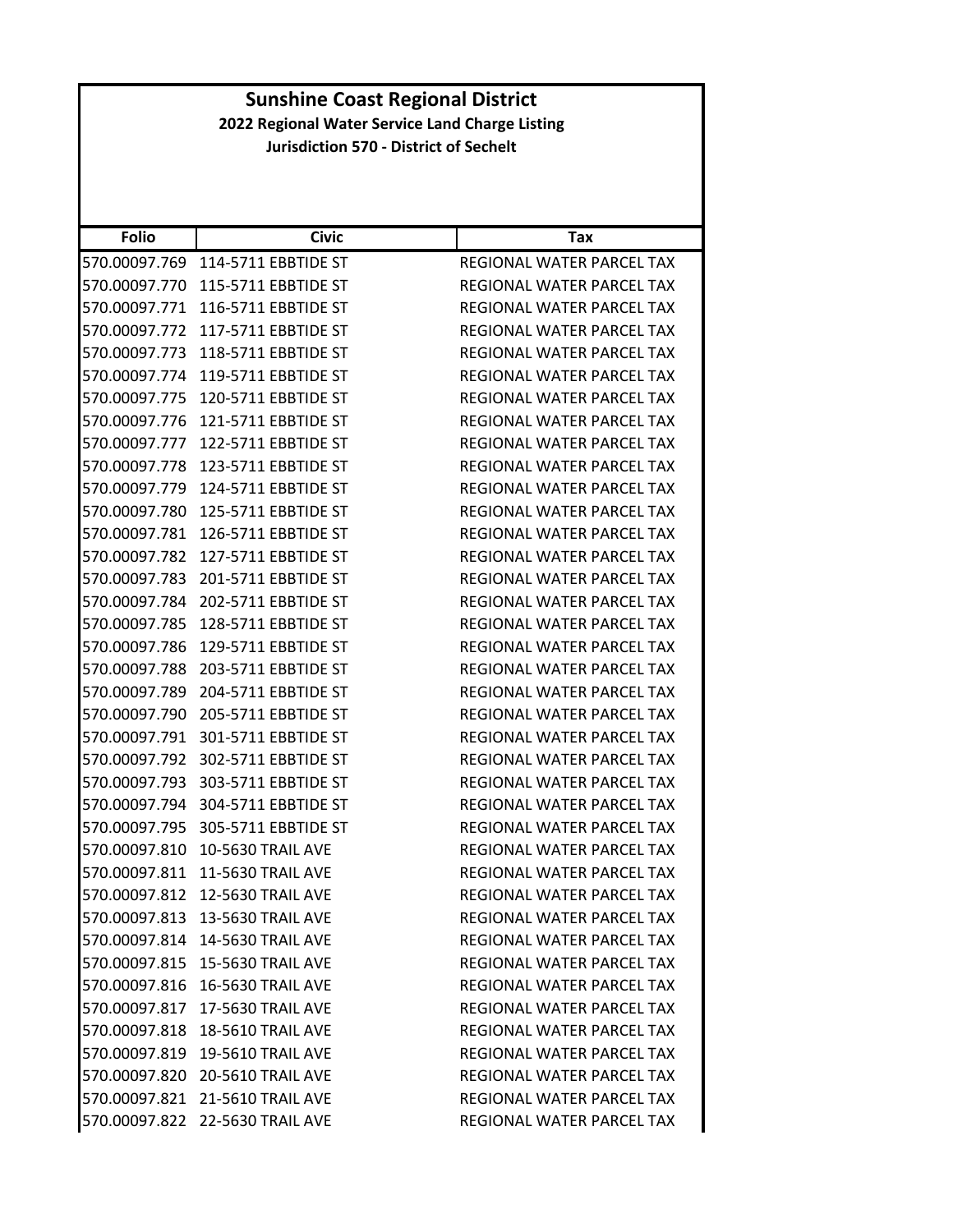| <b>Folio</b>  | <b>Civic</b>                    | Tax                              |
|---------------|---------------------------------|----------------------------------|
|               | 570.00097.823 23-5610 TRAIL AVE | REGIONAL WATER PARCEL TAX        |
| 570.00097.901 | 1-5630 TRAIL AVE                | REGIONAL WATER PARCEL TAX        |
|               | 570.00097.902 2-5630 TRAIL AVE  | REGIONAL WATER PARCEL TAX        |
|               | 570.00097.903 3-5630 TRAIL AVE  | REGIONAL WATER PARCEL TAX        |
|               | 570.00097.904 4-5630 TRAIL AVE  | REGIONAL WATER PARCEL TAX        |
| 570.00097.905 | 5-5630 TRAIL AVE                | REGIONAL WATER PARCEL TAX        |
|               | 570.00097.906 6-5630 TRAIL AVE  | REGIONAL WATER PARCEL TAX        |
| 570.00097.907 | 7-5630 TRAIL AVE                | REGIONAL WATER PARCEL TAX        |
|               | 570.00097.908 8-5630 TRAIL AVE  | REGIONAL WATER PARCEL TAX        |
|               | 570.00097.909 9-5630 TRAIL AVE  | REGIONAL WATER PARCEL TAX        |
| 570.00097.911 | 5610 TRAIL AVE                  | REGIONAL WATER PARCEL TAX        |
|               | 570.00097.924 24-5610 TRAIL AVE | REGIONAL WATER PARCEL TAX        |
| 570.00097.925 | 25-5610 TRAIL AVE               | REGIONAL WATER PARCEL TAX        |
| 570.00097.926 | <b>26-5610 TRAIL AVE</b>        | REGIONAL WATER PARCEL TAX        |
| 570.00097.927 | 27-5610 TRAIL AVE               | REGIONAL WATER PARCEL TAX        |
| 570.00097.950 | 5604 TRAIL AVE                  | REGIONAL WATER PARCEL TAX        |
|               | 570.00098.000 5783 MERMAID ST   | REGIONAL WATER PARCEL TAX        |
|               | 570.00099.000 5779 MERMAID ST   | REGIONAL WATER PARCEL TAX        |
|               | 570.00100.000 5773 MERMAID ST   | REGIONAL WATER PARCEL TAX        |
| 570.00101.000 | 5769 MERMAID ST                 | REGIONAL WATER PARCEL TAX        |
|               | 570.00102.000 5763 MERMAID ST   | REGIONAL WATER PARCEL TAX        |
|               | 570.00103.000 5757 MERMAID ST   | REGIONAL WATER PARCEL TAX        |
|               | 570.00104.000 5753 MERMAID ST   | REGIONAL WATER PARCEL TAX        |
|               | 570.00105.000 5749 MERMAID ST   | REGIONAL WATER PARCEL TAX        |
| 570.00106.000 | 5743 MERMAID ST                 | REGIONAL WATER PARCEL TAX        |
|               | 570.00110.000 5728 COWRIE ST    | REGIONAL WATER PARCEL TAX        |
|               |                                 | REGIONAL WATER PARCEL TAX        |
|               | 570.00112.000 5736 COWRIE ST    | <b>REGIONAL WATER PARCEL TAX</b> |
|               | 570.00113.000 5740 COWRIE ST    | REGIONAL WATER PARCEL TAX        |
|               | 570.00115.000 5754 COWRIE ST    | <b>REGIONAL WATER PARCEL TAX</b> |
|               | 570.00116.000 5758 COWRIE ST    | REGIONAL WATER PARCEL TAX        |
|               | 570.00117.000 5762 COWRIE ST    | REGIONAL WATER PARCEL TAX        |
|               | 570.00118.000 5768 COWRIE ST    | REGIONAL WATER PARCEL TAX        |
|               | 570.00119.000 5772 COWRIE ST    | REGIONAL WATER PARCEL TAX        |
|               | 570.00120.000 5778 COWRIE ST    | REGIONAL WATER PARCEL TAX        |
|               | 570.00121.000 5782 COWRIE ST    | REGIONAL WATER PARCEL TAX        |
|               | 570.00122.000 5788 COWRIE ST    | REGIONAL WATER PARCEL TAX        |
|               | 570.00123.000 5788 MERMAID ST   | REGIONAL WATER PARCEL TAX        |
|               | 570.00124.000 5782 MERMAID ST   | REGIONAL WATER PARCEL TAX        |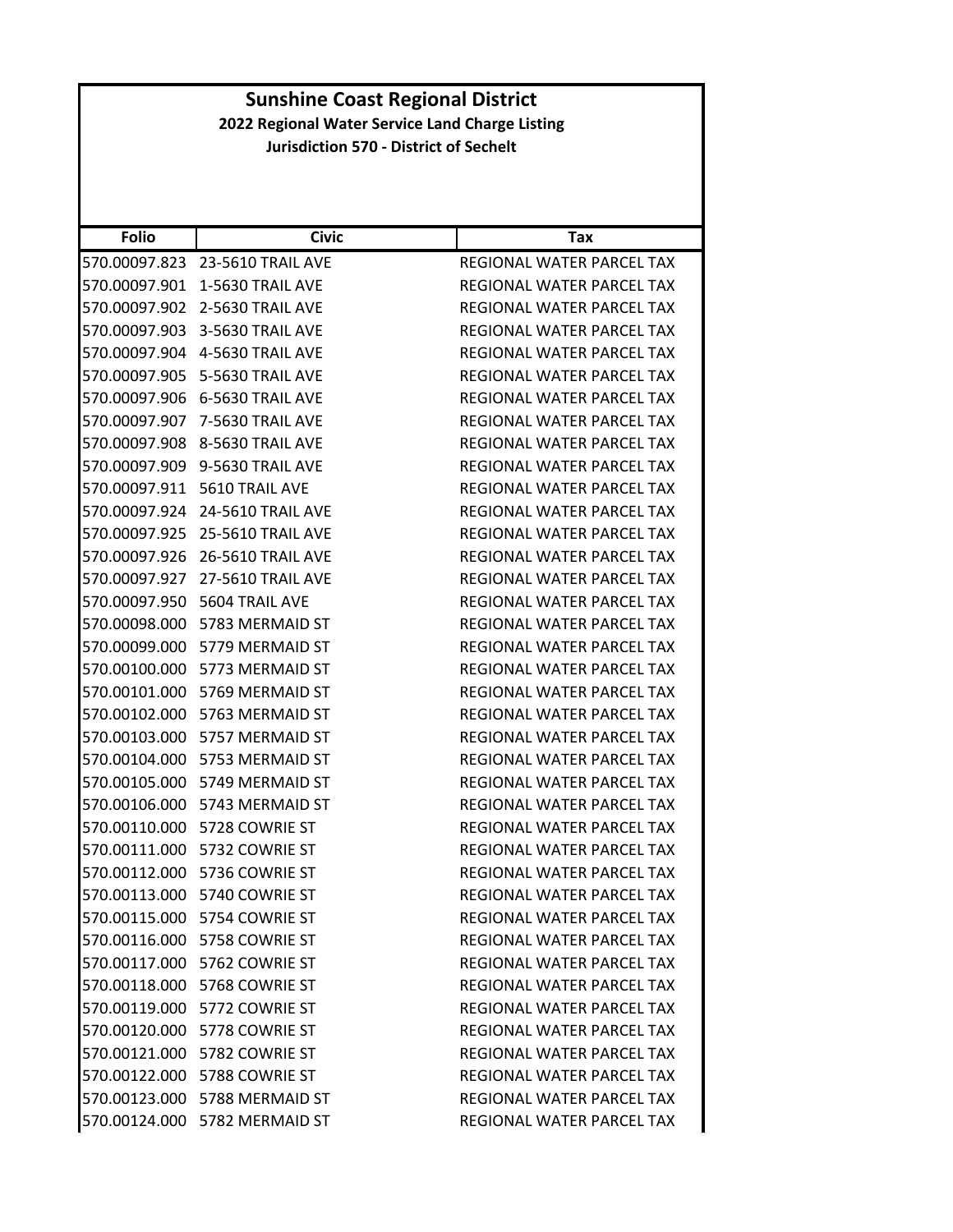| <b>Folio</b>  | <b>Civic</b>                  | Tax                              |
|---------------|-------------------------------|----------------------------------|
|               | 570.00125.000 5778 MERMAID ST | REGIONAL WATER PARCEL TAX        |
|               | 570.00126.000 5774 MERMAID ST | REGIONAL WATER PARCEL TAX        |
|               | 570.00127.000 5768 MERMAID ST | REGIONAL WATER PARCEL TAX        |
|               | 570.00128.000 5764 MERMAID ST | REGIONAL WATER PARCEL TAX        |
|               | 570.00129.000 5758 MERMAID ST | REGIONAL WATER PARCEL TAX        |
| 570.00130.000 | 5754 MERMAID ST               | <b>REGIONAL WATER PARCEL TAX</b> |
|               | 570.00131.000 5748 MERMAID ST | REGIONAL WATER PARCEL TAX        |
|               | 570.00132.000 5744 MERMAID ST | REGIONAL WATER PARCEL TAX        |
|               | 570.00133.000 5740 MERMAID ST | REGIONAL WATER PARCEL TAX        |
|               | 570.00134.000 5734 MERMAID ST | REGIONAL WATER PARCEL TAX        |
| 570.00135.000 | 5547 TRAIL AVE                | REGIONAL WATER PARCEL TAX        |
|               | 570.00135.100 5729 DOLPHIN ST | REGIONAL WATER PARCEL TAX        |
|               | 570.00135.101 5733 DOLPHIN ST | REGIONAL WATER PARCEL TAX        |
|               | 570.00135.102 5737 DOLPHIN ST | <b>REGIONAL WATER PARCEL TAX</b> |
|               | 570.00135.103 5743 DOLPHIN ST | REGIONAL WATER PARCEL TAX        |
| 570.00135.104 | 5747 DOLPHIN ST               | REGIONAL WATER PARCEL TAX        |
|               | 570.00135.105 5755 DOLPHIN ST | REGIONAL WATER PARCEL TAX        |
| 570.00135.106 | 5759 DOLPHIN ST               | REGIONAL WATER PARCEL TAX        |
|               | 570.00135.107 5763 DOLPHIN ST | REGIONAL WATER PARCEL TAX        |
| 570.00135.108 | 5767 DOLPHIN ST               | REGIONAL WATER PARCEL TAX        |
|               | 570.00135.109 5771 DOLPHIN ST | REGIONAL WATER PARCEL TAX        |
|               | 570.00135.110 5775 DOLPHIN ST | REGIONAL WATER PARCEL TAX        |
| 570.00135.111 | 5781 DOLPHIN ST               | REGIONAL WATER PARCEL TAX        |
|               | 570.00135.112 5787 DOLPHIN ST | REGIONAL WATER PARCEL TAX        |
| 570.00136.000 | 5520 INLET AVE                | REGIONAL WATER PARCEL TAX        |
|               | 570.00137.000 5522 INLET AVE  | <b>REGIONAL WATER PARCEL TAX</b> |
|               |                               | REGIONAL WATER PARCEL TAX        |
| 570.00139.005 | LT5-5511 WHARF AVE            | REGIONAL WATER PARCEL TAX        |
|               | 570.00141.000 5517 WHARF AVE  | REGIONAL WATER PARCEL TAX        |
|               | 570.00142.000 5523 WHARF AVE  | REGIONAL WATER PARCEL TAX        |
|               | 570.00143.100 5531 WHARF AVE  | REGIONAL WATER PARCEL TAX        |
|               | 570.00145.000 5549 WHARF AVE  | REGIONAL WATER PARCEL TAX        |
|               | 570.00146.000 5555 WHARF AVE  | REGIONAL WATER PARCEL TAX        |
|               | 570.00148.000 5559 WHARF AVE  | REGIONAL WATER PARCEL TAX        |
|               | 570.00150.000 5550 INLET AVE  | REGIONAL WATER PARCEL TAX        |
|               | 570.00151.000 5546 INLET AVE  | REGIONAL WATER PARCEL TAX        |
|               | 570.00152.000 5540 INLET AVE  | REGIONAL WATER PARCEL TAX        |
|               | 570.00153.000 5536 INLET AVE  | REGIONAL WATER PARCEL TAX        |
|               | 570.00155.001 5528 INLET AVE  | REGIONAL WATER PARCEL TAX        |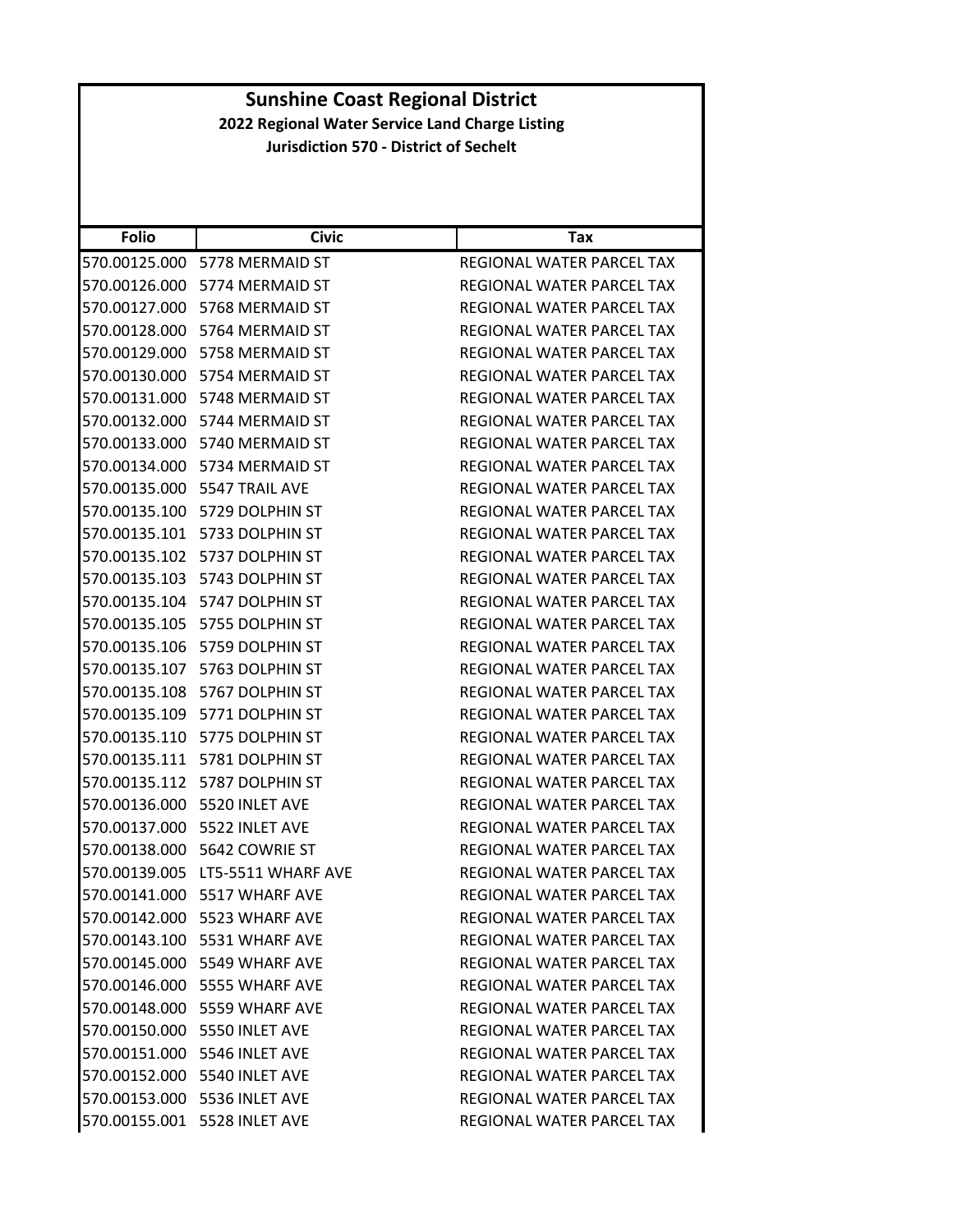| <b>Folio</b>  | <b>Civic</b>                  | Tax                              |
|---------------|-------------------------------|----------------------------------|
| 570.00157.000 | 5720 MERMAID ST               | REGIONAL WATER PARCEL TAX        |
|               | 570.00159.000 5710 MERMAID ST | REGIONAL WATER PARCEL TAX        |
| 570.00160.000 | 5704 MERMAID ST               | REGIONAL WATER PARCEL TAX        |
|               | 570.00161.000 5700 MERMAID ST | REGIONAL WATER PARCEL TAX        |
| 570.00162.000 | 5694 MERMAID ST               | REGIONAL WATER PARCEL TAX        |
| 570.00163.000 | 5690 MERMAID ST               | REGIONAL WATER PARCEL TAX        |
|               | 570.00164.000 5684 MERMAID ST | REGIONAL WATER PARCEL TAX        |
| 570.00168.100 | 5689 DOLPHIN ST               | <b>REGIONAL WATER PARCEL TAX</b> |
|               | 570.00169.000 5693 DOLPHIN ST | REGIONAL WATER PARCEL TAX        |
| 570.00170.000 | 5699 DOLPHIN ST               | REGIONAL WATER PARCEL TAX        |
| 570.00171.000 | 5703 DOLPHIN ST               | REGIONAL WATER PARCEL TAX        |
|               | 570.00172.000 5709 DOLPHIN ST | REGIONAL WATER PARCEL TAX        |
| 570.00173.000 | 5713 DOLPHIN ST               | REGIONAL WATER PARCEL TAX        |
|               | 570.00174.000 5719 DOLPHIN ST | REGIONAL WATER PARCEL TAX        |
| 570.00176.000 | 5697 WHARF AVE                | REGIONAL WATER PARCEL TAX        |
| 570.00177.000 | 5701 WHARF AVE                | REGIONAL WATER PARCEL TAX        |
|               | 570.00178.000 5705 WHARF AVE  | REGIONAL WATER PARCEL TAX        |
|               | 570.00178.505 5709 WHARF AVE  | REGIONAL WATER PARCEL TAX        |
|               | 570.00178.555 5723 WHARF AVE  | REGIONAL WATER PARCEL TAX        |
| 570.00179.001 | 5673 EBBTIDE ST               | REGIONAL WATER PARCEL TAX        |
|               | 570.00179.003 5681 WHARF AVE  | REGIONAL WATER PARCEL TAX        |
|               | 570.00179.007 5675 WHARF AVE  | REGIONAL WATER PARCEL TAX        |
| 570.00179.009 | 5671 WHARF AVE                | REGIONAL WATER PARCEL TAX        |
| 570.00179.011 | 5667 WHARF AVE                | REGIONAL WATER PARCEL TAX        |
| 570.00179.013 | 5661 WHARF AVE                | REGIONAL WATER PARCEL TAX        |
| 570.00179.015 | 5657 WHARF AVE                | REGIONAL WATER PARCEL TAX        |
| 570.00179.022 | 5643 WHARF AVE                | <b>REGIONAL WATER PARCEL TAX</b> |
|               | 570.00179.024 5633 WHARF AVE  | REGIONAL WATER PARCEL TAX        |
|               | 570.00179.025 5631 WHARF AVE  | REGIONAL WATER PARCEL TAX        |
|               | 570.00179.027 5627 WHARF AVE  | REGIONAL WATER PARCEL TAX        |
|               | 570.00179.029 5623 WHARF AVE  | REGIONAL WATER PARCEL TAX        |
|               | 570.00179.042 5568 INLET AVE  | <b>REGIONAL WATER PARCEL TAX</b> |
|               | 570.00179.044 5575 WHARF AVE  | REGIONAL WATER PARCEL TAX        |
|               | 570.00179.046 5620 DOLPHIN ST | REGIONAL WATER PARCEL TAX        |
|               | 570.00179.050 5755 MEDUSA ST  | REGIONAL WATER PARCEL TAX        |
|               | 570.00179.051 5720 DOLPHIN ST | REGIONAL WATER PARCEL TAX        |
|               | 570.00179.052 5714 DOLPHIN ST | REGIONAL WATER PARCEL TAX        |
|               | 570.00179.053 5710 DOLPHIN ST | REGIONAL WATER PARCEL TAX        |
|               | 570.00179.054 5704 DOLPHIN ST | REGIONAL WATER PARCEL TAX        |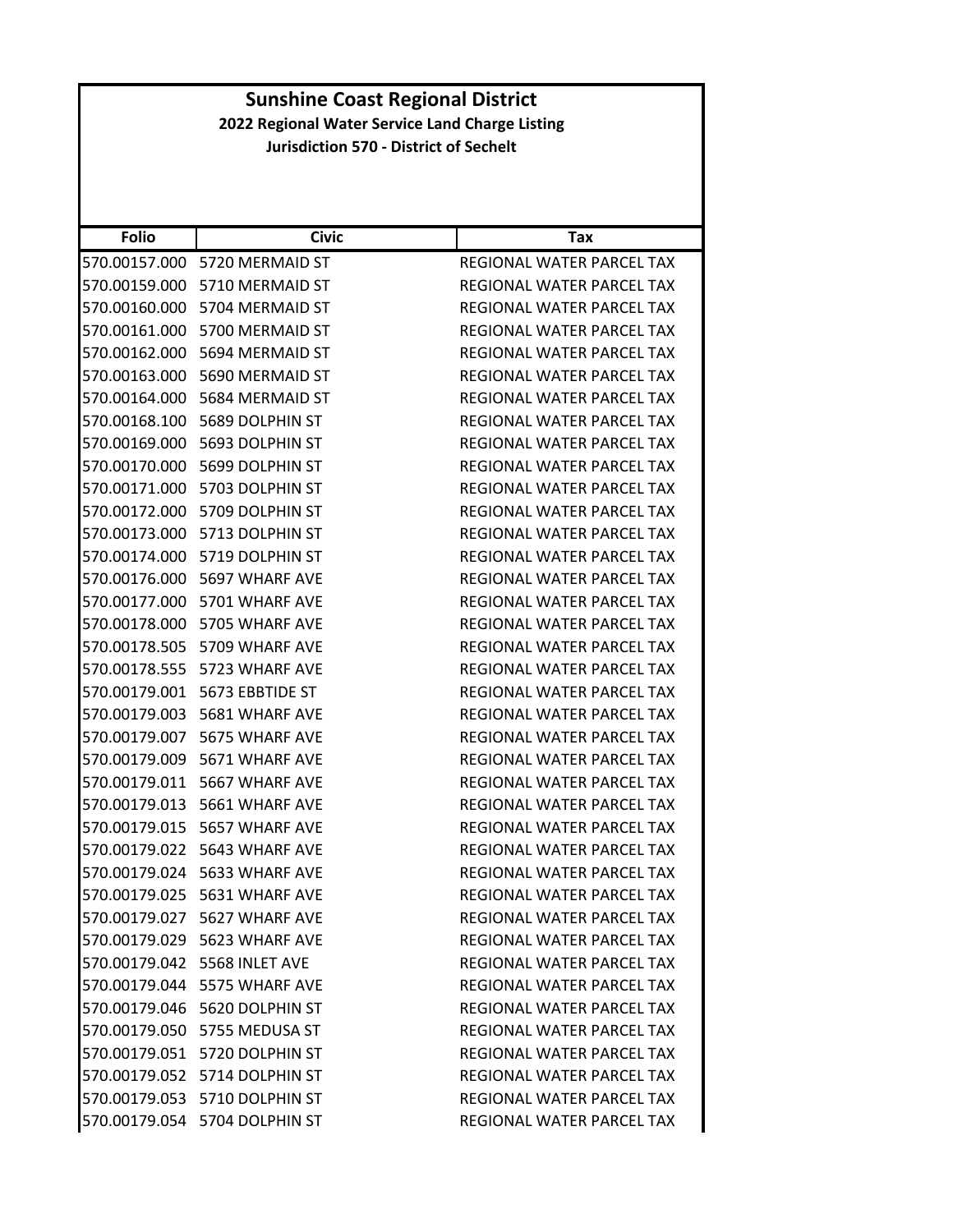| <b>Folio</b>  | <b>Civic</b>                       | Tax                              |
|---------------|------------------------------------|----------------------------------|
| 570.00179.055 | 5700 DOLPHIN ST                    | REGIONAL WATER PARCEL TAX        |
|               | 570.00179.056 5694 DOLPHIN ST      | REGIONAL WATER PARCEL TAX        |
| 570.00179.057 | 5690 DOLPHIN ST                    | REGIONAL WATER PARCEL TAX        |
|               | 570.00179.060    5587 INLET AVE    | REGIONAL WATER PARCEL TAX        |
|               | 570.00179.061 5683 MEDUSA ST       | REGIONAL WATER PARCEL TAX        |
| 570.00179.062 | 5687 MEDUSA ST                     | REGIONAL WATER PARCEL TAX        |
|               | 570.00179.063    5691 MEDUSA ST    | REGIONAL WATER PARCEL TAX        |
| 570.00179.064 | 5697 MEDUSA ST                     | REGIONAL WATER PARCEL TAX        |
|               | 570.00179.065 5701 MEDUSA ST       | REGIONAL WATER PARCEL TAX        |
|               | 570.00179.066 5707 MEDUSA ST       | REGIONAL WATER PARCEL TAX        |
| 570.00179.067 | 5713 MEDUSA ST                     | REGIONAL WATER PARCEL TAX        |
|               | 570.00179.068 5580 TRAIL AVE       | REGIONAL WATER PARCEL TAX        |
| 570.00179.069 | 5714 MEDUSA ST                     | REGIONAL WATER PARCEL TAX        |
|               | 570.00179.072 5702 MEDUSA ST       | REGIONAL WATER PARCEL TAX        |
| 570.00179.073 | 5698 MEDUSA ST                     | REGIONAL WATER PARCEL TAX        |
| 570.00179.074 | 5692 MEDUSA ST                     | <b>REGIONAL WATER PARCEL TAX</b> |
|               |                                    | REGIONAL WATER PARCEL TAX        |
| 570.00179.076 | 5684 MEDUSA ST                     | REGIONAL WATER PARCEL TAX        |
|               | 570.00179.077    5591 INLET AVE    | REGIONAL WATER PARCEL TAX        |
| 570.00179.078 | 5680 DOLPHIN ST                    | REGIONAL WATER PARCEL TAX        |
| 570.00179.101 | 5717 MERMAID ST                    | REGIONAL WATER PARCEL TAX        |
|               | 570.00179.106    5821 MEDUSA ST    | REGIONAL WATER PARCEL TAX        |
|               | 570.00179.115 5601 WHARF AVE       | REGIONAL WATER PARCEL TAX        |
|               | 570.00179.120    5591 WHARF AVE    | REGIONAL WATER PARCEL TAX        |
| 570.00179.201 | 5681 EBBTIDE ST                    | REGIONAL WATER PARCEL TAX        |
| 570.00179.221 | 5687 EBBTIDE ST                    | REGIONAL WATER PARCEL TAX        |
| 570.00179.222 | 5685 EBBTIDE ST                    | REGIONAL WATER PARCEL TAX        |
| 570.00179.238 | 5662 HIGHTIDE AVE                  | REGIONAL WATER PARCEL TAX        |
|               | 570.00179.250 5657 LAMPREY LANE    | REGIONAL WATER PARCEL TAX        |
|               | 570.00179.300 5803 MEDUSA ST       | REGIONAL WATER PARCEL TAX        |
|               | 570.00179.310 5583 OCEAN AVE       | REGIONAL WATER PARCEL TAX        |
|               | 570.00179.400 1-5653 WHARF AVE     | <b>REGIONAL WATER PARCEL TAX</b> |
|               | 570.00181.050    5522 TRAIL AVE    | REGIONAL WATER PARCEL TAX        |
|               | 570.00182.000 5520 TRAIL AVE       | REGIONAL WATER PARCEL TAX        |
|               | 570.00183.000 5723 COWRIE ST       | REGIONAL WATER PARCEL TAX        |
|               | 570.00183.010    5723    COWRIE ST | REGIONAL WATER PARCEL TAX        |
|               | 570.00184.000 5722 COWRIE ST       | REGIONAL WATER PARCEL TAX        |
|               | 570.00186.000 5712 COWRIE ST       | REGIONAL WATER PARCEL TAX        |
|               | 570.00186.100 5700 COWRIE ST       | REGIONAL WATER PARCEL TAX        |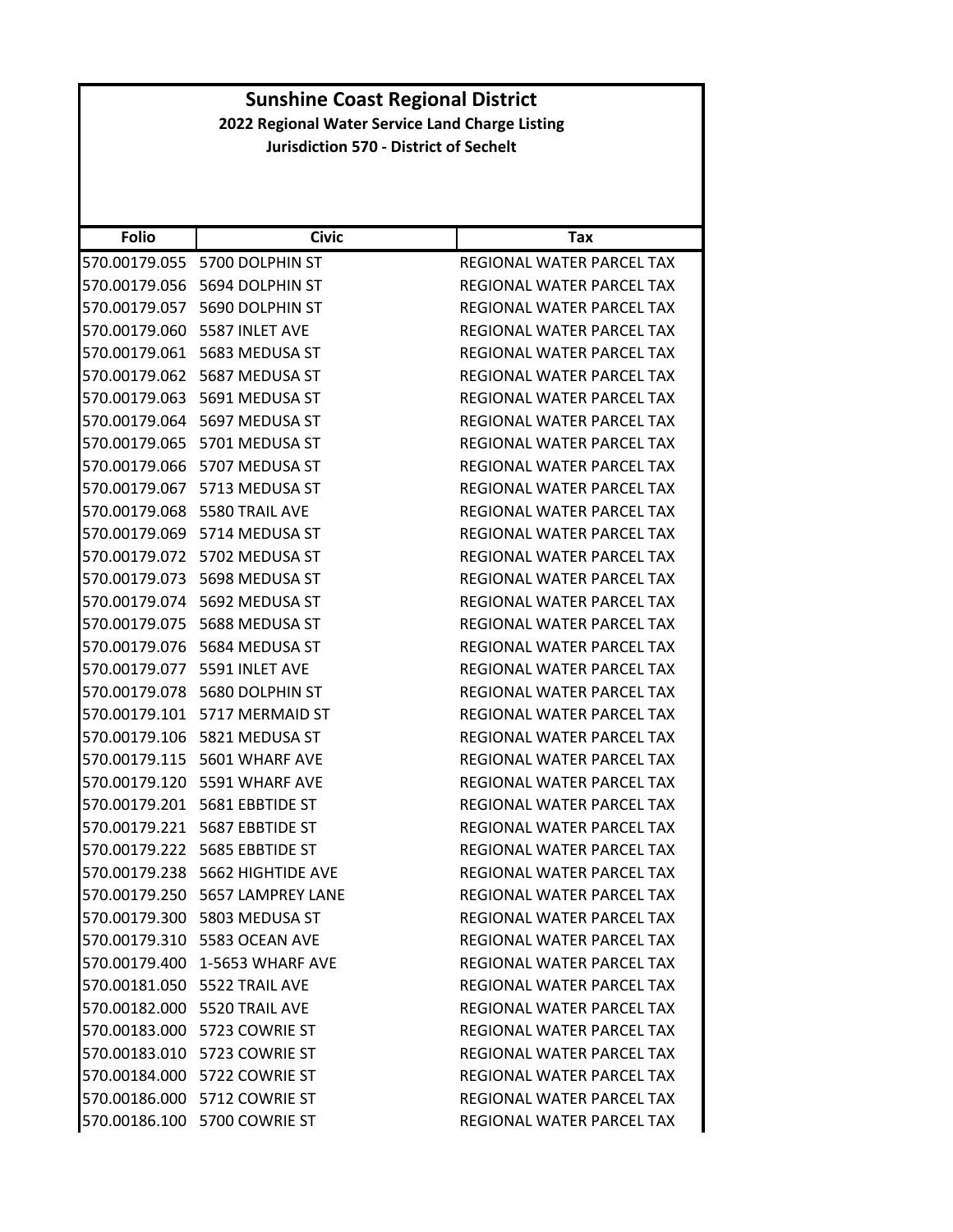| 570.00187.000<br>REGIONAL WATER PARCEL TAX<br>5698 COWRIE ST<br>570.00188.000<br>5688 COWRIE ST<br>REGIONAL WATER PARCEL TAX<br>570.00189.000<br>5686 COWRIE ST<br>REGIONAL WATER PARCEL TAX<br>570.00190.000<br>5672 COWRIE ST<br>REGIONAL WATER PARCEL TAX<br>570.00191.000<br>5662 COWRIE ST<br>REGIONAL WATER PARCEL TAX<br>5670 COWRIE ST<br>570.00191.100<br>REGIONAL WATER PARCEL TAX<br>570.00192.100<br>5531 INLET AVE<br>REGIONAL WATER PARCEL TAX<br>570.00195.001<br>5691 MERMAID ST<br>REGIONAL WATER PARCEL TAX<br>570.00196.000<br>5695 MERMAID ST<br>REGIONAL WATER PARCEL TAX<br>28-5610 TRAIL AVE<br>REGIONAL WATER PARCEL TAX<br><b>29-5610 TRAIL AVE</b><br>REGIONAL WATER PARCEL TAX<br>30-5610 TRAIL AVE<br>REGIONAL WATER PARCEL TAX<br><b>31-5610 TRAIL AVE</b><br>REGIONAL WATER PARCEL TAX<br>32-5610 TRAIL AVE<br>REGIONAL WATER PARCEL TAX<br>33-5610 TRAIL AVE<br>REGIONAL WATER PARCEL TAX<br>REGIONAL WATER PARCEL TAX<br>5812 MEDUSA ST<br>5808 MEDUSA ST<br>REGIONAL WATER PARCEL TAX<br>5804 MEDUSA ST<br>REGIONAL WATER PARCEL TAX<br>5800 MEDUSA ST<br>REGIONAL WATER PARCEL TAX<br>REGIONAL WATER PARCEL TAX<br>5796 MEDUSA ST<br>101-5711 MERMAID ST<br>REGIONAL WATER PARCEL TAX<br>102-5711 MERMAID ST<br>REGIONAL WATER PARCEL TAX<br>103-5711 MERMAID ST<br>REGIONAL WATER PARCEL TAX | <b>Folio</b>  | <b>Civic</b> | Tax |
|---------------------------------------------------------------------------------------------------------------------------------------------------------------------------------------------------------------------------------------------------------------------------------------------------------------------------------------------------------------------------------------------------------------------------------------------------------------------------------------------------------------------------------------------------------------------------------------------------------------------------------------------------------------------------------------------------------------------------------------------------------------------------------------------------------------------------------------------------------------------------------------------------------------------------------------------------------------------------------------------------------------------------------------------------------------------------------------------------------------------------------------------------------------------------------------------------------------------------------------------------------------------------------------------------------------------------------|---------------|--------------|-----|
|                                                                                                                                                                                                                                                                                                                                                                                                                                                                                                                                                                                                                                                                                                                                                                                                                                                                                                                                                                                                                                                                                                                                                                                                                                                                                                                                 |               |              |     |
|                                                                                                                                                                                                                                                                                                                                                                                                                                                                                                                                                                                                                                                                                                                                                                                                                                                                                                                                                                                                                                                                                                                                                                                                                                                                                                                                 |               |              |     |
|                                                                                                                                                                                                                                                                                                                                                                                                                                                                                                                                                                                                                                                                                                                                                                                                                                                                                                                                                                                                                                                                                                                                                                                                                                                                                                                                 |               |              |     |
|                                                                                                                                                                                                                                                                                                                                                                                                                                                                                                                                                                                                                                                                                                                                                                                                                                                                                                                                                                                                                                                                                                                                                                                                                                                                                                                                 |               |              |     |
|                                                                                                                                                                                                                                                                                                                                                                                                                                                                                                                                                                                                                                                                                                                                                                                                                                                                                                                                                                                                                                                                                                                                                                                                                                                                                                                                 |               |              |     |
|                                                                                                                                                                                                                                                                                                                                                                                                                                                                                                                                                                                                                                                                                                                                                                                                                                                                                                                                                                                                                                                                                                                                                                                                                                                                                                                                 |               |              |     |
|                                                                                                                                                                                                                                                                                                                                                                                                                                                                                                                                                                                                                                                                                                                                                                                                                                                                                                                                                                                                                                                                                                                                                                                                                                                                                                                                 |               |              |     |
|                                                                                                                                                                                                                                                                                                                                                                                                                                                                                                                                                                                                                                                                                                                                                                                                                                                                                                                                                                                                                                                                                                                                                                                                                                                                                                                                 |               |              |     |
|                                                                                                                                                                                                                                                                                                                                                                                                                                                                                                                                                                                                                                                                                                                                                                                                                                                                                                                                                                                                                                                                                                                                                                                                                                                                                                                                 |               |              |     |
|                                                                                                                                                                                                                                                                                                                                                                                                                                                                                                                                                                                                                                                                                                                                                                                                                                                                                                                                                                                                                                                                                                                                                                                                                                                                                                                                 |               |              |     |
|                                                                                                                                                                                                                                                                                                                                                                                                                                                                                                                                                                                                                                                                                                                                                                                                                                                                                                                                                                                                                                                                                                                                                                                                                                                                                                                                 | 570.00197.928 |              |     |
|                                                                                                                                                                                                                                                                                                                                                                                                                                                                                                                                                                                                                                                                                                                                                                                                                                                                                                                                                                                                                                                                                                                                                                                                                                                                                                                                 | 570.00197.929 |              |     |
|                                                                                                                                                                                                                                                                                                                                                                                                                                                                                                                                                                                                                                                                                                                                                                                                                                                                                                                                                                                                                                                                                                                                                                                                                                                                                                                                 | 570.00197.930 |              |     |
|                                                                                                                                                                                                                                                                                                                                                                                                                                                                                                                                                                                                                                                                                                                                                                                                                                                                                                                                                                                                                                                                                                                                                                                                                                                                                                                                 | 570.00197.931 |              |     |
|                                                                                                                                                                                                                                                                                                                                                                                                                                                                                                                                                                                                                                                                                                                                                                                                                                                                                                                                                                                                                                                                                                                                                                                                                                                                                                                                 | 570.00197.932 |              |     |
|                                                                                                                                                                                                                                                                                                                                                                                                                                                                                                                                                                                                                                                                                                                                                                                                                                                                                                                                                                                                                                                                                                                                                                                                                                                                                                                                 | 570.00197.933 |              |     |
|                                                                                                                                                                                                                                                                                                                                                                                                                                                                                                                                                                                                                                                                                                                                                                                                                                                                                                                                                                                                                                                                                                                                                                                                                                                                                                                                 | 570.00200.005 |              |     |
|                                                                                                                                                                                                                                                                                                                                                                                                                                                                                                                                                                                                                                                                                                                                                                                                                                                                                                                                                                                                                                                                                                                                                                                                                                                                                                                                 | 570.00200.010 |              |     |
|                                                                                                                                                                                                                                                                                                                                                                                                                                                                                                                                                                                                                                                                                                                                                                                                                                                                                                                                                                                                                                                                                                                                                                                                                                                                                                                                 | 570.00200.020 |              |     |
|                                                                                                                                                                                                                                                                                                                                                                                                                                                                                                                                                                                                                                                                                                                                                                                                                                                                                                                                                                                                                                                                                                                                                                                                                                                                                                                                 | 570.00200.025 |              |     |
|                                                                                                                                                                                                                                                                                                                                                                                                                                                                                                                                                                                                                                                                                                                                                                                                                                                                                                                                                                                                                                                                                                                                                                                                                                                                                                                                 | 570.00200.030 |              |     |
|                                                                                                                                                                                                                                                                                                                                                                                                                                                                                                                                                                                                                                                                                                                                                                                                                                                                                                                                                                                                                                                                                                                                                                                                                                                                                                                                 | 570.00200.101 |              |     |
|                                                                                                                                                                                                                                                                                                                                                                                                                                                                                                                                                                                                                                                                                                                                                                                                                                                                                                                                                                                                                                                                                                                                                                                                                                                                                                                                 | 570.00200.102 |              |     |
|                                                                                                                                                                                                                                                                                                                                                                                                                                                                                                                                                                                                                                                                                                                                                                                                                                                                                                                                                                                                                                                                                                                                                                                                                                                                                                                                 | 570.00200.103 |              |     |
| 104-5711 MERMAID ST<br>REGIONAL WATER PARCEL TAX                                                                                                                                                                                                                                                                                                                                                                                                                                                                                                                                                                                                                                                                                                                                                                                                                                                                                                                                                                                                                                                                                                                                                                                                                                                                                | 570.00200.104 |              |     |
| 105-5711 MERMAID ST<br>REGIONAL WATER PARCEL TAX                                                                                                                                                                                                                                                                                                                                                                                                                                                                                                                                                                                                                                                                                                                                                                                                                                                                                                                                                                                                                                                                                                                                                                                                                                                                                | 570.00200.105 |              |     |
| 207-5711 MERMAID ST<br>REGIONAL WATER PARCEL TAX                                                                                                                                                                                                                                                                                                                                                                                                                                                                                                                                                                                                                                                                                                                                                                                                                                                                                                                                                                                                                                                                                                                                                                                                                                                                                | 570.00200.106 |              |     |
| 205-5711 MERMAID ST<br>REGIONAL WATER PARCEL TAX                                                                                                                                                                                                                                                                                                                                                                                                                                                                                                                                                                                                                                                                                                                                                                                                                                                                                                                                                                                                                                                                                                                                                                                                                                                                                | 570.00200.107 |              |     |
| 203-5711 MERMAID ST<br>REGIONAL WATER PARCEL TAX                                                                                                                                                                                                                                                                                                                                                                                                                                                                                                                                                                                                                                                                                                                                                                                                                                                                                                                                                                                                                                                                                                                                                                                                                                                                                | 570.00200.108 |              |     |
| 201-5711 MERMAID ST<br>REGIONAL WATER PARCEL TAX                                                                                                                                                                                                                                                                                                                                                                                                                                                                                                                                                                                                                                                                                                                                                                                                                                                                                                                                                                                                                                                                                                                                                                                                                                                                                | 570.00200.109 |              |     |
| 570.00200.110 202-5711 MERMAID ST<br>REGIONAL WATER PARCEL TAX                                                                                                                                                                                                                                                                                                                                                                                                                                                                                                                                                                                                                                                                                                                                                                                                                                                                                                                                                                                                                                                                                                                                                                                                                                                                  |               |              |     |
| 570.00200.111 204-5711 MERMAID ST<br>REGIONAL WATER PARCEL TAX                                                                                                                                                                                                                                                                                                                                                                                                                                                                                                                                                                                                                                                                                                                                                                                                                                                                                                                                                                                                                                                                                                                                                                                                                                                                  |               |              |     |
| 570.00200.112 206-5711 MERMAID ST<br>REGIONAL WATER PARCEL TAX                                                                                                                                                                                                                                                                                                                                                                                                                                                                                                                                                                                                                                                                                                                                                                                                                                                                                                                                                                                                                                                                                                                                                                                                                                                                  |               |              |     |
| 570.00200.113 208-5711 MERMAID ST<br>REGIONAL WATER PARCEL TAX                                                                                                                                                                                                                                                                                                                                                                                                                                                                                                                                                                                                                                                                                                                                                                                                                                                                                                                                                                                                                                                                                                                                                                                                                                                                  |               |              |     |
| 570.00200.114 307-5711 MERMAID ST<br>REGIONAL WATER PARCEL TAX                                                                                                                                                                                                                                                                                                                                                                                                                                                                                                                                                                                                                                                                                                                                                                                                                                                                                                                                                                                                                                                                                                                                                                                                                                                                  |               |              |     |
| 570.00200.115 305-5711 MERMAID ST<br>REGIONAL WATER PARCEL TAX                                                                                                                                                                                                                                                                                                                                                                                                                                                                                                                                                                                                                                                                                                                                                                                                                                                                                                                                                                                                                                                                                                                                                                                                                                                                  |               |              |     |
| 570.00200.116 303-5711 MERMAID ST<br>REGIONAL WATER PARCEL TAX                                                                                                                                                                                                                                                                                                                                                                                                                                                                                                                                                                                                                                                                                                                                                                                                                                                                                                                                                                                                                                                                                                                                                                                                                                                                  |               |              |     |
| 570.00200.117 301-5711 MERMAID ST<br>REGIONAL WATER PARCEL TAX                                                                                                                                                                                                                                                                                                                                                                                                                                                                                                                                                                                                                                                                                                                                                                                                                                                                                                                                                                                                                                                                                                                                                                                                                                                                  |               |              |     |
| 570.00200.118 302-5711 MERMAID ST<br><b>REGIONAL WATER PARCEL TAX</b>                                                                                                                                                                                                                                                                                                                                                                                                                                                                                                                                                                                                                                                                                                                                                                                                                                                                                                                                                                                                                                                                                                                                                                                                                                                           |               |              |     |
| 570.00200.119 304-5711 MERMAID ST<br>REGIONAL WATER PARCEL TAX                                                                                                                                                                                                                                                                                                                                                                                                                                                                                                                                                                                                                                                                                                                                                                                                                                                                                                                                                                                                                                                                                                                                                                                                                                                                  |               |              |     |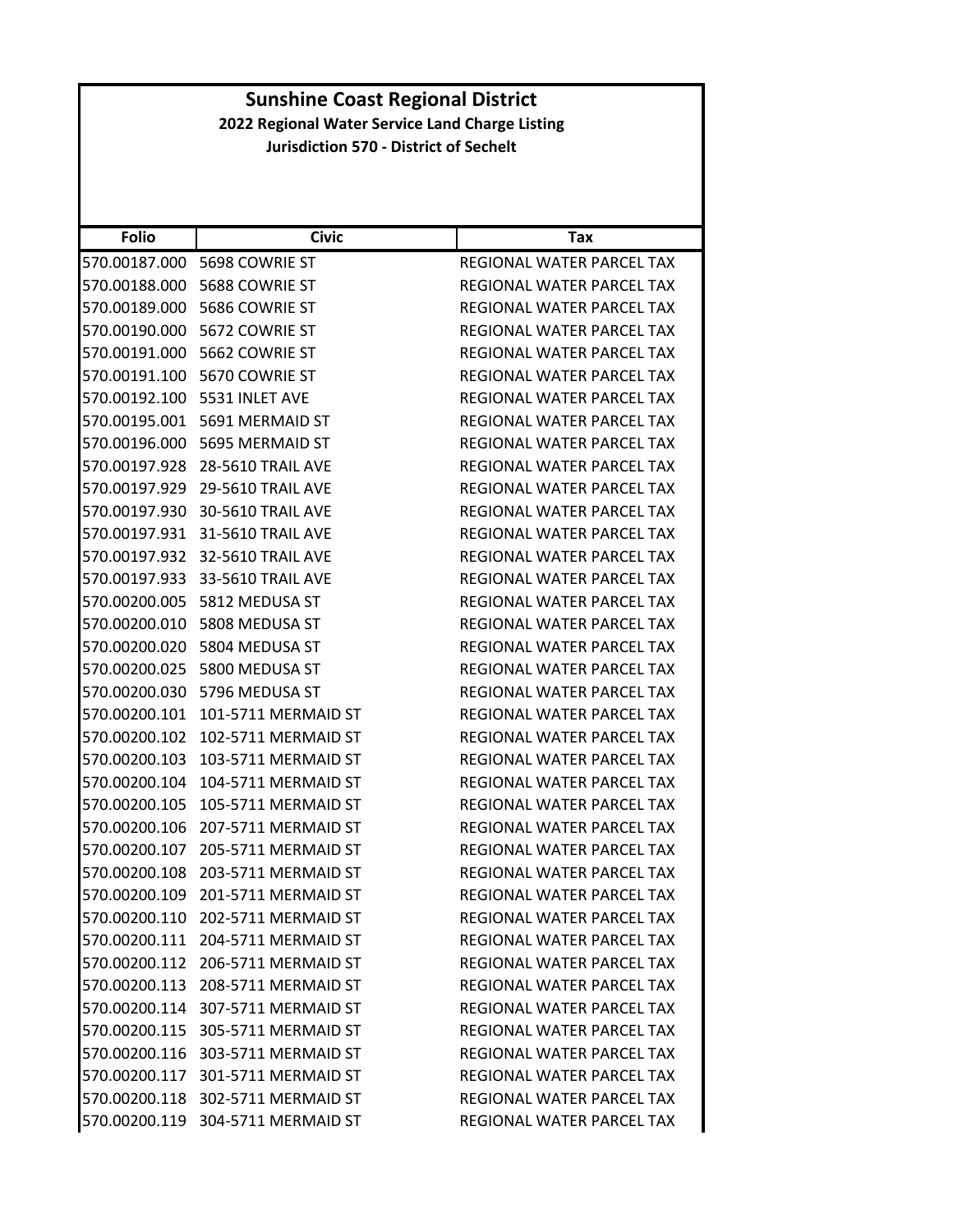| <b>Sunshine Coast Regional District</b> |                                                 |                                  |
|-----------------------------------------|-------------------------------------------------|----------------------------------|
|                                         | 2022 Regional Water Service Land Charge Listing |                                  |
|                                         | <b>Jurisdiction 570 - District of Sechelt</b>   |                                  |
|                                         |                                                 |                                  |
|                                         |                                                 |                                  |
| <b>Folio</b>                            | <b>Civic</b>                                    | Tax                              |
|                                         | 570.00200.120 306-5711 MERMAID ST               | REGIONAL WATER PARCEL TAX        |
|                                         | 570.00200.121 308-5711 MERMAID ST               | REGIONAL WATER PARCEL TAX        |
|                                         | 570.00300.000 5917 SUNSHINE COAST HWY           | <b>REGIONAL WATER PARCEL TAX</b> |
| 570.00300.010                           | 5907 SUNSHINE COAST HWY                         | REGIONAL WATER PARCEL TAX        |
|                                         | 570.00301.000 5901 SUNSHINE COAST HWY           | REGIONAL WATER PARCEL TAX        |
|                                         | 570.00302.000 5893 SUNSHINE COAST HWY           | REGIONAL WATER PARCEL TAX        |
|                                         | 570.00303.000 5887 SUNSHINE COAST HWY           | REGIONAL WATER PARCEL TAX        |
|                                         | 570.00303.100 5879 SUNSHINE COAST HWY           | REGIONAL WATER PARCEL TAX        |
| 570.00304.005                           | 5871 SUNSHINE COAST HWY                         | REGIONAL WATER PARCEL TAX        |
|                                         | 570.00305.000    5857 SUNSHINE COAST HWY        | REGIONAL WATER PARCEL TAX        |
|                                         | 570.00306.000    5853 SUNSHINE COAST HWY        | REGIONAL WATER PARCEL TAX        |
|                                         | 570.00307.000 SHORNCLIFFE AVE                   | REGIONAL WATER PARCEL TAX        |
|                                         | 570.00307.005 5845 SUNSHINE COAST HWY           | REGIONAL WATER PARCEL TAX        |
|                                         | 570.00309.000    5841 BARNACLE ST               | REGIONAL WATER PARCEL TAX        |
|                                         | 570.00310.000 5849 BARNACLE ST                  | REGIONAL WATER PARCEL TAX        |
|                                         | 570.00311.000    5857 BARNACLE ST               | REGIONAL WATER PARCEL TAX        |
|                                         | 570.00312.000 5860 BARNACLE ST                  | REGIONAL WATER PARCEL TAX        |
|                                         | 570.00313.000 5872 SUNSHINE COAST HWY           | REGIONAL WATER PARCEL TAX        |
|                                         | 570.00314.000 5880 SUNSHINE COAST HWY           | REGIONAL WATER PARCEL TAX        |
|                                         | 570.00315.000 5886 SUNSHINE COAST HWY           | <b>REGIONAL WATER PARCEL TAX</b> |
|                                         | 570.00316.000 5896 SUNSHINE COAST HWY           | REGIONAL WATER PARCEL TAX        |
|                                         | 570.00317.000 5910 SUNSHINE COAST HWY           | <b>REGIONAL WATER PARCEL TAX</b> |
| 570.00318.000                           | 5915 BARNACLE ST                                | <b>REGIONAL WATER PARCEL TAX</b> |
|                                         | 570.00319.005 5918 SUNSHINE COAST HWY           | REGIONAL WATER PARCEL TAX        |
|                                         | 570.00320.010    5527 SHORNCLIFFE AVE           | REGIONAL WATER PARCEL TAX        |
|                                         | 570.00320.015    5511 SHORNCLIFFE RD            | REGIONAL WATER PARCEL TAX        |
|                                         | 570.00322.000    5535 SHORNCLIFFE AVE           | REGIONAL WATER PARCEL TAX        |
|                                         | 570.00323.101    5846 TRAIL AVE                 | REGIONAL WATER PARCEL TAX        |
|                                         | 570.00323.102 5850 TRAIL AVE                    | REGIONAL WATER PARCEL TAX        |
|                                         | 570.00323.103    5856 TRAIL AVE                 | REGIONAL WATER PARCEL TAX        |
| 570.00323.104 5798 REEF RD              |                                                 | REGIONAL WATER PARCEL TAX        |
| 570.00323.105 5804 REEF RD              |                                                 | REGIONAL WATER PARCEL TAX        |
| 570.00323.106 5810 REEF RD              |                                                 | REGIONAL WATER PARCEL TAX        |
| 570.00323.107 5812 REEF RD              |                                                 | REGIONAL WATER PARCEL TAX        |
| 570.00323.108 5818 REEF RD              |                                                 | REGIONAL WATER PARCEL TAX        |
| 570.00323.109 5822 REEF RD              |                                                 | REGIONAL WATER PARCEL TAX        |
| 570.00323.110 5828 REEF RD              |                                                 | REGIONAL WATER PARCEL TAX        |
| 570.00323.111 5834 REEF RD              |                                                 | REGIONAL WATER PARCEL TAX        |
|                                         | 570.00323.112 5873 MARINE WAY                   | REGIONAL WATER PARCEL TAX        |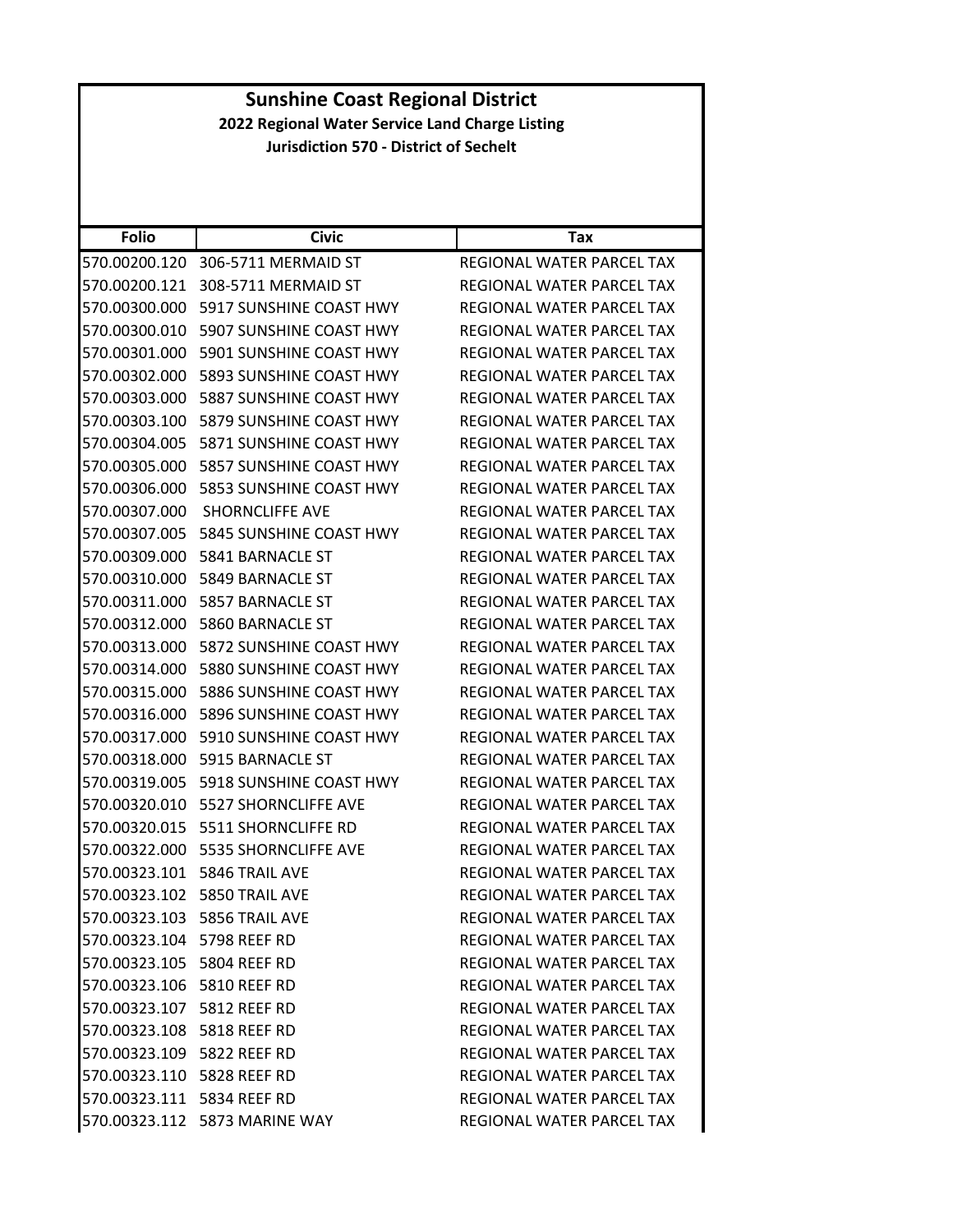| <b>Folio</b>  | Civic                                | Tax                              |
|---------------|--------------------------------------|----------------------------------|
| 570.00323.113 | 5869 MARINE WAY                      | REGIONAL WATER PARCEL TAX        |
| 570.00323.114 | 5865 MARINE WAY                      | REGIONAL WATER PARCEL TAX        |
| 570.00323.115 | 5833 HERON PL                        | REGIONAL WATER PARCEL TAX        |
| 570.00323.116 | 5831 HERON PL                        | REGIONAL WATER PARCEL TAX        |
|               | 570.00323.117 5825 HERON PL          | REGIONAL WATER PARCEL TAX        |
| 570.00323.118 | 5819 HERON PL                        | REGIONAL WATER PARCEL TAX        |
|               | 570.00323.119 5815 HERON PL          | <b>REGIONAL WATER PARCEL TAX</b> |
| 570.00323.120 | 5811 HERON PL                        | REGIONAL WATER PARCEL TAX        |
| 570.00323.121 | 5810 HERON PL                        | REGIONAL WATER PARCEL TAX        |
| 570.00323.122 | 5814 HERON PL                        | REGIONAL WATER PARCEL TAX        |
| 570.00323.123 | 5816 HERON PL                        | REGIONAL WATER PARCEL TAX        |
|               | 570.00323.124 5820 HERON PL          | REGIONAL WATER PARCEL TAX        |
| 570.00323.125 | 5824 HERON PL                        | REGIONAL WATER PARCEL TAX        |
|               | 570.00323.126 5830 HERON PL          | REGIONAL WATER PARCEL TAX        |
|               | 570.00323.127 5832 HERON PL          | REGIONAL WATER PARCEL TAX        |
| 570.00323.128 | 5855 MARINE WAY                      | REGIONAL WATER PARCEL TAX        |
| 570.00323.129 | 5851 MARINE WAY                      | REGIONAL WATER PARCEL TAX        |
| 570.00323.130 | 5847 MARINE WAY                      | REGIONAL WATER PARCEL TAX        |
| 570.00323.131 | 5843 MARINE WAY                      | REGIONAL WATER PARCEL TAX        |
| 570.00323.132 | 5841 MARINE WAY                      | REGIONAL WATER PARCEL TAX        |
| 570.00323.133 | 5837 MARINE WAY                      | REGIONAL WATER PARCEL TAX        |
| 570.00323.134 | 5833 MARINE WAY                      | REGIONAL WATER PARCEL TAX        |
| 570.00323.135 | 5829 MARINE WAY                      | REGIONAL WATER PARCEL TAX        |
| 570.00323.136 | 5827 MARINE WAY                      | REGIONAL WATER PARCEL TAX        |
| 570.00323.137 | 5823 MARINE WAY                      | REGIONAL WATER PARCEL TAX        |
| 570.00323.138 | A-5866 TURNSTONE CRES                | REGIONAL WATER PARCEL TAX        |
| 570.00323.139 | <b>B-5866 TURNSTONE CRES</b>         | REGIONAL WATER PARCEL TAX        |
| 570.00323.140 | <b>C-5866 TURNSTONE CRES</b>         | REGIONAL WATER PARCEL TAX        |
| 570.00323.141 | <b>D-5866 TURNSTONE CRES</b>         | REGIONAL WATER PARCEL TAX        |
|               | 570.00323.142 5805 MARINE WAY        | REGIONAL WATER PARCEL TAX        |
|               | 570.00323.143 5803 MARINE WAY        | REGIONAL WATER PARCEL TAX        |
|               | 570.00323.144    5852 TURNSTONE CRES | REGIONAL WATER PARCEL TAX        |
|               | 570.00323.145    5856 TURNSTONE CRES | REGIONAL WATER PARCEL TAX        |
|               | 570.00323.146 5860 TURNSTONE CRES    | REGIONAL WATER PARCEL TAX        |
|               | 570.00323.147    5862 TURNSTONE CRES | REGIONAL WATER PARCEL TAX        |
|               | 570.00323.148    5864 TURNSTONE CRES | REGIONAL WATER PARCEL TAX        |
|               | 570.00323.149 5868 TURNSTONE CRES    | <b>REGIONAL WATER PARCEL TAX</b> |
|               | 570.00323.150 5870 TURNSTONE CRES    | REGIONAL WATER PARCEL TAX        |
|               | 570.00323.151    5874 TURNSTONE CRES | REGIONAL WATER PARCEL TAX        |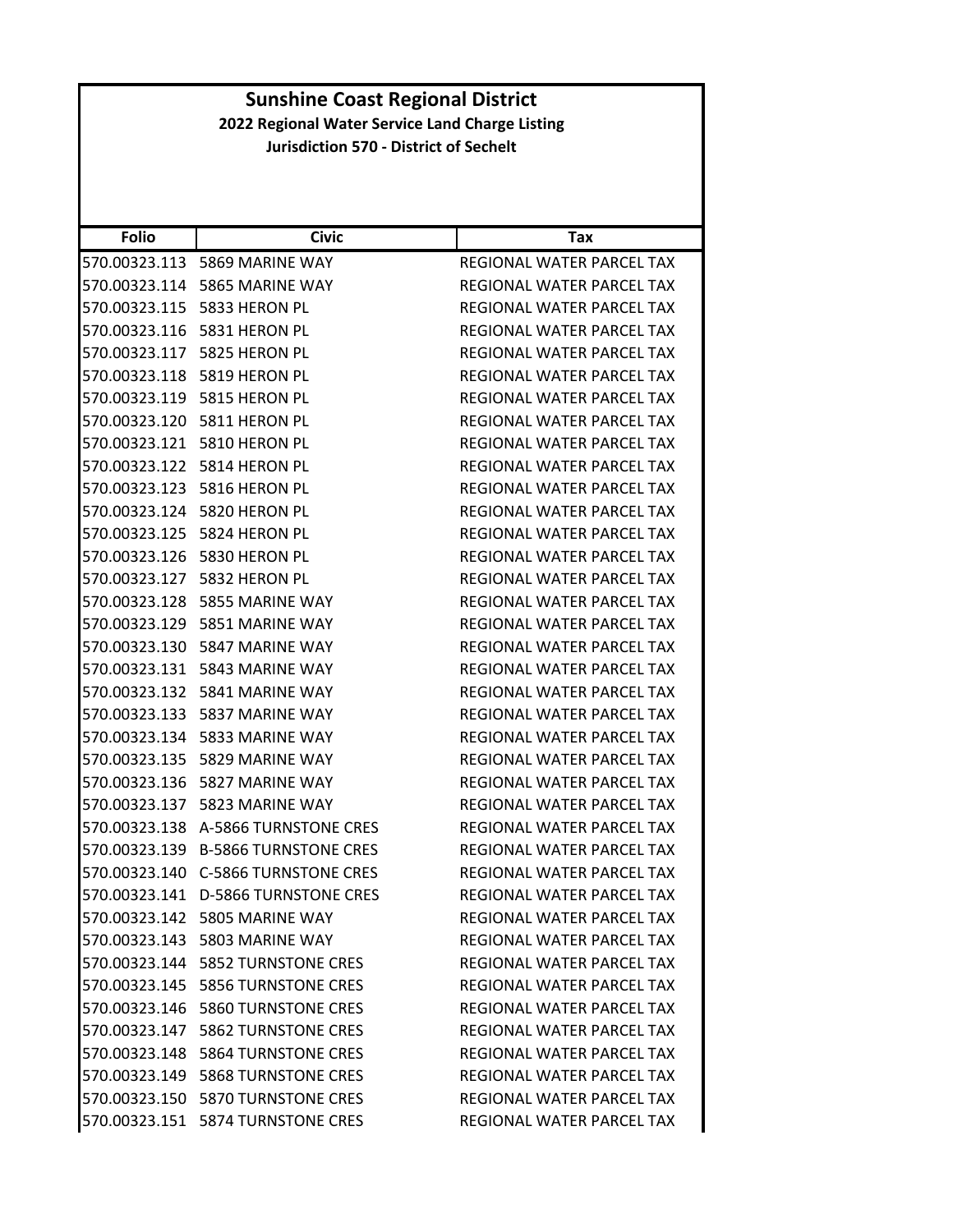|                                                 | <b>Sunshine Coast Regional District</b>       |                                  |  |
|-------------------------------------------------|-----------------------------------------------|----------------------------------|--|
| 2022 Regional Water Service Land Charge Listing |                                               |                                  |  |
|                                                 | <b>Jurisdiction 570 - District of Sechelt</b> |                                  |  |
|                                                 |                                               |                                  |  |
|                                                 |                                               |                                  |  |
| <b>Folio</b>                                    | <b>Civic</b>                                  | <b>Tax</b>                       |  |
|                                                 | 570.00323.152    5878 TURNSTONE CRES          | <b>REGIONAL WATER PARCEL TAX</b> |  |
|                                                 | 570.00323.153    5884 TURNSTONE CRES          | REGIONAL WATER PARCEL TAX        |  |
|                                                 | 570.00323.154 TURNSTONE CRES                  | REGIONAL WATER PARCEL TAX        |  |
|                                                 | 570.00323.155 A-5888 TURNSTONE CRES           | REGIONAL WATER PARCEL TAX        |  |
|                                                 | 570.00323.156    5890 TURNSTONE CRES          | REGIONAL WATER PARCEL TAX        |  |
|                                                 | 570.00323.157    5892 TURNSTONE CRES          | REGIONAL WATER PARCEL TAX        |  |
|                                                 | 570.00323.158 5894 TURNSTONE CRES             | REGIONAL WATER PARCEL TAX        |  |
|                                                 | 570.00323.159 5900 TURNSTONE CRES             | REGIONAL WATER PARCEL TAX        |  |
|                                                 | 570.00323.160    5906 TURNSTONE CRES          | REGIONAL WATER PARCEL TAX        |  |
|                                                 | 570.00323.161    5910 TURNSTONE CRES          | <b>REGIONAL WATER PARCEL TAX</b> |  |
|                                                 | 570.00323.162    5907 TURNSTONE CRES          | REGIONAL WATER PARCEL TAX        |  |
|                                                 | 570.00323.163    5903 TURNSTONE CRES          | REGIONAL WATER PARCEL TAX        |  |
|                                                 | 570.00323.164    5885 TURNSTONE CRES          | REGIONAL WATER PARCEL TAX        |  |
|                                                 | 570.00323.165    5879 TURNSTONE CRES          | REGIONAL WATER PARCEL TAX        |  |
|                                                 | 570.00323.166    5875 TURNSTONE CRES          | REGIONAL WATER PARCEL TAX        |  |
|                                                 | 570.00323.167    5865 TURNSTONE CRES          | REGIONAL WATER PARCEL TAX        |  |
|                                                 | 570.00323.168    5857 TURNSTONE CRES          | REGIONAL WATER PARCEL TAX        |  |
|                                                 | 570.00323.169    5853 TURNSTONE CRES          | REGIONAL WATER PARCEL TAX        |  |
|                                                 | 570.00323.412    5751    BINNACLE AVE         | REGIONAL WATER PARCEL TAX        |  |
|                                                 | 570.00323.414    5755    BINNACLE AVE         | REGIONAL WATER PARCEL TAX        |  |
|                                                 | 570.00323.416    5761 BINNACLE AVE            | <b>REGIONAL WATER PARCEL TAX</b> |  |
|                                                 | 570.00323.418 5765 BINNACLE AVE               | REGIONAL WATER PARCEL TAX        |  |
|                                                 | 570.00323.420    5769 BINNACLE AVE            | REGIONAL WATER PARCEL TAX        |  |
|                                                 | 570.00323.422    5775    BINNACLE AVE         | REGIONAL WATER PARCEL TAX        |  |
|                                                 | 570.00323.424 5788 BINNACLE AVE               | REGIONAL WATER PARCEL TAX        |  |
|                                                 | 570.00323.434 5787 BINNACLE AVE               | REGIONAL WATER PARCEL TAX        |  |
|                                                 | 570.00323.436 5780 BINNACLE AVE               | REGIONAL WATER PARCEL TAX        |  |
|                                                 | 570.00323.438    5774    BINNACLE AVE         | REGIONAL WATER PARCEL TAX        |  |
|                                                 | 570.00323.440    5768 BINNACLE AVE            | REGIONAL WATER PARCEL TAX        |  |
|                                                 | 570.00323.442    5764 BINNACLE AVE            | REGIONAL WATER PARCEL TAX        |  |
|                                                 | 570.00323.444 5760 BINNACLE AVE               | REGIONAL WATER PARCEL TAX        |  |
|                                                 | 570.00323.446    5754 BINNACLE AVE            | REGIONAL WATER PARCEL TAX        |  |
|                                                 | 570.00323.448 5750 BINNACLE AVE               | REGIONAL WATER PARCEL TAX        |  |
|                                                 | 570.00323.450 5746 BINNACLE AVE               | REGIONAL WATER PARCEL TAX        |  |
|                                                 | 570.00323.455    5839 TRAIL AVE               | REGIONAL WATER PARCEL TAX        |  |
|                                                 | 570.00323.460    5835 TRAIL AVE               | REGIONAL WATER PARCEL TAX        |  |
|                                                 | 570.00323.465    5833 TRAIL AVE               | REGIONAL WATER PARCEL TAX        |  |
|                                                 | 570.00323.470    5829 TRAIL AVE               | REGIONAL WATER PARCEL TAX        |  |
| 570.00323.475 TRAIL AVE                         |                                               | REGIONAL WATER PARCEL TAX        |  |
|                                                 |                                               |                                  |  |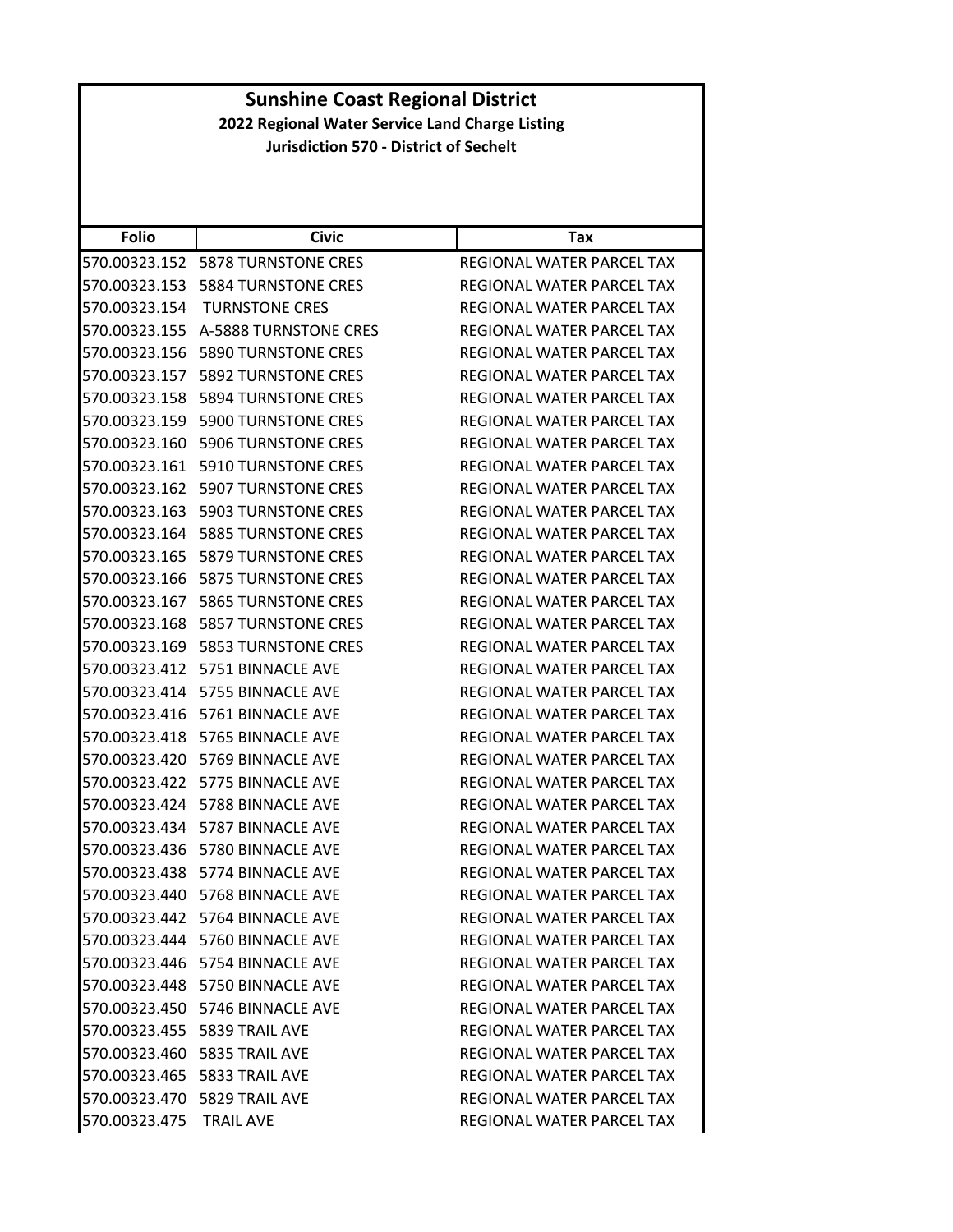| <b>Folio</b>  | <b>Civic</b>                      | Tax                              |
|---------------|-----------------------------------|----------------------------------|
|               | 570.00323.480    5819 TRAIL AVE   | REGIONAL WATER PARCEL TAX        |
| 570.00323.485 | 5815 TRAIL AVE                    | REGIONAL WATER PARCEL TAX        |
|               | 570.00323.490    5809 TRAIL AVE   | REGIONAL WATER PARCEL TAX        |
|               | 570.00323.495    5805 TRAIL AVE   | REGIONAL WATER PARCEL TAX        |
|               | 570.00323.500 5795 TRAIL AVE      | REGIONAL WATER PARCEL TAX        |
|               | 570.00323.505    5793 TRAIL AVE   | <b>REGIONAL WATER PARCEL TAX</b> |
|               | 570.00323.510 5791 TRAIL AVE      | REGIONAL WATER PARCEL TAX        |
|               | 570.00323.515    5789 TRAIL AVE   | REGIONAL WATER PARCEL TAX        |
|               | 570.00323.520 5787 TRAIL AVE      | REGIONAL WATER PARCEL TAX        |
|               | 570.00323.525    5785 TRAIL AVE   | REGIONAL WATER PARCEL TAX        |
|               | 570.00323.530    5781 TRAIL AVE   | REGIONAL WATER PARCEL TAX        |
|               | 570.00323.535 5779 GENNI'S WAY    | REGIONAL WATER PARCEL TAX        |
|               | 570.00323.545    5769 TRAIL AVE   | REGIONAL WATER PARCEL TAX        |
|               | 570.00323.550    5765 TRAIL AVE   | REGIONAL WATER PARCEL TAX        |
|               | 570.00323.555    5842 TRAIL AVE   | <b>REGIONAL WATER PARCEL TAX</b> |
| 570.00323.560 | 5836 TRAIL AVE                    | <b>REGIONAL WATER PARCEL TAX</b> |
|               | 570.00323.565    5830 TRAIL AVE   | REGIONAL WATER PARCEL TAX        |
|               | 570.00323.570    5818 TRAIL AVE   | REGIONAL WATER PARCEL TAX        |
|               | 570.00323.575    5812 TRAIL AVE   | REGIONAL WATER PARCEL TAX        |
|               | 570.00323.580    5800 TRAIL AVE   | REGIONAL WATER PARCEL TAX        |
| 570.00323.585 | 5798 TRAIL AVE                    | REGIONAL WATER PARCEL TAX        |
|               | 570.00323.590    5796 TRAIL AVE   | REGIONAL WATER PARCEL TAX        |
|               | 570.00323.595    5794 TRAIL AVE   | REGIONAL WATER PARCEL TAX        |
|               | 570.00323.600 5792 TRAIL AVE      | REGIONAL WATER PARCEL TAX        |
|               | 570.00323.605 5790 TRAIL AVE      | REGIONAL WATER PARCEL TAX        |
|               | 570.00323.610 5801 MARINE WAY     | REGIONAL WATER PARCEL TAX        |
|               | 570.00323.615 5797 MARINE WAY     | REGIONAL WATER PARCEL TAX        |
| 570.00323.620 | 5793 MARINE WAY                   | REGIONAL WATER PARCEL TAX        |
|               | 570.00323.625 5789 MARINE WAY     | <b>REGIONAL WATER PARCEL TAX</b> |
|               | 570.00323.630 5788 TRAIL AVE      | REGIONAL WATER PARCEL TAX        |
|               | 570.00323.635 5786 TRAIL AVE      | REGIONAL WATER PARCEL TAX        |
|               | 570.00323.640 5784 TRAIL AVE      | REGIONAL WATER PARCEL TAX        |
|               | 570.00323.645    5782 TRAIL AVE   | REGIONAL WATER PARCEL TAX        |
| 570.00323.660 |                                   | <b>REGIONAL WATER PARCEL TAX</b> |
|               | 570.00323.710 W101-5780 TRAIL AVE | <b>REGIONAL WATER PARCEL TAX</b> |
|               | 570.00323.711 W102-5780 TRAIL AVE | REGIONAL WATER PARCEL TAX        |
|               | 570.00323.712 W103-5780 TRAIL AVE | REGIONAL WATER PARCEL TAX        |
|               | 570.00323.713 W104-5780 TRAIL AVE | <b>REGIONAL WATER PARCEL TAX</b> |
|               | 570.00323.714 W201-5780 TRAIL AVE | REGIONAL WATER PARCEL TAX        |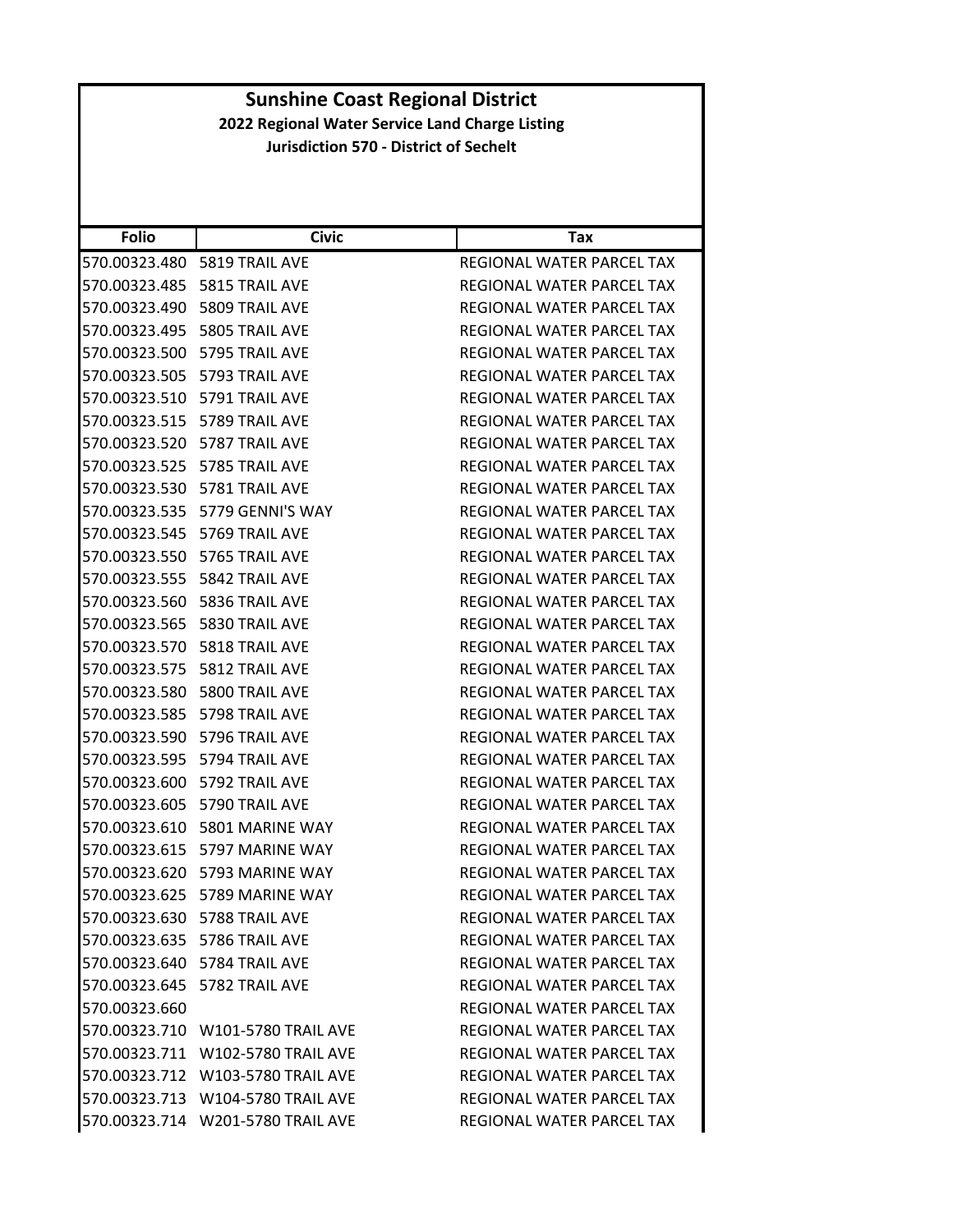| <b>Folio</b>  | <b>Civic</b>                       | Tax                              |
|---------------|------------------------------------|----------------------------------|
| 570.00323.715 | <b>W202-5780 TRAIL AVE</b>         | REGIONAL WATER PARCEL TAX        |
| 570.00323.716 | <b>W203-5780 TRAIL AVE</b>         | REGIONAL WATER PARCEL TAX        |
| 570.00323.717 | <b>W204-5780 TRAIL AVE</b>         | REGIONAL WATER PARCEL TAX        |
| 570.00323.718 | <b>W301-5780 TRAIL AVE</b>         | REGIONAL WATER PARCEL TAX        |
| 570.00323.719 | <b>W302-5780 TRAIL AVE</b>         | REGIONAL WATER PARCEL TAX        |
| 570.00323.720 | <b>W303-5780 TRAIL AVE</b>         | <b>REGIONAL WATER PARCEL TAX</b> |
| 570.00323.721 | <b>W304-5780 TRAIL AVE</b>         | REGIONAL WATER PARCEL TAX        |
| 570.00323.730 | 1-5780 TRAIL AVE                   | REGIONAL WATER PARCEL TAX        |
| 570.00323.731 | 2-5780 TRAIL AVE                   | REGIONAL WATER PARCEL TAX        |
| 570.00323.732 | 3-5780 TRAIL AVE                   | REGIONAL WATER PARCEL TAX        |
| 570.00323.733 | 4-5780 TRAIL AVE                   | REGIONAL WATER PARCEL TAX        |
|               | 570.00323.734 5-5780 TRAIL AVE     | REGIONAL WATER PARCEL TAX        |
| 570.00323.735 | 6-5780 TRAIL AVE                   | REGIONAL WATER PARCEL TAX        |
| 570.00323.736 | 7-5780 TRAIL AVE                   | REGIONAL WATER PARCEL TAX        |
| 570.00323.737 | 8-5780 TRAIL AVE                   | REGIONAL WATER PARCEL TAX        |
| 570.00323.738 | 9-5780 TRAIL AVE                   | REGIONAL WATER PARCEL TAX        |
| 570.00323.739 | <b>10-5780 TRAIL AVE</b>           | REGIONAL WATER PARCEL TAX        |
| 570.00323.740 | <b>11-5780 TRAIL AVE</b>           | REGIONAL WATER PARCEL TAX        |
| 570.00323.741 | <b>12-5780 TRAIL AVE</b>           | REGIONAL WATER PARCEL TAX        |
| 570.00323.800 | 5723 GENNI'S WAY                   | REGIONAL WATER PARCEL TAX        |
| 570.00323.805 | 5727 GENNI'S WAY                   | REGIONAL WATER PARCEL TAX        |
| 570.00323.810 | 5733 GENNI'S WAY                   | REGIONAL WATER PARCEL TAX        |
| 570.00323.815 | 5737 GENNI'S WAY                   | REGIONAL WATER PARCEL TAX        |
| 570.00323.820 | 5743 GENNI'S WAY                   | REGIONAL WATER PARCEL TAX        |
| 570.00323.825 | 5747 GENNI'S WAY                   | REGIONAL WATER PARCEL TAX        |
| 570.00323.845 | 5781 GENNI'S WAY                   | REGIONAL WATER PARCEL TAX        |
| 570.00323.850 | 5785 GENNI'S WAY                   | REGIONAL WATER PARCEL TAX        |
| 570.00323.855 | 5789 GENNI'S WAY                   | REGIONAL WATER PARCEL TAX        |
| 570.00323.860 | 5793 GENNI'S WAY                   | REGIONAL WATER PARCEL TAX        |
|               | 570.00323.865 5799 GENNI'S WAY     | REGIONAL WATER PARCEL TAX        |
|               | 570.00323.870    5787 TURNSTONE DR | REGIONAL WATER PARCEL TAX        |
|               | 570.00323.875    5783 TURNSTONE DR | REGIONAL WATER PARCEL TAX        |
|               | 570.00323.880    5779 TURNSTONE DR | REGIONAL WATER PARCEL TAX        |
|               | 570.00323.886    5769 TURNSTONE DR | REGIONAL WATER PARCEL TAX        |
|               | 570.00323.888 5775 TURNSTONE DR    | REGIONAL WATER PARCEL TAX        |
|               | 570.00323.890    5763 TURNSTONE DR | REGIONAL WATER PARCEL TAX        |
|               | 570.00323.895    5759 TURNSTONE DR | REGIONAL WATER PARCEL TAX        |
|               | 570.00323.900 5755 TURNSTONE DR    | REGIONAL WATER PARCEL TAX        |
|               | 570.00323.905    5749 TURNSTONE DR | REGIONAL WATER PARCEL TAX        |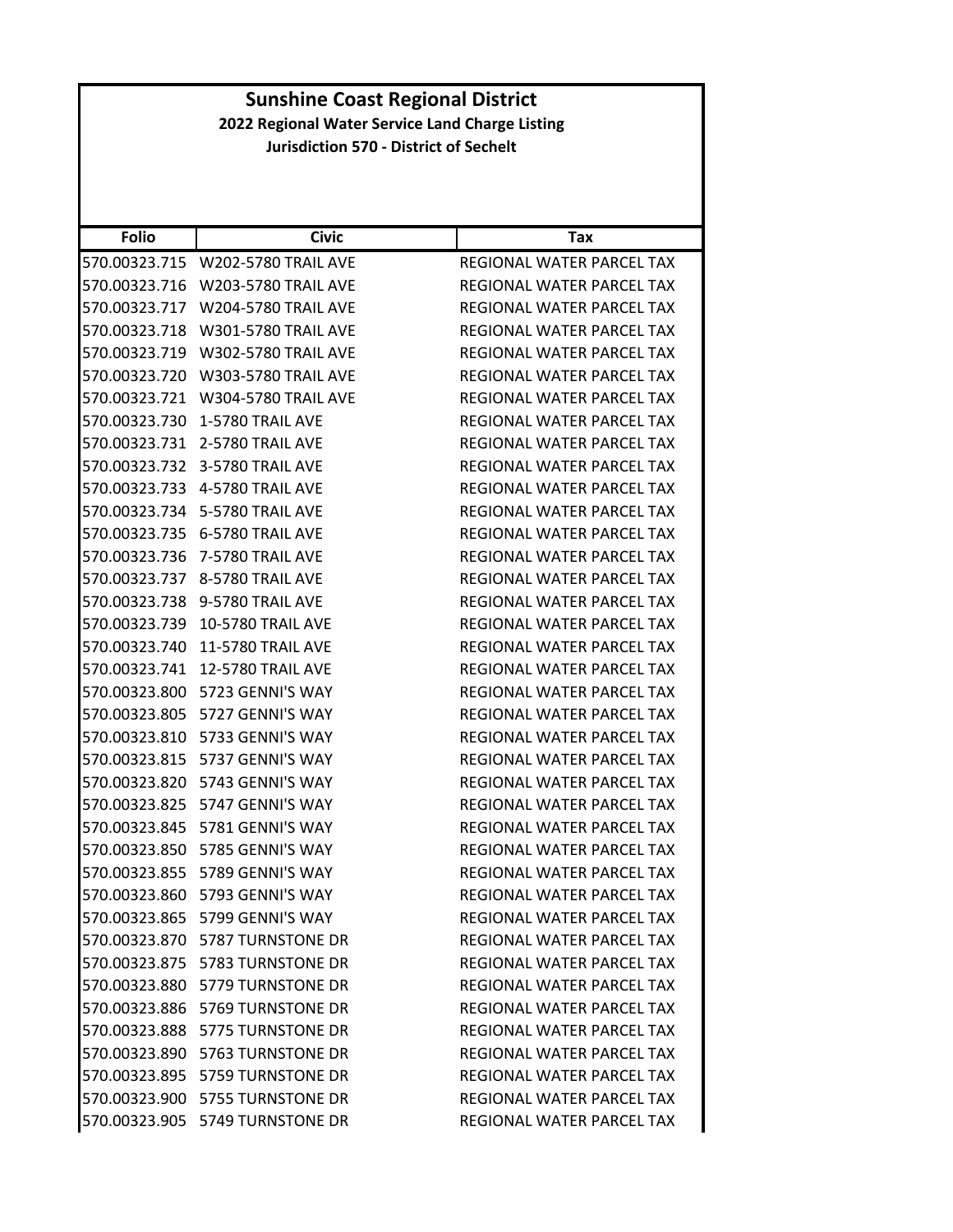| <b>Folio</b>  | <b>Civic</b>                     | Tax                              |
|---------------|----------------------------------|----------------------------------|
| 570.00323.910 | 5745 TURNSTONE DR                | REGIONAL WATER PARCEL TAX        |
| 570.00323.915 | 5717 GENNI'S WAY                 | REGIONAL WATER PARCEL TAX        |
| 570.00323.920 | 5726 GENNI'S WAY                 | REGIONAL WATER PARCEL TAX        |
| 570.00323.925 | 5730 GENNI'S WAY                 | REGIONAL WATER PARCEL TAX        |
| 570.00323.930 | 5736 GENNI'S WAY                 | REGIONAL WATER PARCEL TAX        |
| 570.00323.935 | 5740 GENNI'S WAY                 | REGIONAL WATER PARCEL TAX        |
| 570.00323.940 | 5746 GENNI'S WAY                 | REGIONAL WATER PARCEL TAX        |
| 570.00323.945 | 5750 GENNI'S WAY                 | <b>REGIONAL WATER PARCEL TAX</b> |
| 570.00323.950 | 5778 GENNI'S WAY                 | REGIONAL WATER PARCEL TAX        |
| 570.00323.955 | 5786 GENNI'S WAY                 | REGIONAL WATER PARCEL TAX        |
| 570.00323.960 | 5792 GENNI'S WAY                 | REGIONAL WATER PARCEL TAX        |
| 570.00323.965 | 5796 GENNI'S WAY                 | REGIONAL WATER PARCEL TAX        |
| 570.00323.970 | <b>5800 TURNSTONE DR</b>         | REGIONAL WATER PARCEL TAX        |
| 570.00323.975 | 5784 TURNSTONE DR                | REGIONAL WATER PARCEL TAX        |
| 570.00323.980 | 5770 TURNSTONE DR                | REGIONAL WATER PARCEL TAX        |
| 570.00323.985 | 5760 TURNSTONE DR                | REGIONAL WATER PARCEL TAX        |
| 570.00323.990 | 5720 GENNI'S WAY                 | REGIONAL WATER PARCEL TAX        |
| 570.00323.995 | 5751 GENNI'S WAY                 | REGIONAL WATER PARCEL TAX        |
| 570.00324.000 |                                  | REGIONAL WATER PARCEL TAX        |
| 570.00324.005 | 5828 ANCHOR RD                   | REGIONAL WATER PARCEL TAX        |
| 570.00324.010 |                                  | REGIONAL WATER PARCEL TAX        |
|               |                                  | REGIONAL WATER PARCEL TAX        |
| 570.00324.020 | 5769 GENNI'S WAY                 | REGIONAL WATER PARCEL TAX        |
| 570.00324.025 | 5773 GENNI'S WAY                 | REGIONAL WATER PARCEL TAX        |
| 570.00324.093 | <b>MEDUSA ST</b>                 | REGIONAL WATER PARCEL TAX        |
| 570.00324.101 | <b>101-5780 TRAIL AVE</b>        | REGIONAL WATER PARCEL TAX        |
| 570.00324.102 | 102-5780 TRAIL AVE               | REGIONAL WATER PARCEL TAX        |
| 570.00324.103 | 103-5780 TRAIL AVE               | REGIONAL WATER PARCEL TAX        |
| 570.00324.104 | 104-5780 TRAIL AVE               | REGIONAL WATER PARCEL TAX        |
|               | 570.00324.105 201-5780 TRAIL AVE | REGIONAL WATER PARCEL TAX        |
|               | 570.00324.106 202-5780 TRAIL AVE | REGIONAL WATER PARCEL TAX        |
|               | 570.00324.107 203-5780 TRAIL AVE | <b>REGIONAL WATER PARCEL TAX</b> |
|               | 570.00324.108 204-5780 TRAIL AVE | REGIONAL WATER PARCEL TAX        |
|               | 570.00324.109 205-5780 TRAIL AVE | REGIONAL WATER PARCEL TAX        |
|               | 570.00324.110 301-5780 TRAIL AVE | <b>REGIONAL WATER PARCEL TAX</b> |
|               | 570.00324.111 302-5780 TRAIL AVE | REGIONAL WATER PARCEL TAX        |
|               | 570.00324.112 303-5780 TRAIL AVE | REGIONAL WATER PARCEL TAX        |
|               | 570.00324.113 304-5780 TRAIL AVE | REGIONAL WATER PARCEL TAX        |
|               | 570.00324.114 305-5780 TRAIL AVE | REGIONAL WATER PARCEL TAX        |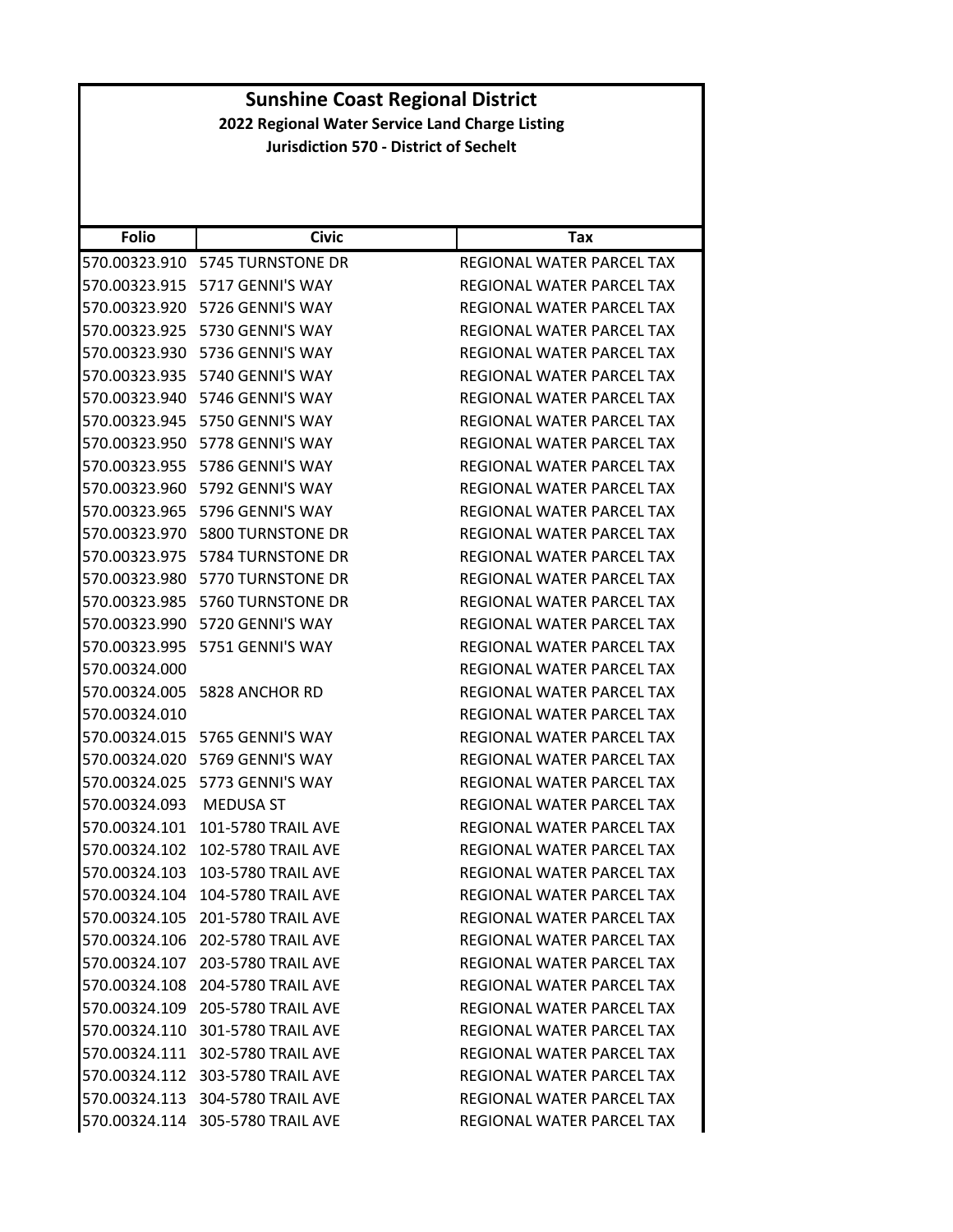| <b>Folio</b>  | <b>Civic</b>                     | Tax                              |
|---------------|----------------------------------|----------------------------------|
| 570.00324.115 | <b>111-5780 TRAIL AVE</b>        | <b>REGIONAL WATER PARCEL TAX</b> |
| 570.00324.116 | <b>112-5780 TRAIL AVE</b>        | REGIONAL WATER PARCEL TAX        |
| 570.00324.117 | <b>211-5780 TRAIL AVE</b>        | REGIONAL WATER PARCEL TAX        |
| 570.00324.118 | 212-5780 TRAIL AVE               | REGIONAL WATER PARCEL TAX        |
| 570.00324.119 | 311-5780 TRAIL AVE               | REGIONAL WATER PARCEL TAX        |
| 570.00324.120 | 312-5780 TRAIL AVE               | REGIONAL WATER PARCEL TAX        |
| 570.00324.121 | <b>121-5780 TRAIL AVE</b>        | REGIONAL WATER PARCEL TAX        |
| 570.00324.122 | <b>122-5780 TRAIL AVE</b>        | REGIONAL WATER PARCEL TAX        |
| 570.00324.123 | <b>123-5780 TRAIL AVE</b>        | REGIONAL WATER PARCEL TAX        |
| 570.00324.124 | 124-5780 TRAIL AVE               | REGIONAL WATER PARCEL TAX        |
| 570.00324.125 | 221-5780 TRAIL AVE               | REGIONAL WATER PARCEL TAX        |
| 570.00324.126 | <b>222-5780 TRAIL AVE</b>        | REGIONAL WATER PARCEL TAX        |
| 570.00324.127 | <b>223-5780 TRAIL AVE</b>        | REGIONAL WATER PARCEL TAX        |
| 570.00324.128 | 224-5780 TRAIL AVE               | REGIONAL WATER PARCEL TAX        |
|               | 570.00324.129 321-5780 TRAIL AVE | REGIONAL WATER PARCEL TAX        |
| 570.00324.130 | 322-5780 TRAIL AVE               | REGIONAL WATER PARCEL TAX        |
| 570.00324.131 | 323-5780 TRAIL AVE               | REGIONAL WATER PARCEL TAX        |
| 570.00324.132 | 324-5780 TRAIL AVE               | REGIONAL WATER PARCEL TAX        |
| 570.00325.010 |                                  | REGIONAL WATER PARCEL TAX        |
| 570.00325.015 |                                  | REGIONAL WATER PARCEL TAX        |
| 570.00325.044 |                                  | REGIONAL WATER PARCEL TAX        |
|               | 570.00325.046    5824 MEDUSA ST  | REGIONAL WATER PARCEL TAX        |
| 570.00325.047 | 5828 MEDUSA ST                   | REGIONAL WATER PARCEL TAX        |
| 570.00325.048 | 5832 MEDUSA ST                   | REGIONAL WATER PARCEL TAX        |
|               | 570.00325.052 5848 MEDUSA ST     | REGIONAL WATER PARCEL TAX        |
| 570.00325.053 | 5589 MEDUSA PL                   | REGIONAL WATER PARCEL TAX        |
| 570.00325.054 | 5599 MEDUSA PL                   | REGIONAL WATER PARCEL TAX        |
| 570.00325.056 | 5603 MEDUSA PL                   | REGIONAL WATER PARCEL TAX        |
| 570.00325.057 | 5605 MEDUSA PL                   | REGIONAL WATER PARCEL TAX        |
|               | 570.00325.058 5602 MEDUSA PL     | REGIONAL WATER PARCEL TAX        |
|               | 570.00325.059 5606 MEDUSA PL     | REGIONAL WATER PARCEL TAX        |
| 570.00325.061 |                                  | REGIONAL WATER PARCEL TAX        |
|               | 570.00325.062 5613 MEDUSA PL     | REGIONAL WATER PARCEL TAX        |
| 570.00325.063 |                                  | <b>REGIONAL WATER PARCEL TAX</b> |
|               | 570.00325.064 5616 MEDUSA PL     | REGIONAL WATER PARCEL TAX        |
|               | 570.00325.075 5847 MEDUSA ST     | REGIONAL WATER PARCEL TAX        |
|               | 570.00325.088 5628 MEDUSA PL     | REGIONAL WATER PARCEL TAX        |
|               | 570.00325.090 5816 MEDUSA ST     | REGIONAL WATER PARCEL TAX        |
|               | 570.00325.100 5889 MEDUSA ST     | REGIONAL WATER PARCEL TAX        |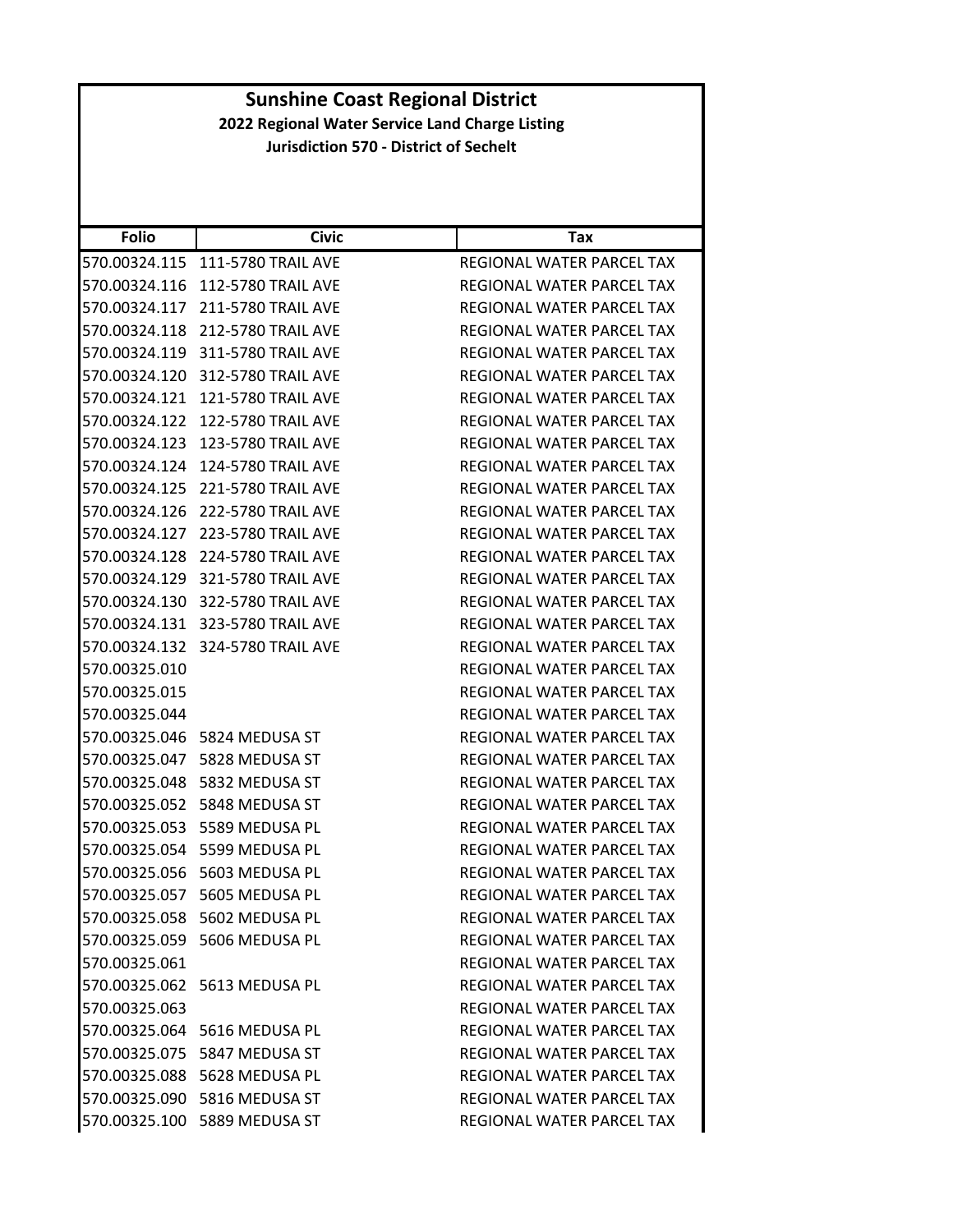| <b>Folio</b>  | <b>Civic</b>                     | Tax                              |
|---------------|----------------------------------|----------------------------------|
| 570.00325.105 | 5883 MEDUSA ST                   | REGIONAL WATER PARCEL TAX        |
| 570.00325.110 | 5877 MEDUSA ST                   | REGIONAL WATER PARCEL TAX        |
| 570.00325.115 | 5871 MEDUSA ST                   | REGIONAL WATER PARCEL TAX        |
| 570.00325.120 | 5867 MEDUSA ST                   | REGIONAL WATER PARCEL TAX        |
| 570.00325.125 | 5863 MEDUSA ST                   | REGIONAL WATER PARCEL TAX        |
| 570.00325.130 | 5859 MEDUSA ST                   | REGIONAL WATER PARCEL TAX        |
| 570.00325.135 | 5855 MEDUSA ST                   | REGIONAL WATER PARCEL TAX        |
| 570.00325.140 | 5854 MEDUSA ST                   | REGIONAL WATER PARCEL TAX        |
| 570.00325.145 | 5860 MEDUSA ST                   | REGIONAL WATER PARCEL TAX        |
| 570.00325.150 | 5868 MEDUSA ST                   | REGIONAL WATER PARCEL TAX        |
| 570.00325.155 | 5872 MEDUSA ST                   | REGIONAL WATER PARCEL TAX        |
| 570.00325.160 | 5878 MEDUSA ST                   | REGIONAL WATER PARCEL TAX        |
| 570.00325.165 | 5882 MEDUSA ST                   | REGIONAL WATER PARCEL TAX        |
| 570.00325.170 | 5888 MEDUSA ST                   | REGIONAL WATER PARCEL TAX        |
| 570.00325.175 | 5611 DUNGENESS PL                | REGIONAL WATER PARCEL TAX        |
| 570.00325.180 | 5621 DUNGENESS PL                | <b>REGIONAL WATER PARCEL TAX</b> |
| 570.00325.185 | 5623 DUNGENESS PL                | REGIONAL WATER PARCEL TAX        |
| 570.00325.190 | 5629 DUNGENESS PL                | <b>REGIONAL WATER PARCEL TAX</b> |
| 570.00325.195 | 5624 DUNGENESS PL                | REGIONAL WATER PARCEL TAX        |
| 570.00325.200 | 5620 DUNGENESS PL                | REGIONAL WATER PARCEL TAX        |
| 570.00325.205 |                                  | REGIONAL WATER PARCEL TAX        |
|               | 570.00325.210 5894 MEDUSA ST     | REGIONAL WATER PARCEL TAX        |
| 570.00325.215 |                                  | REGIONAL WATER PARCEL TAX        |
| 570.00325.220 |                                  | REGIONAL WATER PARCEL TAX        |
| 570.00325.225 |                                  | REGIONAL WATER PARCEL TAX        |
| 570.00325.230 |                                  | REGIONAL WATER PARCEL TAX        |
| 570.00326.010 | 5907 COWRIE ST                   | REGIONAL WATER PARCEL TAX        |
| 570.00326.015 | 5887 COWRIE ST                   | REGIONAL WATER PARCEL TAX        |
| 570.00326.020 | 101-5883 COWRIE ST               | REGIONAL WATER PARCEL TAX        |
| 570.00326.025 | 102-5883 COWRIE ST               | <b>REGIONAL WATER PARCEL TAX</b> |
|               | 570.00326.030 201-5883 COWRIE ST | REGIONAL WATER PARCEL TAX        |
|               | 570.00326.035 202-5883 COWRIE ST | REGIONAL WATER PARCEL TAX        |
| 570.00326.040 | 101-5885 COWRIE ST               | REGIONAL WATER PARCEL TAX        |
|               | 570.00326.045 102-5885 COWRIE ST | REGIONAL WATER PARCEL TAX        |
|               | 570.00326.050 201-5885 COWRIE ST | REGIONAL WATER PARCEL TAX        |
|               | 570.00326.055 202-5885 COWRIE ST | REGIONAL WATER PARCEL TAX        |
| 570.00327.010 | 101-5855 COWRIE ST               | REGIONAL WATER PARCEL TAX        |
| 570.00327.011 | 102-5855 COWRIE ST               | REGIONAL WATER PARCEL TAX        |
| 570.00327.012 | 103-5855 COWRIE ST               | REGIONAL WATER PARCEL TAX        |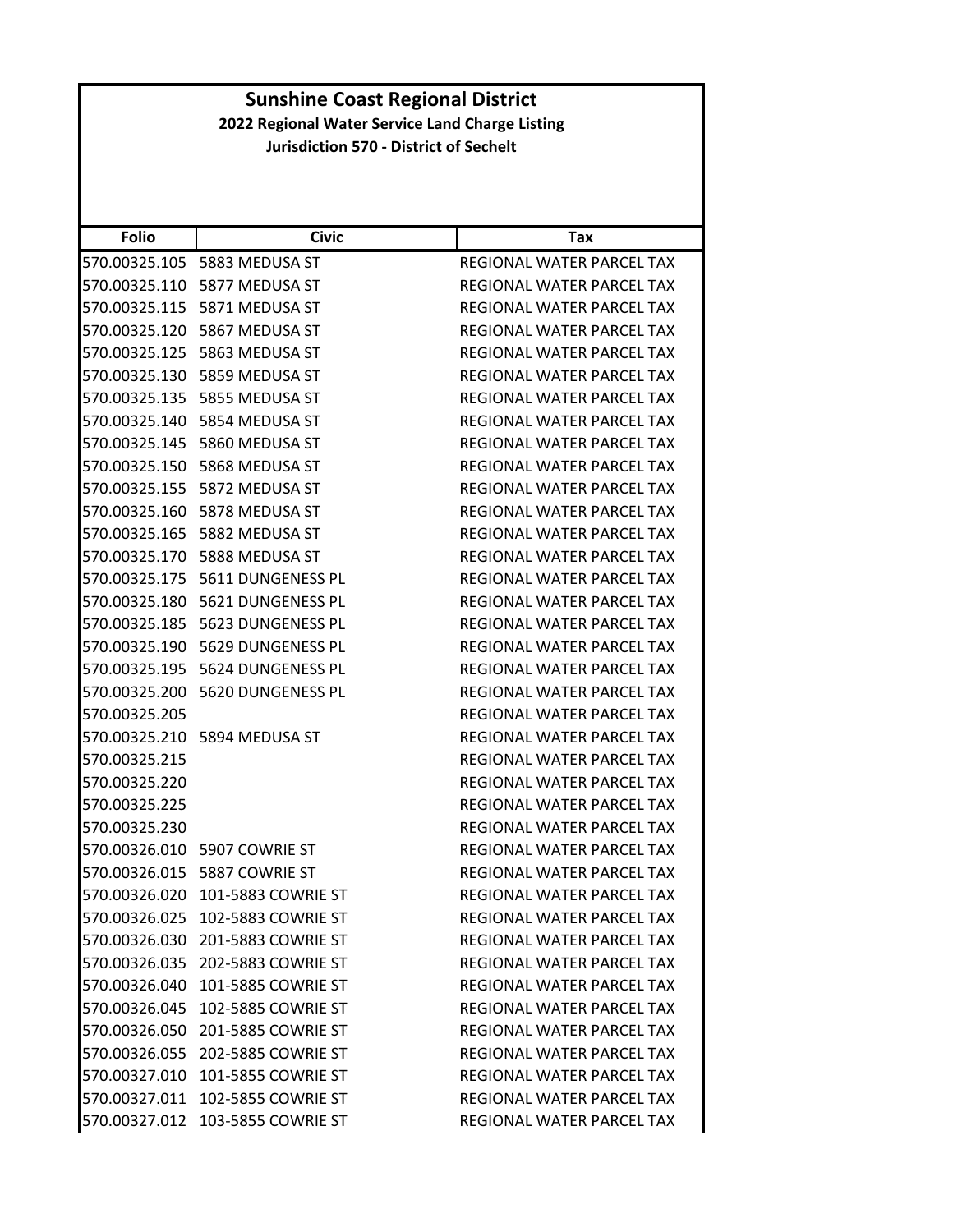| <b>Folio</b>  | <b>Civic</b>                     | <b>Tax</b>                       |
|---------------|----------------------------------|----------------------------------|
| 570.00327.013 | 104-5855 COWRIE ST               | REGIONAL WATER PARCEL TAX        |
| 570.00327.014 | 105-5855 COWRIE ST               | REGIONAL WATER PARCEL TAX        |
| 570.00327.015 | 106-5855 COWRIE ST               | REGIONAL WATER PARCEL TAX        |
| 570.00327.016 | 201-5855 COWRIE ST               | REGIONAL WATER PARCEL TAX        |
| 570.00327.017 | 202-5855 COWRIE ST               | REGIONAL WATER PARCEL TAX        |
| 570.00327.018 | 203-5855 COWRIE ST               | REGIONAL WATER PARCEL TAX        |
| 570.00327.019 | 204-5855 COWRIE ST               | <b>REGIONAL WATER PARCEL TAX</b> |
| 570.00327.020 | 205-5855 COWRIE ST               | <b>REGIONAL WATER PARCEL TAX</b> |
| 570.00327.021 | 206-5855 COWRIE ST               | REGIONAL WATER PARCEL TAX        |
| 570.00327.022 | 207-5855 COWRIE ST               | REGIONAL WATER PARCEL TAX        |
| 570.00327.023 | 208-5855 COWRIE ST               | REGIONAL WATER PARCEL TAX        |
| 570.00327.024 | 301-5855 COWRIE ST               | REGIONAL WATER PARCEL TAX        |
| 570.00327.025 | 302-5855 COWRIE ST               | REGIONAL WATER PARCEL TAX        |
| 570.00327.026 | 303-5855 COWRIE ST               | <b>REGIONAL WATER PARCEL TAX</b> |
| 570.00327.027 | 304-5855 COWRIE ST               | REGIONAL WATER PARCEL TAX        |
| 570.00327.028 | 305-5855 COWRIE ST               | <b>REGIONAL WATER PARCEL TAX</b> |
| 570.00327.029 | 306-5855 COWRIE ST               | REGIONAL WATER PARCEL TAX        |
| 570.00327.030 | 307-5855 COWRIE ST               | REGIONAL WATER PARCEL TAX        |
| 570.00327.031 | 308-5855 COWRIE ST               | REGIONAL WATER PARCEL TAX        |
| 570.00327.032 | 309-5855 COWRIE ST               | REGIONAL WATER PARCEL TAX        |
| 570.00327.033 | 310-5855 COWRIE ST               | REGIONAL WATER PARCEL TAX        |
| 570.00327.034 | 311-5855 COWRIE ST               | REGIONAL WATER PARCEL TAX        |
| 570.00327.035 | 312-5855 COWRIE ST               | REGIONAL WATER PARCEL TAX        |
| 570.00327.036 | 313-5855 COWRIE ST               | REGIONAL WATER PARCEL TAX        |
| 570.00327.037 | 314-5855 COWRIE ST               | REGIONAL WATER PARCEL TAX        |
| 570.00327.038 | 401-5855 COWRIE ST               | REGIONAL WATER PARCEL TAX        |
| 570.00327.039 | 402-5855 COWRIE ST               | REGIONAL WATER PARCEL TAX        |
| 570.00327.040 | 403-5855 COWRIE ST               | <b>REGIONAL WATER PARCEL TAX</b> |
| 570.00327.041 | 404-5855 COWRIE ST               | REGIONAL WATER PARCEL TAX        |
|               | 570.00327.042 405-5855 COWRIE ST | <b>REGIONAL WATER PARCEL TAX</b> |
|               | 570.00327.043 406-5855 COWRIE ST | REGIONAL WATER PARCEL TAX        |
|               | 570.00327.044 407-5855 COWRIE ST | REGIONAL WATER PARCEL TAX        |
|               | 570.00327.045 408-5855 COWRIE ST | REGIONAL WATER PARCEL TAX        |
|               | 570.00327.046 409-5855 COWRIE ST | REGIONAL WATER PARCEL TAX        |
|               | 570.00327.047 410-5855 COWRIE ST | REGIONAL WATER PARCEL TAX        |
|               | 570.00327.048 411-5855 COWRIE ST | REGIONAL WATER PARCEL TAX        |
|               | 570.00327.049 412-5855 COWRIE ST | REGIONAL WATER PARCEL TAX        |
|               | 570.00327.050 413-5855 COWRIE ST | REGIONAL WATER PARCEL TAX        |
|               | 570.00327.051 414-5855 COWRIE ST | REGIONAL WATER PARCEL TAX        |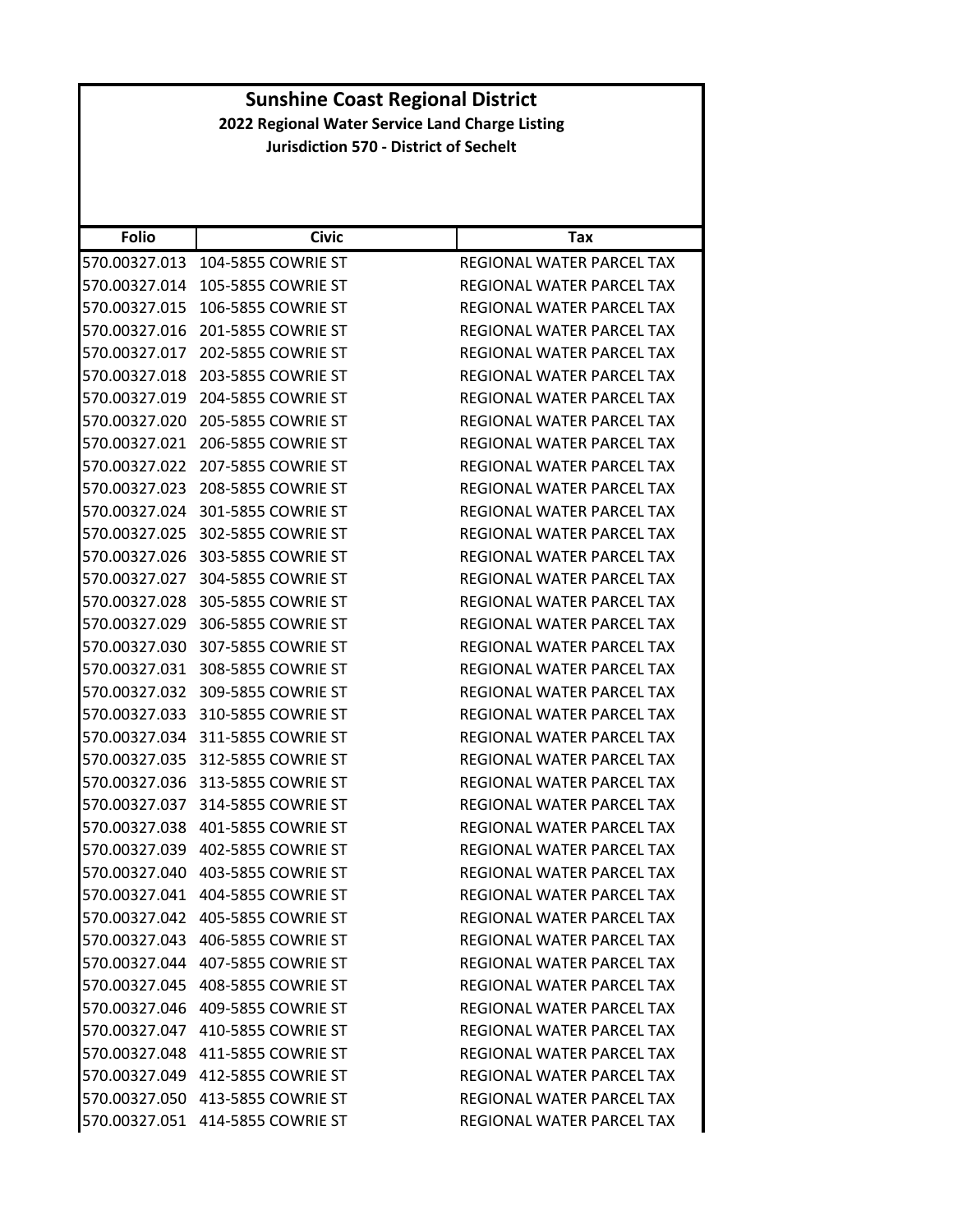| <b>Folio</b>               | <b>Civic</b>                   | Tax                              |
|----------------------------|--------------------------------|----------------------------------|
| 570.00328.000              | 5838 BARNACLE ST               | REGIONAL WATER PARCEL TAX        |
| 570.00329.001              | 5938 REEF RD                   | <b>REGIONAL WATER PARCEL TAX</b> |
| 570.00329.005              |                                | REGIONAL WATER PARCEL TAX        |
| 570.00329.015 5932 REEF RD |                                | REGIONAL WATER PARCEL TAX        |
| 570.00329.020 5926 REEF RD |                                | REGIONAL WATER PARCEL TAX        |
| 570.00329.025              | <b>5920 REEF RD</b>            | REGIONAL WATER PARCEL TAX        |
| 570.00329.030 5914 REEF RD |                                | REGIONAL WATER PARCEL TAX        |
| 570.00329.035              | 5908 SPRAY ST                  | <b>REGIONAL WATER PARCEL TAX</b> |
| 570.00329.037              | 5906 REEF RD                   | REGIONAL WATER PARCEL TAX        |
| 570.00329.040              | 5884 SPRAY ST                  | REGIONAL WATER PARCEL TAX        |
| 570.00329.045              | 5894 REEF RD                   | REGIONAL WATER PARCEL TAX        |
| 570.00329.050              | 5883 SPRAY ST                  | REGIONAL WATER PARCEL TAX        |
| 570.00329.055              |                                | REGIONAL WATER PARCEL TAX        |
| 570.00329.060 5888 REEF RD |                                | REGIONAL WATER PARCEL TAX        |
| 570.00329.065              |                                | REGIONAL WATER PARCEL TAX        |
|                            | 570.00329.075 5852 MARINE WAY  | REGIONAL WATER PARCEL TAX        |
| 570.00329.080              | 5903 SHOAL WAY                 | REGIONAL WATER PARCEL TAX        |
| 570.00329.085              | 5891 SHOAL WAY                 | REGIONAL WATER PARCEL TAX        |
| 570.00330.001              | 5830 MARINE WAY                | REGIONAL WATER PARCEL TAX        |
| 570.00330.005              | 5878 REEF RD                   | REGIONAL WATER PARCEL TAX        |
| 570.00330.010              | 5820 MARINE WAY                | REGIONAL WATER PARCEL TAX        |
| 570.00330.030              | 5850 MARINE WAY                | REGIONAL WATER PARCEL TAX        |
| 570.00330.035              | 5848 MARINE WAY                | REGIONAL WATER PARCEL TAX        |
| 570.00330.040              | 5846 MARINE WAY                | REGIONAL WATER PARCEL TAX        |
| 570.00330.045              | 5844 MARINE WAY                | REGIONAL WATER PARCEL TAX        |
| 570.00330.050              | 5840 MARINE WAY                | REGIONAL WATER PARCEL TAX        |
| 570.00330.055              | 5836 MARINE WAY                | <b>REGIONAL WATER PARCEL TAX</b> |
| 570.00331.020              | 5961 RIPPLE WAY                | REGIONAL WATER PARCEL TAX        |
|                            | 570.00331.021 6052 FAIRWAY AVE | REGIONAL WATER PARCEL TAX        |
| 570.00331.022              |                                | <b>REGIONAL WATER PARCEL TAX</b> |
|                            | 570.00331.023 6040 FAIRWAY AVE | REGIONAL WATER PARCEL TAX        |
|                            | 570.00331.024 6036 FAIRWAY AVE | <b>REGIONAL WATER PARCEL TAX</b> |
| 570.00331.025              |                                | <b>REGIONAL WATER PARCEL TAX</b> |
| 570.00331.026              |                                | REGIONAL WATER PARCEL TAX        |
|                            | 570.00331.027 6018 FAIRWAY AVE | REGIONAL WATER PARCEL TAX        |
|                            | 570.00331.028 6012 FAIRWAY AVE | REGIONAL WATER PARCEL TAX        |
|                            | 570.00331.030 5890 SHOAL WAY   | REGIONAL WATER PARCEL TAX        |
|                            | 570.00331.031 5933 RIPPLE WAY  | REGIONAL WATER PARCEL TAX        |
|                            | 570.00331.070 5960 SHOAL WAY   | REGIONAL WATER PARCEL TAX        |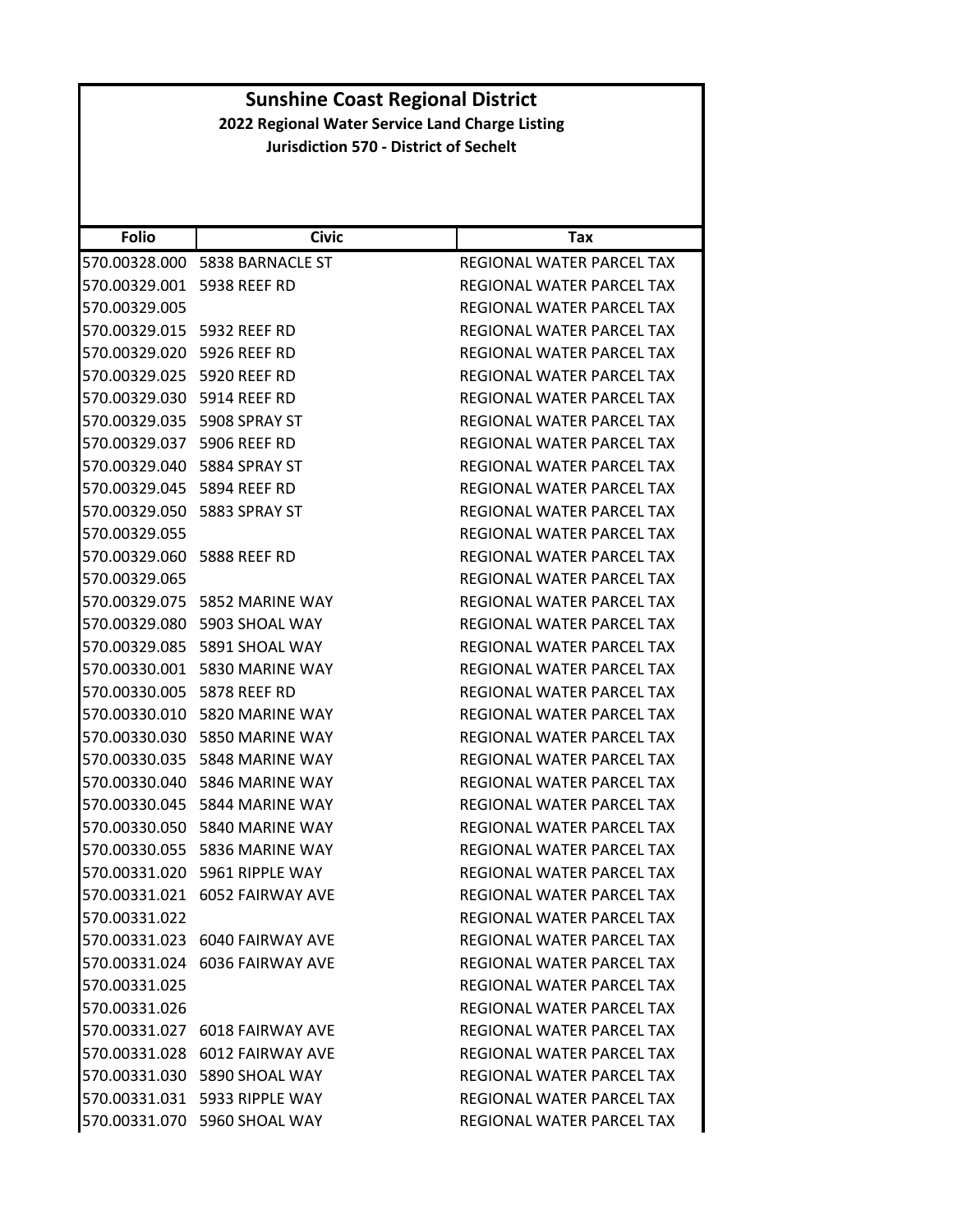| <b>Sunshine Coast Regional District</b> |                                      |                                                 |
|-----------------------------------------|--------------------------------------|-------------------------------------------------|
|                                         |                                      | 2022 Regional Water Service Land Charge Listing |
|                                         |                                      | <b>Jurisdiction 570 - District of Sechelt</b>   |
|                                         |                                      |                                                 |
|                                         |                                      |                                                 |
| <b>Folio</b>                            | <b>Civic</b>                         | Tax                                             |
|                                         | 570.00331.080 6000 LIGHTHOUSE AVE    | <b>REGIONAL WATER PARCEL TAX</b>                |
|                                         | 570.00331.081 6000 LIGHTHOUSE AVE    | REGIONAL WATER PARCEL TAX                       |
| 570.00331.132 5905 REEF RD              |                                      | REGIONAL WATER PARCEL TAX                       |
| 570.00331.134                           |                                      | REGIONAL WATER PARCEL TAX                       |
| 570.00331.135 5911 REEF RD              |                                      | REGIONAL WATER PARCEL TAX                       |
| 570.00331.137 5913 REEF RD              |                                      | REGIONAL WATER PARCEL TAX                       |
|                                         | 570.00331.138    5935 DRIFTWOOD PL   | REGIONAL WATER PARCEL TAX                       |
| 570.00331.142 5895 REEF RD              |                                      | REGIONAL WATER PARCEL TAX                       |
| 570.00331.168                           |                                      | <b>REGIONAL WATER PARCEL TAX</b>                |
| 570.00331.170 5875 REEF RD              |                                      | REGIONAL WATER PARCEL TAX                       |
|                                         | 570.00331.178 5967 KINGFISHER RD     | <b>REGIONAL WATER PARCEL TAX</b>                |
|                                         | 570.00331.180 5973 KINGFISHER RD     | REGIONAL WATER PARCEL TAX                       |
|                                         | 570.00331.181    5954 DRIFTWOOD PL   | REGIONAL WATER PARCEL TAX                       |
|                                         | 570.00331.182 5950 DRIFTWOOD PL      | REGIONAL WATER PARCEL TAX                       |
|                                         | 570.00331.183    5946 DRIFTWOOD PL   | REGIONAL WATER PARCEL TAX                       |
|                                         | 570.00331.184 5942 DRIFTWOOD PL      | REGIONAL WATER PARCEL TAX                       |
|                                         | 570.00331.185    5955 SHOAL WAY      | REGIONAL WATER PARCEL TAX                       |
|                                         | 570.00331.186    5947 SHOAL WAY      | REGIONAL WATER PARCEL TAX                       |
|                                         | 570.00331.187 5941 SHOAL WAY         | REGIONAL WATER PARCEL TAX                       |
| 570.00331.188 5939 REEF RD              |                                      | <b>REGIONAL WATER PARCEL TAX</b>                |
| 570.00331.189 5929 REEF RD              |                                      | REGIONAL WATER PARCEL TAX                       |
| 570.00331.191 5921 REEF RD              |                                      | REGIONAL WATER PARCEL TAX                       |
|                                         | 570.00331.200 5989 KINGFISHER RD     | REGIONAL WATER PARCEL TAX                       |
|                                         | 570.00331.205 5930 SHOAL WAY         | REGIONAL WATER PARCEL TAX                       |
|                                         | 570.00331.210 5926 SHOAL WAY         | REGIONAL WATER PARCEL TAX                       |
| 570.00331.300 5923 REEF RD              |                                      | REGIONAL WATER PARCEL TAX                       |
| 570.00331.305 5925 REEF RD              |                                      | REGIONAL WATER PARCEL TAX                       |
|                                         | 570.00332.000 6082 RIPPLE WAY        | REGIONAL WATER PARCEL TAX                       |
| 570.00333.121 5978 LINKS ST             |                                      | REGIONAL WATER PARCEL TAX                       |
|                                         | 570.00333.122 5919 ST. ANDREWS PL    | REGIONAL WATER PARCEL TAX                       |
|                                         | 570.00333.123    5925 ST. ANDREWS PL | <b>REGIONAL WATER PARCEL TAX</b>                |
|                                         | 570.00333.124 5929 ST ANDREWS PL     | REGIONAL WATER PARCEL TAX                       |
|                                         | 570.00333.125    5933 ST. ANDREWS PL | REGIONAL WATER PARCEL TAX                       |
|                                         | 570.00333.126    5937 ST. ANDREWS PL | REGIONAL WATER PARCEL TAX                       |
|                                         | 570.00333.127 5939 ST. ANDREWS PL    | REGIONAL WATER PARCEL TAX                       |
|                                         | 570.00333.128 5943 ST. ANDREWS PL    | REGIONAL WATER PARCEL TAX                       |
|                                         | 570.00333.129 5977 SHOAL WAY         | REGIONAL WATER PARCEL TAX                       |
|                                         | 570.00333.130 5973 SHOAL WAY         | REGIONAL WATER PARCEL TAX                       |
|                                         | 570.00333.131 5967 SHOAL WAY         | REGIONAL WATER PARCEL TAX                       |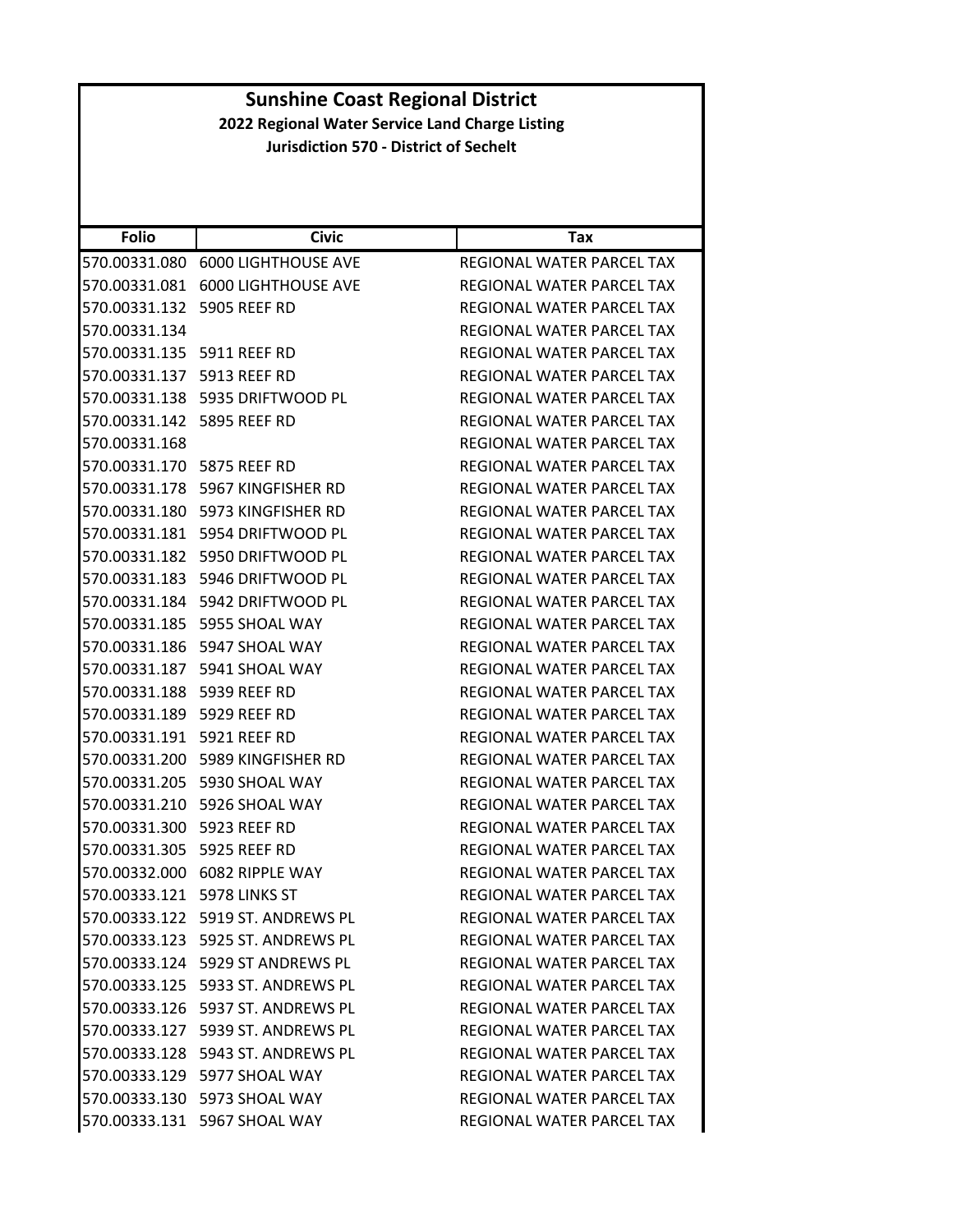| <b>Folio</b>  | <b>Civic</b>                         | Tax                              |
|---------------|--------------------------------------|----------------------------------|
| 570.00333.132 | 5963 SHOAL WAY                       | REGIONAL WATER PARCEL TAX        |
|               | 570.00333.133 5959 SHOAL WAY         | REGIONAL WATER PARCEL TAX        |
|               | 570.00333.134    5942 ST. ANDREWS PL | REGIONAL WATER PARCEL TAX        |
|               | 570.00333.135    5940 ST. ANDREWS PL | REGIONAL WATER PARCEL TAX        |
|               | 570.00333.136    5938 ST. ANDREWS PL | REGIONAL WATER PARCEL TAX        |
| 570.00333.137 | 5934 ST. ANDREWS PL                  | REGIONAL WATER PARCEL TAX        |
|               | 570.00333.138 5930 ST. ANDREWS PL    | REGIONAL WATER PARCEL TAX        |
|               | 570.00333.139    5928 ST ANDREWS PL  | <b>REGIONAL WATER PARCEL TAX</b> |
|               | 570.00333.140    5924 ST. ANDREWS PL | REGIONAL WATER PARCEL TAX        |
| 570.00333.141 | 5916 ST. ANDREWS PL                  | REGIONAL WATER PARCEL TAX        |
| 570.00333.142 | 5958 LINKS ST                        | REGIONAL WATER PARCEL TAX        |
|               | 570.00334.004 6089 GALE AVE S        | REGIONAL WATER PARCEL TAX        |
| 570.00334.005 | 6085 GALE AVE S                      | <b>REGIONAL WATER PARCEL TAX</b> |
| 570.00334.006 | 6079 GALE AVE S                      | REGIONAL WATER PARCEL TAX        |
| 570.00334.007 | 6075 GALE AVE S                      | <b>REGIONAL WATER PARCEL TAX</b> |
| 570.00334.008 | 6071 GALE AVE S                      | REGIONAL WATER PARCEL TAX        |
| 570.00334.009 | 6067 GALE AVE S                      | REGIONAL WATER PARCEL TAX        |
|               | 570.00334.010 6066 GALE AVE S        | REGIONAL WATER PARCEL TAX        |
|               | 570.00334.011 6070 GALE AVE S        | REGIONAL WATER PARCEL TAX        |
| 570.00334.012 | 6076 GALE AVE S                      | REGIONAL WATER PARCEL TAX        |
| 570.00334.013 | 6080 GALE AVE S                      | REGIONAL WATER PARCEL TAX        |
| 570.00334.014 | 6084 GALE AVE S                      | REGIONAL WATER PARCEL TAX        |
| 570.00334.015 | 6088 GALE AVE S                      | REGIONAL WATER PARCEL TAX        |
| 570.00334.021 | 6105 GALE AVE S                      | REGIONAL WATER PARCEL TAX        |
| 570.00334.022 | 6109 GALE AVE S                      | REGIONAL WATER PARCEL TAX        |
|               | 570.00334.023 6101 GALE AVE S        | REGIONAL WATER PARCEL TAX        |
| 570.00334.024 | 6113 GALE AVE S                      | REGIONAL WATER PARCEL TAX        |
|               | 570.00334.025 6100 GALE AVE S        | REGIONAL WATER PARCEL TAX        |
|               | 570.00334.026 6112 GALE AVE S        | REGIONAL WATER PARCEL TAX        |
|               | 570.00334.027 6104 GALE AVE S        | REGIONAL WATER PARCEL TAX        |
|               | 570.00334.028 6108 GALE AVE S        | REGIONAL WATER PARCEL TAX        |
|               | 570.00334.100 6127 LOOKOUT AVE       | REGIONAL WATER PARCEL TAX        |
|               | 570.00334.105 6123 LOOKOUT AVE       | REGIONAL WATER PARCEL TAX        |
|               | 570.00334.110 6065 ROSEWOOD PL       | REGIONAL WATER PARCEL TAX        |
|               | 570.00334.115 6071 ROSEWOOD PL       | REGIONAL WATER PARCEL TAX        |
|               | 570.00334.120 6077 ROSEWOOD PL       | REGIONAL WATER PARCEL TAX        |
|               | 570.00334.125 6083 ROSEWOOD PL       | REGIONAL WATER PARCEL TAX        |
|               | 570.00334.130 6089 ROSEWOOD PL       | REGIONAL WATER PARCEL TAX        |
|               | 570.00334.135 6078 ROSEWOOD PL       | REGIONAL WATER PARCEL TAX        |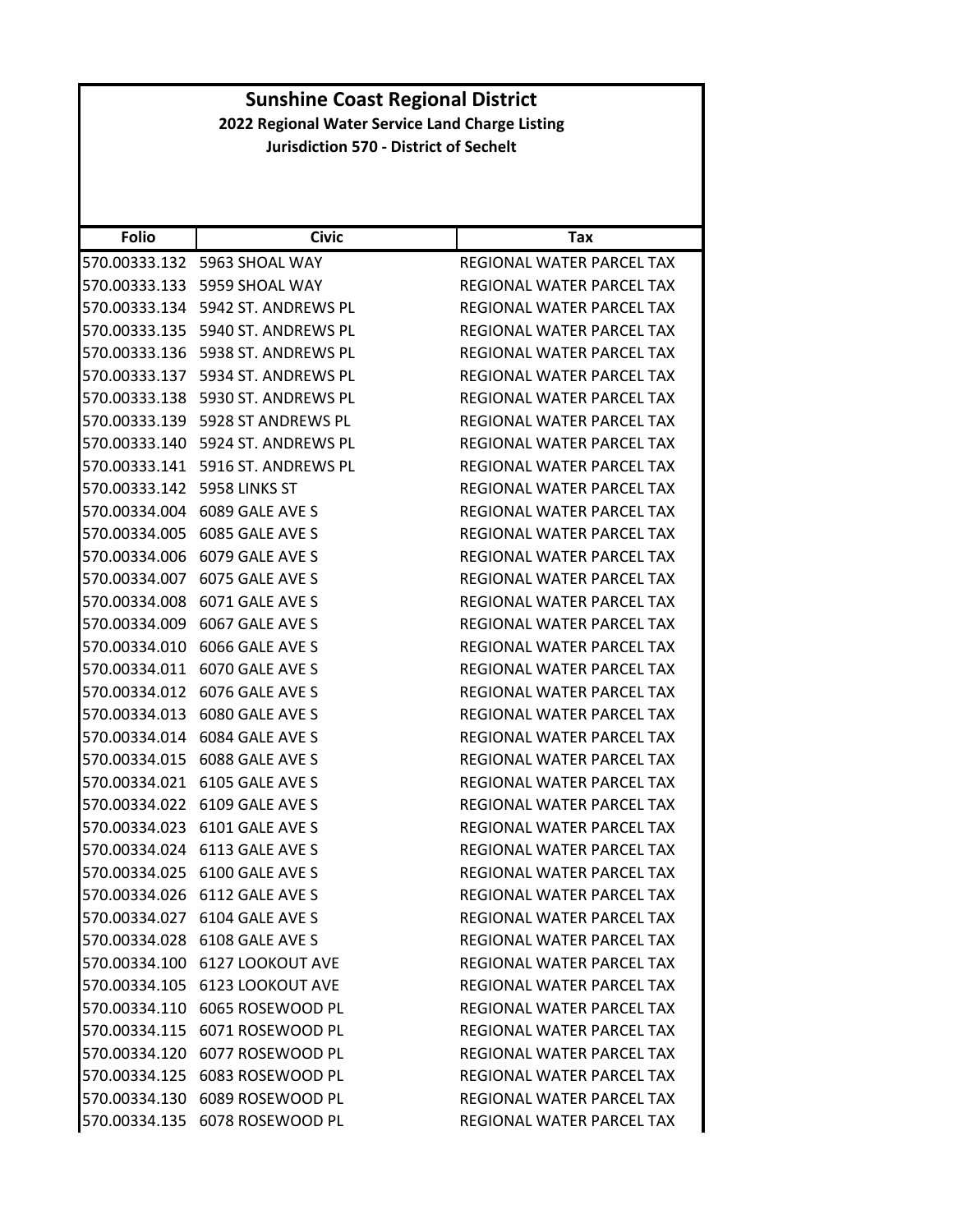|                                               | <b>Sunshine Coast Regional District</b><br>2022 Regional Water Service Land Charge Listing |                                  |  |
|-----------------------------------------------|--------------------------------------------------------------------------------------------|----------------------------------|--|
| <b>Jurisdiction 570 - District of Sechelt</b> |                                                                                            |                                  |  |
|                                               |                                                                                            |                                  |  |
|                                               |                                                                                            |                                  |  |
|                                               |                                                                                            |                                  |  |
| <b>Folio</b>                                  | <b>Civic</b>                                                                               | Tax                              |  |
|                                               | 570.00334.140 6208 LOOKOUT AVE                                                             | REGIONAL WATER PARCEL TAX        |  |
|                                               | 570.00334.145 6072 ROSEWOOD PL                                                             | REGIONAL WATER PARCEL TAX        |  |
|                                               | 570.00334.150 6066 ROSEWOOD PL                                                             | REGIONAL WATER PARCEL TAX        |  |
| 570.00334.190                                 | 6240 GALE AVE S                                                                            | REGIONAL WATER PARCEL TAX        |  |
| 570.00334.201                                 |                                                                                            | REGIONAL WATER PARCEL TAX        |  |
| 570.00334.202                                 |                                                                                            | REGIONAL WATER PARCEL TAX        |  |
| 570.00334.203                                 |                                                                                            | REGIONAL WATER PARCEL TAX        |  |
|                                               | 570.00334.204 6251 GALE AVE N                                                              | REGIONAL WATER PARCEL TAX        |  |
| 570.00334.205                                 | 6256 GALE AVE N                                                                            | REGIONAL WATER PARCEL TAX        |  |
|                                               | 570.00334.206 6255 GALE AVE N                                                              | <b>REGIONAL WATER PARCEL TAX</b> |  |
| 570.00334.207                                 |                                                                                            | REGIONAL WATER PARCEL TAX        |  |
|                                               | 570.00334.208 6254 FAIRWAY AVE                                                             | REGIONAL WATER PARCEL TAX        |  |
|                                               | 570.00334.209 6238 FAIRWAY AVE                                                             | REGIONAL WATER PARCEL TAX        |  |
|                                               | 570.00334.231 6174 POISE ISLAND DR                                                         | REGIONAL WATER PARCEL TAX        |  |
|                                               | 570.00334.232 6168 POISE ISLAND DR                                                         | REGIONAL WATER PARCEL TAX        |  |
|                                               | 570.00334.233 6164 POISE ISLAND DR                                                         | REGIONAL WATER PARCEL TAX        |  |
| 570.00334.234                                 |                                                                                            | REGIONAL WATER PARCEL TAX        |  |
|                                               | 570.00334.235 6158 POISE ISLAND DR                                                         | REGIONAL WATER PARCEL TAX        |  |
|                                               | 570.00334.236 6154 POISE ISLAND DR                                                         | REGIONAL WATER PARCEL TAX        |  |
|                                               | 570.00334.237 6150 POISE ISLAND DR                                                         | REGIONAL WATER PARCEL TAX        |  |
|                                               | 570.00334.238 6148 POISE ISLAND DR                                                         | REGIONAL WATER PARCEL TAX        |  |
|                                               | 570.00334.239 6144 POISE ISLAND DR                                                         | REGIONAL WATER PARCEL TAX        |  |
|                                               | 570.00334.240 6140 POISE ISLAND DR                                                         | REGIONAL WATER PARCEL TAX        |  |
| 570.00334.241                                 |                                                                                            | REGIONAL WATER PARCEL TAX        |  |
|                                               | 570.00334.242 6134 POISE ISLAND DR                                                         | REGIONAL WATER PARCEL TAX        |  |
|                                               | 570.00334.243 6130 POISE ISLAND DR                                                         | REGIONAL WATER PARCEL TAX        |  |
|                                               | 570.00334.244 6126 POISE ISLAND DR                                                         | REGIONAL WATER PARCEL TAX        |  |
|                                               | 570.00334.245 6122 POISE ISLAND DR                                                         | REGIONAL WATER PARCEL TAX        |  |
|                                               | 570.00334.246 6120 POISE ISLAND DR                                                         | REGIONAL WATER PARCEL TAX        |  |
| 570.00334.247                                 |                                                                                            | REGIONAL WATER PARCEL TAX        |  |
|                                               | 570.00334.248 6116 POISE ISLAND DR                                                         | REGIONAL WATER PARCEL TAX        |  |
|                                               | 570.00334.249 6110 POISE ISLAND DR                                                         | REGIONAL WATER PARCEL TAX        |  |
|                                               | 570.00334.250 6106 POISE ISLAND DR                                                         | REGIONAL WATER PARCEL TAX        |  |
|                                               | 570.00334.260 6086 POISE ISLAND DR                                                         | REGIONAL WATER PARCEL TAX        |  |
|                                               | 570.00334.300 6158 LOOKOUT AVE                                                             | REGIONAL WATER PARCEL TAX        |  |
|                                               | 570.00334.302 6162 LOOKOUT AVE                                                             | REGIONAL WATER PARCEL TAX        |  |
|                                               | 570.00334.304 6168 LOOKOUT AVE                                                             | REGIONAL WATER PARCEL TAX        |  |
|                                               | 570.00334.306 6174 LOOKOUT AVE                                                             | REGIONAL WATER PARCEL TAX        |  |
|                                               | 570.00334.308 6174 FAIRWAY AVE                                                             | REGIONAL WATER PARCEL TAX        |  |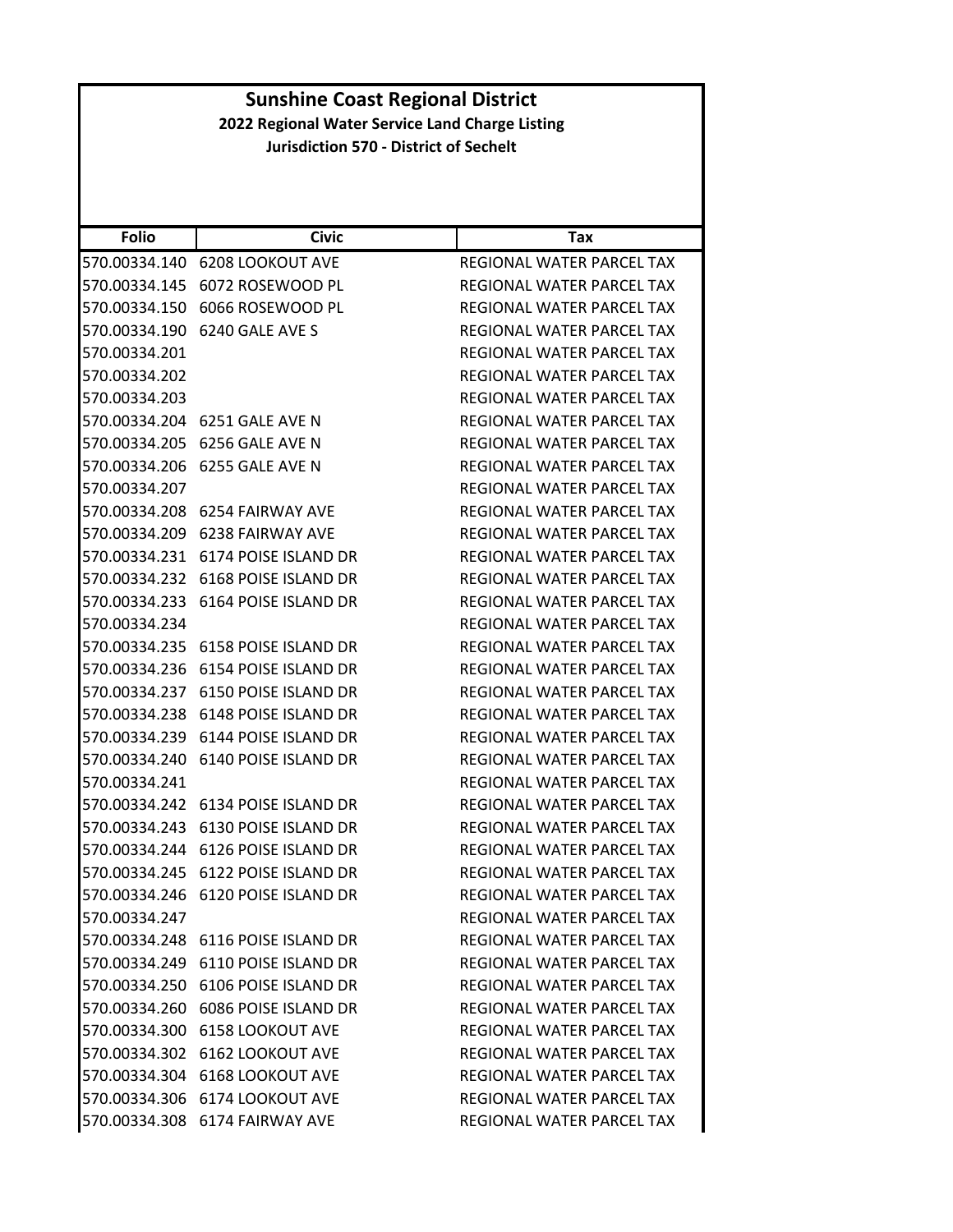| <b>Folio</b>  | <b>Civic</b>                      | Tax                              |
|---------------|-----------------------------------|----------------------------------|
| 570.00334.310 | 6170 FAIRWAY AVE                  | REGIONAL WATER PARCEL TAX        |
| 570.00334.312 | <b>6165 LOOKOUT AVE</b>           | REGIONAL WATER PARCEL TAX        |
| 570.00334.314 | 6161 LOOKOUT AVE                  | REGIONAL WATER PARCEL TAX        |
| 570.00334.316 | <b>6157 LOOKOUT AVE</b>           | REGIONAL WATER PARCEL TAX        |
|               | 570.00334.318 6178 LOOKOUT AVE    | REGIONAL WATER PARCEL TAX        |
| 570.00334.320 | 6182 LOOKOUT AVE                  | REGIONAL WATER PARCEL TAX        |
|               | 570.00334.322 6206 LOOKOUT LANE   | REGIONAL WATER PARCEL TAX        |
| 570.00334.324 | <b>6202 LOOKOUT LANE</b>          | REGIONAL WATER PARCEL TAX        |
|               | 570.00334.326 6198 LOOKOUT LANE   | REGIONAL WATER PARCEL TAX        |
| 570.00334.328 | 6205 GALE AVE S                   | REGIONAL WATER PARCEL TAX        |
| 570.00334.330 | <b>6184 LOOKOUT LANE</b>          | REGIONAL WATER PARCEL TAX        |
|               | 570.00334.332 6171 GALE AVE S     | REGIONAL WATER PARCEL TAX        |
| 570.00334.450 | 6158 GALE AVE S                   | REGIONAL WATER PARCEL TAX        |
|               | 570.00334.452 6152 GALE AVE S     | REGIONAL WATER PARCEL TAX        |
| 570.00334.454 | 6146 GALE AVE S                   | <b>REGIONAL WATER PARCEL TAX</b> |
|               | 570.00334.456 6142 GALE AVE S     | REGIONAL WATER PARCEL TAX        |
|               | 570.00334.458 6132 GALE AVE S     | REGIONAL WATER PARCEL TAX        |
|               | 570.00334.460 6124 GALE AVE S     | REGIONAL WATER PARCEL TAX        |
|               | 570.00334.462 6120 GALE AVE S     | REGIONAL WATER PARCEL TAX        |
| 570.00334.464 | 6114 GALE AVE S                   | REGIONAL WATER PARCEL TAX        |
|               | 570.00334.466 6119 GALE AVE S     | REGIONAL WATER PARCEL TAX        |
| 570.00334.468 | 5951 BEACON ST                    | REGIONAL WATER PARCEL TAX        |
| 570.00334.472 | 6129 GALE AVE S                   | REGIONAL WATER PARCEL TAX        |
|               | 570.00334.474 6135 GALE AVE S     | REGIONAL WATER PARCEL TAX        |
| 570.00334.475 | 5969 BEACON ST                    | REGIONAL WATER PARCEL TAX        |
|               | 570.00334.476 6143 GALE AVE S     | REGIONAL WATER PARCEL TAX        |
| 570.00334.478 | 6151 GALE AVE S                   | <b>REGIONAL WATER PARCEL TAX</b> |
|               | 570.00334.480 6155 GALE AVE S     | <b>REGIONAL WATER PARCEL TAX</b> |
| 570.00334.482 | 6159 GALE AVE S                   | REGIONAL WATER PARCEL TAX        |
|               | 570.00334.484 5926 HARBOUR WAY    | REGIONAL WATER PARCEL TAX        |
|               | 570.00334.485 5961 BEACON ST      | REGIONAL WATER PARCEL TAX        |
|               | 570.00334.486    5938 HARBOUR WAY | REGIONAL WATER PARCEL TAX        |
|               | 570.00334.488 5946 HARBOUR WAY    | REGIONAL WATER PARCEL TAX        |
|               | 570.00334.490 6172 GALE AVE S     | REGIONAL WATER PARCEL TAX        |
|               | 570.00334.492 6176 GALE AVE S     | REGIONAL WATER PARCEL TAX        |
|               | 570.00334.494 6182 GALE AVE S     | REGIONAL WATER PARCEL TAX        |
|               | 570.00334.496 6188 GALE AVE S     | REGIONAL WATER PARCEL TAX        |
|               | 570.00334.498 6061 FAIRWAY AVE    | REGIONAL WATER PARCEL TAX        |
|               | 570.00334.500 6065 FAIRWAY AVE    | REGIONAL WATER PARCEL TAX        |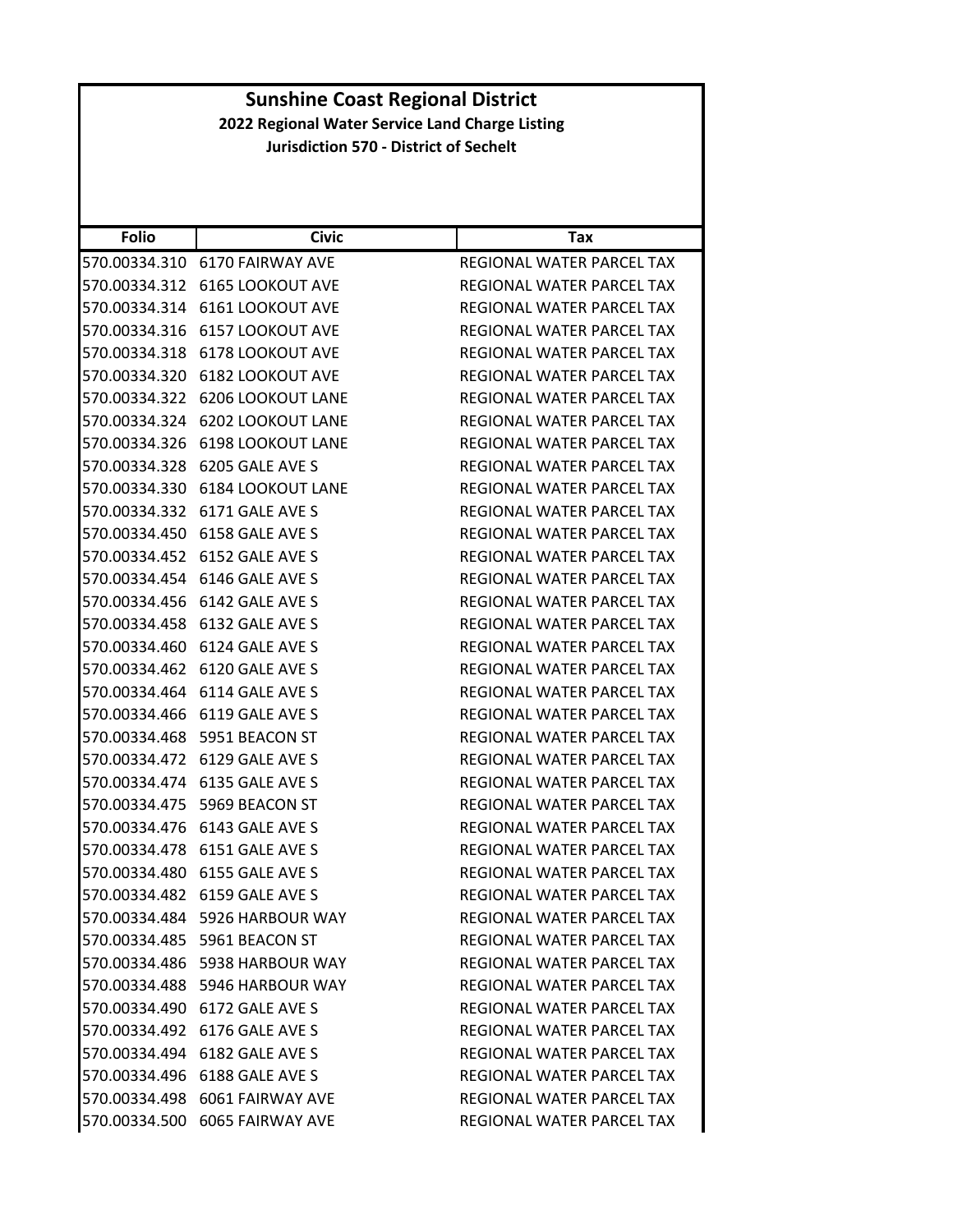| <b>Folio</b>  | <b>Civic</b>                   | Tax                       |
|---------------|--------------------------------|---------------------------|
| 570.00334.502 |                                | REGIONAL WATER PARCEL TAX |
| 570.00334.504 | 6079 FAIRWAY AVE               | REGIONAL WATER PARCEL TAX |
| 570.00334.506 | <b>6083 FAIRWAY AVE</b>        | REGIONAL WATER PARCEL TAX |
| 570.00334.508 | 6064 FAIRWAY AVE               | REGIONAL WATER PARCEL TAX |
| 570.00334.600 | 5962 BEACON ST                 | REGIONAL WATER PARCEL TAX |
| 570.00334.602 | <b>6128 LOOKOUT AVE</b>        | REGIONAL WATER PARCEL TAX |
| 570.00334.604 | <b>6134 LOOKOUT AVE</b>        | REGIONAL WATER PARCEL TAX |
| 570.00334.606 | <b>6138 LOOKOUT AVE</b>        | REGIONAL WATER PARCEL TAX |
| 570.00334.608 | <b>6144 LOOKOUT AVE</b>        | REGIONAL WATER PARCEL TAX |
| 570.00334.610 | <b>6148 LOOKOUT AVE</b>        | REGIONAL WATER PARCEL TAX |
| 570.00334.612 | <b>6154 LOOKOUT AVE</b>        | REGIONAL WATER PARCEL TAX |
| 570.00334.614 | 5987 HARBOUR WAY               | REGIONAL WATER PARCEL TAX |
| 570.00334.616 | 6151 LOOKOUT AVE               | REGIONAL WATER PARCEL TAX |
| 570.00334.618 | <b>6141 LOOKOUT AVE</b>        | REGIONAL WATER PARCEL TAX |
| 570.00334.620 | 6136 BEACON LANE               | REGIONAL WATER PARCEL TAX |
| 570.00334.622 | 6014 RIPPLE WAY                | REGIONAL WATER PARCEL TAX |
| 570.00334.651 | <b>6138 FAIRWAY AVE</b>        | REGIONAL WATER PARCEL TAX |
| 570.00334.652 | 6140 FAIRWAY AVE               | REGIONAL WATER PARCEL TAX |
| 570.00334.653 | 6144 FAIRWAY AVE               | REGIONAL WATER PARCEL TAX |
| 570.00334.654 | 6148 FAIRWAY AVE               | REGIONAL WATER PARCEL TAX |
| 570.00334.655 | <b>6135 FAIRWAY AVE</b>        | REGIONAL WATER PARCEL TAX |
| 570.00334.656 | 6141 FAIRWAY AVE               | REGIONAL WATER PARCEL TAX |
| 570.00334.657 | 6007 HARBOUR WAY               | REGIONAL WATER PARCEL TAX |
| 570.00334.658 | 6151 HARBOUR WAY               | REGIONAL WATER PARCEL TAX |
| 570.00334.675 |                                | REGIONAL WATER PARCEL TAX |
| 570.00334.680 | 6010 PARKVIEW PL               | REGIONAL WATER PARCEL TAX |
| 570.00334.681 | 6012 PARKVIEW PL               | REGIONAL WATER PARCEL TAX |
| 570.00334.682 | 6016 PARKVIEW PL               | REGIONAL WATER PARCEL TAX |
| 570.00334.683 | 6018 PARKVIEW PL               | REGIONAL WATER PARCEL TAX |
|               | 570.00334.684 6022 PARKVIEW PL | REGIONAL WATER PARCEL TAX |
|               | 570.00334.685 6028 PARKVIEW PL | REGIONAL WATER PARCEL TAX |
|               | 570.00334.686 6032 PARKVIEW PL | REGIONAL WATER PARCEL TAX |
|               | 570.00334.687 6034 PARKVIEW PL | REGIONAL WATER PARCEL TAX |
|               | 570.00334.688 6039 PARKVIEW PL | REGIONAL WATER PARCEL TAX |
|               | 570.00334.689 6037 PARKVIEW PL | REGIONAL WATER PARCEL TAX |
|               | 570.00334.690 6033 PARKVIEW PL | REGIONAL WATER PARCEL TAX |
|               | 570.00334.691 6027 PARKVIEW PL | REGIONAL WATER PARCEL TAX |
| 570.00334.692 | 6021 PARKVIEW PL               | REGIONAL WATER PARCEL TAX |
|               | 570.00334.693 6129 FAIRWAY AVE | REGIONAL WATER PARCEL TAX |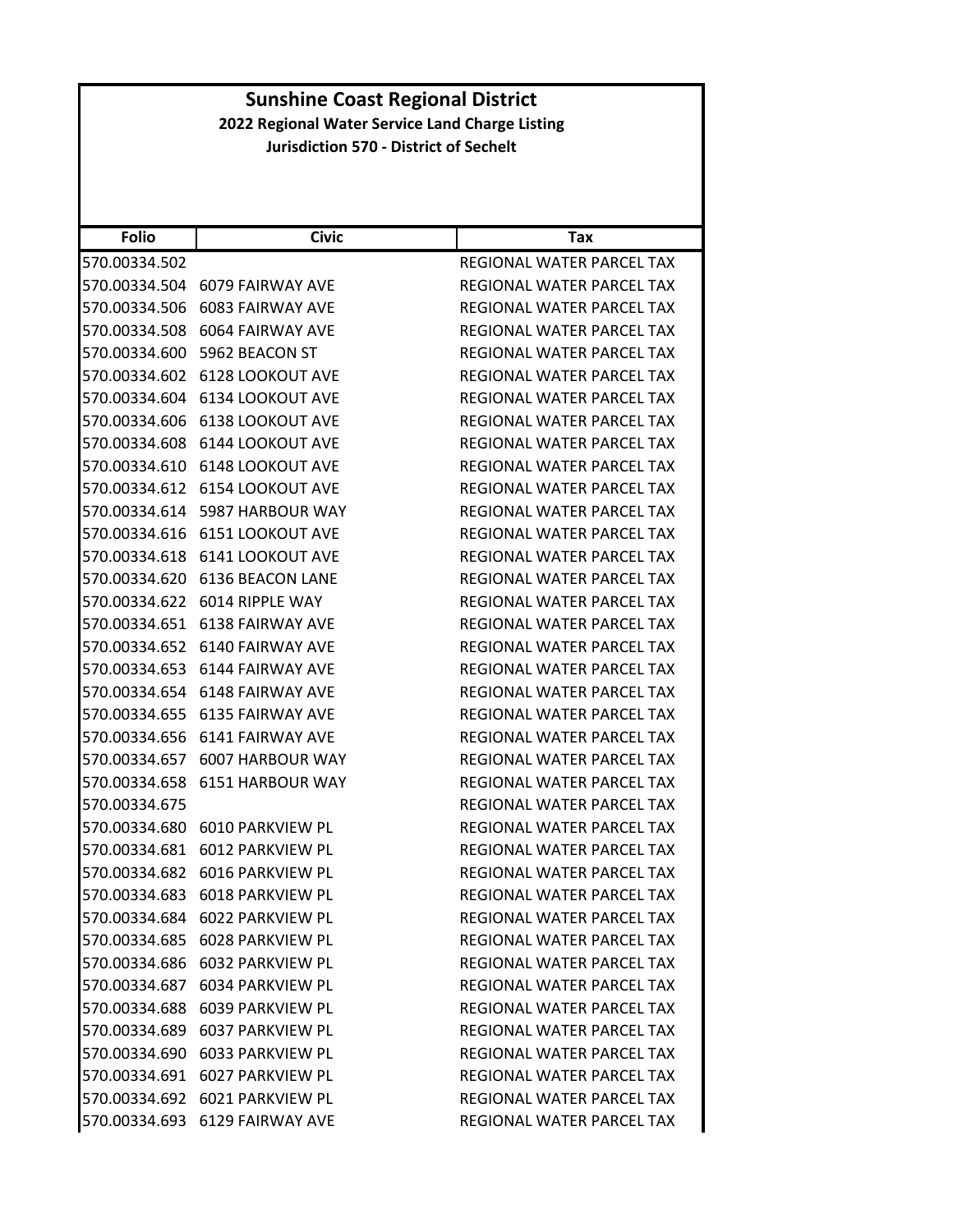| <b>Folio</b>  | <b>Civic</b>                    | Tax                              |
|---------------|---------------------------------|----------------------------------|
| 570.00334.694 | 6123 FAIRWAY AVE                | REGIONAL WATER PARCEL TAX        |
| 570.00334.695 | <b>6113 FAIRWAY AVE</b>         | REGIONAL WATER PARCEL TAX        |
| 570.00334.696 | 6107 FAIRWAY AVE                | REGIONAL WATER PARCEL TAX        |
| 570.00334.697 | <b>6112 FAIRWAY AVE</b>         | REGIONAL WATER PARCEL TAX        |
| 570.00334.698 | 6126 FAIRWAY AVE                | REGIONAL WATER PARCEL TAX        |
| 570.00334.699 | <b>6132 FAIRWAY AVE</b>         | REGIONAL WATER PARCEL TAX        |
| 570.00334.700 | 6178 FAIRWAY AVE                | <b>REGIONAL WATER PARCEL TAX</b> |
|               | 570.00334.702 6184 FAIRWAY AVE  | REGIONAL WATER PARCEL TAX        |
| 570.00334.704 | <b>6188 FAIRWAY AVE</b>         | REGIONAL WATER PARCEL TAX        |
| 570.00334.706 | 6186 LOOKOUT AVE                | REGIONAL WATER PARCEL TAX        |
| 570.00334.708 | <b>6188 LOOKOUT AVE</b>         | REGIONAL WATER PARCEL TAX        |
| 570.00334.710 | <b>6196 LOOKOUT AVE</b>         | REGIONAL WATER PARCEL TAX        |
| 570.00334.712 | <b>6200 LOOKOUT AVE</b>         | REGIONAL WATER PARCEL TAX        |
| 570.00334.714 | <b>6210 LOOKOUT AVE</b>         | REGIONAL WATER PARCEL TAX        |
| 570.00334.716 | 6194 FAIRWAY AVE                | <b>REGIONAL WATER PARCEL TAX</b> |
| 570.00334.718 | <b>6198 FAIRWAY AVE</b>         | REGIONAL WATER PARCEL TAX        |
|               | 570.00334.720 6163 FAIRWAY AVE  | REGIONAL WATER PARCEL TAX        |
| 570.00334.722 | <b>6169 FAIRWAY AVE</b>         | REGIONAL WATER PARCEL TAX        |
| 570.00334.724 | 6175 FAIRWAY AVE                | REGIONAL WATER PARCEL TAX        |
| 570.00334.726 | <b>6181 FAIRWAY AVE</b>         | REGIONAL WATER PARCEL TAX        |
| 570.00334.728 | <b>6187 FAIRWAY AVE</b>         | REGIONAL WATER PARCEL TAX        |
| 570.00334.730 | 6195 FAIRWAY AVE                | REGIONAL WATER PARCEL TAX        |
| 570.00334.732 | 6116 HARBOUR WAY                | REGIONAL WATER PARCEL TAX        |
| 570.00334.734 | <b>6157 FAIRWAY AVE</b>         | REGIONAL WATER PARCEL TAX        |
| 570.00335.000 | 6194 GALE AVE S                 | REGIONAL WATER PARCEL TAX        |
| 570.00335.002 | 6198 GALE AVE S                 | REGIONAL WATER PARCEL TAX        |
| 570.00335.004 | 6206 GALE AVE S                 | <b>REGIONAL WATER PARCEL TAX</b> |
| 570.00335.006 | 6210 GALE AVE S                 | REGIONAL WATER PARCEL TAX        |
| 570.00335.008 | 6214 GALE AVE S                 | REGIONAL WATER PARCEL TAX        |
|               | 570.00335.010 6220 GALE AVE S   | REGIONAL WATER PARCEL TAX        |
|               | 570.00335.020 6230 GALE AVE S   | REGIONAL WATER PARCEL TAX        |
|               | 570.00335.025 6226 GALE AVE S   | REGIONAL WATER PARCEL TAX        |
|               | 570.00337.000 6177 RIPPLE WAY   | REGIONAL WATER PARCEL TAX        |
| 570.00340.000 |                                 | REGIONAL WATER PARCEL TAX        |
|               | 570.00400.101 5758 WHARF AVE    | REGIONAL WATER PARCEL TAX        |
|               | 570.00400.102 5764 WHARF AVE    | REGIONAL WATER PARCEL TAX        |
|               | 570.00400.111 10-5761 WHARF AVE | REGIONAL WATER PARCEL TAX        |
|               | 570.00400.112 11-5761 WHARF AVE | REGIONAL WATER PARCEL TAX        |
|               | 570.00400.113 12-5761 WHARF AVE | REGIONAL WATER PARCEL TAX        |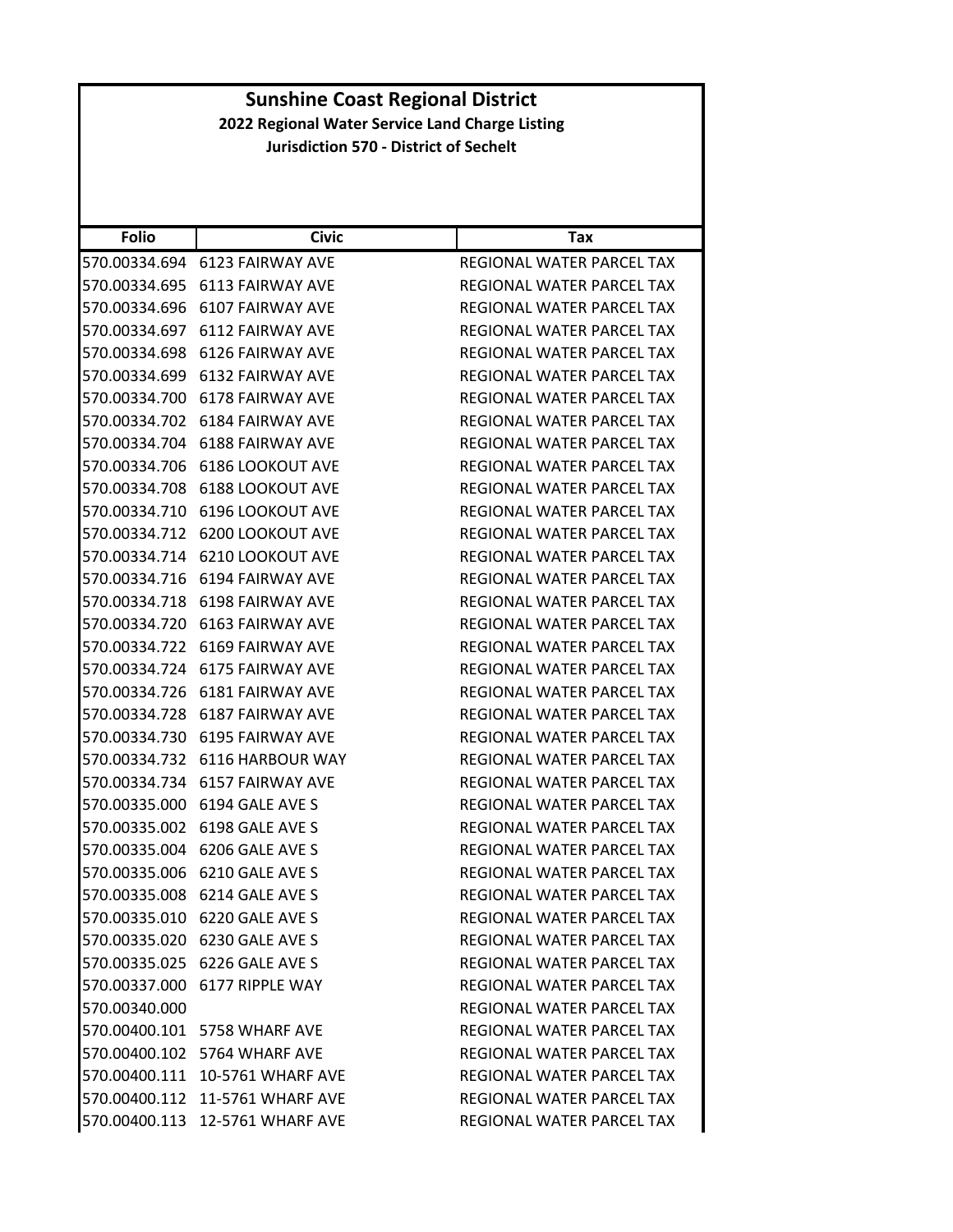| <b>Folio</b>  | <b>Civic</b>                    | Tax                              |
|---------------|---------------------------------|----------------------------------|
| 570.00400.114 | 14-5761 WHARF AVE               | REGIONAL WATER PARCEL TAX        |
| 570.00400.115 | 15-5761 WHARF AVE               | REGIONAL WATER PARCEL TAX        |
| 570.00400.121 | 1-5753 WHARF AVE                | REGIONAL WATER PARCEL TAX        |
| 570.00400.122 | 2-5753 WHARF AVE                | REGIONAL WATER PARCEL TAX        |
| 570.00400.123 | 3-5753 WHARF AVE                | REGIONAL WATER PARCEL TAX        |
| 570.00400.124 | 4-5753 WHARF AVE                | REGIONAL WATER PARCEL TAX        |
| 570.00400.125 | 5-5753 WHARF AVE                | REGIONAL WATER PARCEL TAX        |
| 570.00400.126 | 6-5753 WHARF AVE                | REGIONAL WATER PARCEL TAX        |
| 570.00400.127 | 7-5753 WHARF AVE                | REGIONAL WATER PARCEL TAX        |
| 570.00400.128 | 8-5753 WHARF AVE                | REGIONAL WATER PARCEL TAX        |
| 570.00400.129 | 9-5753 WHARF AVE                | REGIONAL WATER PARCEL TAX        |
| 570.00400.130 | 20-5761 WHARF AVE               | <b>REGIONAL WATER PARCEL TAX</b> |
| 570.00400.131 | 21-5761 WHARF AVE               | REGIONAL WATER PARCEL TAX        |
| 570.00400.132 | 22-5761 WHARF AVE               | REGIONAL WATER PARCEL TAX        |
| 570.00400.133 | 23-5761 WHARF AVE               | <b>REGIONAL WATER PARCEL TAX</b> |
| 570.00400.134 | 24-5761 WHARF AVE               | REGIONAL WATER PARCEL TAX        |
| 570.00400.135 | 25-5761 WHARF AVE               | REGIONAL WATER PARCEL TAX        |
| 570.00400.136 | 26-5761 WHARF AVE               | REGIONAL WATER PARCEL TAX        |
| 570.00400.137 | <b>16-5761 WHARF AVE</b>        | REGIONAL WATER PARCEL TAX        |
| 570.00400.138 | 17-5761 WHARF AVE               | REGIONAL WATER PARCEL TAX        |
| 570.00400.139 | <b>18-5761 WHARF AVE</b>        | REGIONAL WATER PARCEL TAX        |
| 570.00400.140 | 19-5761 WHARF AVE               | REGIONAL WATER PARCEL TAX        |
| 570.00400.141 | 33-5761 WHARF AVE               | REGIONAL WATER PARCEL TAX        |
| 570.00400.142 | 32-5761 WHARF AVE               | REGIONAL WATER PARCEL TAX        |
| 570.00400.143 | 31-5761 WHARF AVE               | REGIONAL WATER PARCEL TAX        |
| 570.00400.144 | 30-5761 WHARF AVE               | REGIONAL WATER PARCEL TAX        |
| 570.00400.145 | 29-5761 WHARF AVE               | REGIONAL WATER PARCEL TAX        |
| 570.00400.146 | 28-5761 WHARF AVE               | REGIONAL WATER PARCEL TAX        |
| 570.00400.147 | 27-5761 WHARF AVE               | REGIONAL WATER PARCEL TAX        |
|               | 570.00400.148 44-5761 WHARF AVE | REGIONAL WATER PARCEL TAX        |
|               | 570.00400.149 43-5761 WHARF AVE | REGIONAL WATER PARCEL TAX        |
|               | 570.00400.150 42-5761 WHARF AVE | REGIONAL WATER PARCEL TAX        |
|               | 570.00400.151 41-5761 WHARF AVE | REGIONAL WATER PARCEL TAX        |
|               | 570.00400.152 40-5761 WHARF AVE | REGIONAL WATER PARCEL TAX        |
|               | 570.00400.153 39-5761 WHARF AVE | REGIONAL WATER PARCEL TAX        |
|               | 570.00400.154 38-5761 WHARF AVE | REGIONAL WATER PARCEL TAX        |
|               | 570.00400.155 37-5761 WHARF AVE | REGIONAL WATER PARCEL TAX        |
|               | 570.00400.156 36-5761 WHARF AVE | REGIONAL WATER PARCEL TAX        |
|               | 570.00400.157 35-5761 WHARF AVE | REGIONAL WATER PARCEL TAX        |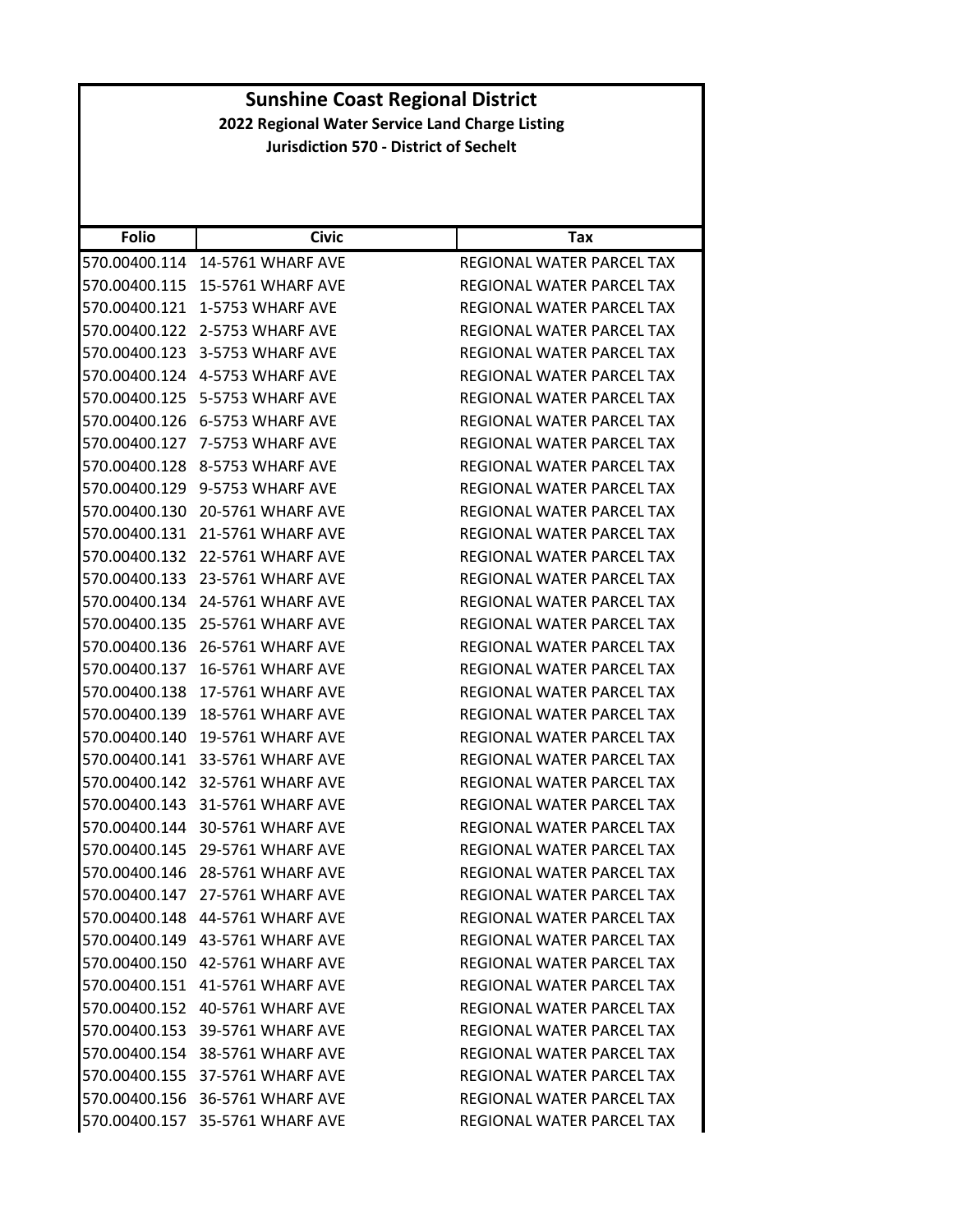|                                                 | <b>Sunshine Coast Regional District</b>  |                                  |  |
|-------------------------------------------------|------------------------------------------|----------------------------------|--|
| 2022 Regional Water Service Land Charge Listing |                                          |                                  |  |
| <b>Jurisdiction 570 - District of Sechelt</b>   |                                          |                                  |  |
|                                                 |                                          |                                  |  |
|                                                 |                                          |                                  |  |
| <b>Folio</b>                                    | <b>Civic</b>                             | Tax                              |  |
|                                                 | 570.00400.158 34-5761 WHARF AVE          | REGIONAL WATER PARCEL TAX        |  |
|                                                 | 570.00401.010 5718 ANCHOR RD             | REGIONAL WATER PARCEL TAX        |  |
|                                                 | 570.01853.000 3-4496 SUNSHINE COAST HWY  | REGIONAL WATER PARCEL TAX        |  |
| 570.01854.000                                   |                                          | REGIONAL WATER PARCEL TAX        |  |
| 570.01855.000                                   | 4514 SUNSHINE COAST HWY                  | REGIONAL WATER PARCEL TAX        |  |
|                                                 | 570.01858.000    4480 SUNSHINE COAST HWY | REGIONAL WATER PARCEL TAX        |  |
|                                                 | 570.01860.005 4462 SUNSHINE COAST HWY    | REGIONAL WATER PARCEL TAX        |  |
|                                                 | 570.01860.010 4460 SUNSHINE COAST HWY    | REGIONAL WATER PARCEL TAX        |  |
| 570.01861.000                                   | 4470 SUNSHINE COAST HWY                  | REGIONAL WATER PARCEL TAX        |  |
|                                                 | 570.01862.000 4454 SUNSHINE COAST HWY    | REGIONAL WATER PARCEL TAX        |  |
|                                                 | 570.01864.000   4442 SUNSHINE COAST HWY  | REGIONAL WATER PARCEL TAX        |  |
|                                                 | 570.01865.000 4432 SUNSHINE COAST HWY    | <b>REGIONAL WATER PARCEL TAX</b> |  |
|                                                 | 570.01866.000 4414 SUNSHINE COAST HWY    | REGIONAL WATER PARCEL TAX        |  |
| 570.01867.000                                   | 4404 SUNSHINE COAST HWY                  | REGIONAL WATER PARCEL TAX        |  |
|                                                 | 570.01868.000 4408 SUNSHINE COAST HWY    | REGIONAL WATER PARCEL TAX        |  |
| 570.01869.100                                   | 4380 SUNSHINE COAST HWY                  | REGIONAL WATER PARCEL TAX        |  |
| 570.01871.000                                   | 1667 FIELD RD                            | REGIONAL WATER PARCEL TAX        |  |
| 570.01871.010                                   | 1647 FIELD RD                            | REGIONAL WATER PARCEL TAX        |  |
| 570.01871.030                                   | 1633 FIELD RD                            | REGIONAL WATER PARCEL TAX        |  |
|                                                 | 570.01872.505 4367 SUNSHINE COAST HWY    | REGIONAL WATER PARCEL TAX        |  |
|                                                 | 570.01872.510 4349 SUNSHINE COAST HWY    | REGIONAL WATER PARCEL TAX        |  |
|                                                 | 570.01874.000 4397 SUNSHINE COAST HWY    | REGIONAL WATER PARCEL TAX        |  |
| 570.01875.000                                   | 1689 FIELD RD                            | <b>REGIONAL WATER PARCEL TAX</b> |  |
|                                                 | 570.01875.005 4381 GUN CLUB RD           | REGIONAL WATER PARCEL TAX        |  |
|                                                 | 570.01875.010 4373 GUN CLUB RD           | REGIONAL WATER PARCEL TAX        |  |
| 570.01875.015 1699 FIELD RD                     |                                          | REGIONAL WATER PARCEL TAX        |  |
| 570.01876.000 1679 FIELD RD                     |                                          | REGIONAL WATER PARCEL TAX        |  |
|                                                 |                                          | REGIONAL WATER PARCEL TAX        |  |
| 570.01878.015 1711 FIELD RD                     |                                          | REGIONAL WATER PARCEL TAX        |  |
| 570.01878.025 1725 FIELD RD                     |                                          | REGIONAL WATER PARCEL TAX        |  |
|                                                 | 570.01879.200 4399 GUN CLUB RD           | <b>REGIONAL WATER PARCEL TAX</b> |  |
|                                                 | 570.01879.300 1717 WARD CRT              | REGIONAL WATER PARCEL TAX        |  |
|                                                 | 570.01880.000 4407 GUN CLUB RD           | REGIONAL WATER PARCEL TAX        |  |
|                                                 | 570.01889.005 4948 DAVIS BAY RD          | REGIONAL WATER PARCEL TAX        |  |
| 570.01889.010 GUN CLUB RD                       |                                          | REGIONAL WATER PARCEL TAX        |  |
|                                                 | 570.01890.005 4956 DAVIS BAY RD          | REGIONAL WATER PARCEL TAX        |  |
|                                                 | 570.01891.000 5050 DAVIS BAY RD          | REGIONAL WATER PARCEL TAX        |  |
| 570.01892.001 5022 BAY RD                       |                                          | REGIONAL WATER PARCEL TAX        |  |
| 570.01892.005 5014 BAY RD                       |                                          | REGIONAL WATER PARCEL TAX        |  |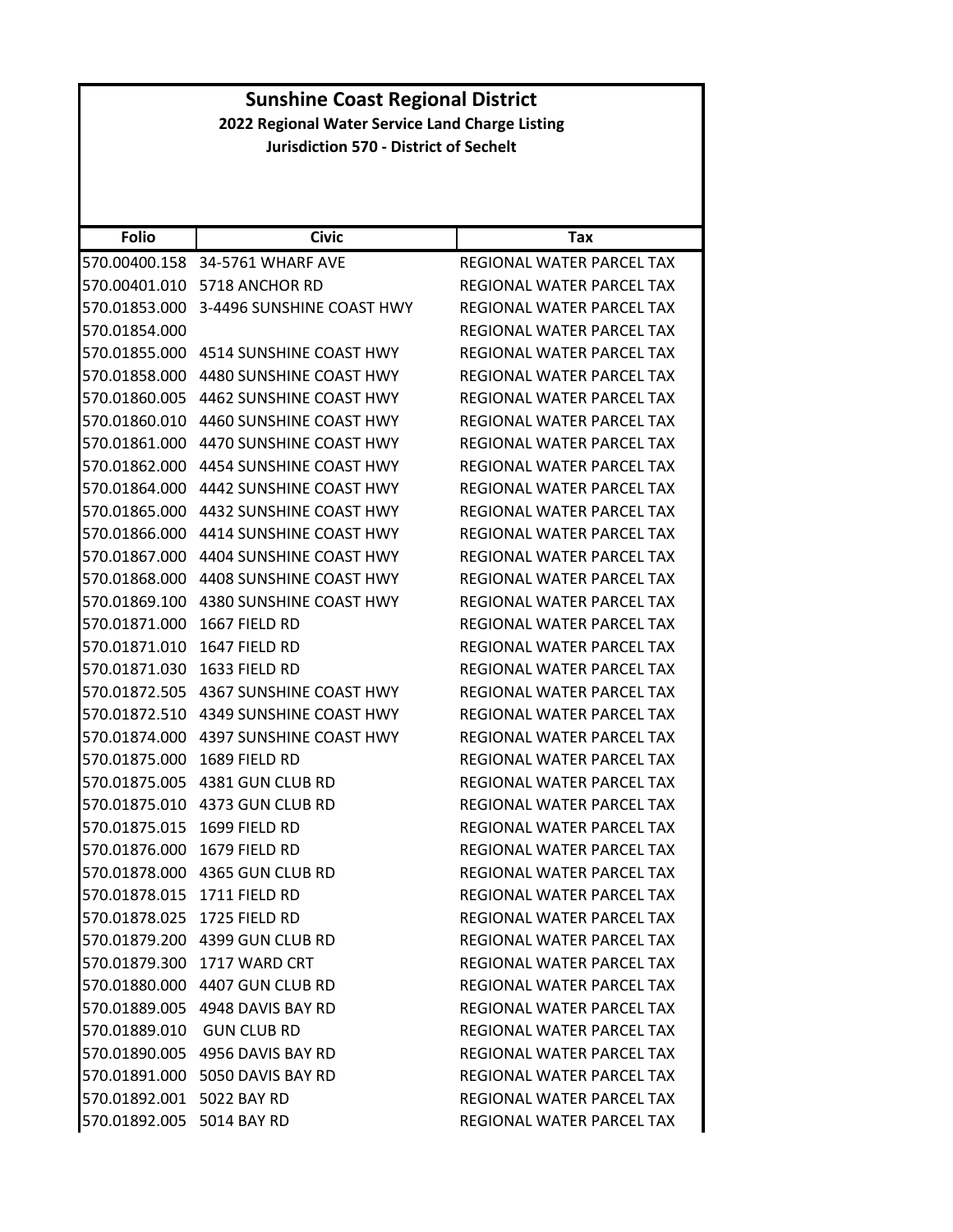| <b>Folio</b>              | <b>Civic</b>                          | Tax                              |
|---------------------------|---------------------------------------|----------------------------------|
| 570.01892.010             | 5006 BAY RD                           | REGIONAL WATER PARCEL TAX        |
| 570.01892.015             | 5004 BAY RD                           | REGIONAL WATER PARCEL TAX        |
| 570.01892.020 5000 BAY RD |                                       | <b>REGIONAL WATER PARCEL TAX</b> |
| 570.01892.025             | 4998 BAY RD                           | REGIONAL WATER PARCEL TAX        |
| 570.01892.030 4995 BAY RD |                                       | REGIONAL WATER PARCEL TAX        |
| 570.01892.035             | 4999 BAY RD                           | <b>REGIONAL WATER PARCEL TAX</b> |
| 570.01892.040             | 5005 BAY RD                           | <b>REGIONAL WATER PARCEL TAX</b> |
|                           | 570.01892.045   4772   MISSION RD     | <b>REGIONAL WATER PARCEL TAX</b> |
|                           | 570.01892.050    4766 MISSION RD      | REGIONAL WATER PARCEL TAX        |
|                           | 570.01892.055 4760 MISSION RD         | REGIONAL WATER PARCEL TAX        |
| 570.01892.060             | 4754 MISSION RD                       | REGIONAL WATER PARCEL TAX        |
|                           | 570.01892.065 4748 MISSION RD         | <b>REGIONAL WATER PARCEL TAX</b> |
|                           | 570.01892.070    4742    MISSION RD   | REGIONAL WATER PARCEL TAX        |
|                           | 570.01892.075    4945    DAVIS BAY RD | REGIONAL WATER PARCEL TAX        |
|                           | 570.01895.000 4384 PARKWAY DR         | REGIONAL WATER PARCEL TAX        |
| 570.01897.001             | 4353 WILSON RD                        | REGIONAL WATER PARCEL TAX        |
|                           | 570.01897.003 4357 WILSON RD          | REGIONAL WATER PARCEL TAX        |
|                           | 570.01897.005 4363 WILSON RD          | REGIONAL WATER PARCEL TAX        |
|                           | 570.01897.007 4367 WILSON RD          | REGIONAL WATER PARCEL TAX        |
| 570.01897.009             | 4366 MARBLE RD                        | REGIONAL WATER PARCEL TAX        |
| 570.01897.011             | 4362 MARBLE RD                        | REGIONAL WATER PARCEL TAX        |
|                           |                                       | REGIONAL WATER PARCEL TAX        |
| 570.01897.015             | 4352 MARBLE RD                        | REGIONAL WATER PARCEL TAX        |
|                           | 570.01897.017 4353 MARBLE RD          | REGIONAL WATER PARCEL TAX        |
| 570.01897.019             | 4357 MARBLE RD                        | REGIONAL WATER PARCEL TAX        |
| 570.01897.021             | 4363 MARBLE RD                        | REGIONAL WATER PARCEL TAX        |
|                           | 570.01897.023    4367 MARBLE RD       | REGIONAL WATER PARCEL TAX        |
| 570.01897.025             | 4366 CAMEO RD                         | REGIONAL WATER PARCEL TAX        |
|                           | 570.01897.027 4362 CAMEO RD           | <b>REGIONAL WATER PARCEL TAX</b> |
|                           | 570.01897.029 4356 CAMEO RD           | REGIONAL WATER PARCEL TAX        |
|                           | 570.01897.031 4352 CAMEO RD           | REGIONAL WATER PARCEL TAX        |
|                           |                                       | REGIONAL WATER PARCEL TAX        |
|                           | 570.01897.035 4357 CAMEO RD           | REGIONAL WATER PARCEL TAX        |
|                           | 570.01897.037 4363 CAMEO RD           | REGIONAL WATER PARCEL TAX        |
|                           | 570.01897.039 4367 CAMEO RD           | REGIONAL WATER PARCEL TAX        |
|                           | 570.01897.041 4366 GUN CLUB RD        | REGIONAL WATER PARCEL TAX        |
|                           | 570.01897.043 4362 GUN CLUB RD        | REGIONAL WATER PARCEL TAX        |
|                           | 570.01897.045 4356 GUN CLUB RD        | REGIONAL WATER PARCEL TAX        |
|                           | 570.01897.047 4352 GUN CLUB RD        | REGIONAL WATER PARCEL TAX        |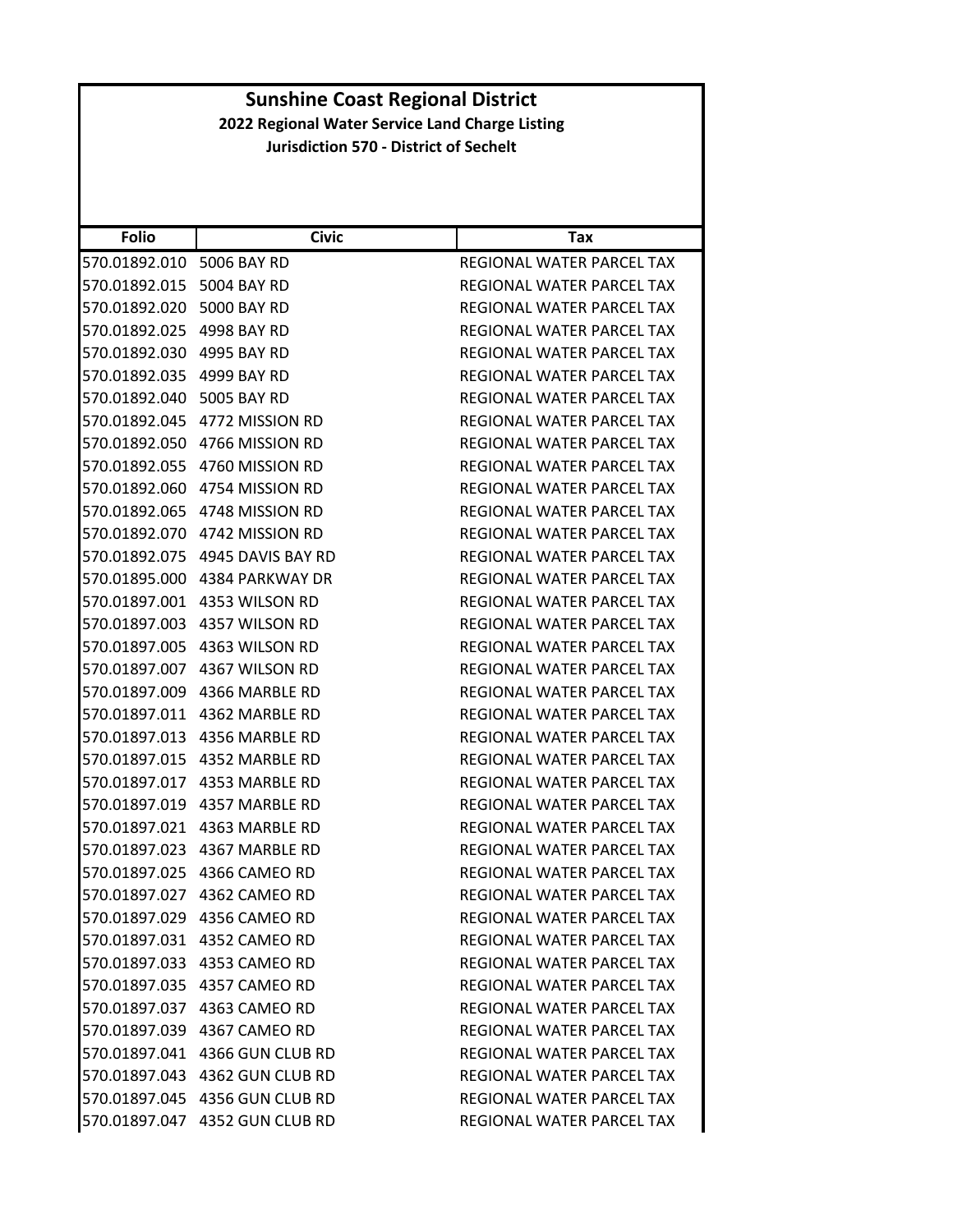| <b>Folio</b>  | <b>Civic</b>                          | Tax                              |
|---------------|---------------------------------------|----------------------------------|
| 570.01897.091 | 4373 WILSON RD                        | REGIONAL WATER PARCEL TAX        |
| 570.01897.093 | 4377 WILSON RD                        | REGIONAL WATER PARCEL TAX        |
| 570.01897.095 | 4376 MARBLE RD                        | REGIONAL WATER PARCEL TAX        |
| 570.01897.097 | 4372 MARBLE RD                        | REGIONAL WATER PARCEL TAX        |
|               | 570.01897.099 4373 MARBLE RD          | REGIONAL WATER PARCEL TAX        |
| 570.01897.101 | 4377 MARBLE RD                        | <b>REGIONAL WATER PARCEL TAX</b> |
| 570.01897.103 | 4376 CAMEO RD                         | <b>REGIONAL WATER PARCEL TAX</b> |
| 570.01897.105 | 4372 CAMEO RD                         | <b>REGIONAL WATER PARCEL TAX</b> |
|               | 570.01897.107 4373 CAMEO RD           | REGIONAL WATER PARCEL TAX        |
| 570.01897.109 | 4377 CAMEO RD                         | REGIONAL WATER PARCEL TAX        |
| 570.01897.111 | 4376 GUN CLUB RD                      | REGIONAL WATER PARCEL TAX        |
| 570.01897.113 | 4370 GUN CLUB RD                      | REGIONAL WATER PARCEL TAX        |
| 570.01897.115 | 4382 MARBLE RD                        | REGIONAL WATER PARCEL TAX        |
| 570.01897.120 | 4387 CAMEO RD                         | REGIONAL WATER PARCEL TAX        |
| 570.01897.125 | 4381 CAMEO RD                         | REGIONAL WATER PARCEL TAX        |
| 570.01897.130 | 4382 GUN CLUB RD                      | REGIONAL WATER PARCEL TAX        |
| 570.01897.135 | 4386 GUN CLUB RD                      | REGIONAL WATER PARCEL TAX        |
| 570.01897.200 | 4385 MARBLE RD                        | <b>REGIONAL WATER PARCEL TAX</b> |
| 570.01897.201 | 4384 CAMEO RD                         | REGIONAL WATER PARCEL TAX        |
| 570.01899.000 | 4433 SUNSHINE COAST HWY               | REGIONAL WATER PARCEL TAX        |
| 570.01900.000 | 4451 SUNSHINE COAST HWY               | REGIONAL WATER PARCEL TAX        |
| 570.01901.005 | 4463 CHESTNUT LANE                    | REGIONAL WATER PARCEL TAX        |
| 570.01901.010 | 4461 CHESTNUT LANE                    | REGIONAL WATER PARCEL TAX        |
| 570.01901.015 | 4457 CHESTNUT LANE                    | REGIONAL WATER PARCEL TAX        |
| 570.01901.020 | <b>4455 CHESTNUT LANE</b>             | REGIONAL WATER PARCEL TAX        |
| 570.01901.025 | <b>4458 CHESTNUT LANE</b>             | REGIONAL WATER PARCEL TAX        |
| 570.01901.030 | <b>4456 CHESTNUT LANE</b>             | REGIONAL WATER PARCEL TAX        |
| 570.01901.035 | 4469 CHESTNUT LANE                    | REGIONAL WATER PARCEL TAX        |
| 570.01901.040 | 4467 CHESTNUT LANE                    | REGIONAL WATER PARCEL TAX        |
| 570.01901.045 | 4473 CHESTNUT LANE                    | REGIONAL WATER PARCEL TAX        |
|               | 570.01901.050 4475 CHESTNUT LANE      | REGIONAL WATER PARCEL TAX        |
|               | 570.01901.055 4479 CHESTNUT LANE      | <b>REGIONAL WATER PARCEL TAX</b> |
| 570.01901.060 | <b>4481 CHESTNUT LANE</b>             | REGIONAL WATER PARCEL TAX        |
|               | 570.01901.100 4465 SUNSHINE COAST HWY | REGIONAL WATER PARCEL TAX        |
|               | 570.01904.000 4505 SUNSHINE COAST HWY | REGIONAL WATER PARCEL TAX        |
|               | 570.01905.000 4527 SUNSHINE COAST HWY | REGIONAL WATER PARCEL TAX        |
| 570.01907.000 | <b>4517 SUNSHINE COAST HWY</b>        | <b>REGIONAL WATER PARCEL TAX</b> |
| 570.01908.000 | 4513 SUNSHINE COAST HWY               | <b>REGIONAL WATER PARCEL TAX</b> |
| 570.01909.000 | 4537 SUNSHINE COAST HWY               | REGIONAL WATER PARCEL TAX        |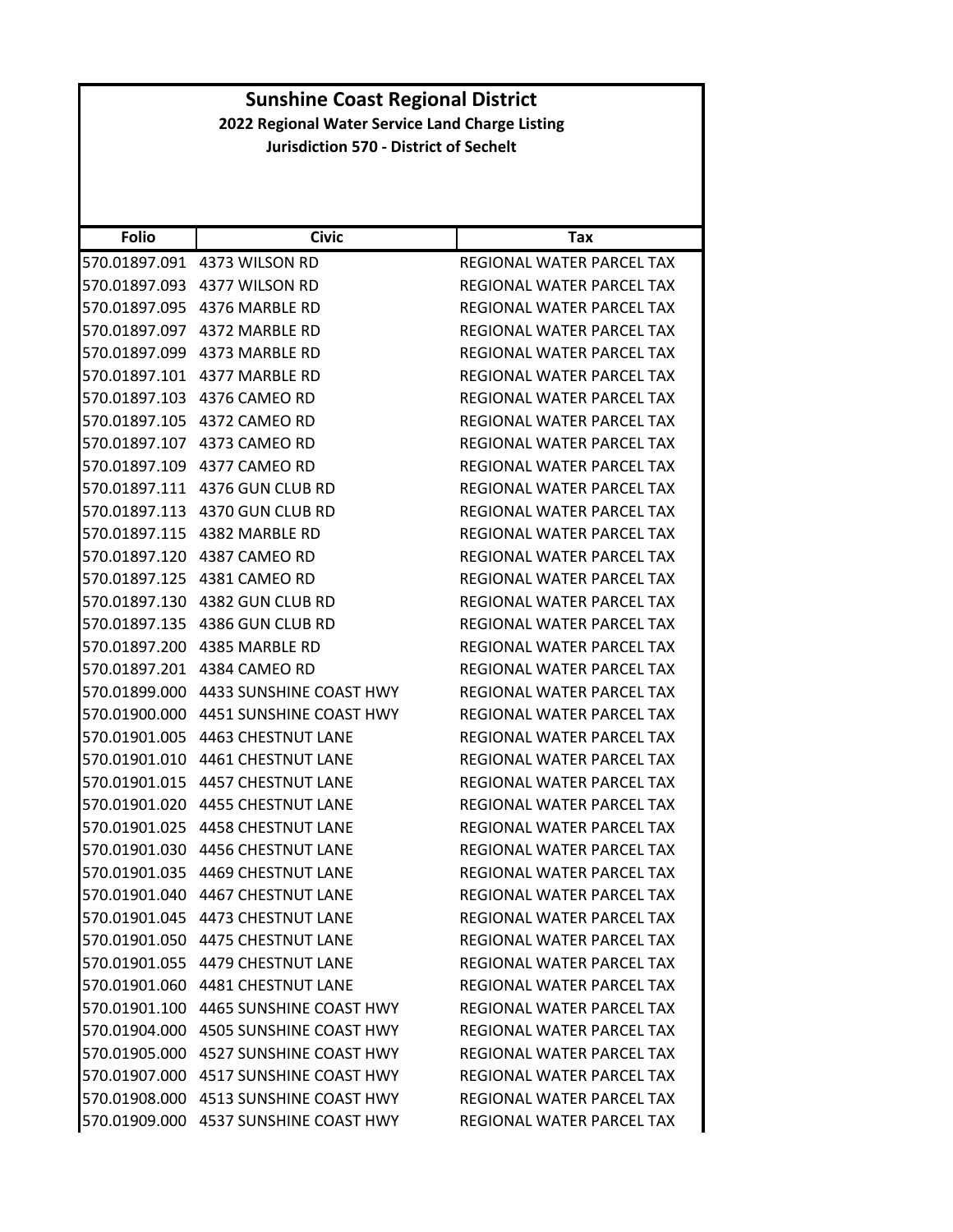|                                                 | <b>Sunshine Coast Regional District</b>       |                                  |  |
|-------------------------------------------------|-----------------------------------------------|----------------------------------|--|
| 2022 Regional Water Service Land Charge Listing |                                               |                                  |  |
|                                                 | <b>Jurisdiction 570 - District of Sechelt</b> |                                  |  |
|                                                 |                                               |                                  |  |
|                                                 |                                               |                                  |  |
| <b>Folio</b>                                    | <b>Civic</b>                                  | Tax                              |  |
|                                                 | 570.01909.010 1600 MISSION RD                 | REGIONAL WATER PARCEL TAX        |  |
|                                                 | 570.01910.000 4314 SUNSHINE COAST HWY         | REGIONAL WATER PARCEL TAX        |  |
| 570.01911.000                                   | 1662 FIELD RD                                 | REGIONAL WATER PARCEL TAX        |  |
| 570.01912.000                                   | 1642 FIELD RD                                 | REGIONAL WATER PARCEL TAX        |  |
| 570.01912.100 1650 FIELD RD                     |                                               | REGIONAL WATER PARCEL TAX        |  |
| 570.01915.100                                   | 100-4330 SUNSHINE COAST HWY                   | REGIONAL WATER PARCEL TAX        |  |
|                                                 | 570.01915.200 4330 SUNSHINE COAST HWY         | REGIONAL WATER PARCEL TAX        |  |
| 570.01917.000                                   | 1680 FIELD RD                                 | REGIONAL WATER PARCEL TAX        |  |
| 570.01917.100                                   | 1675 BLOWER RD                                | <b>REGIONAL WATER PARCEL TAX</b> |  |
|                                                 | 570.01918.005 1625 BLOWER RD                  | REGIONAL WATER PARCEL TAX        |  |
| 570.01918.010                                   | 1619 BLOWER RD                                | REGIONAL WATER PARCEL TAX        |  |
| 570.01920.000                                   |                                               | REGIONAL WATER PARCEL TAX        |  |
| 570.01921.000                                   | 4339 SUNSHINE COAST HWY                       | REGIONAL WATER PARCEL TAX        |  |
| 570.01922.100                                   |                                               | REGIONAL WATER PARCEL TAX        |  |
| 570.01922.210                                   |                                               | REGIONAL WATER PARCEL TAX        |  |
| 570.01922.300 1730 FIELD RD                     |                                               | REGIONAL WATER PARCEL TAX        |  |
|                                                 | 570.01924.025 4315 SUNSHINE COAST HWY         | REGIONAL WATER PARCEL TAX        |  |
| 570.01926.000                                   | 1645 BLOWER RD                                | REGIONAL WATER PARCEL TAX        |  |
|                                                 | 570.01927.000 1526 MCCULLOUGH RD              | REGIONAL WATER PARCEL TAX        |  |
| 570.01928.100                                   | 1525 MCCULLOUGH RD                            | REGIONAL WATER PARCEL TAX        |  |
|                                                 | 570.01929.000 1531 MCCULLOUGH RD              | <b>REGIONAL WATER PARCEL TAX</b> |  |
|                                                 | 570.01930.000 1537 MCCULLOUGH RD              | REGIONAL WATER PARCEL TAX        |  |
|                                                 | 570.01931.000 1545 MCCULLOUGH RD              | REGIONAL WATER PARCEL TAX        |  |
|                                                 | 570.01932.000 1551 MCCULLOUGH RD              | REGIONAL WATER PARCEL TAX        |  |
| 570.01933.000                                   | 1604 MCCULLOUGH RD                            | REGIONAL WATER PARCEL TAX        |  |
|                                                 | 570.01933.015 1536 MCCULLOUGH RD              | REGIONAL WATER PARCEL TAX        |  |
| 570.01933.031                                   | 1548 MCCULLOUGH RD                            | REGIONAL WATER PARCEL TAX        |  |
|                                                 | 570.01933.035 1558 MCCULLOUGH RD              | REGIONAL WATER PARCEL TAX        |  |
|                                                 | 570.01933.040 1564 MCCULLOUGH RD              | REGIONAL WATER PARCEL TAX        |  |
| 570.01933.050                                   | 1568 MCCULLOUGH RD                            | REGIONAL WATER PARCEL TAX        |  |
|                                                 | 570.01933.060 1574 MCCULLOUGH RD              | REGIONAL WATER PARCEL TAX        |  |
|                                                 | 570.01933.070 1582 MCCULLOUGH RD              | <b>REGIONAL WATER PARCEL TAX</b> |  |
|                                                 | 570.01933.080 1586 MCCULLOUGH RD              | REGIONAL WATER PARCEL TAX        |  |
|                                                 | 570.01933.090 1592 MCCULLOUGH RD              | REGIONAL WATER PARCEL TAX        |  |
| 570.01934.000                                   | 2020 FIELD RD                                 | REGIONAL WATER PARCEL TAX        |  |
|                                                 | 570.01970.000 5112 CHAPMAN RD                 | REGIONAL WATER PARCEL TAX        |  |
|                                                 | 570.02084.100 6541 REEVES RD                  | REGIONAL WATER PARCEL TAX        |  |
|                                                 | 570.02084.200 5743 MASON RD                   | REGIONAL WATER PARCEL TAX        |  |
|                                                 | 570.02084.300 5721 MASON RD                   | REGIONAL WATER PARCEL TAX        |  |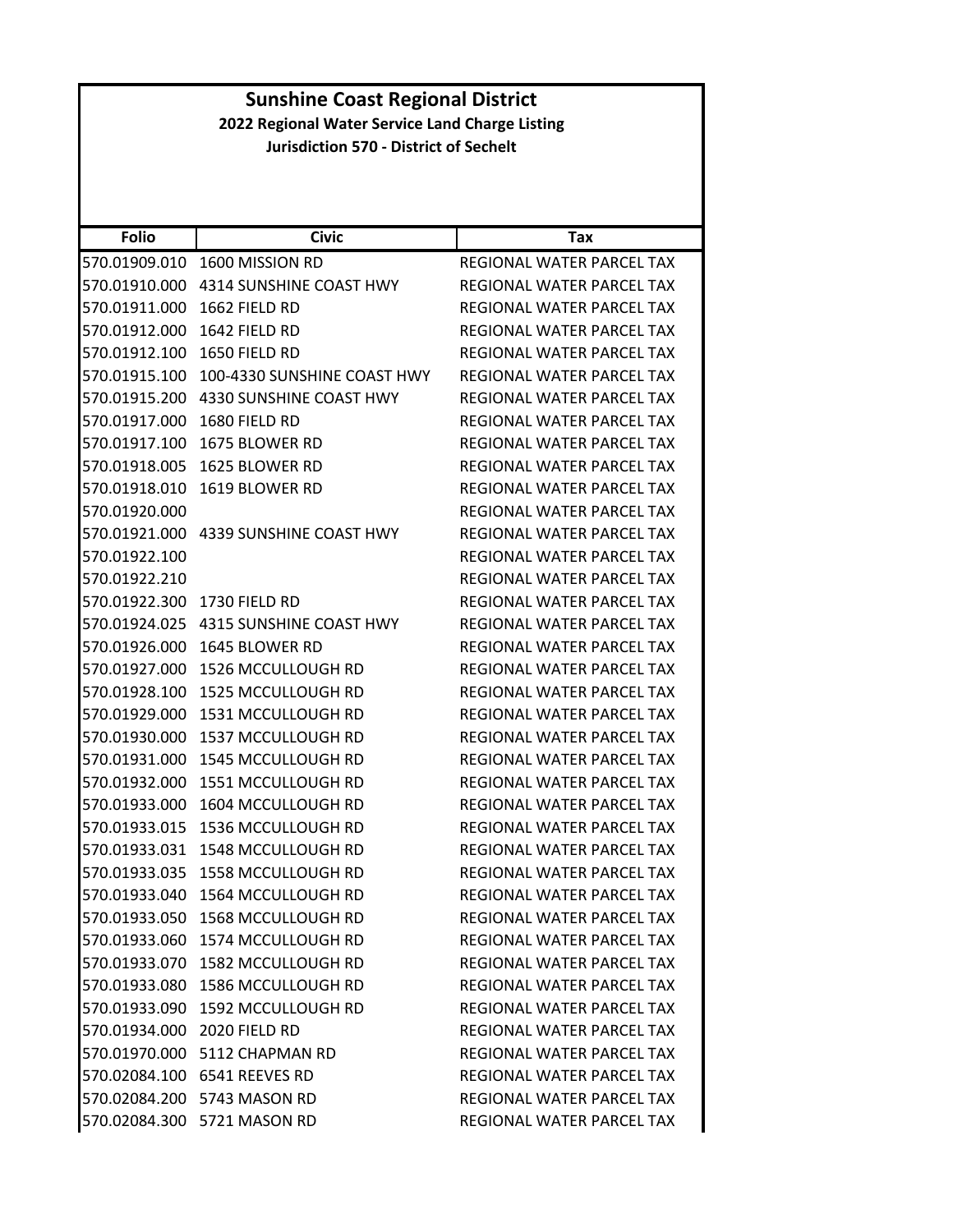### **Folio Civic Tax Sunshine Coast Regional District 2022 Regional Water Service Land Charge Listing Jurisdiction 570 ‐ District of Sechelt** 570.02084.421 6493 LYNNWOOD CRT REGIONAL WATER PARCEL TAX 570.02084.422 6499 LYNNWOOD CRT REGIONAL WATER PARCEL TAX 570.02084.424 6505 LYNNWOOD CRT REGIONAL WATER PARCEL TAX 570.02084.425 6509 LYNNWOOD CRT REGIONAL WATER PARCEL TAX 570.02084.426 6508 LYNNWOOD CRT REGIONAL WATER PARCEL TAX 570.02084.427 6500 LYNNWOOD CRT REGIONAL WATER PARCEL TAX 570.02084.428 6494 LYNNWOOD CRT REGIONAL WATER PARCEL TAX 570.02084.429 6501 JASPER RD REGIONAL WATER PARCEL TAX 570.02084.430 6503 JASPER RD REGIONAL WATER PARCEL TAX 570.02084.431 6505 JASPER RD REGIONAL WATER PARCEL TAX 570.02084.432 6507 JASPER RD REGIONAL WATER PARCEL TAX 570.02084.433 6511 JASPER RD REGIONAL WATER PARCEL TAX 570.02084.434 6517 JASPER RD REGIONAL WATER PARCEL TAX 570.02084.435 6525 JASPER RD REGIONAL WATER PARCEL TAX 570.02084.436 6531 JASPER RD REGIONAL WATER PARCEL TAX 570.02084.437 6537 JASPER RD REGIONAL WATER PARCEL TAX 570.02084.438 6539 JASPER RD REGIONAL WATER PARCEL TAX 570.02084.439 6541 JASPER RD REGIONAL WATER PARCEL TAX 570.02084.440 6545 JASPER RD REGIONAL WATER PARCEL TAX 570.02084.441 6547 JASPER RD REGIONAL WATER PARCEL TAX 570.02084.442 6551 JASPER RD REGIONAL WATER PARCEL TAX 570.02084.443 6559 JASPER RD REGIONAL WATER PARCEL TAX 570.02084.444 6565 JASPER RD REGIONAL WATER PARCEL TAX 570.02084.445 6564 JASPER RD REGIONAL WATER PARCEL TAX 570.02084.446 6558 JASPER RD REGIONAL WATER PARCEL TAX 570.02084.447 6540 JASPER RD REGIONAL WATER PARCEL TAX 570.02084.448 JASPER RD REGIONAL WATER PARCEL TAX 570.02084.449 6520 JASPER RD REGIONAL WATER PARCEL TAX 570.02084.450 6514 JASPER RD REGIONAL WATER PARCEL TAX 570.02084.451 6510 JASPER RD REGIONAL WATER PARCEL TAX 570.02084.452 6500 JASPER RD REGIONAL WATER PARCEL TAX 570.02084.500 6503 LYNNWOOD CRT REGIONAL WATER PARCEL TAX 570.02084.600 CREEKSIDE PL REGIONAL WATER PARCEL TAX 570.02084.610 5647 CREEKSIDE PL REGIONAL WATER PARCEL TAX 570.02084.620 5645 CREEKSIDE PL REGIONAL WATER PARCEL TAX 570.02084.630 5643 CREEKSIDE PL REGIONAL WATER PARCEL TAX 570.02084.640 5641 CREEKSIDE PL REGIONAL WATER PARCEL TAX 570.02084.650 5639 CREEKSIDE PL REGIONAL WATER PARCEL TAX 570.02084.660 5637 CREEKSIDE PL REGIONAL WATER PARCEL TAX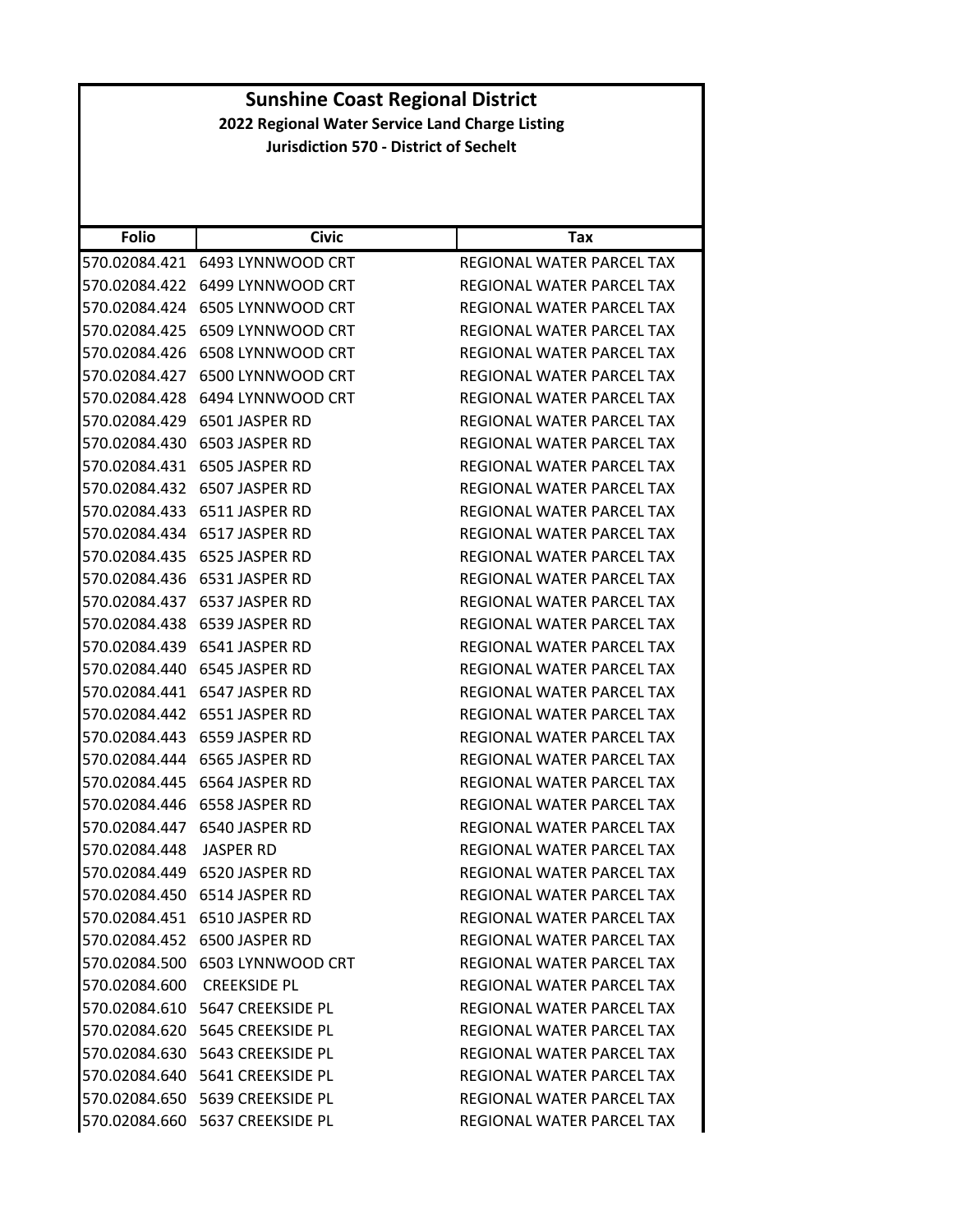| <b>Folio</b>  | <b>Civic</b>                       | Tax                              |
|---------------|------------------------------------|----------------------------------|
| 570.02084.670 | 5635 CREEKSIDE PL                  | REGIONAL WATER PARCEL TAX        |
| 570.02084.680 | 5633 CREEKSIDE PL                  | REGIONAL WATER PARCEL TAX        |
| 570.02084.695 | 6506 NORWEST BAY RD                | REGIONAL WATER PARCEL TAX        |
|               | 570.02084.710 5626 CREEKSIDE PL    | REGIONAL WATER PARCEL TAX        |
| 570.02084.720 | 5650 CREEKSIDE PL                  | REGIONAL WATER PARCEL TAX        |
| 570.02084.730 | 5654 CREEKSIDE PL                  | REGIONAL WATER PARCEL TAX        |
|               |                                    | REGIONAL WATER PARCEL TAX        |
|               |                                    | REGIONAL WATER PARCEL TAX        |
|               | 570.02084.760    5668 CREEKSIDE PL | REGIONAL WATER PARCEL TAX        |
| 570.02084.770 | 5670 CREEKSIDE PL                  | REGIONAL WATER PARCEL TAX        |
|               | 570.02085.010 5674 CREEKSIDE PL    | REGIONAL WATER PARCEL TAX        |
|               |                                    | REGIONAL WATER PARCEL TAX        |
|               |                                    | REGIONAL WATER PARCEL TAX        |
|               |                                    | REGIONAL WATER PARCEL TAX        |
| 570.02085.014 | 6505 BJORN PL                      | REGIONAL WATER PARCEL TAX        |
|               | 570.02085.015 6502 BJORN PL        | REGIONAL WATER PARCEL TAX        |
| 570.02085.016 | 6506 BJORN PL                      | REGIONAL WATER PARCEL TAX        |
| 570.02085.017 | 6510 BJORN PL                      | REGIONAL WATER PARCEL TAX        |
|               | 570.02085.018 6512 BJORN PL        | REGIONAL WATER PARCEL TAX        |
| 570.02085.019 | 6516 BJORN PL                      | REGIONAL WATER PARCEL TAX        |
|               | 570.02085.020 6520 BJORN PL        | REGIONAL WATER PARCEL TAX        |
| 570.02085.021 | 6526 BJORN PL                      | REGIONAL WATER PARCEL TAX        |
| 570.02085.022 | 6530 BJORN PL                      | REGIONAL WATER PARCEL TAX        |
| 570.02085.023 | 6534 BJORN PL                      | REGIONAL WATER PARCEL TAX        |
| 570.02085.024 | 6536 BJORN PL                      | REGIONAL WATER PARCEL TAX        |
| 570.02085.025 | 6538 BJORN PL                      | REGIONAL WATER PARCEL TAX        |
| 570.02085.026 | 6542 BJORN PL                      | <b>REGIONAL WATER PARCEL TAX</b> |
|               | 570.02085.027 6548 BJORN PL        | REGIONAL WATER PARCEL TAX        |
| 570.02085.028 | 6552 BJORN PL                      | REGIONAL WATER PARCEL TAX        |
|               | 570.02085.029 6556 BJORN PL        | REGIONAL WATER PARCEL TAX        |
|               | 570.02085.030 6559 BJORN PL        | REGIONAL WATER PARCEL TAX        |
|               | 570.02085.031    6557    BJORN PL  | REGIONAL WATER PARCEL TAX        |
|               | 570.02085.032 6547 BJORN PL        | REGIONAL WATER PARCEL TAX        |
|               | 570.02085.033 5689 BJORN PL        | REGIONAL WATER PARCEL TAX        |
|               | 570.02085.034    5685 CREEKSIDE PL | REGIONAL WATER PARCEL TAX        |
|               | 570.02085.035    5683 CREEKSIDE PL | REGIONAL WATER PARCEL TAX        |
|               | 570.02085.036    5679 CREEKSIDE PL | REGIONAL WATER PARCEL TAX        |
|               | 570.02085.037    5675 CREEKSIDE PL | REGIONAL WATER PARCEL TAX        |
|               | 570.02085.038 6578 NORWEST BAY RD  | REGIONAL WATER PARCEL TAX        |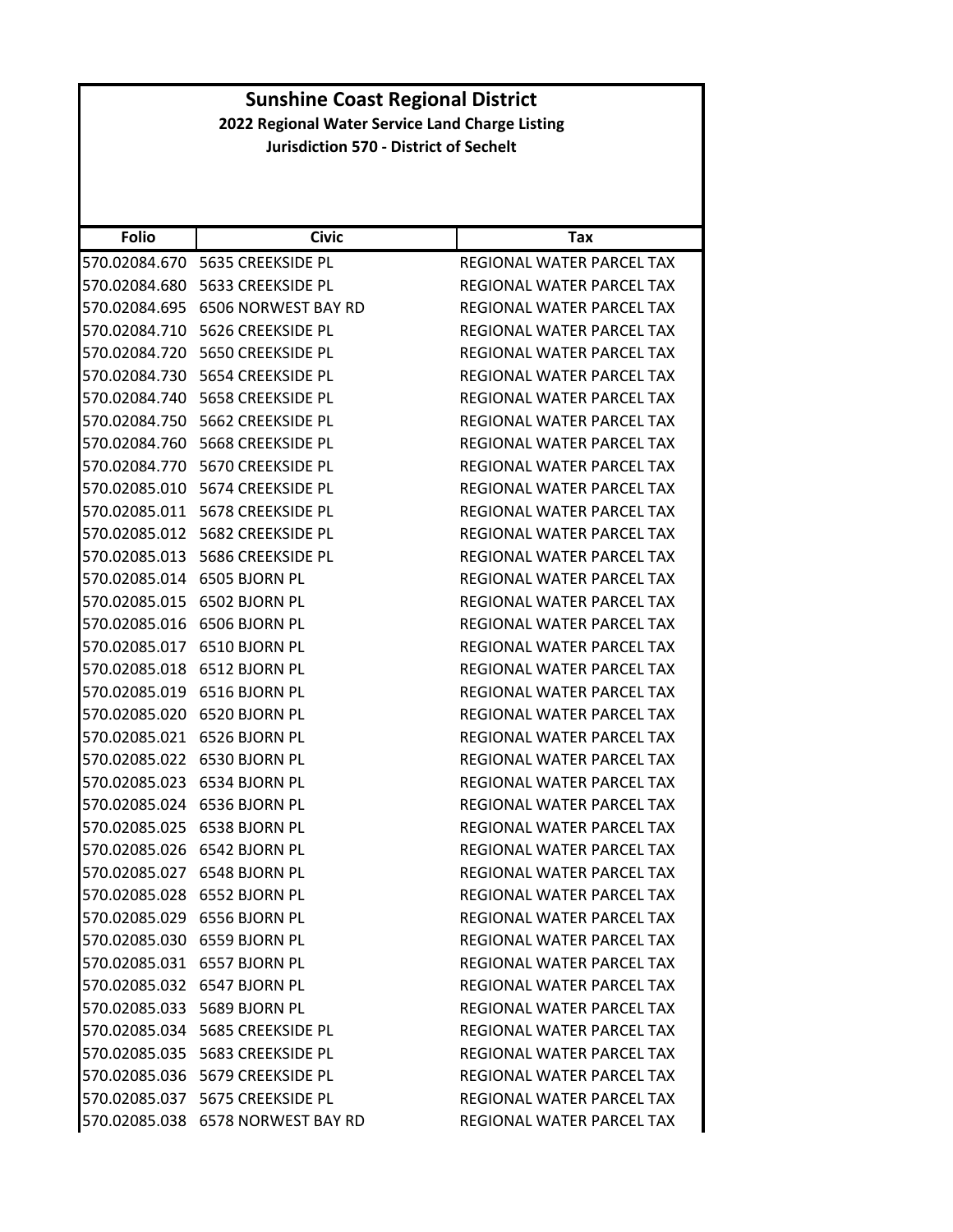|                                                 | <b>Sunshine Coast Regional District</b>       |                                  |  |  |
|-------------------------------------------------|-----------------------------------------------|----------------------------------|--|--|
| 2022 Regional Water Service Land Charge Listing |                                               |                                  |  |  |
|                                                 | <b>Jurisdiction 570 - District of Sechelt</b> |                                  |  |  |
|                                                 |                                               |                                  |  |  |
|                                                 |                                               |                                  |  |  |
|                                                 |                                               |                                  |  |  |
| <b>Folio</b>                                    | <b>Civic</b>                                  | Tax                              |  |  |
|                                                 | 570.02085.101 6490 EMBER PL                   | REGIONAL WATER PARCEL TAX        |  |  |
| 570.02085.102                                   | 6492 EMBER PL                                 | REGIONAL WATER PARCEL TAX        |  |  |
| 570.02085.103                                   | 6494 EMBER PL                                 | REGIONAL WATER PARCEL TAX        |  |  |
| 570.02085.104                                   | 6496 EMBER PL                                 | REGIONAL WATER PARCEL TAX        |  |  |
| 570.02085.105                                   | 6498 EMBER PL                                 | REGIONAL WATER PARCEL TAX        |  |  |
| 570.02085.106                                   | 6500 EMBER PL                                 | REGIONAL WATER PARCEL TAX        |  |  |
| 570.02085.107                                   | 6490 WILDFLOWER PL                            | REGIONAL WATER PARCEL TAX        |  |  |
| 570.02085.108                                   | 6492 WILDFLOWER PL                            | REGIONAL WATER PARCEL TAX        |  |  |
| 570.02085.109                                   | 6494 WILDFLOWER PL                            | REGIONAL WATER PARCEL TAX        |  |  |
| 570.02085.110                                   | 6496 WILDFLOWER PL                            | REGIONAL WATER PARCEL TAX        |  |  |
| 570.02085.111                                   | 6498 WILDFLOWER PL                            | REGIONAL WATER PARCEL TAX        |  |  |
| 570.02085.112                                   | 6500 WILDFLOWER PL                            | REGIONAL WATER PARCEL TAX        |  |  |
| 570.02085.113                                   | 6491 WILDFLOWER PL                            | <b>REGIONAL WATER PARCEL TAX</b> |  |  |
| 570.02085.114                                   | 6495 WILDFLOWER PL                            | REGIONAL WATER PARCEL TAX        |  |  |
| 570.02085.115                                   | 6499 WILDFLOWER PL                            | REGIONAL WATER PARCEL TAX        |  |  |
| 570.02086.101                                   | 5398 WAKEFIELD BEACH LANE                     | REGIONAL WATER PARCEL TAX        |  |  |
| 570.02086.102                                   | 5396 WAKEFIELD BEACH LANE                     | REGIONAL WATER PARCEL TAX        |  |  |
| 570.02086.103                                   | 5394 WAKEFIELD BEACH LANE                     | REGIONAL WATER PARCEL TAX        |  |  |
| 570.02086.104                                   | 5392 WAKEFIELD BEACH LANE                     | REGIONAL WATER PARCEL TAX        |  |  |
| 570.02086.105                                   | 5390 WAKEFIELD BEACH LANE                     | REGIONAL WATER PARCEL TAX        |  |  |
| 570.02086.106                                   | 5388 WAKEFIELD BEACH LANE                     | <b>REGIONAL WATER PARCEL TAX</b> |  |  |
|                                                 | 570.02086.107    5386 WAKEFIELD BEACH LANE    | <b>REGIONAL WATER PARCEL TAX</b> |  |  |
| 570.02086.108                                   | 5384 WAKEFIELD BEACH LANE                     | REGIONAL WATER PARCEL TAX        |  |  |
| 570.02086.109                                   | 5382 WAKEFIELD BEACH LANE                     | REGIONAL WATER PARCEL TAX        |  |  |
|                                                 | 570.02086.110 5380 WAKEFIELD BEACH LANE       | REGIONAL WATER PARCEL TAX        |  |  |
|                                                 | 570.02086.111    5378 WAKEFIELD BEACH LANE    | <b>REGIONAL WATER PARCEL TAX</b> |  |  |
|                                                 | 570.02086.112 5376 WAKEFIELD BEACH LANE       | REGIONAL WATER PARCEL TAX        |  |  |
|                                                 | 570.02086.113    5374 WAKEFIELD BEACH LANE    | REGIONAL WATER PARCEL TAX        |  |  |
|                                                 | 570.02086.114 5372 WAKEFIELD BEACH LANE       | REGIONAL WATER PARCEL TAX        |  |  |
|                                                 | 570.02086.115 5370 WAKEFIELD BEACH LANE       | REGIONAL WATER PARCEL TAX        |  |  |
|                                                 | 570.02086.116    5399 WAKEFIELD BEACH LANE    | REGIONAL WATER PARCEL TAX        |  |  |
|                                                 | 570.02086.117    5397 WAKEFIELD BEACH LANE    | REGIONAL WATER PARCEL TAX        |  |  |
|                                                 | 570.02086.118    5393 WAKEFIELD BEACH LANE    | REGIONAL WATER PARCEL TAX        |  |  |
|                                                 | 570.02086.119 5391 WAKEFIELD BEACH LANE       |                                  |  |  |
|                                                 |                                               | REGIONAL WATER PARCEL TAX        |  |  |
|                                                 | 570.02086.120 5387 WAKEFIELD BEACH LANE       | REGIONAL WATER PARCEL TAX        |  |  |
|                                                 | 570.02086.121    5385 WAKEFIELD BEACH LANE    | REGIONAL WATER PARCEL TAX        |  |  |
|                                                 | 570.02086.122    5381 WAKEFIELD BEACH LANE    | REGIONAL WATER PARCEL TAX        |  |  |
|                                                 | 570.02086.123 5379 WAKEFIELD BEACH LANE       | REGIONAL WATER PARCEL TAX        |  |  |
|                                                 | 570.02086.124 5375 WAKEFIELD BEACH LANE       | REGIONAL WATER PARCEL TAX        |  |  |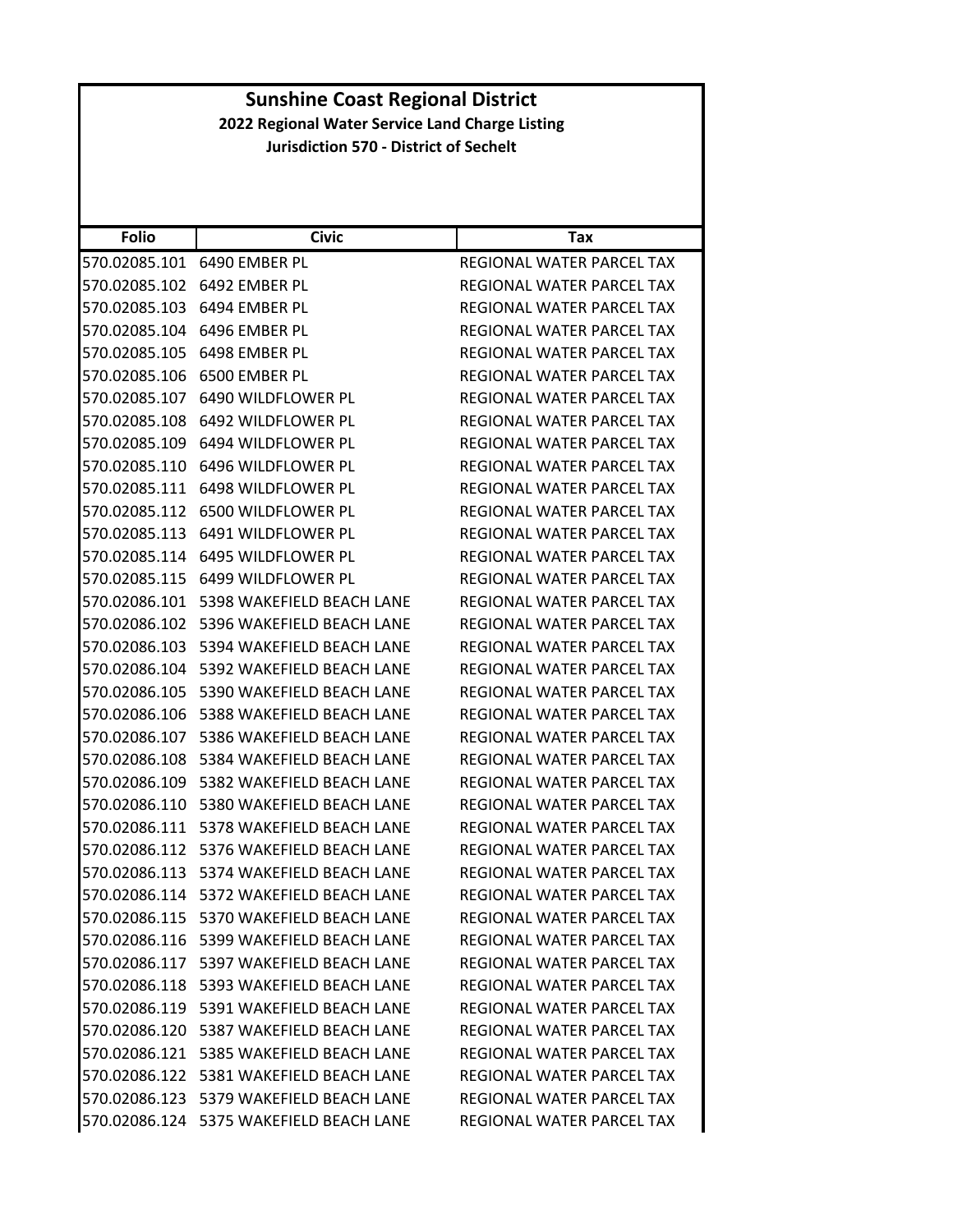| <b>Sunshine Coast Regional District</b>         |                                            |                                  |
|-------------------------------------------------|--------------------------------------------|----------------------------------|
| 2022 Regional Water Service Land Charge Listing |                                            |                                  |
| <b>Jurisdiction 570 - District of Sechelt</b>   |                                            |                                  |
|                                                 |                                            |                                  |
|                                                 |                                            |                                  |
|                                                 |                                            |                                  |
| <b>Folio</b>                                    | <b>Civic</b>                               | Tax                              |
|                                                 | 570.02086.125    5373 WAKEFIELD BEACH LANE | REGIONAL WATER PARCEL TAX        |
|                                                 | 570.02086.126 5360 WAKEFIELD BEACH LANE    | <b>REGIONAL WATER PARCEL TAX</b> |
|                                                 | 570.02086.127 5356 WAKEFIELD BEACH LANE    | REGIONAL WATER PARCEL TAX        |
| 570.02086.128                                   | 5352 WAKEFIELD BEACH LANE                  | REGIONAL WATER PARCEL TAX        |
|                                                 | 570.02086.129    5348 WAKEFIELD BEACH LANE | REGIONAL WATER PARCEL TAX        |
|                                                 | 570.02086.130    5344 WAKEFIELD BEACH LANE | REGIONAL WATER PARCEL TAX        |
|                                                 | 570.02086.131    5340 WAKEFIELD BEACH LANE | REGIONAL WATER PARCEL TAX        |
|                                                 | 570.02087.000 6547 SUNSHINE COAST HWY      | REGIONAL WATER PARCEL TAX        |
| 570.02088.000                                   | 5400 WAKEFIELD RD                          | REGIONAL WATER PARCEL TAX        |
|                                                 | 570.02089.000    5398 WAKEFIELD RD         | <b>REGIONAL WATER PARCEL TAX</b> |
|                                                 | 570.02090.000    5395 WAKEFIELD RD         | REGIONAL WATER PARCEL TAX        |
|                                                 | 570.02091.001 6577 SUNSHINE COAST HWY      | REGIONAL WATER PARCEL TAX        |
|                                                 | 570.02091.002    6571 SUNSHINE COAST HWY   | REGIONAL WATER PARCEL TAX        |
| 570.02092.000                                   | <b>6581 SUNSHINE COAST HWY</b>             | REGIONAL WATER PARCEL TAX        |
|                                                 | 570.02093.000 6593 SUNSHINE COAST HWY      | REGIONAL WATER PARCEL TAX        |
|                                                 | 570.02094.100    5451 MASON RD             | REGIONAL WATER PARCEL TAX        |
|                                                 | 570.02094.110    5439 MASON RD             | REGIONAL WATER PARCEL TAX        |
| 570.02094.170                                   | 6521 YULE RD                               | REGIONAL WATER PARCEL TAX        |
| 570.02094.190                                   | 6513 YULE RD                               | REGIONAL WATER PARCEL TAX        |
| 570.02094.200 6509 YULE RD                      |                                            | REGIONAL WATER PARCEL TAX        |
| 570.02094.210 6503 YULE RD                      |                                            | <b>REGIONAL WATER PARCEL TAX</b> |
|                                                 | 570.02094.500    5429 MASON RD             | <b>REGIONAL WATER PARCEL TAX</b> |
|                                                 | 570.02094.600    5425 MASON RD             | REGIONAL WATER PARCEL TAX        |
|                                                 | 570.02095.000 6516 SUNSHINE COAST HWY      | REGIONAL WATER PARCEL TAX        |
| 570.02096.030 6527 YULE RD                      |                                            | REGIONAL WATER PARCEL TAX        |
|                                                 | 570.02096.040 6530 SUNSHINE COAST HWY      | REGIONAL WATER PARCEL TAX        |
|                                                 | 570.02097.000    6538 SUNSHINE COAST HWY   | REGIONAL WATER PARCEL TAX        |
|                                                 | 570.02098.000    5436 WAKEFIELD RD         | REGIONAL WATER PARCEL TAX        |
|                                                 | 570.02098.100    5432 WAKEFIELD RD         | REGIONAL WATER PARCEL TAX        |
|                                                 | 570.02098.200 5420 WAKEFIELD RD            | REGIONAL WATER PARCEL TAX        |
|                                                 | 570.02098.300    5410 WAKEFIELD RD         | REGIONAL WATER PARCEL TAX        |
|                                                 | 570.02099.100 5454 WAKEFIELD RD            | REGIONAL WATER PARCEL TAX        |
|                                                 |                                            |                                  |
|                                                 | 570.02099.200    5446 WAKEFIELD RD         | REGIONAL WATER PARCEL TAX        |
|                                                 | 570.02100.000 6502 SUNSHINE COAST HWY      | REGIONAL WATER PARCEL TAX        |
|                                                 | 570.02101.000 6532 MEIER RD                | REGIONAL WATER PARCEL TAX        |
|                                                 | 570.02101.001 6526 MEIER RD                | REGIONAL WATER PARCEL TAX        |
|                                                 | 570.02101.003 6518 MEIER RD                | REGIONAL WATER PARCEL TAX        |
|                                                 | 570.02101.005 6510 MEIER RD                | REGIONAL WATER PARCEL TAX        |
|                                                 | 570.02101.007 6504 MEIER RD                | REGIONAL WATER PARCEL TAX        |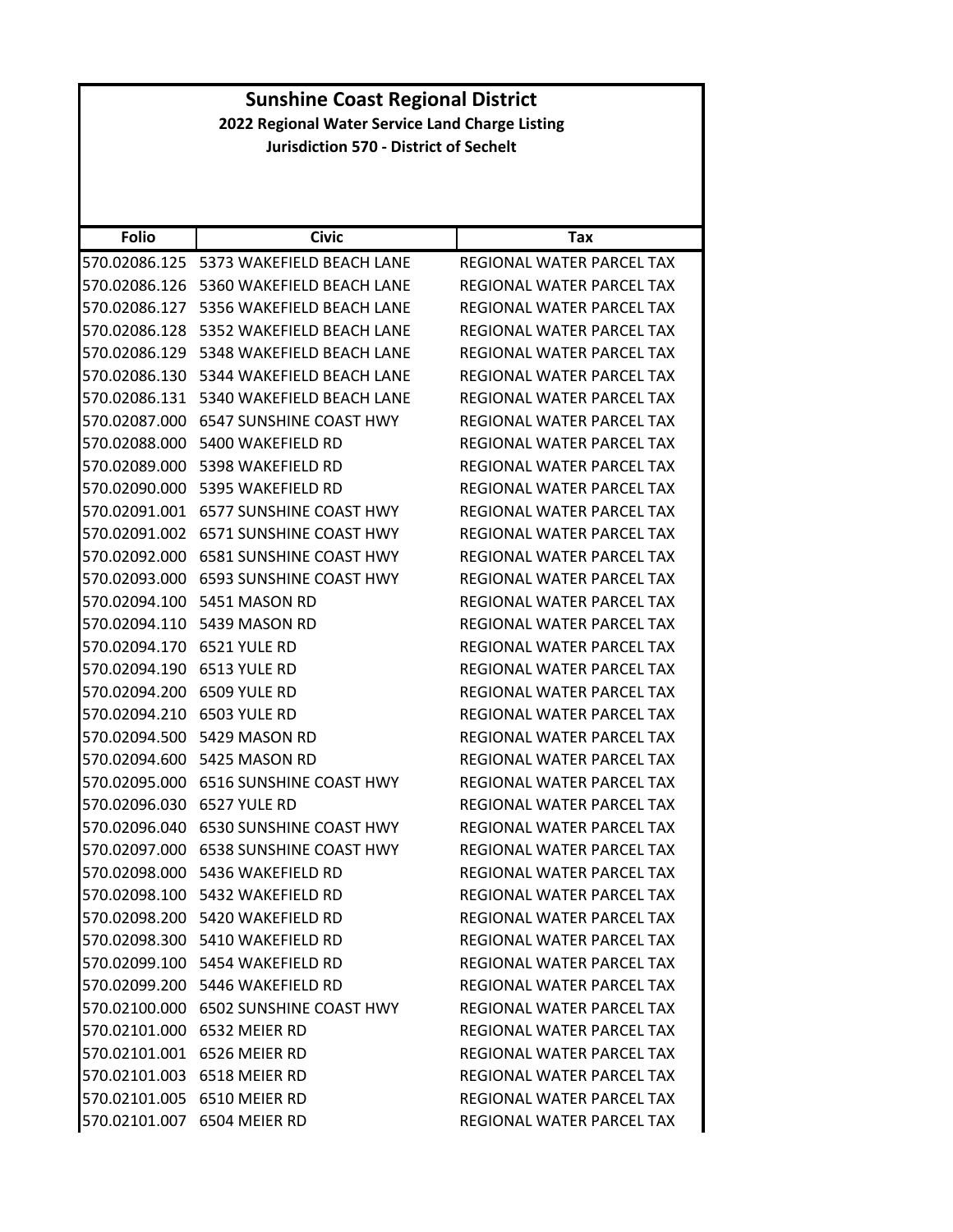| <b>Folio</b>  | <b>Civic</b>                       | Tax                       |
|---------------|------------------------------------|---------------------------|
| 570.02101.009 | 5487 MASON RD                      | REGIONAL WATER PARCEL TAX |
| 570.02101.011 | 6495 MEIER RD                      | REGIONAL WATER PARCEL TAX |
| 570.02101.013 | 6505 MEIER RD                      | REGIONAL WATER PARCEL TAX |
| 570.02101.015 | 6511 MEIER RD                      | REGIONAL WATER PARCEL TAX |
|               | 570.02101.017 6519 MEIER RD        | REGIONAL WATER PARCEL TAX |
| 570.02101.019 | 6527 MEIER RD                      | REGIONAL WATER PARCEL TAX |
| 570.02101.021 | 6533 MEIER RD                      | REGIONAL WATER PARCEL TAX |
| 570.02101.030 | 5650 WAKEFIELD RD                  | REGIONAL WATER PARCEL TAX |
| 570.02101.031 | 5638 WAKEFIELD RD                  | REGIONAL WATER PARCEL TAX |
| 570.02101.032 | 5628 WAKEFIELD RD                  | REGIONAL WATER PARCEL TAX |
| 570.02101.033 | 5620 WAKEFIELD RD                  | REGIONAL WATER PARCEL TAX |
|               | 570.02101.034 5614 WAKEFIELD RD    | REGIONAL WATER PARCEL TAX |
| 570.02101.035 | 5608 WAKEFIELD RD                  | REGIONAL WATER PARCEL TAX |
|               |                                    | REGIONAL WATER PARCEL TAX |
| 570.02101.038 | <b>6560 PICKLEBALL CRT</b>         | REGIONAL WATER PARCEL TAX |
| 570.02101.039 | <b>6559 PICKLEBALL CRT</b>         | REGIONAL WATER PARCEL TAX |
| 570.02101.041 | 6552 ANCHOR PL                     | REGIONAL WATER PARCEL TAX |
| 570.02101.042 | 6549 ANCHOR PL                     | REGIONAL WATER PARCEL TAX |
|               |                                    | REGIONAL WATER PARCEL TAX |
| 570.02101.045 | 5518 WAKEFIELD RD                  | REGIONAL WATER PARCEL TAX |
| 570.02101.048 | 5465 WAKEFIELD RD                  | REGIONAL WATER PARCEL TAX |
|               | 570.02101.049    5473 WAKEFIELD RD | REGIONAL WATER PARCEL TAX |
|               | 570.02101.050 5479 WAKEFIELD RD    | REGIONAL WATER PARCEL TAX |
| 570.02101.051 | 5485 WAKEFIELD RD                  | REGIONAL WATER PARCEL TAX |
| 570.02101.052 | 5493 WAKEFIELD RD                  | REGIONAL WATER PARCEL TAX |
| 570.02101.053 | 5513 WAKEFIELD RD                  | REGIONAL WATER PARCEL TAX |
| 570.02101.054 | 5523 WAKEFIELD RD                  | REGIONAL WATER PARCEL TAX |
|               |                                    | REGIONAL WATER PARCEL TAX |
| 570.02101.056 | 5535 WAKEFIELD RD                  | REGIONAL WATER PARCEL TAX |
|               | 570.02101.057 5541 WAKEFIELD RD    | REGIONAL WATER PARCEL TAX |
|               | 570.02101.058 5551 WAKEFIELD RD    | REGIONAL WATER PARCEL TAX |
|               |                                    | REGIONAL WATER PARCEL TAX |
|               | 570.02101.060 5567 WAKEFIELD RD    | REGIONAL WATER PARCEL TAX |
|               | 570.02101.061 5575 WAKEFIELD RD    | REGIONAL WATER PARCEL TAX |
|               | 570.02101.065 5619 WAKEFIELD RD    | REGIONAL WATER PARCEL TAX |
|               | 570.02101.066 5625 WAKEFIELD RD    | REGIONAL WATER PARCEL TAX |
|               | 570.02101.067    5633 WAKEFIELD RD | REGIONAL WATER PARCEL TAX |
|               | 570.02101.069    5651 WAKEFIELD RD | REGIONAL WATER PARCEL TAX |
|               | 570.02101.070 6577 NORWEST BAY RD  | REGIONAL WATER PARCEL TAX |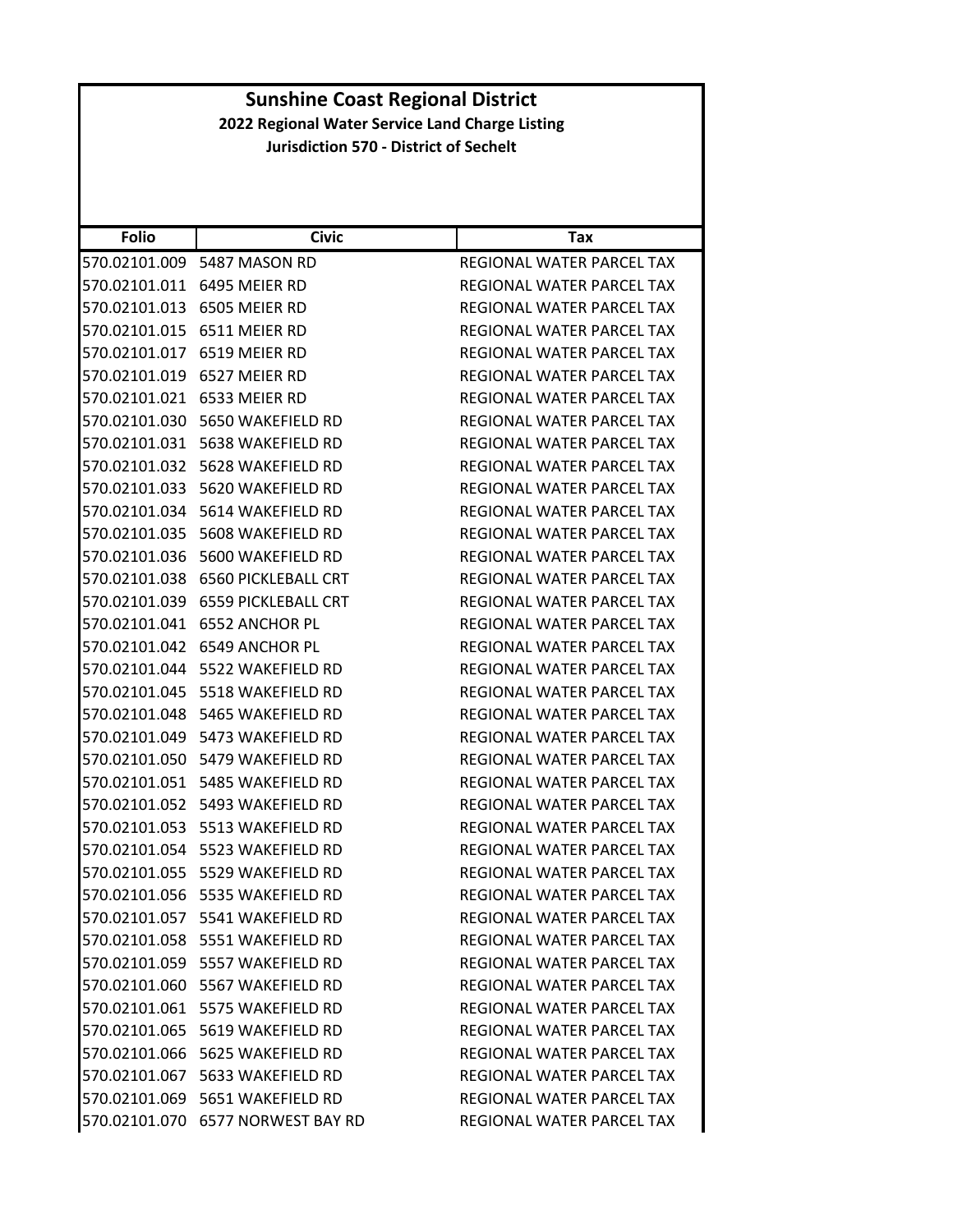|              | <b>Sunshine Coast Regional District</b>         |                                  |  |
|--------------|-------------------------------------------------|----------------------------------|--|
|              | 2022 Regional Water Service Land Charge Listing |                                  |  |
|              | <b>Jurisdiction 570 - District of Sechelt</b>   |                                  |  |
|              |                                                 |                                  |  |
|              |                                                 |                                  |  |
|              |                                                 |                                  |  |
| <b>Folio</b> | <b>Civic</b>                                    | Tax                              |  |
|              | 570.02101.071 6589 NORWEST BAY RD               | REGIONAL WATER PARCEL TAX        |  |
|              | 570.02101.074 5641 WAKEFIELD RD                 | REGIONAL WATER PARCEL TAX        |  |
|              | 570.02101.076    5642    GOWLAND RD             | REGIONAL WATER PARCEL TAX        |  |
|              | 570.02101.080 6565 PICKLEBALL CRT               | REGIONAL WATER PARCEL TAX        |  |
|              | 570.02101.081 5558 WAKEFIELD RD                 | REGIONAL WATER PARCEL TAX        |  |
|              | 570.02101.082 6560 ANCHOR PL                    | REGIONAL WATER PARCEL TAX        |  |
|              | 570.02101.084 6589 ACORN RD                     | <b>REGIONAL WATER PARCEL TAX</b> |  |
|              | 570.02101.086 6583 ACORN RD                     | REGIONAL WATER PARCEL TAX        |  |
|              | 570.02101.088 6577 ACORN RD                     | REGIONAL WATER PARCEL TAX        |  |
|              | 570.02101.091 6569 ANCHOR PL                    | REGIONAL WATER PARCEL TAX        |  |
|              | 570.02101.092 6563 ANCHOR PL                    | REGIONAL WATER PARCEL TAX        |  |
|              | 570.02101.093 6555 ANCHOR PL                    | REGIONAL WATER PARCEL TAX        |  |
|              | 570.02101.094 5530 WAKEFIELD RD                 | <b>REGIONAL WATER PARCEL TAX</b> |  |
|              | 570.02101.096 5596 GOWLAND RD                   | REGIONAL WATER PARCEL TAX        |  |
|              | 570.02101.097 6578 ACORN RD                     | REGIONAL WATER PARCEL TAX        |  |
|              | 570.02101.098 5480 WAKEFIELD RD                 | REGIONAL WATER PARCEL TAX        |  |
|              | 570.02101.099 5470 WAKEFIELD RD                 | REGIONAL WATER PARCEL TAX        |  |
|              | 570.02101.101    5592 WAKEFIELD RD              | REGIONAL WATER PARCEL TAX        |  |
|              | 570.02101.102 6568 PICKLEBALL CRT               | REGIONAL WATER PARCEL TAX        |  |
|              | 570.02101.111    5612    GOWLAND RD             | <b>REGIONAL WATER PARCEL TAX</b> |  |
|              | 570.02101.112 5604 GOWLAND RD                   | REGIONAL WATER PARCEL TAX        |  |
|              | 570.02101.113    5603 WAKEFIELD RD              | REGIONAL WATER PARCEL TAX        |  |
|              | 570.02101.114    5607 WAKEFIELD RD              | REGIONAL WATER PARCEL TAX        |  |
|              | 570.02101.115    5611 WAKEFIELD RD              | <b>REGIONAL WATER PARCEL TAX</b> |  |
|              | 570.02101.500    5510 WAKEFIELD RD              | REGIONAL WATER PARCEL TAX        |  |
|              |                                                 | REGIONAL WATER PARCEL TAX        |  |
|              | 570.02102.000 5429 WAKEFIELD RD                 | REGIONAL WATER PARCEL TAX        |  |
|              | 570.02103.000    6590 SUNSHINE COAST HWY        | REGIONAL WATER PARCEL TAX        |  |
|              | 570.02105.000    5447 WAKEFIELD RD              | REGIONAL WATER PARCEL TAX        |  |
|              | 570.02106.000    5459 WAKEFIELD RD              | REGIONAL WATER PARCEL TAX        |  |
|              | 570.02107.000 5575 MASON RD                     | REGIONAL WATER PARCEL TAX        |  |
|              | 570.02108.200    6529 NORWEST BAY RD            | REGIONAL WATER PARCEL TAX        |  |
|              | 570.02547.001 1-5631 INLET RD                   | REGIONAL WATER PARCEL TAX        |  |
|              | 570.02547.002 2-5631 INLET RD                   | REGIONAL WATER PARCEL TAX        |  |
|              | 570.02547.003 3-5631 INLET RD                   | REGIONAL WATER PARCEL TAX        |  |
|              |                                                 |                                  |  |
|              | 570.02547.004 4-5631 INLET RD                   | REGIONAL WATER PARCEL TAX        |  |
|              | 570.02547.005 5-5631 INLET RD                   | REGIONAL WATER PARCEL TAX        |  |
|              | 570.02547.006 6-5631 INLET RD                   | REGIONAL WATER PARCEL TAX        |  |
|              | 570.02547.007 7-5631 INLET RD                   | REGIONAL WATER PARCEL TAX        |  |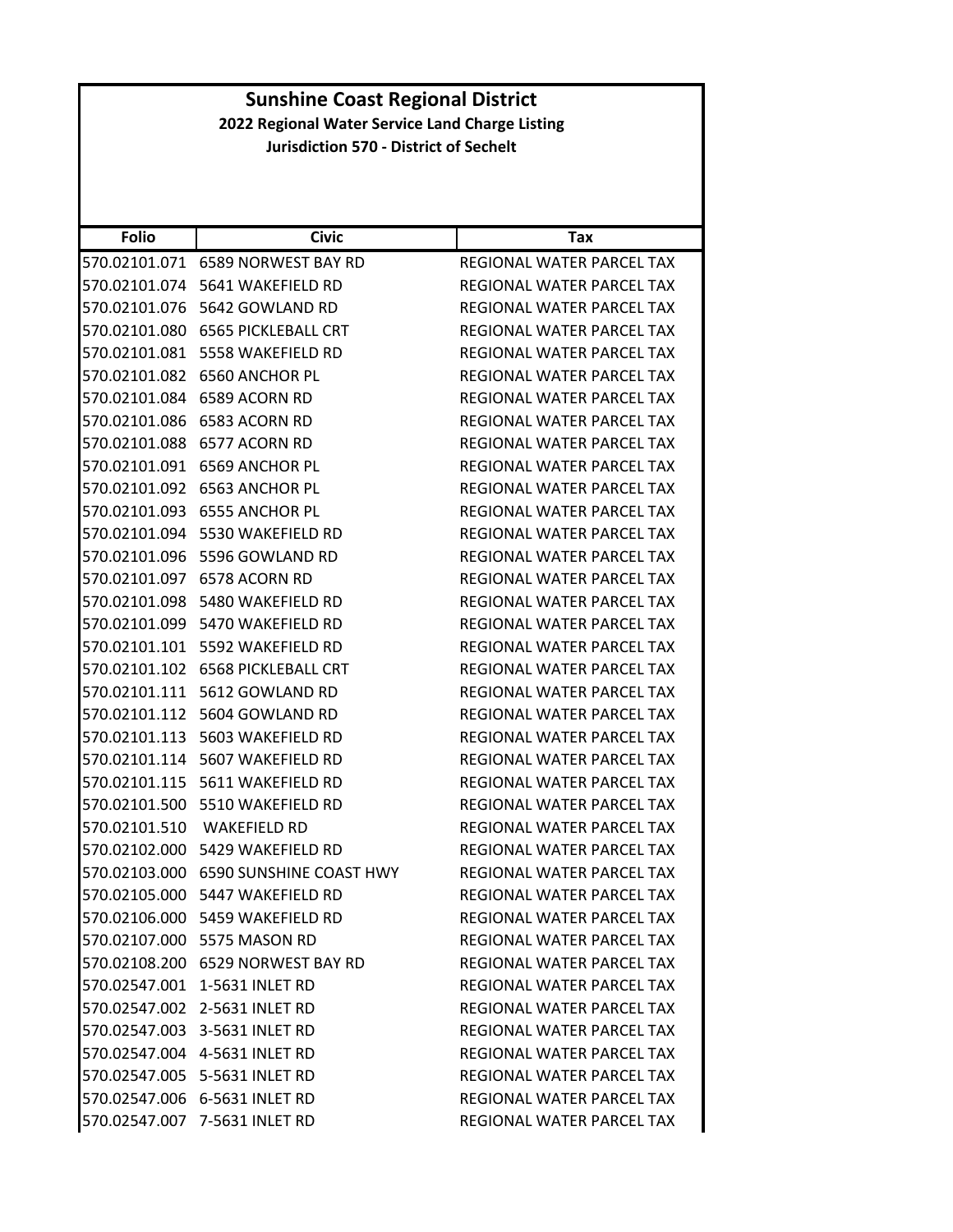| <b>Folio</b>  | <b>Civic</b>                     | Tax                              |
|---------------|----------------------------------|----------------------------------|
| 570.02547.008 | 8-5631 INLET RD                  | REGIONAL WATER PARCEL TAX        |
| 570.02547.009 | 201-5631 INLET AVE               | REGIONAL WATER PARCEL TAX        |
| 570.02547.010 | 202-5631 INLET AVE               | REGIONAL WATER PARCEL TAX        |
| 570.02547.011 | 203-5631 INLET AVE               | REGIONAL WATER PARCEL TAX        |
| 570.02547.012 | 204-5631 INLET AVE               | REGIONAL WATER PARCEL TAX        |
| 570.02547.013 | 205-5631 INLET AVE               | REGIONAL WATER PARCEL TAX        |
| 570.02547.014 | 206-5631 INLET AVE               | <b>REGIONAL WATER PARCEL TAX</b> |
| 570.02547.015 | 207-5631 INLET AVE               | REGIONAL WATER PARCEL TAX        |
| 570.02547.016 | 208-5631 INLET AVE               | REGIONAL WATER PARCEL TAX        |
| 570.02547.017 | 301-5631 INLET AVE               | REGIONAL WATER PARCEL TAX        |
| 570.02547.018 | 302-5631 INLET AVE               | REGIONAL WATER PARCEL TAX        |
| 570.02547.019 | 303-5631 INLET AVE               | <b>REGIONAL WATER PARCEL TAX</b> |
| 570.02547.020 | 304-5631 INLET AVE               | REGIONAL WATER PARCEL TAX        |
| 570.02547.021 | 305-5631 INLET AVE               | REGIONAL WATER PARCEL TAX        |
| 570.02547.022 | 306-5631 INLET AVE               | REGIONAL WATER PARCEL TAX        |
| 570.02547.023 | 307-5631 INLET AVE               | REGIONAL WATER PARCEL TAX        |
| 570.02547.024 | 308-5631 INLET AVE               | REGIONAL WATER PARCEL TAX        |
| 570.02547.025 | 401-5631 INLET AVE               | REGIONAL WATER PARCEL TAX        |
| 570.02547.026 | 402-5631 INLET AVE               | REGIONAL WATER PARCEL TAX        |
| 570.02547.027 | 403-5631 INLET AVE               | REGIONAL WATER PARCEL TAX        |
| 570.02547.028 | 404-5631 INLET AVE               | REGIONAL WATER PARCEL TAX        |
| 570.02547.029 | 405-5631 INLET AVE               | REGIONAL WATER PARCEL TAX        |
| 570.02547.030 | 406-5631 INLET AVE               | REGIONAL WATER PARCEL TAX        |
| 570.02547.031 | 407-5631 INLET AVE               | REGIONAL WATER PARCEL TAX        |
| 570.02547.032 | 408-5631 INLET AVE               | REGIONAL WATER PARCEL TAX        |
| 570.02839.000 | 5321 SELMA PARK RD               | REGIONAL WATER PARCEL TAX        |
| 570.02839.100 | 5329 SELMA PARK RD               | REGIONAL WATER PARCEL TAX        |
| 570.02839.200 | 5337 SELMA PARK RD               | REGIONAL WATER PARCEL TAX        |
| 570.02839.300 | 5345 SELMA PARK RD               | <b>REGIONAL WATER PARCEL TAX</b> |
|               | 570.02839.405 5353 SELMA PARK RD | REGIONAL WATER PARCEL TAX        |
|               | 570.02839.410 5376 BENNER RD     | REGIONAL WATER PARCEL TAX        |
|               | 570.02840.000 5366 BENNER RD     | REGIONAL WATER PARCEL TAX        |
|               | 570.02840.010 5350 BENNER RD     | REGIONAL WATER PARCEL TAX        |
|               | 570.02840.020 5342 BENNER RD     | REGIONAL WATER PARCEL TAX        |
|               | 570.02840.030    5328 BENNER RD  | REGIONAL WATER PARCEL TAX        |
|               | 570.02840.040 5320 BENNER RD     | REGIONAL WATER PARCEL TAX        |
|               | 570.02841.000 5423 SELMA PARK RD | REGIONAL WATER PARCEL TAX        |
|               | 570.02842.000 5419 SELMA PARK RD | REGIONAL WATER PARCEL TAX        |
|               | 570.02843.000 5415 SELMA PARK RD | REGIONAL WATER PARCEL TAX        |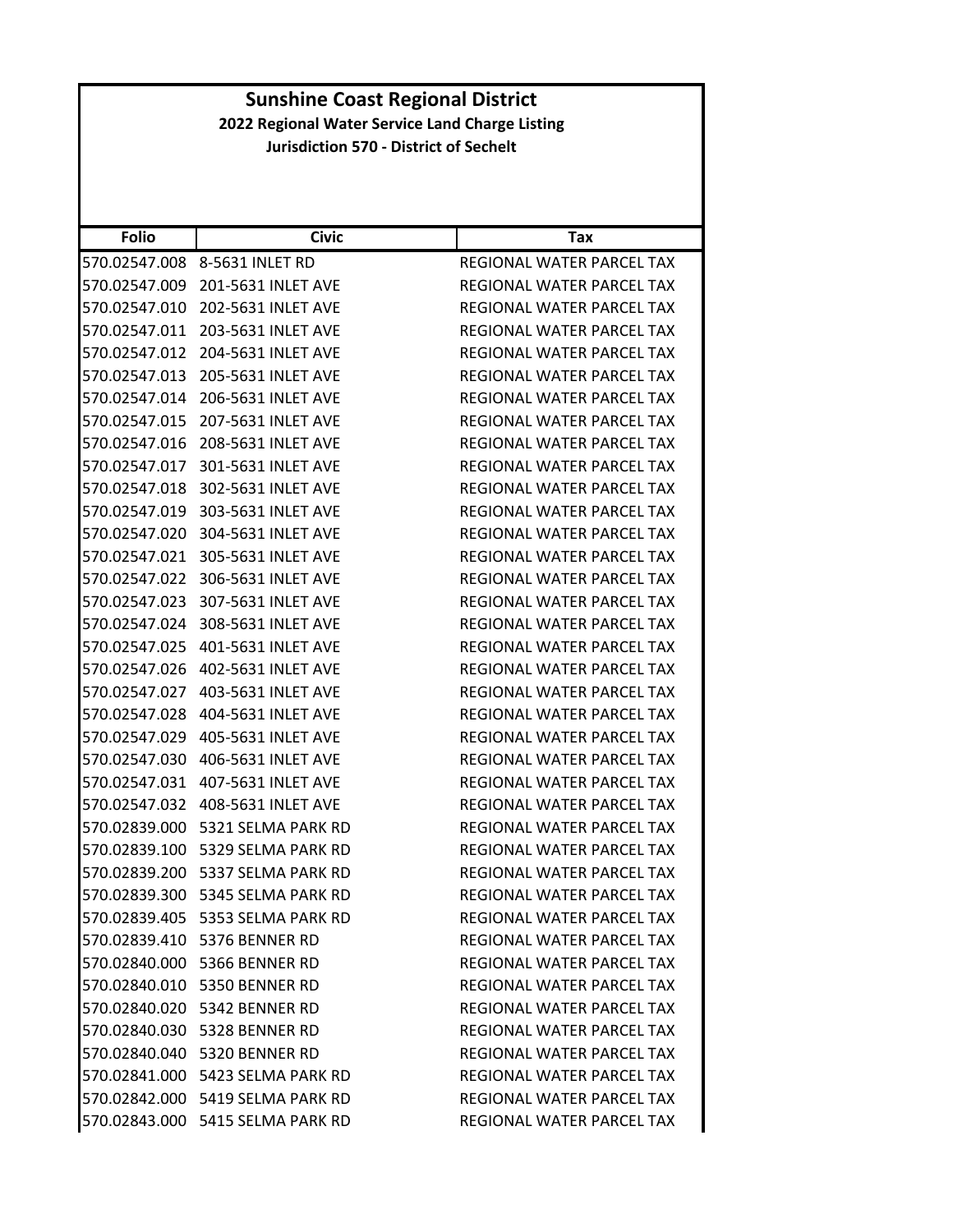|                                                 | <b>Sunshine Coast Regional District</b>  |                                  |  |
|-------------------------------------------------|------------------------------------------|----------------------------------|--|
| 2022 Regional Water Service Land Charge Listing |                                          |                                  |  |
| <b>Jurisdiction 570 - District of Sechelt</b>   |                                          |                                  |  |
|                                                 |                                          |                                  |  |
|                                                 |                                          |                                  |  |
|                                                 |                                          |                                  |  |
| <b>Folio</b>                                    | <b>Civic</b>                             | Tax                              |  |
|                                                 | 570.02844.000 5413 SELMA PARK RD         | REGIONAL WATER PARCEL TAX        |  |
|                                                 | 570.02845.000    5411 SELMA PARK RD      | REGIONAL WATER PARCEL TAX        |  |
|                                                 | 570.02846.000 5409 SELMA PARK RD         | REGIONAL WATER PARCEL TAX        |  |
|                                                 | 570.02847.000 5405 SELMA PARK RD         | REGIONAL WATER PARCEL TAX        |  |
|                                                 | 570.02848.000 5401 SELMA PARK RD         | REGIONAL WATER PARCEL TAX        |  |
|                                                 | 570.02849.000    5395 SELMA PARK RD      | REGIONAL WATER PARCEL TAX        |  |
|                                                 | 570.02850.000 5283 SUNSHINE COAST HWY    | REGIONAL WATER PARCEL TAX        |  |
|                                                 | 570.02851.000 5279 SUNSHINE COAST HWY    | REGIONAL WATER PARCEL TAX        |  |
| 570.02852.000                                   | 5277 SUNSHINE COAST HWY                  | <b>REGIONAL WATER PARCEL TAX</b> |  |
|                                                 | 570.02853.000    5273 SUNSHINE COAST HWY | <b>REGIONAL WATER PARCEL TAX</b> |  |
|                                                 | 570.02854.000    5271 SUNSHINE COAST HWY | REGIONAL WATER PARCEL TAX        |  |
|                                                 | 570.02855.000    5263 SUNSHINE COAST HWY | REGIONAL WATER PARCEL TAX        |  |
|                                                 | 570.02856.005    5284 LITTLE LANE        | REGIONAL WATER PARCEL TAX        |  |
| 570.02857.000                                   | 5287 LITTLE LANE                         | REGIONAL WATER PARCEL TAX        |  |
|                                                 | 570.02858.000 5285 LITTLE LANE           | REGIONAL WATER PARCEL TAX        |  |
|                                                 | 570.02859.000    5283 LITTLE LANE        | REGIONAL WATER PARCEL TAX        |  |
|                                                 | 570.02860.000 5279 LITTLE LANE           | REGIONAL WATER PARCEL TAX        |  |
|                                                 | 570.02861.000 5277 LITTLE LANE           | REGIONAL WATER PARCEL TAX        |  |
|                                                 | 570.02862.000 5273 LITTLE LANE           | REGIONAL WATER PARCEL TAX        |  |
|                                                 | 570.02863.000 5266 SUNSHINE COAST HWY    | <b>REGIONAL WATER PARCEL TAX</b> |  |
|                                                 | 570.02864.000 5274 LITTLE LANE           | REGIONAL WATER PARCEL TAX        |  |
|                                                 | 570.02865.000 5280 LITTLE LANE           | <b>REGIONAL WATER PARCEL TAX</b> |  |
| 570.02866.005                                   | 5282 LITTLE LANE                         | <b>REGIONAL WATER PARCEL TAX</b> |  |
|                                                 | 570.02867.000 5255 SUNSHINE COAST HWY    | REGIONAL WATER PARCEL TAX        |  |
|                                                 | 570.02868.000    5251 SUNSHINE COAST HWY | REGIONAL WATER PARCEL TAX        |  |
|                                                 | 570.02870.000    5243 SUNSHINE COAST HWY | REGIONAL WATER PARCEL TAX        |  |
|                                                 | 570.02871.000    5239 SUNSHINE COAST HWY | REGIONAL WATER PARCEL TAX        |  |
|                                                 | 570.02872.000    5235 SUNSHINE COAST HWY | <b>REGIONAL WATER PARCEL TAX</b> |  |
|                                                 | 570.02873.000    5231 SUNSHINE COAST HWY | REGIONAL WATER PARCEL TAX        |  |
|                                                 | 570.02874.000 B-5225 SUNSHINE COAST HWY  | REGIONAL WATER PARCEL TAX        |  |
|                                                 | 570.02875.000    5223 SUNSHINE COAST HWY | <b>REGIONAL WATER PARCEL TAX</b> |  |
|                                                 | 570.02876.000    5219 SUNSHINE COAST HWY | REGIONAL WATER PARCEL TAX        |  |
|                                                 | 570.02877.000 5215 SUNSHINE COAST HWY    | REGIONAL WATER PARCEL TAX        |  |
|                                                 | 570.02878.000    5211 SUNSHINE COAST HWY | REGIONAL WATER PARCEL TAX        |  |
| 570.02879.000                                   | 5207 SUNSHINE COAST HWY                  | REGIONAL WATER PARCEL TAX        |  |
|                                                 | 570.02880.005    5203 SUNSHINE COAST HWY | REGIONAL WATER PARCEL TAX        |  |
|                                                 | 570.02881.005    5197 SUNSHINE COAST HWY | REGIONAL WATER PARCEL TAX        |  |
|                                                 | 570.02882.000    5187 SUNSHINE COAST HWY | REGIONAL WATER PARCEL TAX        |  |
|                                                 | 570.02883.000 5183 SUNSHINE COAST HWY    |                                  |  |
|                                                 |                                          | REGIONAL WATER PARCEL TAX        |  |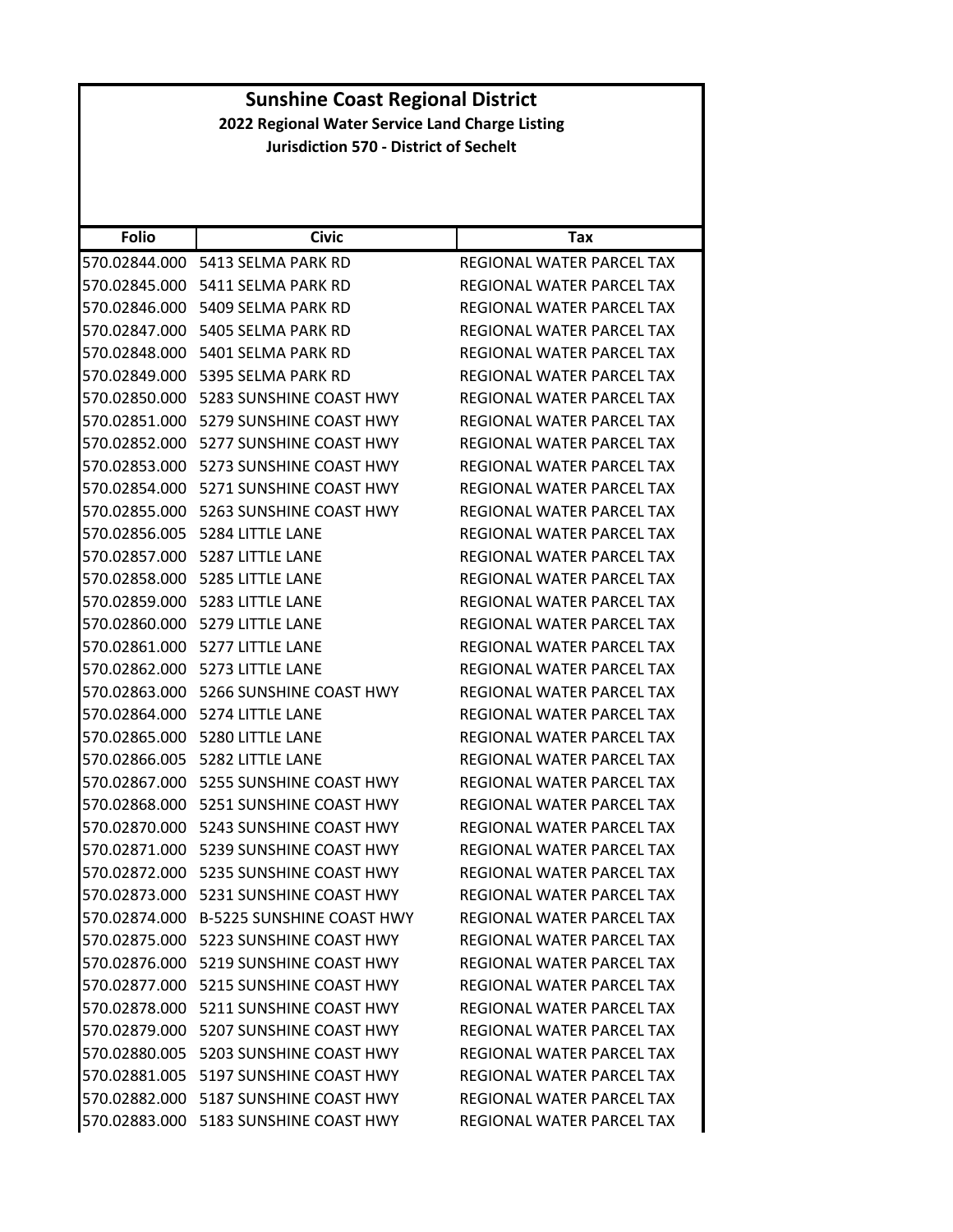| <b>Sunshine Coast Regional District</b>         |                                          |                                  |
|-------------------------------------------------|------------------------------------------|----------------------------------|
| 2022 Regional Water Service Land Charge Listing |                                          |                                  |
| <b>Jurisdiction 570 - District of Sechelt</b>   |                                          |                                  |
|                                                 |                                          |                                  |
|                                                 |                                          |                                  |
|                                                 |                                          |                                  |
| <b>Folio</b>                                    | <b>Civic</b>                             | Tax                              |
|                                                 | 570.02884.000 5179 SUNSHINE COAST HWY    | <b>REGIONAL WATER PARCEL TAX</b> |
|                                                 | 570.02885.000 5175 SUNSHINE COAST HWY    | REGIONAL WATER PARCEL TAX        |
|                                                 | 570.02886.000 5171 SUNSHINE COAST HWY    | REGIONAL WATER PARCEL TAX        |
|                                                 | 570.02887.000 5167 SUNSHINE COAST HWY    | REGIONAL WATER PARCEL TAX        |
|                                                 | 570.02888.000 5163 SUNSHINE COAST HWY    | REGIONAL WATER PARCEL TAX        |
|                                                 | 570.02889.000 B-5159 SUNSHINE COAST HWY  | <b>REGIONAL WATER PARCEL TAX</b> |
|                                                 | 570.02891.000    5153 SUNSHINE COAST HWY | REGIONAL WATER PARCEL TAX        |
| 570.02892.000                                   | 5147 SUNSHINE COAST HWY                  | <b>REGIONAL WATER PARCEL TAX</b> |
|                                                 | 570.02893.000 5135 SUNSHINE COAST HWY    | <b>REGIONAL WATER PARCEL TAX</b> |
|                                                 | 570.02894.000 5129 SUNSHINE COAST HWY    | REGIONAL WATER PARCEL TAX        |
|                                                 | 570.02895.000 5121 SUNSHINE COAST HWY    | REGIONAL WATER PARCEL TAX        |
|                                                 | 570.02895.100 5125 SUNSHINE COAST HWY    | <b>REGIONAL WATER PARCEL TAX</b> |
| 570.02896.000                                   | 5115 SUNSHINE COAST HWY                  | <b>REGIONAL WATER PARCEL TAX</b> |
|                                                 | 570.02897.000 5111 SUNSHINE COAST HWY    | REGIONAL WATER PARCEL TAX        |
|                                                 | 570.02898.005    5099 SUNSHINE COAST HWY | REGIONAL WATER PARCEL TAX        |
|                                                 | 570.02898.010    5097 SUNSHINE COAST HWY | REGIONAL WATER PARCEL TAX        |
|                                                 | 570.02903.000    5311 SNODGRASS RD       | REGIONAL WATER PARCEL TAX        |
| 570.02904.000                                   | 5301 SNODGRASS RD                        | REGIONAL WATER PARCEL TAX        |
|                                                 | 570.02905.000 5179 RADCLIFFE RD          | REGIONAL WATER PARCEL TAX        |
|                                                 | 570.02906.000    5175 RADCLIFFE RD       | REGIONAL WATER PARCEL TAX        |
|                                                 | 570.02907.000 5171 RADCLIFFE RD          | REGIONAL WATER PARCEL TAX        |
|                                                 | 570.02908.000 5163 RADCLIFFE RD          | REGIONAL WATER PARCEL TAX        |
|                                                 | 570.02909.000 5157 RADCLIFFE RD          | REGIONAL WATER PARCEL TAX        |
|                                                 | 570.02910.000    5151 RADCLIFFE RD       | REGIONAL WATER PARCEL TAX        |
|                                                 |                                          | REGIONAL WATER PARCEL TAX        |
|                                                 | 570.02912.000    5139 RADCLIFFE RD       | <b>REGIONAL WATER PARCEL TAX</b> |
|                                                 | 570.02913.000 5133 RADCLIFFE RD          | REGIONAL WATER PARCEL TAX        |
|                                                 | 570.02914.000 5127 RADCLIFFE RD          | REGIONAL WATER PARCEL TAX        |
|                                                 |                                          |                                  |
|                                                 | 570.02916.000 5121 RADCLIFFE RD          | REGIONAL WATER PARCEL TAX        |
|                                                 | 570.02917.000 5113 RADCLIFFE RD          | REGIONAL WATER PARCEL TAX        |
|                                                 | 570.02918.000 5107 RADCLIFFE RD          | REGIONAL WATER PARCEL TAX        |
|                                                 | 570.02919.000 RADCLIFFE RD               | <b>REGIONAL WATER PARCEL TAX</b> |
|                                                 | 570.02920.000 5292 NESTMAN RD            | REGIONAL WATER PARCEL TAX        |
|                                                 | 570.02921.000 5100 SUNSHINE COAST HWY    | REGIONAL WATER PARCEL TAX        |
|                                                 | 570.02922.000 5108 SUNSHINE COAST HWY    | REGIONAL WATER PARCEL TAX        |
|                                                 | 570.02922.100 5104 SUNSHINE COAST HWY    | REGIONAL WATER PARCEL TAX        |
|                                                 | 570.02924.000    5124 RADCLIFFE RD       | REGIONAL WATER PARCEL TAX        |
|                                                 | 570.02925.000 5134 RADCLIFFE RD          | REGIONAL WATER PARCEL TAX        |
|                                                 | 570.02926.000 5138 RADCLIFFE RD          | REGIONAL WATER PARCEL TAX        |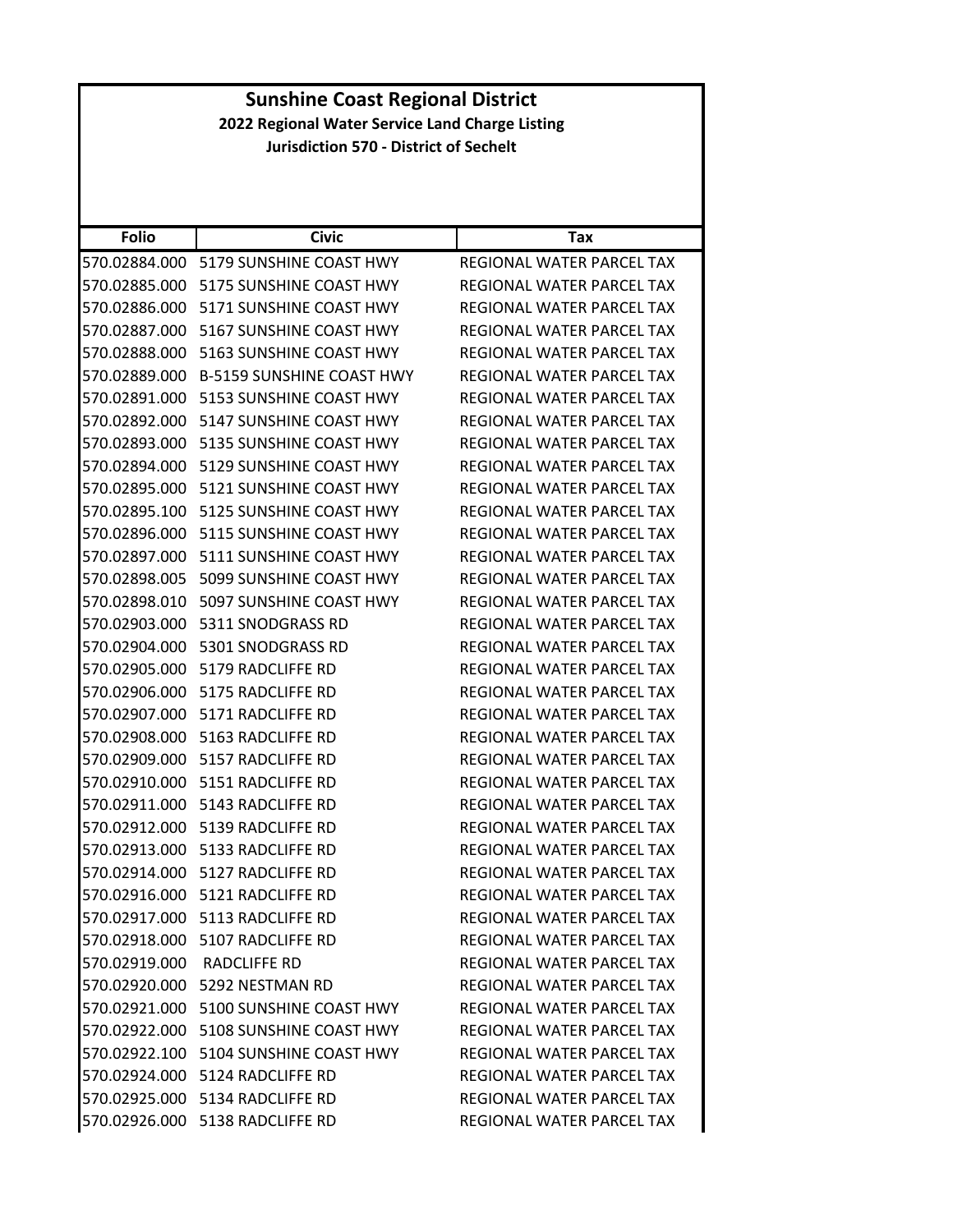|                                                 | <b>Sunshine Coast Regional District</b>  |                                  |  |
|-------------------------------------------------|------------------------------------------|----------------------------------|--|
| 2022 Regional Water Service Land Charge Listing |                                          |                                  |  |
| <b>Jurisdiction 570 - District of Sechelt</b>   |                                          |                                  |  |
|                                                 |                                          |                                  |  |
|                                                 |                                          |                                  |  |
| <b>Folio</b>                                    | <b>Civic</b>                             | Tax                              |  |
|                                                 | 570.02927.000    5148 RADCLIFFE RD       | REGIONAL WATER PARCEL TAX        |  |
|                                                 | 570.02928.000 5154 RADCLIFFE RD          | REGIONAL WATER PARCEL TAX        |  |
|                                                 | 570.02929.000 5160 RADCLIFFE RD          | REGIONAL WATER PARCEL TAX        |  |
|                                                 | 570.02930.000 5168 RADCLIFFE RD          | REGIONAL WATER PARCEL TAX        |  |
|                                                 | 570.02931.000 5174 RADCLIFFE RD          | REGIONAL WATER PARCEL TAX        |  |
|                                                 | 570.02932.000    5287 SNODGRASS RD       | REGIONAL WATER PARCEL TAX        |  |
|                                                 | 570.02933.000 5112 SUNSHINE COAST HWY    | REGIONAL WATER PARCEL TAX        |  |
|                                                 | 570.02934.000 5122 SUNSHINE COAST HWY    | REGIONAL WATER PARCEL TAX        |  |
|                                                 | 570.02935.000 5130 SUNSHINE COAST HWY    | REGIONAL WATER PARCEL TAX        |  |
|                                                 | 570.02936.000 5140 SUNSHINE COAST HWY    | REGIONAL WATER PARCEL TAX        |  |
|                                                 | 570.02937.000 5146 SUNSHINE COAST HWY    | REGIONAL WATER PARCEL TAX        |  |
|                                                 | 570.02938.000 5150 SUNSHINE COAST HWY    | <b>REGIONAL WATER PARCEL TAX</b> |  |
|                                                 | 570.02939.000 5162 SUNSHINE COAST HWY    | REGIONAL WATER PARCEL TAX        |  |
|                                                 | 570.02940.000 5168 SUNSHINE COAST HWY    | REGIONAL WATER PARCEL TAX        |  |
|                                                 | 570.02941.010 5174 SUNSHINE COAST HWY    | REGIONAL WATER PARCEL TAX        |  |
|                                                 | 570.02942.000    5323 SNODGRASS RD       | REGIONAL WATER PARCEL TAX        |  |
|                                                 | 570.02943.000 5330 SNODGRASS RD          | <b>REGIONAL WATER PARCEL TAX</b> |  |
|                                                 | 570.02943.100 5204 SUNSHINE COAST HWY    | REGIONAL WATER PARCEL TAX        |  |
|                                                 | 570.02944.000 5212 SUNSHINE COAST HWY    | REGIONAL WATER PARCEL TAX        |  |
|                                                 | 570.02945.000 5218 SUNSHINE COAST HWY    | REGIONAL WATER PARCEL TAX        |  |
|                                                 | 570.02946.000 5226 SUNSHINE COAST HWY    | REGIONAL WATER PARCEL TAX        |  |
|                                                 | 570.02947.000 5236 SUNSHINE COAST HWY    | REGIONAL WATER PARCEL TAX        |  |
| 570.02948.000                                   | 5242 SUNSHINE COAST HWY                  | REGIONAL WATER PARCEL TAX        |  |
|                                                 | 570.02949.000 5252 SUNSHINE COAST HWY    | REGIONAL WATER PARCEL TAX        |  |
|                                                 | 570.02950.000    5248 SUNSHINE COAST HWY | REGIONAL WATER PARCEL TAX        |  |
|                                                 | 570.02951.000 5258 SUNSHINE COAST HWY    | REGIONAL WATER PARCEL TAX        |  |
|                                                 | 570.02953.001 5359 BENNER RD             | REGIONAL WATER PARCEL TAX        |  |
|                                                 | 570.02953.002 5361 BENNER RD             | REGIONAL WATER PARCEL TAX        |  |
|                                                 |                                          | REGIONAL WATER PARCEL TAX        |  |
|                                                 | 570.02953.025 5349 BENNER RD             | <b>REGIONAL WATER PARCEL TAX</b> |  |
| 570.02953.030 BENNER RD                         |                                          | REGIONAL WATER PARCEL TAX        |  |
|                                                 | 570.02953.035 5263 YACHT RD              | REGIONAL WATER PARCEL TAX        |  |
|                                                 | 570.02953.040 5257 YACHT RD              | REGIONAL WATER PARCEL TAX        |  |
|                                                 | 570.02953.045 5251 YACHT RD              | REGIONAL WATER PARCEL TAX        |  |
| 570.02953.050 YACHT RD                          |                                          | REGIONAL WATER PARCEL TAX        |  |
|                                                 | 570.02953.065 5248 YACHT RD              | REGIONAL WATER PARCEL TAX        |  |
|                                                 | 570.02953.070 5254 YACHT RD              | REGIONAL WATER PARCEL TAX        |  |
|                                                 | 570.02953.075    5262 YACHT RD           | REGIONAL WATER PARCEL TAX        |  |
|                                                 | 570.02953.082 5317 BENNER RD             | REGIONAL WATER PARCEL TAX        |  |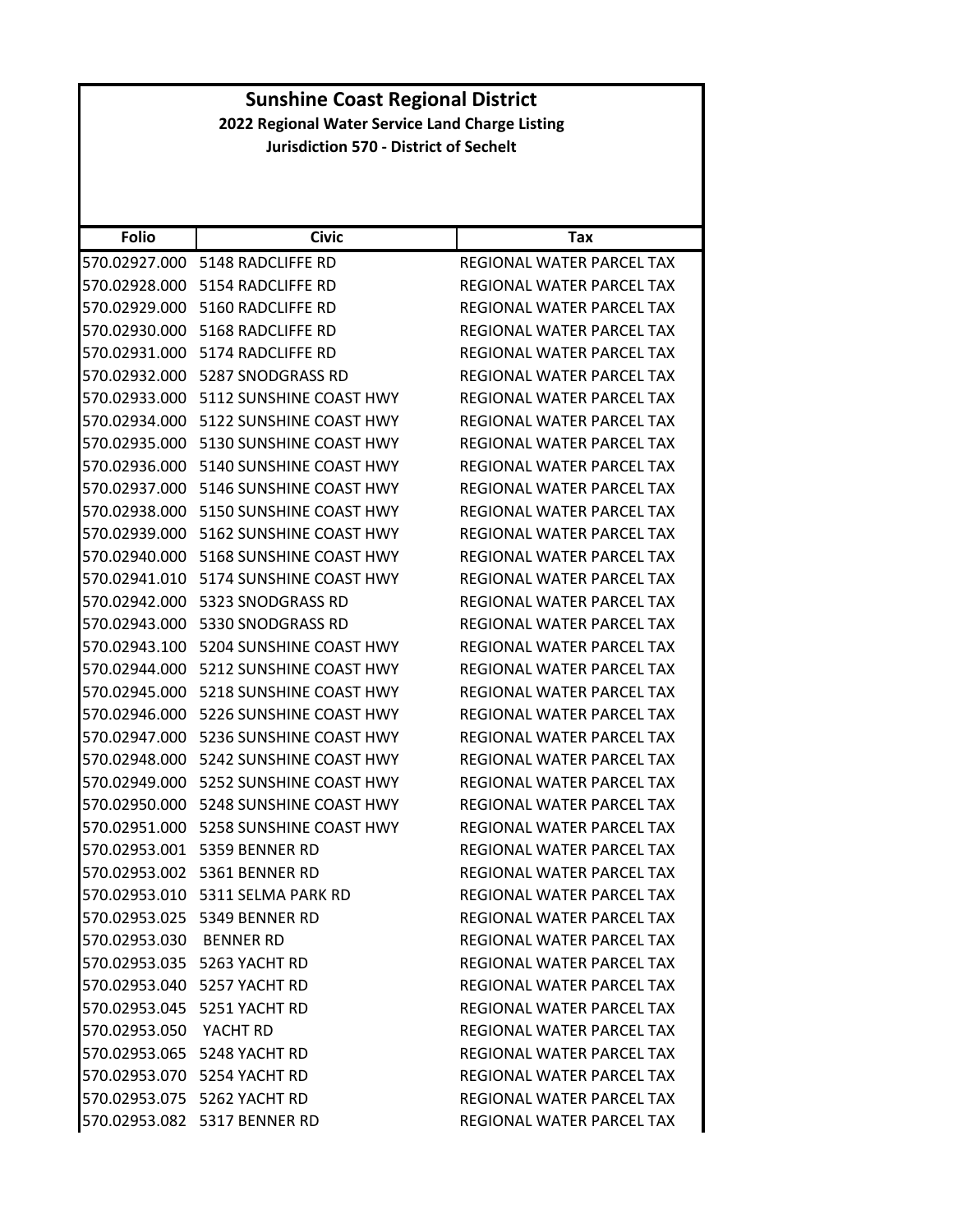| <b>Folio</b>                   | <b>Civic</b>                           | <b>Tax</b>                                             |
|--------------------------------|----------------------------------------|--------------------------------------------------------|
| 570.02953.085                  | 5321 BENNER RD                         | REGIONAL WATER PARCEL TAX                              |
| 570.02954.000                  | 5293 SELMA PARK RD                     | <b>REGIONAL WATER PARCEL TAX</b>                       |
| 570.02955.001                  | 5257 SELMA PARK RD                     | REGIONAL WATER PARCEL TAX                              |
| 570.02955.002                  | 5246 CHARTWELL RD                      | REGIONAL WATER PARCEL TAX                              |
| 570.02956.000                  | 5245 SELMA PARK RD                     | REGIONAL WATER PARCEL TAX                              |
| 570.02956.102                  | 5242 SNODGRASS RD                      | REGIONAL WATER PARCEL TAX                              |
| 570.02958.005                  | 5197 RADCLIFFE RD                      | REGIONAL WATER PARCEL TAX                              |
| 570.02958.010                  | 5203 RADCLIFFE RD                      | REGIONAL WATER PARCEL TAX                              |
| 570.02958.015                  | 5207 RADCLIFFE RD                      | REGIONAL WATER PARCEL TAX                              |
|                                |                                        |                                                        |
| 570.02958.020<br>570.02958.025 | 5215 RADCLIFFE RD<br>5221 RADCLIFFE RD | REGIONAL WATER PARCEL TAX<br>REGIONAL WATER PARCEL TAX |
| 570.02958.030                  | 5225 RADCLIFFE RD                      | REGIONAL WATER PARCEL TAX                              |
| 570.02958.035                  | 5231 RADCLIFFE RD                      | REGIONAL WATER PARCEL TAX                              |
| 570.02958.040                  | 5237 RADCLIFFE RD                      | REGIONAL WATER PARCEL TAX                              |
| 570.02958.045                  | 5288 SNODGRASS RD                      | REGIONAL WATER PARCEL TAX                              |
| 570.02958.050                  | 5200 RADCLIFFE RD                      | REGIONAL WATER PARCEL TAX                              |
| 570.02958.055                  | 5206 RADCLIFFE RD                      | REGIONAL WATER PARCEL TAX                              |
| 570.02958.060                  | 5212 RADCLIFFE RD                      | REGIONAL WATER PARCEL TAX                              |
| 570.02958.065                  | 5218 RADCLIFFE RD                      | REGIONAL WATER PARCEL TAX                              |
| 570.02958.070                  | 5224 RADCLIFFE RD                      | REGIONAL WATER PARCEL TAX                              |
| 570.02958.075                  | 5230 RADCLIFFE RD                      | REGIONAL WATER PARCEL TAX                              |
| 570.02958.080                  | 5236 RADCLIFFE RD                      | REGIONAL WATER PARCEL TAX                              |
| 570.02958.105                  | 5237 CHARTWELL RD                      | REGIONAL WATER PARCEL TAX                              |
| 570.02958.110                  | 5233 CHARTWELL RD                      | REGIONAL WATER PARCEL TAX                              |
| 570.02958.115                  | 5227 CHARTWELL RD                      | REGIONAL WATER PARCEL TAX                              |
| 570.02958.120                  | 5221 CHARTWELL RD                      | REGIONAL WATER PARCEL TAX                              |
| 570.02958.125                  | 5217 CHARTWELL RD                      | REGIONAL WATER PARCEL TAX                              |
| 570.02958.130                  | 5211 CHARTWELL RD                      | REGIONAL WATER PARCEL TAX                              |
| 570.02958.135                  | 5207 CHARTWELL RD                      | REGIONAL WATER PARCEL TAX                              |
|                                | 570.02958.140 5201 CHARTWELL RD        | <b>REGIONAL WATER PARCEL TAX</b>                       |
|                                | 570.02958.145    5197 CHARTWELL RD     | REGIONAL WATER PARCEL TAX                              |
|                                | 570.02958.150 5200 CHARTWELL RD        | <b>REGIONAL WATER PARCEL TAX</b>                       |
|                                | 570.02958.155 5206 CHARTWELL RD        | REGIONAL WATER PARCEL TAX                              |
|                                | 570.02958.160 5210 CHARTWELL RD        | REGIONAL WATER PARCEL TAX                              |
|                                | 570.02958.165 5216 CHARTWELL RD        | REGIONAL WATER PARCEL TAX                              |
|                                | 570.02958.170 5220 CHARTWELL RD        | REGIONAL WATER PARCEL TAX                              |
|                                | 570.02958.175    5226 CHARTWELL RD     | REGIONAL WATER PARCEL TAX                              |
|                                | 570.02958.180 CHARTWELL RD             | REGIONAL WATER PARCEL TAX                              |
|                                | 570.02958.185 5236 CHARTWELL RD        | REGIONAL WATER PARCEL TAX                              |
|                                |                                        |                                                        |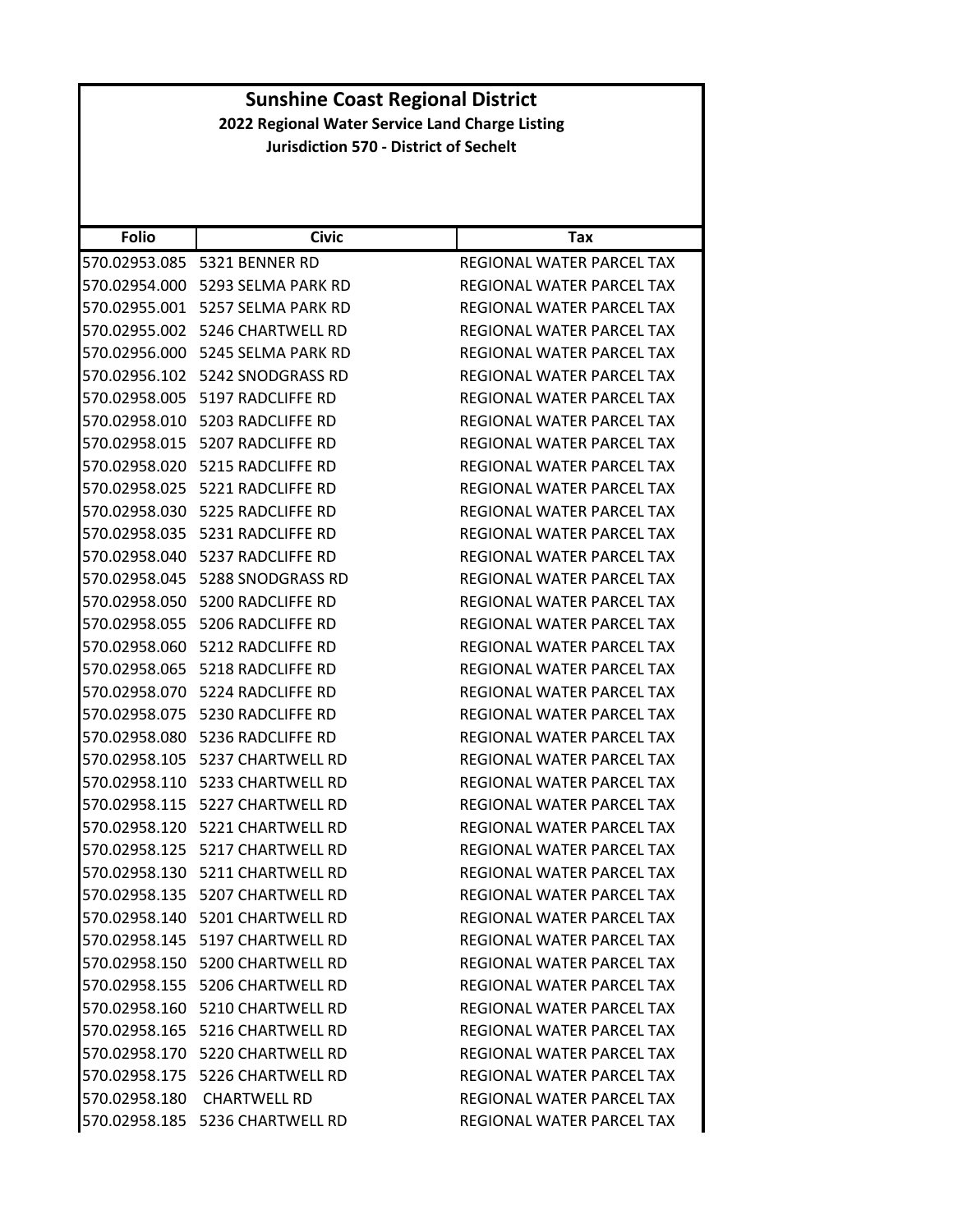| <b>Folio</b>              | <b>Civic</b>                       | Tax                       |
|---------------------------|------------------------------------|---------------------------|
|                           | 570.02958.190    5262 SNODGRASS RD | REGIONAL WATER PARCEL TAX |
|                           | 570.02959.020 5211 YACHT RD        | REGIONAL WATER PARCEL TAX |
|                           | 570.02959.030 5203 YACHT RD        | REGIONAL WATER PARCEL TAX |
|                           | 570.02959.042 5202 YACHT RD        | REGIONAL WATER PARCEL TAX |
|                           | 570.02959.045 5196 YACHT RD        | REGIONAL WATER PARCEL TAX |
|                           | 570.02959.050 5210 YACHT RD        | REGIONAL WATER PARCEL TAX |
|                           | 570.02959.060 5216 YACHT RD        | REGIONAL WATER PARCEL TAX |
|                           | 570.02959.064 5228 YACHT RD        | REGIONAL WATER PARCEL TAX |
|                           | 570.02959.068 5222 YACHT RD        | REGIONAL WATER PARCEL TAX |
| 570.02959.075             | 5215 YACHT RD                      | REGIONAL WATER PARCEL TAX |
|                           | 570.02959.081 5229 YACHT RD        | REGIONAL WATER PARCEL TAX |
|                           | 570.02959.090    5223 YACHT RD     | REGIONAL WATER PARCEL TAX |
|                           | 570.02959.100 5237 YACHT RD        | REGIONAL WATER PARCEL TAX |
|                           | 570.02959.105 5236 YACHT RD        | REGIONAL WATER PARCEL TAX |
|                           | 570.02961.000 5140 ANNA RD         | REGIONAL WATER PARCEL TAX |
|                           | 570.02966.000 5135 ANNA RD         | REGIONAL WATER PARCEL TAX |
|                           |                                    | REGIONAL WATER PARCEL TAX |
|                           | 570.02968.000 5118 OXLEY RD        | REGIONAL WATER PARCEL TAX |
|                           |                                    | REGIONAL WATER PARCEL TAX |
|                           | 570.02970.000 5105 ANNA RD         | REGIONAL WATER PARCEL TAX |
|                           | 570.02971.000 5097 ANNA RD         | REGIONAL WATER PARCEL TAX |
|                           | 570.02972.000    5097 BETTY RD     | REGIONAL WATER PARCEL TAX |
|                           | 570.02973.000 5104 ANNA RD         | REGIONAL WATER PARCEL TAX |
|                           | 570.02974.000 5112 ANNA RD         | REGIONAL WATER PARCEL TAX |
|                           | 570.02975.000 5121 BETTY RD        | REGIONAL WATER PARCEL TAX |
|                           | 570.02976.000 5127 BETTY RD        | REGIONAL WATER PARCEL TAX |
|                           | 570.02977.000 5135 BETTY RD        | REGIONAL WATER PARCEL TAX |
| 570.02978.000 5135 PAM RD |                                    | REGIONAL WATER PARCEL TAX |
|                           | 570.02978.050 5128 BETTY RD        | REGIONAL WATER PARCEL TAX |
|                           | 570.02979.000 5118 BETTY RD        | REGIONAL WATER PARCEL TAX |
|                           | 570.02980.000 5110 BETTY RD        | REGIONAL WATER PARCEL TAX |
|                           | 570.02981.000 5104 BETTY RD        | REGIONAL WATER PARCEL TAX |
|                           | 570.02982.000 5098 BETTY RD        | REGIONAL WATER PARCEL TAX |
| 570.02983.000 5098 PAM RD |                                    | REGIONAL WATER PARCEL TAX |
| 570.02984.000 5104 PAM RD |                                    | REGIONAL WATER PARCEL TAX |
| 570.02985.000 5112 PAM RD |                                    | REGIONAL WATER PARCEL TAX |
| 570.02986.000 5118 PAM RD |                                    | REGIONAL WATER PARCEL TAX |
| 570.02986.100 5126 PAM RD |                                    | REGIONAL WATER PARCEL TAX |
| 570.02987.000 5132 PAM RD |                                    | REGIONAL WATER PARCEL TAX |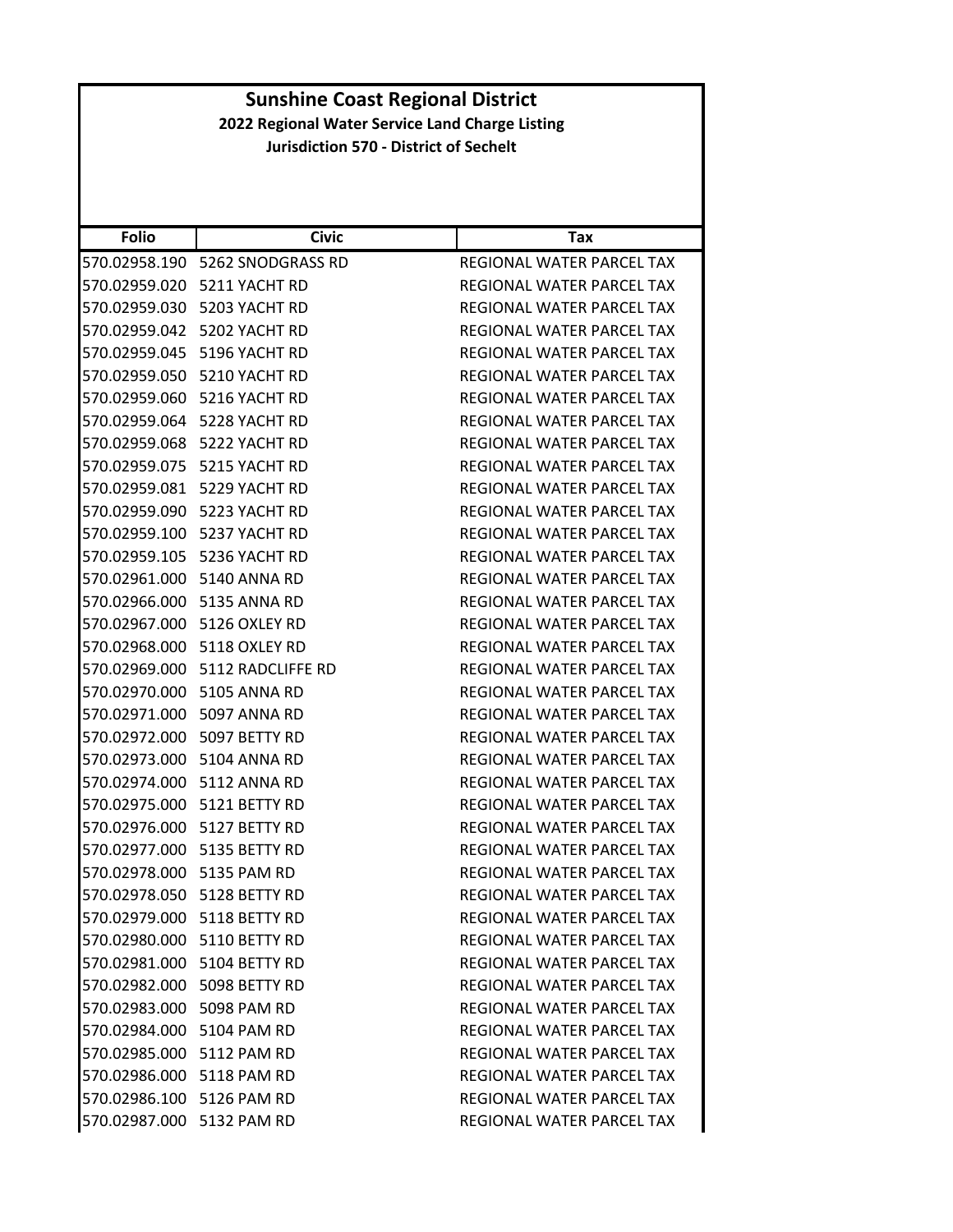| <b>Folio</b>              | <b>Civic</b>                   | Tax                       |
|---------------------------|--------------------------------|---------------------------|
| 570.03100.000             |                                | REGIONAL WATER PARCEL TAX |
| 570.03105.000             |                                | REGIONAL WATER PARCEL TAX |
| 570.03111.000             | 4885 SUNSHINE COAST HWY        | REGIONAL WATER PARCEL TAX |
| 570.03112.000             | 4879 SUNSHINE COAST HWY        | REGIONAL WATER PARCEL TAX |
| 570.03113.000             | 4875 SUNSHINE COAST HWY        | REGIONAL WATER PARCEL TAX |
| 570.03114.000             | <b>4871 SUNSHINE COAST HWY</b> | REGIONAL WATER PARCEL TAX |
| 570.03115.000             | <b>4865 SUNSHINE COAST HWY</b> | REGIONAL WATER PARCEL TAX |
| 570.03116.000             | 4861 SUNSHINE COAST HWY        | REGIONAL WATER PARCEL TAX |
| 570.03117.000             | <b>4857 SUNSHINE COAST HWY</b> | REGIONAL WATER PARCEL TAX |
| 570.03118.000             | 4851 SUNSHINE COAST HWY        | REGIONAL WATER PARCEL TAX |
| 570.03119.000             | 4847 SUNSHINE COAST HWY        | REGIONAL WATER PARCEL TAX |
| 570.03120.000             | 4843 SUNSHINE COAST HWY        | REGIONAL WATER PARCEL TAX |
| 570.03121.000             | 4835 SUNSHINE COAST HWY        | REGIONAL WATER PARCEL TAX |
| 570.03122.000             | 4831 SUNSHINE COAST HWY        | REGIONAL WATER PARCEL TAX |
| 570.03123.000             | 4825 SUNSHINE COAST HWY        | REGIONAL WATER PARCEL TAX |
| 570.03124.000             | 4819 SUNSHINE COAST HWY        | REGIONAL WATER PARCEL TAX |
| 570.03125.000             | 4815 SUNSHINE COAST HWY        | REGIONAL WATER PARCEL TAX |
| 570.03126.000             | 5187 CHAPMAN RD                | REGIONAL WATER PARCEL TAX |
| 570.03126.005             | 5169 CHAPMAN RD                | REGIONAL WATER PARCEL TAX |
| 570.03126.010             | 5173 CHAPMAN RD                | REGIONAL WATER PARCEL TAX |
| 570.03126.015             | 5179 CHAPMAN RD                | REGIONAL WATER PARCEL TAX |
| 570.03127.015             | <b>4875 DUNCAN LANE</b>        | REGIONAL WATER PARCEL TAX |
| 570.03128.000             | A-4862 SUNSHINE COAST HWY      | REGIONAL WATER PARCEL TAX |
| 570.03129.000             | 4850 SUNSHINE COAST HWY        | REGIONAL WATER PARCEL TAX |
| 570.03130.000             | 4840 SUNSHINE COAST HWY        | REGIONAL WATER PARCEL TAX |
| 570.03131.000             | 4830 SUNSHINE COAST HWY        | REGIONAL WATER PARCEL TAX |
| 570.03132.000             | 4826 SUNSHINE COAST HWY        | REGIONAL WATER PARCEL TAX |
| 570.03132.050             | <b>4822 SUNSHINE COAST HWY</b> | REGIONAL WATER PARCEL TAX |
| 570.03132.100             | 5166 BAY RD                    | REGIONAL WATER PARCEL TAX |
| 570.03132.200 5160 BAY RD |                                | REGIONAL WATER PARCEL TAX |
| 570.03132.300 5154 BAY RD |                                | REGIONAL WATER PARCEL TAX |
| 570.03132.305 5138 BAY RD |                                | REGIONAL WATER PARCEL TAX |
|                           | 570.03132.310 4835 LAUREL AVE  | REGIONAL WATER PARCEL TAX |
|                           | 570.03132.315 4839 LAUREL AVE  | REGIONAL WATER PARCEL TAX |
|                           | 570.03132.320 4845 LAUREL AVE  | REGIONAL WATER PARCEL TAX |
|                           | 570.03132.325 4849 LAUREL AVE  | REGIONAL WATER PARCEL TAX |
|                           | 570.03132.330 4857 LAUREL AVE  | REGIONAL WATER PARCEL TAX |
|                           | 570.03132.335 4863 LAUREL AVE  | REGIONAL WATER PARCEL TAX |
| 570.03132.340 LAUREL AVE  |                                | REGIONAL WATER PARCEL TAX |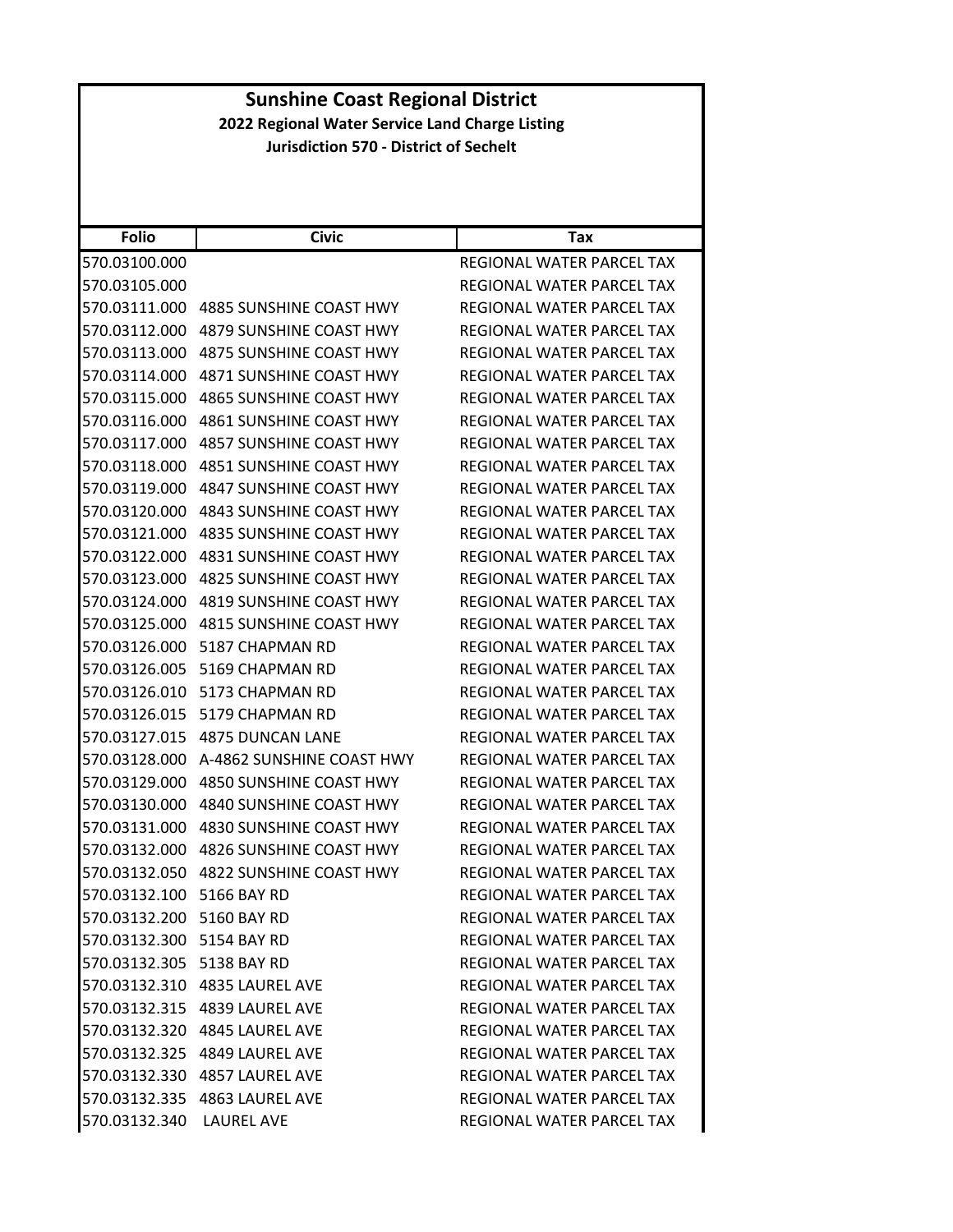|               | <b>Sunshine Coast Regional District</b>         |                                  |  |
|---------------|-------------------------------------------------|----------------------------------|--|
|               | 2022 Regional Water Service Land Charge Listing |                                  |  |
|               | <b>Jurisdiction 570 - District of Sechelt</b>   |                                  |  |
|               |                                                 |                                  |  |
|               |                                                 |                                  |  |
|               |                                                 |                                  |  |
| <b>Folio</b>  | <b>Civic</b>                                    | Tax                              |  |
|               | 570.03132.345 4873 LAUREL AVE                   | <b>REGIONAL WATER PARCEL TAX</b> |  |
| 570.03132.350 | <b>4877 LAUREL AVE</b>                          | REGIONAL WATER PARCEL TAX        |  |
|               | 570.03132.355 5157 CHAPMAN RD                   | <b>REGIONAL WATER PARCEL TAX</b> |  |
| 570.03132.360 | 5147 CHAPMAN RD                                 | REGIONAL WATER PARCEL TAX        |  |
| 570.03133.000 | 4694 SUNSHINE COAST HWY                         | REGIONAL WATER PARCEL TAX        |  |
|               | 570.03134.000 4690 SUNSHINE COAST HWY           | REGIONAL WATER PARCEL TAX        |  |
| 570.03135.000 | 4688 SUNSHINE COAST HWY                         | REGIONAL WATER PARCEL TAX        |  |
|               | 570.03136.000 4684 SUNSHINE COAST HWY           | REGIONAL WATER PARCEL TAX        |  |
| 570.03137.001 | <b>4678 SUNSHINE COAST HWY</b>                  | <b>REGIONAL WATER PARCEL TAX</b> |  |
|               | 570.03138.000 4672 SUNSHINE COAST HWY           | <b>REGIONAL WATER PARCEL TAX</b> |  |
| 570.03140.000 | 4668 SUNSHINE COAST HWY                         | REGIONAL WATER PARCEL TAX        |  |
| 570.03141.000 | 4664 SUNSHINE COAST HWY                         | REGIONAL WATER PARCEL TAX        |  |
|               | 570.03142.000 4660 SUNSHINE COAST HWY           | REGIONAL WATER PARCEL TAX        |  |
| 570.03143.000 | 4656 SUNSHINE COAST HWY                         | REGIONAL WATER PARCEL TAX        |  |
|               | 570.03144.000 4663 WESTLY RD                    | REGIONAL WATER PARCEL TAX        |  |
| 570.03145.000 | 4673 WHITAKER RD                                | REGIONAL WATER PARCEL TAX        |  |
|               | 570.03146.000 4677 WHITAKER RD                  | REGIONAL WATER PARCEL TAX        |  |
|               | 570.03148.000 WHITAKER RD                       | REGIONAL WATER PARCEL TAX        |  |
| 570.03149.000 | <b>4689 WHITAKER RD</b>                         | REGIONAL WATER PARCEL TAX        |  |
|               | 570.03150.000 5157 DAVIS BAY RD                 | REGIONAL WATER PARCEL TAX        |  |
|               | 570.03151.000 4648 SUNSHINE COAST HWY           | REGIONAL WATER PARCEL TAX        |  |
|               | 570.03152.000 4644 SUNSHINE COAST HWY           | REGIONAL WATER PARCEL TAX        |  |
| 570.03153.000 | 4638 SUNSHINE COAST HWY                         | REGIONAL WATER PARCEL TAX        |  |
|               | 570.03154.000 4636 SUNSHINE COAST HWY           | <b>REGIONAL WATER PARCEL TAX</b> |  |
|               | 570.03155.000 4632 SUNSHINE COAST HWY           | REGIONAL WATER PARCEL TAX        |  |
|               | 570.03156.000 4628 SUNSHINE COAST HWY           | REGIONAL WATER PARCEL TAX        |  |
|               | 570.03157.000 4624 SUNSHINE COAST HWY           | REGIONAL WATER PARCEL TAX        |  |
|               |                                                 | REGIONAL WATER PARCEL TAX        |  |
|               | 570.03159.000 4618 SUNSHINE COAST HWY           | REGIONAL WATER PARCEL TAX        |  |
|               | 570.03160.000 4612 SUNSHINE COAST HWY           | REGIONAL WATER PARCEL TAX        |  |
| 570.03160.100 | 4607 WHITAKER RD                                | REGIONAL WATER PARCEL TAX        |  |
|               | 570.03161.000 4623 WHITAKER RD                  | REGIONAL WATER PARCEL TAX        |  |
|               | 570.03162.000 4631 WHITAKER RD                  | REGIONAL WATER PARCEL TAX        |  |
|               | 570.03163.000 4637 WHITAKER RD                  | REGIONAL WATER PARCEL TAX        |  |
|               | 570.03164.000 4641 WHITAKER RD                  | REGIONAL WATER PARCEL TAX        |  |
|               | 570.03165.000 4645 WHITAKER RD                  | REGIONAL WATER PARCEL TAX        |  |
|               | 570.03166.000 4657 WHITAKER RD                  | REGIONAL WATER PARCEL TAX        |  |
|               | 570.03167.000 4660 WESTLY RD                    | REGIONAL WATER PARCEL TAX        |  |
|               |                                                 |                                  |  |
|               | 570.03168.000 4604 WHITAKER RD                  | REGIONAL WATER PARCEL TAX        |  |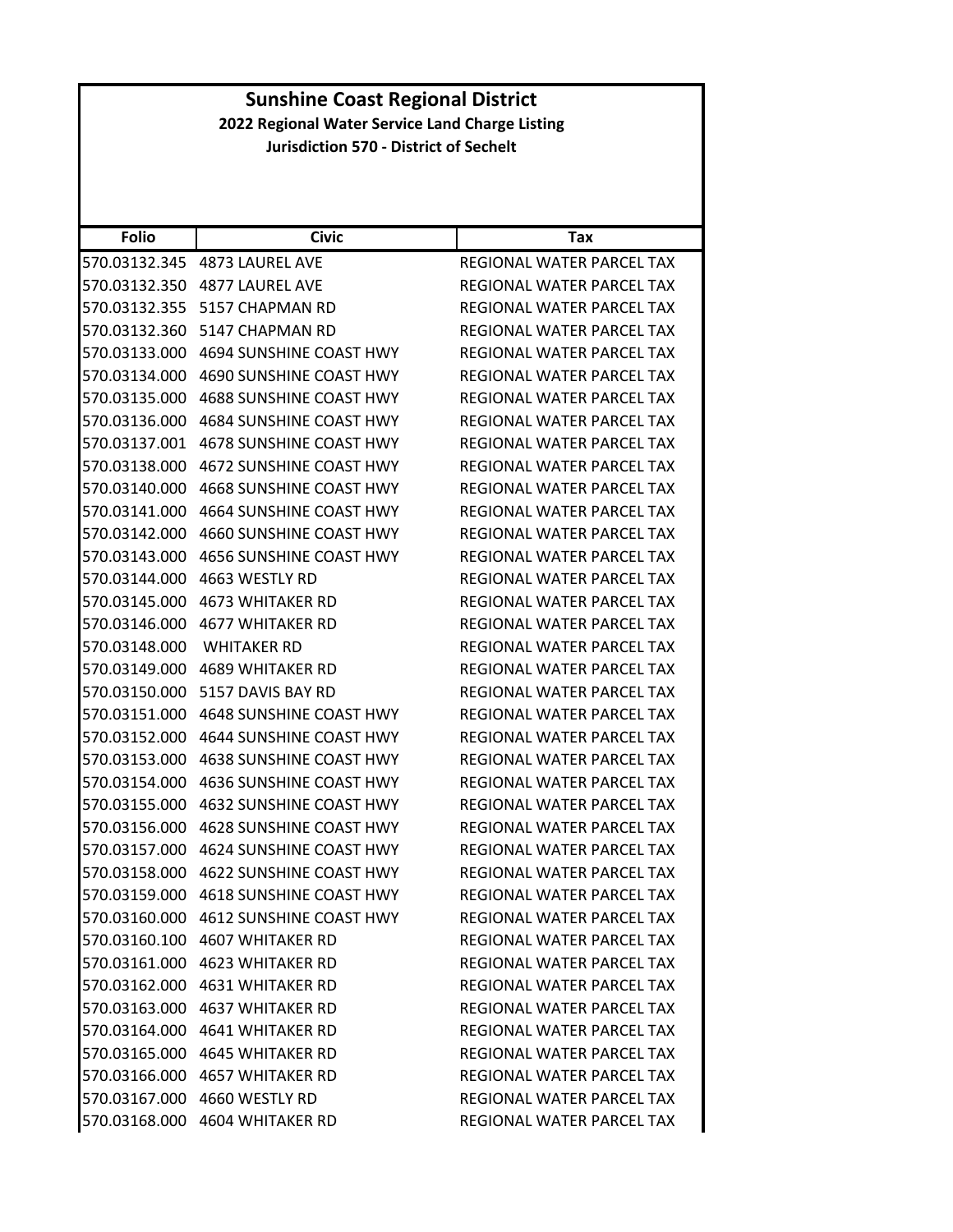| <b>Folio</b>  | <b>Civic</b>                          | Tax                       |
|---------------|---------------------------------------|---------------------------|
| 570.03168.010 | <b>4598 WHITAKER RD</b>               | REGIONAL WATER PARCEL TAX |
| 570.03169.000 | 4590 SUNSHINE COAST HWY               | REGIONAL WATER PARCEL TAX |
| 570.03170.000 | 4586 SUNSHINE COAST HWY               | REGIONAL WATER PARCEL TAX |
| 570.03172.000 | SUNSHINE COAST HWY                    | REGIONAL WATER PARCEL TAX |
| 570.03173.001 | 5135 DAVIS BAY RD                     | REGIONAL WATER PARCEL TAX |
| 570.03173.002 | 4692 WHITAKER RD                      | REGIONAL WATER PARCEL TAX |
| 570.03174.000 | 4682 WHITAKER RD                      | REGIONAL WATER PARCEL TAX |
| 570.03175.000 | <b>4676 WHITAKER RD</b>               | REGIONAL WATER PARCEL TAX |
| 570.03175.100 | 4672 WHITAKER RD                      | REGIONAL WATER PARCEL TAX |
| 570.03176.000 | 4664 WHITAKER RD                      | REGIONAL WATER PARCEL TAX |
| 570.03177.000 | <b>4658 WHITAKER RD</b>               | REGIONAL WATER PARCEL TAX |
| 570.03178.000 | 4648 WHITAKER RD                      | REGIONAL WATER PARCEL TAX |
| 570.03179.000 | 4642 WHITAKER RD                      | REGIONAL WATER PARCEL TAX |
| 570.03180.000 | 4632 WHITAKER RD                      | REGIONAL WATER PARCEL TAX |
| 570.03181.000 | <b>4628 WHITAKER RD</b>               | REGIONAL WATER PARCEL TAX |
| 570.03182.000 | 4616 WHITAKER RD                      | REGIONAL WATER PARCEL TAX |
| 570.03183.000 | 5123 DAVIS BAY RD                     | REGIONAL WATER PARCEL TAX |
|               | 570.03184.000 4661 SIMPKINS RD        | REGIONAL WATER PARCEL TAX |
| 570.03185.000 | 4647 SIMPKINS RD                      | REGIONAL WATER PARCEL TAX |
| 570.03186.000 | 4631 SIMPKINS RD                      | REGIONAL WATER PARCEL TAX |
| 570.03187.000 | 4621 SIMPKINS RD                      | REGIONAL WATER PARCEL TAX |
| 570.03188.000 | 4605 SIMPKINS RD                      | REGIONAL WATER PARCEL TAX |
| 570.03188.500 | 4602 SIMPKINS RD                      | REGIONAL WATER PARCEL TAX |
| 570.03189.000 | 4632 SIMPKINS RD                      | REGIONAL WATER PARCEL TAX |
| 570.03190.000 | 4646 SIMPKINS RD                      | REGIONAL WATER PARCEL TAX |
| 570.03192.001 | 5085 DAVIS BAY RD                     | REGIONAL WATER PARCEL TAX |
| 570.03193.000 | 5069 DAVIS BAY RD                     | REGIONAL WATER PARCEL TAX |
| 570.03194.005 | 1615 MISSION RD                       | REGIONAL WATER PARCEL TAX |
| 570.03194.010 | 1605 MISSION RD                       | REGIONAL WATER PARCEL TAX |
|               | 570.03195.001 4595 SUNSHINE COAST HWY | REGIONAL WATER PARCEL TAX |
| 570.03196.005 | 4603 SUNSHINE COAST HWY               | REGIONAL WATER PARCEL TAX |
| 570.03197.000 | <b>4609 SUNSHINE COAST HWY</b>        | REGIONAL WATER PARCEL TAX |
|               | 570.03198.005 4748 SUNSHINE COAST HWY | REGIONAL WATER PARCEL TAX |
| 570.03199.000 | 5181 BAY RD                           | REGIONAL WATER PARCEL TAX |
|               | 570.03200.000 4808 SUNSHINE COAST HWY | REGIONAL WATER PARCEL TAX |
| 570.03201.000 | 4802 SUNSHINE COAST HWY               | REGIONAL WATER PARCEL TAX |
| 570.03202.000 | 4798 SUNSHINE COAST HWY               | REGIONAL WATER PARCEL TAX |
|               | 570.03203.000 4794 SUNSHINE COAST HWY | REGIONAL WATER PARCEL TAX |
| 570.03204.000 | 4790 SUNSHINE COAST HWY               | REGIONAL WATER PARCEL TAX |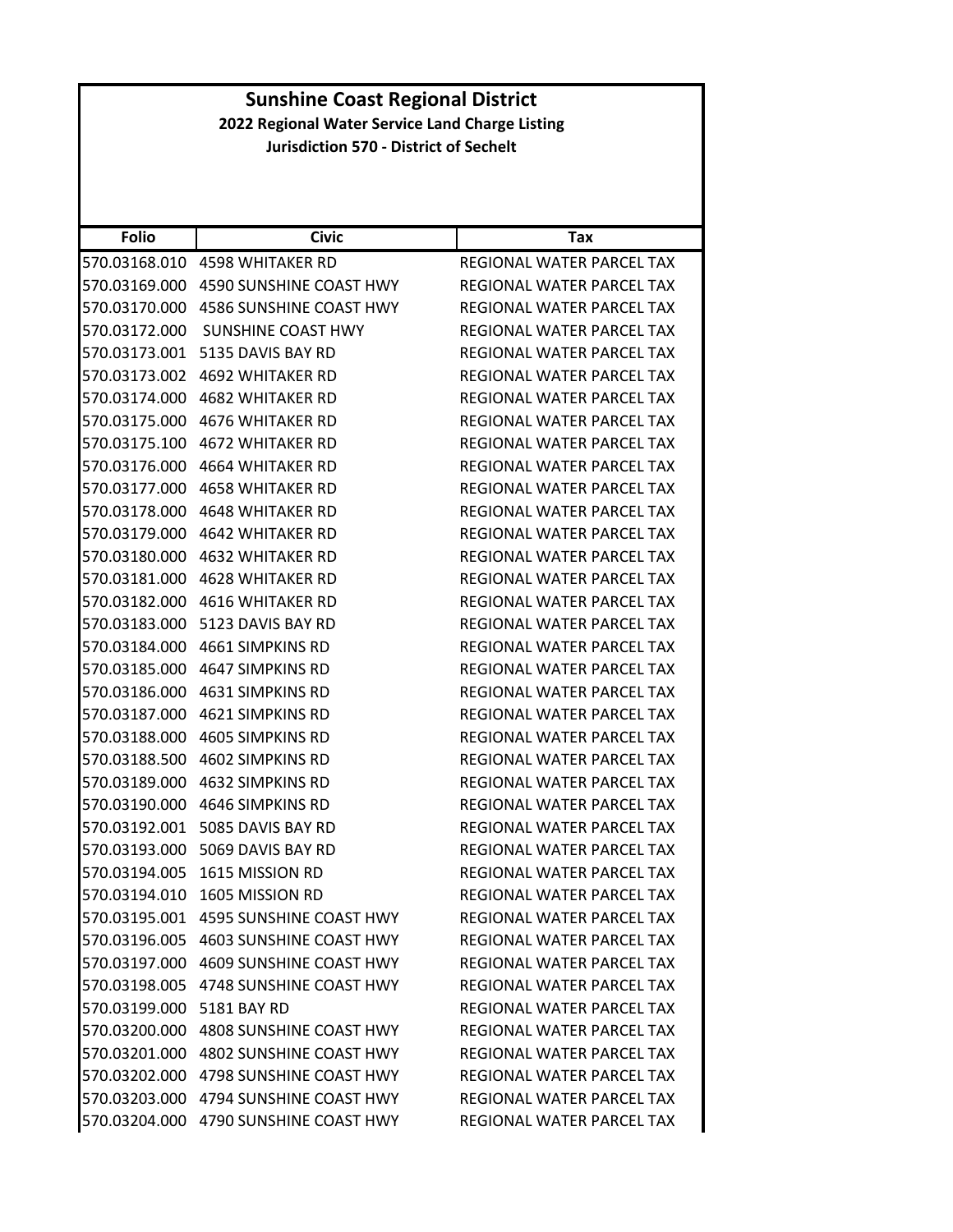| <b>Sunshine Coast Regional District</b><br>2022 Regional Water Service Land Charge Listing |                                               |                                                        |  |  |
|--------------------------------------------------------------------------------------------|-----------------------------------------------|--------------------------------------------------------|--|--|
|                                                                                            | <b>Jurisdiction 570 - District of Sechelt</b> |                                                        |  |  |
|                                                                                            |                                               |                                                        |  |  |
|                                                                                            |                                               |                                                        |  |  |
|                                                                                            |                                               |                                                        |  |  |
| <b>Folio</b>                                                                               | <b>Civic</b>                                  | Tax                                                    |  |  |
| 570.03205.000                                                                              | 4780 SUNSHINE COAST HWY                       | REGIONAL WATER PARCEL TAX<br>REGIONAL WATER PARCEL TAX |  |  |
| 570.03207.000<br>570.03208.000                                                             | 4774 SUNSHINE COAST HWY                       |                                                        |  |  |
| 570.03209.000                                                                              | 4764 SUNSHINE COAST HWY                       | REGIONAL WATER PARCEL TAX<br>REGIONAL WATER PARCEL TAX |  |  |
|                                                                                            |                                               |                                                        |  |  |
| 570.03211.080                                                                              | WHITAKER RD                                   | REGIONAL WATER PARCEL TAX                              |  |  |
| 570.03211.090                                                                              | <b>WHITAKER RD</b>                            | REGIONAL WATER PARCEL TAX                              |  |  |
| 570.03211.100                                                                              | 4739 WHITAKER RD                              | REGIONAL WATER PARCEL TAX                              |  |  |
| 570.03211.110                                                                              | 4743 WHITAKER RD                              | REGIONAL WATER PARCEL TAX                              |  |  |
| 570.03211.120                                                                              | <b>4747 WHITAKER RD</b>                       | REGIONAL WATER PARCEL TAX                              |  |  |
|                                                                                            | 570.03211.150 4726 SUNSHINE COAST HWY         | REGIONAL WATER PARCEL TAX                              |  |  |
| 570.03211.181                                                                              | 1-4720 SUNSHINE COAST HWY                     | REGIONAL WATER PARCEL TAX                              |  |  |
| 570.03211.182                                                                              | 2-4720 SUNSHINE COAST HWY                     | <b>REGIONAL WATER PARCEL TAX</b>                       |  |  |
| 570.03211.183                                                                              | 3-4720 SUNSHINE COAST HWY                     | REGIONAL WATER PARCEL TAX                              |  |  |
|                                                                                            | 570.03211.184  4-4720 SUNSHINE COAST HWY      | REGIONAL WATER PARCEL TAX                              |  |  |
|                                                                                            | 570.03211.185    5-4720 SUNSHINE COAST HWY    | REGIONAL WATER PARCEL TAX                              |  |  |
| 570.03211.186                                                                              | 6-4720 SUNSHINE COAST HWY                     | REGIONAL WATER PARCEL TAX                              |  |  |
| 570.03211.301                                                                              | 102-5160 DAVIS BAY RD                         | REGIONAL WATER PARCEL TAX                              |  |  |
| 570.03211.302                                                                              | 5160 DAVIS BAY RD                             | REGIONAL WATER PARCEL TAX                              |  |  |
| 570.03211.303                                                                              | 103-5160 DAVIS BAY RD                         | REGIONAL WATER PARCEL TAX                              |  |  |
| 570.03211.304                                                                              | 104-5160 DAVIS BAY RD                         | REGIONAL WATER PARCEL TAX                              |  |  |
| 570.03211.305                                                                              | 105-5160 DAVIS BAY RD                         | REGIONAL WATER PARCEL TAX                              |  |  |
| 570.03211.306                                                                              | 106-5160 DAVIS BAY RD                         | <b>REGIONAL WATER PARCEL TAX</b>                       |  |  |
| 570.03211.307                                                                              | 107-5160 DAVIS BAY RD                         | REGIONAL WATER PARCEL TAX                              |  |  |
|                                                                                            | 570.03211.308 108-5160 DAVIS BAY RD           | REGIONAL WATER PARCEL TAX                              |  |  |
|                                                                                            | 570.03211.309 109-5160 DAVIS BAY RD           | REGIONAL WATER PARCEL TAX                              |  |  |
|                                                                                            | 570.03211.310 110-5160 DAVIS BAY RD           | REGIONAL WATER PARCEL TAX                              |  |  |
|                                                                                            |                                               | REGIONAL WATER PARCEL TAX                              |  |  |
|                                                                                            | 570.03211.312 112-5160 DAVIS BAY RD           | REGIONAL WATER PARCEL TAX                              |  |  |
|                                                                                            | 570.03211.313 113-5160 DAVIS BAY RD           | REGIONAL WATER PARCEL TAX                              |  |  |
| 570.03211.314                                                                              | 114-5160 DAVIS BAY RD                         | REGIONAL WATER PARCEL TAX                              |  |  |
|                                                                                            | 570.03211.315 115-5160 DAVIS BAY RD           | REGIONAL WATER PARCEL TAX                              |  |  |
|                                                                                            | 570.03211.316 116-5160 DAVIS BAY RD           | REGIONAL WATER PARCEL TAX                              |  |  |
|                                                                                            | 570.03211.317 117-5160 DAVIS BAY RD           | REGIONAL WATER PARCEL TAX                              |  |  |
|                                                                                            | 570.03211.318 118-5160 DAVIS BAY RD           | REGIONAL WATER PARCEL TAX                              |  |  |
| 570.03211.319                                                                              | 119-5160 DAVIS BAY RD                         | REGIONAL WATER PARCEL TAX                              |  |  |
|                                                                                            | 570.03211.320 120-5160 DAVIS BAY RD           | REGIONAL WATER PARCEL TAX                              |  |  |
| 570.03211.321                                                                              | 121-5160 DAVIS BAY RD                         | REGIONAL WATER PARCEL TAX                              |  |  |
|                                                                                            | 570.03211.322 222-5160 DAVIS BAY RD           | REGIONAL WATER PARCEL TAX                              |  |  |
|                                                                                            | 570.03211.323 223-5160 DAVIS BAY RD           | REGIONAL WATER PARCEL TAX                              |  |  |
|                                                                                            |                                               |                                                        |  |  |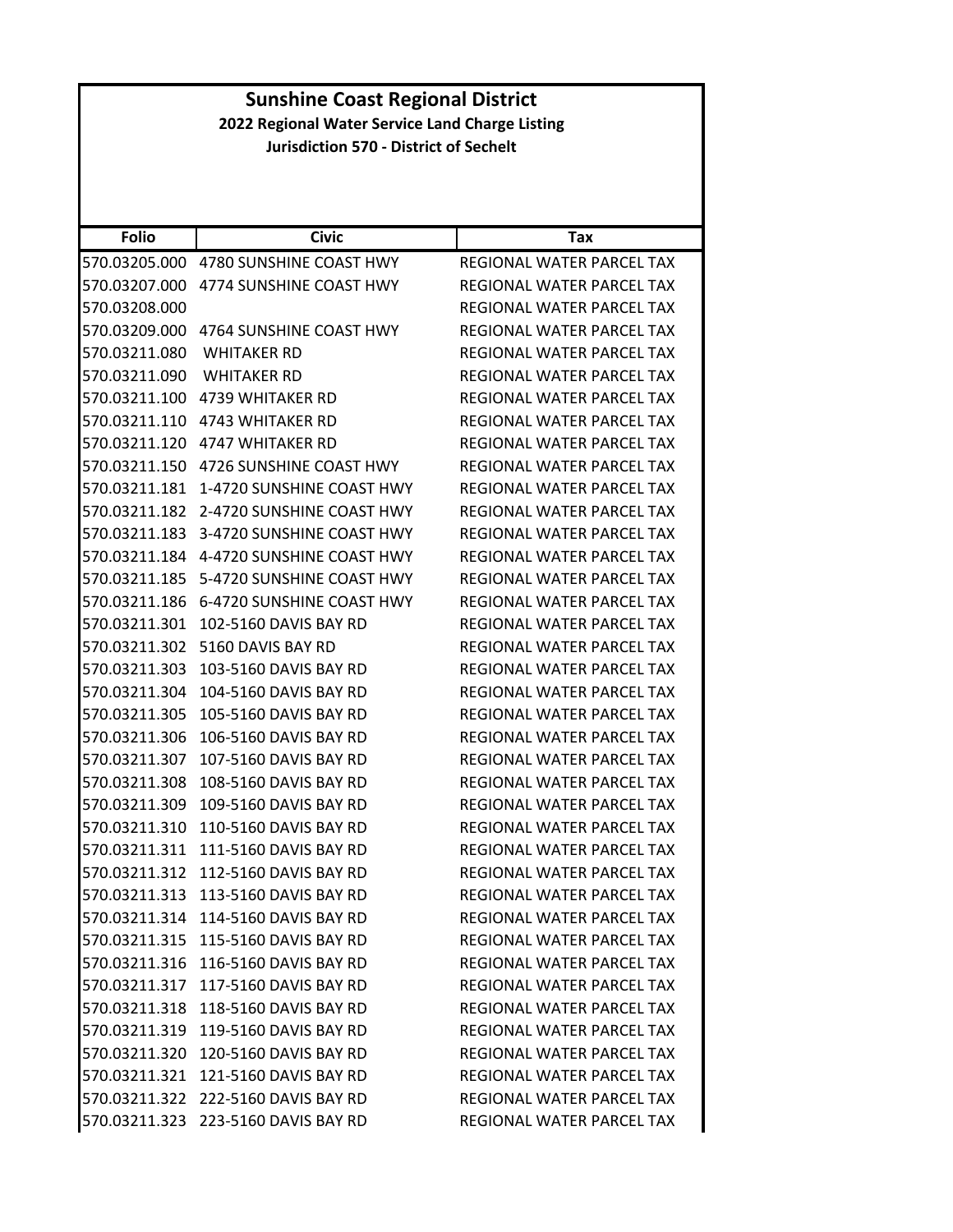| <b>Folio</b>  | <b>Civic</b>                        | Tax                              |
|---------------|-------------------------------------|----------------------------------|
| 570.03211.324 | 224-5160 DAVIS BAY RD               | REGIONAL WATER PARCEL TAX        |
| 570.03211.325 | 225-5160 DAVIS BAY RD               | REGIONAL WATER PARCEL TAX        |
| 570.03211.326 | 226-5160 DAVIS BAY RD               | <b>REGIONAL WATER PARCEL TAX</b> |
| 570.03211.327 | 227-5160 DAVIS BAY RD               | REGIONAL WATER PARCEL TAX        |
| 570.03211.328 | 228-5160 DAVIS BAY RD               | REGIONAL WATER PARCEL TAX        |
| 570.03211.329 | 229-5160 DAVIS BAY RD               | REGIONAL WATER PARCEL TAX        |
| 570.03211.330 | 230-5160 DAVIS BAY RD               | REGIONAL WATER PARCEL TAX        |
| 570.03211.331 | 231-5160 DAVIS BAY RD               | REGIONAL WATER PARCEL TAX        |
| 570.03211.332 | 232-5160 DAVIS BAY RD               | REGIONAL WATER PARCEL TAX        |
| 570.03211.333 | 233-5160 DAVIS BAY RD               | REGIONAL WATER PARCEL TAX        |
| 570.03211.334 | 234-5160 DAVIS BAY RD               | REGIONAL WATER PARCEL TAX        |
| 570.03211.335 | 235-5160 DAVIS BAY RD               | REGIONAL WATER PARCEL TAX        |
| 570.03211.336 | 236-5160 DAVIS BAY RD               | REGIONAL WATER PARCEL TAX        |
| 570.03211.337 | 237-5160 DAVIS BAY RD               | REGIONAL WATER PARCEL TAX        |
| 570.03211.338 | 238-5160 DAVIS BAY RD               | REGIONAL WATER PARCEL TAX        |
| 570.03211.339 | 239-5160 DAVIS BAY RD               | REGIONAL WATER PARCEL TAX        |
| 570.03211.340 | 240-5160 DAVIS BAY RD               | REGIONAL WATER PARCEL TAX        |
| 570.03211.341 | 241-5160 DAVIS BAY RD               | REGIONAL WATER PARCEL TAX        |
| 570.03211.342 | 342-5160 DAVIS BAY RD               | REGIONAL WATER PARCEL TAX        |
| 570.03211.343 | 343-5160 DAVIS BAY RD               | REGIONAL WATER PARCEL TAX        |
| 570.03211.344 | 344-5160 DAVIS BAY RD               | REGIONAL WATER PARCEL TAX        |
| 570.03211.345 | 345-5160 DAVIS BAY RD               | REGIONAL WATER PARCEL TAX        |
| 570.03211.346 | 346-5160 DAVIS BAY RD               | REGIONAL WATER PARCEL TAX        |
| 570.03211.347 | 347-5160 DAVIS BAY RD               | REGIONAL WATER PARCEL TAX        |
| 570.03211.348 | 348-5160 DAVIS BAY RD               | REGIONAL WATER PARCEL TAX        |
| 570.03211.349 | 349-5160 DAVIS BAY RD               | REGIONAL WATER PARCEL TAX        |
| 570.03211.350 | 350-5160 DAVIS BAY RD               | REGIONAL WATER PARCEL TAX        |
| 570.03211.351 | 351-5160 DAVIS BAY RD               | <b>REGIONAL WATER PARCEL TAX</b> |
| 570.03211.352 | 352-5160 DAVIS BAY RD               | REGIONAL WATER PARCEL TAX        |
|               | 570.03211.353 353-5160 DAVIS BAY RD | REGIONAL WATER PARCEL TAX        |
|               | 570.03211.354 354-5160 DAVIS BAY RD | REGIONAL WATER PARCEL TAX        |
|               | 570.03211.355 355-5160 DAVIS BAY RD | REGIONAL WATER PARCEL TAX        |
|               | 570.03211.356 356-5160 DAVIS BAY RD | REGIONAL WATER PARCEL TAX        |
|               | 570.03211.357 357-5160 DAVIS BAY RD | REGIONAL WATER PARCEL TAX        |
|               | 570.03211.358 358-5160 DAVIS BAY RD | <b>REGIONAL WATER PARCEL TAX</b> |
|               | 570.03211.359 359-5160 DAVIS BAY RD | REGIONAL WATER PARCEL TAX        |
|               | 570.03211.360 360-5160 DAVIS BAY RD | <b>REGIONAL WATER PARCEL TAX</b> |
|               | 570.03211.361 361-5160 DAVIS BAY RD | REGIONAL WATER PARCEL TAX        |
|               | 570.03212.000 4750 WHITAKER RD      | REGIONAL WATER PARCEL TAX        |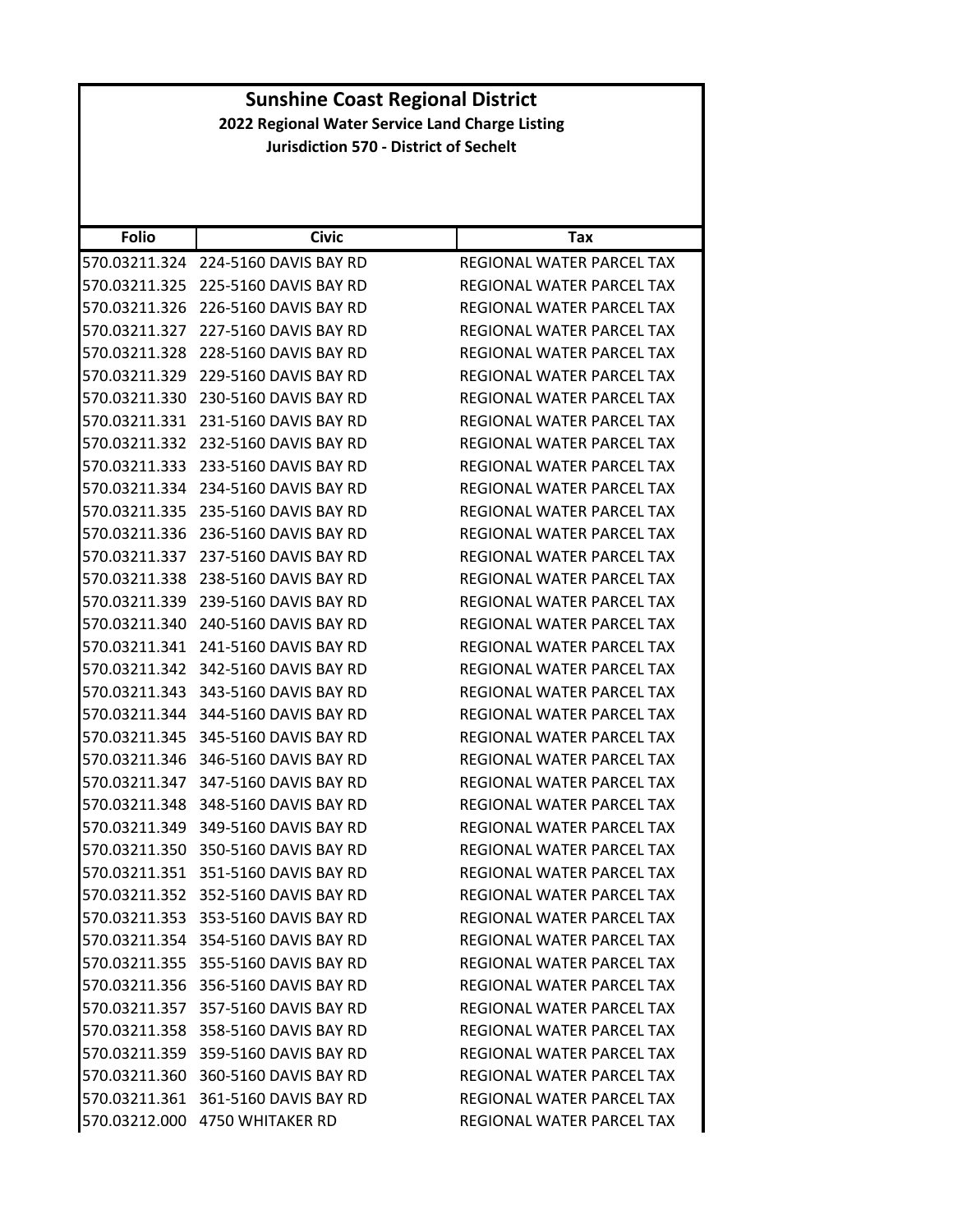| <b>Folio</b>  | <b>Civic</b>                     | Tax                              |
|---------------|----------------------------------|----------------------------------|
|               | 570.03213.000 4744 WHITAKER RD   | REGIONAL WATER PARCEL TAX        |
|               | 570.03214.000 4740 WHITAKER RD   | REGIONAL WATER PARCEL TAX        |
| 570.03215.000 | 4734 WHITAKER RD                 | REGIONAL WATER PARCEL TAX        |
|               | 570.03216.000 4730 WHITAKER RD   | REGIONAL WATER PARCEL TAX        |
|               | 570.03217.000 4726 WHITAKER RD   | REGIONAL WATER PARCEL TAX        |
| 570.03218.000 | 4722 WHITAKER RD                 | REGIONAL WATER PARCEL TAX        |
|               | 570.03219.000 4716 WHITAKER RD   | REGIONAL WATER PARCEL TAX        |
| 570.03220.000 | 4710 WHITAKER RD                 | REGIONAL WATER PARCEL TAX        |
|               | 570.03221.000 4708 WHITAKER RD   | REGIONAL WATER PARCEL TAX        |
|               |                                  | REGIONAL WATER PARCEL TAX        |
| 570.03223.000 | 4705 LAUREL AVE                  | REGIONAL WATER PARCEL TAX        |
|               | 570.03224.000    4709 LAUREL AVE | REGIONAL WATER PARCEL TAX        |
| 570.03225.000 | 4713 LAUREL AVE                  | REGIONAL WATER PARCEL TAX        |
|               |                                  | REGIONAL WATER PARCEL TAX        |
| 570.03225.105 | 5578 EMERSON RD                  | REGIONAL WATER PARCEL TAX        |
| 570.03225.110 | 5582 EMERSON RD                  | REGIONAL WATER PARCEL TAX        |
|               |                                  | REGIONAL WATER PARCEL TAX        |
| 570.03225.120 | 6387 ORACLE RD                   | REGIONAL WATER PARCEL TAX        |
|               |                                  | REGIONAL WATER PARCEL TAX        |
| 570.03225.130 | 6379 ORACLE RD                   | REGIONAL WATER PARCEL TAX        |
| 570.03225.135 | 6375 ORACLE RD                   | REGIONAL WATER PARCEL TAX        |
| 570.03225.140 | 6371 ORACLE RD                   | REGIONAL WATER PARCEL TAX        |
|               | 570.03226.000 4717 LAUREL AVE    | REGIONAL WATER PARCEL TAX        |
|               |                                  | REGIONAL WATER PARCEL TAX        |
| 570.03228.000 | 4727 LAUREL AVE                  | REGIONAL WATER PARCEL TAX        |
|               | 570.03229.000 4731 LAUREL AVE    | REGIONAL WATER PARCEL TAX        |
|               | 570.03230.000 4735 LAUREL AVE    | <b>REGIONAL WATER PARCEL TAX</b> |
|               | 570.03231.000 4741 LAUREL AVE    | REGIONAL WATER PARCEL TAX        |
|               | 570.03233.000 4747 LAUREL AVE    | REGIONAL WATER PARCEL TAX        |
|               | 570.03235.005 4746 LAUREL AVE    | REGIONAL WATER PARCEL TAX        |
|               | 570.03236.000 4740 LAUREL AVE    | REGIONAL WATER PARCEL TAX        |
|               | 570.03237.000 4734 LAUREL AVE    | REGIONAL WATER PARCEL TAX        |
|               | 570.03238.000 4730 LAUREL AVE    | REGIONAL WATER PARCEL TAX        |
|               | 570.03239.000 4726 LAUREL AVE    | REGIONAL WATER PARCEL TAX        |
|               | 570.03240.000 4722 LAUREL AVE    | REGIONAL WATER PARCEL TAX        |
|               | 570.03241.000 4716 LAUREL AVE    | REGIONAL WATER PARCEL TAX        |
|               | 570.03242.000 4712 LAUREL AVE    | REGIONAL WATER PARCEL TAX        |
|               | 570.03243.000 4708 LAUREL AVE    | REGIONAL WATER PARCEL TAX        |
|               | 570.03244.000 5116 DAVIS BAY RD  | REGIONAL WATER PARCEL TAX        |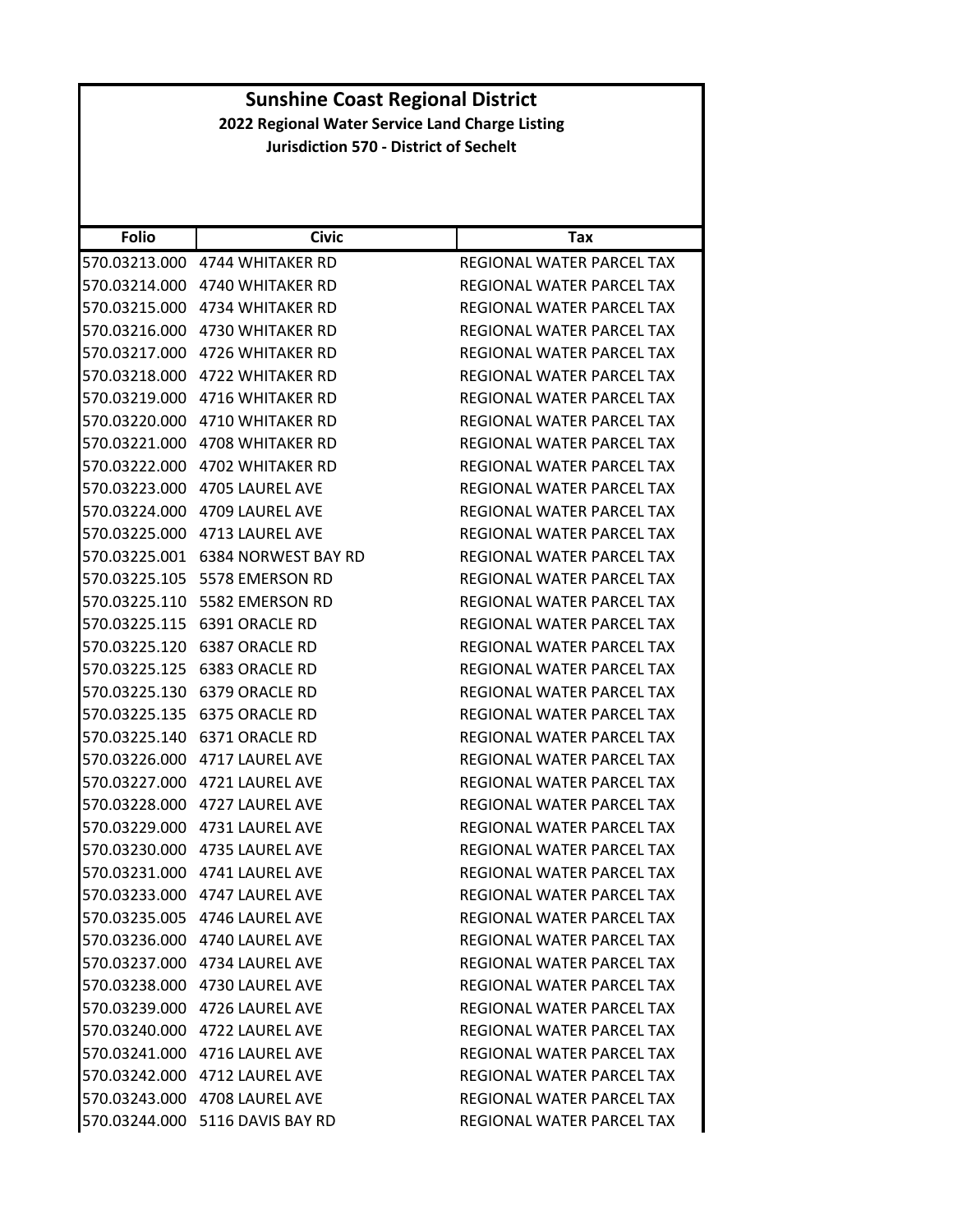| <b>Folio</b>              | <b>Civic</b>                     | <b>Tax</b>                       |
|---------------------------|----------------------------------|----------------------------------|
| 570.03244.002             | 4741 FIR RD                      | REGIONAL WATER PARCEL TAX        |
| 570.03244.004             | 4739 FIR RD                      | REGIONAL WATER PARCEL TAX        |
| 570.03244.008             | 4736 FIR RD                      | REGIONAL WATER PARCEL TAX        |
| 570.03244.010             | 4738 FIR RD                      | REGIONAL WATER PARCEL TAX        |
| 570.03244.012             | 4742 FIR RD                      | REGIONAL WATER PARCEL TAX        |
| 570.03244.014 4746 FIR RD |                                  | REGIONAL WATER PARCEL TAX        |
| 570.03244.016             | 4754 FIR RD                      | REGIONAL WATER PARCEL TAX        |
| 570.03244.019             | 4734 FIR RD                      | REGIONAL WATER PARCEL TAX        |
| 570.03244.021             | 4826 EAGLEVIEW RD                | REGIONAL WATER PARCEL TAX        |
| 570.03244.022             | 4832 EAGLEVIEW RD                | REGIONAL WATER PARCEL TAX        |
| 570.03244.023             | 4838 EAGLEVIEW RD                | REGIONAL WATER PARCEL TAX        |
| 570.03244.024             | 4842 EAGLEVIEW RD                | REGIONAL WATER PARCEL TAX        |
| 570.03244.025             | 4848 EAGLEVIEW RD                | REGIONAL WATER PARCEL TAX        |
| 570.03244.026             | 4854 EAGLEVIEW RD                | <b>REGIONAL WATER PARCEL TAX</b> |
| 570.03244.027             | 4858 EAGLEVIEW RD                | REGIONAL WATER PARCEL TAX        |
| 570.03244.032             | 4857 BLUEGROUSE DR               | REGIONAL WATER PARCEL TAX        |
| 570.03244.033             | 4853 BLUEGROUSE DR               | REGIONAL WATER PARCEL TAX        |
| 570.03244.034             | 4845 BLUEGROUSE DR               | REGIONAL WATER PARCEL TAX        |
| 570.03244.035             | 4839 BLUEGROUSE DR               | REGIONAL WATER PARCEL TAX        |
| 570.03244.036             | 4835 BLUEGROUSE DR               | REGIONAL WATER PARCEL TAX        |
| 570.03244.037             | 4827 BLUEGROUSE DR               | REGIONAL WATER PARCEL TAX        |
| 570.03244.038             | 5078 BAY RD                      | REGIONAL WATER PARCEL TAX        |
| 570.03244.039             | 5072 BAY RD                      | REGIONAL WATER PARCEL TAX        |
| 570.03244.040             | 5066 BAY RD                      | REGIONAL WATER PARCEL TAX        |
| 570.03244.043             | 4852 BLUEGROUSE DR               | REGIONAL WATER PARCEL TAX        |
| 570.03244.044             | 4846 BLUEGROUSE DR               | REGIONAL WATER PARCEL TAX        |
| 570.03244.045             | 4842 BLUEGROUSE DR               | REGIONAL WATER PARCEL TAX        |
| 570.03244.046             | 4838 BLUEGROUSE DR               | REGIONAL WATER PARCEL TAX        |
| 570.03244.047             | <b>4830 BLUEGROUSE DR</b>        | REGIONAL WATER PARCEL TAX        |
| 570.03244.048             | 4824 BLUEGROUSE DR               | REGIONAL WATER PARCEL TAX        |
|                           | 570.03244.049 4818 BLUEGROUSE DR | REGIONAL WATER PARCEL TAX        |
|                           | 570.03244.050 4812 BLUEGROUSE DR | REGIONAL WATER PARCEL TAX        |
|                           | 570.03244.052 4864 BLUEGROUSE DR | REGIONAL WATER PARCEL TAX        |
| 570.03244.053             | 4868 BLUEGROUSE DR               | REGIONAL WATER PARCEL TAX        |
| 570.03244.054             | 4874 BLUEGROUSE DR               | REGIONAL WATER PARCEL TAX        |
| 570.03244.055             | 5051 CHAPMAN RD                  | REGIONAL WATER PARCEL TAX        |
| 570.03244.056             | 4880 BLUEGROUSE DR               | REGIONAL WATER PARCEL TAX        |
| 570.03244.057             | 4884 BLUEGROUSE DR               | REGIONAL WATER PARCEL TAX        |
| 570.03244.058             | 4883 BLUEGROUSE DR               | REGIONAL WATER PARCEL TAX        |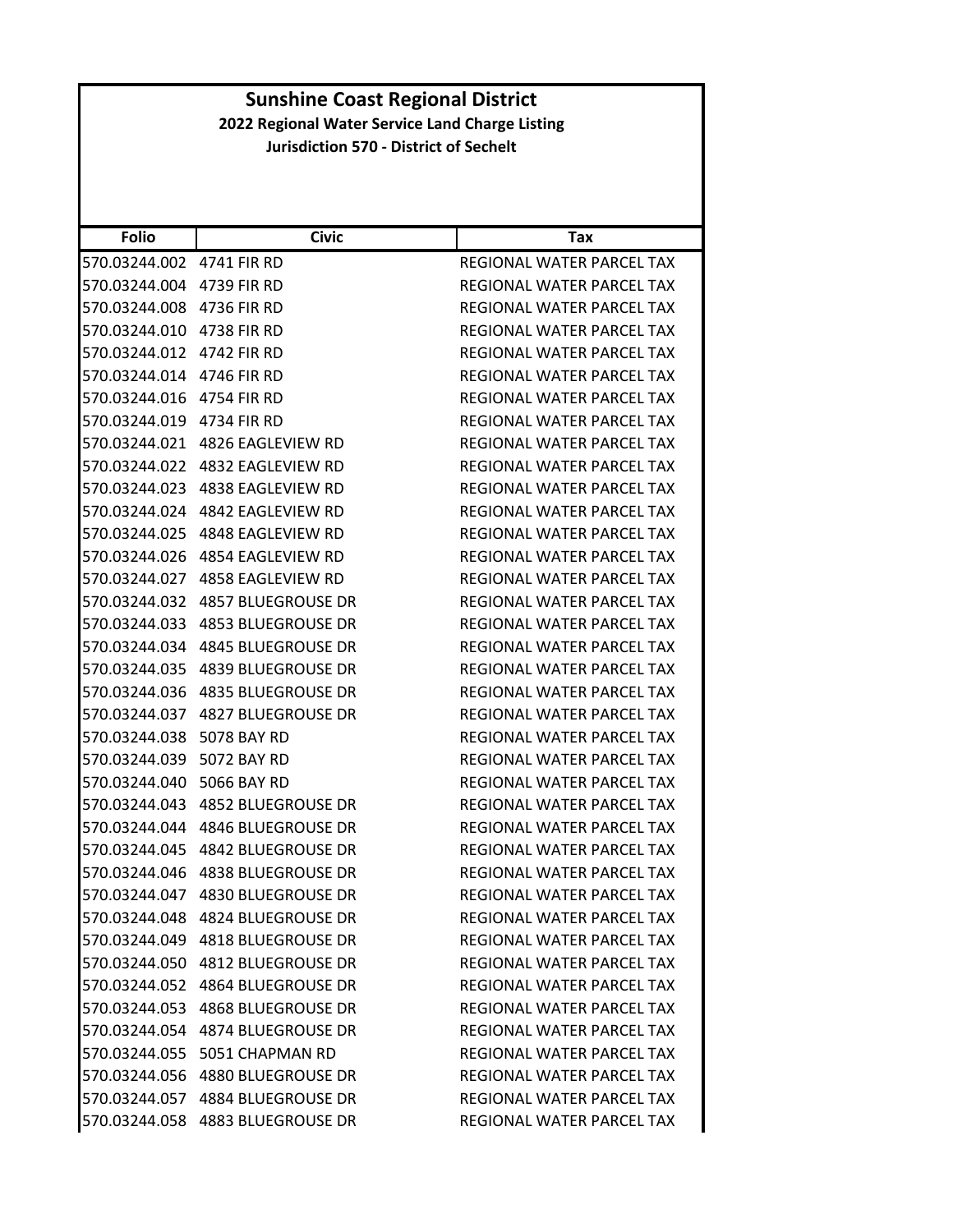| <b>Sunshine Coast Regional District</b>                                                          |                                  |                                  |
|--------------------------------------------------------------------------------------------------|----------------------------------|----------------------------------|
| 2022 Regional Water Service Land Charge Listing<br><b>Jurisdiction 570 - District of Sechelt</b> |                                  |                                  |
|                                                                                                  |                                  |                                  |
|                                                                                                  |                                  |                                  |
|                                                                                                  |                                  |                                  |
| <b>Folio</b>                                                                                     | <b>Civic</b>                     | <b>Tax</b>                       |
|                                                                                                  | 570.03244.059 4879 BLUEGROUSE DR | REGIONAL WATER PARCEL TAX        |
|                                                                                                  | 570.03244.060 4875 BLUEGROUSE DR | REGIONAL WATER PARCEL TAX        |
|                                                                                                  | 570.03244.061 4865 BLUEGROUSE DR | REGIONAL WATER PARCEL TAX        |
|                                                                                                  | 570.03244.062 4864 EAGLEVIEW RD  | REGIONAL WATER PARCEL TAX        |
|                                                                                                  | 570.03244.063 4870 EAGLEVIEW RD  | REGIONAL WATER PARCEL TAX        |
|                                                                                                  | 570.03244.064 5091 CHAPMAN RD    | REGIONAL WATER PARCEL TAX        |
|                                                                                                  | 570.03244.065 4861 BLUEGROUSE DR | <b>REGIONAL WATER PARCEL TAX</b> |
|                                                                                                  | 570.03244.066 4860 BLUEGROUSE DR | REGIONAL WATER PARCEL TAX        |
| 570.03244.067                                                                                    | <b>4856 BLUEGROUSE DR</b>        | REGIONAL WATER PARCEL TAX        |
|                                                                                                  | 570.03244.068 4808 BLUEGROUSE DR | REGIONAL WATER PARCEL TAX        |
| 570.03244.100 5058 BAY RD                                                                        |                                  | REGIONAL WATER PARCEL TAX        |
| 570.03244.105 5050 BAY RD                                                                        |                                  | REGIONAL WATER PARCEL TAX        |
| 570.03244.121 5091 BAY RD                                                                        |                                  | REGIONAL WATER PARCEL TAX        |
| 570.03244.122 5083 BAY RD                                                                        |                                  | REGIONAL WATER PARCEL TAX        |
| 570.03244.123 5071 BAY RD                                                                        |                                  | REGIONAL WATER PARCEL TAX        |
| 570.03244.124 5067 BAY RD                                                                        |                                  | <b>REGIONAL WATER PARCEL TAX</b> |
| 570.03244.125 5061 BAY RD                                                                        |                                  | REGIONAL WATER PARCEL TAX        |
| 570.03244.126 5055 BAY RD                                                                        |                                  | REGIONAL WATER PARCEL TAX        |
| 570.03244.127 5049 BAY RD                                                                        |                                  | REGIONAL WATER PARCEL TAX        |
| 570.03244.128 5045 BAY RD                                                                        |                                  | REGIONAL WATER PARCEL TAX        |
| 570.03244.129 5039 BAY RD                                                                        |                                  | REGIONAL WATER PARCEL TAX        |
|                                                                                                  | 570.03244.130 5070 LES WAY RD    | REGIONAL WATER PARCEL TAX        |
|                                                                                                  | 570.03244.131 4776 TAMARACK PL   | <b>REGIONAL WATER PARCEL TAX</b> |
|                                                                                                  | 570.03244.132 4784 TAMARACK PL   | REGIONAL WATER PARCEL TAX        |
|                                                                                                  | 570.03244.133 4790 TAMARACK PL   | REGIONAL WATER PARCEL TAX        |
|                                                                                                  | 570.03244.134 4796 TAMARACK PL   | REGIONAL WATER PARCEL TAX        |
|                                                                                                  | 570.03244.135 4797 TAMARACK PL   | REGIONAL WATER PARCEL TAX        |
|                                                                                                  | 570.03244.136 4791 TAMARACK PL   | REGIONAL WATER PARCEL TAX        |
|                                                                                                  | 570.03244.137 4785 TAMARACK PL   | REGIONAL WATER PARCEL TAX        |
|                                                                                                  | 570.03244.138 4779 TAMARACK PL   | REGIONAL WATER PARCEL TAX        |
|                                                                                                  | 570.03244.139 4773 TAMARACK PL   | REGIONAL WATER PARCEL TAX        |
|                                                                                                  | 570.03244.140 4765 TAMARACK PL   | REGIONAL WATER PARCEL TAX        |
|                                                                                                  | 570.03244.141 4757 TAMARACK PL   | REGIONAL WATER PARCEL TAX        |
|                                                                                                  | 570.03244.142 4751 TAMARACK PL   | REGIONAL WATER PARCEL TAX        |
|                                                                                                  | 570.03244.143  4745 TAMARACK PL  | REGIONAL WATER PARCEL TAX        |
|                                                                                                  | 570.03244.144 4739 TAMARACK PL   | REGIONAL WATER PARCEL TAX        |
|                                                                                                  | 570.03244.145 4733 TAMARACK PL   | REGIONAL WATER PARCEL TAX        |
|                                                                                                  | 570.03244.146 4731 TAMARACK PL   | REGIONAL WATER PARCEL TAX        |
|                                                                                                  | 570.03244.147 4727 TAMARACK PL   | REGIONAL WATER PARCEL TAX        |
|                                                                                                  |                                  |                                  |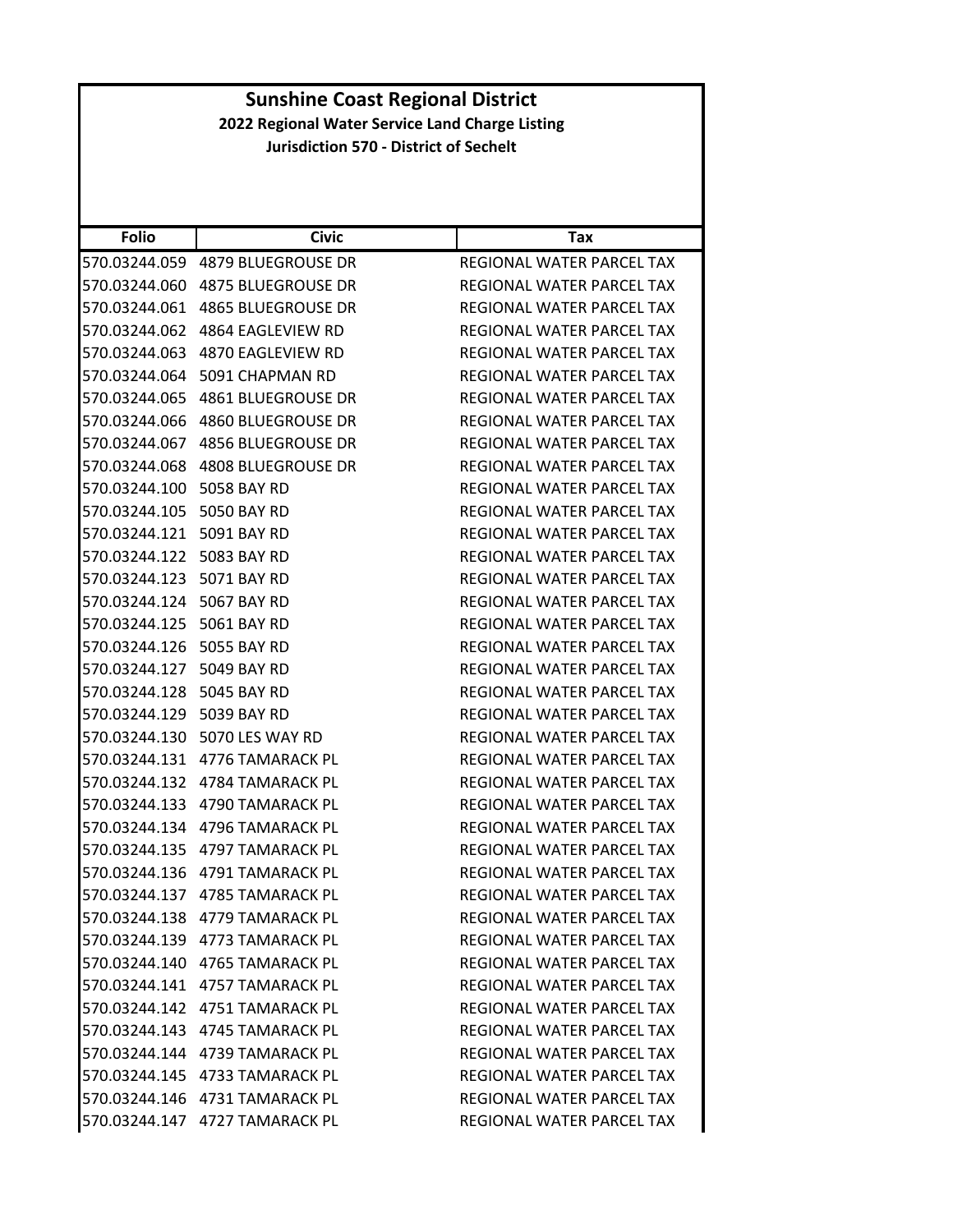| <b>Folio</b>  | <b>Civic</b>                     | Tax                              |
|---------------|----------------------------------|----------------------------------|
| 570.03244.148 |                                  | <b>REGIONAL WATER PARCEL TAX</b> |
| 570.03244.149 | 4723 TAMARACK PL                 | REGIONAL WATER PARCEL TAX        |
|               | 570.03244.150 4718 TAMARACK PL   | REGIONAL WATER PARCEL TAX        |
|               | 570.03244.151 4716 TAMARACK PL   | REGIONAL WATER PARCEL TAX        |
|               | 570.03244.152 4720 TAMARACK PL   | REGIONAL WATER PARCEL TAX        |
|               | 570.03244.153 4726 TAMARACK PL   | REGIONAL WATER PARCEL TAX        |
| 570.03244.154 | 4736 TAMARACK PL                 | REGIONAL WATER PARCEL TAX        |
|               | 570.03244.155 4746 TAMARACK PL   | REGIONAL WATER PARCEL TAX        |
| 570.03244.156 | 4752 TAMARACK PL                 | REGIONAL WATER PARCEL TAX        |
|               | 570.03244.157 5071 LES WAY RD    | REGIONAL WATER PARCEL TAX        |
|               | 570.03244.158 5061 LES WAY RD    | REGIONAL WATER PARCEL TAX        |
| 570.03244.159 | 5057 LES WAY RD                  | REGIONAL WATER PARCEL TAX        |
|               | 570.03244.160 5051 LES WAY RD    | REGIONAL WATER PARCEL TAX        |
| 570.03245.000 | <b>4813 WHITAKER RD</b>          | REGIONAL WATER PARCEL TAX        |
|               | 570.03246.000 B-4807 WHITAKER RD | REGIONAL WATER PARCEL TAX        |
|               | 570.03247.000 4801 WHITAKER RD   | REGIONAL WATER PARCEL TAX        |
| 570.03248.000 | 4797 WHITAKER RD                 | <b>REGIONAL WATER PARCEL TAX</b> |
|               | 570.03249.000 4793 WHITAKER RD   | REGIONAL WATER PARCEL TAX        |
|               | 570.03250.000 4789 WHITAKER RD   | REGIONAL WATER PARCEL TAX        |
|               | 570.03251.000 4785 WHITAKER RD   | REGIONAL WATER PARCEL TAX        |
| 570.03252.000 | <b>WHITAKER RD</b>               | REGIONAL WATER PARCEL TAX        |
| 570.03253.000 | <b>WHITAKER RD</b>               | REGIONAL WATER PARCEL TAX        |
|               | 570.03254.000 4771 WHITAKER RD   | REGIONAL WATER PARCEL TAX        |
| 570.03255.000 | WHITAKER RD                      | REGIONAL WATER PARCEL TAX        |
| 570.03256.000 | WHITAKER RD                      | REGIONAL WATER PARCEL TAX        |
| 570.03257.000 | 4757 WHITAKER RD                 | REGIONAL WATER PARCEL TAX        |
|               |                                  | REGIONAL WATER PARCEL TAX        |
| 570.03258.000 | <b>4758 WHITAKER RD</b>          | <b>REGIONAL WATER PARCEL TAX</b> |
| 570.03259.000 | 5151 BAY RD                      | REGIONAL WATER PARCEL TAX        |
|               | 570.03260.000 4808 WHITAKER RD   | <b>REGIONAL WATER PARCEL TAX</b> |
|               | 570.03261.000 4804 WHITAKER RD   | REGIONAL WATER PARCEL TAX        |
|               |                                  | REGIONAL WATER PARCEL TAX        |
|               | 570.03264.000 4790 WHITAKER RD   | REGIONAL WATER PARCEL TAX        |
|               | 570.03265.000 4786 WHITAKER RD   | REGIONAL WATER PARCEL TAX        |
|               | 570.03266.000 4782 WHITAKER RD   | REGIONAL WATER PARCEL TAX        |
|               | 570.03267.000 4778 WHITAKER RD   | REGIONAL WATER PARCEL TAX        |
|               | 570.03268.000 4772 WHITAKER RD   | REGIONAL WATER PARCEL TAX        |
| 570.03268.001 | 4759 LAUREL AVE                  | <b>REGIONAL WATER PARCEL TAX</b> |
|               | 570.03268.003 4765 LAUREL AVE    | REGIONAL WATER PARCEL TAX        |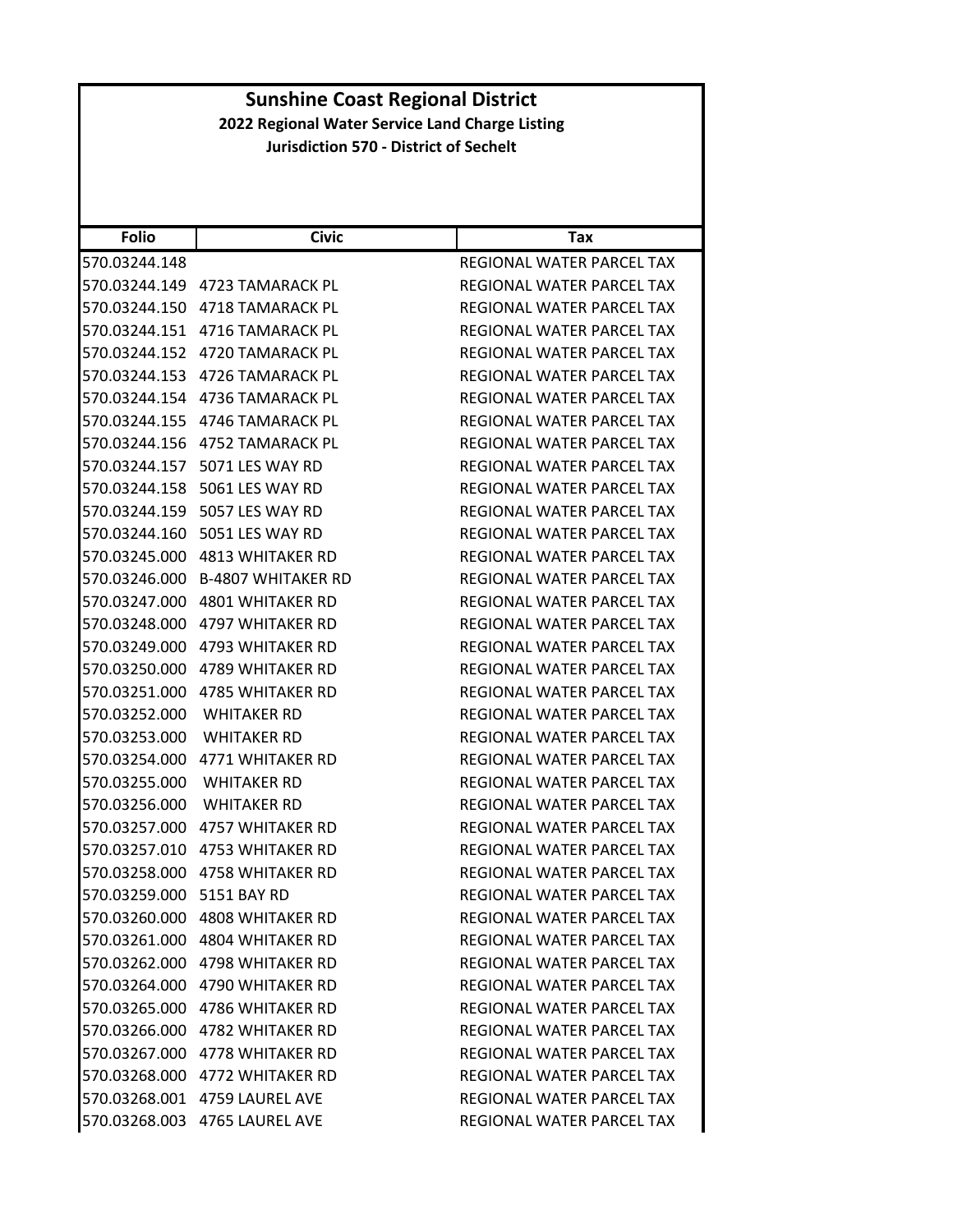| <b>Folio</b>               | Civic                         | Tax                              |
|----------------------------|-------------------------------|----------------------------------|
|                            | 570.03268.005 4771 LAUREL AVE | REGIONAL WATER PARCEL TAX        |
| 570.03268.007              | 4775 LAUREL AVE               | REGIONAL WATER PARCEL TAX        |
|                            | 570.03268.009 4781 LAUREL AVE | REGIONAL WATER PARCEL TAX        |
|                            | 570.03268.011 4787 LAUREL AVE | REGIONAL WATER PARCEL TAX        |
|                            | 570.03268.013 4793 LAUREL AVE | REGIONAL WATER PARCEL TAX        |
| 570.03268.015              | 4799 LAUREL AVE               | REGIONAL WATER PARCEL TAX        |
| 570.03268.017              | <b>4803 LAUREL AVE</b>        | REGIONAL WATER PARCEL TAX        |
|                            | 570.03268.019 4809 LAUREL AVE | REGIONAL WATER PARCEL TAX        |
| 570.03268.021              | <b>4815 LAUREL AVE</b>        | REGIONAL WATER PARCEL TAX        |
|                            | 570.03268.023 4814 LAUREL AVE | REGIONAL WATER PARCEL TAX        |
| 570.03268.025              | <b>4808 LAUREL AVE</b>        | REGIONAL WATER PARCEL TAX        |
| 570.03268.027              | <b>4802 LAUREL AVE</b>        | <b>REGIONAL WATER PARCEL TAX</b> |
| 570.03268.029              | 4798 LAUREL AVE               | REGIONAL WATER PARCEL TAX        |
|                            | 570.03268.031 4792 LAUREL AVE | REGIONAL WATER PARCEL TAX        |
|                            | 570.03268.033 4786 LAUREL AVE | REGIONAL WATER PARCEL TAX        |
| 570.03268.036              | 4780 LAUREL AVE               | REGIONAL WATER PARCEL TAX        |
|                            | 570.03268.037 4774 LAUREL AVE | REGIONAL WATER PARCEL TAX        |
|                            | 570.03268.039 4770 LAUREL AVE | REGIONAL WATER PARCEL TAX        |
|                            | 570.03268.041 4764 LAUREL AVE | REGIONAL WATER PARCEL TAX        |
| 570.03268.043 5110 VINE RD |                               | REGIONAL WATER PARCEL TAX        |
| 570.03268.045              | <b>5104 VINE RD</b>           | REGIONAL WATER PARCEL TAX        |
| 570.03268.047 4767 FIR RD  |                               | REGIONAL WATER PARCEL TAX        |
| 570.03268.049 4771 FIR RD  |                               | REGIONAL WATER PARCEL TAX        |
| 570.03268.051 4777 FIR RD  |                               | REGIONAL WATER PARCEL TAX        |
| 570.03268.053              | 4781 FIR RD                   | REGIONAL WATER PARCEL TAX        |
| 570.03268.055              | 4787 FIR RD                   | REGIONAL WATER PARCEL TAX        |
| 570.03268.057 4793 FIR RD  |                               | REGIONAL WATER PARCEL TAX        |
| 570.03268.059              | 4799 FIR RD                   | REGIONAL WATER PARCEL TAX        |
| 570.03268.061 4805 FIR RD  |                               | REGIONAL WATER PARCEL TAX        |
| 570.03268.063 4811 FIR RD  |                               | REGIONAL WATER PARCEL TAX        |
| 570.03268.065 5111 BAY RD  |                               | REGIONAL WATER PARCEL TAX        |
|                            | 570.03268.100 5129 CHAPMAN RD | REGIONAL WATER PARCEL TAX        |
|                            | 570.03268.105 4876 LAUREL AVE | REGIONAL WATER PARCEL TAX        |
|                            | 570.03268.110 4872 LAUREL AVE | REGIONAL WATER PARCEL TAX        |
| 570.03268.115              | LAUREL AVE                    | REGIONAL WATER PARCEL TAX        |
|                            | 570.03268.120 4862 LAUREL AVE | REGIONAL WATER PARCEL TAX        |
|                            | 570.03268.125 4856 LAUREL AVE | REGIONAL WATER PARCEL TAX        |
|                            | 570.03268.130 4850 LAUREL AVE | REGIONAL WATER PARCEL TAX        |
|                            | 570.03268.135 4844 LAUREL AVE | REGIONAL WATER PARCEL TAX        |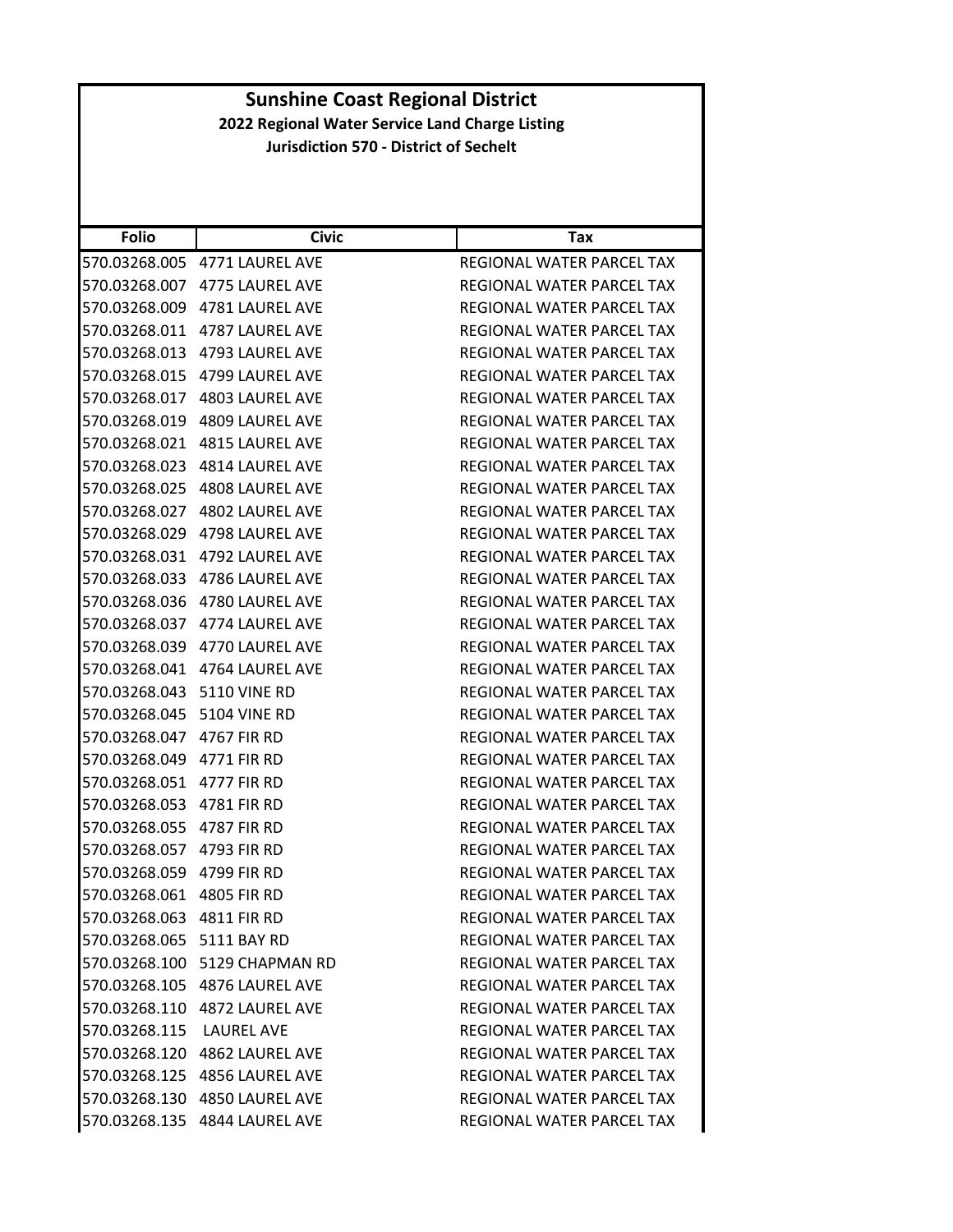| <b>Folio</b>               | <b>Civic</b>                             | Tax                              |
|----------------------------|------------------------------------------|----------------------------------|
| 570.03268.140              | 4840 LAUREL AVE                          | REGIONAL WATER PARCEL TAX        |
| 570.03268.145              | 4834 LAUREL AVE                          | REGIONAL WATER PARCEL TAX        |
| 570.03268.150              | 4830 LAUREL AVE                          | REGIONAL WATER PARCEL TAX        |
| 570.03268.155              | 4824 LAUREL AVE                          | REGIONAL WATER PARCEL TAX        |
| 570.03268.157              | 5112 BAY RD                              | REGIONAL WATER PARCEL TAX        |
| 570.03268.158              | <b>BAY RD</b>                            | REGIONAL WATER PARCEL TAX        |
| 570.03268.159              | 4829 EAGLEVIEW RD                        | REGIONAL WATER PARCEL TAX        |
|                            |                                          | REGIONAL WATER PARCEL TAX        |
| 570.03268.161              | 4839 EAGLEVIEW RD                        | REGIONAL WATER PARCEL TAX        |
|                            |                                          | REGIONAL WATER PARCEL TAX        |
| 570.03268.163              | 4847 BLUEBERRY PL                        | REGIONAL WATER PARCEL TAX        |
| 570.03268.164              | 4853 BLUEBERRY PL                        | REGIONAL WATER PARCEL TAX        |
| 570.03268.165              | 4867 BLUEBERRY PL                        | REGIONAL WATER PARCEL TAX        |
|                            |                                          | REGIONAL WATER PARCEL TAX        |
|                            | 570.03268.167    5123 CHAPMAN RD         | REGIONAL WATER PARCEL TAX        |
| 570.03268.169              | 5105 CHAPMAN RD                          | REGIONAL WATER PARCEL TAX        |
|                            |                                          | REGIONAL WATER PARCEL TAX        |
| 570.03268.171              | 4859 EAGLEVIEW RD                        | REGIONAL WATER PARCEL TAX        |
| 570.03268.175              |                                          | REGIONAL WATER PARCEL TAX        |
| 570.03269.000              | 5113 CHAPMAN RD                          | REGIONAL WATER PARCEL TAX        |
| 570.03269.002              | 5099 BAY RD                              | REGIONAL WATER PARCEL TAX        |
| 570.03269.004 4810 FIR RD  |                                          | REGIONAL WATER PARCEL TAX        |
| 570.03269.006              | 4804 FIR RD                              | REGIONAL WATER PARCEL TAX        |
| 570.03269.008 4798 FIR RD  |                                          | REGIONAL WATER PARCEL TAX        |
| 570.03269.010              | 4792 FIR RD                              | REGIONAL WATER PARCEL TAX        |
| 570.03269.012              | 4786 FIR RD                              | REGIONAL WATER PARCEL TAX        |
| 570.03269.014 4780 FIR RD  |                                          | <b>REGIONAL WATER PARCEL TAX</b> |
| 570.03269.016              | 4776 FIR RD                              | REGIONAL WATER PARCEL TAX        |
| 570.03269.018 4770 FIR RD  |                                          | REGIONAL WATER PARCEL TAX        |
| 570.03269.020 4764 FIR RD  |                                          | REGIONAL WATER PARCEL TAX        |
| 570.03269.022 4760 FIR RD  |                                          | REGIONAL WATER PARCEL TAX        |
| 570.03269.024 4747 FIR RD  |                                          | REGIONAL WATER PARCEL TAX        |
| 570.03333.000 4943 GEER RD |                                          | REGIONAL WATER PARCEL TAX        |
|                            | 570.03334.101    5089 SUNSHINE COAST HWY | REGIONAL WATER PARCEL TAX        |
|                            | 570.03335.100    5081 SUNSHINE COAST HWY | REGIONAL WATER PARCEL TAX        |
|                            | 570.03336.000    5077 SUNSHINE COAST HWY | REGIONAL WATER PARCEL TAX        |
|                            | 570.03337.000    5069 SUNSHINE COAST HWY | REGIONAL WATER PARCEL TAX        |
|                            | 570.03338.000 5063 SUNSHINE COAST HWY    | REGIONAL WATER PARCEL TAX        |
|                            | 570.03339.000 5057 SUNSHINE COAST HWY    | REGIONAL WATER PARCEL TAX        |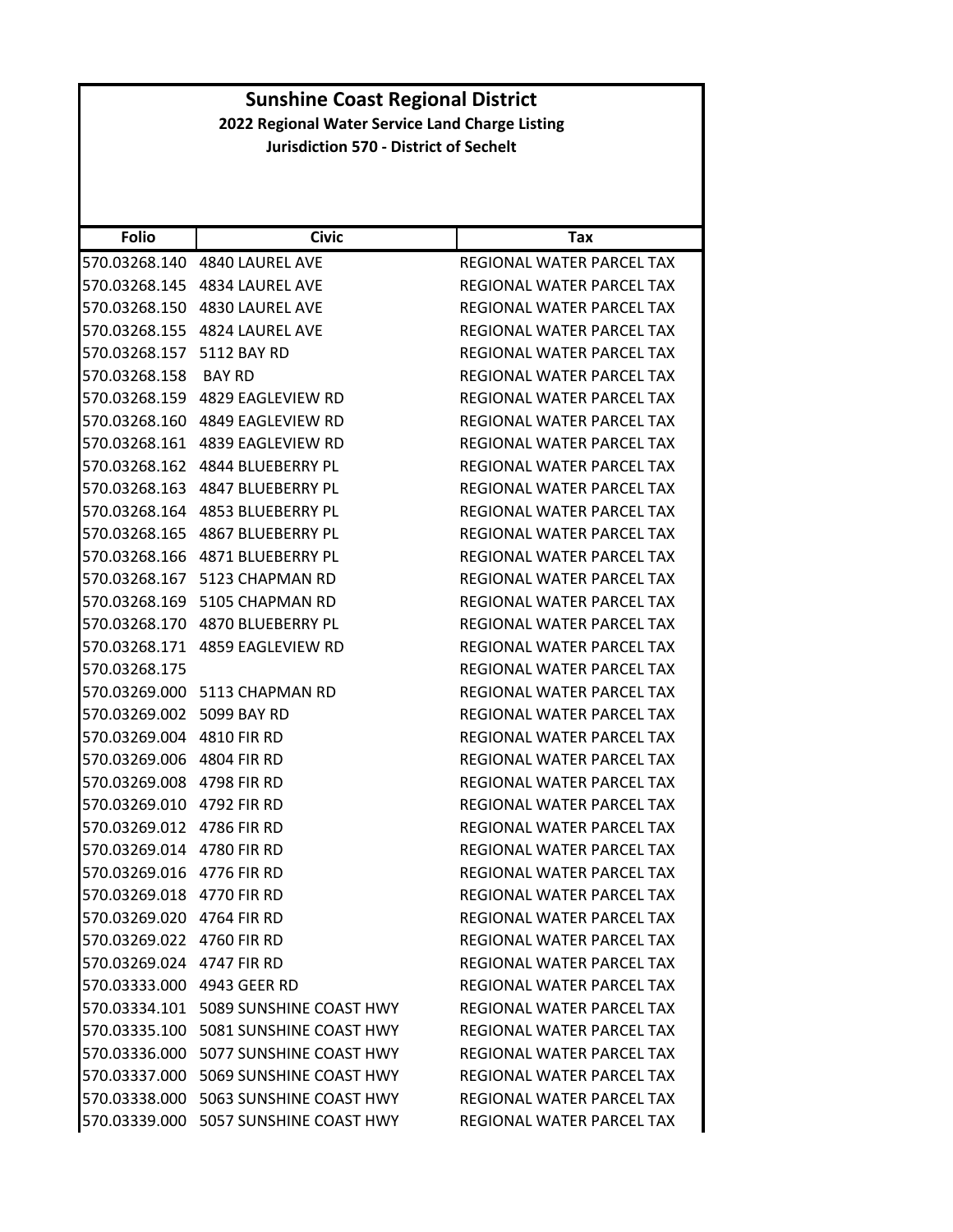|                            | <b>Sunshine Coast Regional District</b>         |                                  |  |
|----------------------------|-------------------------------------------------|----------------------------------|--|
|                            | 2022 Regional Water Service Land Charge Listing |                                  |  |
|                            | <b>Jurisdiction 570 - District of Sechelt</b>   |                                  |  |
|                            |                                                 |                                  |  |
|                            |                                                 |                                  |  |
|                            |                                                 |                                  |  |
| <b>Folio</b>               | <b>Civic</b>                                    | Tax                              |  |
|                            | 570.03340.000 5051 SUNSHINE COAST HWY           | REGIONAL WATER PARCEL TAX        |  |
| 570.03341.000              | 5041 SUNSHINE COAST HWY                         | REGIONAL WATER PARCEL TAX        |  |
|                            | 570.03342.000 5033 SUNSHINE COAST HWY           | <b>REGIONAL WATER PARCEL TAX</b> |  |
| 570.03343.000              | 5084 SUNSHINE COAST HWY                         | REGIONAL WATER PARCEL TAX        |  |
| 570.03344.100              | 5080 SUNSHINE COAST HWY                         | REGIONAL WATER PARCEL TAX        |  |
|                            | 570.03344.200 5074 SUNSHINE COAST HWY           | REGIONAL WATER PARCEL TAX        |  |
| 570.03346.000              | 5068 SUNSHINE COAST HWY                         | <b>REGIONAL WATER PARCEL TAX</b> |  |
|                            | 570.03347.000 5062 SUNSHINE COAST HWY           | <b>REGIONAL WATER PARCEL TAX</b> |  |
| 570.03348.000              | <b>B-5056 SUNSHINE COAST HWY</b>                | REGIONAL WATER PARCEL TAX        |  |
|                            | 570.03350.015    5052 SUNSHINE COAST HWY        | REGIONAL WATER PARCEL TAX        |  |
|                            | 570.03350.020 5046 SUNSHINE COAST HWY           | REGIONAL WATER PARCEL TAX        |  |
|                            | 570.03351.000 5040 SUNSHINE COAST HWY           | REGIONAL WATER PARCEL TAX        |  |
|                            | 570.03352.010 5260 HAVIES RD                    | REGIONAL WATER PARCEL TAX        |  |
| 570.03352.020              | 5250 HAVIES RD                                  | REGIONAL WATER PARCEL TAX        |  |
|                            | 570.03352.030 5238 HAVIES RD                    | REGIONAL WATER PARCEL TAX        |  |
|                            | 570.03352.040 5228 HAVIES RD                    | REGIONAL WATER PARCEL TAX        |  |
|                            | 570.03354.000 4902 SUNSHINE COAST HWY           | REGIONAL WATER PARCEL TAX        |  |
| 570.03355.000              | 4908 SUNSHINE COAST HWY                         | REGIONAL WATER PARCEL TAX        |  |
| 570.03356.001              | 4903 SUNSHINE COAST HWY                         | REGIONAL WATER PARCEL TAX        |  |
| 570.03356.002              | <b>SUNSHINE COAST HWY</b>                       | <b>REGIONAL WATER PARCEL TAX</b> |  |
| 570.03357.000              | 4913 SUNSHINE COAST HWY                         | REGIONAL WATER PARCEL TAX        |  |
| 570.03358.000 4913 GEER RD |                                                 | REGIONAL WATER PARCEL TAX        |  |
| 570.03358.100              | 4919 SUNSHINE COAST HWY                         | REGIONAL WATER PARCEL TAX        |  |
|                            | 570.03358.200 4917 GEER RD                      | REGIONAL WATER PARCEL TAX        |  |
|                            | 570.03359.000 4923 SUNSHINE COAST HWY           | REGIONAL WATER PARCEL TAX        |  |
| 570.03359.010 4923 GEER RD |                                                 | REGIONAL WATER PARCEL TAX        |  |
|                            | 570.03360.100 4931 SUNSHINE COAST HWY           | REGIONAL WATER PARCEL TAX        |  |
| 570.03360.200 4933 GEER RD |                                                 | REGIONAL WATER PARCEL TAX        |  |
| 570.03360.300 4927 GEER RD |                                                 | REGIONAL WATER PARCEL TAX        |  |
|                            | 570.03361.000 4937 SUNSHINE COAST HWY           | REGIONAL WATER PARCEL TAX        |  |
|                            | 570.03362.000 4941 SUNSHINE COAST HWY           | REGIONAL WATER PARCEL TAX        |  |
|                            | 570.03363.005 4947 SUNSHINE COAST HWY           | REGIONAL WATER PARCEL TAX        |  |
| 570.03363.010 4943 GEER RD |                                                 | REGIONAL WATER PARCEL TAX        |  |
|                            | 570.03364.000 4951 SUNSHINE COAST HWY           | REGIONAL WATER PARCEL TAX        |  |
|                            | 570.03365.000 4957 SUNSHINE COAST HWY           | REGIONAL WATER PARCEL TAX        |  |
|                            | 570.03365.010 4958 SUNSHINE COAST HWY           | REGIONAL WATER PARCEL TAX        |  |
| 570.03365.020 4953 GEER RD |                                                 | REGIONAL WATER PARCEL TAX        |  |
|                            | 570.03366.000 4961 SUNSHINE COAST HWY           | REGIONAL WATER PARCEL TAX        |  |
|                            | 570.03366.100 5217 HEATHER RD                   | REGIONAL WATER PARCEL TAX        |  |
|                            |                                                 |                                  |  |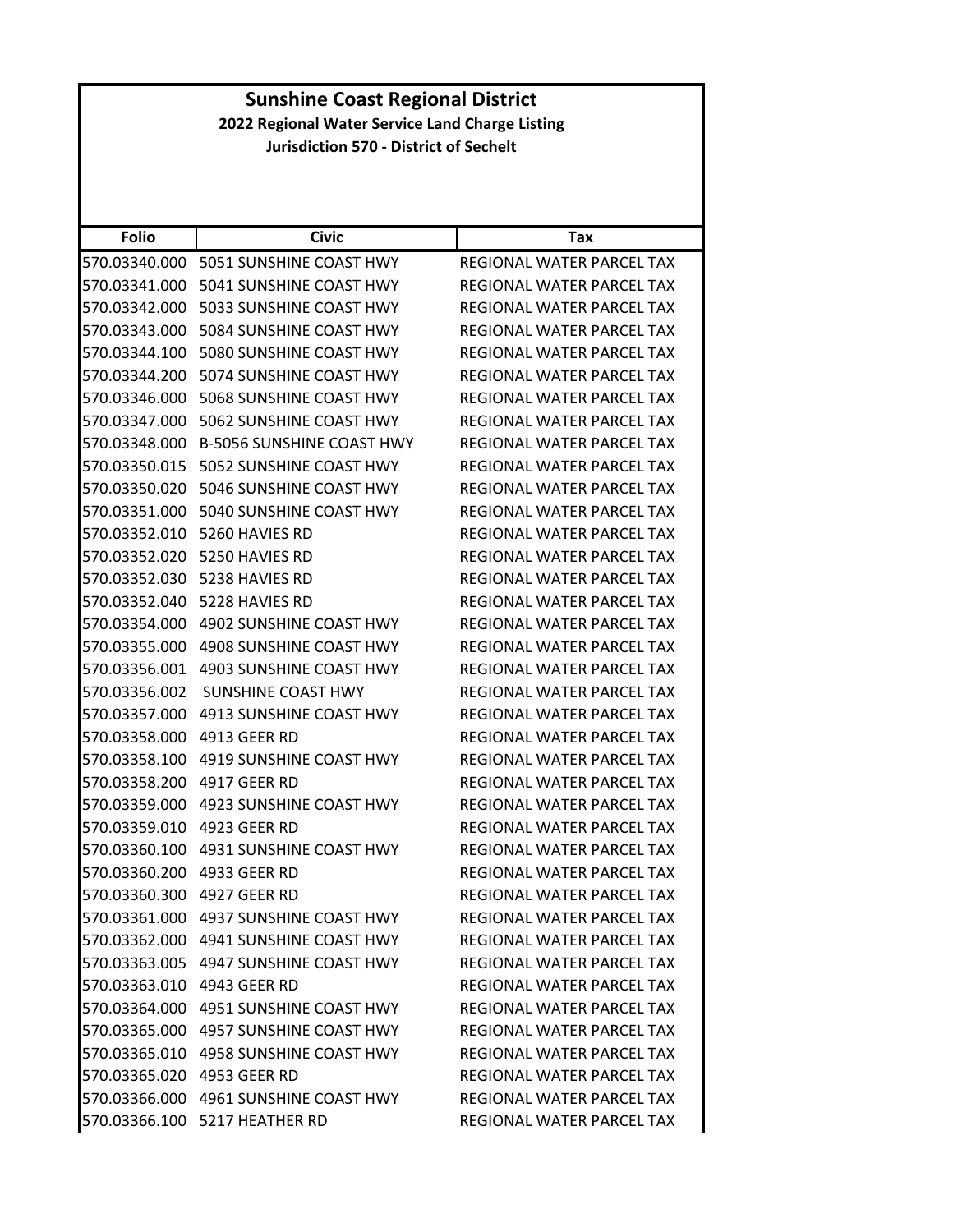| <b>Sunshine Coast Regional District</b>                                                          |                                          |                                  |  |
|--------------------------------------------------------------------------------------------------|------------------------------------------|----------------------------------|--|
| 2022 Regional Water Service Land Charge Listing<br><b>Jurisdiction 570 - District of Sechelt</b> |                                          |                                  |  |
|                                                                                                  |                                          |                                  |  |
|                                                                                                  |                                          |                                  |  |
|                                                                                                  |                                          |                                  |  |
| <b>Folio</b>                                                                                     | <b>Civic</b>                             | Tax                              |  |
| 570.03367.100                                                                                    | SUNSHINE COAST HWY                       | REGIONAL WATER PARCEL TAX        |  |
|                                                                                                  | 570.03367.200 5206 HEATHER RD            | REGIONAL WATER PARCEL TAX        |  |
|                                                                                                  | 570.03367.305 5210 HEATHER RD            | REGIONAL WATER PARCEL TAX        |  |
| 570.03367.500                                                                                    | 4981 GEER RD                             | REGIONAL WATER PARCEL TAX        |  |
|                                                                                                  | 570.03367.600 4980 SUNSHINE COAST HWY    | REGIONAL WATER PARCEL TAX        |  |
| 570.03367.700 4987 GEER RD                                                                       |                                          | REGIONAL WATER PARCEL TAX        |  |
|                                                                                                  | 570.03367.800 4984 SUNSHINE COAST HWY    | REGIONAL WATER PARCEL TAX        |  |
| 570.03367.900 4993 GEER RD                                                                       |                                          | REGIONAL WATER PARCEL TAX        |  |
| 570.03368.100                                                                                    | 4977 SUNSHINE COAST HWY                  | REGIONAL WATER PARCEL TAX        |  |
|                                                                                                  | 570.03368.200 4971 SUNSHINE COAST HWY    | REGIONAL WATER PARCEL TAX        |  |
| 570.03369.100                                                                                    | 4990 SUNSHINE COAST HWY                  | <b>REGIONAL WATER PARCEL TAX</b> |  |
| 570.03369.200 4997 GEER RD                                                                       |                                          | <b>REGIONAL WATER PARCEL TAX</b> |  |
| 570.03369.300                                                                                    | 4996 SUNSHINE COAST HWY                  | REGIONAL WATER PARCEL TAX        |  |
| 570.03369.600                                                                                    | 5000 SUNSHINE COAST HWY                  | REGIONAL WATER PARCEL TAX        |  |
| 570.03369.700 5003 GEER RD                                                                       |                                          | REGIONAL WATER PARCEL TAX        |  |
| 570.03369.800                                                                                    | <b>GEER RD</b>                           | REGIONAL WATER PARCEL TAX        |  |
|                                                                                                  | 570.03372.000 4981 SUNSHINE COAST HWY    | REGIONAL WATER PARCEL TAX        |  |
| 570.03374.000                                                                                    | 4987 SUNSHINE COAST HWY                  | REGIONAL WATER PARCEL TAX        |  |
| 570.03375.000                                                                                    | 4991 SUNSHINE COAST HWY                  | REGIONAL WATER PARCEL TAX        |  |
| 570.03376.000                                                                                    | 4997 SUNSHINE COAST HWY                  | REGIONAL WATER PARCEL TAX        |  |
|                                                                                                  | 570.03378.000 5001 SUNSHINE COAST HWY    | REGIONAL WATER PARCEL TAX        |  |
|                                                                                                  | 570.03379.000 5005 SUNSHINE COAST HWY    | REGIONAL WATER PARCEL TAX        |  |
| 570.03381.000                                                                                    | 5011 SUNSHINE COAST HWY                  | <b>REGIONAL WATER PARCEL TAX</b> |  |
|                                                                                                  | 570.03382.100 5014 SUNSHINE COAST HWY    | REGIONAL WATER PARCEL TAX        |  |
| 570.03382.205 5017 GEER RD                                                                       |                                          | REGIONAL WATER PARCEL TAX        |  |
| 570.03382.210 5011 GEER RD                                                                       |                                          | REGIONAL WATER PARCEL TAX        |  |
|                                                                                                  | 570.03383.000    5017 SUNSHINE COAST HWY | REGIONAL WATER PARCEL TAX        |  |
| 570.03385.000 5021 GEER RD                                                                       |                                          | REGIONAL WATER PARCEL TAX        |  |
|                                                                                                  | 570.03386.005    5021 SUNSHINE COAST HWY | REGIONAL WATER PARCEL TAX        |  |
|                                                                                                  | 570.03387.010    5217 HAVIES RD          | REGIONAL WATER PARCEL TAX        |  |
|                                                                                                  | 570.03387.020 5201 HAVIES RD             | REGIONAL WATER PARCEL TAX        |  |
|                                                                                                  | 570.03387.030    5189 HAVIES RD          | REGIONAL WATER PARCEL TAX        |  |
|                                                                                                  | 570.03387.040 5169 HAVIES RD             | REGIONAL WATER PARCEL TAX        |  |
|                                                                                                  | 570.03387.050 5163 HAVIES RD             | REGIONAL WATER PARCEL TAX        |  |
|                                                                                                  | 570.03387.060    5147 HAVIES RD          | REGIONAL WATER PARCEL TAX        |  |
|                                                                                                  | 570.03387.070    5135 HAVIES RD          | REGIONAL WATER PARCEL TAX        |  |
| 570.03388.001 4980 GEER RD                                                                       |                                          | REGIONAL WATER PARCEL TAX        |  |
| 570.03388.002 4984 GEER RD                                                                       |                                          | REGIONAL WATER PARCEL TAX        |  |
| 570.03388.003 4986 GEER RD                                                                       |                                          | REGIONAL WATER PARCEL TAX        |  |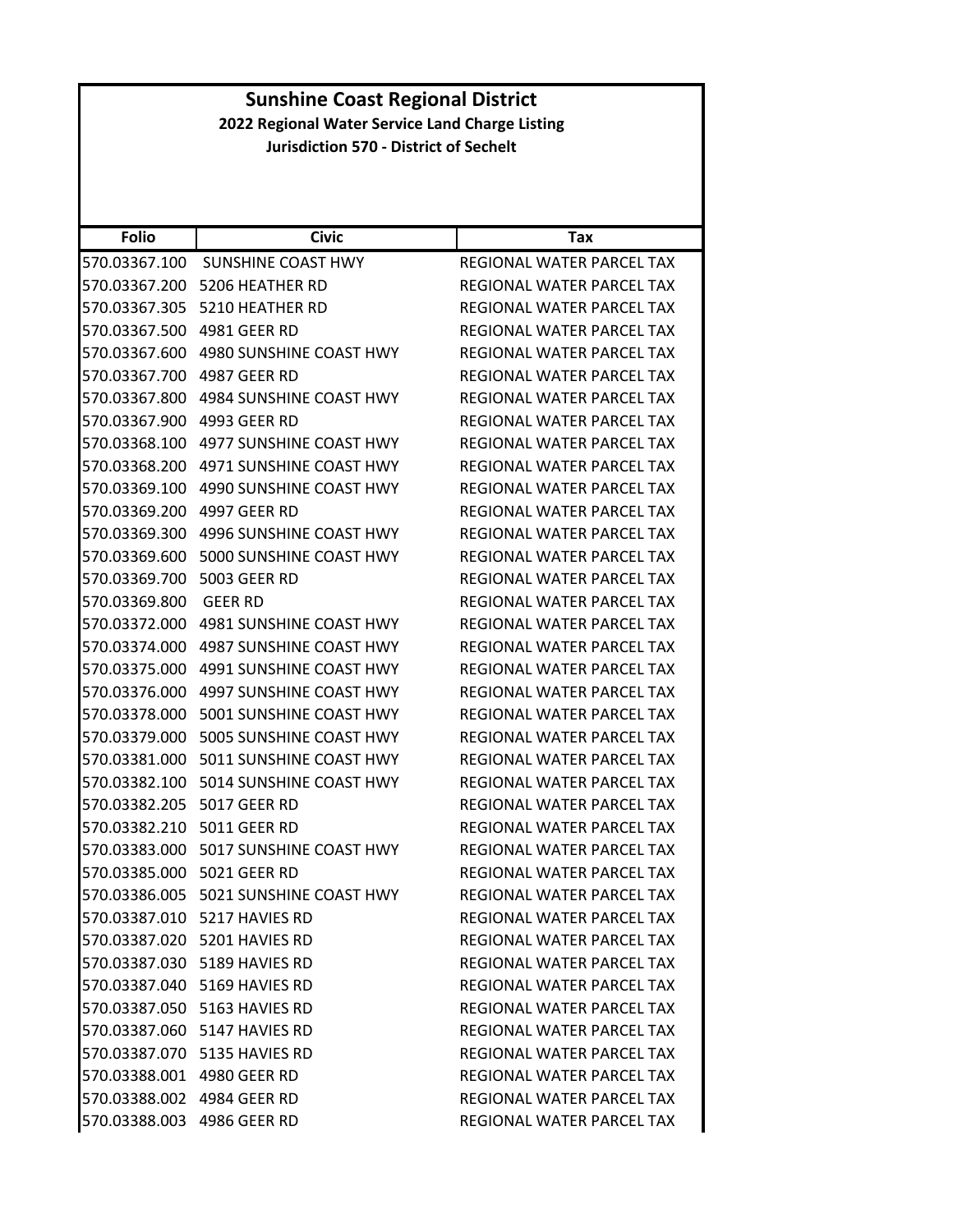| <b>Folio</b>                   | <b>Civic</b>                          | Tax                                                    |
|--------------------------------|---------------------------------------|--------------------------------------------------------|
|                                |                                       |                                                        |
| 570.03388.004<br>570.03388.005 | 4994 GEER RD                          | REGIONAL WATER PARCEL TAX<br>REGIONAL WATER PARCEL TAX |
|                                | 4996 GEER RD                          |                                                        |
| 570.03388.006                  | 5004 GEER RD                          | REGIONAL WATER PARCEL TAX                              |
| 570.03388.007                  | <b>5012 GEER RD</b>                   | REGIONAL WATER PARCEL TAX                              |
| 570.03388.009                  | 4983 LAUREL AVE                       | REGIONAL WATER PARCEL TAX                              |
| 570.03388.010                  | 4987 LAUREL AVE                       | REGIONAL WATER PARCEL TAX                              |
| 570.03388.011                  | 4993 LAUREL AVE                       | REGIONAL WATER PARCEL TAX                              |
|                                | 570.03388.012 5191 RIDGEVIEW PL       | REGIONAL WATER PARCEL TAX                              |
| 570.03388.013                  | 5194 RIDGEVIEW PL                     | REGIONAL WATER PARCEL TAX                              |
| 570.03388.014                  | 5190 RIDGEVIEW PL                     | REGIONAL WATER PARCEL TAX                              |
| 570.03388.015                  | 5007 LAUREL AVE                       | REGIONAL WATER PARCEL TAX                              |
| 570.03388.016                  | 5013 LAUREL AVE                       | REGIONAL WATER PARCEL TAX                              |
| 570.03388.017                  | 5017 LAUREL AVE                       | REGIONAL WATER PARCEL TAX                              |
| 570.03388.018                  | 5016 LAUREL AVE                       | REGIONAL WATER PARCEL TAX                              |
|                                | 570.03388.019 5010 LAUREL AVE         | REGIONAL WATER PARCEL TAX                              |
| 570.03388.020                  | 5170 RIDGEVIEW DR                     | REGIONAL WATER PARCEL TAX                              |
| 570.03388.021                  | 5169 RIDGEVIEW DR                     | REGIONAL WATER PARCEL TAX                              |
| 570.03388.022                  | 4986 LAUREL AVE                       | REGIONAL WATER PARCEL TAX                              |
| 570.03388.023                  | 4982 LAUREL AVE                       | REGIONAL WATER PARCEL TAX                              |
| 570.03388.024                  | 5161 RIDGEVIEW DR                     | REGIONAL WATER PARCEL TAX                              |
| 570.03388.025                  | 5151 RIDGEVIEW DR                     | REGIONAL WATER PARCEL TAX                              |
| 570.03388.026                  | 4989 ARBUTUS RD                       | REGIONAL WATER PARCEL TAX                              |
| 570.03388.027                  | 4983 ARBUTUS RD                       | REGIONAL WATER PARCEL TAX                              |
| 570.03388.028                  | 5139 RIDGEVIEW DR                     | REGIONAL WATER PARCEL TAX                              |
| 570.03388.029                  | 4988 ARBUTUS RD                       | REGIONAL WATER PARCEL TAX                              |
| 570.03388.030                  | 4982 ARBUTUS RD                       | REGIONAL WATER PARCEL TAX                              |
| 570.03388.031                  | 5129 RIDGEVIEW DR                     | <b>REGIONAL WATER PARCEL TAX</b>                       |
| 570.03388.032                  | 5130 RIDGEVIEW DR                     | REGIONAL WATER PARCEL TAX                              |
|                                |                                       | REGIONAL WATER PARCEL TAX                              |
|                                | 570.03388.034 5138 RIDGEVIEW DR       | REGIONAL WATER PARCEL TAX                              |
|                                | 570.03388.035 5146 RIDGEVIEW DR       | REGIONAL WATER PARCEL TAX                              |
|                                | 570.03388.036 5154 RIDGEVIEW DR       | REGIONAL WATER PARCEL TAX                              |
|                                | 570.03388.037 5160 RIDGEVIEW DR       | REGIONAL WATER PARCEL TAX                              |
|                                | 570.03388.038 5152 RIDGEVIEW DR       | REGIONAL WATER PARCEL TAX                              |
|                                | 570.03388.039    5148    RIDGEVIEW DR | REGIONAL WATER PARCEL TAX                              |
|                                | 570.03388.040 5126 RIDGEVIEW DR       | REGIONAL WATER PARCEL TAX                              |
|                                | 570.03392.001 4976 ARBUTUS RD         | REGIONAL WATER PARCEL TAX                              |
|                                | 570.03392.002 4972 ARBUTUS RD         | REGIONAL WATER PARCEL TAX                              |
|                                | 570.03392.003 4971 ARBUTUS RD         | REGIONAL WATER PARCEL TAX                              |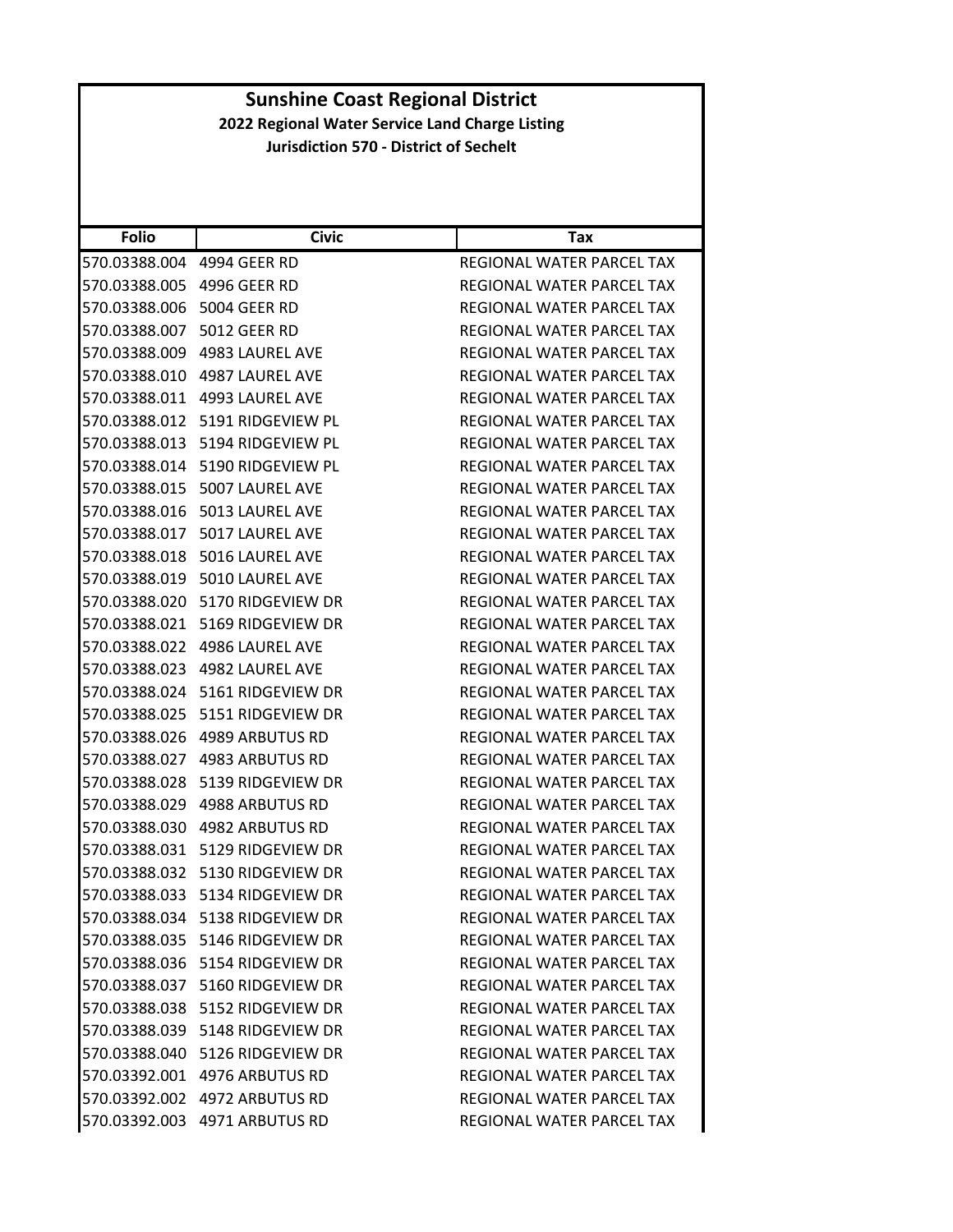| <b>Folio</b>               | <b>Civic</b>                     | Tax                              |
|----------------------------|----------------------------------|----------------------------------|
|                            | 570.03392.004 4977 ARBUTUS RD    | REGIONAL WATER PARCEL TAX        |
| 570.03392.005 4972 GEER RD |                                  | REGIONAL WATER PARCEL TAX        |
| 570.03392.006 4978 GEER RD |                                  | REGIONAL WATER PARCEL TAX        |
|                            |                                  | REGIONAL WATER PARCEL TAX        |
|                            |                                  | REGIONAL WATER PARCEL TAX        |
| 570.03393.006              | 4960 ARBUTUS RD                  | <b>REGIONAL WATER PARCEL TAX</b> |
|                            | 570.03393.007 4966 ARBUTUS RD    | REGIONAL WATER PARCEL TAX        |
| 570.03393.008              | 4965 ARBUTUS RD                  | <b>REGIONAL WATER PARCEL TAX</b> |
| 570.03393.011              | 4962 LAUREL AVE                  | REGIONAL WATER PARCEL TAX        |
|                            |                                  | REGIONAL WATER PARCEL TAX        |
| 570.03393.013              | 4967 LAUREL AVE                  | REGIONAL WATER PARCEL TAX        |
|                            | 570.03393.014 4963 LAUREL AVE    | REGIONAL WATER PARCEL TAX        |
| 570.03393.015              | 4964 GEER RD                     | REGIONAL WATER PARCEL TAX        |
| 570.03394.005 4902 GEER RD |                                  | REGIONAL WATER PARCEL TAX        |
| 570.03394.010 4904 GEER RD |                                  | REGIONAL WATER PARCEL TAX        |
| 570.03394.015              | 4910 GEER RD                     | REGIONAL WATER PARCEL TAX        |
|                            |                                  | REGIONAL WATER PARCEL TAX        |
| 570.03394.025 4918 GEER RD |                                  | REGIONAL WATER PARCEL TAX        |
| 570.03394.030 4924 GEER RD |                                  | REGIONAL WATER PARCEL TAX        |
| 570.03394.035              | 4930 GEER RD                     | REGIONAL WATER PARCEL TAX        |
|                            |                                  | REGIONAL WATER PARCEL TAX        |
|                            |                                  | REGIONAL WATER PARCEL TAX        |
|                            |                                  | REGIONAL WATER PARCEL TAX        |
|                            | 570.03394.062    4939 LAUREL AVE | REGIONAL WATER PARCEL TAX        |
| 570.03394.065              | 4956 GEER RD                     | REGIONAL WATER PARCEL TAX        |
| 570.03394.066 4950 GEER RD |                                  | REGIONAL WATER PARCEL TAX        |
|                            | 570.03394.068 4951 LAUREL AVE    | REGIONAL WATER PARCEL TAX        |
|                            | 570.03394.070    4957 LAUREL AVE | REGIONAL WATER PARCEL TAX        |
| 570.03394.072              | 4949 LAUREL AVE                  | REGIONAL WATER PARCEL TAX        |
|                            | 570.03394.074 4945 LAUREL AVE    | REGIONAL WATER PARCEL TAX        |
|                            |                                  | REGIONAL WATER PARCEL TAX        |
|                            | 570.03394.078 4931 LAUREL AVE    | REGIONAL WATER PARCEL TAX        |
|                            | 570.03394.080 4927 LAUREL AVE    | REGIONAL WATER PARCEL TAX        |
|                            | 570.03394.082 4921 LAUREL AVE    | REGIONAL WATER PARCEL TAX        |
|                            | 570.03394.084 4917 LAUREL AVE    | REGIONAL WATER PARCEL TAX        |
|                            | 570.03394.086 4911 LAUREL AVE    | REGIONAL WATER PARCEL TAX        |
|                            | 570.03394.088 4905 LAUREL AVE    | REGIONAL WATER PARCEL TAX        |
|                            | 570.03394.090 4902 LAUREL AVE    | REGIONAL WATER PARCEL TAX        |
|                            | 570.03394.092 4908 LAUREL AVE    | REGIONAL WATER PARCEL TAX        |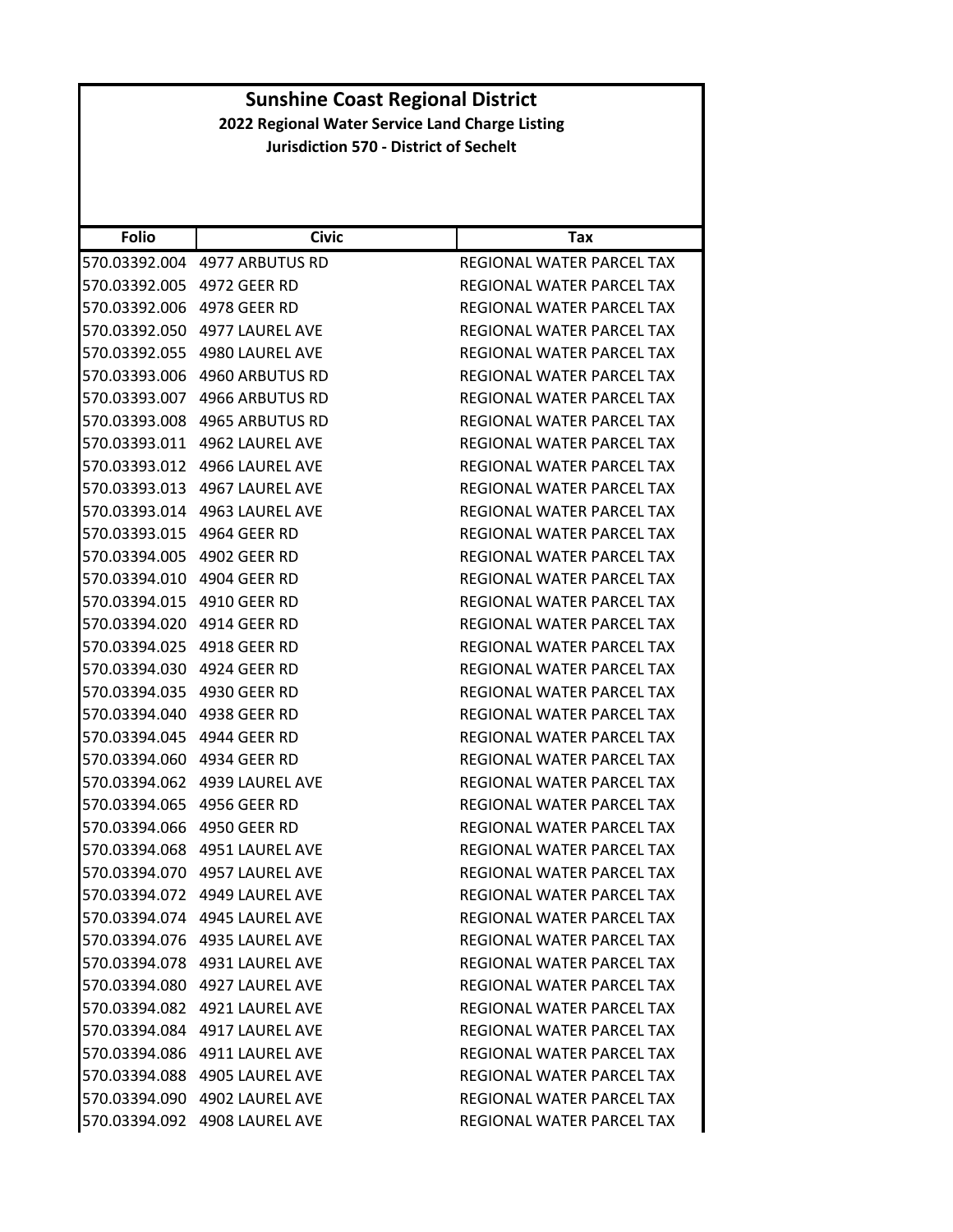| <b>Folio</b>  | <b>Civic</b>                           | Tax                              |
|---------------|----------------------------------------|----------------------------------|
| 570.03394.108 | 4932 LAUREL AVE                        | REGIONAL WATER PARCEL TAX        |
| 570.03394.110 | 4938 LAUREL AVE                        | REGIONAL WATER PARCEL TAX        |
| 570.03394.112 | 4942 LAUREL AVE                        | REGIONAL WATER PARCEL TAX        |
| 570.03394.114 | 4946 LAUREL AVE                        | REGIONAL WATER PARCEL TAX        |
| 570.03394.116 | 4952 LAUREL AVE                        | REGIONAL WATER PARCEL TAX        |
| 570.03394.118 | 4956 LAUREL AVE                        | REGIONAL WATER PARCEL TAX        |
| 570.03394.125 | <b>4959 ARBUTUS RD</b>                 | REGIONAL WATER PARCEL TAX        |
| 570.03394.132 | 4953 ARBUTUS RD                        | REGIONAL WATER PARCEL TAX        |
| 570.03394.135 | 4945 ARBUTUS RD                        | REGIONAL WATER PARCEL TAX        |
|               | 570.03394.140 4937 ARBUTUS RD          | REGIONAL WATER PARCEL TAX        |
| 570.03394.145 | 4926 LAUREL AVE                        | REGIONAL WATER PARCEL TAX        |
| 570.03394.150 | 4925 ARBUTUS RD                        | REGIONAL WATER PARCEL TAX        |
| 570.03394.155 | 5131 SALAL RD                          | REGIONAL WATER PARCEL TAX        |
| 570.03394.160 | 5125 SALAL RD                          | REGIONAL WATER PARCEL TAX        |
|               | 570.03394.165 4920 ARBUTUS RD          | <b>REGIONAL WATER PARCEL TAX</b> |
| 570.03394.170 | 4926 ARBUTUS RD                        | REGIONAL WATER PARCEL TAX        |
| 570.03394.175 | 4930 ARBUTUS RD                        | REGIONAL WATER PARCEL TAX        |
| 570.03394.180 | 4936 ARBUTUS RD                        | REGIONAL WATER PARCEL TAX        |
| 570.03394.185 | 4940 ARBUTUS RD                        | REGIONAL WATER PARCEL TAX        |
| 570.03394.190 | 4946 ARBUTUS RD                        | REGIONAL WATER PARCEL TAX        |
| 570.03394.195 | 4950 ARBUTUS RD                        | REGIONAL WATER PARCEL TAX        |
| 570.03394.200 | 4956 ARBUTUS RD                        | REGIONAL WATER PARCEL TAX        |
| 570.03400.000 | 4899 SUNSHINE COAST HWY                | REGIONAL WATER PARCEL TAX        |
|               | 570.03400.010 4893 SUNSHINE COAST HWY  | REGIONAL WATER PARCEL TAX        |
| 570.03400.020 | 4898 SUNSHINE COAST HWY                | REGIONAL WATER PARCEL TAX        |
| 570.03400.030 |                                        | REGIONAL WATER PARCEL TAX        |
| 570.03400.051 | 5158 CHAPMAN RD                        | REGIONAL WATER PARCEL TAX        |
| 570.03400.052 | <b>4891 LAUREL AVE</b>                 | REGIONAL WATER PARCEL TAX        |
| 570.03400.053 | 4885 LAUREL AVE                        | <b>REGIONAL WATER PARCEL TAX</b> |
|               | 570.03400.054 4898 LAUREL AVE          | <b>REGIONAL WATER PARCEL TAX</b> |
|               | 570.03400.055 5130 CHAPMAN RD          | REGIONAL WATER PARCEL TAX        |
|               | 570.03400.056 5124 CHAPMAN RD          | REGIONAL WATER PARCEL TAX        |
|               | 570.03402.000 5625 DERBY RD            | REGIONAL WATER PARCEL TAX        |
|               | 570.03402.105 6040 SILVERSTONE LANE    | REGIONAL WATER PARCEL TAX        |
|               | 570.03402.110    6034 SILVERSTONE LANE | REGIONAL WATER PARCEL TAX        |
|               | 570.03402.115    6030 SILVERSTONE LANE | REGIONAL WATER PARCEL TAX        |
|               | 570.03402.120 6024 SILVERSTONE LANE    | REGIONAL WATER PARCEL TAX        |
| 570.03402.125 | <b>6020 SILVERSTONE LANE</b>           | <b>REGIONAL WATER PARCEL TAX</b> |
|               | 570.03402.130 6014 SILVERSTONE LANE    | REGIONAL WATER PARCEL TAX        |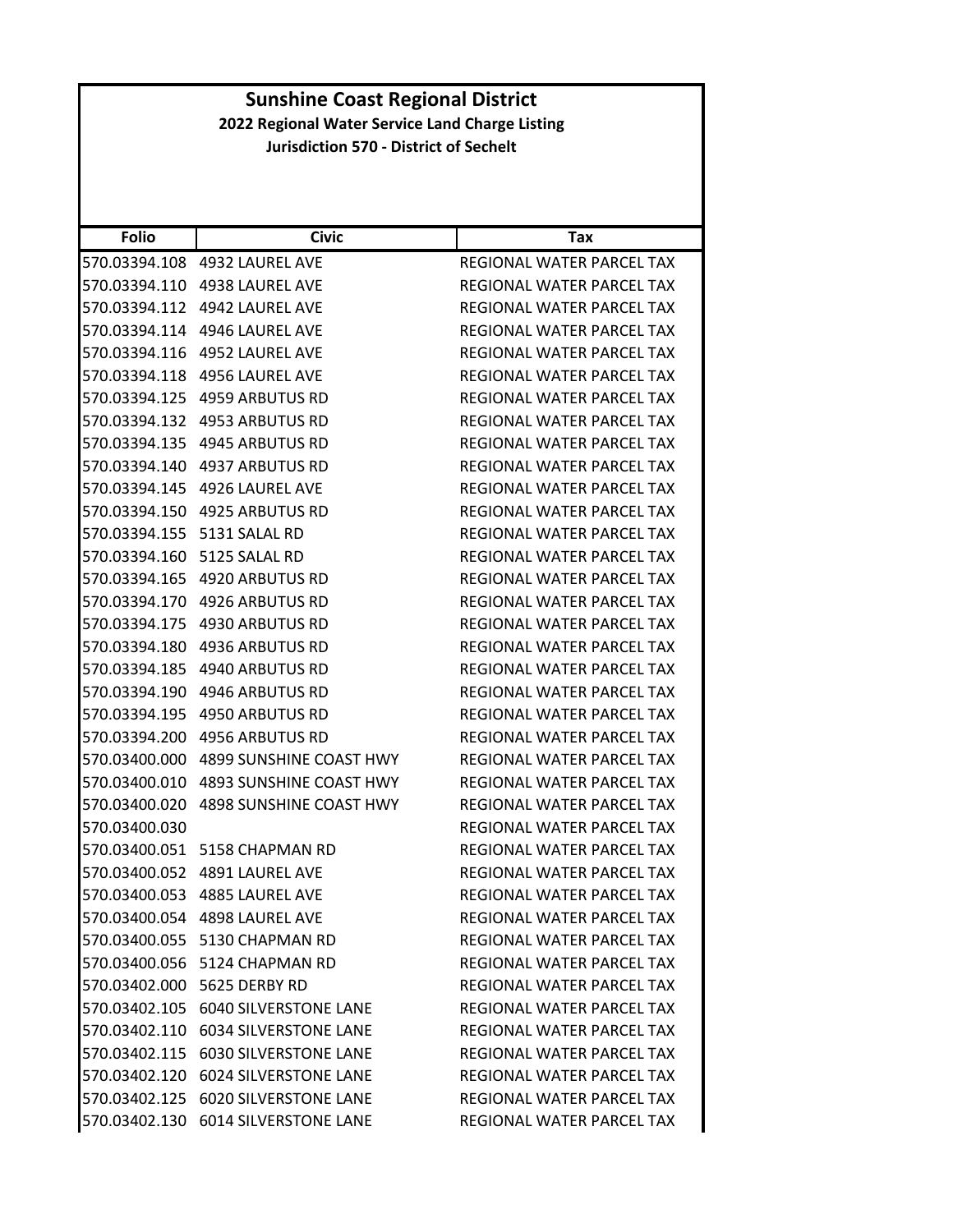|               | <b>Sunshine Coast Regional District</b>         |                                  |  |
|---------------|-------------------------------------------------|----------------------------------|--|
|               | 2022 Regional Water Service Land Charge Listing |                                  |  |
|               | <b>Jurisdiction 570 - District of Sechelt</b>   |                                  |  |
|               |                                                 |                                  |  |
|               |                                                 |                                  |  |
| <b>Folio</b>  | <b>Civic</b>                                    | Tax                              |  |
| 570.03402.135 | <b>6010 SILVERSTONE LANE</b>                    | REGIONAL WATER PARCEL TAX        |  |
| 570.03402.140 | <b>6004 SILVERSTONE LANE</b>                    | REGIONAL WATER PARCEL TAX        |  |
| 570.03402.145 | <b>6000 SILVERSTONE LANE</b>                    | REGIONAL WATER PARCEL TAX        |  |
| 570.03402.150 | <b>6001 SILVERSTONE LANE</b>                    | REGIONAL WATER PARCEL TAX        |  |
| 570.03402.155 | <b>6005 SILVERSTONE LANE</b>                    | REGIONAL WATER PARCEL TAX        |  |
| 570.03402.160 | <b>6011 SILVERSTONE LANE</b>                    | REGIONAL WATER PARCEL TAX        |  |
| 570.03402.165 | <b>6015 SILVERSTONE LANE</b>                    | <b>REGIONAL WATER PARCEL TAX</b> |  |
|               | 570.03402.170    6021 SILVERSTONE LANE          | REGIONAL WATER PARCEL TAX        |  |
| 570.03402.175 | <b>6025 SILVERSTONE LANE</b>                    | REGIONAL WATER PARCEL TAX        |  |
|               | 570.03402.180    6031 SILVERSTONE LANE          | REGIONAL WATER PARCEL TAX        |  |
| 570.03402.185 | <b>6035 SILVERSTONE LANE</b>                    | REGIONAL WATER PARCEL TAX        |  |
|               | 570.03402.190    6041 SILVERSTONE LANE          | <b>REGIONAL WATER PARCEL TAX</b> |  |
| 570.03402.195 | <b>6045 SILVERSTONE LANE</b>                    | REGIONAL WATER PARCEL TAX        |  |
| 570.03402.200 | <b>6051 SILVERSTONE LANE</b>                    | REGIONAL WATER PARCEL TAX        |  |
|               | 570.03402.205    6055 SILVERSTONE LANE          | REGIONAL WATER PARCEL TAX        |  |
| 570.03402.210 | <b>6061 SILVERSTONE LANE</b>                    | REGIONAL WATER PARCEL TAX        |  |
|               | 570.03402.215    6065 SILVERSTONE LANE          | REGIONAL WATER PARCEL TAX        |  |
| 570.03402.220 | <b>6071 SILVERSTONE LANE</b>                    | REGIONAL WATER PARCEL TAX        |  |
| 570.03402.225 | <b>6075 SILVERSTONE LANE</b>                    | REGIONAL WATER PARCEL TAX        |  |
| 570.03402.230 | <b>6081 SILVERSTONE LANE</b>                    | <b>REGIONAL WATER PARCEL TAX</b> |  |
| 570.03402.235 | <b>6085 SILVERSTONE LANE</b>                    | <b>REGIONAL WATER PARCEL TAX</b> |  |
|               | 570.03402.240    6091 SILVERSTONE LANE          | REGIONAL WATER PARCEL TAX        |  |
| 570.03402.245 | <b>6095 SILVERSTONE LANE</b>                    | REGIONAL WATER PARCEL TAX        |  |
|               | 570.03402.250 6101 SILVERSTONE LANE             | REGIONAL WATER PARCEL TAX        |  |
|               | 570.03402.300 6037 COWRIE ST                    | <b>REGIONAL WATER PARCEL TAX</b> |  |
|               | 570.03402.305 6033 COWRIE ST                    | REGIONAL WATER PARCEL TAX        |  |
|               | 570.03402.310 6029 COWRIE ST                    | REGIONAL WATER PARCEL TAX        |  |
|               | 570.03402.315 6025 COWRIE ST                    | REGIONAL WATER PARCEL TAX        |  |
|               | 570.03402.320 6021 COWRIE ST                    | REGIONAL WATER PARCEL TAX        |  |
|               | 570.03402.325 6019 COWRIE ST                    | REGIONAL WATER PARCEL TAX        |  |
|               | 570.03402.330 6013 COWRIE ST                    | REGIONAL WATER PARCEL TAX        |  |
|               | 570.03402.335 6011 COWRIE ST                    | REGIONAL WATER PARCEL TAX        |  |
|               | 570.03402.340 6010 COWRIE ST                    | <b>REGIONAL WATER PARCEL TAX</b> |  |
|               | 570.03402.345 6014 COWRIE ST                    | REGIONAL WATER PARCEL TAX        |  |
| 570.03402.350 | 6018 COWRIE ST                                  | REGIONAL WATER PARCEL TAX        |  |
|               | 570.03402.355 6022 COWRIE ST                    | REGIONAL WATER PARCEL TAX        |  |
|               | 570.03402.360 6026 COWRIE ST                    | REGIONAL WATER PARCEL TAX        |  |
|               | 570.03402.365 6030 COWRIE ST                    | REGIONAL WATER PARCEL TAX        |  |
|               | 570.03402.370 5528 PEREGRINE CRES               | REGIONAL WATER PARCEL TAX        |  |
|               |                                                 |                                  |  |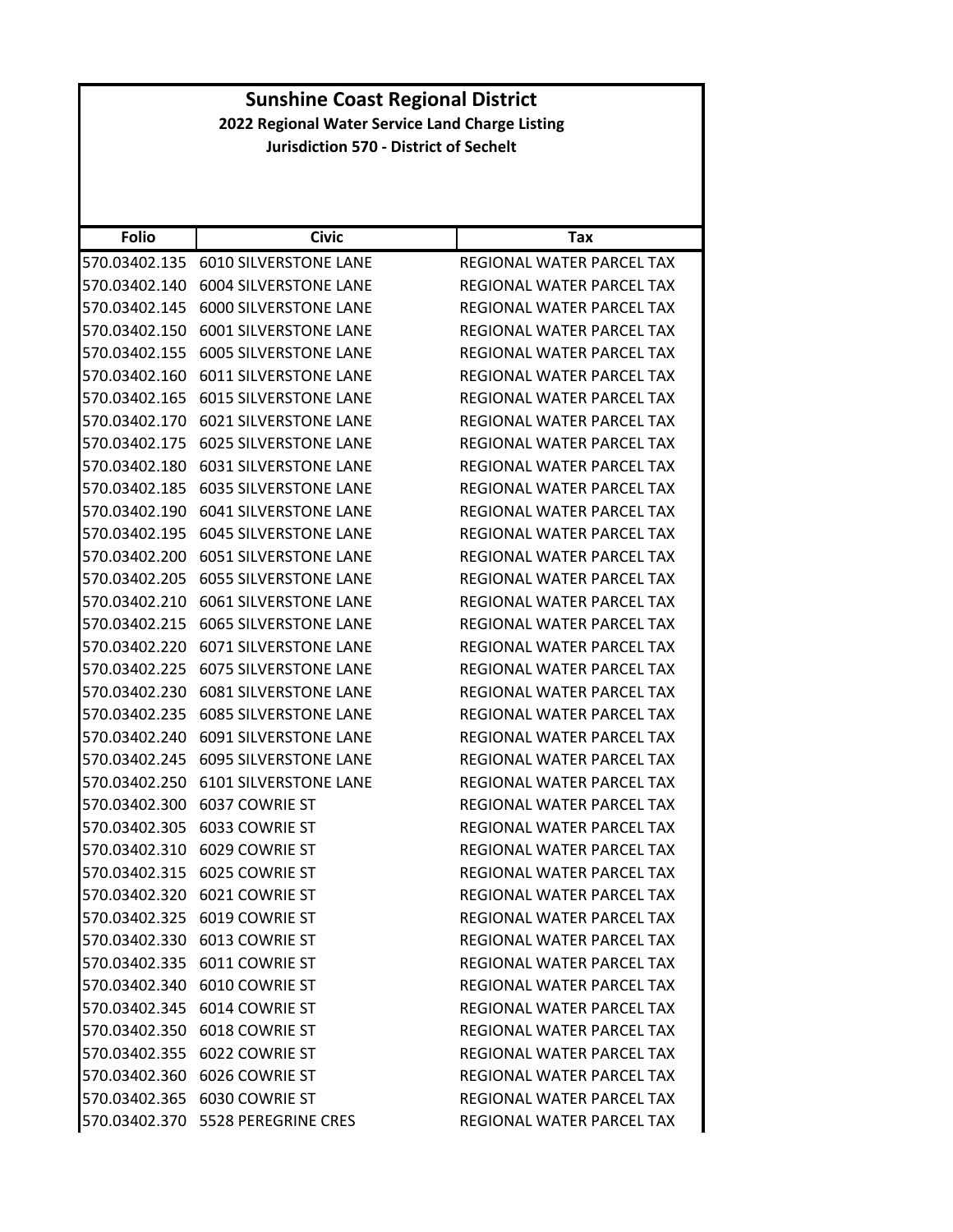| <b>Folio</b>  | <b>Civic</b>                         | Tax                              |
|---------------|--------------------------------------|----------------------------------|
| 570.03402.375 | 5536 PEREGRINE CRES                  | REGIONAL WATER PARCEL TAX        |
| 570.03402.380 | 5540 PEREGRINE CRES                  | REGIONAL WATER PARCEL TAX        |
| 570.03402.385 | 5544 PEREGRINE CRES                  | REGIONAL WATER PARCEL TAX        |
| 570.03402.390 | 5548 PEREGRINE CRES                  | REGIONAL WATER PARCEL TAX        |
| 570.03402.395 | 5552 PEREGRINE CRES                  | REGIONAL WATER PARCEL TAX        |
| 570.03402.400 | 5561 PEREGRINE CRES                  | REGIONAL WATER PARCEL TAX        |
| 570.03402.405 | 5557 PEREGRINE CRES                  | REGIONAL WATER PARCEL TAX        |
| 570.03402.410 | 5553 PEREGRINE CRES                  | REGIONAL WATER PARCEL TAX        |
| 570.03402.415 | 5549 PEREGRINE CRES                  | REGIONAL WATER PARCEL TAX        |
|               | 570.03402.420    5545 PEREGRINE CRES | REGIONAL WATER PARCEL TAX        |
| 570.03402.425 | 5541 PEREGRINE CRES                  | REGIONAL WATER PARCEL TAX        |
|               | 570.03402.430    5537 PEREGRINE CRES | REGIONAL WATER PARCEL TAX        |
| 570.03402.435 | 5533 PEREGRINE CRES                  | <b>REGIONAL WATER PARCEL TAX</b> |
|               | 570.03402.440    5529 PEREGRINE CRES | REGIONAL WATER PARCEL TAX        |
| 570.03402.445 | 5525 PEREGRINE CRES                  | REGIONAL WATER PARCEL TAX        |
| 570.03402.500 |                                      | REGIONAL WATER PARCEL TAX        |
|               | 570.03402.600 5684 DERBY RD          | REGIONAL WATER PARCEL TAX        |
| 570.03402.605 | 5680 DERBY RD                        | REGIONAL WATER PARCEL TAX        |
|               | 570.03402.610 5676 DERBY RD          | REGIONAL WATER PARCEL TAX        |
| 570.03402.615 | 5672 DERBY RD                        | REGIONAL WATER PARCEL TAX        |
| 570.03402.620 | 5668 DERBY RD                        | REGIONAL WATER PARCEL TAX        |
|               | 570.03402.625 5664 DERBY RD          | REGIONAL WATER PARCEL TAX        |
| 570.03402.630 | 5652 DERBY RD                        | REGIONAL WATER PARCEL TAX        |
| 570.03402.635 | 5648 DERBY RD                        | REGIONAL WATER PARCEL TAX        |
| 570.03402.640 | 5644 DERBY RD                        | REGIONAL WATER PARCEL TAX        |
| 570.03402.645 | 5640 DERBY RD                        | REGIONAL WATER PARCEL TAX        |
| 570.03402.650 | 5636 DERBY RD                        | REGIONAL WATER PARCEL TAX        |
| 570.03402.655 | 5632 DERBY RD                        | REGIONAL WATER PARCEL TAX        |
|               | 570.03402.660 5628 DERBY RD          | REGIONAL WATER PARCEL TAX        |
|               | 570.03402.665 5624 DERBY RD          | REGIONAL WATER PARCEL TAX        |
|               | 570.03402.670 5620 DERBY RD          | REGIONAL WATER PARCEL TAX        |
|               | 570.03402.675 6068 COWRIE ST         | REGIONAL WATER PARCEL TAX        |
|               | 570.03402.680 6072 COWRIE ST         | REGIONAL WATER PARCEL TAX        |
|               | 570.03402.685 6064 COWRIE ST         | REGIONAL WATER PARCEL TAX        |
|               | 570.03402.690 6060 COWRIE ST         | REGIONAL WATER PARCEL TAX        |
|               | 570.03402.695 6054 COWRIE ST         | REGIONAL WATER PARCEL TAX        |
|               | 570.03402.700 6050 COWRIE ST         | REGIONAL WATER PARCEL TAX        |
|               | 570.03402.705 6042 COWRIE ST         | REGIONAL WATER PARCEL TAX        |
| 570.03402.800 | <b>6082 KINGBIRD AVE</b>             | REGIONAL WATER PARCEL TAX        |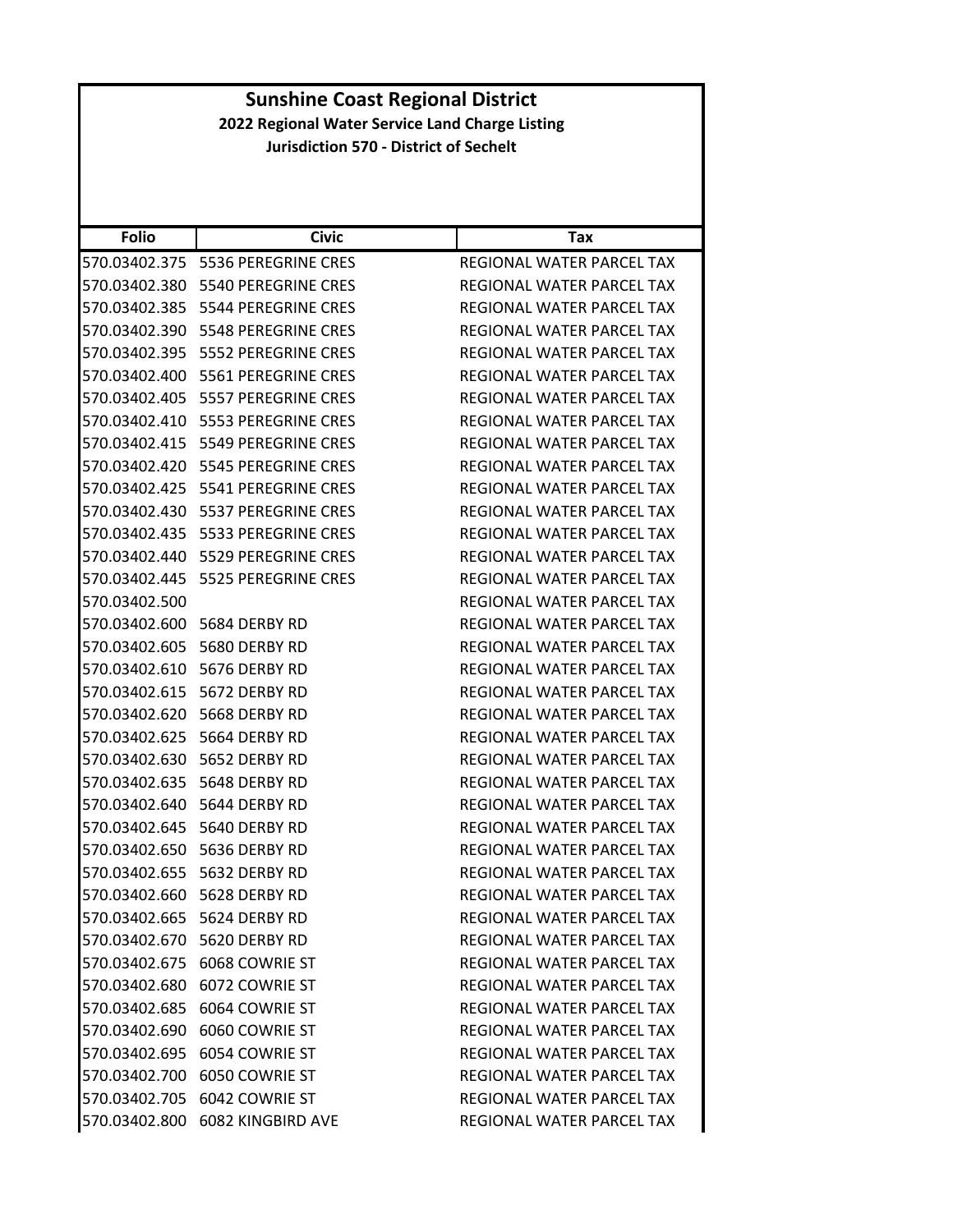| <b>Folio</b>  | <b>Civic</b>                             | Tax                              |
|---------------|------------------------------------------|----------------------------------|
| 570.03402.805 | <b>6078 KINGBIRD AVE</b>                 | REGIONAL WATER PARCEL TAX        |
| 570.03402.810 | 6074 KINGBIRD AVE                        | REGIONAL WATER PARCEL TAX        |
| 570.03402.815 | 6070 KINGBIRD AVE                        | <b>REGIONAL WATER PARCEL TAX</b> |
| 570.03402.820 | 5669 KINGBIRD CRES                       | REGIONAL WATER PARCEL TAX        |
| 570.03402.825 | 5673 KINGBIRD CRES                       | REGIONAL WATER PARCEL TAX        |
| 570.03402.830 | 5677 KINGBIRD CRES                       | REGIONAL WATER PARCEL TAX        |
| 570.03402.835 | 5674 KINGBIRD CRES                       | REGIONAL WATER PARCEL TAX        |
| 570.03402.840 | <b>5670 KINGBIRD CRES</b>                | REGIONAL WATER PARCEL TAX        |
| 570.03402.845 | 5666 KINGBIRD CRES                       | REGIONAL WATER PARCEL TAX        |
| 570.03402.850 | 5662 KINGBIRD CRES                       | REGIONAL WATER PARCEL TAX        |
| 570.03402.855 | <b>5658 KINGBIRD CRES</b>                | REGIONAL WATER PARCEL TAX        |
| 570.03402.860 | 5654 KINGBIRD CRES                       | REGIONAL WATER PARCEL TAX        |
| 570.03402.865 | <b>5650 KINGBIRD CRES</b>                | <b>REGIONAL WATER PARCEL TAX</b> |
| 570.03402.870 | 5646 KINGBIRD CRES                       | REGIONAL WATER PARCEL TAX        |
| 570.03402.875 | 5642 KINGBIRD CRES                       | REGIONAL WATER PARCEL TAX        |
| 570.03402.880 | <b>5638 KINGBIRD CRES</b>                | REGIONAL WATER PARCEL TAX        |
| 570.03402.885 | 5634 KINGBIRD CRES                       | REGIONAL WATER PARCEL TAX        |
| 570.03402.890 | 5630 KINGBIRD CRES                       | REGIONAL WATER PARCEL TAX        |
| 570.03402.895 | 5626 KINGBIRD CRES                       | REGIONAL WATER PARCEL TAX        |
| 570.03402.900 | 5622 KINGBIRD CRES                       | REGIONAL WATER PARCEL TAX        |
| 570.03402.905 | 5621 KINGBIRD CRES                       | REGIONAL WATER PARCEL TAX        |
| 570.03402.910 | 5625 KINGBIRD CRES                       | REGIONAL WATER PARCEL TAX        |
| 570.03402.915 | 5629 KINGBIRD CRES                       | REGIONAL WATER PARCEL TAX        |
| 570.03402.920 | 5633 KINGBIRD CRES                       | REGIONAL WATER PARCEL TAX        |
| 570.03402.925 | 5637 KINGBIRD CRES                       | REGIONAL WATER PARCEL TAX        |
| 570.03402.930 | 5641 KINGBIRD CRES                       | REGIONAL WATER PARCEL TAX        |
| 570.03402.935 | 5645 KINGBIRD CRES                       | <b>REGIONAL WATER PARCEL TAX</b> |
| 570.03402.940 | 5649 KINGBIRD CRES                       | <b>REGIONAL WATER PARCEL TAX</b> |
| 570.03402.945 | 5653 KINGBIRD CRES                       | REGIONAL WATER PARCEL TAX        |
|               | 570.03402.950 6071 KINGBIRD AVE          | REGIONAL WATER PARCEL TAX        |
|               | 570.03402.955    6075    KINGBIRD AVE    | REGIONAL WATER PARCEL TAX        |
|               | 570.03402.960 6079 KINGBIRD AVE          | REGIONAL WATER PARCEL TAX        |
|               | 570.03402.965 6083 KINGBIRD AVE          | REGIONAL WATER PARCEL TAX        |
| 570.03403.000 | <b>COWRIE ST</b>                         | REGIONAL WATER PARCEL TAX        |
|               | 570.03403.110    5995 SUNSHINE COAST HWY | REGIONAL WATER PARCEL TAX        |
|               | 570.03403.115 2-5987 SUNSHINE COAST HWY  | REGIONAL WATER PARCEL TAX        |
|               | 570.03403.120 3-5987 SUNSHINE COAST HWY  | REGIONAL WATER PARCEL TAX        |
|               | 570.03403.125  4-5987 SUNSHINE COAST HWY | REGIONAL WATER PARCEL TAX        |
|               | 570.03403.201    5933 BARNACLE ST        | REGIONAL WATER PARCEL TAX        |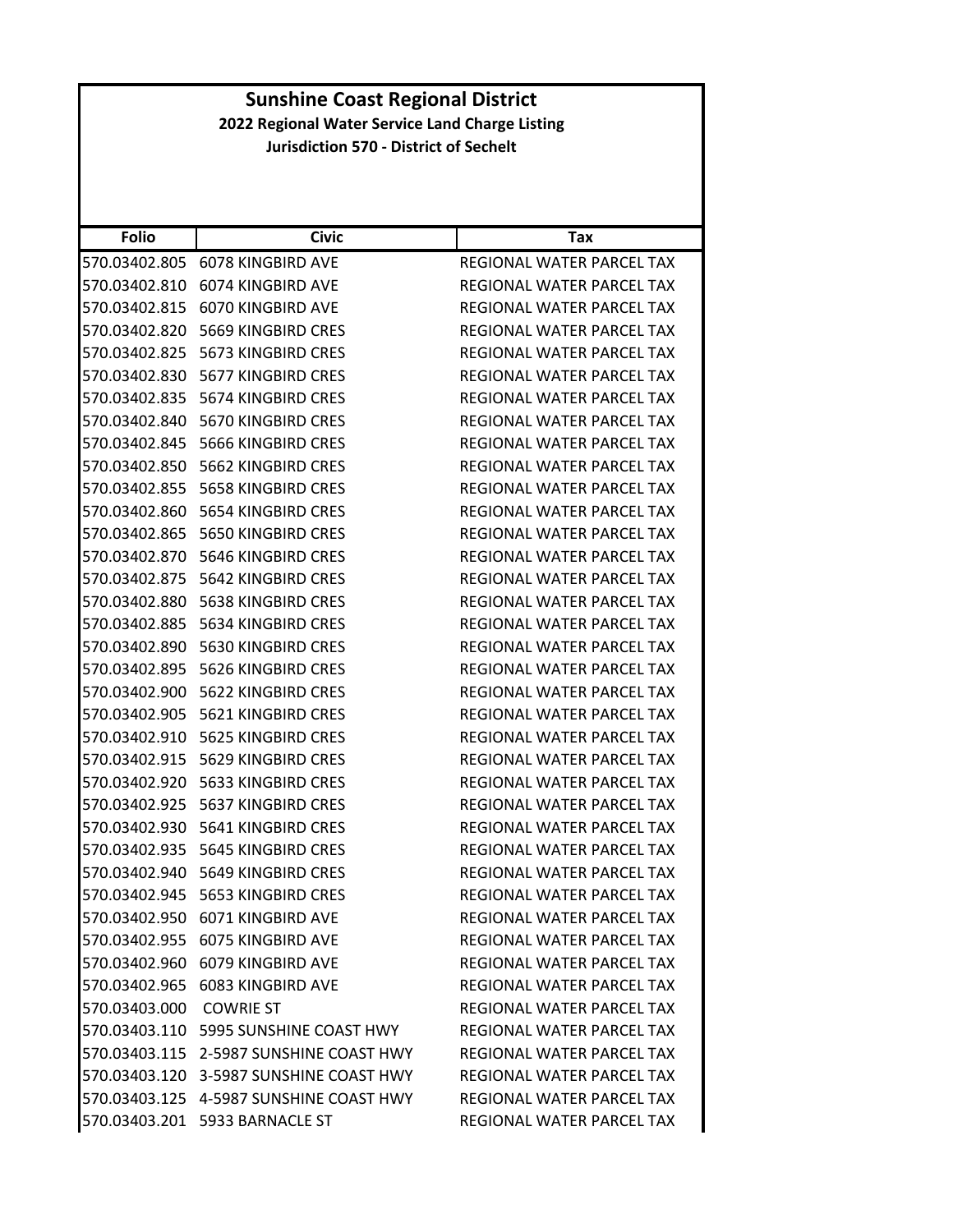| 2022 Regional Water Service Land Charge Listing<br><b>Jurisdiction 570 - District of Sechelt</b><br><b>Folio</b><br><b>Civic</b><br>Tax<br>570.03403.202 5939 BARNACLE ST<br>REGIONAL WATER PARCEL TAX<br>570.03403.203 SUNSHINE COAST HWY<br>REGIONAL WATER PARCEL TAX<br>570.03403.204 SUNSHINE COAST HWY<br>REGIONAL WATER PARCEL TAX<br>570.03403.205<br>SUNSHINE COAST HWY<br>REGIONAL WATER PARCEL TAX<br>570.03403.206    5959 BARNACLE ST<br>REGIONAL WATER PARCEL TAX<br>570.03403.208 SUNSHINE COAST HWY<br>REGIONAL WATER PARCEL TAX<br>570.03403.209 SUNSHINE COAST HWY<br>REGIONAL WATER PARCEL TAX<br>570.03403.210 SUNSHINE COAST HWY<br>REGIONAL WATER PARCEL TAX<br>570.03403.211    5987 BARNACLE ST<br>REGIONAL WATER PARCEL TAX<br>570.03403.212    5991    BARNACLE ST<br>REGIONAL WATER PARCEL TAX<br>570.03403.213    5995    BARNACLE ST<br>REGIONAL WATER PARCEL TAX<br>570.03403.214 5996 BARNACLE ST<br>REGIONAL WATER PARCEL TAX<br>570.03403.215    5990 BARNACLE ST<br>REGIONAL WATER PARCEL TAX<br>570.03403.216    5986 BARNACLE ST<br>REGIONAL WATER PARCEL TAX<br>570.03403.217 SUNSHINE COAST HWY<br>REGIONAL WATER PARCEL TAX<br>570.03403.220 5958 BARNACLE ST<br>REGIONAL WATER PARCEL TAX<br>570.03403.221 SUNSHINE COAST HWY<br><b>REGIONAL WATER PARCEL TAX</b><br>570.03403.222 5946 BARNACLE ST<br>REGIONAL WATER PARCEL TAX<br>570.03403.223 5940 BARNACLE ST<br>REGIONAL WATER PARCEL TAX<br>570.03403.224 5936 BARNACLE ST<br>REGIONAL WATER PARCEL TAX<br>570.03403.225    5937    COWRIE ST<br>REGIONAL WATER PARCEL TAX<br>570.03403.226    5945    COWRIE ST<br><b>REGIONAL WATER PARCEL TAX</b><br>570.03403.227    5953    COWRIE ST<br>REGIONAL WATER PARCEL TAX<br>570.03403.228    5957    COWRIE ST<br>REGIONAL WATER PARCEL TAX<br>570.03403.229 5961 COWRIE ST<br>REGIONAL WATER PARCEL TAX<br>REGIONAL WATER PARCEL TAX<br>570.03403.230 5967 COWRIE ST<br>570.03403.231 5973 COWRIE ST<br>REGIONAL WATER PARCEL TAX<br>570.03403.232 SUNSHINE COAST HWY<br>REGIONAL WATER PARCEL TAX<br>570.03403.233    5985    COWRIE ST<br>REGIONAL WATER PARCEL TAX<br>570.03403.234 5991 COWRIE ST<br>REGIONAL WATER PARCEL TAX<br>570.03403.235    5997    COWRIE ST<br>REGIONAL WATER PARCEL TAX<br>570.03403.236 5996 COWRIE ST<br>REGIONAL WATER PARCEL TAX<br>570.03403.237 SUNSHINE COAST HWY<br>REGIONAL WATER PARCEL TAX<br>570.03403.238 5984 COWRIE ST<br>REGIONAL WATER PARCEL TAX<br>570.03403.239 SUNSHINE COAST HWY<br>REGIONAL WATER PARCEL TAX<br>570.03403.240 5970 COWRIE ST<br>REGIONAL WATER PARCEL TAX<br>570.03403.241 5960 COWRIE ST<br>REGIONAL WATER PARCEL TAX<br>570.03403.242    5958 COWRIE ST<br>REGIONAL WATER PARCEL TAX | <b>Sunshine Coast Regional District</b> |  |  |
|-----------------------------------------------------------------------------------------------------------------------------------------------------------------------------------------------------------------------------------------------------------------------------------------------------------------------------------------------------------------------------------------------------------------------------------------------------------------------------------------------------------------------------------------------------------------------------------------------------------------------------------------------------------------------------------------------------------------------------------------------------------------------------------------------------------------------------------------------------------------------------------------------------------------------------------------------------------------------------------------------------------------------------------------------------------------------------------------------------------------------------------------------------------------------------------------------------------------------------------------------------------------------------------------------------------------------------------------------------------------------------------------------------------------------------------------------------------------------------------------------------------------------------------------------------------------------------------------------------------------------------------------------------------------------------------------------------------------------------------------------------------------------------------------------------------------------------------------------------------------------------------------------------------------------------------------------------------------------------------------------------------------------------------------------------------------------------------------------------------------------------------------------------------------------------------------------------------------------------------------------------------------------------------------------------------------------------------------------------------------------------------------------------------------------------------------------------------------------------------------------------------------------------------------------------------------------------------------------------------------------------------------------------------------------------------------------------------|-----------------------------------------|--|--|
|                                                                                                                                                                                                                                                                                                                                                                                                                                                                                                                                                                                                                                                                                                                                                                                                                                                                                                                                                                                                                                                                                                                                                                                                                                                                                                                                                                                                                                                                                                                                                                                                                                                                                                                                                                                                                                                                                                                                                                                                                                                                                                                                                                                                                                                                                                                                                                                                                                                                                                                                                                                                                                                                                                           |                                         |  |  |
|                                                                                                                                                                                                                                                                                                                                                                                                                                                                                                                                                                                                                                                                                                                                                                                                                                                                                                                                                                                                                                                                                                                                                                                                                                                                                                                                                                                                                                                                                                                                                                                                                                                                                                                                                                                                                                                                                                                                                                                                                                                                                                                                                                                                                                                                                                                                                                                                                                                                                                                                                                                                                                                                                                           |                                         |  |  |
|                                                                                                                                                                                                                                                                                                                                                                                                                                                                                                                                                                                                                                                                                                                                                                                                                                                                                                                                                                                                                                                                                                                                                                                                                                                                                                                                                                                                                                                                                                                                                                                                                                                                                                                                                                                                                                                                                                                                                                                                                                                                                                                                                                                                                                                                                                                                                                                                                                                                                                                                                                                                                                                                                                           |                                         |  |  |
|                                                                                                                                                                                                                                                                                                                                                                                                                                                                                                                                                                                                                                                                                                                                                                                                                                                                                                                                                                                                                                                                                                                                                                                                                                                                                                                                                                                                                                                                                                                                                                                                                                                                                                                                                                                                                                                                                                                                                                                                                                                                                                                                                                                                                                                                                                                                                                                                                                                                                                                                                                                                                                                                                                           |                                         |  |  |
|                                                                                                                                                                                                                                                                                                                                                                                                                                                                                                                                                                                                                                                                                                                                                                                                                                                                                                                                                                                                                                                                                                                                                                                                                                                                                                                                                                                                                                                                                                                                                                                                                                                                                                                                                                                                                                                                                                                                                                                                                                                                                                                                                                                                                                                                                                                                                                                                                                                                                                                                                                                                                                                                                                           |                                         |  |  |
|                                                                                                                                                                                                                                                                                                                                                                                                                                                                                                                                                                                                                                                                                                                                                                                                                                                                                                                                                                                                                                                                                                                                                                                                                                                                                                                                                                                                                                                                                                                                                                                                                                                                                                                                                                                                                                                                                                                                                                                                                                                                                                                                                                                                                                                                                                                                                                                                                                                                                                                                                                                                                                                                                                           |                                         |  |  |
|                                                                                                                                                                                                                                                                                                                                                                                                                                                                                                                                                                                                                                                                                                                                                                                                                                                                                                                                                                                                                                                                                                                                                                                                                                                                                                                                                                                                                                                                                                                                                                                                                                                                                                                                                                                                                                                                                                                                                                                                                                                                                                                                                                                                                                                                                                                                                                                                                                                                                                                                                                                                                                                                                                           |                                         |  |  |
|                                                                                                                                                                                                                                                                                                                                                                                                                                                                                                                                                                                                                                                                                                                                                                                                                                                                                                                                                                                                                                                                                                                                                                                                                                                                                                                                                                                                                                                                                                                                                                                                                                                                                                                                                                                                                                                                                                                                                                                                                                                                                                                                                                                                                                                                                                                                                                                                                                                                                                                                                                                                                                                                                                           |                                         |  |  |
|                                                                                                                                                                                                                                                                                                                                                                                                                                                                                                                                                                                                                                                                                                                                                                                                                                                                                                                                                                                                                                                                                                                                                                                                                                                                                                                                                                                                                                                                                                                                                                                                                                                                                                                                                                                                                                                                                                                                                                                                                                                                                                                                                                                                                                                                                                                                                                                                                                                                                                                                                                                                                                                                                                           |                                         |  |  |
|                                                                                                                                                                                                                                                                                                                                                                                                                                                                                                                                                                                                                                                                                                                                                                                                                                                                                                                                                                                                                                                                                                                                                                                                                                                                                                                                                                                                                                                                                                                                                                                                                                                                                                                                                                                                                                                                                                                                                                                                                                                                                                                                                                                                                                                                                                                                                                                                                                                                                                                                                                                                                                                                                                           |                                         |  |  |
|                                                                                                                                                                                                                                                                                                                                                                                                                                                                                                                                                                                                                                                                                                                                                                                                                                                                                                                                                                                                                                                                                                                                                                                                                                                                                                                                                                                                                                                                                                                                                                                                                                                                                                                                                                                                                                                                                                                                                                                                                                                                                                                                                                                                                                                                                                                                                                                                                                                                                                                                                                                                                                                                                                           |                                         |  |  |
|                                                                                                                                                                                                                                                                                                                                                                                                                                                                                                                                                                                                                                                                                                                                                                                                                                                                                                                                                                                                                                                                                                                                                                                                                                                                                                                                                                                                                                                                                                                                                                                                                                                                                                                                                                                                                                                                                                                                                                                                                                                                                                                                                                                                                                                                                                                                                                                                                                                                                                                                                                                                                                                                                                           |                                         |  |  |
|                                                                                                                                                                                                                                                                                                                                                                                                                                                                                                                                                                                                                                                                                                                                                                                                                                                                                                                                                                                                                                                                                                                                                                                                                                                                                                                                                                                                                                                                                                                                                                                                                                                                                                                                                                                                                                                                                                                                                                                                                                                                                                                                                                                                                                                                                                                                                                                                                                                                                                                                                                                                                                                                                                           |                                         |  |  |
|                                                                                                                                                                                                                                                                                                                                                                                                                                                                                                                                                                                                                                                                                                                                                                                                                                                                                                                                                                                                                                                                                                                                                                                                                                                                                                                                                                                                                                                                                                                                                                                                                                                                                                                                                                                                                                                                                                                                                                                                                                                                                                                                                                                                                                                                                                                                                                                                                                                                                                                                                                                                                                                                                                           |                                         |  |  |
|                                                                                                                                                                                                                                                                                                                                                                                                                                                                                                                                                                                                                                                                                                                                                                                                                                                                                                                                                                                                                                                                                                                                                                                                                                                                                                                                                                                                                                                                                                                                                                                                                                                                                                                                                                                                                                                                                                                                                                                                                                                                                                                                                                                                                                                                                                                                                                                                                                                                                                                                                                                                                                                                                                           |                                         |  |  |
|                                                                                                                                                                                                                                                                                                                                                                                                                                                                                                                                                                                                                                                                                                                                                                                                                                                                                                                                                                                                                                                                                                                                                                                                                                                                                                                                                                                                                                                                                                                                                                                                                                                                                                                                                                                                                                                                                                                                                                                                                                                                                                                                                                                                                                                                                                                                                                                                                                                                                                                                                                                                                                                                                                           |                                         |  |  |
|                                                                                                                                                                                                                                                                                                                                                                                                                                                                                                                                                                                                                                                                                                                                                                                                                                                                                                                                                                                                                                                                                                                                                                                                                                                                                                                                                                                                                                                                                                                                                                                                                                                                                                                                                                                                                                                                                                                                                                                                                                                                                                                                                                                                                                                                                                                                                                                                                                                                                                                                                                                                                                                                                                           |                                         |  |  |
|                                                                                                                                                                                                                                                                                                                                                                                                                                                                                                                                                                                                                                                                                                                                                                                                                                                                                                                                                                                                                                                                                                                                                                                                                                                                                                                                                                                                                                                                                                                                                                                                                                                                                                                                                                                                                                                                                                                                                                                                                                                                                                                                                                                                                                                                                                                                                                                                                                                                                                                                                                                                                                                                                                           |                                         |  |  |
|                                                                                                                                                                                                                                                                                                                                                                                                                                                                                                                                                                                                                                                                                                                                                                                                                                                                                                                                                                                                                                                                                                                                                                                                                                                                                                                                                                                                                                                                                                                                                                                                                                                                                                                                                                                                                                                                                                                                                                                                                                                                                                                                                                                                                                                                                                                                                                                                                                                                                                                                                                                                                                                                                                           |                                         |  |  |
|                                                                                                                                                                                                                                                                                                                                                                                                                                                                                                                                                                                                                                                                                                                                                                                                                                                                                                                                                                                                                                                                                                                                                                                                                                                                                                                                                                                                                                                                                                                                                                                                                                                                                                                                                                                                                                                                                                                                                                                                                                                                                                                                                                                                                                                                                                                                                                                                                                                                                                                                                                                                                                                                                                           |                                         |  |  |
|                                                                                                                                                                                                                                                                                                                                                                                                                                                                                                                                                                                                                                                                                                                                                                                                                                                                                                                                                                                                                                                                                                                                                                                                                                                                                                                                                                                                                                                                                                                                                                                                                                                                                                                                                                                                                                                                                                                                                                                                                                                                                                                                                                                                                                                                                                                                                                                                                                                                                                                                                                                                                                                                                                           |                                         |  |  |
|                                                                                                                                                                                                                                                                                                                                                                                                                                                                                                                                                                                                                                                                                                                                                                                                                                                                                                                                                                                                                                                                                                                                                                                                                                                                                                                                                                                                                                                                                                                                                                                                                                                                                                                                                                                                                                                                                                                                                                                                                                                                                                                                                                                                                                                                                                                                                                                                                                                                                                                                                                                                                                                                                                           |                                         |  |  |
|                                                                                                                                                                                                                                                                                                                                                                                                                                                                                                                                                                                                                                                                                                                                                                                                                                                                                                                                                                                                                                                                                                                                                                                                                                                                                                                                                                                                                                                                                                                                                                                                                                                                                                                                                                                                                                                                                                                                                                                                                                                                                                                                                                                                                                                                                                                                                                                                                                                                                                                                                                                                                                                                                                           |                                         |  |  |
|                                                                                                                                                                                                                                                                                                                                                                                                                                                                                                                                                                                                                                                                                                                                                                                                                                                                                                                                                                                                                                                                                                                                                                                                                                                                                                                                                                                                                                                                                                                                                                                                                                                                                                                                                                                                                                                                                                                                                                                                                                                                                                                                                                                                                                                                                                                                                                                                                                                                                                                                                                                                                                                                                                           |                                         |  |  |
|                                                                                                                                                                                                                                                                                                                                                                                                                                                                                                                                                                                                                                                                                                                                                                                                                                                                                                                                                                                                                                                                                                                                                                                                                                                                                                                                                                                                                                                                                                                                                                                                                                                                                                                                                                                                                                                                                                                                                                                                                                                                                                                                                                                                                                                                                                                                                                                                                                                                                                                                                                                                                                                                                                           |                                         |  |  |
|                                                                                                                                                                                                                                                                                                                                                                                                                                                                                                                                                                                                                                                                                                                                                                                                                                                                                                                                                                                                                                                                                                                                                                                                                                                                                                                                                                                                                                                                                                                                                                                                                                                                                                                                                                                                                                                                                                                                                                                                                                                                                                                                                                                                                                                                                                                                                                                                                                                                                                                                                                                                                                                                                                           |                                         |  |  |
|                                                                                                                                                                                                                                                                                                                                                                                                                                                                                                                                                                                                                                                                                                                                                                                                                                                                                                                                                                                                                                                                                                                                                                                                                                                                                                                                                                                                                                                                                                                                                                                                                                                                                                                                                                                                                                                                                                                                                                                                                                                                                                                                                                                                                                                                                                                                                                                                                                                                                                                                                                                                                                                                                                           |                                         |  |  |
|                                                                                                                                                                                                                                                                                                                                                                                                                                                                                                                                                                                                                                                                                                                                                                                                                                                                                                                                                                                                                                                                                                                                                                                                                                                                                                                                                                                                                                                                                                                                                                                                                                                                                                                                                                                                                                                                                                                                                                                                                                                                                                                                                                                                                                                                                                                                                                                                                                                                                                                                                                                                                                                                                                           |                                         |  |  |
|                                                                                                                                                                                                                                                                                                                                                                                                                                                                                                                                                                                                                                                                                                                                                                                                                                                                                                                                                                                                                                                                                                                                                                                                                                                                                                                                                                                                                                                                                                                                                                                                                                                                                                                                                                                                                                                                                                                                                                                                                                                                                                                                                                                                                                                                                                                                                                                                                                                                                                                                                                                                                                                                                                           |                                         |  |  |
|                                                                                                                                                                                                                                                                                                                                                                                                                                                                                                                                                                                                                                                                                                                                                                                                                                                                                                                                                                                                                                                                                                                                                                                                                                                                                                                                                                                                                                                                                                                                                                                                                                                                                                                                                                                                                                                                                                                                                                                                                                                                                                                                                                                                                                                                                                                                                                                                                                                                                                                                                                                                                                                                                                           |                                         |  |  |
|                                                                                                                                                                                                                                                                                                                                                                                                                                                                                                                                                                                                                                                                                                                                                                                                                                                                                                                                                                                                                                                                                                                                                                                                                                                                                                                                                                                                                                                                                                                                                                                                                                                                                                                                                                                                                                                                                                                                                                                                                                                                                                                                                                                                                                                                                                                                                                                                                                                                                                                                                                                                                                                                                                           |                                         |  |  |
|                                                                                                                                                                                                                                                                                                                                                                                                                                                                                                                                                                                                                                                                                                                                                                                                                                                                                                                                                                                                                                                                                                                                                                                                                                                                                                                                                                                                                                                                                                                                                                                                                                                                                                                                                                                                                                                                                                                                                                                                                                                                                                                                                                                                                                                                                                                                                                                                                                                                                                                                                                                                                                                                                                           |                                         |  |  |
|                                                                                                                                                                                                                                                                                                                                                                                                                                                                                                                                                                                                                                                                                                                                                                                                                                                                                                                                                                                                                                                                                                                                                                                                                                                                                                                                                                                                                                                                                                                                                                                                                                                                                                                                                                                                                                                                                                                                                                                                                                                                                                                                                                                                                                                                                                                                                                                                                                                                                                                                                                                                                                                                                                           |                                         |  |  |
|                                                                                                                                                                                                                                                                                                                                                                                                                                                                                                                                                                                                                                                                                                                                                                                                                                                                                                                                                                                                                                                                                                                                                                                                                                                                                                                                                                                                                                                                                                                                                                                                                                                                                                                                                                                                                                                                                                                                                                                                                                                                                                                                                                                                                                                                                                                                                                                                                                                                                                                                                                                                                                                                                                           |                                         |  |  |
|                                                                                                                                                                                                                                                                                                                                                                                                                                                                                                                                                                                                                                                                                                                                                                                                                                                                                                                                                                                                                                                                                                                                                                                                                                                                                                                                                                                                                                                                                                                                                                                                                                                                                                                                                                                                                                                                                                                                                                                                                                                                                                                                                                                                                                                                                                                                                                                                                                                                                                                                                                                                                                                                                                           |                                         |  |  |
|                                                                                                                                                                                                                                                                                                                                                                                                                                                                                                                                                                                                                                                                                                                                                                                                                                                                                                                                                                                                                                                                                                                                                                                                                                                                                                                                                                                                                                                                                                                                                                                                                                                                                                                                                                                                                                                                                                                                                                                                                                                                                                                                                                                                                                                                                                                                                                                                                                                                                                                                                                                                                                                                                                           |                                         |  |  |
|                                                                                                                                                                                                                                                                                                                                                                                                                                                                                                                                                                                                                                                                                                                                                                                                                                                                                                                                                                                                                                                                                                                                                                                                                                                                                                                                                                                                                                                                                                                                                                                                                                                                                                                                                                                                                                                                                                                                                                                                                                                                                                                                                                                                                                                                                                                                                                                                                                                                                                                                                                                                                                                                                                           |                                         |  |  |
|                                                                                                                                                                                                                                                                                                                                                                                                                                                                                                                                                                                                                                                                                                                                                                                                                                                                                                                                                                                                                                                                                                                                                                                                                                                                                                                                                                                                                                                                                                                                                                                                                                                                                                                                                                                                                                                                                                                                                                                                                                                                                                                                                                                                                                                                                                                                                                                                                                                                                                                                                                                                                                                                                                           |                                         |  |  |
|                                                                                                                                                                                                                                                                                                                                                                                                                                                                                                                                                                                                                                                                                                                                                                                                                                                                                                                                                                                                                                                                                                                                                                                                                                                                                                                                                                                                                                                                                                                                                                                                                                                                                                                                                                                                                                                                                                                                                                                                                                                                                                                                                                                                                                                                                                                                                                                                                                                                                                                                                                                                                                                                                                           |                                         |  |  |
|                                                                                                                                                                                                                                                                                                                                                                                                                                                                                                                                                                                                                                                                                                                                                                                                                                                                                                                                                                                                                                                                                                                                                                                                                                                                                                                                                                                                                                                                                                                                                                                                                                                                                                                                                                                                                                                                                                                                                                                                                                                                                                                                                                                                                                                                                                                                                                                                                                                                                                                                                                                                                                                                                                           |                                         |  |  |
|                                                                                                                                                                                                                                                                                                                                                                                                                                                                                                                                                                                                                                                                                                                                                                                                                                                                                                                                                                                                                                                                                                                                                                                                                                                                                                                                                                                                                                                                                                                                                                                                                                                                                                                                                                                                                                                                                                                                                                                                                                                                                                                                                                                                                                                                                                                                                                                                                                                                                                                                                                                                                                                                                                           |                                         |  |  |
|                                                                                                                                                                                                                                                                                                                                                                                                                                                                                                                                                                                                                                                                                                                                                                                                                                                                                                                                                                                                                                                                                                                                                                                                                                                                                                                                                                                                                                                                                                                                                                                                                                                                                                                                                                                                                                                                                                                                                                                                                                                                                                                                                                                                                                                                                                                                                                                                                                                                                                                                                                                                                                                                                                           |                                         |  |  |
|                                                                                                                                                                                                                                                                                                                                                                                                                                                                                                                                                                                                                                                                                                                                                                                                                                                                                                                                                                                                                                                                                                                                                                                                                                                                                                                                                                                                                                                                                                                                                                                                                                                                                                                                                                                                                                                                                                                                                                                                                                                                                                                                                                                                                                                                                                                                                                                                                                                                                                                                                                                                                                                                                                           |                                         |  |  |
| 570.03403.243 SUNSHINE COAST HWY<br>REGIONAL WATER PARCEL TAX                                                                                                                                                                                                                                                                                                                                                                                                                                                                                                                                                                                                                                                                                                                                                                                                                                                                                                                                                                                                                                                                                                                                                                                                                                                                                                                                                                                                                                                                                                                                                                                                                                                                                                                                                                                                                                                                                                                                                                                                                                                                                                                                                                                                                                                                                                                                                                                                                                                                                                                                                                                                                                             |                                         |  |  |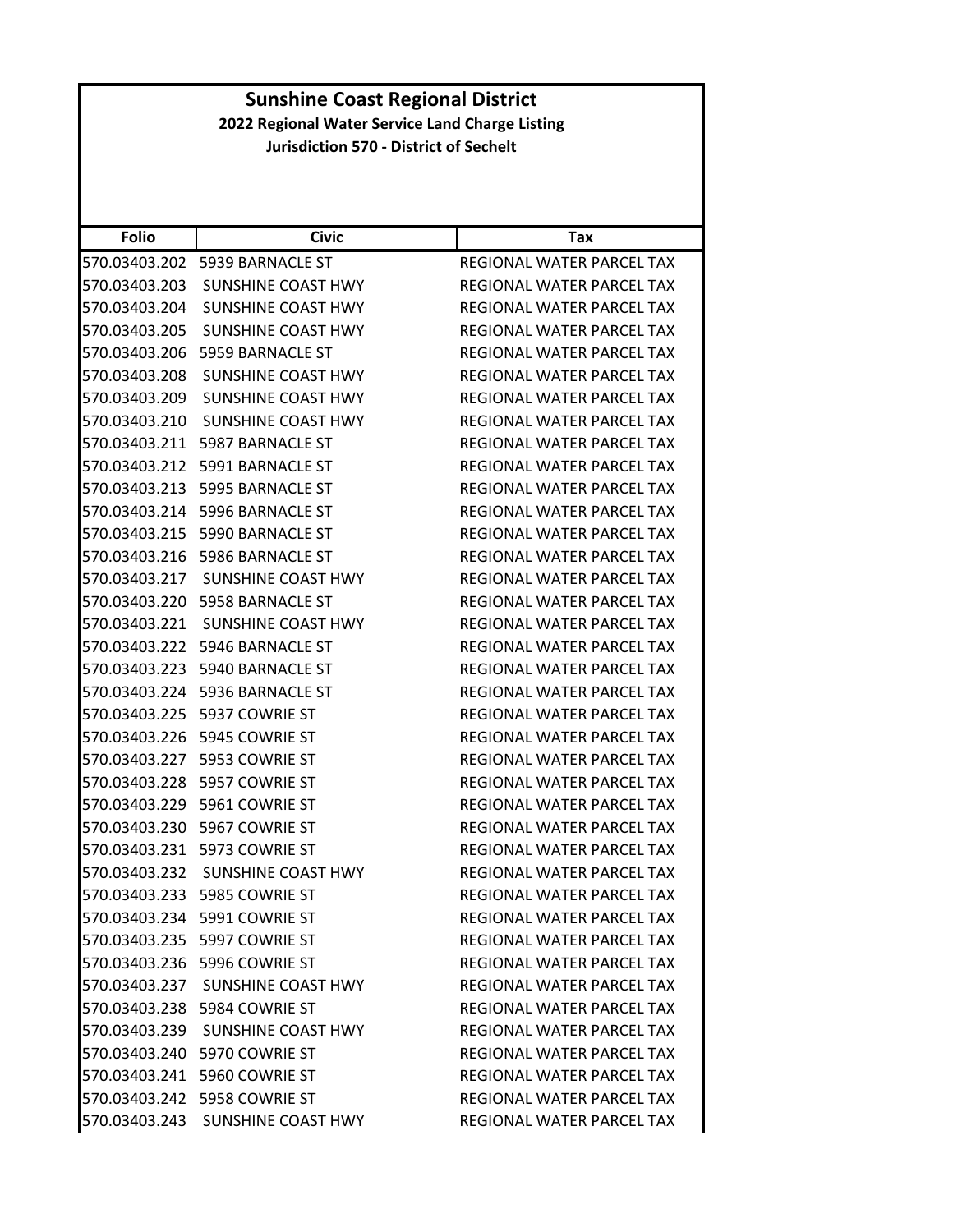| <b>Folio</b>  | <b>Civic</b>                             | Tax                              |
|---------------|------------------------------------------|----------------------------------|
| 570.03403.244 | 5940 COWRIE ST                           | REGIONAL WATER PARCEL TAX        |
| 570.03403.245 | <b>BARNACLE ST</b>                       | REGIONAL WATER PARCEL TAX        |
| 570.03403.246 | <b>BARNACLE ST</b>                       | REGIONAL WATER PARCEL TAX        |
| 570.03403.247 | <b>BARNACLE ST</b>                       | REGIONAL WATER PARCEL TAX        |
| 570.03403.248 | <b>BARNACLE ST</b>                       | REGIONAL WATER PARCEL TAX        |
| 570.03403.249 | 5957 BARNACLE PL                         | <b>REGIONAL WATER PARCEL TAX</b> |
| 570.03403.250 | 5953 BARNACLE PL                         | REGIONAL WATER PARCEL TAX        |
| 570.03403.251 | <b>BARNACLE ST</b>                       | REGIONAL WATER PARCEL TAX        |
| 570.03403.301 | 5528 CLAYTON AVE                         | REGIONAL WATER PARCEL TAX        |
|               | 570.03403.302    5532 CLAYTON AVE        | REGIONAL WATER PARCEL TAX        |
| 570.03403.303 | 5536 CLAYTON AVE                         | REGIONAL WATER PARCEL TAX        |
| 570.03403.304 | 5540 CLAYTON AVE                         | REGIONAL WATER PARCEL TAX        |
| 570.03403.305 | 5544 CLAYTON AVE                         | REGIONAL WATER PARCEL TAX        |
|               |                                          | REGIONAL WATER PARCEL TAX        |
| 570.03403.307 | 5957 COMPASS LANE                        | REGIONAL WATER PARCEL TAX        |
| 570.03403.308 | 5963 COMPASS LANE                        | REGIONAL WATER PARCEL TAX        |
| 570.03403.309 | 5969 COMPASS LANE                        | REGIONAL WATER PARCEL TAX        |
| 570.03403.310 | <b>COMPASS LANE</b>                      | REGIONAL WATER PARCEL TAX        |
|               |                                          | REGIONAL WATER PARCEL TAX        |
| 570.03403.312 | <b>COMPASS LANE</b>                      | REGIONAL WATER PARCEL TAX        |
| 570.03403.313 | 5993 COMPASS LANE                        | REGIONAL WATER PARCEL TAX        |
| 570.03403.314 | 5995 COMPASS LANE                        | REGIONAL WATER PARCEL TAX        |
| 570.03403.315 | 5992 COMPASS LANE                        | REGIONAL WATER PARCEL TAX        |
| 570.03403.316 | 5984 COMPASS LANE                        | REGIONAL WATER PARCEL TAX        |
| 570.03403.317 | 5980 COMPASS LANE                        | REGIONAL WATER PARCEL TAX        |
| 570.03403.318 | 5974 COMPASS LANE                        | REGIONAL WATER PARCEL TAX        |
| 570.03403.319 | <b>COMPASS LANE</b>                      | REGIONAL WATER PARCEL TAX        |
| 570.03403.320 | 5962 COMPASS LANE                        | REGIONAL WATER PARCEL TAX        |
| 570.03403.321 | 5958 COMPASS LANE                        | <b>REGIONAL WATER PARCEL TAX</b> |
|               | 570.03403.322    5950 COMPASS LANE       | REGIONAL WATER PARCEL TAX        |
| 570.03403.400 |                                          | REGIONAL WATER PARCEL TAX        |
|               | 570.03404.000    5937 SUNSHINE COAST HWY | REGIONAL WATER PARCEL TAX        |
|               | 570.03405.000 5943 SUNSHINE COAST HWY    | REGIONAL WATER PARCEL TAX        |
|               | 570.03405.100    5951 SUNSHINE COAST HWY | REGIONAL WATER PARCEL TAX        |
|               | 570.03405.200    5957 SUNSHINE COAST HWY | REGIONAL WATER PARCEL TAX        |
|               | 570.03405.210    5963 SUNSHINE COAST HWY | REGIONAL WATER PARCEL TAX        |
| 570.03405.280 | 6244 EMERSON RD                          | REGIONAL WATER PARCEL TAX        |
|               | 570.03405.290 6221 CROWSTON RD           | REGIONAL WATER PARCEL TAX        |
|               | 570.03405.420 6220 CROWSTON RD           | REGIONAL WATER PARCEL TAX        |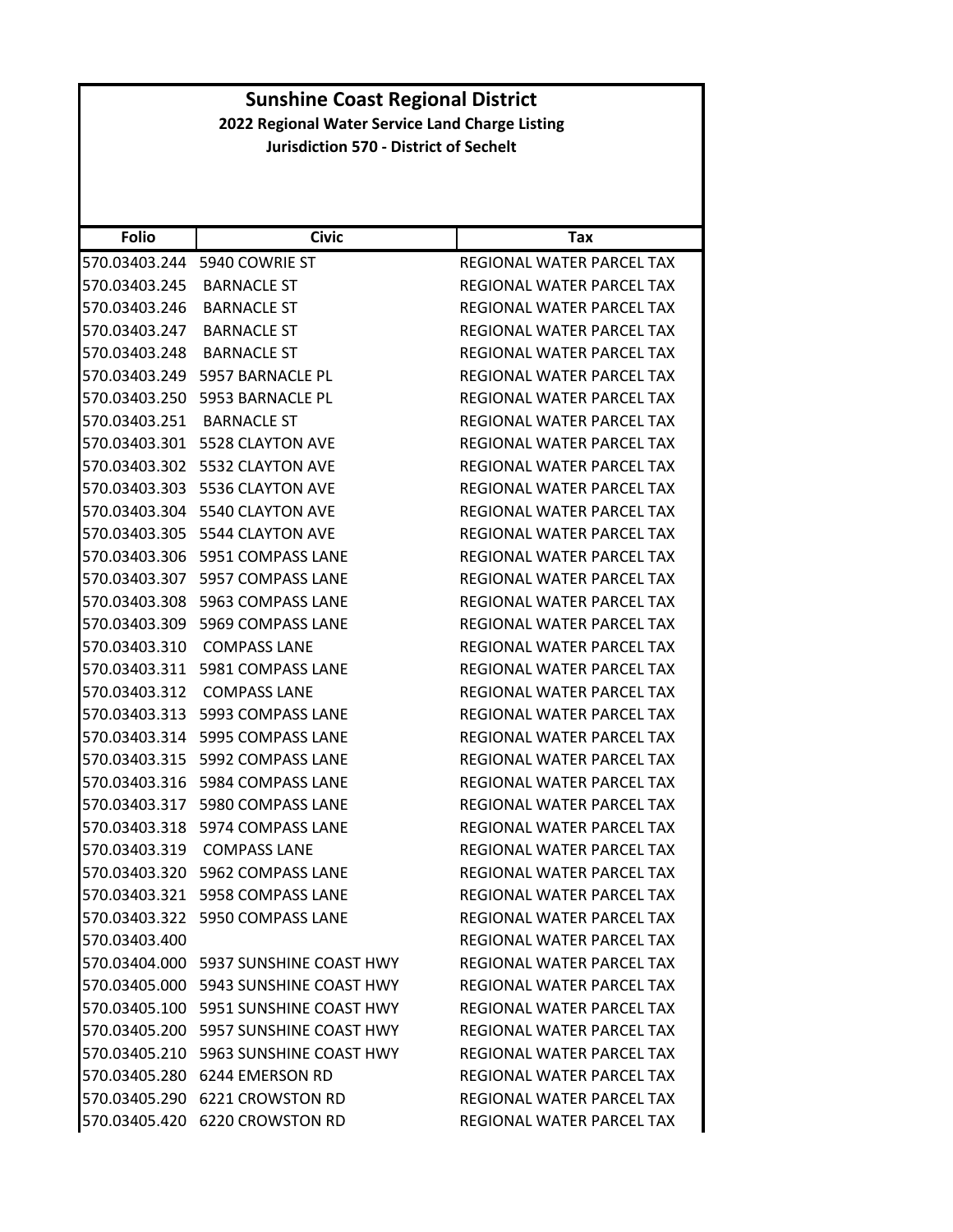| <b>Sunshine Coast Regional District</b><br>2022 Regional Water Service Land Charge Listing |                                               |                                  |  |  |
|--------------------------------------------------------------------------------------------|-----------------------------------------------|----------------------------------|--|--|
|                                                                                            | <b>Jurisdiction 570 - District of Sechelt</b> |                                  |  |  |
|                                                                                            |                                               |                                  |  |  |
|                                                                                            |                                               |                                  |  |  |
|                                                                                            |                                               |                                  |  |  |
| <b>Folio</b>                                                                               | <b>Civic</b>                                  | <b>Tax</b>                       |  |  |
| 570.03405.430                                                                              |                                               | REGIONAL WATER PARCEL TAX        |  |  |
| 570.03405.445                                                                              | <b>HERITAGE RD</b>                            | <b>REGIONAL WATER PARCEL TAX</b> |  |  |
| 570.03784.000                                                                              |                                               | REGIONAL WATER PARCEL TAX        |  |  |
| 570.03785.000                                                                              |                                               | <b>REGIONAL WATER PARCEL TAX</b> |  |  |
| 570.03786.000                                                                              | <b>SECHELT INLET RD</b>                       | REGIONAL WATER PARCEL TAX        |  |  |
| 570.03787.000                                                                              | 7333 SECHELT INLET RD                         | REGIONAL WATER PARCEL TAX        |  |  |
| 570.03788.000                                                                              |                                               | REGIONAL WATER PARCEL TAX        |  |  |
| 570.03789.000                                                                              |                                               | REGIONAL WATER PARCEL TAX        |  |  |
| 570.03790.000                                                                              |                                               | <b>REGIONAL WATER PARCEL TAX</b> |  |  |
|                                                                                            | 570.03791.000 7425 SECHELT INLET RD           | REGIONAL WATER PARCEL TAX        |  |  |
| 570.03969.001                                                                              | 6065 SECHELT INLET RD                         | REGIONAL WATER PARCEL TAX        |  |  |
|                                                                                            | 570.03971.000 6059 SECHELT INLET RD           | REGIONAL WATER PARCEL TAX        |  |  |
| 570.03972.000                                                                              | 6057 SECHELT INLET RD                         | REGIONAL WATER PARCEL TAX        |  |  |
|                                                                                            | 570.03973.000 5514 DUSTY RD                   | REGIONAL WATER PARCEL TAX        |  |  |
|                                                                                            | 570.03975.005 6053 SECHELT INLET RD           | REGIONAL WATER PARCEL TAX        |  |  |
| 570.03975.010                                                                              | 6037 SECHELT INLET RD                         | REGIONAL WATER PARCEL TAX        |  |  |
|                                                                                            | 570.03975.020 6015 SECHELT INLET RD           | REGIONAL WATER PARCEL TAX        |  |  |
| 570.03976.000                                                                              | 5535 KONTIKI RD                               | REGIONAL WATER PARCEL TAX        |  |  |
| 570.03977.000                                                                              | 6005 SECHELT INLET RD                         | REGIONAL WATER PARCEL TAX        |  |  |
| 570.03978.000                                                                              | 6003 SECHELT INLET RD                         | REGIONAL WATER PARCEL TAX        |  |  |
|                                                                                            | 570.03979.000 SECHELT INLET RD                | <b>REGIONAL WATER PARCEL TAX</b> |  |  |
|                                                                                            | 570.03980.000 5997 SECHELT INLET RD           | REGIONAL WATER PARCEL TAX        |  |  |
| 570.03981.005                                                                              | 5991 SECHELT INLET RD                         | REGIONAL WATER PARCEL TAX        |  |  |
|                                                                                            | 570.03981.010 5995 SECHELT INLET RD           | REGIONAL WATER PARCEL TAX        |  |  |
|                                                                                            | 570.03983.001 5987 SECHELT INLET RD           | REGIONAL WATER PARCEL TAX        |  |  |
| 570.03984.000                                                                              |                                               | REGIONAL WATER PARCEL TAX        |  |  |
|                                                                                            | 570.03985.000 A-5981 SECHELT INLET RD         | REGIONAL WATER PARCEL TAX        |  |  |
|                                                                                            | 570.03986.000 A-5977 SECHELT INLET RD         | REGIONAL WATER PARCEL TAX        |  |  |
|                                                                                            | 570.03989.000 5591 DELTA RD                   | REGIONAL WATER PARCEL TAX        |  |  |
|                                                                                            | 570.03990.010 101-5916 SECHELT INLET RD       | REGIONAL WATER PARCEL TAX        |  |  |
|                                                                                            | 570.03991.000 5968 SECHELT INLET RD           | <b>REGIONAL WATER PARCEL TAX</b> |  |  |
|                                                                                            | 570.03991.300    5456 DUSTY RD                | REGIONAL WATER PARCEL TAX        |  |  |
|                                                                                            | 570.03991.405 6090 SECHELT INLET RD           | REGIONAL WATER PARCEL TAX        |  |  |
|                                                                                            | 570.03991.410 5474 DUSTY RD                   | REGIONAL WATER PARCEL TAX        |  |  |
|                                                                                            | 570.03991.600 6088 SECHELT INLET RD           | REGIONAL WATER PARCEL TAX        |  |  |
|                                                                                            | 570.03992.000 6040 SECHELT INLET RD           | REGIONAL WATER PARCEL TAX        |  |  |
|                                                                                            | 570.03992.010 5445 ALLEN RD                   | REGIONAL WATER PARCEL TAX        |  |  |
|                                                                                            | 570.03992.015    5926 SECHELT INLET RD        | REGIONAL WATER PARCEL TAX        |  |  |
|                                                                                            | 570.03992.101 5543 SECHELT INLET CRES         | REGIONAL WATER PARCEL TAX        |  |  |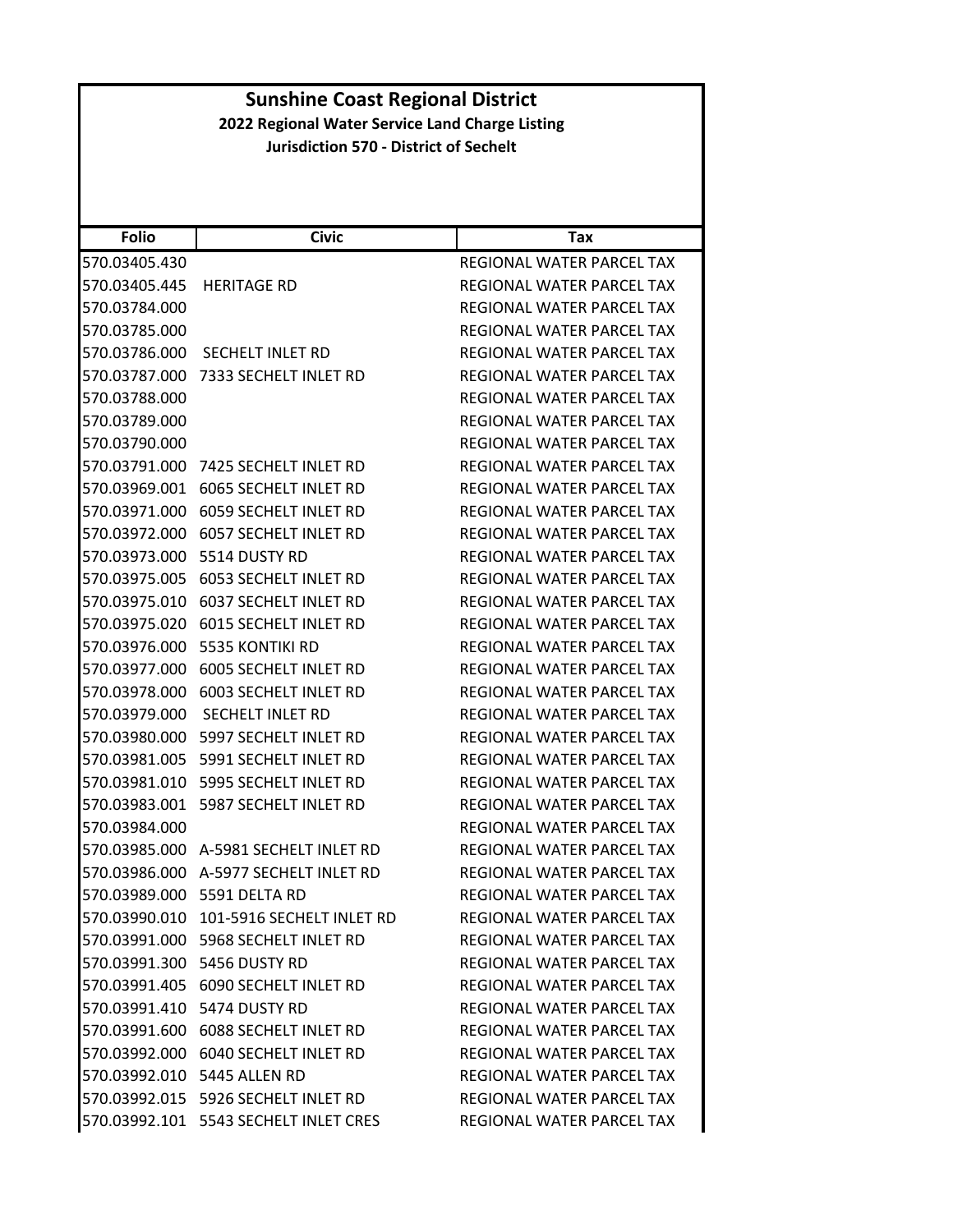### **Folio Civic Tax Sunshine Coast Regional District 2022 Regional Water Service Land Charge Listing Jurisdiction 570 ‐ District of Sechelt** 570.03992.110 5523 SECHELT INLET CRES REGIONAL WATER PARCEL TAX 570.03992.115 5513 SECHELT INLET CRES REGIONAL WATER PARCEL TAX 570.03992.120 5503 SECHELT INLET CRES REGIONAL WATER PARCEL TAX 570.03992.125 5493 SECHELT INLET CRES REGIONAL WATER PARCEL TAX 570.03992.130 5483 SECHELT INLET CRES REGIONAL WATER PARCEL TAX 570.03992.135 5480 SECHELT INLET CRES REGIONAL WATER PARCEL TAX 570.03992.140 5486 SECHELT INLET CRES REGIONAL WATER PARCEL TAX 570.03992.145 5490 SECHELT INLET CRES REGIONAL WATER PARCEL TAX 570.03992.150 5500 SECHELT INLET CRES REGIONAL WATER PARCEL TAX 570.03992.155 5512 SECHELT INLET CRES REGIONAL WATER PARCEL TAX 570.03992.160 5520 SECHELT INLET CRES REGIONAL WATER PARCEL TAX 570.03992.165 5528 SECHELT INLET CRES REGIONAL WATER PARCEL TAX 570.03992.171 5534 SECHELT INLET CRES REGIONAL WATER PARCEL TAX 570.03993.000 5980 SECHELT INLET RD REGIONAL WATER PARCEL TAX 570.03993.030 6416 SEGADOR RD REGIONAL WATER PARCEL TAX 570.03993.040 REGIONAL WATER PARCEL TAX 570.03993.050 REGIONAL WATER PARCEL TAX 570.03993.065 CROWSTON RD REGIONAL WATER PARCEL TAX 570.03993.070 6335 CROWSTON RD REGIONAL WATER PARCEL TAX 570.03993.120 6315 CROWSTON RD REGIONAL WATER PARCEL TAX 570.03993.130 6358 HERITAGE RD REGIONAL WATER PARCEL TAX 570.03993.150 6316 CROWSTON RD REGIONAL WATER PARCEL TAX 570.03993.160 6336 CROWSTON RD REGIONAL WATER PARCEL TAX 570.03993.170 6370 CROWSTON RD REGIONAL WATER PARCEL TAX 570.03993.180 REGIONAL WATER PARCEL TAX 570.03993.190 6400 CROWSTON RD REGIONAL WATER PARCEL TAX 570.03993.270 6399 SANDPIPER RD REGIONAL WATER PARCEL TAX 570.03993.290 6363 SANDPIPER RD REGIONAL WATER PARCEL TAX 570.03993.300 6333 SANDPIPER RD REGIONAL WATER PARCEL TAX 570.03993.310 SANDPIPER RD REGIONAL WATER PARCEL TAX 570.03993.320 6280 HERITAGE RD REGIONAL WATER PARCEL TAX 570.03993.330 6198 HERITAGE RD REGIONAL WATER PARCEL TAX 570.03993.340 6312 SANDPIPER RD REGIONAL WATER PARCEL TAX 570.03993.350 REGIONAL WATER PARCEL TAX 570.03993.360 6352 SANDPIPER RD REGIONAL WATER PARCEL TAX 570.03993.370 REGIONAL WATER PARCEL TAX 570.03993.381 6417 PIPER PL REGIONAL WATER PARCEL TAX 570.03993.382 REGIONAL WATER PARCEL TAX 570.03993.383 6225 HIGHMOOR RD REGIONAL WATER PARCEL TAX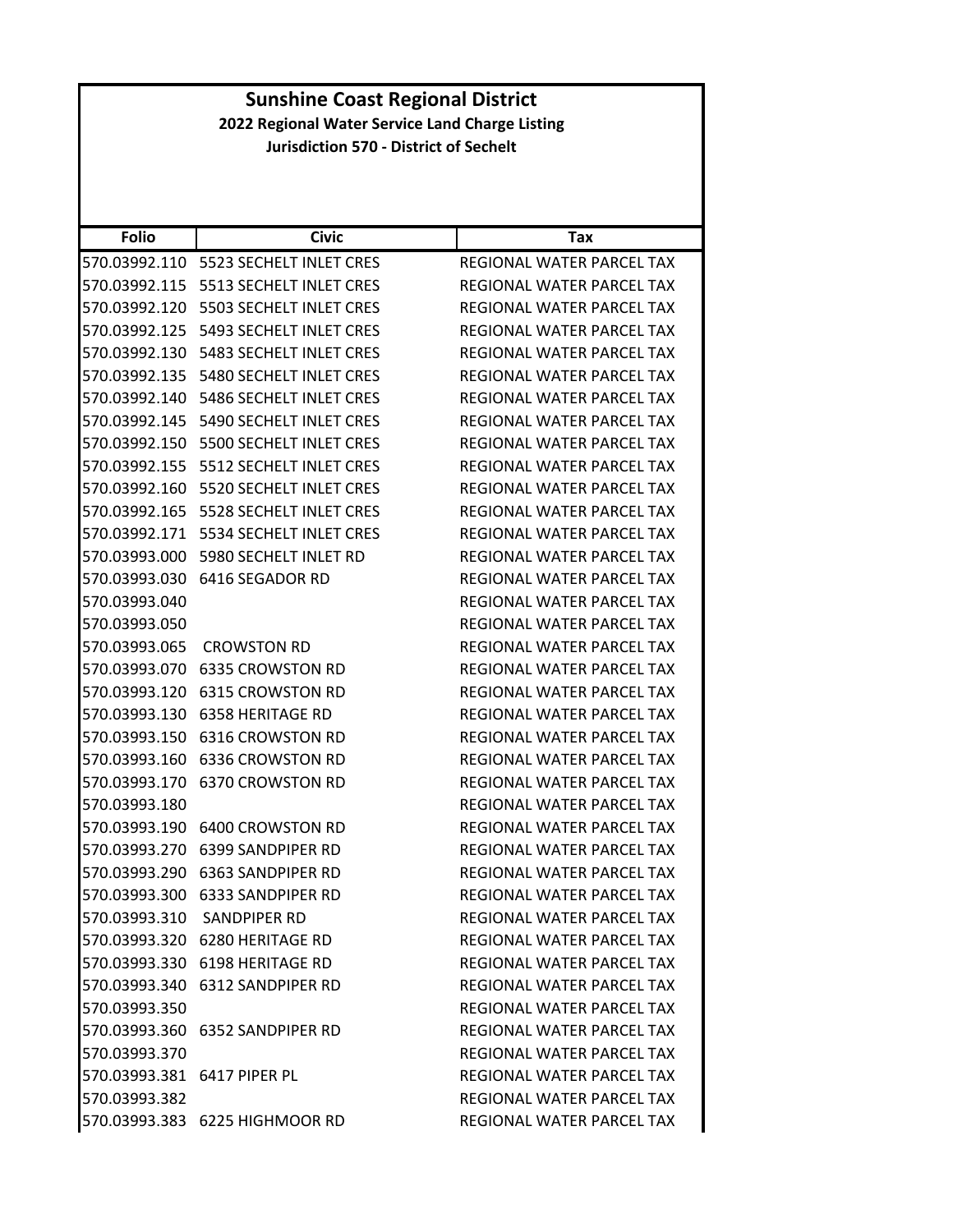| <b>Folio</b>  | <b>Civic</b>                    | Tax                              |
|---------------|---------------------------------|----------------------------------|
| 570.03993.384 | 6233 HIGHMOOR RD                | REGIONAL WATER PARCEL TAX        |
| 570.03993.385 | 6410 SANDPIPER RD               | REGIONAL WATER PARCEL TAX        |
| 570.03993.386 | 6404 SANDPIPER RD               | REGIONAL WATER PARCEL TAX        |
| 570.03993.387 | <b>6398 SANDPIPER RD</b>        | REGIONAL WATER PARCEL TAX        |
| 570.03993.388 | 6399 PIPER PL                   | REGIONAL WATER PARCEL TAX        |
| 570.03993.389 | 6391 PIPER PL                   | REGIONAL WATER PARCEL TAX        |
| 570.03993.390 | 6387 PIPER PL                   | REGIONAL WATER PARCEL TAX        |
| 570.03993.391 | 6388 PIPER PL                   | REGIONAL WATER PARCEL TAX        |
| 570.03993.392 | 6392 PIPER PL                   | REGIONAL WATER PARCEL TAX        |
| 570.03993.393 | 6396 PIPER PL                   | REGIONAL WATER PARCEL TAX        |
| 570.03993.394 | 6400 PIPER PL                   | REGIONAL WATER PARCEL TAX        |
| 570.03993.395 | 6404 PIPER PL                   | REGIONAL WATER PARCEL TAX        |
| 570.03993.396 | 6408 PIPER PL                   | REGIONAL WATER PARCEL TAX        |
| 570.03993.397 | 6201 HIGHMOOR RD                | REGIONAL WATER PARCEL TAX        |
| 570.03993.398 | 6193 HIGHMOOR RD                | REGIONAL WATER PARCEL TAX        |
| 570.03993.431 | 6187 HIGHMOOR RD                | REGIONAL WATER PARCEL TAX        |
|               | 570.03993.432 6181 HIGHMOOR RD  | REGIONAL WATER PARCEL TAX        |
| 570.03993.433 | 6177 HIGHMOOR RD                | REGIONAL WATER PARCEL TAX        |
|               | 570.03993.434 6167 HIGHMOOR PL  | REGIONAL WATER PARCEL TAX        |
| 570.03993.435 | <b>HIGHMOOR PL</b>              | REGIONAL WATER PARCEL TAX        |
| 570.03993.436 | 6161 HIGHMOOR PL                | REGIONAL WATER PARCEL TAX        |
| 570.03993.437 | 6159 HIGHMOOR PL                | REGIONAL WATER PARCEL TAX        |
| 570.03993.438 | 6157 HIGHMOOR PL                | REGIONAL WATER PARCEL TAX        |
| 570.03993.439 | 6155 HIGHMOOR PL                | REGIONAL WATER PARCEL TAX        |
| 570.03993.440 | 6153 HIGHMOOR PL                | REGIONAL WATER PARCEL TAX        |
| 570.03993.441 | 6151 HIGHMOOR PL                | REGIONAL WATER PARCEL TAX        |
| 570.03993.442 | 6145 HIGHMOOR PL                | <b>REGIONAL WATER PARCEL TAX</b> |
| 570.03993.443 | 6148 HIGHMOOR PL                | REGIONAL WATER PARCEL TAX        |
|               | 570.03993.444 6152 HIGHMOOR PL  | REGIONAL WATER PARCEL TAX        |
|               | 570.03993.445 HIGHMOOR PL       | REGIONAL WATER PARCEL TAX        |
|               | 570.03993.446 6164 HIGHMOOR PL  | REGIONAL WATER PARCEL TAX        |
|               | 570.03993.447 6156 HIGHMOOR PL  | REGIONAL WATER PARCEL TAX        |
| 570.03993.510 |                                 | REGIONAL WATER PARCEL TAX        |
|               | 570.03994.000 6391 SANDPIPER RD | REGIONAL WATER PARCEL TAX        |
|               | 570.03994.005 6244 SEGADOR RD   | REGIONAL WATER PARCEL TAX        |
|               | 570.04065.001 6439 GALE AVE N   | REGIONAL WATER PARCEL TAX        |
|               | 570.04065.005 6506 GALE AVE N   | REGIONAL WATER PARCEL TAX        |
|               | 570.04065.012 6299 FAIRWAY AVE  | <b>REGIONAL WATER PARCEL TAX</b> |
|               | 570.04065.014 6287 FAIRWAY AVE  | REGIONAL WATER PARCEL TAX        |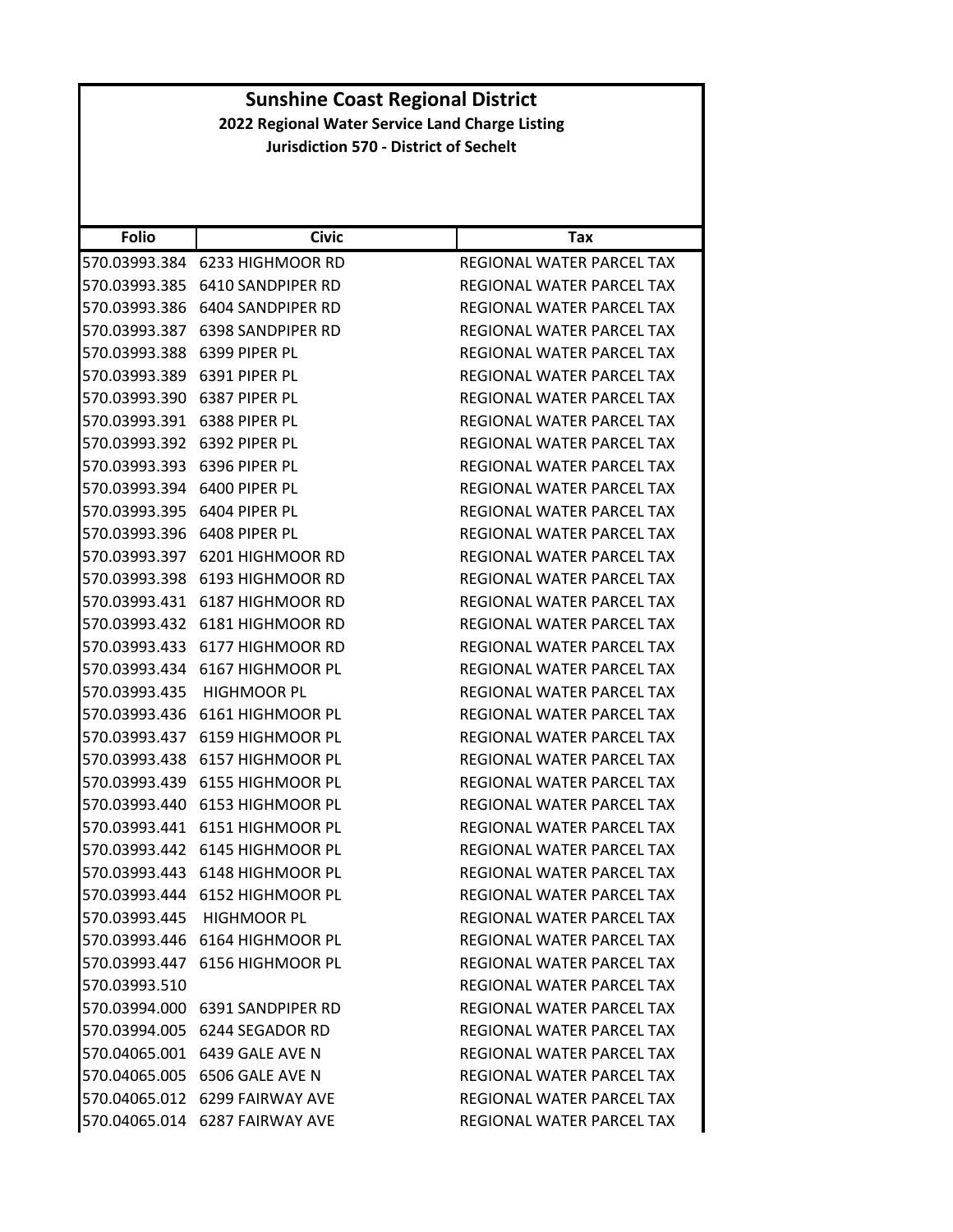| <b>Folio</b>  | <b>Civic</b>                   | Tax                              |
|---------------|--------------------------------|----------------------------------|
|               | 570.04065.016 6275 FAIRWAY AVE | REGIONAL WATER PARCEL TAX        |
|               | 570.04065.024 6272 GALE AVE N  | REGIONAL WATER PARCEL TAX        |
| 570.04065.025 | 6274 FAIRWAY AVE               | REGIONAL WATER PARCEL TAX        |
|               | 570.04065.026 6278 GALE AVE N  | REGIONAL WATER PARCEL TAX        |
| 570.04065.027 | 6273 GALE AVE N                | REGIONAL WATER PARCEL TAX        |
| 570.04065.028 | 6284 GALE AVE N                | <b>REGIONAL WATER PARCEL TAX</b> |
|               | 570.04065.030 6290 GALE AVE N  | REGIONAL WATER PARCEL TAX        |
| 570.04065.032 | 6296 GALE AVE N                | <b>REGIONAL WATER PARCEL TAX</b> |
|               | 570.04065.034 6300 GALE AVE N  | REGIONAL WATER PARCEL TAX        |
| 570.04065.036 | 6310 GALE AVE N                | REGIONAL WATER PARCEL TAX        |
| 570.04065.040 | 6318 GALE AVE N                | REGIONAL WATER PARCEL TAX        |
| 570.04065.042 |                                | REGIONAL WATER PARCEL TAX        |
|               | 570.04065.044 6332 GALE AVE N  | <b>REGIONAL WATER PARCEL TAX</b> |
| 570.04065.046 |                                | REGIONAL WATER PARCEL TAX        |
| 570.04065.048 |                                | <b>REGIONAL WATER PARCEL TAX</b> |
|               | 570.04065.050 6298 FAIRWAY AVE | REGIONAL WATER PARCEL TAX        |
| 570.04065.051 | 6290 FAIRWAY AVE               | REGIONAL WATER PARCEL TAX        |
|               | 570.04065.052 6346 GALE AVE N  | REGIONAL WATER PARCEL TAX        |
|               | 570.04065.053 6352 GALE AVE N  | REGIONAL WATER PARCEL TAX        |
| 570.04065.054 | 6374 GALE AVE N                | REGIONAL WATER PARCEL TAX        |
|               | 570.04065.055 6384 GALE AVE N  | REGIONAL WATER PARCEL TAX        |
|               | 570.04065.056 6390 GALE AVE N  | REGIONAL WATER PARCEL TAX        |
|               | 570.04065.057 6394 GALE AVE N  | REGIONAL WATER PARCEL TAX        |
| 570.04065.058 | 6398 GALE AVE N                | REGIONAL WATER PARCEL TAX        |
| 570.04065.059 | 6406 GALE AVE N                | REGIONAL WATER PARCEL TAX        |
|               | 570.04065.060 6420 GALE AVE N  | REGIONAL WATER PARCEL TAX        |
| 570.04065.061 | 6430 GALE AVE N                | <b>REGIONAL WATER PARCEL TAX</b> |
|               | 570.04065.062 6440 GALE AVE N  | REGIONAL WATER PARCEL TAX        |
| 570.04065.063 | 6347 GALE AVE N                | REGIONAL WATER PARCEL TAX        |
| 570.04065.064 |                                | REGIONAL WATER PARCEL TAX        |
|               | 570.04065.065 6361 GALE AVE N  | REGIONAL WATER PARCEL TAX        |
|               | 570.04065.066 6367 GALE AVE N  | <b>REGIONAL WATER PARCEL TAX</b> |
|               | 570.04065.067 6373 GALE AVE N  | REGIONAL WATER PARCEL TAX        |
|               | 570.04065.068 6383 GALE AVE N  | REGIONAL WATER PARCEL TAX        |
|               | 570.04065.069 6397 GALE AVE N  | REGIONAL WATER PARCEL TAX        |
|               | 570.04065.071 6398 RIMROCK RD  | REGIONAL WATER PARCEL TAX        |
| 570.04065.072 | 6410 RIMROCK RD                | REGIONAL WATER PARCEL TAX        |
|               | 570.04065.073 6377 GALE AVE N  | REGIONAL WATER PARCEL TAX        |
|               | 570.04065.074 6510 GALE AVE N  | REGIONAL WATER PARCEL TAX        |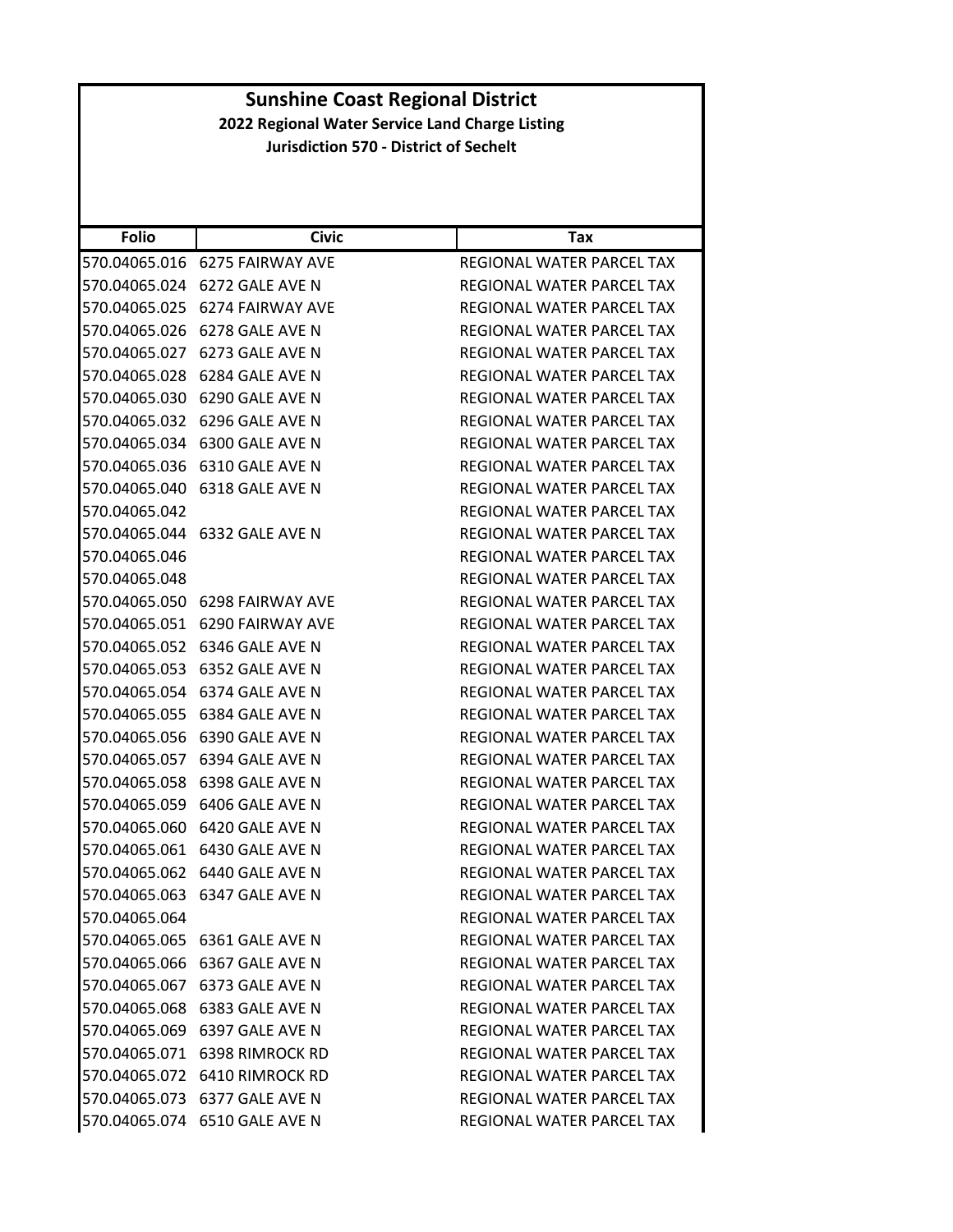| <b>Folio</b>             | <b>Civic</b>                    | Tax                              |
|--------------------------|---------------------------------|----------------------------------|
| 570.04065.075            | 6528 GALE AVE N                 | REGIONAL WATER PARCEL TAX        |
| 570.04065.077            | <b>6480 SHORELINE PL</b>        | REGIONAL WATER PARCEL TAX        |
| 570.04065.078            | 6538 GALE AVE N                 | REGIONAL WATER PARCEL TAX        |
| 570.04065.079            | 6464 SHORELINE PL               | REGIONAL WATER PARCEL TAX        |
|                          | 570.04065.081 6534 GALE AVE N   | REGIONAL WATER PARCEL TAX        |
| 570.04065.082            | 6532 GALE AVE N                 | REGIONAL WATER PARCEL TAX        |
| 570.04065.085            | <b>6382 RIMROCK RD</b>          | REGIONAL WATER PARCEL TAX        |
| 570.04065.090            | 6399 GALE AVE N                 | REGIONAL WATER PARCEL TAX        |
|                          | 570.04065.100 6443 GALE AVE N   | REGIONAL WATER PARCEL TAX        |
|                          | 570.04065.105 6307 FAIRWAY AVE  | REGIONAL WATER PARCEL TAX        |
| 570.04065.110            | <b>6303 FAIRWAY AVE</b>         | REGIONAL WATER PARCEL TAX        |
|                          | 570.04065.115 6280 FAIRWAY AVE  | REGIONAL WATER PARCEL TAX        |
| 570.04065.120            | 6289 GALE AVE N                 | REGIONAL WATER PARCEL TAX        |
|                          | 570.04065.125 6285 GALE AVE N   | REGIONAL WATER PARCEL TAX        |
| 570.04065.163            | 6537 GALE AVE N                 | REGIONAL WATER PARCEL TAX        |
| 570.04065.164            | 6543 GALE AVE N                 | REGIONAL WATER PARCEL TAX        |
|                          | 570.04065.166 6232 HIGHMOOR RD  | REGIONAL WATER PARCEL TAX        |
| 570.04065.167            | 6226 HIGHMOOR RD                | REGIONAL WATER PARCEL TAX        |
|                          | 570.04065.168 6218 HIGHMOOR RD  | REGIONAL WATER PARCEL TAX        |
| 570.04065.169            | 6210 HIGHMOOR RD                | REGIONAL WATER PARCEL TAX        |
| 570.04065.170            | 6204 HIGHMOOR RD                | REGIONAL WATER PARCEL TAX        |
|                          | 570.04065.171 6192 HIGHMOOR RD  | REGIONAL WATER PARCEL TAX        |
| 570.04065.172            | 6184 HIGHMOOR RD                | REGIONAL WATER PARCEL TAX        |
| 570.04065.173            | 6180 HIGHMOOR RD                | REGIONAL WATER PARCEL TAX        |
| 570.04065.200            | 6447 GALE AVE N                 | REGIONAL WATER PARCEL TAX        |
|                          | 570.04065.201 6477 SHORELINE PL | REGIONAL WATER PARCEL TAX        |
| 570.04065.202            | 6560 GALE AVE N                 | REGIONAL WATER PARCEL TAX        |
| 570.04065.203            | 6564 GALE AVE N                 | REGIONAL WATER PARCEL TAX        |
| 570.04065.204            |                                 | REGIONAL WATER PARCEL TAX        |
| 570.04065.205            |                                 | <b>REGIONAL WATER PARCEL TAX</b> |
| 570.04065.206            |                                 | REGIONAL WATER PARCEL TAX        |
| 570.04065.207            | <b>GALE AVE N</b>               | REGIONAL WATER PARCEL TAX        |
|                          | 570.04065.208 6602 GALE AVE N   | REGIONAL WATER PARCEL TAX        |
| 570.04065.209            |                                 | REGIONAL WATER PARCEL TAX        |
|                          | 570.04065.210 6610 GALE AVE N   | REGIONAL WATER PARCEL TAX        |
| 570.04065.211 GALE AVE N |                                 | REGIONAL WATER PARCEL TAX        |
|                          | 570.04065.212 6620 GALE AVE N   | REGIONAL WATER PARCEL TAX        |
|                          | 570.04065.213 6624 GALE AVE N   | REGIONAL WATER PARCEL TAX        |
|                          | 570.04065.214 6556 GALE AVE N   | REGIONAL WATER PARCEL TAX        |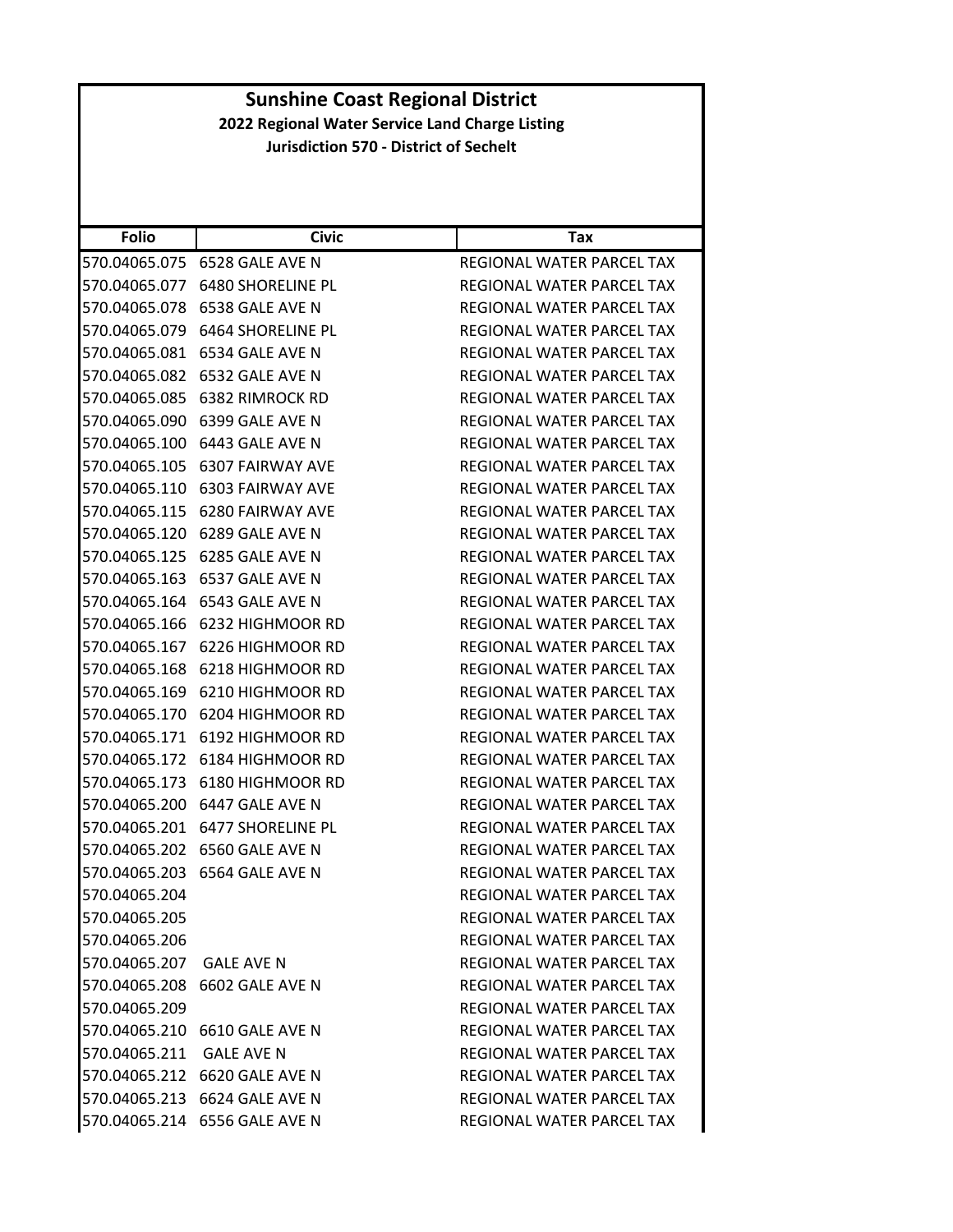| <b>Folio</b>  | <b>Civic</b>                        | Tax                       |
|---------------|-------------------------------------|---------------------------|
|               |                                     | REGIONAL WATER PARCEL TAX |
| 570.04065.216 | 6549 GALE AVE N                     | REGIONAL WATER PARCEL TAX |
| 570.04065.217 | 6553 GALE AVE N                     | REGIONAL WATER PARCEL TAX |
| 570.04065.218 | 6559 GALE AVE N                     | REGIONAL WATER PARCEL TAX |
|               | 570.04065.219    6563    GALE AVE N | REGIONAL WATER PARCEL TAX |
| 570.04065.220 |                                     | REGIONAL WATER PARCEL TAX |
|               | 570.04065.221    6575    GALE AVE N | REGIONAL WATER PARCEL TAX |
| 570.04065.222 |                                     | REGIONAL WATER PARCEL TAX |
|               | 570.04065.223    6587    GALE AVE N | REGIONAL WATER PARCEL TAX |
|               | 570.04065.224    6595    GALE AVE N | REGIONAL WATER PARCEL TAX |
| 570.04065.225 | 6605 GALE AVE N                     | REGIONAL WATER PARCEL TAX |
| 570.04065.226 | 6609 GALE AVE N                     | REGIONAL WATER PARCEL TAX |
| 570.04065.227 | 6613 GALE AVE N                     | REGIONAL WATER PARCEL TAX |
|               | 570.04065.228    6621    GALE AVE N | REGIONAL WATER PARCEL TAX |
|               | 570.04065.229    6443 SANDPIPER RD  | REGIONAL WATER PARCEL TAX |
| 570.04065.230 | 6437 SANDPIPER RD                   | REGIONAL WATER PARCEL TAX |
|               |                                     | REGIONAL WATER PARCEL TAX |
| 570.04065.232 |                                     | REGIONAL WATER PARCEL TAX |
|               | 570.04065.390    6453    GALE AVE N | REGIONAL WATER PARCEL TAX |
|               |                                     | REGIONAL WATER PARCEL TAX |
|               | 570.04065.400    6448    GALE AVE N | REGIONAL WATER PARCEL TAX |
|               | 570.04065.500    6444    GALE AVE N | REGIONAL WATER PARCEL TAX |
|               | 570.04065.649    6464    GALE AVE N | REGIONAL WATER PARCEL TAX |
|               | 570.04065.650 6470 GALE AVE N       | REGIONAL WATER PARCEL TAX |
|               | 570.04065.651    6476    GALE AVE N | REGIONAL WATER PARCEL TAX |
| 570.04065.652 | 6478 GALE AVE N                     | REGIONAL WATER PARCEL TAX |
|               | 570.04065.653    6480    GALE AVE N | REGIONAL WATER PARCEL TAX |
| 570.04065.654 | 6484 GALE AVE N                     | REGIONAL WATER PARCEL TAX |
|               | 570.04065.655    6488    GALE AVE N | REGIONAL WATER PARCEL TAX |
|               | 570.04065.656 6490 GALE AVE N       | REGIONAL WATER PARCEL TAX |
|               | 570.04065.657 6467 GALE AVE N       | REGIONAL WATER PARCEL TAX |
|               | 570.04065.658 6473 GALE AVE N       | REGIONAL WATER PARCEL TAX |
|               | 570.04065.659    6481    GALE AVE N | REGIONAL WATER PARCEL TAX |
|               |                                     | REGIONAL WATER PARCEL TAX |
|               | 570.04065.661    6501    GALE AVE N | REGIONAL WATER PARCEL TAX |
|               | 570.04065.664 6529 GALE AVE N       | REGIONAL WATER PARCEL TAX |
|               | 570.04065.665 6517 GALE AVE N       | REGIONAL WATER PARCEL TAX |
|               | 570.04065.666 6525 GALE AVE N       | REGIONAL WATER PARCEL TAX |
|               | 570.04065.667 6509 GALE AVE N       | REGIONAL WATER PARCEL TAX |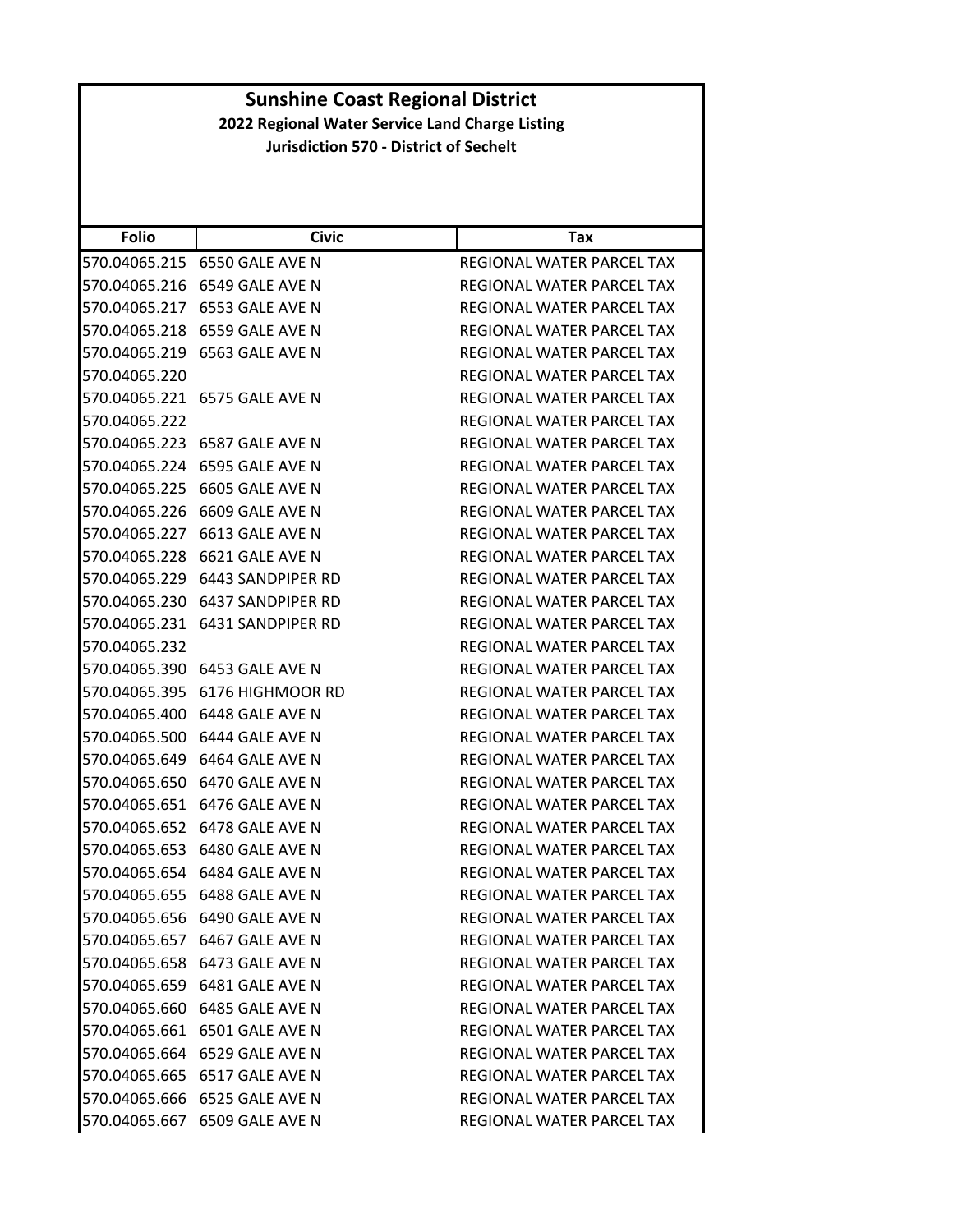| <b>Folio</b>               | <b>Civic</b>                   | Tax                              |
|----------------------------|--------------------------------|----------------------------------|
| 570.04065.700              | <b>FAIRWAY AVE</b>             | REGIONAL WATER PARCEL TAX        |
| 570.04065.705              | <b>6319 FAIRWAY AVE</b>        | REGIONAL WATER PARCEL TAX        |
| 570.04065.710              | 6333 GALE AVE N                | REGIONAL WATER PARCEL TAX        |
| 570.04065.800              | 6314 GALE AVE N                | REGIONAL WATER PARCEL TAX        |
| 570.04065.805              | 6312 GALE AVE N                | REGIONAL WATER PARCEL TAX        |
| 570.04067.000              | 6282 CROWSTON RD               | REGIONAL WATER PARCEL TAX        |
| 570.04073.010              | 6375 RIMROCK RD                | REGIONAL WATER PARCEL TAX        |
| 570.04073.011              | 6162 SEGADOR RD                | REGIONAL WATER PARCEL TAX        |
| 570.04101.000              | 4023 BROWNING RD               | REGIONAL WATER PARCEL TAX        |
| 570.04102.000              | 4031 BROWNING RD               | REGIONAL WATER PARCEL TAX        |
| 570.04103.000              | 4049 BROWNING RD               | REGIONAL WATER PARCEL TAX        |
| 570.04103.010              | 4043 BROWNING RD               | REGIONAL WATER PARCEL TAX        |
| 570.04104.000              | 4055 BROWNING RD               | REGIONAL WATER PARCEL TAX        |
| 570.04104.100              | 4063 BROWNING RD               | REGIONAL WATER PARCEL TAX        |
| 570.04105.035              | 4077 BROWNING RD               | REGIONAL WATER PARCEL TAX        |
| 570.04105.040              | 4067 BROWNING RD               | <b>REGIONAL WATER PARCEL TAX</b> |
| 570.04106.001              | 4087 BROWNING RD               | REGIONAL WATER PARCEL TAX        |
| 570.04106.002              | 4081 BROWNING RD               | <b>REGIONAL WATER PARCEL TAX</b> |
| 570.04108.010              | 4101 BROWNING RD               | REGIONAL WATER PARCEL TAX        |
| 570.04108.025              | 4097 BROWNING RD               | REGIONAL WATER PARCEL TAX        |
| 570.04108.101              | 4115 BROWNING RD               | REGIONAL WATER PARCEL TAX        |
| 570.04108.102              | 4111 BROWNING RD               | REGIONAL WATER PARCEL TAX        |
| 570.04109.000              | 4106 BROWNING RD               | REGIONAL WATER PARCEL TAX        |
| 570.04110.000              | 4094 BROWNING RD               | REGIONAL WATER PARCEL TAX        |
| 570.04111.005              | 4080 BROWNING RD               | REGIONAL WATER PARCEL TAX        |
| 570.04111.010              | 4086 BROWNING RD               | REGIONAL WATER PARCEL TAX        |
| 570.04111.015              | 4078 BROWNING RD               | <b>REGIONAL WATER PARCEL TAX</b> |
| 570.04112.001              | 4072 BROWNING RD               | REGIONAL WATER PARCEL TAX        |
| 570.04112.005              | 4068 BROWNING RD               | REGIONAL WATER PARCEL TAX        |
|                            | 570.04113.005 4060 BROWNING RD | REGIONAL WATER PARCEL TAX        |
|                            | 570.04113.010 4054 BROWNING RD | REGIONAL WATER PARCEL TAX        |
|                            | 570.04114.000 4051 DEL RAY RD  | REGIONAL WATER PARCEL TAX        |
|                            | 570.04115.005 4038 BROWNING RD | REGIONAL WATER PARCEL TAX        |
|                            | 570.04115.010 4032 BROWNING RD | REGIONAL WATER PARCEL TAX        |
| 570.04116.005 1565 JACK RD |                                | REGIONAL WATER PARCEL TAX        |
| 570.04116.020 1551 JACK RD |                                | REGIONAL WATER PARCEL TAX        |
| 570.04117.000              |                                | REGIONAL WATER PARCEL TAX        |
|                            | 570.04117.037 4228 BROWNING RD | REGIONAL WATER PARCEL TAX        |
|                            | 570.04117.100 4186 BROWNING RD | REGIONAL WATER PARCEL TAX        |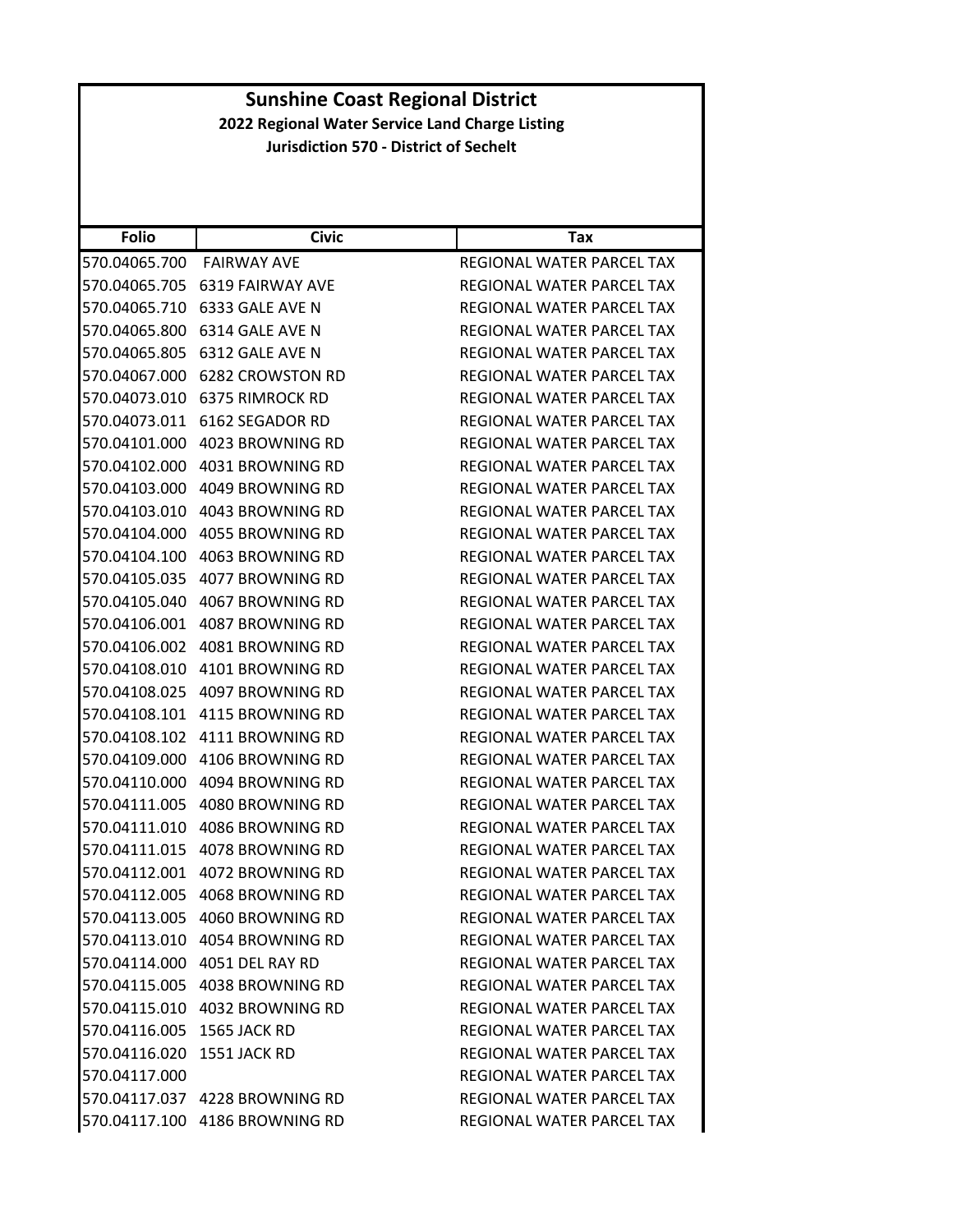| <b>Folio</b>               | <b>Civic</b>                           | Tax                              |
|----------------------------|----------------------------------------|----------------------------------|
| 570.04117.200              | 4192 BROWNING RD                       | REGIONAL WATER PARCEL TAX        |
| 570.04117.201              | 4198 BROWNING RD                       | REGIONAL WATER PARCEL TAX        |
| 570.04117.202              | 4204 BROWNING RD                       | REGIONAL WATER PARCEL TAX        |
| 570.04117.203              | 4210 BROWNING RD                       | REGIONAL WATER PARCEL TAX        |
|                            |                                        | REGIONAL WATER PARCEL TAX        |
| 570.04117.205              | 4126 BROWNING RD                       | REGIONAL WATER PARCEL TAX        |
|                            | 570.04117.206 4132 BROWNING RD         | REGIONAL WATER PARCEL TAX        |
|                            |                                        | REGIONAL WATER PARCEL TAX        |
|                            | 570.04117.208 4144 BROWNING RD         | REGIONAL WATER PARCEL TAX        |
| 570.04118.001 1522 JOHN RD |                                        | REGIONAL WATER PARCEL TAX        |
| 570.04118.002              | 4155 BROWNING RD                       | REGIONAL WATER PARCEL TAX        |
|                            |                                        | REGIONAL WATER PARCEL TAX        |
|                            |                                        | REGIONAL WATER PARCEL TAX        |
|                            |                                        | <b>REGIONAL WATER PARCEL TAX</b> |
| 570.04122.000              | 1581 JACK RD                           | REGIONAL WATER PARCEL TAX        |
| 570.04123.000              | A-1575 JACK RD                         | <b>REGIONAL WATER PARCEL TAX</b> |
|                            |                                        | REGIONAL WATER PARCEL TAX        |
|                            |                                        | REGIONAL WATER PARCEL TAX        |
|                            | 570.04124.020 4160 BROWNING RD         | REGIONAL WATER PARCEL TAX        |
| 570.04124.030              | A-4166 BROWNING RD                     | REGIONAL WATER PARCEL TAX        |
| 570.04124.040              | 4172 BROWNING RD                       | REGIONAL WATER PARCEL TAX        |
|                            |                                        | REGIONAL WATER PARCEL TAX        |
| 570.04124.080              | 4229 BROWNING RD                       | REGIONAL WATER PARCEL TAX        |
| 570.04124.090              | 4207 BROWNING RD                       | REGIONAL WATER PARCEL TAX        |
| 570.04124.100              | 4181 BROWNING RD                       | REGIONAL WATER PARCEL TAX        |
| 570.04124.110              | 1521 JOHN RD                           | REGIONAL WATER PARCEL TAX        |
| 570.04125.000              |                                        | REGIONAL WATER PARCEL TAX        |
|                            | 570.04137.000 1743 TYSON RD            | REGIONAL WATER PARCEL TAX        |
| 570.04179.000              | 1570 JACK RD                           | REGIONAL WATER PARCEL TAX        |
|                            | 570.04462.000 SECHELT INLET RD         | <b>REGIONAL WATER PARCEL TAX</b> |
|                            | 570.04463.000 6279 SECHELT INLET RD    | REGIONAL WATER PARCEL TAX        |
|                            | 570.04464.005 6273 SECHELT INLET RD    | REGIONAL WATER PARCEL TAX        |
|                            | 570.04464.010 6267 SECHELT INLET RD    | REGIONAL WATER PARCEL TAX        |
|                            | 570.04465.000    6263 SECHELT INLET RD | REGIONAL WATER PARCEL TAX        |
|                            | 570.04466.100 6253 SECHELT INLET RD    | REGIONAL WATER PARCEL TAX        |
|                            | 570.04467.000 6252 SECHELT INLET RD    | REGIONAL WATER PARCEL TAX        |
|                            | 570.04467.010 6290 SECHELT INLET RD    | REGIONAL WATER PARCEL TAX        |
| 570.04474.005 5388 YEW RD  |                                        | REGIONAL WATER PARCEL TAX        |
| 570.04475.001 5418 YEW RD  |                                        | REGIONAL WATER PARCEL TAX        |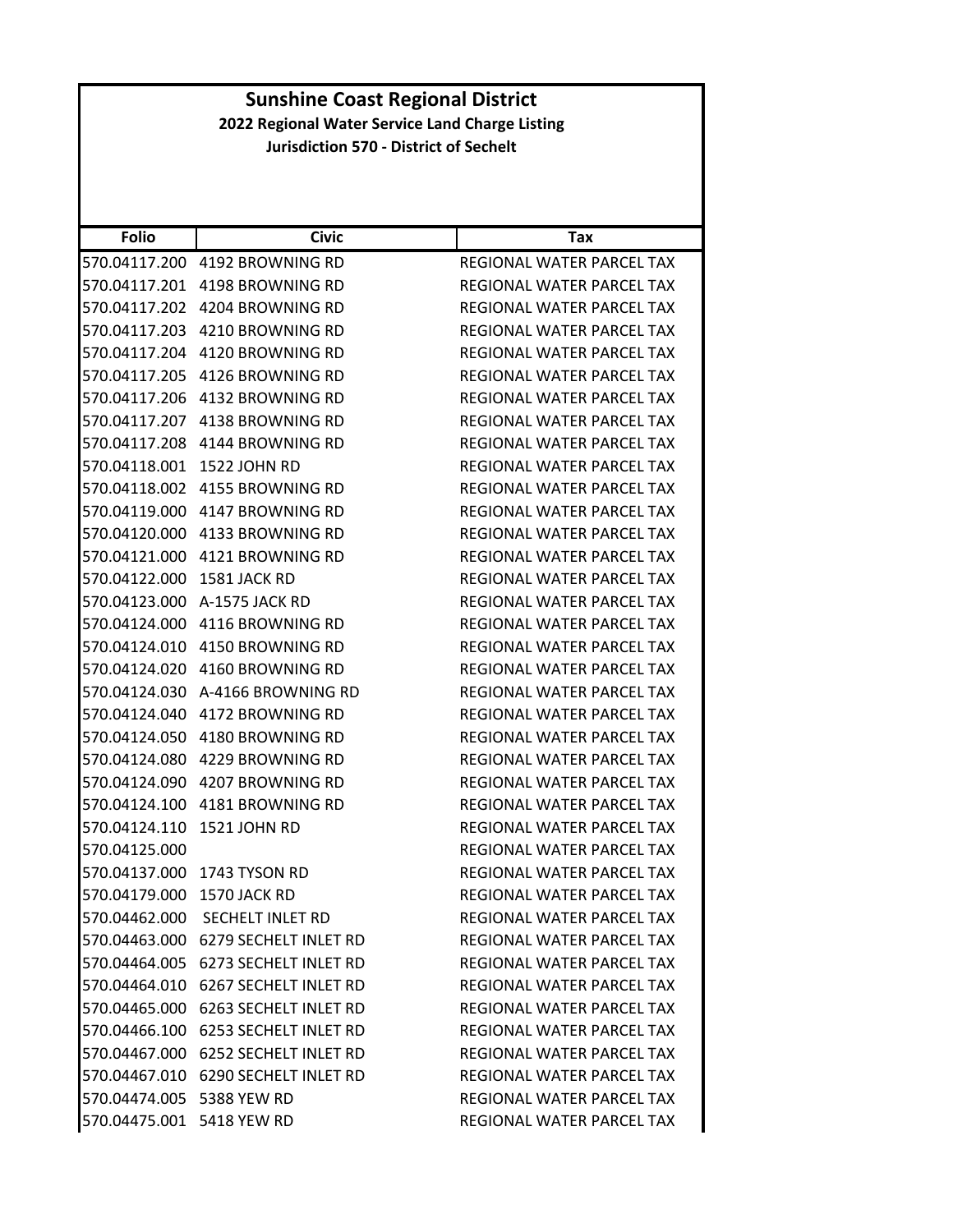| <b>Folio</b>  | <b>Civic</b>                        | <b>Tax</b>                       |
|---------------|-------------------------------------|----------------------------------|
| 570.04475.002 | 5412 YEW RD                         | REGIONAL WATER PARCEL TAX        |
| 570.04475.005 | 5442 YEW RD                         | REGIONAL WATER PARCEL TAX        |
| 570.04475.015 | 6202 SITKA RD                       | REGIONAL WATER PARCEL TAX        |
| 570.04475.020 | 6206 SITKA RD                       | REGIONAL WATER PARCEL TAX        |
| 570.04475.025 | 6210 SITKA RD                       | REGIONAL WATER PARCEL TAX        |
| 570.04475.030 | 6214 SITKA RD                       | REGIONAL WATER PARCEL TAX        |
| 570.04475.035 | 6218 SITKA RD                       | <b>REGIONAL WATER PARCEL TAX</b> |
| 570.04475.040 | 6222 SITKA RD                       | REGIONAL WATER PARCEL TAX        |
| 570.04475.045 | 6226 SITKA RD                       | REGIONAL WATER PARCEL TAX        |
| 570.04475.050 |                                     | REGIONAL WATER PARCEL TAX        |
| 570.04475.055 | 6231 SITKA RD                       | REGIONAL WATER PARCEL TAX        |
| 570.04475.060 | 6227 SITKA RD                       | <b>REGIONAL WATER PARCEL TAX</b> |
| 570.04475.065 | 5415 THIMBLEBERRY PL                | REGIONAL WATER PARCEL TAX        |
| 570.04475.070 | 5421 THIMBLEBERRY PL                | REGIONAL WATER PARCEL TAX        |
| 570.04475.075 | 5416 THIMBLEBERRY PL                | <b>REGIONAL WATER PARCEL TAX</b> |
| 570.04475.080 | 5422 THIMBLEBERRY PL                | REGIONAL WATER PARCEL TAX        |
| 570.04475.085 | 5428 THIMBLEBERRY PL                | REGIONAL WATER PARCEL TAX        |
| 570.04475.090 | 5427 THIMBLEBERRY PL                | REGIONAL WATER PARCEL TAX        |
| 570.04476.002 | 5434 YEW RD                         | REGIONAL WATER PARCEL TAX        |
| 570.04476.004 | 5426 YEW RD                         | REGIONAL WATER PARCEL TAX        |
| 570.04476.005 | 6234 SECHELT INLET RD               | REGIONAL WATER PARCEL TAX        |
| 570.04476.008 | 6230 SECHELT INLET RD               | REGIONAL WATER PARCEL TAX        |
| 570.04476.010 | 6238 SECHELT INLET RD               | REGIONAL WATER PARCEL TAX        |
| 570.04477.005 | 6241 SECHELT INLET RD               | REGIONAL WATER PARCEL TAX        |
| 570.04477.011 | 6239 SECHELT INLET RD               | REGIONAL WATER PARCEL TAX        |
| 570.04477.020 | 6243 SECHELT INLET RD               | REGIONAL WATER PARCEL TAX        |
| 570.04477.025 | 6233 SECHELT INLET RD               | REGIONAL WATER PARCEL TAX        |
| 570.04478.000 | 6225 SECHELT INLET RD               | REGIONAL WATER PARCEL TAX        |
| 570.04479.000 | 6219 SECHELT INLET RD               | REGIONAL WATER PARCEL TAX        |
|               | 570.04480.000 6201 SECHELT INLET RD | <b>REGIONAL WATER PARCEL TAX</b> |
|               | 570.04481.000 6185 SECHELT INLET RD | REGIONAL WATER PARCEL TAX        |
|               | 570.04482.000 6173 SECHELT INLET RD | REGIONAL WATER PARCEL TAX        |
|               | 570.04483.000 6165 SECHELT INLET RD | REGIONAL WATER PARCEL TAX        |
|               | 570.04484.000 6155 SECHELT INLET RD | REGIONAL WATER PARCEL TAX        |
|               | 570.04485.000 6149 SECHELT INLET RD | REGIONAL WATER PARCEL TAX        |
|               | 570.04486.000 6143 SECHELT INLET RD | REGIONAL WATER PARCEL TAX        |
|               | 570.04486.010 6137 SECHELT INLET RD | REGIONAL WATER PARCEL TAX        |
|               | 570.04487.000 6129 SECHELT INLET RD | REGIONAL WATER PARCEL TAX        |
|               | 570.04488.000 6119 SECHELT INLET RD | REGIONAL WATER PARCEL TAX        |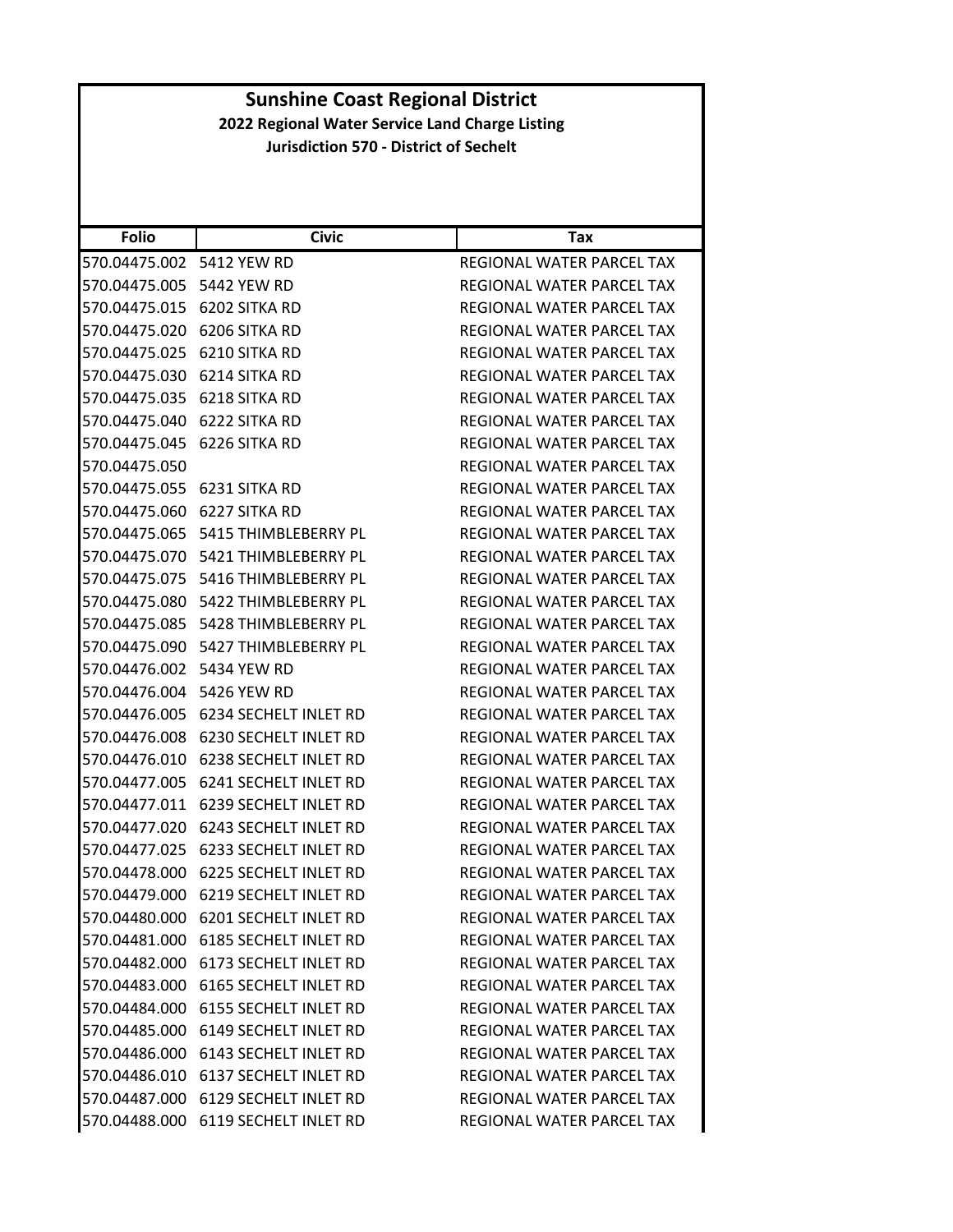| <b>Sunshine Coast Regional District</b><br>2022 Regional Water Service Land Charge Listing |                                     |                                  |
|--------------------------------------------------------------------------------------------|-------------------------------------|----------------------------------|
|                                                                                            |                                     |                                  |
|                                                                                            |                                     |                                  |
|                                                                                            |                                     |                                  |
| <b>Folio</b>                                                                               | <b>Civic</b>                        | Tax                              |
|                                                                                            | 570.04489.007 6109 SECHELT INLET RD | <b>REGIONAL WATER PARCEL TAX</b> |
|                                                                                            | 570.04489.008 6111 SECHELT INLET RD | REGIONAL WATER PARCEL TAX        |
|                                                                                            | 570.04489.010 6075 SECHELT INLET RD | REGIONAL WATER PARCEL TAX        |
| 570.04490.010                                                                              |                                     | REGIONAL WATER PARCEL TAX        |
|                                                                                            | 570.04490.020 6181 STOCKWELL RD     | REGIONAL WATER PARCEL TAX        |
|                                                                                            | 570.04490.030 6167 STOCKWELL RD     | REGIONAL WATER PARCEL TAX        |
|                                                                                            | 570.04490.040 6161 STOCKWELL RD     | REGIONAL WATER PARCEL TAX        |
|                                                                                            | 570.04490.050 6141 STOCKWELL RD     | REGIONAL WATER PARCEL TAX        |
|                                                                                            | 570.04490.060    5438    BOXWOOD RD | REGIONAL WATER PARCEL TAX        |
|                                                                                            | 570.04490.070 6128 STOCKWELL RD     | REGIONAL WATER PARCEL TAX        |
|                                                                                            | 570.04490.080 6138 STOCKWELL RD     | REGIONAL WATER PARCEL TAX        |
|                                                                                            | 570.04490.090 6146 STOCKWELL RD     | REGIONAL WATER PARCEL TAX        |
|                                                                                            | 570.04490.100 6152 STOCKWELL RD     | REGIONAL WATER PARCEL TAX        |
|                                                                                            | 570.04490.110 6162 STOCKWELL RD     | REGIONAL WATER PARCEL TAX        |
|                                                                                            | 570.04490.120 6172 STOCKWELL RD     | REGIONAL WATER PARCEL TAX        |
|                                                                                            | 570.04490.130 6184 STOCKWELL RD     | REGIONAL WATER PARCEL TAX        |
| 570.04491.000 5405 YEW RD                                                                  |                                     | REGIONAL WATER PARCEL TAX        |
|                                                                                            | 570.04498.000 5422 BOXWOOD RD       | REGIONAL WATER PARCEL TAX        |
|                                                                                            | 570.04499.005    5427    BOXWOOD RD | REGIONAL WATER PARCEL TAX        |
|                                                                                            | 570.04499.010 5426 ALLEN RD         | REGIONAL WATER PARCEL TAX        |
|                                                                                            | 570.04502.000 6583 SECHELT INLET RD | REGIONAL WATER PARCEL TAX        |
| 570.04503.000                                                                              |                                     | <b>REGIONAL WATER PARCEL TAX</b> |
|                                                                                            | 570.04506.000 5466 BURNETT RD       | REGIONAL WATER PARCEL TAX        |
|                                                                                            | 570.04506.002 6307 MARMOT RD        | REGIONAL WATER PARCEL TAX        |
|                                                                                            |                                     | REGIONAL WATER PARCEL TAX        |
|                                                                                            | 570.04506.003 6311 MARMOT RD        |                                  |
|                                                                                            | 570.04506.004 6315 MARMOT RD        | REGIONAL WATER PARCEL TAX        |
|                                                                                            | 570.04506.005 6319 MARMOT RD        | REGIONAL WATER PARCEL TAX        |
|                                                                                            | 570.04506.006 6321 MARMOT RD        | REGIONAL WATER PARCEL TAX        |
|                                                                                            | 570.04506.007 6325 MARMOT RD        | REGIONAL WATER PARCEL TAX        |
|                                                                                            | 570.04506.008 6329 MARMOT RD        | <b>REGIONAL WATER PARCEL TAX</b> |
|                                                                                            | 570.04506.009 6333 MARMOT RD        | REGIONAL WATER PARCEL TAX        |
|                                                                                            | 570.04506.010 6343 MARMOT RD        | REGIONAL WATER PARCEL TAX        |
|                                                                                            | 570.04506.011 6373 MARMOT RD        | REGIONAL WATER PARCEL TAX        |
|                                                                                            | 570.04506.012 6379 MARMOT RD        | REGIONAL WATER PARCEL TAX        |
|                                                                                            | 570.04506.013    5454    BURNETT RD | REGIONAL WATER PARCEL TAX        |
|                                                                                            | 570.04506.014 6383 MARMOT RD        | REGIONAL WATER PARCEL TAX        |
|                                                                                            | 570.04506.015 6389 MARMOT RD        | REGIONAL WATER PARCEL TAX        |
|                                                                                            | 570.04506.016 6397 MARMOT RD        | REGIONAL WATER PARCEL TAX        |
|                                                                                            | 570.04506.017 6403 MARMOT RD        | REGIONAL WATER PARCEL TAX        |
|                                                                                            |                                     |                                  |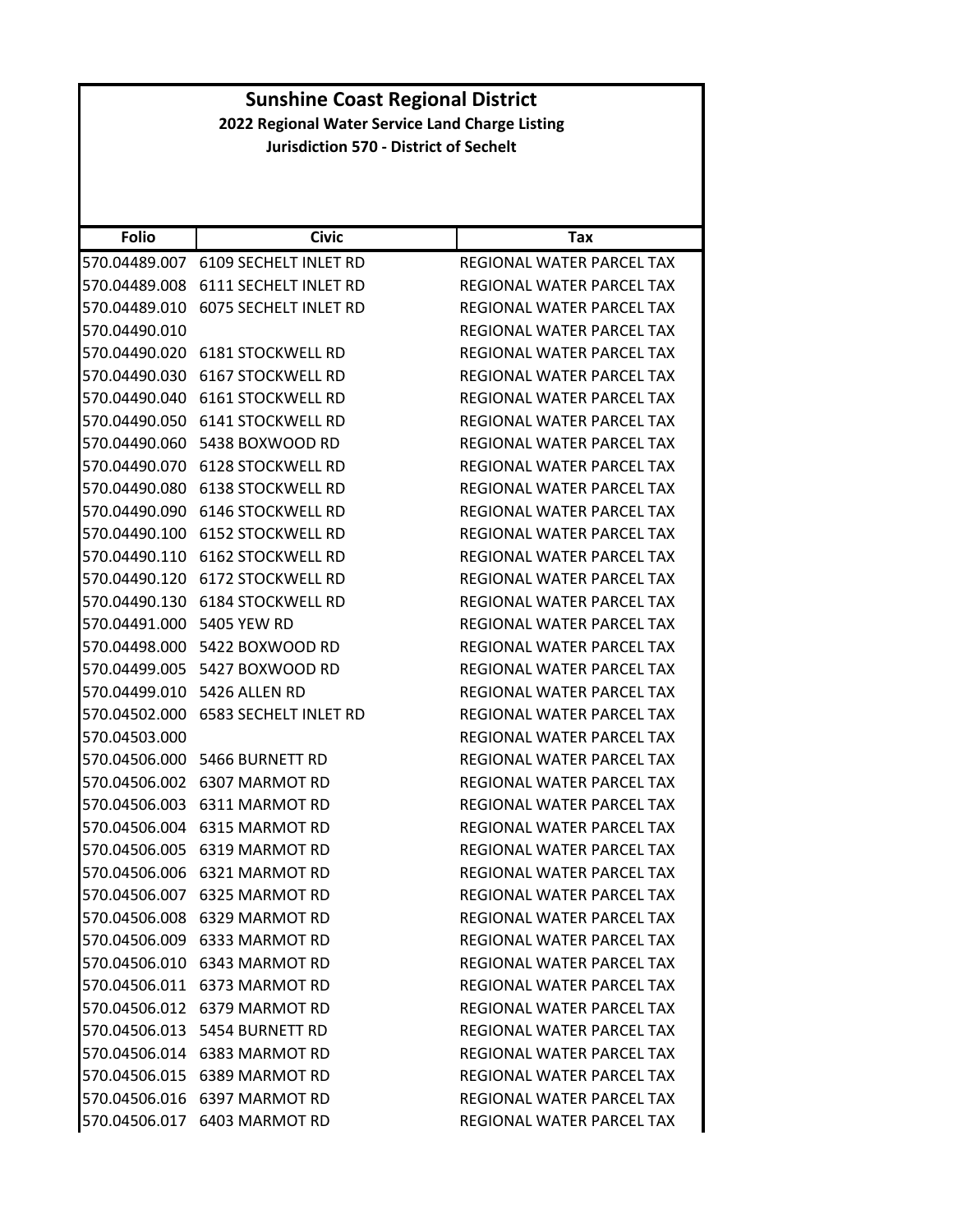| <b>Folio</b>  | <b>Civic</b>                   | Tax                              |
|---------------|--------------------------------|----------------------------------|
| 570.04506.018 | 6409 MARMOT RD                 | REGIONAL WATER PARCEL TAX        |
| 570.04506.019 | 6413 MARMOT RD                 | REGIONAL WATER PARCEL TAX        |
| 570.04506.020 | 6417 MARMOT RD                 | REGIONAL WATER PARCEL TAX        |
| 570.04506.021 | 6421 MARMOT RD                 | REGIONAL WATER PARCEL TAX        |
|               | 570.04506.022 6425 MARMOT RD   | REGIONAL WATER PARCEL TAX        |
| 570.04506.023 | 6433 MARMOT RD                 | REGIONAL WATER PARCEL TAX        |
|               | 570.04506.024 6436 MARMOT RD   | <b>REGIONAL WATER PARCEL TAX</b> |
| 570.04506.025 | 6432 MARMOT RD                 | REGIONAL WATER PARCEL TAX        |
| 570.04506.026 | 6428 MARMOT RD                 | REGIONAL WATER PARCEL TAX        |
| 570.04506.027 | 6420 MARMOT RD                 | REGIONAL WATER PARCEL TAX        |
| 570.04506.028 | 6416 MARMOT RD                 | REGIONAL WATER PARCEL TAX        |
|               | 570.04506.029 6412 MARMOT RD   | REGIONAL WATER PARCEL TAX        |
| 570.04506.030 | 6406 MARMOT RD                 | REGIONAL WATER PARCEL TAX        |
| 570.04506.031 | 6402 MARMOT RD                 | <b>REGIONAL WATER PARCEL TAX</b> |
| 570.04506.032 | 6398 MARMOT RD                 | REGIONAL WATER PARCEL TAX        |
| 570.04506.033 | 6394 MARMOT RD                 | REGIONAL WATER PARCEL TAX        |
|               | 570.04506.034 6390 MARMOT RD   | REGIONAL WATER PARCEL TAX        |
| 570.04506.035 |                                | REGIONAL WATER PARCEL TAX        |
|               | 570.04506.036 6382 MARMOT RD   | REGIONAL WATER PARCEL TAX        |
| 570.04506.037 | 6380 MARMOT RD                 | REGIONAL WATER PARCEL TAX        |
| 570.04506.038 | 6378 MARMOT RD                 | REGIONAL WATER PARCEL TAX        |
| 570.04506.039 | 6376 MARMOT RD                 | REGIONAL WATER PARCEL TAX        |
| 570.04506.040 | 5446 HERON RD                  | REGIONAL WATER PARCEL TAX        |
| 570.04506.041 | 6330 SECHELT INLET RD          | REGIONAL WATER PARCEL TAX        |
| 570.04506.042 | <b>6386 SECHELT INLET RD</b>   | REGIONAL WATER PARCEL TAX        |
| 570.04506.043 | 5396 BURNETT RD                | REGIONAL WATER PARCEL TAX        |
| 570.04506.044 |                                | REGIONAL WATER PARCEL TAX        |
|               | 570.04506.045 6340 MARMOT RD   | REGIONAL WATER PARCEL TAX        |
|               | 570.04506.046 6336 MARMOT RD   | REGIONAL WATER PARCEL TAX        |
|               | 570.04506.047 6332 MARMOT RD   | REGIONAL WATER PARCEL TAX        |
|               | 570.04506.048 6328 MARMOT RD   | REGIONAL WATER PARCEL TAX        |
|               | 570.04506.049 6324 MARMOT RD   | REGIONAL WATER PARCEL TAX        |
|               | 570.04506.050 6320 MARMOT RD   | REGIONAL WATER PARCEL TAX        |
|               | 570.04506.051 6318 MARMOT RD   | REGIONAL WATER PARCEL TAX        |
|               | 570.04506.052 6316 MARMOT RD   | REGIONAL WATER PARCEL TAX        |
|               | 570.04506.053 6308 MARMOT RD   | REGIONAL WATER PARCEL TAX        |
|               | 570.04506.054 5472 BURNETT RD  | REGIONAL WATER PARCEL TAX        |
| 570.04506.055 |                                | REGIONAL WATER PARCEL TAX        |
|               | 570.04653.001 5301 STAMFORD PL | REGIONAL WATER PARCEL TAX        |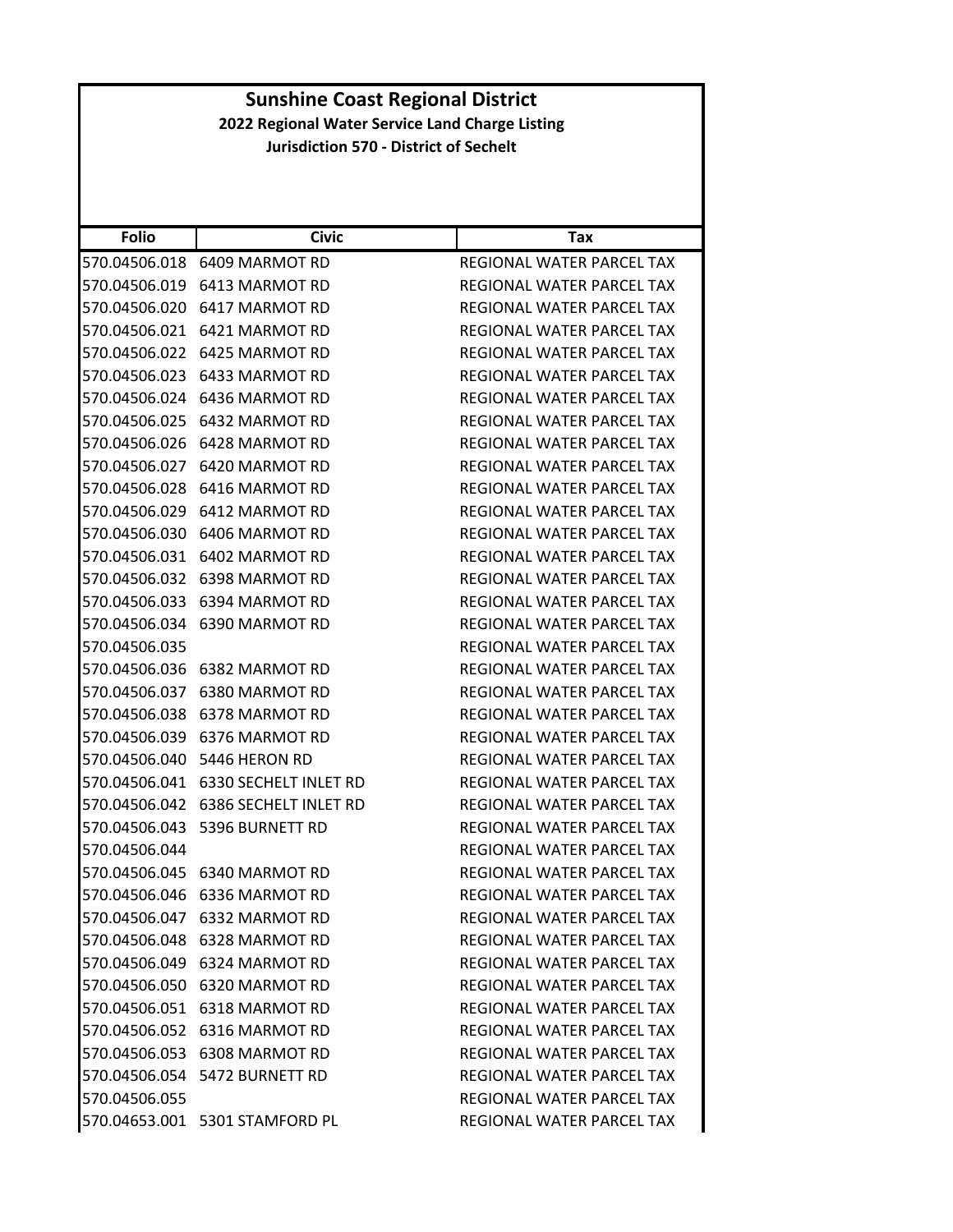| <b>Folio</b>               | <b>Civic</b>                      | Tax                              |
|----------------------------|-----------------------------------|----------------------------------|
|                            | 570.04653.002 5315 STAMFORD PL    | REGIONAL WATER PARCEL TAX        |
|                            | 570.04653.003    5327 STAMFORD PL | REGIONAL WATER PARCEL TAX        |
| 570.04653.004              | 5335 STAMFORD PL                  | REGIONAL WATER PARCEL TAX        |
| 570.04653.005              | 5336 STAMFORD PL                  | REGIONAL WATER PARCEL TAX        |
| 570.04653.006              | 5324 STAMFORD PL                  | REGIONAL WATER PARCEL TAX        |
| 570.04653.007              | 5312 STAMFORD PL                  | REGIONAL WATER PARCEL TAX        |
| 570.04653.008              |                                   | REGIONAL WATER PARCEL TAX        |
|                            | 570.04653.020 5288 SELMA PARK RD  | REGIONAL WATER PARCEL TAX        |
|                            | 570.04653.101 5280 SELMA PARK RD  | REGIONAL WATER PARCEL TAX        |
| 570.04653.102              | 5305 CEDARVIEW PL                 | REGIONAL WATER PARCEL TAX        |
| 570.04653.103              | 5309 CEDARVIEW PL                 | REGIONAL WATER PARCEL TAX        |
| 570.04653.104              | 5268 SELMA PARK RD                | REGIONAL WATER PARCEL TAX        |
| 570.04653.105              | 5306 CEDARVIEW PL                 | REGIONAL WATER PARCEL TAX        |
| 570.04653.106              | 5312 CEDARVIEW PL                 | REGIONAL WATER PARCEL TAX        |
| 570.04653.107              | 5318 CEDARVIEW PL                 | <b>REGIONAL WATER PARCEL TAX</b> |
|                            | 570.04653.108 5324 CEDARVIEW PL   | REGIONAL WATER PARCEL TAX        |
| 570.04653.109              | 5328 CEDARVIEW PL                 | REGIONAL WATER PARCEL TAX        |
|                            | 570.04653.110 5332 CEDARVIEW PL   | REGIONAL WATER PARCEL TAX        |
| 570.04653.111              | 5333 CEDARVIEW PL                 | REGIONAL WATER PARCEL TAX        |
| 570.04653.112              | 5331 CEDARVIEW PL                 | REGIONAL WATER PARCEL TAX        |
| 570.04653.113              | 5327 CEDARVIEW PL                 | REGIONAL WATER PARCEL TAX        |
| 570.04653.114              | 5321 CEDARVIEW PL                 | REGIONAL WATER PARCEL TAX        |
| 570.04653.115              | 5315 CEDARVIEW PL                 | REGIONAL WATER PARCEL TAX        |
| 570.04876.202              | 4354 WILSON RD                    | REGIONAL WATER PARCEL TAX        |
| 570.04876.203              | 4360 WILSON RD                    | REGIONAL WATER PARCEL TAX        |
| 570.04876.204              | 1812 HALL RD                      | REGIONAL WATER PARCEL TAX        |
| 570.04876.205              | 1816 HALL RD                      | REGIONAL WATER PARCEL TAX        |
| 570.04876.206              | 1822 HALL RD                      | <b>REGIONAL WATER PARCEL TAX</b> |
| 570.04876.207              | 1826 HALL RD                      | REGIONAL WATER PARCEL TAX        |
| 570.04876.208 1828 HALL RD |                                   | REGIONAL WATER PARCEL TAX        |
| 570.04876.209 1832 HALL RD |                                   | REGIONAL WATER PARCEL TAX        |
| 570.04876.210 1834 HALL RD |                                   | REGIONAL WATER PARCEL TAX        |
| 570.04876.211 1835 HALL RD |                                   | REGIONAL WATER PARCEL TAX        |
| 570.04876.212              | 1831 HALL RD                      | REGIONAL WATER PARCEL TAX        |
| 570.04876.213 1827 HALL RD |                                   | REGIONAL WATER PARCEL TAX        |
| 570.04876.214 1823 HALL RD |                                   | REGIONAL WATER PARCEL TAX        |
| 570.04876.215              | 1817 HALL RD                      | REGIONAL WATER PARCEL TAX        |
| 570.04876.216 1813 HALL RD |                                   | REGIONAL WATER PARCEL TAX        |
| 570.04876.217              | 1807 HALL RD                      | REGIONAL WATER PARCEL TAX        |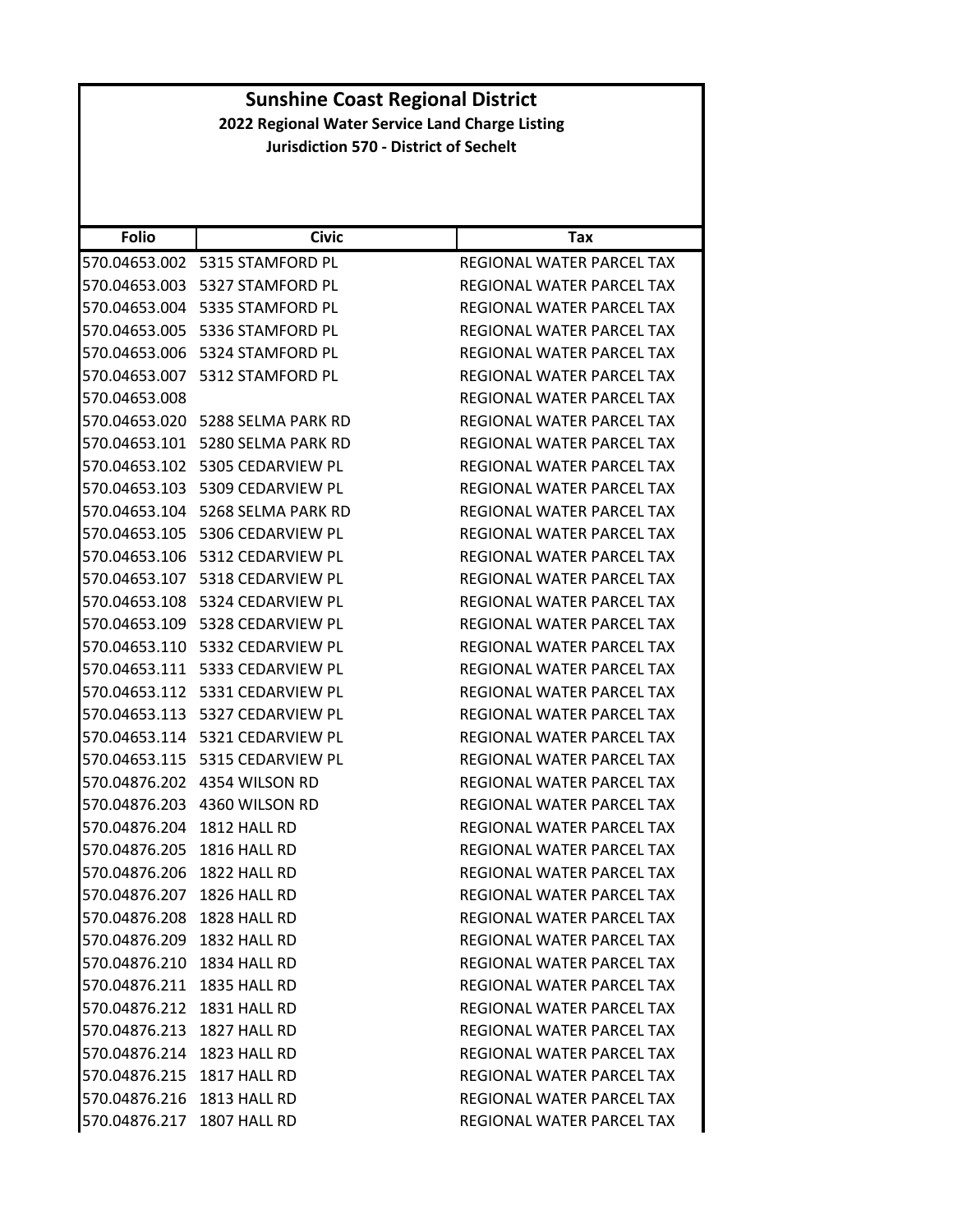| <b>Folio</b>  | <b>Civic</b>                          | Tax                              |
|---------------|---------------------------------------|----------------------------------|
|               | 570.04876.218 4374 WILSON RD          | REGIONAL WATER PARCEL TAX        |
| 570.04876.600 | 4355 SOLAR RD                         | REGIONAL WATER PARCEL TAX        |
|               | 570.04876.650 4373 SOLAR RD           | REGIONAL WATER PARCEL TAX        |
| 570.04876.670 | 1945 FIELD RD                         | REGIONAL WATER PARCEL TAX        |
| 570.04876.681 | 1933 FIELD RD                         | REGIONAL WATER PARCEL TAX        |
| 570.04876.682 | 4352 AQUA RD                          | REGIONAL WATER PARCEL TAX        |
| 570.04876.683 |                                       | REGIONAL WATER PARCEL TAX        |
| 570.04876.684 |                                       | REGIONAL WATER PARCEL TAX        |
| 570.04876.685 | 4367 AQUA RD                          | REGIONAL WATER PARCEL TAX        |
| 570.04876.694 | 1877 FIELD RD                         | REGIONAL WATER PARCEL TAX        |
| 570.04876.701 | 1856 COSYAN PL                        | REGIONAL WATER PARCEL TAX        |
| 570.04876.702 | 101-1862 COSYAN PL                    | REGIONAL WATER PARCEL TAX        |
| 570.04876.705 | 1873 COSYAN PL                        | REGIONAL WATER PARCEL TAX        |
| 570.04876.708 | 1859 COSYAN PL                        | REGIONAL WATER PARCEL TAX        |
|               | 570.04876.710 1870 COSYAN PL          | REGIONAL WATER PARCEL TAX        |
| 570.04876.720 | 4387 HILLTOP RD                       | REGIONAL WATER PARCEL TAX        |
|               | 570.04877.001 4860 SKYLARK RD         | REGIONAL WATER PARCEL TAX        |
|               | 570.04878.000 4403 HILLTOP RD         | REGIONAL WATER PARCEL TAX        |
|               | 570.04967.080 5830 EMERSON RD         | REGIONAL WATER PARCEL TAX        |
|               | 570.04967.100 6330 REEVES RD          | REGIONAL WATER PARCEL TAX        |
| 570.04967.600 | 6177 RIPPLE WAY                       | REGIONAL WATER PARCEL TAX        |
|               | 570.05134.000 5670 EDWARD RD          | REGIONAL WATER PARCEL TAX        |
| 570.05134.100 | 5660 EDWARD RD                        | REGIONAL WATER PARCEL TAX        |
| 570.05134.150 |                                       | REGIONAL WATER PARCEL TAX        |
| 570.05135.000 | 5612 EDWARD RD                        | REGIONAL WATER PARCEL TAX        |
| 570.05430.001 | 4931 SKYLARK RD                       | <b>REGIONAL WATER PARCEL TAX</b> |
|               | 570.05430.002 5068 CHAPMAN RD         | REGIONAL WATER PARCEL TAX        |
| 570.05430.050 | 5082 CHAPMAN RD                       | REGIONAL WATER PARCEL TAX        |
|               | 570.05430.054 4985 SKYLARK RD         | <b>REGIONAL WATER PARCEL TAX</b> |
|               | 570.05430.055 5090 CHAPMAN RD         | REGIONAL WATER PARCEL TAX        |
|               | 570.05430.056 5095 RIDGEVIEW DR       | REGIONAL WATER PARCEL TAX        |
|               | 570.05430.058 5100 CHAPMAN RD         | REGIONAL WATER PARCEL TAX        |
| 570.05433.000 |                                       | <b>REGIONAL WATER PARCEL TAX</b> |
|               | 570.05435.000 5546 LEANNE RD          | REGIONAL WATER PARCEL TAX        |
|               | 570.05435.005    5534 LEANNE RD       | REGIONAL WATER PARCEL TAX        |
|               | 570.05435.010 5538 LEANNE RD          | REGIONAL WATER PARCEL TAX        |
|               | 570.05435.015    5542 LEANNE RD       | REGIONAL WATER PARCEL TAX        |
|               | 570.05436.000 6966 SUNSHINE COAST HWY | REGIONAL WATER PARCEL TAX        |
|               | 570.05437.000 6987 SUNSHINE COAST HWY | REGIONAL WATER PARCEL TAX        |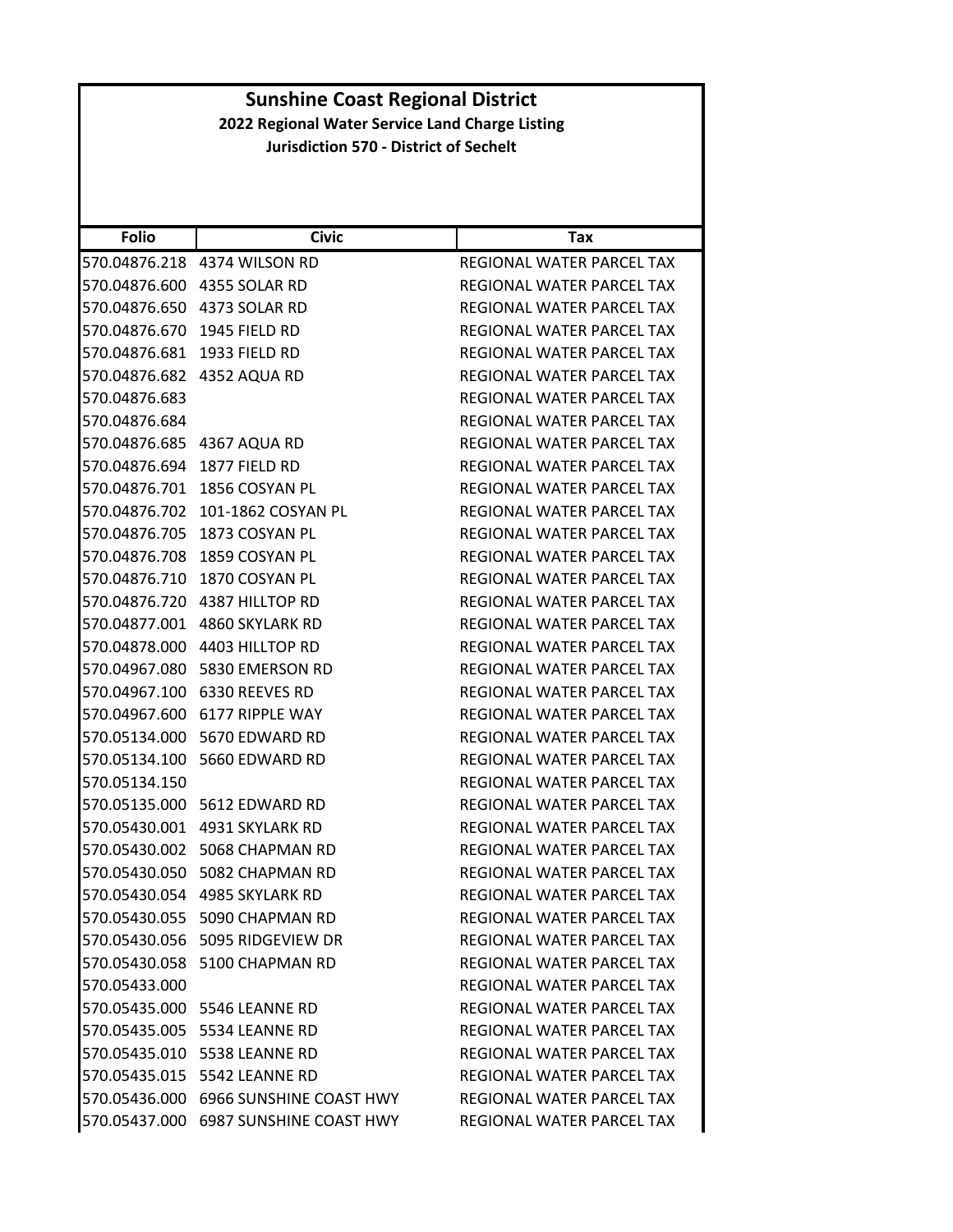|                                                 | <b>Sunshine Coast Regional District</b>       |                                  |  |
|-------------------------------------------------|-----------------------------------------------|----------------------------------|--|
| 2022 Regional Water Service Land Charge Listing |                                               |                                  |  |
|                                                 | <b>Jurisdiction 570 - District of Sechelt</b> |                                  |  |
|                                                 |                                               |                                  |  |
|                                                 |                                               |                                  |  |
| <b>Folio</b>                                    | <b>Civic</b>                                  | Tax                              |  |
| 570.05438.000                                   | 6981 SUNSHINE COAST HWY                       | <b>REGIONAL WATER PARCEL TAX</b> |  |
| 570.05439.001                                   | 6965 SUNSHINE COAST HWY                       | REGIONAL WATER PARCEL TAX        |  |
| 570.05439.002                                   | 6969 SUNSHINE COAST HWY                       | REGIONAL WATER PARCEL TAX        |  |
| 570.05441.100                                   | 6960 SUNSHINE COAST HWY                       | REGIONAL WATER PARCEL TAX        |  |
| 570.05441.200                                   | 6959 SUNSHINE COAST HWY                       | REGIONAL WATER PARCEL TAX        |  |
| 570.05442.000                                   | <b>SUNSHINE COAST HWY</b>                     | REGIONAL WATER PARCEL TAX        |  |
| 570.05442.100                                   | 6948 SUNSHINE COAST HWY                       | REGIONAL WATER PARCEL TAX        |  |
| 570.05442.200                                   |                                               | REGIONAL WATER PARCEL TAX        |  |
| 570.05443.000                                   | 6949 SUNSHINE COAST HWY                       | <b>REGIONAL WATER PARCEL TAX</b> |  |
| 570.05443.100                                   | 6941 SUNSHINE COAST HWY                       | REGIONAL WATER PARCEL TAX        |  |
| 570.05444.000                                   | <b>6935 SUNSHINE COAST HWY</b>                | REGIONAL WATER PARCEL TAX        |  |
| 570.05445.000                                   | 6925 SUNSHINE COAST HWY                       | REGIONAL WATER PARCEL TAX        |  |
| 570.05446.000                                   | 6921 SUNSHINE COAST HWY                       | REGIONAL WATER PARCEL TAX        |  |
| 570.05447.000                                   | 6915 SUNSHINE COAST HWY                       | REGIONAL WATER PARCEL TAX        |  |
| 570.05447.005                                   | 6914 SUNSHINE COAST HWY                       | REGIONAL WATER PARCEL TAX        |  |
| 570.05448.010                                   | 6908 SUNSHINE COAST HWY                       | REGIONAL WATER PARCEL TAX        |  |
| 570.05448.100                                   | 6909 SUNSHINE COAST HWY                       | REGIONAL WATER PARCEL TAX        |  |
| 570.05449.005                                   | 6903 SUNSHINE COAST HWY                       | REGIONAL WATER PARCEL TAX        |  |
| 570.05449.025                                   | 6900 SUNSHINE COAST HWY                       | REGIONAL WATER PARCEL TAX        |  |
| 570.05450.011                                   | <b>6897 SUNSHINE COAST HWY</b>                | REGIONAL WATER PARCEL TAX        |  |
| 570.05450.015                                   | 6896 SUNSHINE COAST HWY                       | REGIONAL WATER PARCEL TAX        |  |
| 570.05451.001                                   | 6888 ISLAND VIEW RD                           | <b>REGIONAL WATER PARCEL TAX</b> |  |
| 570.05451.002                                   | 6889 ISLAND VIEW RD                           | <b>REGIONAL WATER PARCEL TAX</b> |  |
| 570.05451.003                                   | <b>6891 SUNSHINE COAST HWY</b>                | REGIONAL WATER PARCEL TAX        |  |
|                                                 | 570.05451.020 6750 SUNSHINE COAST HWY         | REGIONAL WATER PARCEL TAX        |  |
| 570.05452.001                                   |                                               | REGIONAL WATER PARCEL TAX        |  |
|                                                 |                                               | REGIONAL WATER PARCEL TAX        |  |
| 570.05452.003                                   |                                               | REGIONAL WATER PARCEL TAX        |  |
|                                                 | 570.05452.010 6885 SUNSHINE COAST HWY         | REGIONAL WATER PARCEL TAX        |  |
|                                                 | 570.05453.105 6878 SUNSHINE COAST HWY         | REGIONAL WATER PARCEL TAX        |  |
|                                                 | 570.05453.115 5501 TRAIL ISLAND DR            | <b>REGIONAL WATER PARCEL TAX</b> |  |
|                                                 | 570.05453.120    5507 TRAIL ISLAND DR         | REGIONAL WATER PARCEL TAX        |  |
|                                                 | 570.05453.125 6868 ISLAND VIEW RD             | REGIONAL WATER PARCEL TAX        |  |
|                                                 | 570.05453.200 6879 SUNSHINE COAST HWY         | REGIONAL WATER PARCEL TAX        |  |
|                                                 | 570.05454.000    6871 SUNSHINE COAST HWY      | REGIONAL WATER PARCEL TAX        |  |
| 570.05455.000                                   | <b>6865 SUNSHINE COAST HWY</b>                | REGIONAL WATER PARCEL TAX        |  |
|                                                 | 570.05456.000 6857 SUNSHINE COAST HWY         | REGIONAL WATER PARCEL TAX        |  |
|                                                 | 570.05456.110    5487 TRAIL ISLAND DR         | REGIONAL WATER PARCEL TAX        |  |
|                                                 | 570.05456.120 5495 TRAIL ISLAND DR            | REGIONAL WATER PARCEL TAX        |  |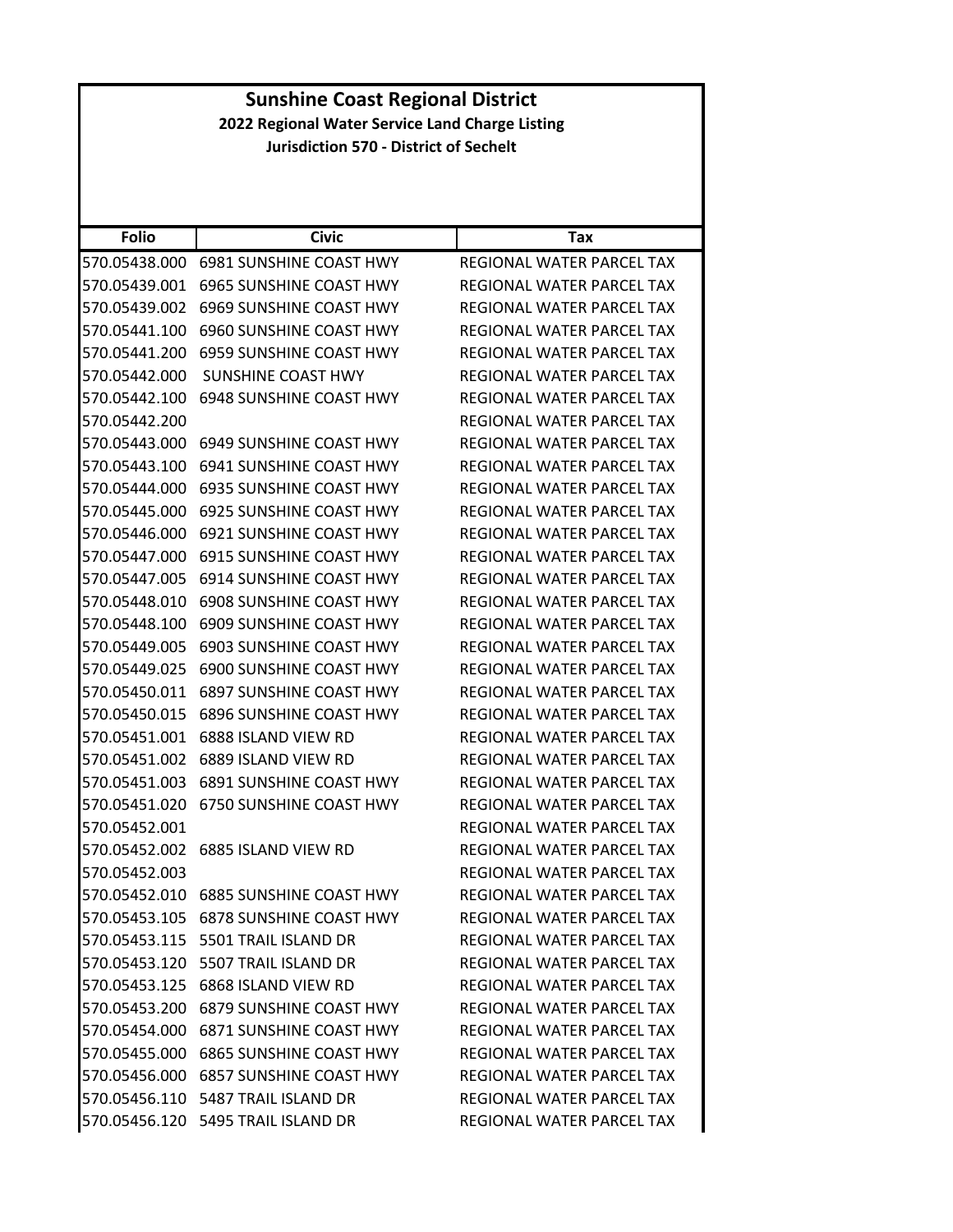|               | <b>Sunshine Coast Regional District</b>         |                                  |  |
|---------------|-------------------------------------------------|----------------------------------|--|
|               | 2022 Regional Water Service Land Charge Listing |                                  |  |
|               | <b>Jurisdiction 570 - District of Sechelt</b>   |                                  |  |
|               |                                                 |                                  |  |
|               |                                                 |                                  |  |
|               |                                                 |                                  |  |
| <b>Folio</b>  | <b>Civic</b>                                    | Tax                              |  |
|               | 570.05456.131 6853 ISLAND VIEW RD               | REGIONAL WATER PARCEL TAX        |  |
| 570.05456.140 | 5498 TRAIL ISLAND DR                            | REGIONAL WATER PARCEL TAX        |  |
|               | 570.05456.150    5506 TRAIL ISLAND DR           | REGIONAL WATER PARCEL TAX        |  |
| 570.05456.160 | 6850 ISLAND VIEW RD                             | REGIONAL WATER PARCEL TAX        |  |
| 570.05456.170 | 6854 ISLAND VIEW RD                             | REGIONAL WATER PARCEL TAX        |  |
| 570.05456.180 | 6860 ISLAND VIEW RD                             | REGIONAL WATER PARCEL TAX        |  |
| 570.05456.190 | 6866 ISLAND VIEW RD                             | REGIONAL WATER PARCEL TAX        |  |
| 570.05457.000 | <b>6849 SUNSHINE COAST HWY</b>                  | REGIONAL WATER PARCEL TAX        |  |
| 570.05458.010 | 6840 SUNSHINE COAST HWY                         | <b>REGIONAL WATER PARCEL TAX</b> |  |
| 570.05458.015 | <b>6843 SUNSHINE COAST HWY</b>                  | REGIONAL WATER PARCEL TAX        |  |
| 570.05459.000 | <b>6837 SUNSHINE COAST HWY</b>                  | <b>REGIONAL WATER PARCEL TAX</b> |  |
| 570.05460.000 | <b>6833 SUNSHINE COAST HWY</b>                  | REGIONAL WATER PARCEL TAX        |  |
| 570.05461.000 | 6829 SUNSHINE COAST HWY                         | REGIONAL WATER PARCEL TAX        |  |
| 570.05462.001 | <b>6822 SUNSHINE COAST HWY</b>                  | REGIONAL WATER PARCEL TAX        |  |
| 570.05462.002 | <b>6823 SUNSHINE COAST HWY</b>                  | REGIONAL WATER PARCEL TAX        |  |
| 570.05463.005 | 6819 SUNSHINE COAST HWY                         | REGIONAL WATER PARCEL TAX        |  |
| 570.05463.010 | <b>6812 SUNSHINE COAST HWY</b>                  | REGIONAL WATER PARCEL TAX        |  |
| 570.05464.000 | 6801 SUNSHINE COAST HWY                         | REGIONAL WATER PARCEL TAX        |  |
| 570.05466.000 | 6787 SUNSHINE COAST HWY                         | REGIONAL WATER PARCEL TAX        |  |
| 570.05467.000 | 6781 SUNSHINE COAST HWY                         | REGIONAL WATER PARCEL TAX        |  |
| 570.05467.001 | 6780 SUNSHINE COAST HWY                         | REGIONAL WATER PARCEL TAX        |  |
|               | 570.05468.000 6775 SUNSHINE COAST HWY           | REGIONAL WATER PARCEL TAX        |  |
| 570.05469.005 | 6768 SUNSHINE COAST HWY                         | REGIONAL WATER PARCEL TAX        |  |
|               | 570.05469.015 A-6771 SUNSHINE COAST HWY         | REGIONAL WATER PARCEL TAX        |  |
|               | 570.05470.100 6758 SUNSHINE COAST HWY           | REGIONAL WATER PARCEL TAX        |  |
|               | 570.05470.190 A-6759 SEAVIEW LANE               | REGIONAL WATER PARCEL TAX        |  |
|               | 570.05470.195 6765 SUNSHINE COAST HWY           | REGIONAL WATER PARCEL TAX        |  |
|               | 570.05470.210 6755 SUNSHINE COAST HWY           | REGIONAL WATER PARCEL TAX        |  |
|               | 570.05471.005 A-6751 SEAVIEW LANE               | REGIONAL WATER PARCEL TAX        |  |
|               | 570.05472.000 6745 SEAVIEW LANE                 | REGIONAL WATER PARCEL TAX        |  |
| 570.05472.001 |                                                 | REGIONAL WATER PARCEL TAX        |  |
|               | 570.05472.002 6736 SUNSHINE COAST HWY           | REGIONAL WATER PARCEL TAX        |  |
|               | 570.05473.000 6733 SEAVIEW LANE                 | REGIONAL WATER PARCEL TAX        |  |
|               | 570.05475.000 6726 SUNSHINE COAST HWY           | REGIONAL WATER PARCEL TAX        |  |
| 570.05476.000 | 6725 SEAVIEW LANE                               | REGIONAL WATER PARCEL TAX        |  |
| 570.05477.000 |                                                 | REGIONAL WATER PARCEL TAX        |  |
|               | 570.05477.005 6720 SUNSHINE COAST HWY           | REGIONAL WATER PARCEL TAX        |  |
|               | 570.05478.000 6714 SUNSHINE COAST HWY           | REGIONAL WATER PARCEL TAX        |  |
|               |                                                 |                                  |  |
|               | 570.05479.000 6715 SEAVIEW LANE                 | REGIONAL WATER PARCEL TAX        |  |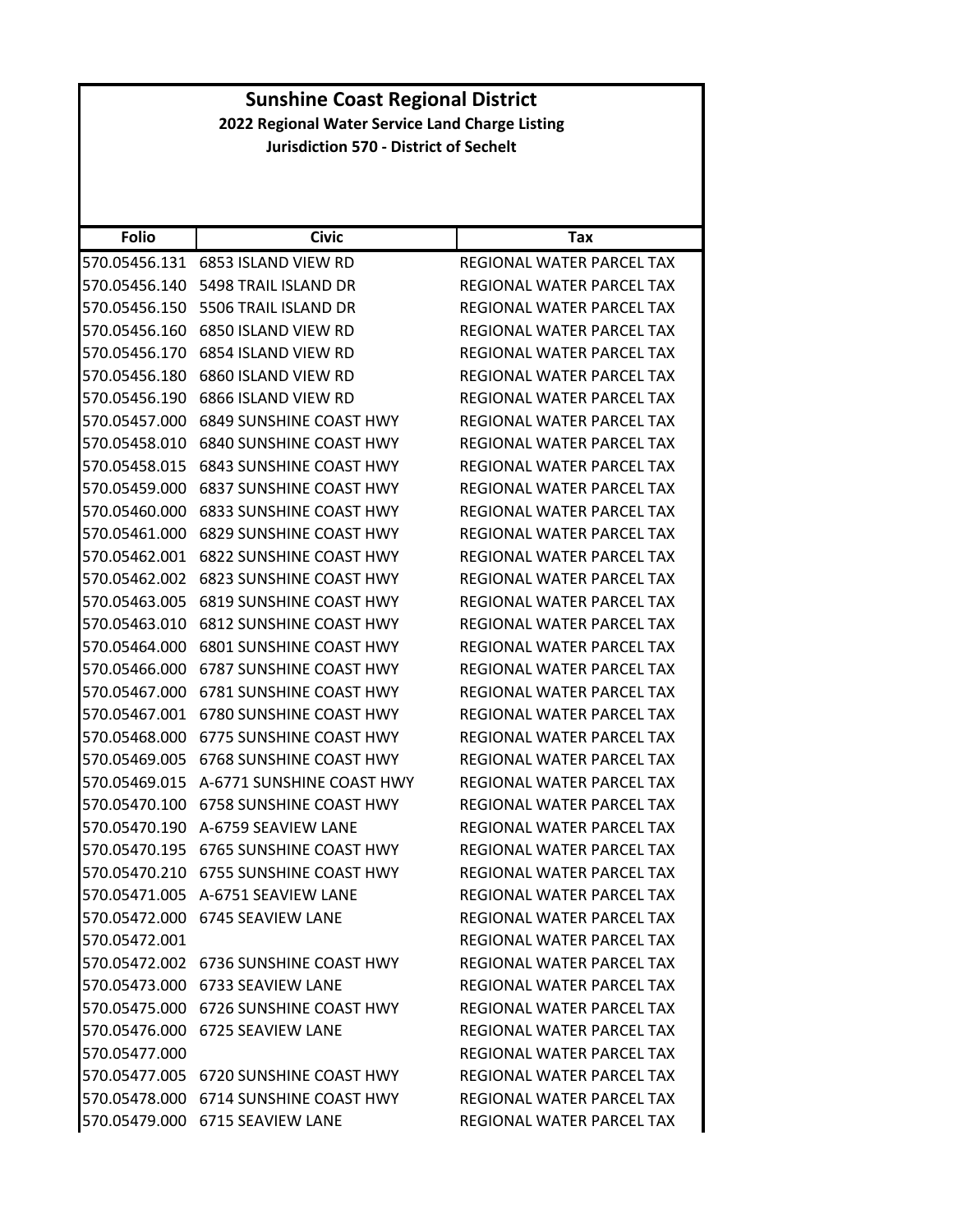|               | <b>Sunshine Coast Regional District</b>         |                                  |  |
|---------------|-------------------------------------------------|----------------------------------|--|
|               | 2022 Regional Water Service Land Charge Listing |                                  |  |
|               | <b>Jurisdiction 570 - District of Sechelt</b>   |                                  |  |
|               |                                                 |                                  |  |
|               |                                                 |                                  |  |
| <b>Folio</b>  | <b>Civic</b>                                    | Tax                              |  |
| 570.05480.000 | 6709 SEAVIEW LANE                               | REGIONAL WATER PARCEL TAX        |  |
| 570.05481.005 | 6708 SUNSHINE COAST HWY                         | <b>REGIONAL WATER PARCEL TAX</b> |  |
|               | 570.05481.025    5423 LAWSON RD                 | REGIONAL WATER PARCEL TAX        |  |
| 570.05482.000 | 6703 SEAVIEW LANE                               | REGIONAL WATER PARCEL TAX        |  |
| 570.05483.025 | 5441 LAWSON RD                                  | REGIONAL WATER PARCEL TAX        |  |
|               | 570.05484.000 5430 LAWSON RD                    | REGIONAL WATER PARCEL TAX        |  |
|               | 570.05484.200 5412 LAWSON RD                    | <b>REGIONAL WATER PARCEL TAX</b> |  |
|               | 570.05484.300 6695 SUNSHINE COAST HWY           | REGIONAL WATER PARCEL TAX        |  |
| 570.05485.000 | <b>6686 SUNSHINE COAST HWY</b>                  | REGIONAL WATER PARCEL TAX        |  |
| 570.05486.000 | 6689 SUNSHINE COAST HWY                         | <b>REGIONAL WATER PARCEL TAX</b> |  |
| 570.05487.005 | 6678 SUNSHINE COAST HWY                         | REGIONAL WATER PARCEL TAX        |  |
| 570.05487.010 | <b>6682 SUNSHINE COAST HWY</b>                  | REGIONAL WATER PARCEL TAX        |  |
| 570.05488.005 | 6674 SUNSHINE COAST HWY                         | REGIONAL WATER PARCEL TAX        |  |
| 570.05488.010 | 6672 SUNSHINE COAST HWY                         | REGIONAL WATER PARCEL TAX        |  |
| 570.05488.100 | 6677 SUNSHINE COAST HWY                         | REGIONAL WATER PARCEL TAX        |  |
| 570.05489.000 | 6669 SUNSHINE COAST HWY                         | REGIONAL WATER PARCEL TAX        |  |
| 570.05490.005 | 6664 SUNSHINE COAST HWY                         | REGIONAL WATER PARCEL TAX        |  |
| 570.05490.010 | <b>6663 SUNSHINE COAST HWY</b>                  | REGIONAL WATER PARCEL TAX        |  |
| 570.05491.000 | 6652 SUNSHINE COAST HWY                         | REGIONAL WATER PARCEL TAX        |  |
| 570.05492.000 | <b>6655 SUNSHINE COAST HWY</b>                  | REGIONAL WATER PARCEL TAX        |  |
| 570.05493.001 | <b>6643 SUNSHINE COAST HWY</b>                  | <b>REGIONAL WATER PARCEL TAX</b> |  |
|               | 570.05494.100 6635 SUNSHINE COAST HWY           | REGIONAL WATER PARCEL TAX        |  |
| 570.05494.200 | <b>6638 SUNSHINE COAST HWY</b>                  | REGIONAL WATER PARCEL TAX        |  |
|               | 570.05494.300 6630 SUNSHINE COAST HWY           | REGIONAL WATER PARCEL TAX        |  |
|               | 570.05496.001 6624 SUNSHINE COAST HWY           | REGIONAL WATER PARCEL TAX        |  |
|               | 570.05496.002 6625 SUNSHINE COAST HWY           | <b>REGIONAL WATER PARCEL TAX</b> |  |
|               | 570.05498.000 6612 SUNSHINE COAST HWY           | REGIONAL WATER PARCEL TAX        |  |
|               | 570.05499.125 6620 SUNSHINE COAST HWY           | REGIONAL WATER PARCEL TAX        |  |
|               | 570.05499.155 6607 SUNSHINE COAST HWY           | REGIONAL WATER PARCEL TAX        |  |
|               | 570.05500.000 6601 SUNSHINE COAST HWY           | REGIONAL WATER PARCEL TAX        |  |
|               | 570.05500.011 5445 WAKEFIELD RD                 | REGIONAL WATER PARCEL TAX        |  |
|               | 570.05501.505 6739 NORWEST BAY RD               | REGIONAL WATER PARCEL TAX        |  |
|               | 570.05501.520 6732 ACORN RD                     | REGIONAL WATER PARCEL TAX        |  |
|               | 570.05501.525 6728 ACORN RD                     | REGIONAL WATER PARCEL TAX        |  |
|               | 570.05501.530 6724 ACORN RD                     | REGIONAL WATER PARCEL TAX        |  |
|               | 570.05501.535    5593    GRIZZLY LANE           | REGIONAL WATER PARCEL TAX        |  |
|               | 570.05532.000 6620 NORWEST BAY RD               | REGIONAL WATER PARCEL TAX        |  |
|               | 570.05533.000 5701 GOWLAND RD                   | REGIONAL WATER PARCEL TAX        |  |
|               | 570.05534.100 6672 NORWEST BAY RD               | REGIONAL WATER PARCEL TAX        |  |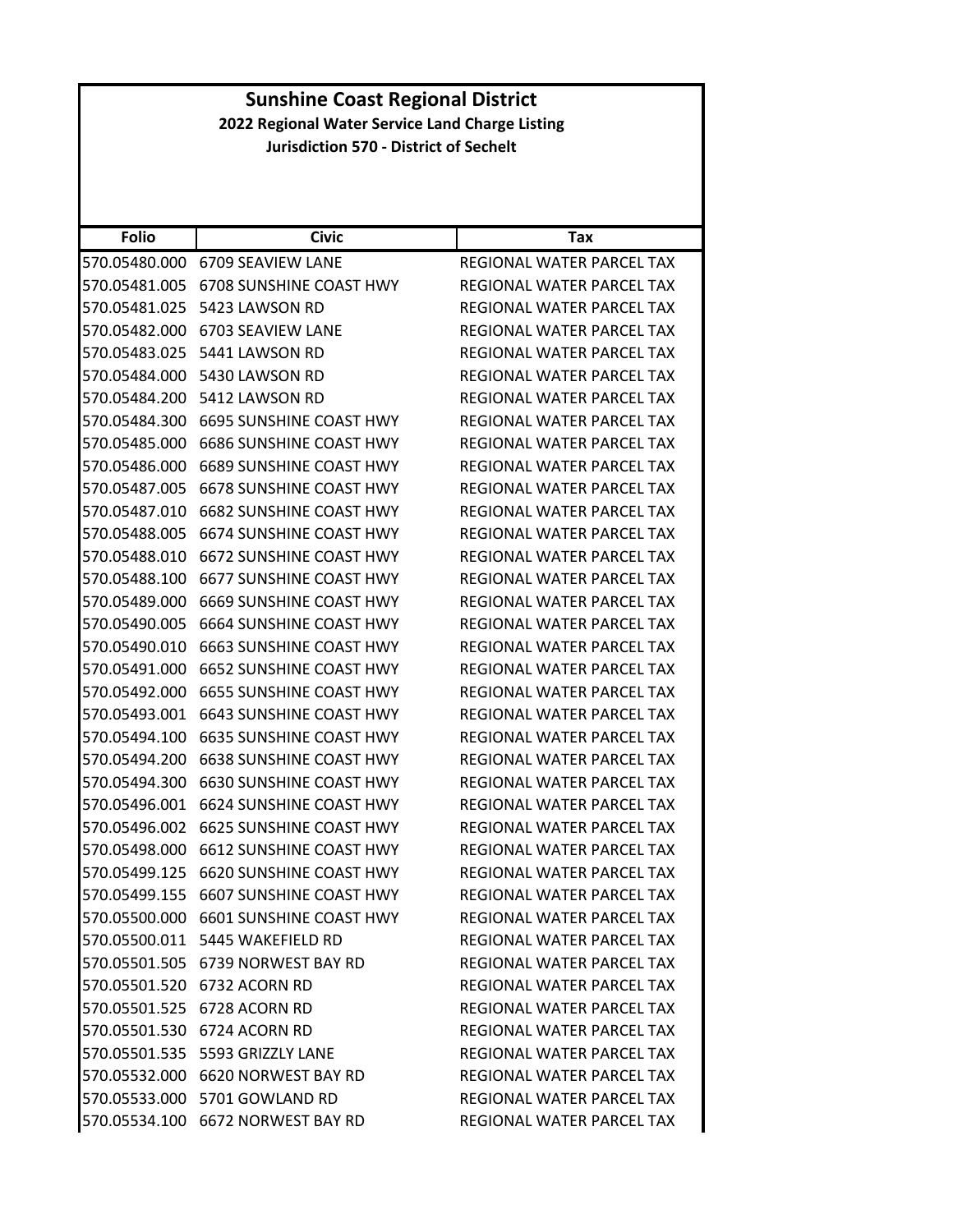|               | <b>Sunshine Coast Regional District</b>         |                                  |  |
|---------------|-------------------------------------------------|----------------------------------|--|
|               | 2022 Regional Water Service Land Charge Listing |                                  |  |
|               | <b>Jurisdiction 570 - District of Sechelt</b>   |                                  |  |
|               |                                                 |                                  |  |
|               |                                                 |                                  |  |
|               |                                                 |                                  |  |
| <b>Folio</b>  | <b>Civic</b>                                    | Tax                              |  |
|               | 570.05534.200 6642 NORWEST BAY RD               | REGIONAL WATER PARCEL TAX        |  |
|               | 570.05535.000 5745 MCLAUGHAN RD                 | <b>REGIONAL WATER PARCEL TAX</b> |  |
|               | 570.05536.000 6716 NORWEST BAY RD               | REGIONAL WATER PARCEL TAX        |  |
|               | 570.05537.010 6779 NORWEST BAY RD               | REGIONAL WATER PARCEL TAX        |  |
|               | 570.05537.020 6751 NORWEST BAY RD               | REGIONAL WATER PARCEL TAX        |  |
|               | 570.05537.100 6727 NORWEST BAY RD               | REGIONAL WATER PARCEL TAX        |  |
|               | 570.05538.000 6703 NORWEST BAY RD               | REGIONAL WATER PARCEL TAX        |  |
|               | 570.05539.000 6669 NORWEST BAY RD               | <b>REGIONAL WATER PARCEL TAX</b> |  |
| 570.05540.000 | 6659 NORWEST BAY RD                             | REGIONAL WATER PARCEL TAX        |  |
|               | 570.05541.000 6625 NORWEST BAY RD               | REGIONAL WATER PARCEL TAX        |  |
|               | 570.05543.100 5605 GOWLAND RD                   | <b>REGIONAL WATER PARCEL TAX</b> |  |
|               | 570.05543.200 5623 GOWLAND RD                   | <b>REGIONAL WATER PARCEL TAX</b> |  |
|               | 570.05543.300 5629 GOWLAND RD                   | REGIONAL WATER PARCEL TAX        |  |
|               | 570.05543.400 5639 GOWLAND RD                   | REGIONAL WATER PARCEL TAX        |  |
|               | 570.05547.000 6763 NORWEST BAY RD               | REGIONAL WATER PARCEL TAX        |  |
|               | 570.05665.555 7553 TODD RD                      | REGIONAL WATER PARCEL TAX        |  |
| 570.05665.565 |                                                 | REGIONAL WATER PARCEL TAX        |  |
| 570.05665.570 | 5607 CARMEL PL                                  | REGIONAL WATER PARCEL TAX        |  |
|               | 570.05665.575    5583 CARMEL PL                 | REGIONAL WATER PARCEL TAX        |  |
|               | 570.05963.000 B-5390 ALLEN RD                   | REGIONAL WATER PARCEL TAX        |  |
|               | 570.05964.000 5435 ALLEN RD                     | REGIONAL WATER PARCEL TAX        |  |
|               | 570.06029.001 7711 TUWANEK TRAIL                | REGIONAL WATER PARCEL TAX        |  |
| 570.06029.003 | 7707 TUWANEK TRAIL                              | REGIONAL WATER PARCEL TAX        |  |
|               | 570.06029.005 7701 TUWANEK TRAIL                | REGIONAL WATER PARCEL TAX        |  |
| 570.06029.012 | 7697 TUWANEK TRAIL                              | REGIONAL WATER PARCEL TAX        |  |
|               | 570.06029.013 7687 TUWANEK TRAIL                | REGIONAL WATER PARCEL TAX        |  |
|               | 570.06029.015 7683 TUWANEK TRAIL                | REGIONAL WATER PARCEL TAX        |  |
|               | 570.06029.017 7679 TUWANEK TRAIL                | REGIONAL WATER PARCEL TAX        |  |
|               | 570.06029.019 7673 TUWANEK TRAIL                | REGIONAL WATER PARCEL TAX        |  |
| 570.06029.021 | 7669 SECHELT INLET RD                           | REGIONAL WATER PARCEL TAX        |  |
|               | 570.06029.023 7661 SECHELT INLET RD             | REGIONAL WATER PARCEL TAX        |  |
|               |                                                 | REGIONAL WATER PARCEL TAX        |  |
|               | 570.06029.027 7651 SECHELT INLET RD             | REGIONAL WATER PARCEL TAX        |  |
|               | 570.06029.029 7645 SECHELT INLET RD             | REGIONAL WATER PARCEL TAX        |  |
| 570.06029.031 |                                                 | REGIONAL WATER PARCEL TAX        |  |
|               | 570.06029.033 7637 SECHELT INLET RD             | REGIONAL WATER PARCEL TAX        |  |
|               | 570.06029.035 7633 SECHELT INLET RD             | REGIONAL WATER PARCEL TAX        |  |
|               | 570.06029.040 7629 SECHELT INLET RD             |                                  |  |
|               |                                                 | REGIONAL WATER PARCEL TAX        |  |
|               | 570.06029.043 7537 ISLETS PL                    | REGIONAL WATER PARCEL TAX        |  |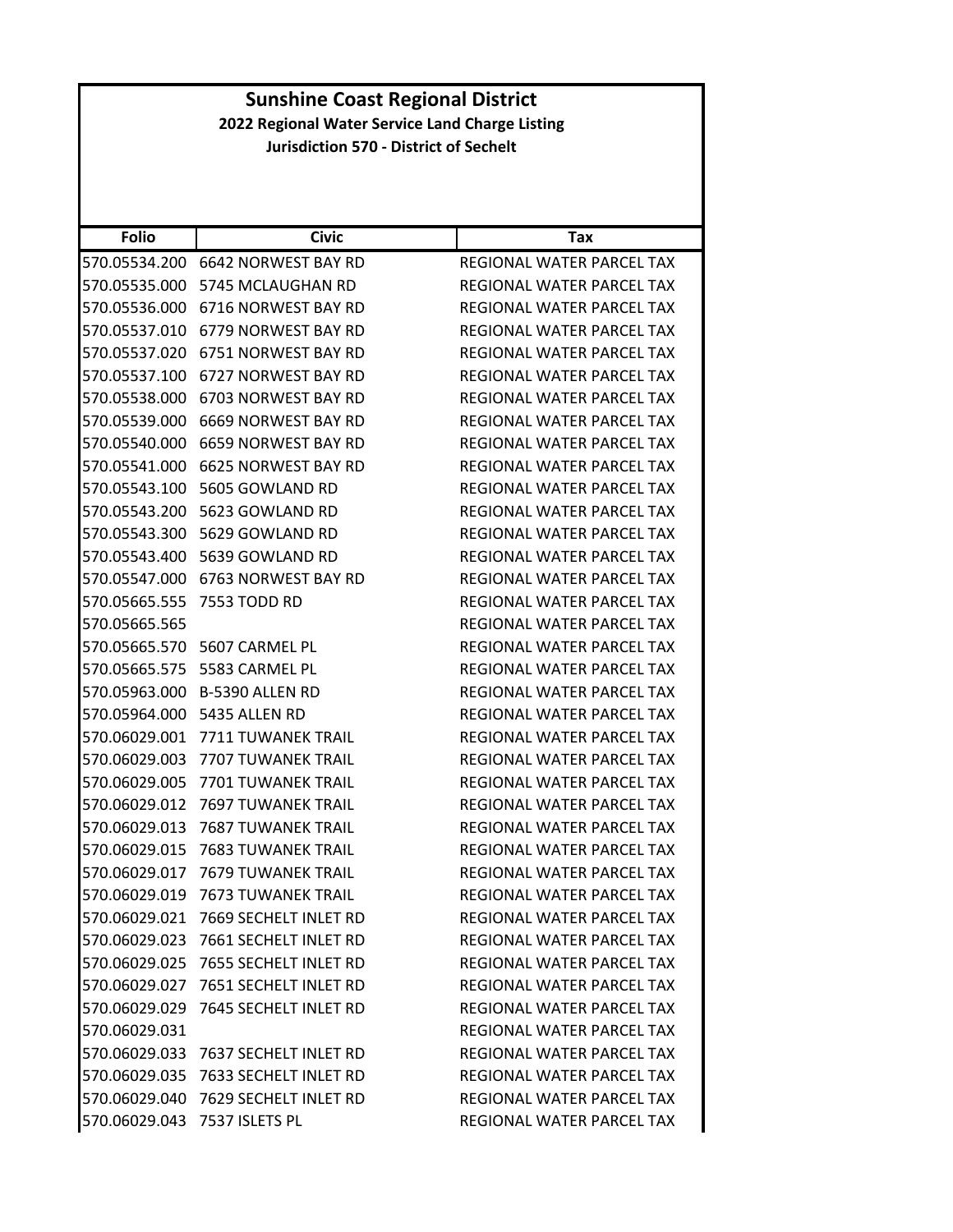| <b>Folio</b>  | <b>Civic</b>                        | Tax                              |
|---------------|-------------------------------------|----------------------------------|
| 570.06029.045 | 7529 ISLETS PL                      | REGIONAL WATER PARCEL TAX        |
| 570.06029.047 | 7525 ISLETS PL                      | REGIONAL WATER PARCEL TAX        |
| 570.06029.049 | 7521 ISLETS PL                      | REGIONAL WATER PARCEL TAX        |
| 570.06029.051 | 7517 ISLETS PL                      | REGIONAL WATER PARCEL TAX        |
| 570.06029.055 | 7545 ISLETS PL                      | REGIONAL WATER PARCEL TAX        |
| 570.06029.060 |                                     | REGIONAL WATER PARCEL TAX        |
| 570.06029.101 | 7471 SECHELT INLET RD               | <b>REGIONAL WATER PARCEL TAX</b> |
| 570.06029.103 | 7477 SECHELT INLET RD               | REGIONAL WATER PARCEL TAX        |
| 570.06029.105 | 7483 SECHELT INLET RD               | REGIONAL WATER PARCEL TAX        |
| 570.06029.107 | 7489 SECHELT INLET RD               | REGIONAL WATER PARCEL TAX        |
| 570.06029.109 | 7493 SECHELT INLET RD               | REGIONAL WATER PARCEL TAX        |
| 570.06029.111 | 7519 SECHELT INLET RD               | REGIONAL WATER PARCEL TAX        |
| 570.06029.113 | 7521 SECHELT INLET RD               | REGIONAL WATER PARCEL TAX        |
| 570.06029.115 |                                     | <b>REGIONAL WATER PARCEL TAX</b> |
| 570.06029.117 | 7533 SECHELT INLET RD               | <b>REGIONAL WATER PARCEL TAX</b> |
| 570.06029.119 | 7537 SECHELT INLET RD               | REGIONAL WATER PARCEL TAX        |
| 570.06029.121 | 5763 TUWANEK PL                     | REGIONAL WATER PARCEL TAX        |
| 570.06029.123 | 5769 TUWANEK PL                     | REGIONAL WATER PARCEL TAX        |
| 570.06029.125 | 5773 TUWANEK PL                     | REGIONAL WATER PARCEL TAX        |
| 570.06029.127 | 5777 TUWANEK PL                     | REGIONAL WATER PARCEL TAX        |
| 570.06029.129 | 5783 TUWANEK PL                     | REGIONAL WATER PARCEL TAX        |
| 570.06029.131 | 7513 ISLETS PL                      | REGIONAL WATER PARCEL TAX        |
| 570.06029.133 | 5780 TUWANEK PL                     | REGIONAL WATER PARCEL TAX        |
| 570.06029.135 | 5770 TUWANEK PL                     | REGIONAL WATER PARCEL TAX        |
| 570.06029.137 |                                     | REGIONAL WATER PARCEL TAX        |
| 570.06029.139 | 7547 SECHELT INLET RD               | REGIONAL WATER PARCEL TAX        |
| 570.06029.141 | 7488 SECHELT INLET RD               | REGIONAL WATER PARCEL TAX        |
| 570.06029.143 | 7492 SECHELT INLET RD               | REGIONAL WATER PARCEL TAX        |
| 570.06029.145 |                                     | REGIONAL WATER PARCEL TAX        |
|               | 570.06029.148 7504 SECHELT INLET RD | REGIONAL WATER PARCEL TAX        |
|               | 570.06029.150 7498 SECHELT INLET RD | REGIONAL WATER PARCEL TAX        |
|               | 570.06029.153 7508 SECHELT INLET RD | <b>REGIONAL WATER PARCEL TAX</b> |
|               | 570.06029.155 7512 SECHELT INLET RD | <b>REGIONAL WATER PARCEL TAX</b> |
|               | 570.06029.157 7516 SECHELT INLET RD | REGIONAL WATER PARCEL TAX        |
|               | 570.06029.159 7518 SECHELT INLET RD | <b>REGIONAL WATER PARCEL TAX</b> |
| 570.06029.161 |                                     | REGIONAL WATER PARCEL TAX        |
|               | 570.06029.163 7524 SECHELT INLET RD | REGIONAL WATER PARCEL TAX        |
|               | 570.06029.165 7528 SECHELT INLET RD | REGIONAL WATER PARCEL TAX        |
|               | 570.06029.167 7532 SECHELT INLET RD | REGIONAL WATER PARCEL TAX        |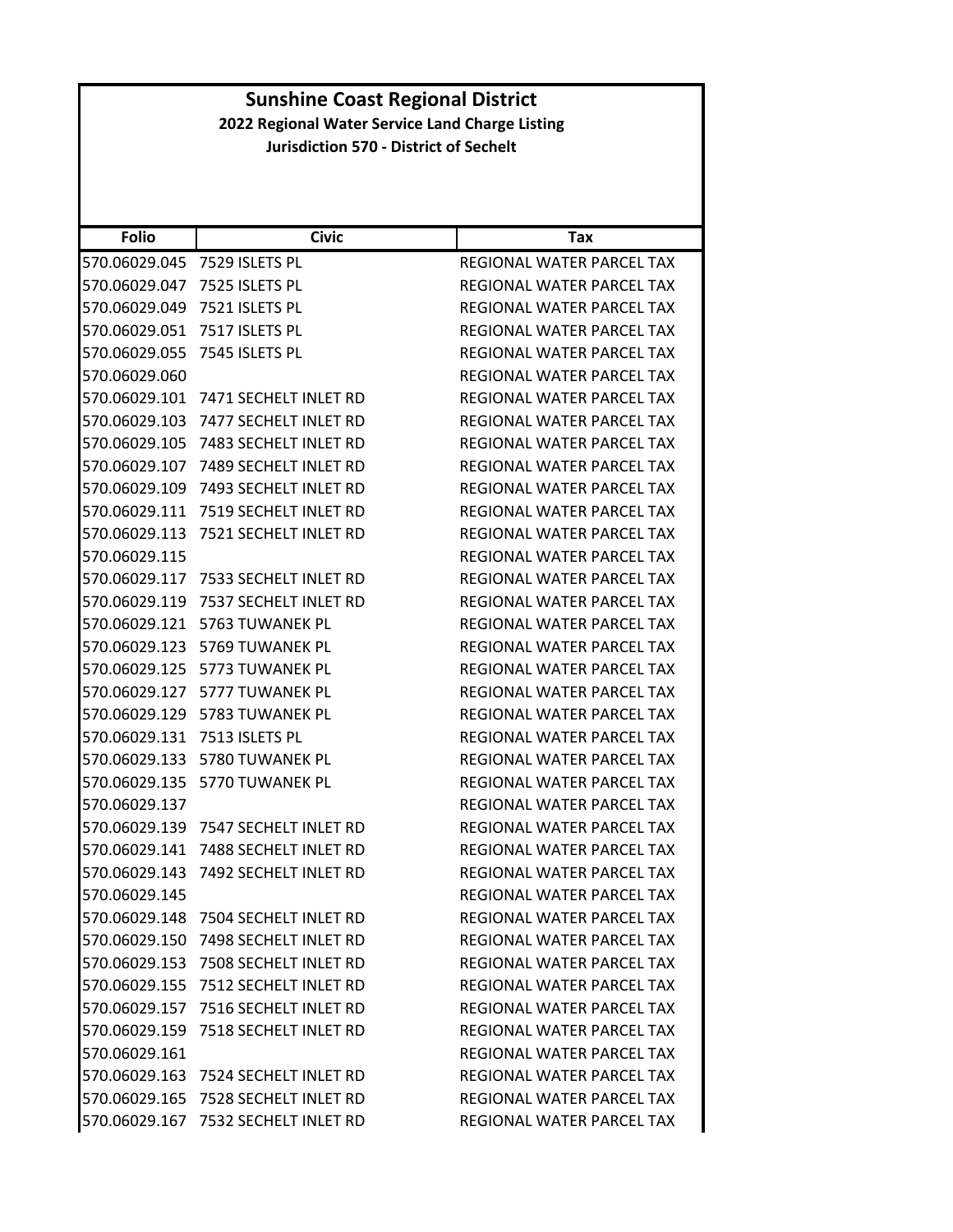| <b>Sunshine Coast Regional District</b>         |                                               |                                  |  |
|-------------------------------------------------|-----------------------------------------------|----------------------------------|--|
| 2022 Regional Water Service Land Charge Listing |                                               |                                  |  |
|                                                 | <b>Jurisdiction 570 - District of Sechelt</b> |                                  |  |
|                                                 |                                               |                                  |  |
|                                                 |                                               |                                  |  |
|                                                 |                                               |                                  |  |
| <b>Folio</b>                                    | <b>Civic</b>                                  | Tax                              |  |
|                                                 | 570.06029.172 5700 UPLAND RD                  | REGIONAL WATER PARCEL TAX        |  |
|                                                 | 570.06029.178    5688 UPLAND RD               | REGIONAL WATER PARCEL TAX        |  |
|                                                 | 570.06029.180 7542 SECHELT INLET RD           | REGIONAL WATER PARCEL TAX        |  |
| 570.06029.201                                   |                                               | REGIONAL WATER PARCEL TAX        |  |
| 570.06029.203                                   | 7555 SECHELT INLET RD                         | REGIONAL WATER PARCEL TAX        |  |
|                                                 | 570.06029.205 7559 SECHELT INLET RD           | REGIONAL WATER PARCEL TAX        |  |
|                                                 | 570.06029.207 7563 SECHELT INLET RD           | <b>REGIONAL WATER PARCEL TAX</b> |  |
| 570.06029.209                                   | 7567 SECHELT INLET RD                         | REGIONAL WATER PARCEL TAX        |  |
| 570.06029.211                                   | 7575 SECHELT INLET RD                         | REGIONAL WATER PARCEL TAX        |  |
|                                                 | 570.06029.213 7585 SECHELT INLET RD           | REGIONAL WATER PARCEL TAX        |  |
|                                                 | 570.06029.215 7597 SECHELT INLET RD           | REGIONAL WATER PARCEL TAX        |  |
|                                                 | 570.06029.217 7548 ISLETS PL                  | REGIONAL WATER PARCEL TAX        |  |
|                                                 | 570.06029.219 7544 ISLETS PL                  | <b>REGIONAL WATER PARCEL TAX</b> |  |
| 570.06029.221                                   | 7536 ISLETS PL                                | REGIONAL WATER PARCEL TAX        |  |
| 570.06029.223                                   | 7532 ISLETS PL                                | REGIONAL WATER PARCEL TAX        |  |
| 570.06029.229                                   |                                               | REGIONAL WATER PARCEL TAX        |  |
| 570.06029.231                                   | 7652 SECHELT INLET RD                         | REGIONAL WATER PARCEL TAX        |  |
| 570.06029.233                                   | 7648 SECHELT INLET RD                         | REGIONAL WATER PARCEL TAX        |  |
| 570.06029.236                                   | 7644 SECHELT INLET RD                         | REGIONAL WATER PARCEL TAX        |  |
|                                                 | 570.06029.239 7638 SECHELT INLET RD           | REGIONAL WATER PARCEL TAX        |  |
|                                                 | 570.06029.241 7634 SECHELT INLET RD           | <b>REGIONAL WATER PARCEL TAX</b> |  |
|                                                 | 570.06029.242 7630 SECHELT INLET RD           | <b>REGIONAL WATER PARCEL TAX</b> |  |
|                                                 | 570.06029.244 7622 SECHELT INLET RD           | REGIONAL WATER PARCEL TAX        |  |
|                                                 | 570.06029.245 7614 SECHELT INLET RD           | REGIONAL WATER PARCEL TAX        |  |
|                                                 | 570.06029.247 7600 SECHELT INLET RD           | REGIONAL WATER PARCEL TAX        |  |
|                                                 | 570.06029.249 7596 SECHELT INLET RD           | REGIONAL WATER PARCEL TAX        |  |
|                                                 |                                               |                                  |  |
|                                                 |                                               | REGIONAL WATER PARCEL TAX        |  |
|                                                 |                                               | REGIONAL WATER PARCEL TAX        |  |
|                                                 | 570.06029.255 7586 SECHELT INLET RD           | REGIONAL WATER PARCEL TAX        |  |
| 570.06029.257                                   | 7584 SECHELT INLET RD                         | REGIONAL WATER PARCEL TAX        |  |
| 570.06029.259                                   | 7582 SECHELT INLET RD                         | <b>REGIONAL WATER PARCEL TAX</b> |  |
| 570.06029.261                                   | 7578 SECHELT INLET RD                         | REGIONAL WATER PARCEL TAX        |  |
| 570.06029.263                                   |                                               | <b>REGIONAL WATER PARCEL TAX</b> |  |
|                                                 | 570.06029.265 7574 SECHELT INLET RD           | REGIONAL WATER PARCEL TAX        |  |
| 570.06029.267                                   | 7570 SECHELT INLET RD                         | REGIONAL WATER PARCEL TAX        |  |
|                                                 | 570.06029.269 7568 SECHELT INLET RD           | REGIONAL WATER PARCEL TAX        |  |
|                                                 | 570.06029.271 7564 SECHELT INLET RD           | REGIONAL WATER PARCEL TAX        |  |
|                                                 | 570.06029.273 5758 CARMEL PL                  | REGIONAL WATER PARCEL TAX        |  |
|                                                 | 570.06029.277 5693 UPLAND RD                  | REGIONAL WATER PARCEL TAX        |  |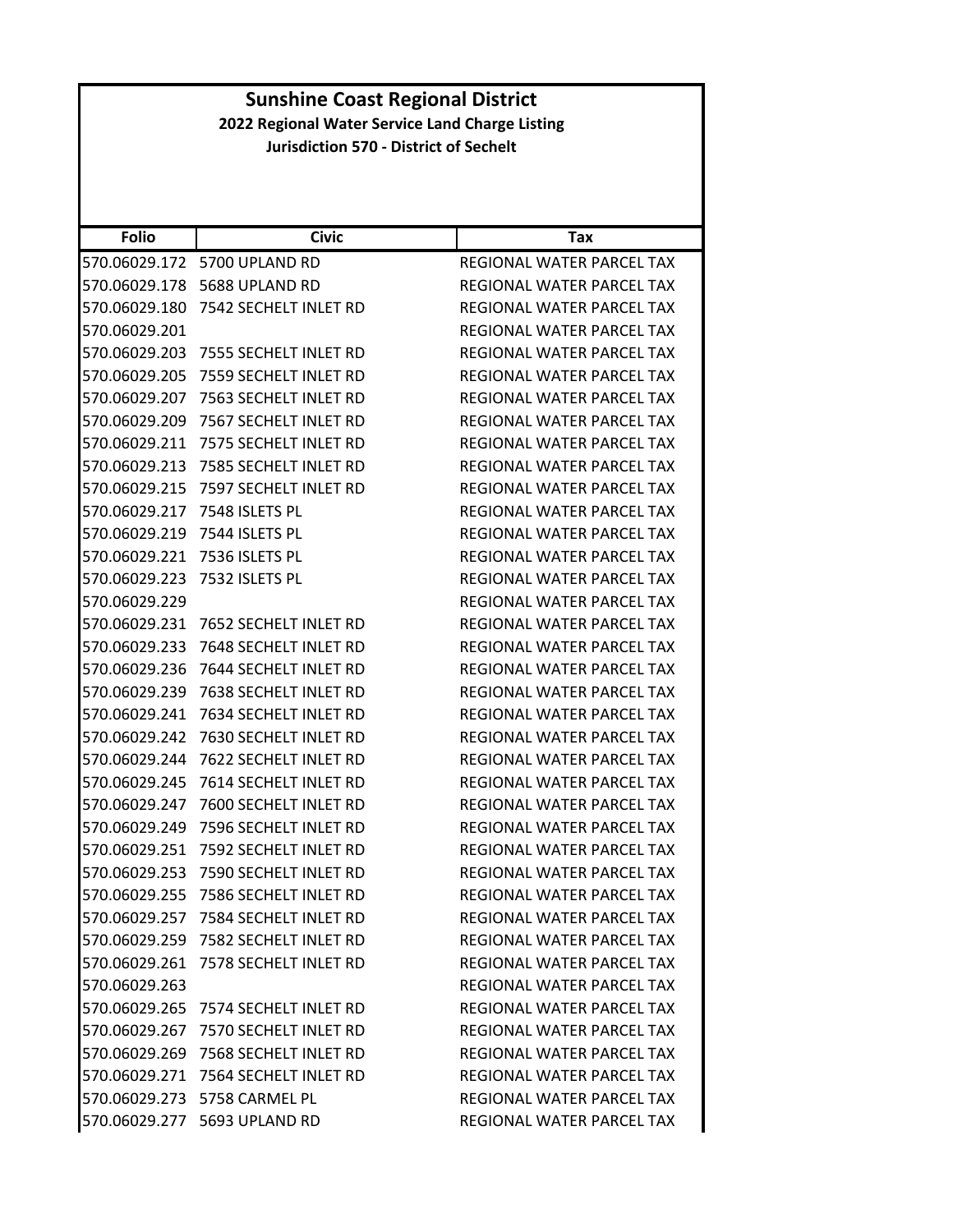| <b>Folio</b>  | <b>Civic</b>                    | Tax                              |
|---------------|---------------------------------|----------------------------------|
| 570.06029.278 | 5687 UPLAND RD                  | REGIONAL WATER PARCEL TAX        |
|               | 570.06029.279 5683 UPLAND RD    | REGIONAL WATER PARCEL TAX        |
| 570.06029.280 | 5677 UPLAND RD                  | REGIONAL WATER PARCEL TAX        |
|               | 570.06029.281 5671 UPLAND RD    | REGIONAL WATER PARCEL TAX        |
|               | 570.06029.282 5665 UPLAND RD    | REGIONAL WATER PARCEL TAX        |
| 570.06029.283 | 5659 UPLAND RD                  | REGIONAL WATER PARCEL TAX        |
|               | 570.06029.284 5655 UPLAND RD    | REGIONAL WATER PARCEL TAX        |
| 570.06029.285 | 5649 UPLAND RD                  | REGIONAL WATER PARCEL TAX        |
|               | 570.06029.286 5639 UPLAND RD    | REGIONAL WATER PARCEL TAX        |
| 570.06029.287 | 5628 UPLAND RD                  | REGIONAL WATER PARCEL TAX        |
| 570.06029.288 | 5632 UPLAND RD                  | REGIONAL WATER PARCEL TAX        |
|               | 570.06029.289 7484 AMBER RD     | <b>REGIONAL WATER PARCEL TAX</b> |
| 570.06029.290 | 5699 UPLAND RD                  | REGIONAL WATER PARCEL TAX        |
| 570.06029.291 | 5656 UPLAND RD                  | REGIONAL WATER PARCEL TAX        |
| 570.06029.292 | 5646 UPLAND RD                  | REGIONAL WATER PARCEL TAX        |
| 570.06029.293 | 7491 AMBER RD                   | REGIONAL WATER PARCEL TAX        |
|               | 570.06029.300 5703 CARMEL PL    | REGIONAL WATER PARCEL TAX        |
|               | 570.06029.305    5697 CARMEL PL | REGIONAL WATER PARCEL TAX        |
|               | 570.06029.310 5693 CARMEL PL    | REGIONAL WATER PARCEL TAX        |
| 570.06029.315 | <b>CARMEL PL</b>                | REGIONAL WATER PARCEL TAX        |
| 570.06029.320 |                                 | REGIONAL WATER PARCEL TAX        |
| 570.06029.335 |                                 | REGIONAL WATER PARCEL TAX        |
|               | 570.06029.340 5683 CARMEL PL    | REGIONAL WATER PARCEL TAX        |
|               | 570.06029.345    5740 CARMEL PL | REGIONAL WATER PARCEL TAX        |
| 570.06029.350 |                                 | REGIONAL WATER PARCEL TAX        |
|               | 570.06029.355 5728 CARMEL PL    | REGIONAL WATER PARCEL TAX        |
| 570.06029.360 |                                 | <b>REGIONAL WATER PARCEL TAX</b> |
|               | 570.06029.365 5710 CARMEL PL    | REGIONAL WATER PARCEL TAX        |
|               | 570.06029.370 5704 CARMEL PL    | REGIONAL WATER PARCEL TAX        |
|               | 570.06029.376 5692 CARMEL PL    | REGIONAL WATER PARCEL TAX        |
|               | 570.06029.391 5684 CARMEL PL    | REGIONAL WATER PARCEL TAX        |
|               | 570.06029.392 5680 CARMEL PL    | <b>REGIONAL WATER PARCEL TAX</b> |
| 570.06029.395 |                                 | REGIONAL WATER PARCEL TAX        |
| 570.06029.400 |                                 | REGIONAL WATER PARCEL TAX        |
|               | 570.06029.405 5650 CARMEL PL    | REGIONAL WATER PARCEL TAX        |
|               | 570.06029.410 5646 CARMEL PL    | REGIONAL WATER PARCEL TAX        |
|               | 570.06029.415 5640 CARMEL PL    | REGIONAL WATER PARCEL TAX        |
|               | 570.06029.420 5636 CARMEL PL    | REGIONAL WATER PARCEL TAX        |
|               | 570.06029.425 5630 CARMEL PL    | REGIONAL WATER PARCEL TAX        |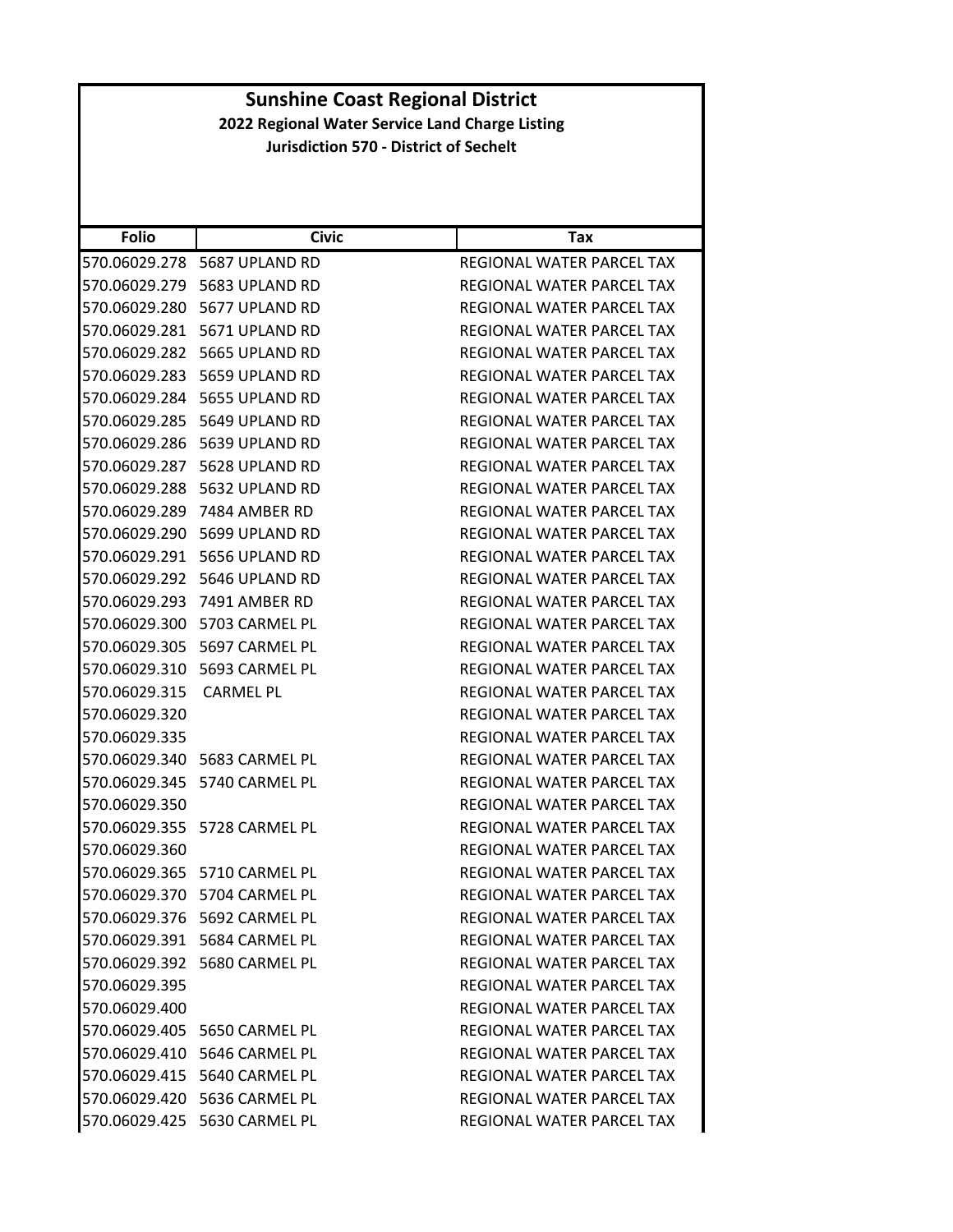### **Folio Civic Tax Sunshine Coast Regional District 2022 Regional Water Service Land Charge Listing Jurisdiction 570 ‐ District of Sechelt** 570.06029.430 5622 CARMEL PL REGIONAL WATER PARCEL TAX 570.06029.435 REGIONAL WATER PARCEL TAX 570.06029.440 7496 AMBER RD REGIONAL WATER PARCEL TAX 570.06029.445 7498 AMBER RD REGIONAL WATER PARCEL TAX 570.06029.450 7499 AMBER RD REGIONAL WATER PARCEL TAX 570.06029.455 REGIONAL WATER PARCEL TAX 570.06029.460 5635 CARMEL PL REGIONAL WATER PARCEL TAX 570.06029.500 5653 CARMEL PL REGIONAL WATER PARCEL TAX 570.06029.505 5660 UPLAND RD REGIONAL WATER PARCEL TAX 570.06029.515 5674 UPLAND RD REGIONAL WATER PARCEL TAX 570.06029.520 REGIONAL WATER PARCEL TAX 570.06029.525 5667 CARMEL PL REGIONAL WATER PARCEL TAX 570.06029.530 5645 CARMEL PL REGIONAL WATER PARCEL TAX 570.06029.535 5659 CARMEL PL REGIONAL WATER PARCEL TAX 570.06029.536 5664 UPLAND RD REGIONAL WATER PARCEL TAX 570.06029.540 7668 SECHELT INLET RD REGIONAL WATER PARCEL TAX 570.06029.600 5678 UPLAND RD REGIONAL WATER PARCEL TAX 570.06100.100 1785 TYSON RD REGIONAL WATER PARCEL TAX 570.06274.002 6487 SUNSHINE COAST HWY REGIONAL WATER PARCEL TAX 570.06275.000 6483 SUNSHINE COAST HWY REGIONAL WATER PARCEL TAX 570.06276.000 6477 SUNSHINE COAST HWY REGIONAL WATER PARCEL TAX 570.06277.000 6471 SUNSHINE COAST HWY REGIONAL WATER PARCEL TAX 570.06278.000 6465 SUNSHINE COAST HWY REGIONAL WATER PARCEL TAX 570.06279.000 6461 SUNSHINE COAST HWY REGIONAL WATER PARCEL TAX 570.06280.000 6457 SUNSHINE COAST HWY REGIONAL WATER PARCEL TAX 570.06281.000 6451 SUNSHINE COAST HWY REGIONAL WATER PARCEL TAX 570.06282.000 6447 SUNSHINE COAST HWY REGIONAL WATER PARCEL TAX 570.06283.000 6443 SUNSHINE COAST HWY REGIONAL WATER PARCEL TAX 570.06284.000 6437 SUNSHINE COAST HWY REGIONAL WATER PARCEL TAX 570.06285.000 SUNSHINE COAST HWY REGIONAL WATER PARCEL TAX 570.06286.000 6429 SUNSHINE COAST HWY REGIONAL WATER PARCEL TAX 570.06287.005 6425 SUNSHINE COAST HWY REGIONAL WATER PARCEL TAX 570.06288.000 6417 SUNSHINE COAST HWY REGIONAL WATER PARCEL TAX 570.06289.000 6413 SUNSHINE COAST HWY REGIONAL WATER PARCEL TAX 570.06290.000 6407 SUNSHINE COAST HWY REGIONAL WATER PARCEL TAX 570.06291.005 5397 MCCOURT RD REGIONAL WATER PARCEL TAX 570.06294.000 6424 SUNSHINE COAST HWY REGIONAL WATER PARCEL TAX 570.06295.000 REGIONAL WATER PARCEL TAX 570.06296.005 6440 SUNSHINE COAST HWY REGIONAL WATER PARCEL TAX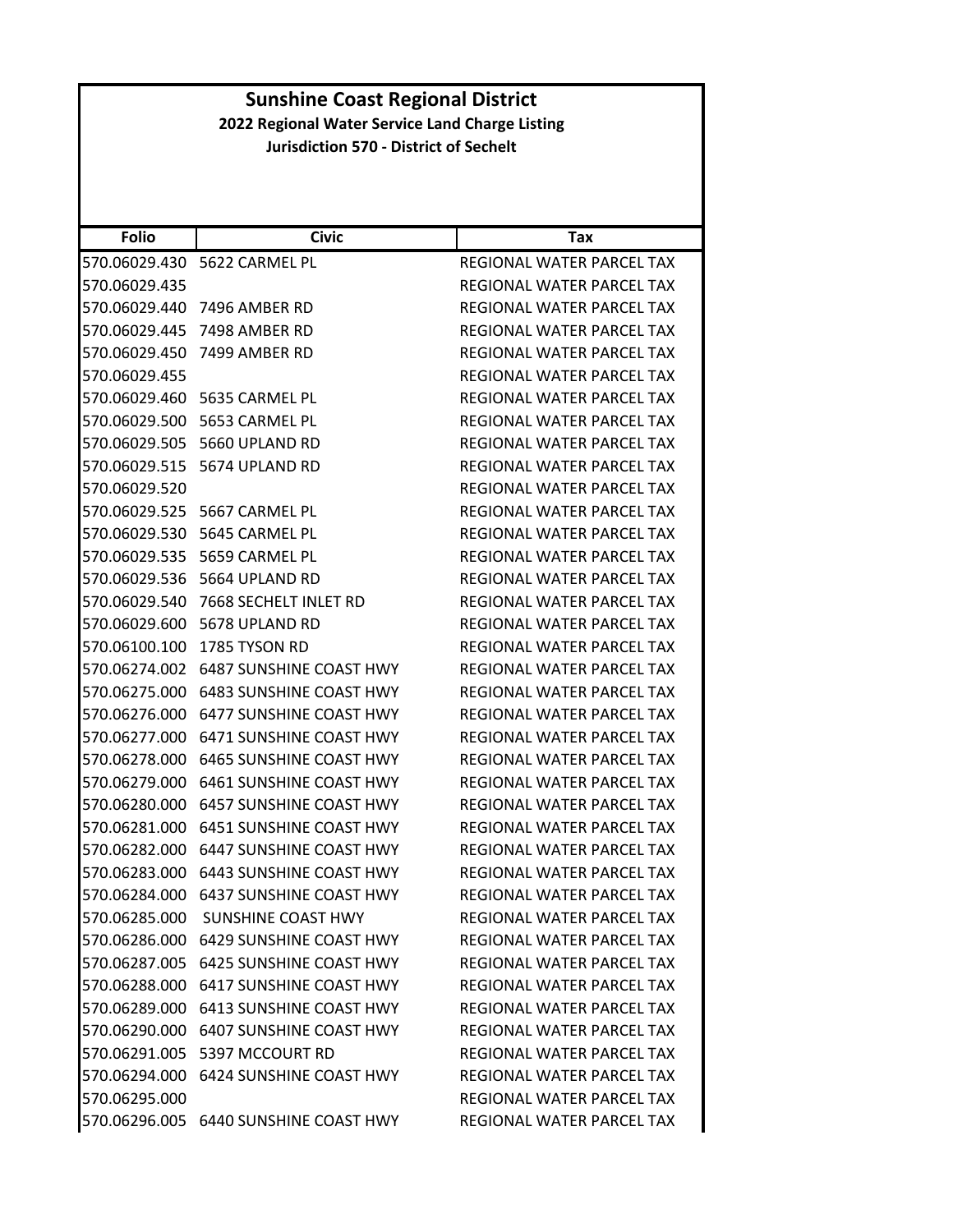| <b>Sunshine Coast Regional District</b>                                                          |                                         |                                  |  |  |
|--------------------------------------------------------------------------------------------------|-----------------------------------------|----------------------------------|--|--|
| 2022 Regional Water Service Land Charge Listing<br><b>Jurisdiction 570 - District of Sechelt</b> |                                         |                                  |  |  |
|                                                                                                  |                                         |                                  |  |  |
|                                                                                                  |                                         |                                  |  |  |
|                                                                                                  |                                         |                                  |  |  |
| <b>Folio</b>                                                                                     | <b>Civic</b>                            | <b>Tax</b>                       |  |  |
| 570.06296.010                                                                                    | 6437 JASPER RD                          | REGIONAL WATER PARCEL TAX        |  |  |
| 570.06298.000                                                                                    | 6446 SUNSHINE COAST HWY                 | <b>REGIONAL WATER PARCEL TAX</b> |  |  |
|                                                                                                  | 570.06299.000 6450 SUNSHINE COAST HWY   | REGIONAL WATER PARCEL TAX        |  |  |
| 570.06300.000                                                                                    | 6458 SUNSHINE COAST HWY                 | REGIONAL WATER PARCEL TAX        |  |  |
|                                                                                                  | 570.06301.000 6462 SUNSHINE COAST HWY   | REGIONAL WATER PARCEL TAX        |  |  |
| 570.06302.000                                                                                    | 6468 SUNSHINE COAST HWY                 | REGIONAL WATER PARCEL TAX        |  |  |
| 570.06303.000                                                                                    | 6472 SUNSHINE COAST HWY                 | REGIONAL WATER PARCEL TAX        |  |  |
|                                                                                                  | 570.06304.005 5438 MASON RD             | REGIONAL WATER PARCEL TAX        |  |  |
| 570.06304.010                                                                                    | B-5430 MASON RD                         | REGIONAL WATER PARCEL TAX        |  |  |
|                                                                                                  | 570.06305.000 5454 MASON RD             | REGIONAL WATER PARCEL TAX        |  |  |
|                                                                                                  | 570.06308.000 A-5462 MASON RD           | REGIONAL WATER PARCEL TAX        |  |  |
|                                                                                                  | 570.06309.000 5470 MASON RD             | REGIONAL WATER PARCEL TAX        |  |  |
|                                                                                                  | 570.06311.000 5480 MASON RD             | REGIONAL WATER PARCEL TAX        |  |  |
|                                                                                                  | 570.06313.005 5494 MASON RD             | REGIONAL WATER PARCEL TAX        |  |  |
|                                                                                                  | 570.06313.010 6447 JASPER RD            | REGIONAL WATER PARCEL TAX        |  |  |
| 570.06314.000                                                                                    | 6361 SUNSHINE COAST HWY                 | REGIONAL WATER PARCEL TAX        |  |  |
|                                                                                                  | 570.06315.000 6357 SUNSHINE COAST HWY   | REGIONAL WATER PARCEL TAX        |  |  |
| 570.06316.000                                                                                    | 6351 SUNSHINE COAST HWY                 | REGIONAL WATER PARCEL TAX        |  |  |
| 570.06317.000                                                                                    | 6347 SUNSHINE COAST HWY                 | REGIONAL WATER PARCEL TAX        |  |  |
| 570.06318.000                                                                                    | <b>6341 SUNSHINE COAST HWY</b>          | REGIONAL WATER PARCEL TAX        |  |  |
| 570.06319.000                                                                                    | <b>6337 SUNSHINE COAST HWY</b>          | REGIONAL WATER PARCEL TAX        |  |  |
|                                                                                                  | 570.06320.000 6333 SUNSHINE COAST HWY   | REGIONAL WATER PARCEL TAX        |  |  |
| 570.06321.000                                                                                    | 6329 SUNSHINE COAST HWY                 | <b>REGIONAL WATER PARCEL TAX</b> |  |  |
|                                                                                                  | 570.06322.000 6325 SUNSHINE COAST HWY   | REGIONAL WATER PARCEL TAX        |  |  |
| 570.06323.000                                                                                    | 6321 SUNSHINE COAST HWY                 | REGIONAL WATER PARCEL TAX        |  |  |
|                                                                                                  | 570.06324.000 6315 SUNSHINE COAST HWY   | REGIONAL WATER PARCEL TAX        |  |  |
|                                                                                                  | 570.06325.000 6311 SUNSHINE COAST HWY   | REGIONAL WATER PARCEL TAX        |  |  |
|                                                                                                  | 570.06326.000 6305 SUNSHINE COAST HWY   | REGIONAL WATER PARCEL TAX        |  |  |
|                                                                                                  | 570.06327.000 6373 SUNSHINE COAST HWY   | REGIONAL WATER PARCEL TAX        |  |  |
| 570.06328.000                                                                                    | 6367 SUNSHINE COAST HWY                 | REGIONAL WATER PARCEL TAX        |  |  |
|                                                                                                  | 570.06329.000 A-6360 SUNSHINE COAST HWY | REGIONAL WATER PARCEL TAX        |  |  |
| 570.06330.000                                                                                    | 6376 SUNSHINE COAST HWY                 | REGIONAL WATER PARCEL TAX        |  |  |
|                                                                                                  | 570.06331.000 A-6368 SUNSHINE COAST HWY | REGIONAL WATER PARCEL TAX        |  |  |
|                                                                                                  | 570.06332.000 SUNSHINE COAST HWY        | REGIONAL WATER PARCEL TAX        |  |  |
| 570.06333.000                                                                                    | <b>6350 SUNSHINE COAST HWY</b>          | REGIONAL WATER PARCEL TAX        |  |  |
|                                                                                                  | 570.06334.000 6340 SUNSHINE COAST HWY   | REGIONAL WATER PARCEL TAX        |  |  |
| 570.06335.000                                                                                    | <b>6332 SUNSHINE COAST HWY</b>          | REGIONAL WATER PARCEL TAX        |  |  |
|                                                                                                  | 570.06336.000 5392 MCCOURT RD           | REGIONAL WATER PARCEL TAX        |  |  |
| 570.06338.000                                                                                    | 6322 SUNSHINE COAST HWY                 | REGIONAL WATER PARCEL TAX        |  |  |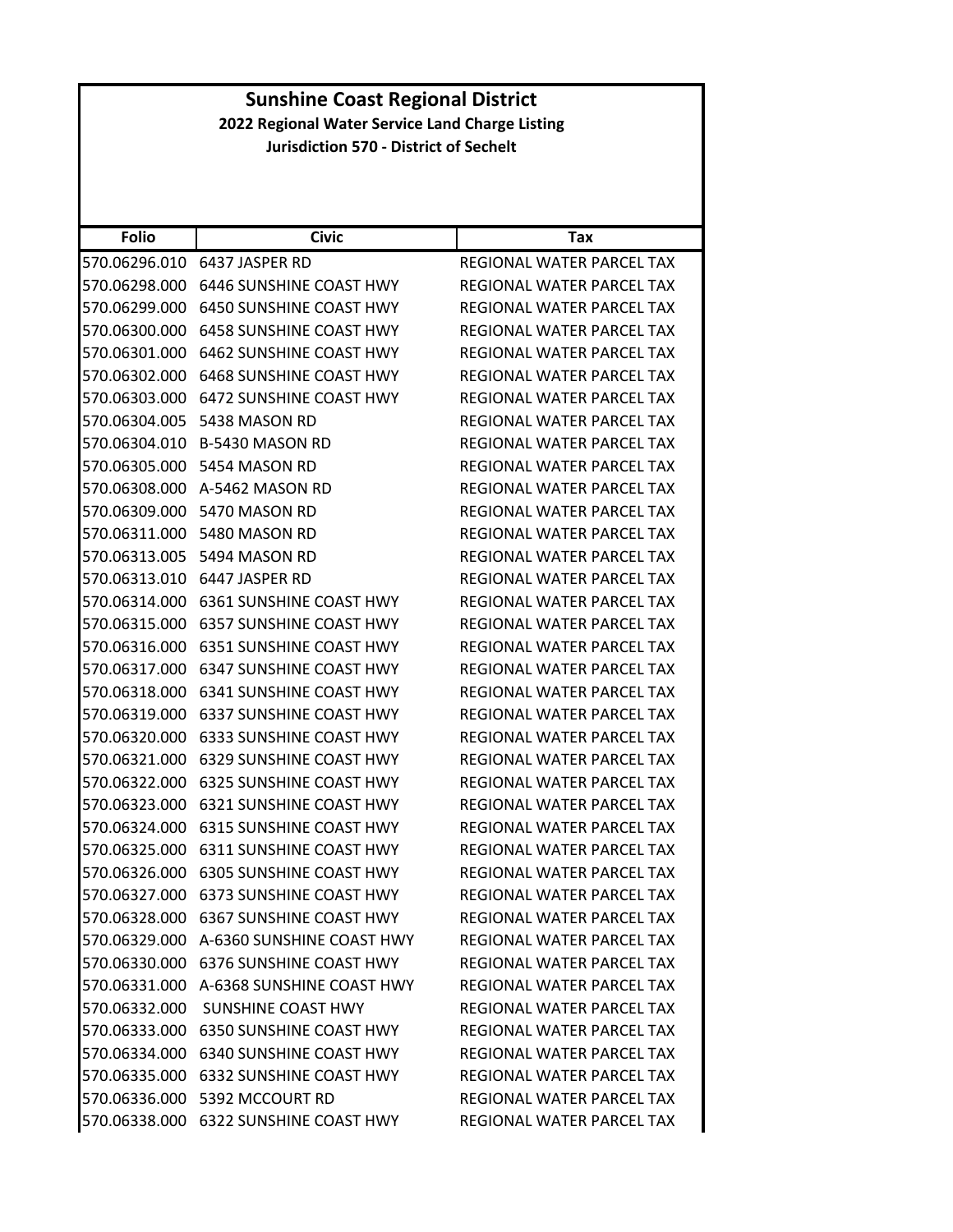|                                                 | <b>Sunshine Coast Regional District</b> |                                  |  |
|-------------------------------------------------|-----------------------------------------|----------------------------------|--|
| 2022 Regional Water Service Land Charge Listing |                                         |                                  |  |
| <b>Jurisdiction 570 - District of Sechelt</b>   |                                         |                                  |  |
|                                                 |                                         |                                  |  |
|                                                 |                                         |                                  |  |
|                                                 |                                         |                                  |  |
| <b>Folio</b>                                    | <b>Civic</b>                            | Tax                              |  |
|                                                 | 570.06339.000 6314 SUNSHINE COAST HWY   | REGIONAL WATER PARCEL TAX        |  |
|                                                 | 570.06340.000 5369 MILLS RD             | REGIONAL WATER PARCEL TAX        |  |
|                                                 | 570.06340.015 5424 MCCOURT RD           | REGIONAL WATER PARCEL TAX        |  |
| 570.06340.029                                   | 6307 BLIGH RD                           | REGIONAL WATER PARCEL TAX        |  |
| 570.06340.031                                   |                                         | REGIONAL WATER PARCEL TAX        |  |
|                                                 | 570.06340.032 5377 MILLS RD             | REGIONAL WATER PARCEL TAX        |  |
|                                                 | 570.06340.034 6335 PICADILLY PL         | REGIONAL WATER PARCEL TAX        |  |
|                                                 | 570.06340.036 6331 PICADILLY PL         | REGIONAL WATER PARCEL TAX        |  |
| 570.06340.038                                   | 6327 PICADILLY PL                       | REGIONAL WATER PARCEL TAX        |  |
|                                                 | 570.06340.040 6323 PICADILLY PL         | REGIONAL WATER PARCEL TAX        |  |
|                                                 | 570.06340.042 6317 PICADILLY PL         | REGIONAL WATER PARCEL TAX        |  |
|                                                 | 570.06340.044 6318 PICADILLY PL         | <b>REGIONAL WATER PARCEL TAX</b> |  |
|                                                 | 570.06340.046 6322 PICADILLY PL         | <b>REGIONAL WATER PARCEL TAX</b> |  |
| 570.06340.048                                   | 6326 PICADILLY PL                       | REGIONAL WATER PARCEL TAX        |  |
|                                                 | 570.06340.050 6330 PICADILLY PL         | REGIONAL WATER PARCEL TAX        |  |
|                                                 | 570.06340.052 6362 PICADILLY PL         | REGIONAL WATER PARCEL TAX        |  |
|                                                 | 570.06340.054 5463 KENSINGTON RD        | REGIONAL WATER PARCEL TAX        |  |
|                                                 | 570.06340.056    5455 KENSINGTON RD     | REGIONAL WATER PARCEL TAX        |  |
|                                                 | 570.06340.058 5449 KENSINGTON RD        | REGIONAL WATER PARCEL TAX        |  |
|                                                 | 570.06340.060 5435 KENSINGTON RD        | REGIONAL WATER PARCEL TAX        |  |
|                                                 | 570.06340.062 5431 KENSINGTON RD        | REGIONAL WATER PARCEL TAX        |  |
|                                                 | 570.06340.064 5427 KENSINGTON RD        | <b>REGIONAL WATER PARCEL TAX</b> |  |
|                                                 | 570.06340.066    5430 KENSINGTON RD     | REGIONAL WATER PARCEL TAX        |  |
|                                                 | 570.06340.068 5434 KENSINGTON RD        | REGIONAL WATER PARCEL TAX        |  |
|                                                 | 570.06340.070 5440 KENSINGTON RD        | REGIONAL WATER PARCEL TAX        |  |
|                                                 | 570.06340.072    5444 KENSINGTON RD     | REGIONAL WATER PARCEL TAX        |  |
|                                                 | 570.06340.074 5448 KENSINGTON RD        | REGIONAL WATER PARCEL TAX        |  |
|                                                 | 570.06340.076    5452    KENSINGTON RD  | REGIONAL WATER PARCEL TAX        |  |
|                                                 | 570.06340.078 5456 KENSINGTON RD        | REGIONAL WATER PARCEL TAX        |  |
|                                                 | 570.06340.080 5462 KENSINGTON RD        | <b>REGIONAL WATER PARCEL TAX</b> |  |
|                                                 | 570.06340.082 6359 PICADILLY PL         | REGIONAL WATER PARCEL TAX        |  |
|                                                 | 570.06340.084 6347 PICADILLY PL         | REGIONAL WATER PARCEL TAX        |  |
|                                                 | 570.06340.086 6341 PICADILLY PL         | REGIONAL WATER PARCEL TAX        |  |
|                                                 | 570.06340.087 6311 JASPER RD            | REGIONAL WATER PARCEL TAX        |  |
|                                                 | 570.06340.088 6317 JASPER RD            | REGIONAL WATER PARCEL TAX        |  |
|                                                 | 570.06340.089 6323 JASPER RD            | REGIONAL WATER PARCEL TAX        |  |
|                                                 |                                         |                                  |  |
|                                                 | 570.06340.090 6317 BLIGH RD             | REGIONAL WATER PARCEL TAX        |  |
|                                                 | 570.06340.091 6327 JASPER RD            | REGIONAL WATER PARCEL TAX        |  |
| 570.06340.092 5399 MILLS RD                     |                                         | REGIONAL WATER PARCEL TAX        |  |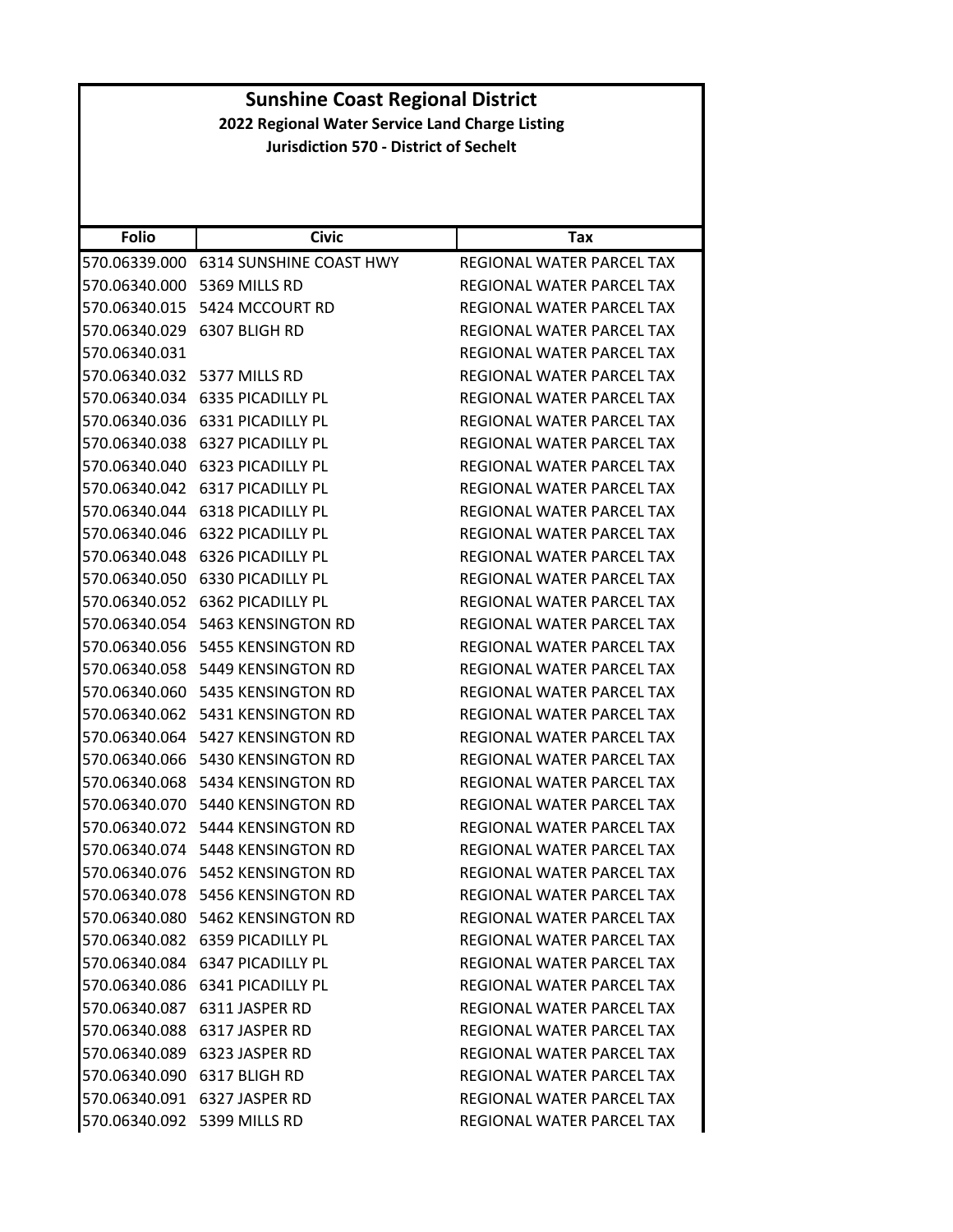| <b>Folio</b>                   | <b>Civic</b>                     | Tax                              |
|--------------------------------|----------------------------------|----------------------------------|
|                                | 570.06340.093 6333 JASPER RD     | REGIONAL WATER PARCEL TAX        |
| 570.06340.145                  | 5431 MILLS RD                    | REGIONAL WATER PARCEL TAX        |
|                                | 570.06340.146 6316 BLIGH RD      | REGIONAL WATER PARCEL TAX        |
| 570.06340.147                  | 6320 BLIGH RD                    | REGIONAL WATER PARCEL TAX        |
|                                | 570.06340.148 6326 BLIGH RD      | REGIONAL WATER PARCEL TAX        |
|                                | 570.06340.149 6330 BLIGH RD      | REGIONAL WATER PARCEL TAX        |
| 570.06340.150                  | 5460 CARNABY PL                  | REGIONAL WATER PARCEL TAX        |
|                                | 570.06340.151 5466 CARNABY PL    | REGIONAL WATER PARCEL TAX        |
|                                | 570.06340.152 5472 CARNABY PL    | REGIONAL WATER PARCEL TAX        |
|                                | 570.06340.153 5474 CARNABY PL    | REGIONAL WATER PARCEL TAX        |
| 570.06340.154                  | 5475 CARNABY PL                  | REGIONAL WATER PARCEL TAX        |
| 570.06340.155                  | 5471 CARNABY PL                  | REGIONAL WATER PARCEL TAX        |
|                                | 570.06340.156 5467 CARNABY PL    | REGIONAL WATER PARCEL TAX        |
|                                | 570.06340.157 5461 CARNABY PL    | REGIONAL WATER PARCEL TAX        |
|                                | 570.06340.158 5457 CARNABY PL    | REGIONAL WATER PARCEL TAX        |
| 570.06340.159                  | 5453 CARNABY PL                  | REGIONAL WATER PARCEL TAX        |
|                                | 570.06340.160 5449 CARNABY PL    | REGIONAL WATER PARCEL TAX        |
|                                | 570.06340.161 5445 CARNABY PL    | <b>REGIONAL WATER PARCEL TAX</b> |
|                                | 570.06340.162 5439 CARNABY PL    | REGIONAL WATER PARCEL TAX        |
|                                | 570.06340.163    5435 CARNABY PL | REGIONAL WATER PARCEL TAX        |
|                                | 570.06340.164 5431 CARNABY PL    | REGIONAL WATER PARCEL TAX        |
| 570.06340.165    5435 MILLS RD |                                  | REGIONAL WATER PARCEL TAX        |
| 570.06340.166    5441 MILLS RD |                                  | REGIONAL WATER PARCEL TAX        |
|                                | 570.06340.167 5445 MILLS RD      | REGIONAL WATER PARCEL TAX        |
|                                | 570.06340.168 5449 MILLS RD      | REGIONAL WATER PARCEL TAX        |
| 570.06340.169                  | 5455 MILLS RD                    | REGIONAL WATER PARCEL TAX        |
| 570.06340.170 5461 MILLS RD    |                                  | REGIONAL WATER PARCEL TAX        |
|                                | 570.06340.171    5465 MILLS RD   | REGIONAL WATER PARCEL TAX        |
| 570.06340.172 5469 MILLS RD    |                                  | REGIONAL WATER PARCEL TAX        |
| 570.06340.173 5475 MILLS RD    |                                  | REGIONAL WATER PARCEL TAX        |
|                                | 570.06340.174 5479 MILLS RD      | REGIONAL WATER PARCEL TAX        |
|                                | 570.06340.175 5487 MILLS RD      | REGIONAL WATER PARCEL TAX        |
|                                | 570.06340.176 6396 PICADILLY PL  | <b>REGIONAL WATER PARCEL TAX</b> |
|                                | 570.06340.177 6388 PICADILLY PL  | REGIONAL WATER PARCEL TAX        |
|                                | 570.06340.178 6384 PICADILLY PL  | REGIONAL WATER PARCEL TAX        |
|                                | 570.06340.179 6380 PICADILLY PL  | REGIONAL WATER PARCEL TAX        |
|                                | 570.06340.180 6376 PICADILLY PL  | REGIONAL WATER PARCEL TAX        |
| 570.06340.181                  | 6372 PICADILLY PL                | <b>REGIONAL WATER PARCEL TAX</b> |
|                                | 570.06340.182 6368 PICADILLY PL  | REGIONAL WATER PARCEL TAX        |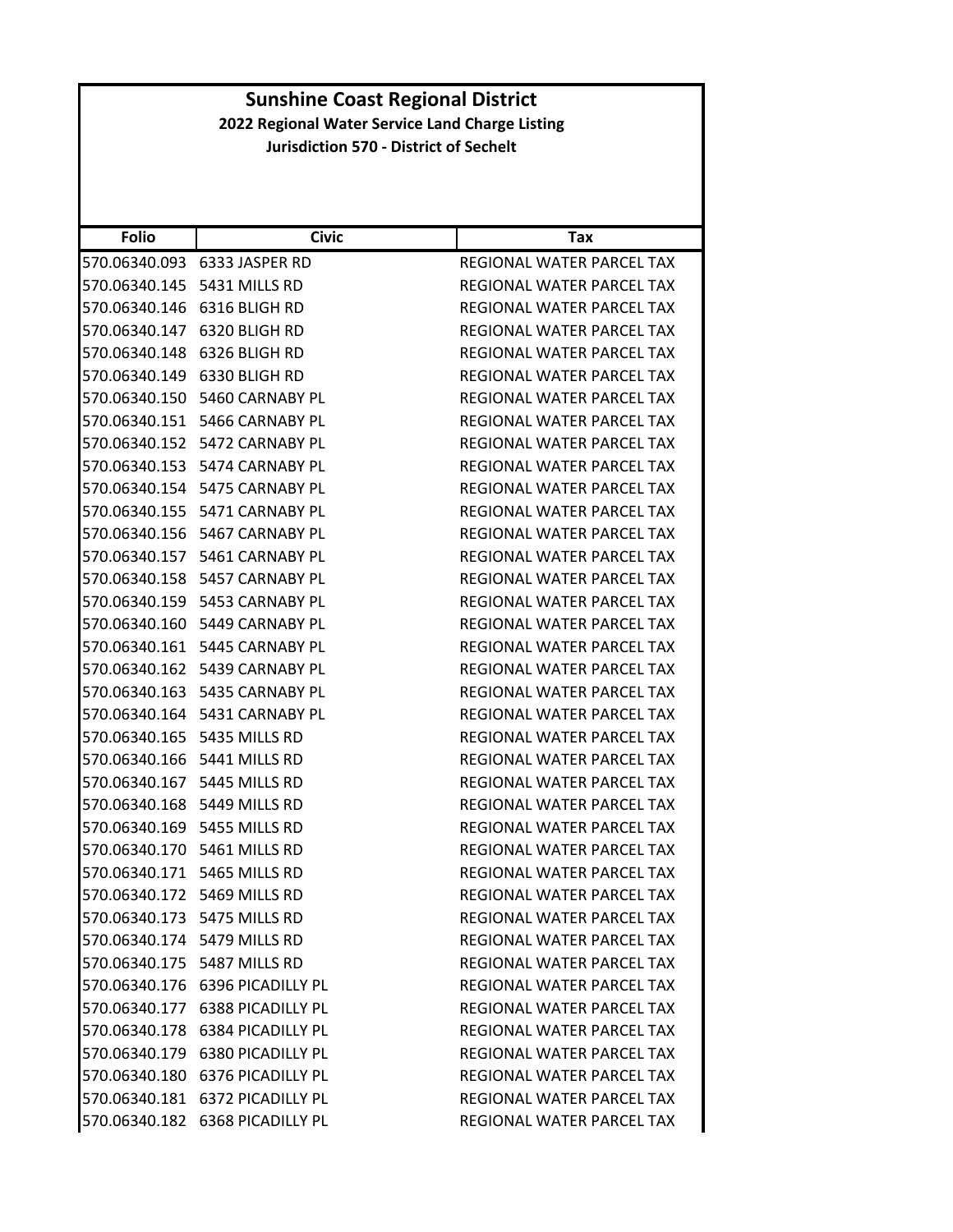| <b>Folio</b>  | <b>Civic</b>                          | Тах                              |
|---------------|---------------------------------------|----------------------------------|
| 570.06340.183 | 6369 PICADILLY PL                     | REGIONAL WATER PARCEL TAX        |
| 570.06340.184 | 6373 PICADILLY PL                     | REGIONAL WATER PARCEL TAX        |
| 570.06340.185 | 6377 PICADILLY PL                     | REGIONAL WATER PARCEL TAX        |
| 570.06340.186 | 6383 PICADILLY PL                     | REGIONAL WATER PARCEL TAX        |
|               | 570.06340.187 6389 PICADILLY PL       | REGIONAL WATER PARCEL TAX        |
| 570.06340.188 | <b>6395 PICADILLY PL</b>              | REGIONAL WATER PARCEL TAX        |
| 570.06340.200 | 5458 MCCOURT RD                       | REGIONAL WATER PARCEL TAX        |
| 570.06340.205 | 5454 MCCOURT RD                       | REGIONAL WATER PARCEL TAX        |
| 570.06340.210 | 5448 MCCOURT RD                       | REGIONAL WATER PARCEL TAX        |
| 570.06340.215 | 5442 MCCOURT RD                       | REGIONAL WATER PARCEL TAX        |
| 570.06340.220 | 6391 HIGGS CRES                       | REGIONAL WATER PARCEL TAX        |
| 570.06340.225 | 6397 HIGGS CRES                       | REGIONAL WATER PARCEL TAX        |
| 570.06340.230 | 6400 HIGGS CRES                       | REGIONAL WATER PARCEL TAX        |
| 570.06340.235 | 6392 HIGGS CRES                       | REGIONAL WATER PARCEL TAX        |
| 570.06340.240 | 6384 HIGGS CRES                       | REGIONAL WATER PARCEL TAX        |
| 570.06340.245 | 6370 HIGGS CRES                       | REGIONAL WATER PARCEL TAX        |
| 570.06340.250 | 6375 HIGGS CRES                       | REGIONAL WATER PARCEL TAX        |
| 570.06340.255 | 6381 HIGGS CRES                       | <b>REGIONAL WATER PARCEL TAX</b> |
| 570.06340.260 | 6385 HIGGS CRES                       | REGIONAL WATER PARCEL TAX        |
| 570.06340.265 | 5438 MCCOURT RD                       | REGIONAL WATER PARCEL TAX        |
| 570.06340.270 | 5434 MCCOURT RD                       | REGIONAL WATER PARCEL TAX        |
| 570.06340.300 | 6327 BURDETT RD                       | REGIONAL WATER PARCEL TAX        |
| 570.06340.305 | <b>6323 BURDETT RD</b>                | REGIONAL WATER PARCEL TAX        |
| 570.06340.310 | 6319 BURDETT RD                       | REGIONAL WATER PARCEL TAX        |
| 570.06340.315 | <b>6315 BURDETT RD</b>                | REGIONAL WATER PARCEL TAX        |
| 570.06340.320 | 6311 BURDETT RD                       | REGIONAL WATER PARCEL TAX        |
| 570.06342.000 | 6239 SUNSHINE COAST HWY               | REGIONAL WATER PARCEL TAX        |
| 570.06343.000 | 6235 SUNSHINE COAST HWY               | REGIONAL WATER PARCEL TAX        |
| 570.06344.000 | 6231 SUNSHINE COAST HWY               | REGIONAL WATER PARCEL TAX        |
|               | 570.06345.000 6227 SUNSHINE COAST HWY | <b>REGIONAL WATER PARCEL TAX</b> |
|               | 570.06346.000 6225 SUNSHINE COAST HWY | REGIONAL WATER PARCEL TAX        |
|               | 570.06347.000 6221 SUNSHINE COAST HWY | REGIONAL WATER PARCEL TAX        |
|               | 570.06348.000 6217 SUNSHINE COAST HWY | REGIONAL WATER PARCEL TAX        |
|               | 570.06348.100 6209 SUNSHINE COAST HWY | REGIONAL WATER PARCEL TAX        |
|               | 570.06349.000 6213 SUNSHINE COAST HWY | REGIONAL WATER PARCEL TAX        |
|               | 570.06349.010 6210 SUNSHINE COAST HWY | REGIONAL WATER PARCEL TAX        |
|               | 570.06349.020 5399 DERBY RD           | <b>REGIONAL WATER PARCEL TAX</b> |
|               | 570.06349.031 5409 DERBY RD           | REGIONAL WATER PARCEL TAX        |
|               | 570.06349.033 5413 DERBY RD           | REGIONAL WATER PARCEL TAX        |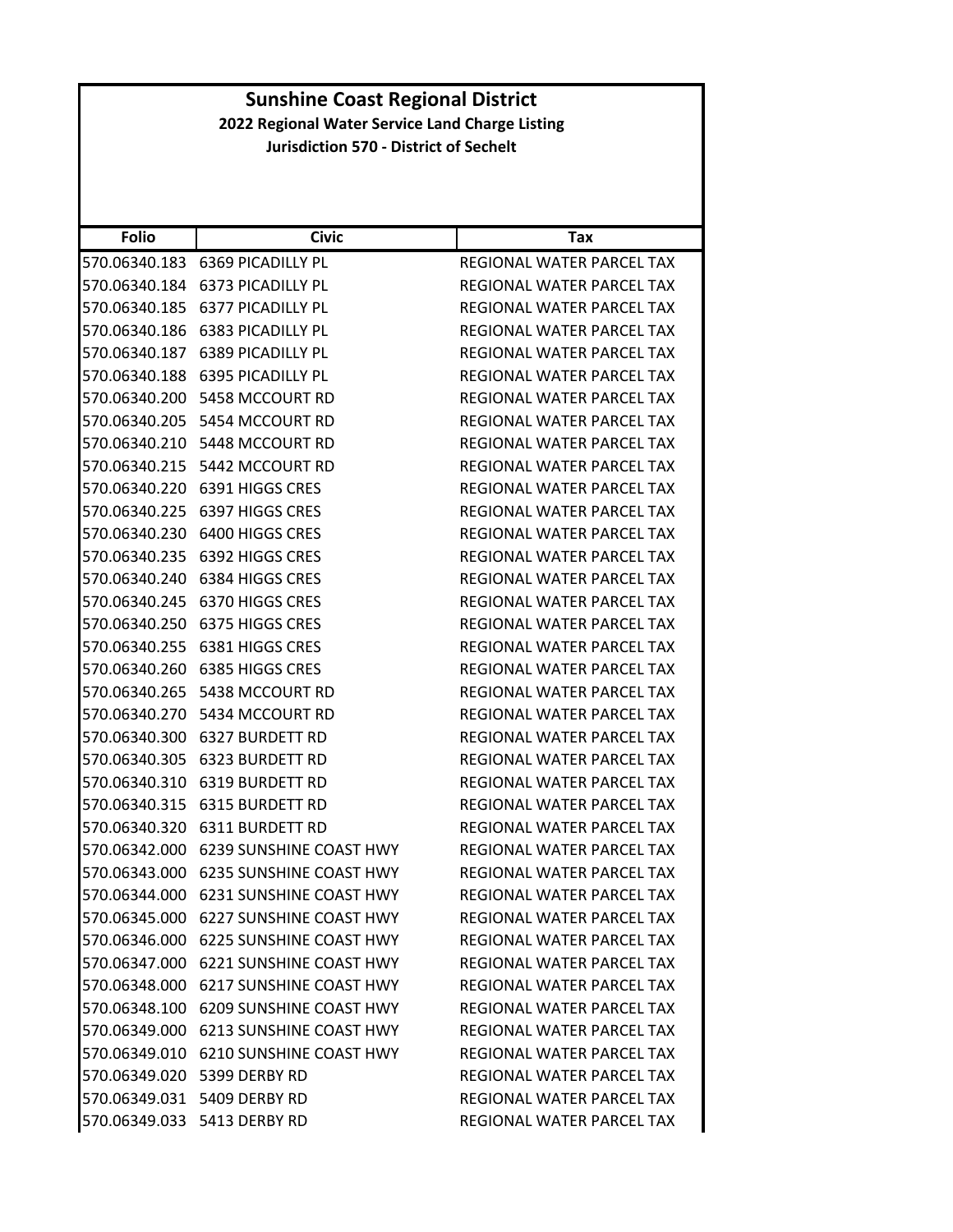| <b>Folio</b>  | <b>Civic</b>                          | Tax                              |
|---------------|---------------------------------------|----------------------------------|
| 570.06349.035 | 5417 DERBY RD                         | REGIONAL WATER PARCEL TAX        |
| 570.06349.037 | 5423 DERBY RD                         | REGIONAL WATER PARCEL TAX        |
| 570.06349.039 | 5427 DERBY RD                         | <b>REGIONAL WATER PARCEL TAX</b> |
| 570.06349.041 | 5431 DERBY RD                         | REGIONAL WATER PARCEL TAX        |
| 570.06349.043 | 5439 DERBY RD                         | REGIONAL WATER PARCEL TAX        |
| 570.06349.045 | 5445 DERBY RD                         | REGIONAL WATER PARCEL TAX        |
| 570.06349.047 | 5449 DERBY RD                         | REGIONAL WATER PARCEL TAX        |
| 570.06349.049 | 5453 DERBY RD                         | <b>REGIONAL WATER PARCEL TAX</b> |
| 570.06349.051 | 5459 DERBY RD                         | REGIONAL WATER PARCEL TAX        |
| 570.06349.053 | 5463 DERBY RD                         | REGIONAL WATER PARCEL TAX        |
| 570.06349.055 | 5467 DERBY RD                         | REGIONAL WATER PARCEL TAX        |
| 570.06349.057 | 6211 NORWEST BAY RD                   | REGIONAL WATER PARCEL TAX        |
| 570.06349.059 | 6207 NORWEST BAY RD                   | REGIONAL WATER PARCEL TAX        |
| 570.06350.000 | <b>6220 SUNSHINE COAST HWY</b>        | REGIONAL WATER PARCEL TAX        |
| 570.06350.100 | 6217 NORWEST BAY RD                   | REGIONAL WATER PARCEL TAX        |
| 570.06350.200 | 6216 BLIGH RD                         | REGIONAL WATER PARCEL TAX        |
| 570.06350.300 | 6217 BLIGH RD                         | REGIONAL WATER PARCEL TAX        |
| 570.06351.005 | <b>6216 SUNSHINE COAST HWY</b>        | REGIONAL WATER PARCEL TAX        |
| 570.06354.100 | 6229 NORWEST BAY RD                   | REGIONAL WATER PARCEL TAX        |
| 570.06354.200 | 6225 NORWEST BAY RD                   | REGIONAL WATER PARCEL TAX        |
| 570.06354.300 | <b>6230 SUNSHINE COAST HWY</b>        | REGIONAL WATER PARCEL TAX        |
| 570.06354.400 | <b>6224 SUNSHINE COAST HWY</b>        | REGIONAL WATER PARCEL TAX        |
| 570.06355.005 | 6236 SUNSHINE COAST HWY               | REGIONAL WATER PARCEL TAX        |
| 570.06355.010 | 6237 NORWEST BAY RD                   | REGIONAL WATER PARCEL TAX        |
| 570.06358.001 | <b>6267 SUNSHINE COAST HWY</b>        | REGIONAL WATER PARCEL TAX        |
| 570.06358.122 | 6263 BLIGH RD                         | REGIONAL WATER PARCEL TAX        |
| 570.06358.125 | <b>CHRISTIAN RD</b>                   | REGIONAL WATER PARCEL TAX        |
| 570.06358.130 | <b>BLIGH RD</b>                       | REGIONAL WATER PARCEL TAX        |
| 570.06358.150 | <b>6268 SUNSHINE COAST HWY</b>        | <b>REGIONAL WATER PARCEL TAX</b> |
| 570.06359.000 | <b>6259 SUNSHINE COAST HWY</b>        | REGIONAL WATER PARCEL TAX        |
| 570.06360.005 | 6261 JASPER RD                        | REGIONAL WATER PARCEL TAX        |
|               | 570.06360.010 6260 SUNSHINE COAST HWY | REGIONAL WATER PARCEL TAX        |
| 570.06361.005 | 6251 JASPER RD                        | REGIONAL WATER PARCEL TAX        |
| 570.06361.010 | 6250 SUNSHINE COAST HWY               | REGIONAL WATER PARCEL TAX        |
|               | 570.06361.100 6251 SUNSHINE COAST HWY | REGIONAL WATER PARCEL TAX        |
|               | 570.06362.000 6244 SUNSHINE COAST HWY | REGIONAL WATER PARCEL TAX        |
|               | 570.06362.001 6245 JASPER RD          | REGIONAL WATER PARCEL TAX        |
|               | 570.06362.010 6247 SUNSHINE COAST HWY | <b>REGIONAL WATER PARCEL TAX</b> |
|               | 570.06363.000 6243 SUNSHINE COAST HWY | REGIONAL WATER PARCEL TAX        |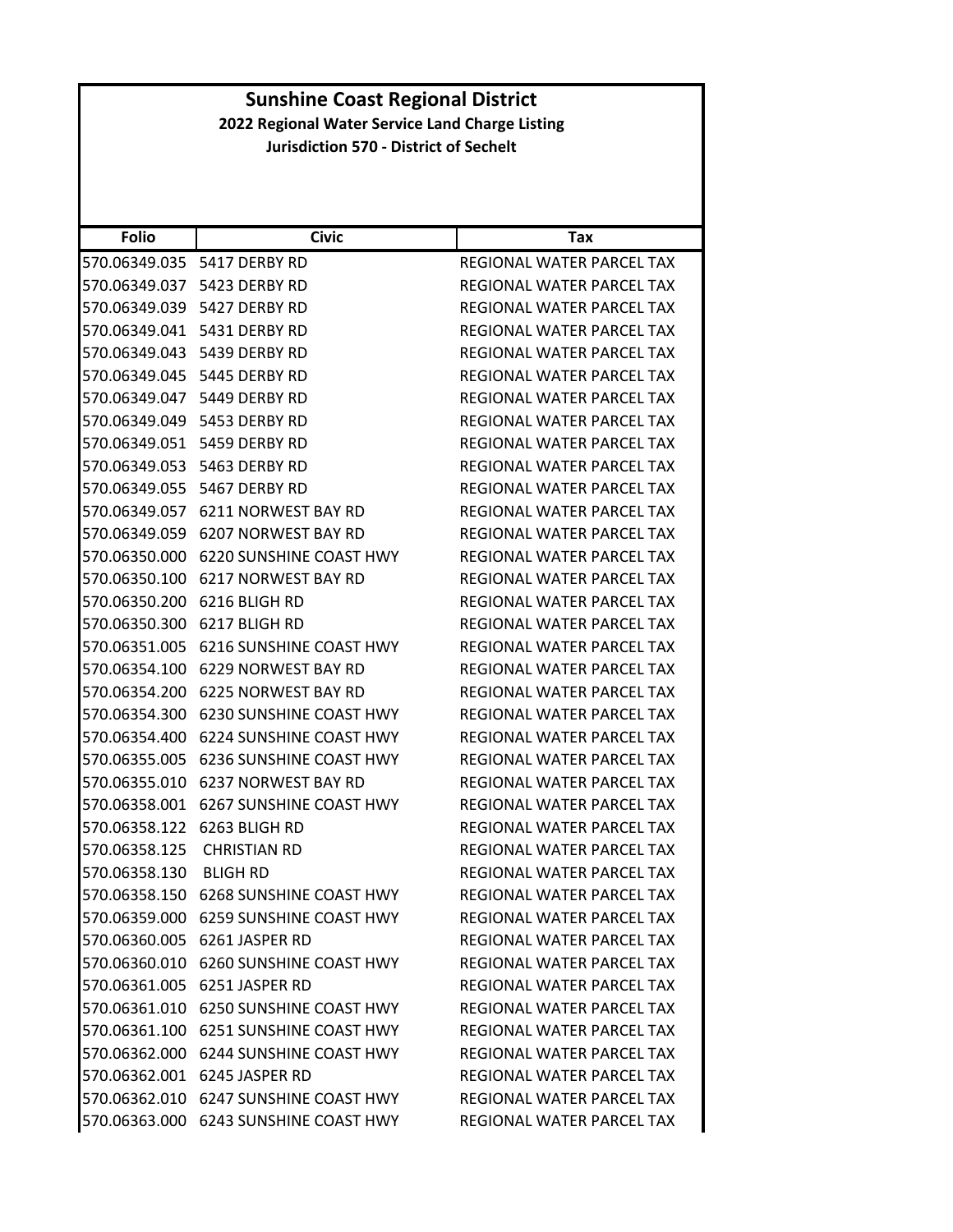| <b>Sunshine Coast Regional District</b>         |                                       |                                  |  |
|-------------------------------------------------|---------------------------------------|----------------------------------|--|
| 2022 Regional Water Service Land Charge Listing |                                       |                                  |  |
| <b>Jurisdiction 570 - District of Sechelt</b>   |                                       |                                  |  |
|                                                 |                                       |                                  |  |
|                                                 |                                       |                                  |  |
|                                                 |                                       |                                  |  |
| <b>Folio</b>                                    | <b>Civic</b>                          | Tax                              |  |
|                                                 | 570.06364.005 6241 NORWEST BAY RD     | REGIONAL WATER PARCEL TAX        |  |
| 570.06364.010                                   | 6242 SUNSHINE COAST HWY               | REGIONAL WATER PARCEL TAX        |  |
|                                                 | 570.06365.000 6273 SUNSHINE COAST HWY | <b>REGIONAL WATER PARCEL TAX</b> |  |
| 570.06366.005                                   | 6283 JASPER RD                        | REGIONAL WATER PARCEL TAX        |  |
| 570.06366.010                                   | 6277 JASPER RD                        | REGIONAL WATER PARCEL TAX        |  |
|                                                 | 570.06366.015 6271 JASPER RD          | REGIONAL WATER PARCEL TAX        |  |
| 570.06366.020                                   | <b>6276 SUNSHINE COAST HWY</b>        | <b>REGIONAL WATER PARCEL TAX</b> |  |
|                                                 | 570.06366.030 6280 CHRISTIAN RD       | REGIONAL WATER PARCEL TAX        |  |
| 570.06366.040                                   | <b>6276 CHRISTIAN RD</b>              | <b>REGIONAL WATER PARCEL TAX</b> |  |
|                                                 | 570.06366.050 6264 CHRISTIAN RD       | REGIONAL WATER PARCEL TAX        |  |
| 570.06366.100                                   | 6265 JASPER RD                        | REGIONAL WATER PARCEL TAX        |  |
|                                                 | 570.06366.105 6276 BLIGH RD           | REGIONAL WATER PARCEL TAX        |  |
|                                                 | 570.06366.110 6277 CHRISTIAN RD       | REGIONAL WATER PARCEL TAX        |  |
|                                                 | 570.06367.000 6285 SUNSHINE COAST HWY | REGIONAL WATER PARCEL TAX        |  |
|                                                 | 570.06367.010 6281 SUNSHINE COAST HWY | REGIONAL WATER PARCEL TAX        |  |
| 570.06369.000                                   | 6289 SUNSHINE COAST HWY               | REGIONAL WATER PARCEL TAX        |  |
|                                                 | 570.06370.200 6290 SUNSHINE COAST HWY | REGIONAL WATER PARCEL TAX        |  |
|                                                 | 570.06371.010 5382 MILLS RD           | REGIONAL WATER PARCEL TAX        |  |
| 570.06371.120                                   | 5410 MILLS RD                         | REGIONAL WATER PARCEL TAX        |  |
|                                                 | 570.06371.130 6287 JASPER RD          | REGIONAL WATER PARCEL TAX        |  |
| 570.06371.140                                   | 6289 BLIGH RD                         | <b>REGIONAL WATER PARCEL TAX</b> |  |
|                                                 | 570.06371.150 6284 SUNSHINE COAST HWY | <b>REGIONAL WATER PARCEL TAX</b> |  |
| 570.06371.155                                   | <b>6285 CHRISTIAN RD</b>              | REGIONAL WATER PARCEL TAX        |  |
|                                                 | 570.06371.160 6286 CHRISTIAN RD       | <b>REGIONAL WATER PARCEL TAX</b> |  |
|                                                 | 570.06372.000 6299 SUNSHINE COAST HWY | REGIONAL WATER PARCEL TAX        |  |
|                                                 | 570.06373.000 6202 NORWEST BAY RD     | REGIONAL WATER PARCEL TAX        |  |
|                                                 | 570.06374.001 6199 SUNSHINE COAST HWY | REGIONAL WATER PARCEL TAX        |  |
|                                                 | 570.06374.010 5410 DERBY RD           | REGIONAL WATER PARCEL TAX        |  |
|                                                 | 570.06374.020 5400 DERBY RD           | REGIONAL WATER PARCEL TAX        |  |
|                                                 | 570.06375.000 6191 SUNSHINE COAST HWY | REGIONAL WATER PARCEL TAX        |  |
|                                                 | 570.06375.010 6190 SUNSHINE COAST HWY | REGIONAL WATER PARCEL TAX        |  |
|                                                 | 570.06376.000 6180 SUNSHINE COAST HWY | REGIONAL WATER PARCEL TAX        |  |
|                                                 | 570.06377.000 6184 SUNSHINE COAST HWY | <b>REGIONAL WATER PARCEL TAX</b> |  |
|                                                 | 570.06378.000 6183 SUNSHINE COAST HWY | REGIONAL WATER PARCEL TAX        |  |
| 570.06379.000                                   | 6175 SUNSHINE COAST HWY               | REGIONAL WATER PARCEL TAX        |  |
| 570.06380.005                                   | <b>6168 SUNSHINE COAST HWY</b>        | REGIONAL WATER PARCEL TAX        |  |
|                                                 | 570.06380.010 6169 SUNSHINE COAST HWY | REGIONAL WATER PARCEL TAX        |  |
|                                                 | 570.06381.005 6162 SUNSHINE COAST HWY | REGIONAL WATER PARCEL TAX        |  |
|                                                 | 570.06381.010 6161 SUNSHINE COAST HWY | REGIONAL WATER PARCEL TAX        |  |
|                                                 |                                       |                                  |  |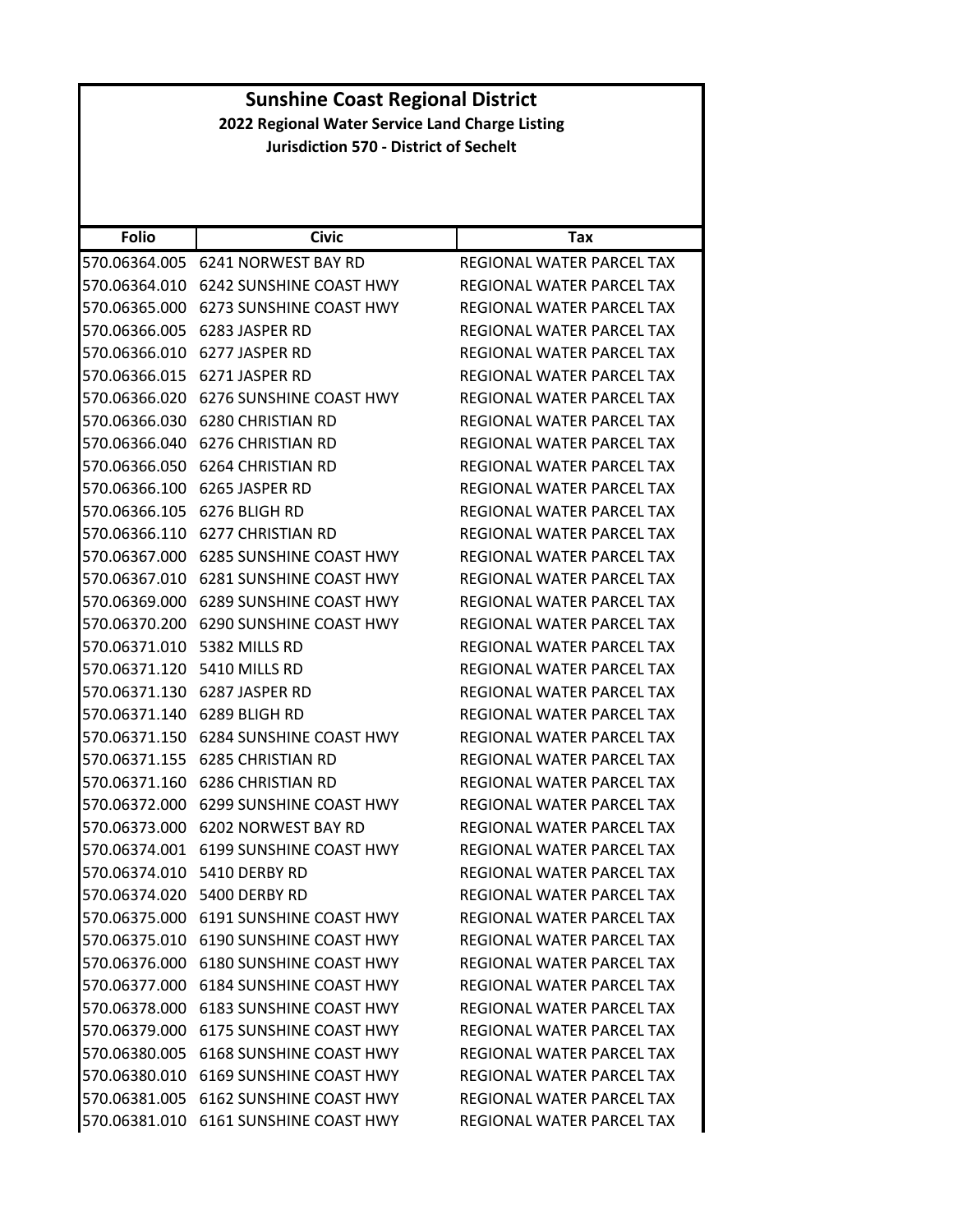| <b>Sunshine Coast Regional District</b>         |                                       |                                  |
|-------------------------------------------------|---------------------------------------|----------------------------------|
| 2022 Regional Water Service Land Charge Listing |                                       |                                  |
| <b>Jurisdiction 570 - District of Sechelt</b>   |                                       |                                  |
|                                                 |                                       |                                  |
|                                                 |                                       |                                  |
| <b>Folio</b>                                    | <b>Civic</b>                          | <b>Tax</b>                       |
| 570.06382.011                                   | <b>6157 SUNSHINE COAST HWY</b>        | REGIONAL WATER PARCEL TAX        |
| 570.06382.012                                   | <b>6153 SUNSHINE COAST HWY</b>        | <b>REGIONAL WATER PARCEL TAX</b> |
| 570.06382.015                                   | 6158 SUNSHINE COAST HWY               | <b>REGIONAL WATER PARCEL TAX</b> |
|                                                 | 570.06382.030 5433 GRANITE RD         | REGIONAL WATER PARCEL TAX        |
|                                                 | 570.06382.040 6146 SUNSHINE COAST HWY | REGIONAL WATER PARCEL TAX        |
|                                                 | 570.06384.005 5416 DERBY RD           | REGIONAL WATER PARCEL TAX        |
|                                                 | 570.06384.010 5422 DERBY RD           | REGIONAL WATER PARCEL TAX        |
|                                                 | 570.06384.015 5428 DERBY RD           | REGIONAL WATER PARCEL TAX        |
|                                                 | 570.06384.020 6187 BLIGH RD           | REGIONAL WATER PARCEL TAX        |
| 570.06384.025                                   |                                       |                                  |
|                                                 | 6183 BLIGH RD                         | REGIONAL WATER PARCEL TAX        |
|                                                 | 570.06384.030 6179 BLIGH RD           | REGIONAL WATER PARCEL TAX        |
|                                                 | 570.06384.035 6173 BLIGH RD           | REGIONAL WATER PARCEL TAX        |
| 570.06384.040                                   | 6169 BLIGH RD                         | <b>REGIONAL WATER PARCEL TAX</b> |
|                                                 | 570.06384.045 6153 NORWEST BAY RD     | <b>REGIONAL WATER PARCEL TAX</b> |
| 570.06384.050                                   | 6157 NORWEST BAY RD                   | REGIONAL WATER PARCEL TAX        |
|                                                 | 570.06384.055 6167 BLIGH RD           | REGIONAL WATER PARCEL TAX        |
|                                                 | 570.06384.060 6170 BLIGH RD           | REGIONAL WATER PARCEL TAX        |
| 570.06384.065                                   | 6171 NORWEST BAY RD                   | REGIONAL WATER PARCEL TAX        |
|                                                 | 570.06384.070 6175 NORWEST BAY RD     | REGIONAL WATER PARCEL TAX        |
| 570.06384.075                                   | 6179 NORWEST BAY RD                   | REGIONAL WATER PARCEL TAX        |
|                                                 | 570.06384.080 6185 NORWEST BAY RD     | <b>REGIONAL WATER PARCEL TAX</b> |
| 570.06384.085                                   | 6176 BLIGH RD                         | REGIONAL WATER PARCEL TAX        |
|                                                 | 570.06384.090 6182 BLIGH RD           | REGIONAL WATER PARCEL TAX        |
|                                                 | 570.06384.095 6194 BLIGH RD           | REGIONAL WATER PARCEL TAX        |
|                                                 | 570.06384.100    5446 DERBY RD        | REGIONAL WATER PARCEL TAX        |
|                                                 | 570.06384.105 5452 DERBY RD           | REGIONAL WATER PARCEL TAX        |
|                                                 | 570.06384.110    5456 DERBY RD        | REGIONAL WATER PARCEL TAX        |
|                                                 | 570.06384.115    5462 DERBY RD        | REGIONAL WATER PARCEL TAX        |
|                                                 | 570.06384.120 5466 DERBY RD           | REGIONAL WATER PARCEL TAX        |
|                                                 | 570.06384.125 6192 NORWEST BAY RD     | <b>REGIONAL WATER PARCEL TAX</b> |
|                                                 | 570.06384.130 6188 NORWEST BAY RD     | REGIONAL WATER PARCEL TAX        |
|                                                 | 570.06384.135 6182 NORWEST BAY RD     | REGIONAL WATER PARCEL TAX        |
|                                                 | 570.06384.140 6176 NORWEST BAY RD     | REGIONAL WATER PARCEL TAX        |
| 570.06384.145                                   | 6172 NORWEST BAY RD                   | REGIONAL WATER PARCEL TAX        |
|                                                 |                                       | REGIONAL WATER PARCEL TAX        |
|                                                 | 570.06384.155 6166 NORWEST BAY RD     | REGIONAL WATER PARCEL TAX        |
|                                                 |                                       | REGIONAL WATER PARCEL TAX        |
|                                                 | 570.06384.165 5456 JULMAR RD          | REGIONAL WATER PARCEL TAX        |
|                                                 | 570.06384.201 6165 BAILLIE RD         | REGIONAL WATER PARCEL TAX        |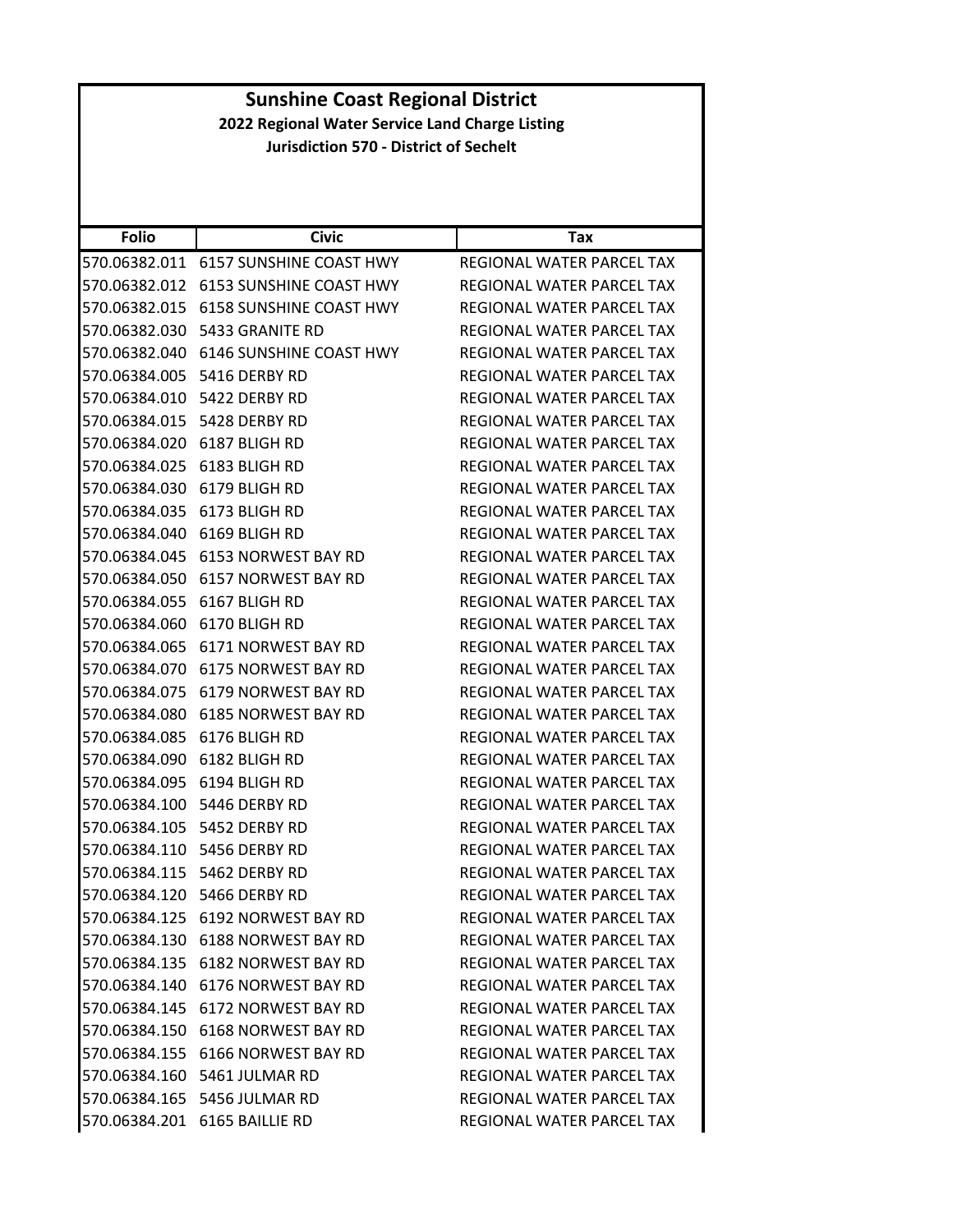| <b>Folio</b>               | <b>Civic</b>                   | Tax                              |
|----------------------------|--------------------------------|----------------------------------|
|                            | 570.06384.202 6157 BAILLIE RD  | REGIONAL WATER PARCEL TAX        |
|                            | 570.06384.203 5469 JULMAR RD   | <b>REGIONAL WATER PARCEL TAX</b> |
|                            | 570.06384.210 6181 BAILLIE RD  | REGIONAL WATER PARCEL TAX        |
|                            | 570.06384.216 6195 BAILLIE RD  | REGIONAL WATER PARCEL TAX        |
|                            | 570.06384.217    5491 DERBY RD | REGIONAL WATER PARCEL TAX        |
| 570.06384.220              | 6196 BAILLIE RD                | REGIONAL WATER PARCEL TAX        |
|                            | 570.06384.225 5507 DERBY RD    | REGIONAL WATER PARCEL TAX        |
|                            | 570.06384.230 5504 DERBY RD    | REGIONAL WATER PARCEL TAX        |
|                            | 570.06384.235 6170 BAILLIE RD  | REGIONAL WATER PARCEL TAX        |
|                            | 570.06384.246 6150 BAILLIE RD  | REGIONAL WATER PARCEL TAX        |
| 570.06384.247              | 6146 BAILLIE RD                | REGIONAL WATER PARCEL TAX        |
|                            | 570.06384.251 5536 DERBY RD    | REGIONAL WATER PARCEL TAX        |
| 570.06384.252              | 5532 DERBY RD                  | REGIONAL WATER PARCEL TAX        |
|                            | 570.06384.255 5514 DERBY RD    | <b>REGIONAL WATER PARCEL TAX</b> |
|                            | 570.06384.260 5462 JULMAR RD   | REGIONAL WATER PARCEL TAX        |
|                            | 570.06384.270 5531 DERBY RD    | REGIONAL WATER PARCEL TAX        |
|                            | 570.06384.271 5543 GRANITE RD  | REGIONAL WATER PARCEL TAX        |
| 570.06384.272              | 5550 GRANITE RD                | REGIONAL WATER PARCEL TAX        |
| 570.06384.273 6151 MIKA RD |                                | REGIONAL WATER PARCEL TAX        |
| 570.06384.274              | 6157 MIKA RD                   | REGIONAL WATER PARCEL TAX        |
| 570.06384.275 6163 MIKA RD |                                | REGIONAL WATER PARCEL TAX        |
| 570.06384.276 6167 MIKA RD |                                | REGIONAL WATER PARCEL TAX        |
| 570.06384.277              | 6169 MIKA RD                   | REGIONAL WATER PARCEL TAX        |
| 570.06384.278 6173 MIKA RD |                                | REGIONAL WATER PARCEL TAX        |
| 570.06384.279              | 6177 MIKA RD                   | REGIONAL WATER PARCEL TAX        |
| 570.06384.280 6193 MIKA RD |                                | REGIONAL WATER PARCEL TAX        |
| 570.06384.281              | 6196 MIKA RD                   | REGIONAL WATER PARCEL TAX        |
| 570.06384.282 6188 MIKA RD |                                | REGIONAL WATER PARCEL TAX        |
| 570.06384.284 6168 MIKA RD |                                | REGIONAL WATER PARCEL TAX        |
| 570.06384.285 6162 MIKA RD |                                | REGIONAL WATER PARCEL TAX        |
| 570.06384.286              |                                | REGIONAL WATER PARCEL TAX        |
| 570.06384.287 6150 MIKA RD |                                | REGIONAL WATER PARCEL TAX        |
|                            | 570.06384.288 6149 ORACLE RD   | REGIONAL WATER PARCEL TAX        |
|                            | 570.06384.289 6155 ORACLE RD   | REGIONAL WATER PARCEL TAX        |
|                            | 570.06384.290 6159 ORACLE RD   | REGIONAL WATER PARCEL TAX        |
|                            | 570.06384.291 6167 ORACLE RD   | REGIONAL WATER PARCEL TAX        |
|                            | 570.06384.292 6173 ORACLE RD   | REGIONAL WATER PARCEL TAX        |
|                            | 570.06384.294 6183 ORACLE RD   | REGIONAL WATER PARCEL TAX        |
| 570.06384.295              |                                | REGIONAL WATER PARCEL TAX        |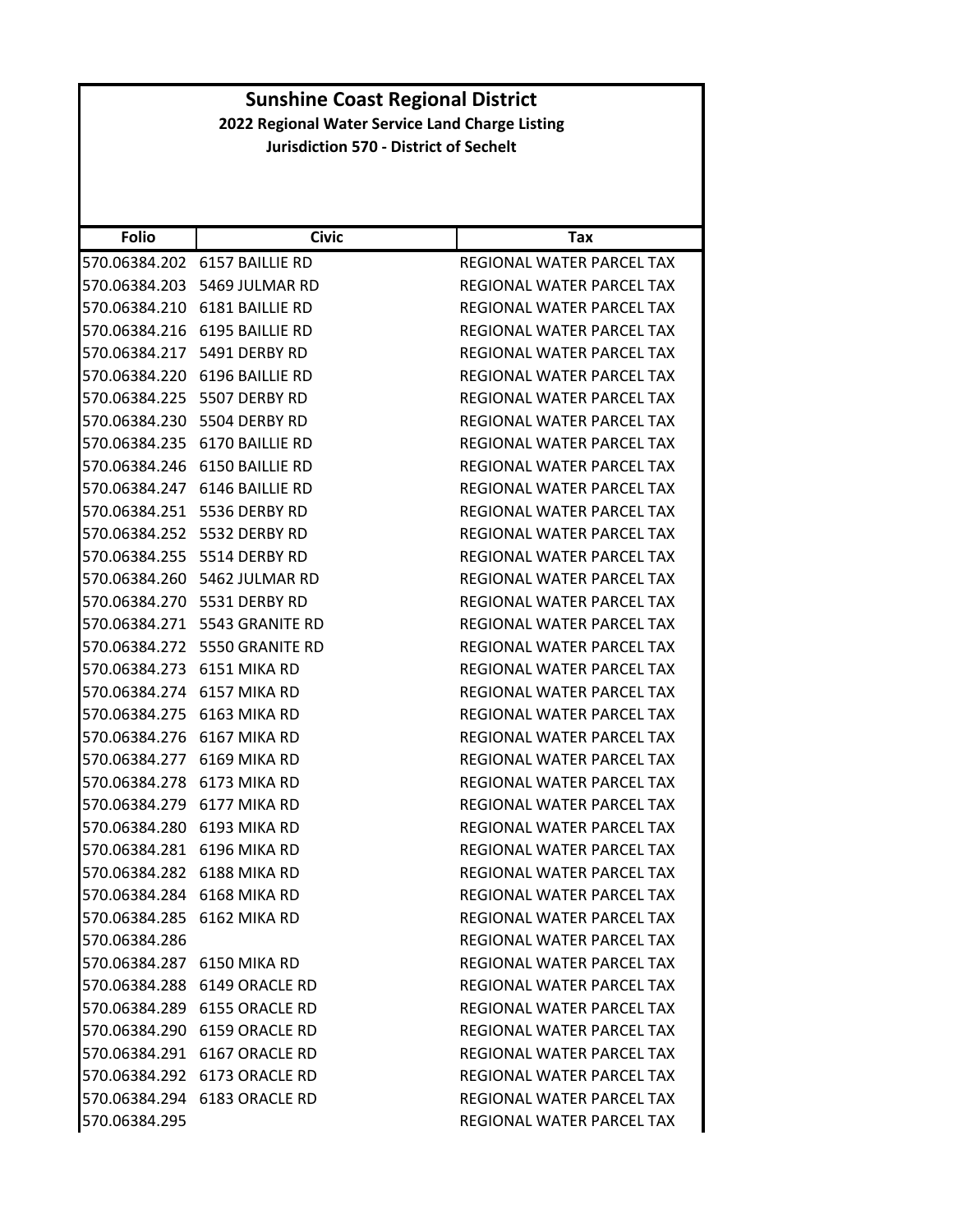|                                               | <b>Sunshine Coast Regional District</b>                        |                                  |  |
|-----------------------------------------------|----------------------------------------------------------------|----------------------------------|--|
|                                               | 2022 Regional Water Service Land Charge Listing                |                                  |  |
| <b>Jurisdiction 570 - District of Sechelt</b> |                                                                |                                  |  |
|                                               |                                                                |                                  |  |
|                                               |                                                                |                                  |  |
| <b>Folio</b>                                  | <b>Civic</b>                                                   | <b>Tax</b>                       |  |
|                                               |                                                                | REGIONAL WATER PARCEL TAX        |  |
|                                               | 570.06384.297 6177 ORACLE RD                                   | REGIONAL WATER PARCEL TAX        |  |
|                                               | 570.06384.300 6158 BAILLIE RD                                  | REGIONAL WATER PARCEL TAX        |  |
| 570.06384.305                                 | 6154 BAILLIE RD                                                | REGIONAL WATER PARCEL TAX        |  |
| 570.06385.005                                 |                                                                | REGIONAL WATER PARCEL TAX        |  |
| 570.06385.010                                 |                                                                | REGIONAL WATER PARCEL TAX        |  |
|                                               | 570.06385.050 6171 BAILLIE RD                                  | REGIONAL WATER PARCEL TAX        |  |
|                                               | 570.06385.051 6167 BAILLIE RD                                  | REGIONAL WATER PARCEL TAX        |  |
|                                               | 570.06386.011 6248 NORWEST BAY RD                              | REGIONAL WATER PARCEL TAX        |  |
|                                               | 570.06386.012 6242 NORWEST BAY RD                              | REGIONAL WATER PARCEL TAX        |  |
|                                               | 570.06386.013 6236 NORWEST BAY RD                              | <b>REGIONAL WATER PARCEL TAX</b> |  |
|                                               | 570.06386.014 6230 NORWEST BAY RD                              | REGIONAL WATER PARCEL TAX        |  |
|                                               | 570.06386.015 6226 NORWEST BAY RD                              | <b>REGIONAL WATER PARCEL TAX</b> |  |
|                                               | 570.06386.016 6217 BAILLIE RD                                  | REGIONAL WATER PARCEL TAX        |  |
|                                               | 570.06386.017 6221 SUNRISE BLVD                                | REGIONAL WATER PARCEL TAX        |  |
|                                               | 570.06386.018 6225 SUNRISE BLVD                                | <b>REGIONAL WATER PARCEL TAX</b> |  |
|                                               | 570.06386.019 6231 SUNRISE BLVD                                | REGIONAL WATER PARCEL TAX        |  |
|                                               | 570.06386.020 6239 SUNRISE BLVD                                | REGIONAL WATER PARCEL TAX        |  |
|                                               | 570.06386.021 6245 SUNRISE BLVD                                | REGIONAL WATER PARCEL TAX        |  |
|                                               | 570.06386.022 6246 SUNRISE BLVD                                | REGIONAL WATER PARCEL TAX        |  |
|                                               | 570.06386.023 6238 SUNRISE BLVD                                | REGIONAL WATER PARCEL TAX        |  |
|                                               | 570.06386.024 6235 BAILLIE RD                                  | REGIONAL WATER PARCEL TAX        |  |
|                                               | 570.06386.025 6208 BAILLIE RD                                  | REGIONAL WATER PARCEL TAX        |  |
|                                               | 570.06386.026 6216 BAILLIE RD                                  | REGIONAL WATER PARCEL TAX        |  |
|                                               | 570.06386.027 6220 BAILLIE RD                                  | <b>REGIONAL WATER PARCEL TAX</b> |  |
|                                               | 570.06386.028 6224 BAILLIE RD                                  | REGIONAL WATER PARCEL TAX        |  |
|                                               | 570.06386.029 6236 BAILLIE RD                                  | REGIONAL WATER PARCEL TAX        |  |
|                                               | 570.06386.030 6240 BAILLIE RD                                  | REGIONAL WATER PARCEL TAX        |  |
|                                               |                                                                | REGIONAL WATER PARCEL TAX        |  |
|                                               |                                                                | REGIONAL WATER PARCEL TAX        |  |
|                                               |                                                                | REGIONAL WATER PARCEL TAX        |  |
|                                               | 570.06386.122 6252 BAILLIE RD                                  | REGIONAL WATER PARCEL TAX        |  |
|                                               | 570.06386.123 6258 BAILLIE RD                                  | REGIONAL WATER PARCEL TAX        |  |
| 570.06386.124 6229 MIKA RD                    |                                                                | REGIONAL WATER PARCEL TAX        |  |
|                                               | 570.06386.125 6243 BAILLIE RD                                  | REGIONAL WATER PARCEL TAX        |  |
|                                               | 570.06386.126 6249 BAILLIE RD                                  | REGIONAL WATER PARCEL TAX        |  |
|                                               | 570.06386.127 6253 BAILLIE RD                                  | REGIONAL WATER PARCEL TAX        |  |
|                                               | 570.06386.128 6259 BAILLIE RD                                  | REGIONAL WATER PARCEL TAX        |  |
|                                               | 570.06386.129 6265 BAILLIE RD                                  | REGIONAL WATER PARCEL TAX        |  |
| 570.06386.045                                 | 570.06386.040 6211 BAILLIE RD<br>570.06386.121 6244 BAILLIE RD |                                  |  |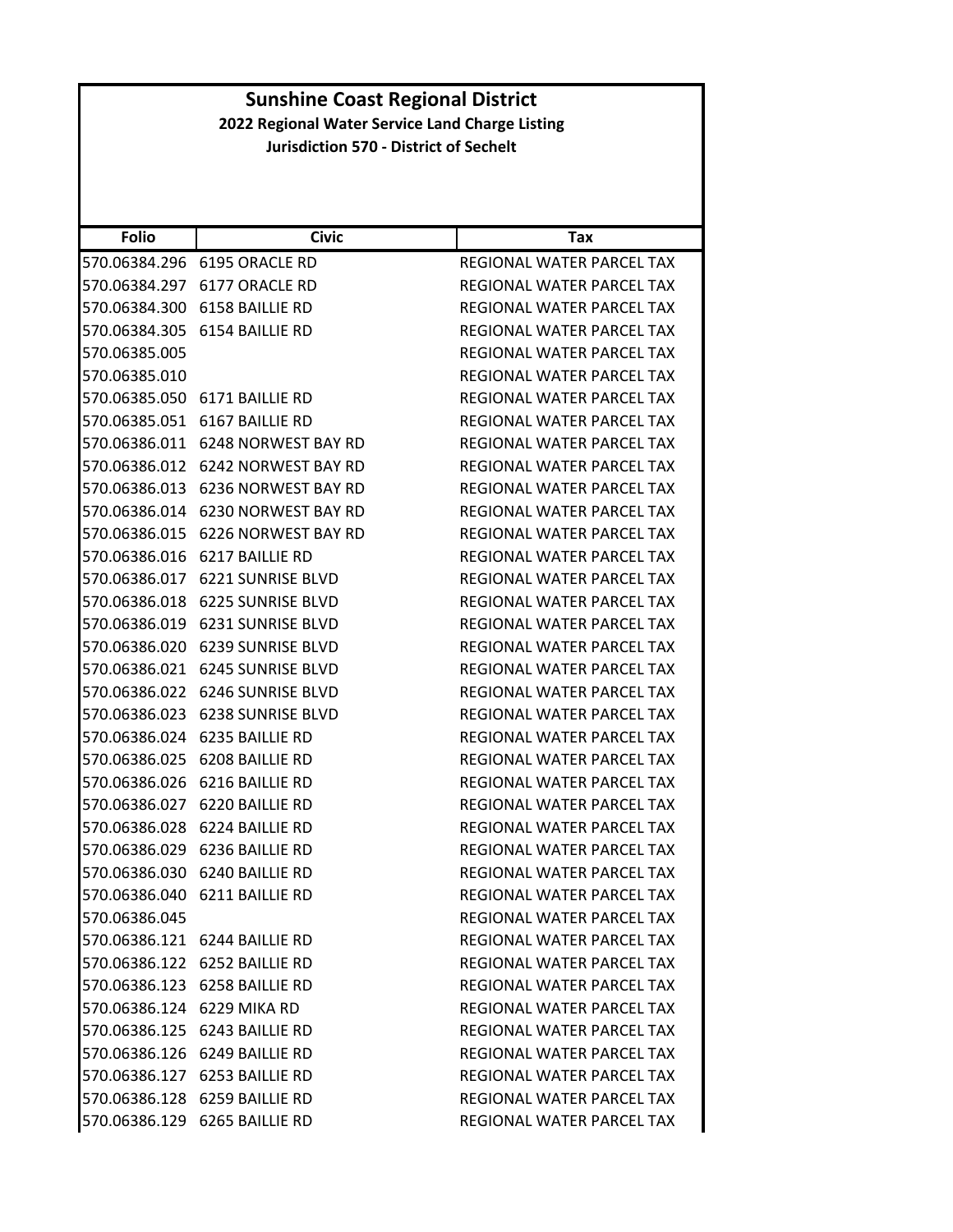| <b>Folio</b>               | <b>Civic</b>                      | Tax                              |
|----------------------------|-----------------------------------|----------------------------------|
|                            | 570.06386.130 6271 BAILLIE RD     | REGIONAL WATER PARCEL TAX        |
| 570.06386.131              | 6277 BAILLIE RD                   | REGIONAL WATER PARCEL TAX        |
|                            | 570.06386.132 6283 BAILLIE RD     | REGIONAL WATER PARCEL TAX        |
| 570.06386.133 6223 MIKA RD |                                   | REGIONAL WATER PARCEL TAX        |
| 570.06386.134 6217 MIKA RD |                                   | REGIONAL WATER PARCEL TAX        |
| 570.06386.135              | 6211 MIKA RD                      | REGIONAL WATER PARCEL TAX        |
| 570.06386.136 6202 MIKA RD |                                   | REGIONAL WATER PARCEL TAX        |
| 570.06386.137              | <b>MIKA RD</b>                    | <b>REGIONAL WATER PARCEL TAX</b> |
| 570.06386.138 6220 MIKA RD |                                   | REGIONAL WATER PARCEL TAX        |
| 570.06386.139 6226 MIKA RD |                                   | REGIONAL WATER PARCEL TAX        |
| 570.06386.140              | 6280 BAILLIE RD                   | REGIONAL WATER PARCEL TAX        |
|                            | 570.06386.150 6247 ORACLE RD      | REGIONAL WATER PARCEL TAX        |
| 570.06386.155              | 6289 BAILLIE RD                   | REGIONAL WATER PARCEL TAX        |
|                            | 570.06386.160 6233 ORACLE RD      | REGIONAL WATER PARCEL TAX        |
| 570.06386.165              | 6227 ORACLE RD                    | REGIONAL WATER PARCEL TAX        |
| 570.06386.170              | 6221 ORACLE RD                    | REGIONAL WATER PARCEL TAX        |
|                            | 570.06386.175 6217 ORACLE RD      | REGIONAL WATER PARCEL TAX        |
| 570.06386.180              | 6209 ORACLE RD                    | REGIONAL WATER PARCEL TAX        |
|                            | 570.06386.185 6201 ORACLE RD      | REGIONAL WATER PARCEL TAX        |
| 570.06388.005              | 5588 NICKERSON RD                 | REGIONAL WATER PARCEL TAX        |
| 570.06388.015              | 6267 ORACLE RD                    | REGIONAL WATER PARCEL TAX        |
|                            | 570.06388.020 6263 ORACLE RD      | REGIONAL WATER PARCEL TAX        |
| 570.06388.025              | 6259 ORACLE RD                    | REGIONAL WATER PARCEL TAX        |
| 570.06388.030              | 6255 ORACLE RD                    | REGIONAL WATER PARCEL TAX        |
| 570.06388.035              | 6251 ORACLE RD                    | REGIONAL WATER PARCEL TAX        |
| 570.06389.000              | 5576 NICKERSON RD                 | REGIONAL WATER PARCEL TAX        |
| 570.06390.015              | 5566 NICKERSON RD                 | <b>REGIONAL WATER PARCEL TAX</b> |
|                            | 570.06390.020 5560 NICKERSON RD   | <b>REGIONAL WATER PARCEL TAX</b> |
|                            | 570.06391.000 5556 NICKERSON RD   | REGIONAL WATER PARCEL TAX        |
|                            | 570.06392.005 5550 NICKERSON RD   | REGIONAL WATER PARCEL TAX        |
|                            | 570.06392.010 5546 NICKERSON RD   | REGIONAL WATER PARCEL TAX        |
|                            | 570.06393.000 6294 NORWEST BAY RD | REGIONAL WATER PARCEL TAX        |
|                            | 570.06394.000 6282 NORWEST BAY RD | REGIONAL WATER PARCEL TAX        |
|                            | 570.06395.000 6274 NORWEST BAY RD | REGIONAL WATER PARCEL TAX        |
|                            | 570.06396.000 6268 NORWEST BAY RD | REGIONAL WATER PARCEL TAX        |
|                            | 570.06397.005 6257 SUNRISE BLVD   | REGIONAL WATER PARCEL TAX        |
|                            | 570.06397.010 6251 SUNRISE BLVD   | REGIONAL WATER PARCEL TAX        |
|                            | 570.06397.015 6252 SUNRISE BLVD   | REGIONAL WATER PARCEL TAX        |
|                            | 570.06397.020 6260 SUNRISE BLVD   | REGIONAL WATER PARCEL TAX        |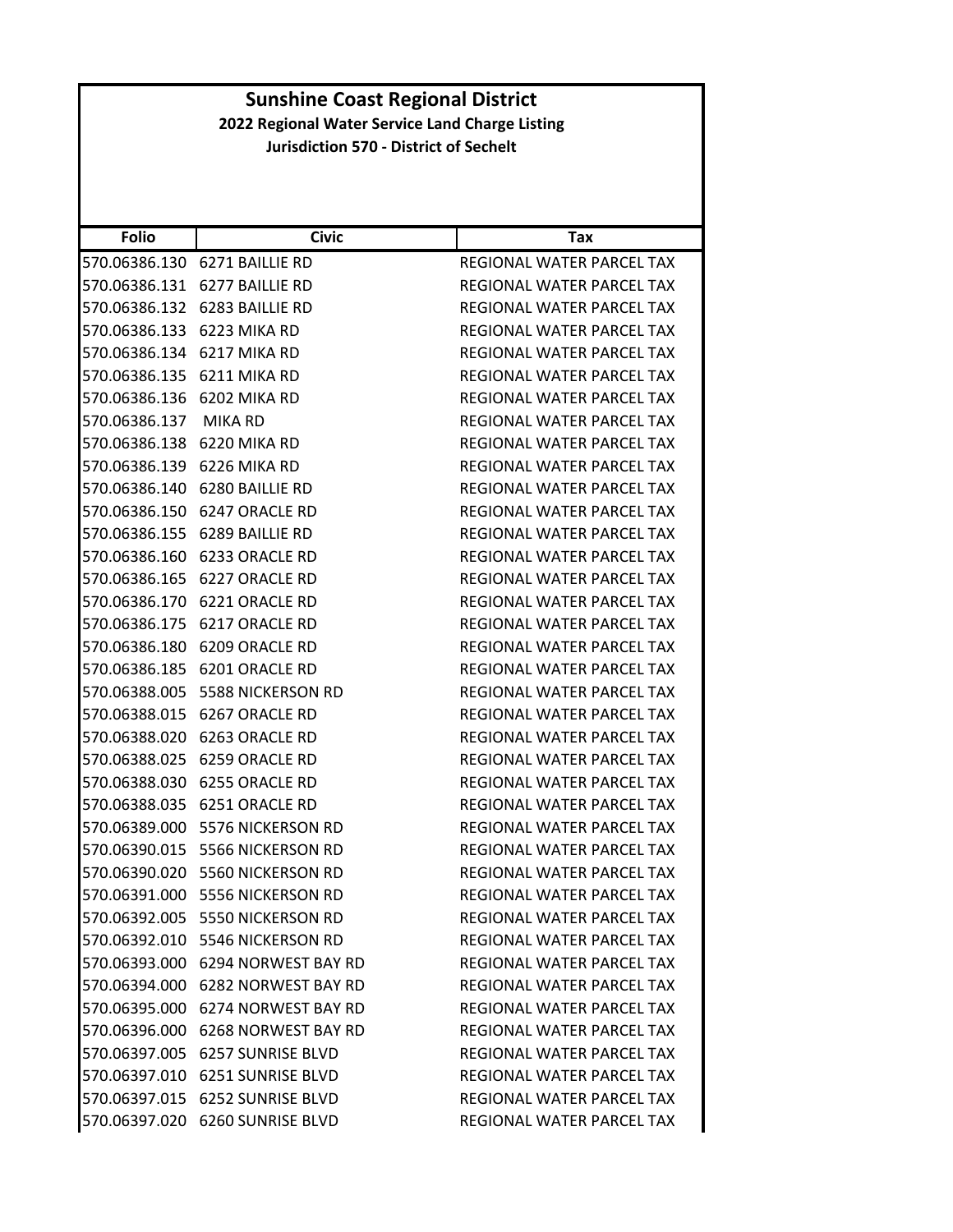|                                               | <b>Sunshine Coast Regional District</b>         |                                  |  |
|-----------------------------------------------|-------------------------------------------------|----------------------------------|--|
|                                               | 2022 Regional Water Service Land Charge Listing |                                  |  |
| <b>Jurisdiction 570 - District of Sechelt</b> |                                                 |                                  |  |
|                                               |                                                 |                                  |  |
|                                               |                                                 |                                  |  |
|                                               |                                                 |                                  |  |
| <b>Folio</b>                                  | <b>Civic</b>                                    | Tax                              |  |
|                                               | 570.06398.000 6297 NORWEST BAY RD               | REGIONAL WATER PARCEL TAX        |  |
|                                               | 570.06399.005 6293 NORWEST BAY RD               | REGIONAL WATER PARCEL TAX        |  |
|                                               | 570.06399.010 6294 JASPER RD                    | REGIONAL WATER PARCEL TAX        |  |
|                                               | 570.06400.015 6287 NORWEST BAY RD               | REGIONAL WATER PARCEL TAX        |  |
|                                               | 570.06400.020 6283 NORWEST BAY RD               | REGIONAL WATER PARCEL TAX        |  |
|                                               | 570.06400.030 6279 NORWEST BAY RD               | REGIONAL WATER PARCEL TAX        |  |
|                                               | 570.06400.040 6275 NORWEST BAY RD               | REGIONAL WATER PARCEL TAX        |  |
|                                               | 570.06400.050 6269 NORWEST BAY RD               | REGIONAL WATER PARCEL TAX        |  |
|                                               | 570.06400.060 6263 NORWEST BAY RD               | <b>REGIONAL WATER PARCEL TAX</b> |  |
|                                               | 570.06400.070 6257 NORWEST BAY RD               | <b>REGIONAL WATER PARCEL TAX</b> |  |
|                                               | 570.06401.001 5550 WINTER RD                    | REGIONAL WATER PARCEL TAX        |  |
|                                               | 570.06401.003 5560 WINTER RD                    | <b>REGIONAL WATER PARCEL TAX</b> |  |
|                                               | 570.06401.005 6350 NORWEST BAY RD               | REGIONAL WATER PARCEL TAX        |  |
|                                               | 570.06401.012 6302 JASPER RD                    | REGIONAL WATER PARCEL TAX        |  |
|                                               | 570.06401.013 6308 JASPER RD                    | REGIONAL WATER PARCEL TAX        |  |
|                                               | 570.06401.014 6314 JASPER RD                    | REGIONAL WATER PARCEL TAX        |  |
|                                               | 570.06401.015 6328 JASPER RD                    | REGIONAL WATER PARCEL TAX        |  |
|                                               | 570.06401.016 6334 JASPER RD                    | REGIONAL WATER PARCEL TAX        |  |
|                                               | 570.06401.017 6340 JASPER RD                    | REGIONAL WATER PARCEL TAX        |  |
|                                               | 570.06401.018 6346 JASPER RD                    | REGIONAL WATER PARCEL TAX        |  |
|                                               | 570.06401.019 6352 JASPER RD                    | <b>REGIONAL WATER PARCEL TAX</b> |  |
|                                               | 570.06401.020 6356 JASPER RD                    | REGIONAL WATER PARCEL TAX        |  |
|                                               | 570.06401.100 6323 ORACLE RD                    | REGIONAL WATER PARCEL TAX        |  |
|                                               | 570.06401.105 6321 ORACLE RD                    | REGIONAL WATER PARCEL TAX        |  |
|                                               | 570.06401.110 5573 NICKERSON RD                 | REGIONAL WATER PARCEL TAX        |  |
|                                               | 570.06401.120 6315 ORACLE RD                    | REGIONAL WATER PARCEL TAX        |  |
|                                               | 570.06401.125 6305 ORACLE RD                    | REGIONAL WATER PARCEL TAX        |  |
|                                               | 570.06401.130    5581 NICKERSON RD              | REGIONAL WATER PARCEL TAX        |  |
|                                               | 570.06401.135    5577 NICKERSON RD              | REGIONAL WATER PARCEL TAX        |  |
|                                               |                                                 | REGIONAL WATER PARCEL TAX        |  |
|                                               | 570.06401.621 6317 SAMRON RD                    | REGIONAL WATER PARCEL TAX        |  |
|                                               | 570.06401.622 6300 SAMRON RD                    | REGIONAL WATER PARCEL TAX        |  |
|                                               | 570.06401.623 6304 SAMRON RD                    | REGIONAL WATER PARCEL TAX        |  |
|                                               | 570.06401.624 6308 SAMRON RD                    | REGIONAL WATER PARCEL TAX        |  |
|                                               | 570.06401.625 6312 SAMRON RD                    | REGIONAL WATER PARCEL TAX        |  |
|                                               | 570.06401.626 6316 SAMRON RD                    | REGIONAL WATER PARCEL TAX        |  |
|                                               | 570.06401.627 6320 SAMRON RD                    | REGIONAL WATER PARCEL TAX        |  |
|                                               | 570.06401.628 6324 SAMRON RD                    | REGIONAL WATER PARCEL TAX        |  |
|                                               |                                                 |                                  |  |
|                                               | 570.06401.629 6330 SAMRON RD                    | REGIONAL WATER PARCEL TAX        |  |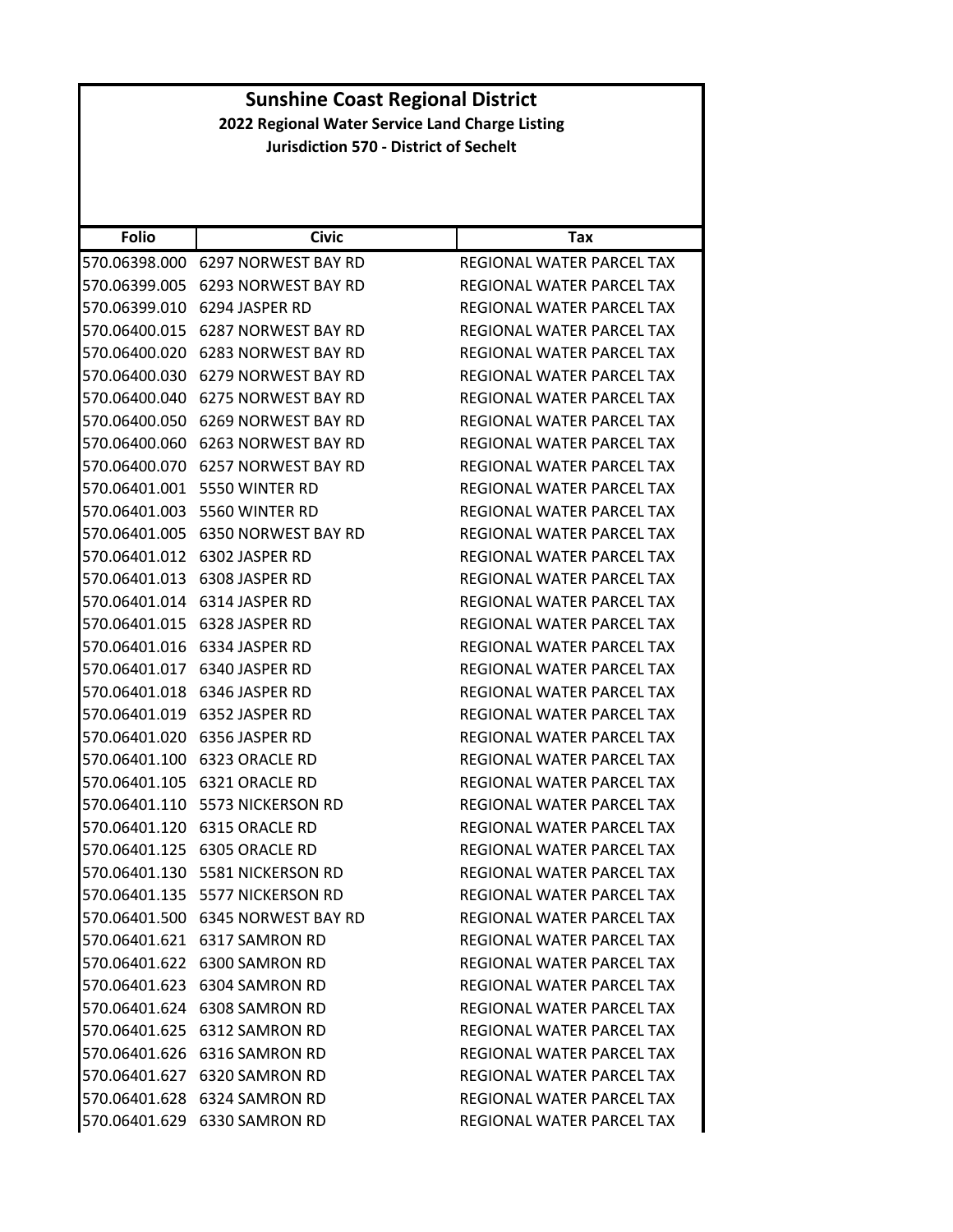| <b>Folio</b>  | <b>Civic</b>                      | Tax                              |
|---------------|-----------------------------------|----------------------------------|
| 570.06401.630 | 6334 SAMRON RD                    | REGIONAL WATER PARCEL TAX        |
| 570.06401.631 | 6340 SAMRON RD                    | REGIONAL WATER PARCEL TAX        |
|               | 570.06401.632    6344 SAMRON RD   | REGIONAL WATER PARCEL TAX        |
| 570.06401.633 | 6348 SAMRON RD                    | REGIONAL WATER PARCEL TAX        |
|               | 570.06401.634 6354 SAMRON RD      | REGIONAL WATER PARCEL TAX        |
| 570.06401.635 | 6360 SAMRON RD                    | REGIONAL WATER PARCEL TAX        |
| 570.06401.636 | 6364 SAMRON RD                    | REGIONAL WATER PARCEL TAX        |
| 570.06401.637 | 6368 SAMRON RD                    | REGIONAL WATER PARCEL TAX        |
| 570.06401.638 | 6374 SAMRON RD                    | REGIONAL WATER PARCEL TAX        |
| 570.06401.639 |                                   | REGIONAL WATER PARCEL TAX        |
| 570.06401.640 | 6382 SAMRON RD                    | REGIONAL WATER PARCEL TAX        |
| 570.06401.641 | 6386 SAMRON RD                    | <b>REGIONAL WATER PARCEL TAX</b> |
| 570.06401.642 | 6390 SAMRON RD                    | REGIONAL WATER PARCEL TAX        |
| 570.06401.643 | 6396 SAMRON RD                    | REGIONAL WATER PARCEL TAX        |
| 570.06401.644 | 5524 MCCOURT RD                   | REGIONAL WATER PARCEL TAX        |
| 570.06401.645 | 6387 SAMRON RD                    | REGIONAL WATER PARCEL TAX        |
| 570.06401.646 | 6383 SAMRON RD                    | <b>REGIONAL WATER PARCEL TAX</b> |
| 570.06401.647 | 6379 SAMRON RD                    | REGIONAL WATER PARCEL TAX        |
| 570.06401.648 | 6375 SAMRON RD                    | REGIONAL WATER PARCEL TAX        |
| 570.06401.649 | 6371 SAMRON RD                    | REGIONAL WATER PARCEL TAX        |
| 570.06401.650 | 6367 SAMRON RD                    | REGIONAL WATER PARCEL TAX        |
| 570.06401.651 | 6361 SAMRON RD                    | REGIONAL WATER PARCEL TAX        |
| 570.06401.652 | 6357 SAMRON RD                    | REGIONAL WATER PARCEL TAX        |
| 570.06401.653 | 6351 SAMRON RD                    | REGIONAL WATER PARCEL TAX        |
| 570.06401.654 | 6347 SAMRON RD                    | REGIONAL WATER PARCEL TAX        |
| 570.06401.655 | 6343 SAMRON RD                    | REGIONAL WATER PARCEL TAX        |
| 570.06401.656 | 6339 SAMRON RD                    | REGIONAL WATER PARCEL TAX        |
| 570.06401.657 | 6337 SAMRON RD                    | REGIONAL WATER PARCEL TAX        |
|               | 570.06401.658 6331 SAMRON RD      | REGIONAL WATER PARCEL TAX        |
|               | 570.06401.659 6323 SAMRON RD      | REGIONAL WATER PARCEL TAX        |
|               | 570.06401.660 6364 JASPER RD      | REGIONAL WATER PARCEL TAX        |
|               | 570.06401.661 6360 JASPER RD      | REGIONAL WATER PARCEL TAX        |
|               | 570.06401.662 6361 NORWEST BAY RD | <b>REGIONAL WATER PARCEL TAX</b> |
|               | 570.06401.664 5520 MCCOURT RD     | REGIONAL WATER PARCEL TAX        |
|               | 570.06401.666 6363 JASPER RD      | REGIONAL WATER PARCEL TAX        |
|               | 570.06401.667 6369 JASPER RD      | REGIONAL WATER PARCEL TAX        |
|               | 570.06401.668 6373 JASPER RD      | <b>REGIONAL WATER PARCEL TAX</b> |
|               | 570.06401.669 6379 JASPER RD      | REGIONAL WATER PARCEL TAX        |
|               | 570.06401.670 6383 JASPER RD      | REGIONAL WATER PARCEL TAX        |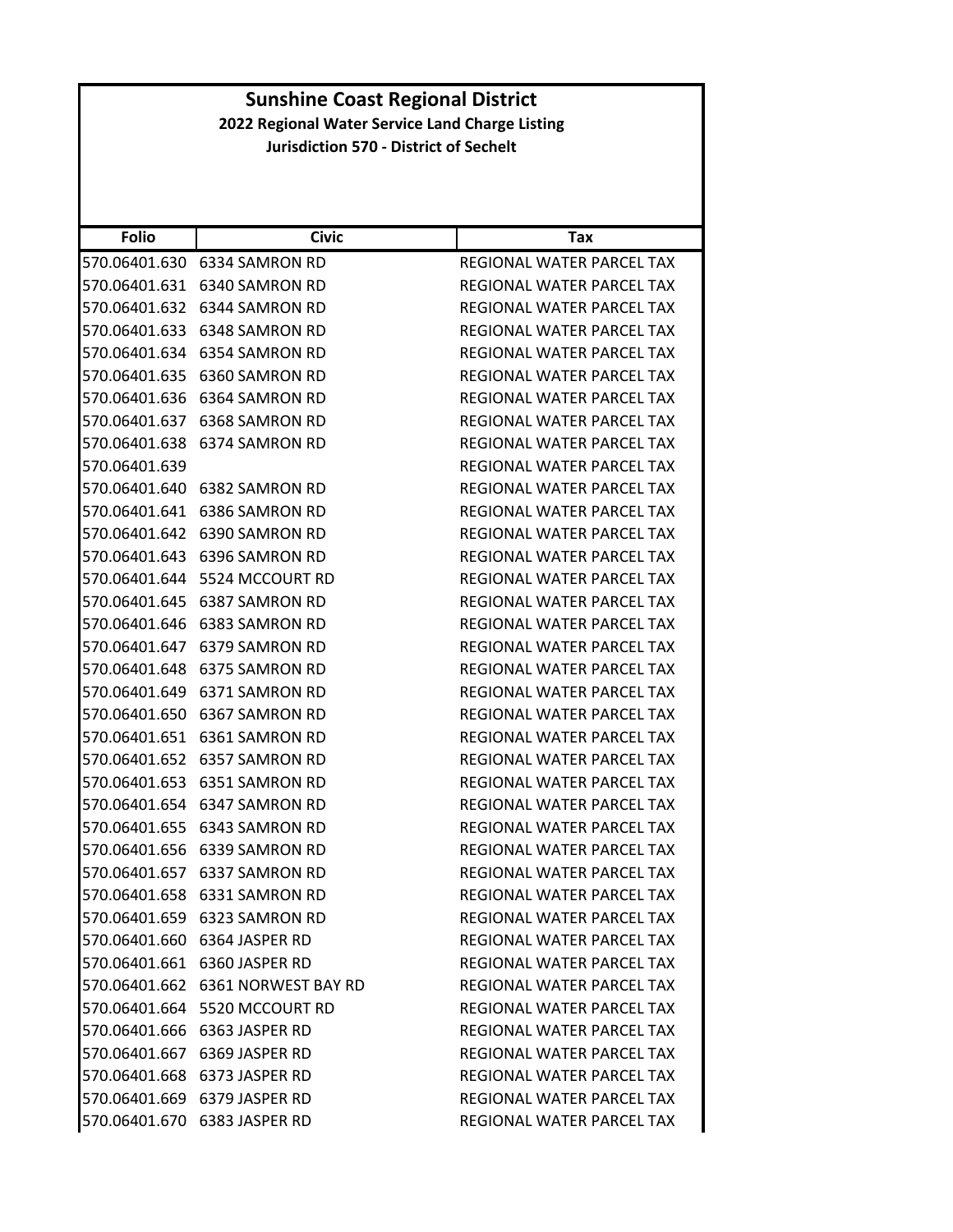|               | <b>Sunshine Coast Regional District</b>         |                                  |  |
|---------------|-------------------------------------------------|----------------------------------|--|
|               | 2022 Regional Water Service Land Charge Listing |                                  |  |
|               | <b>Jurisdiction 570 - District of Sechelt</b>   |                                  |  |
|               |                                                 |                                  |  |
|               |                                                 |                                  |  |
|               |                                                 |                                  |  |
| <b>Folio</b>  | <b>Civic</b>                                    | Tax                              |  |
|               | 570.06401.671 6389 JASPER RD                    | REGIONAL WATER PARCEL TAX        |  |
| 570.06401.672 | 6393 JASPER RD                                  | REGIONAL WATER PARCEL TAX        |  |
|               | 570.06401.673 6397 JASPER RD                    | REGIONAL WATER PARCEL TAX        |  |
|               | 570.06402.008 5551 NICKERSON RD                 | REGIONAL WATER PARCEL TAX        |  |
|               | 570.06402.011 6334 NORWEST BAY RD               | REGIONAL WATER PARCEL TAX        |  |
|               | 570.06402.012 6326 NORWEST BAY RD               | REGIONAL WATER PARCEL TAX        |  |
| 570.06402.013 | <b>NORWEST BAY RD</b>                           | <b>REGIONAL WATER PARCEL TAX</b> |  |
|               | 570.06402.015 5563 NICKERSON RD                 | REGIONAL WATER PARCEL TAX        |  |
| 570.06402.016 | 5569 NICKERSON RD                               | REGIONAL WATER PARCEL TAX        |  |
|               | 570.06402.017 5571 NICKERSON RD                 | REGIONAL WATER PARCEL TAX        |  |
|               | 570.06402.020 6307 NORWEST BAY RD               | REGIONAL WATER PARCEL TAX        |  |
|               | 570.06402.025 6315 NORWEST BAY RD               | <b>REGIONAL WATER PARCEL TAX</b> |  |
|               | 570.06402.030 6341 NORWEST BAY RD               | REGIONAL WATER PARCEL TAX        |  |
| 570.06402.035 | 6369 NORWEST BAY RD                             | REGIONAL WATER PARCEL TAX        |  |
|               | 570.06402.040 6375 NORWEST BAY RD               | REGIONAL WATER PARCEL TAX        |  |
|               | 570.06402.045    6383 NORWEST BAY RD            | REGIONAL WATER PARCEL TAX        |  |
|               | 570.06402.050 6389 NORWEST BAY RD               | REGIONAL WATER PARCEL TAX        |  |
|               | 570.06402.055 6335 NORWEST BAY RD               | REGIONAL WATER PARCEL TAX        |  |
| 570.06402.060 | 6327 NORWEST BAY RD                             | REGIONAL WATER PARCEL TAX        |  |
|               | 570.06402.065 6323 NORWEST BAY RD               | REGIONAL WATER PARCEL TAX        |  |
|               | 570.06402.070 6319 NORWEST BAY RD               | REGIONAL WATER PARCEL TAX        |  |
|               | 570.06402.101 5574 WINTER RD                    | REGIONAL WATER PARCEL TAX        |  |
|               | 570.06402.102 5576 WINTER RD                    | REGIONAL WATER PARCEL TAX        |  |
|               | 570.06402.103 5578 WINTER RD                    | REGIONAL WATER PARCEL TAX        |  |
|               | 570.06402.104 5582 WINTER RD                    | REGIONAL WATER PARCEL TAX        |  |
|               | 570.06402.105 6327 ORACLE RD                    | REGIONAL WATER PARCEL TAX        |  |
|               | 570.06402.106 6333 ORACLE RD                    | REGIONAL WATER PARCEL TAX        |  |
|               | 570.06402.107 6339 ORACLE RD                    | <b>REGIONAL WATER PARCEL TAX</b> |  |
|               |                                                 |                                  |  |
|               | 570.06402.108 6345 ORACLE RD                    | REGIONAL WATER PARCEL TAX        |  |
|               | 570.06402.201    5551 WINTER RD                 | REGIONAL WATER PARCEL TAX        |  |
|               | 570.06402.203 5555 WINTER RD                    | <b>REGIONAL WATER PARCEL TAX</b> |  |
|               | 570.06402.205 5589 WINTER RD                    | REGIONAL WATER PARCEL TAX        |  |
|               | 570.06402.210 6359 ORACLE RD                    | REGIONAL WATER PARCEL TAX        |  |
|               | 570.06402.215 6365 ORACLE RD                    | REGIONAL WATER PARCEL TAX        |  |
|               | 570.06402.220 5577 WINTER RD                    | REGIONAL WATER PARCEL TAX        |  |
|               | 570.06403.001 6366 NORVAN RD                    | REGIONAL WATER PARCEL TAX        |  |
|               | 570.06403.006    5523 MCCOURT RD                | REGIONAL WATER PARCEL TAX        |  |
|               | 570.06403.007 6422 NORVAN RD                    | REGIONAL WATER PARCEL TAX        |  |
|               | 570.06403.009 6410 SAMRON RD                    | REGIONAL WATER PARCEL TAX        |  |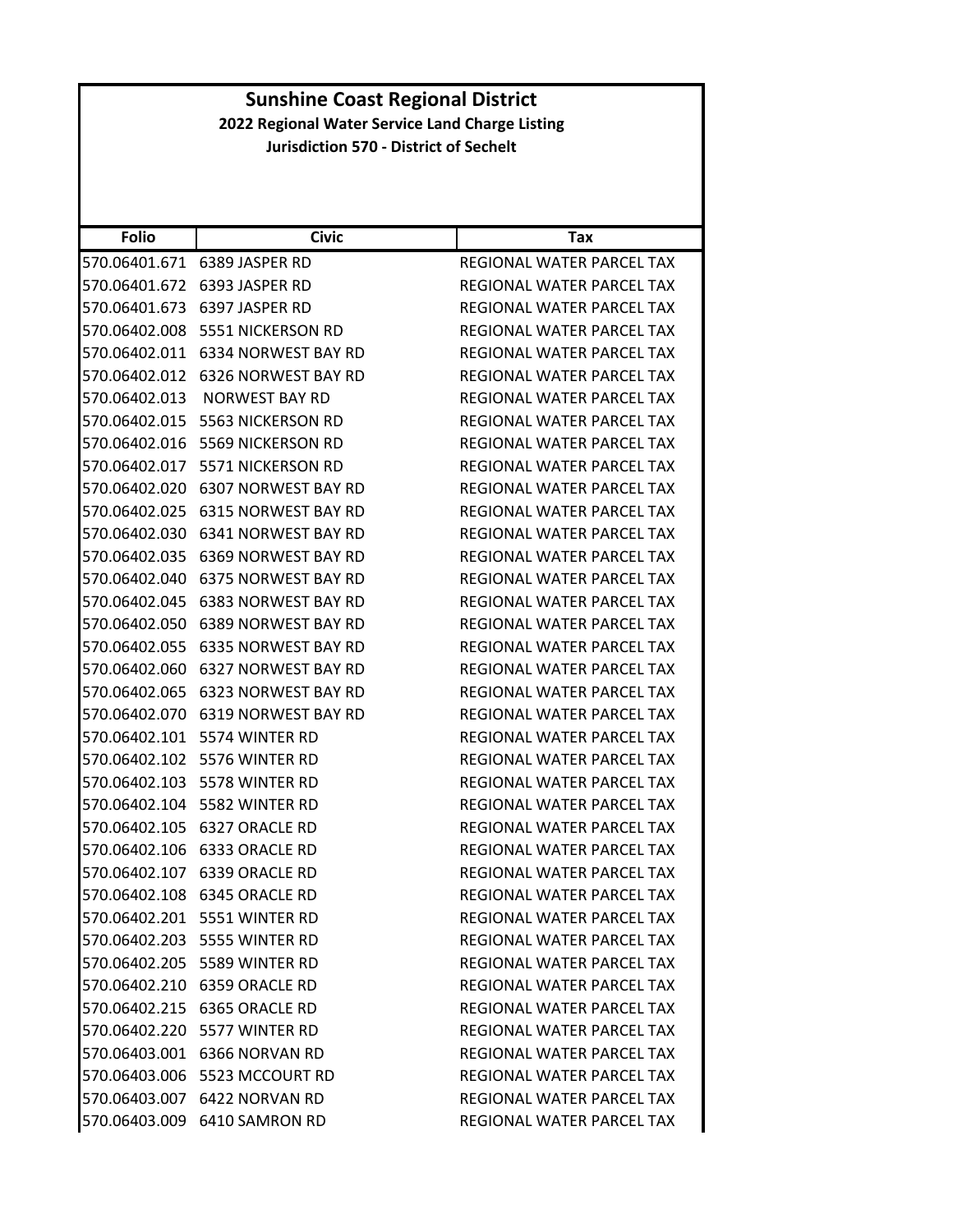| <b>Folio</b>  | <b>Civic</b>                         | Tax                              |
|---------------|--------------------------------------|----------------------------------|
| 570.06403.013 | 5508 MASON RD                        | REGIONAL WATER PARCEL TAX        |
|               | 570.06403.014 6483 SAMRON RD         | REGIONAL WATER PARCEL TAX        |
| 570.06403.015 | 5498 MASON RD                        | <b>REGIONAL WATER PARCEL TAX</b> |
| 570.06403.016 | 5532 MASON RD                        | REGIONAL WATER PARCEL TAX        |
| 570.06403.018 | 5528 MASON RD                        | REGIONAL WATER PARCEL TAX        |
| 570.06403.019 | 6480 JASPER RD                       | <b>REGIONAL WATER PARCEL TAX</b> |
|               | 570.06403.025 6473 SAMRON RD         | REGIONAL WATER PARCEL TAX        |
| 570.06403.026 | 6467 SAMRON RD                       | REGIONAL WATER PARCEL TAX        |
| 570.06403.027 | 6461 SAMRON RD                       | REGIONAL WATER PARCEL TAX        |
| 570.06403.028 | 6453 SAMRON RD                       | REGIONAL WATER PARCEL TAX        |
| 570.06403.029 | 6447 SAMRON RD                       | REGIONAL WATER PARCEL TAX        |
|               | 570.06403.030 6407 SAMRON RD         | REGIONAL WATER PARCEL TAX        |
| 570.06403.031 | 6413 SAMRON RD                       | REGIONAL WATER PARCEL TAX        |
|               | 570.06403.032 6417 SAMRON RD         | REGIONAL WATER PARCEL TAX        |
| 570.06403.033 | 6402 NORVAN RD                       | REGIONAL WATER PARCEL TAX        |
| 570.06403.034 | 6435 SAMRON RD                       | REGIONAL WATER PARCEL TAX        |
| 570.06403.035 | 6441 SAMRON RD                       | REGIONAL WATER PARCEL TAX        |
|               | 570.06403.038 6476 SAMRON RD         | REGIONAL WATER PARCEL TAX        |
|               | 570.06403.039 6468 SAMRON RD         | REGIONAL WATER PARCEL TAX        |
| 570.06403.040 | 6462 SAMRON RD                       | REGIONAL WATER PARCEL TAX        |
| 570.06403.041 | 6454 SAMRON RD                       | REGIONAL WATER PARCEL TAX        |
| 570.06403.042 | 6448 SAMRON RD                       | REGIONAL WATER PARCEL TAX        |
| 570.06403.043 | 6442 SAMRON RD                       | REGIONAL WATER PARCEL TAX        |
| 570.06403.044 | 6434 SAMRON RD                       | REGIONAL WATER PARCEL TAX        |
| 570.06403.045 | 6396 NORVAN RD                       | REGIONAL WATER PARCEL TAX        |
| 570.06403.046 | 6388 NORVAN RD                       | REGIONAL WATER PARCEL TAX        |
| 570.06403.047 | 6384 NORVAN RD                       | REGIONAL WATER PARCEL TAX        |
|               | 570.06403.048 6378 NORVAN RD         | REGIONAL WATER PARCEL TAX        |
| 570.06403.050 | 6369 NORVAN RD                       | REGIONAL WATER PARCEL TAX        |
|               | 570.06403.051 6379 NORVAN RD         | <b>REGIONAL WATER PARCEL TAX</b> |
|               | 570.06403.052 6385 NORVAN RD         | REGIONAL WATER PARCEL TAX        |
|               | 570.06403.053 6389 NORVAN RD         | REGIONAL WATER PARCEL TAX        |
|               | 570.06403.054 6397 NORVAN RD         | <b>REGIONAL WATER PARCEL TAX</b> |
|               | 570.06403.055    6420 NORWEST BAY RD | REGIONAL WATER PARCEL TAX        |
|               | 570.06403.056    6414 NORWEST BAY RD | REGIONAL WATER PARCEL TAX        |
|               | 570.06403.057 6408 NORWEST BAY RD    | REGIONAL WATER PARCEL TAX        |
|               | 570.06403.058 6426 NORWEST BAY RD    | REGIONAL WATER PARCEL TAX        |
|               | 570.06403.100 6445 NORWEST BAY RD    | REGIONAL WATER PARCEL TAX        |
|               | 570.06403.105 6441 NORWEST BAY RD    | REGIONAL WATER PARCEL TAX        |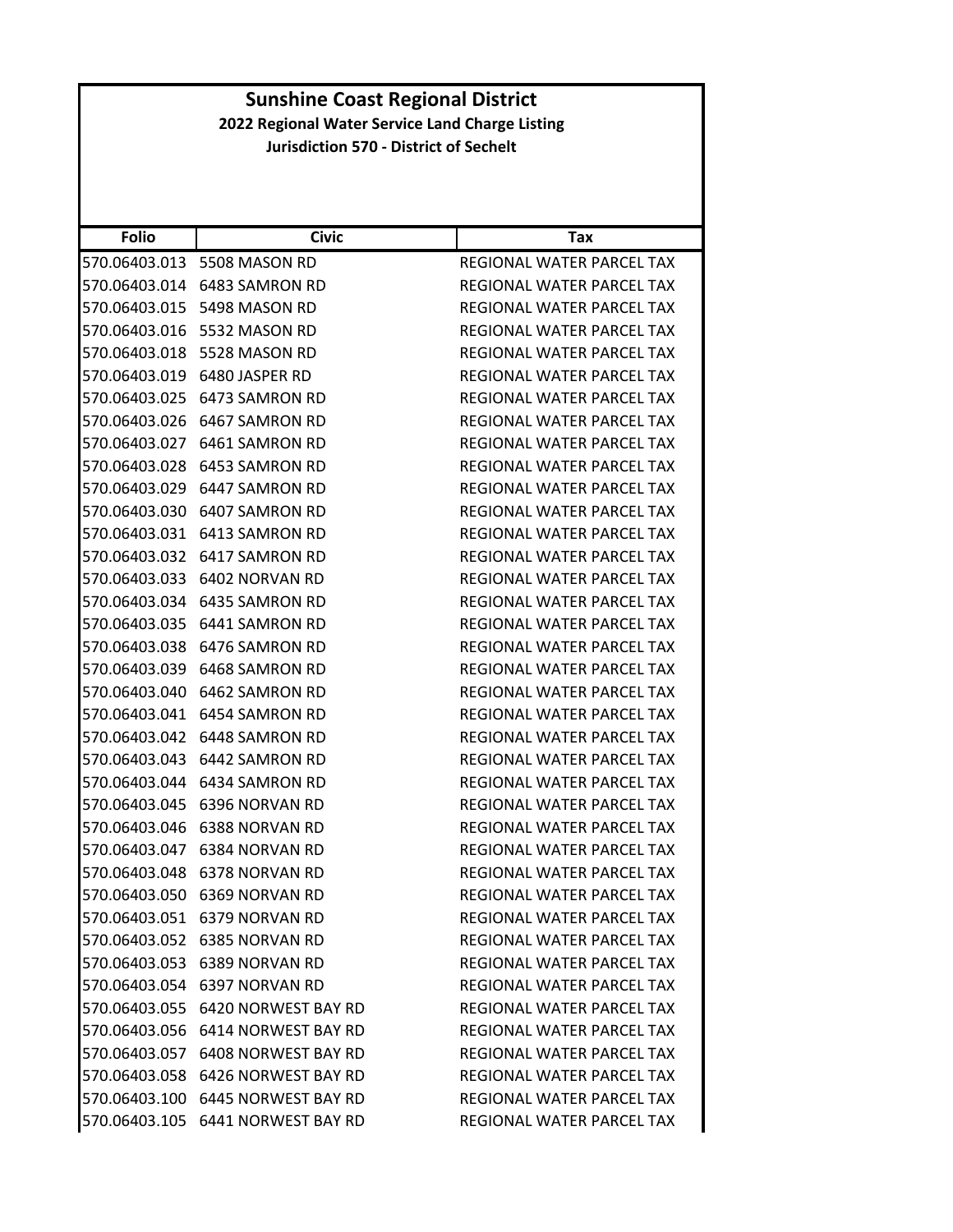#### **Folio Civic Tax Sunshine Coast Regional District 2022 Regional Water Service Land Charge Listing Jurisdiction 570 ‐ District of Sechelt** 570.06403.110 6435 NORWEST BAY RD REGIONAL WATER PARCEL TAX 570.06403.115 6431 NORWEST BAY RD REGIONAL WATER PARCEL TAX 570.06403.120 6425 NORWEST BAY RD REGIONAL WATER PARCEL TAX 570.06403.125 6421 NORWEST BAY RD REGIONAL WATER PARCEL TAX 570.06403.130 6417 NORWEST BAY RD REGIONAL WATER PARCEL TAX 570.06403.135 6409 NORWEST BAY RD REGIONAL WATER PARCEL TAX 570.06403.140 6405 NORWEST BAY RD REGIONAL WATER PARCEL TAX 570.06403.200 6372 NORVAN RD REGIONAL WATER PARCEL TAX 570.06403.300 6450 JASPER RD REGIONAL WATER PARCEL TAX 570.06403.305 6456 JASPER RD REGIONAL WATER PARCEL TAX 570.06403.310 6460 JASPER RD REGIONAL WATER PARCEL TAX 570.06403.315 6464 JASPER RD REGIONAL WATER PARCEL TAX 570.06403.320 6472 JASPER RD REGIONAL WATER PARCEL TAX 570.06403.325 6465 JASPER RD REGIONAL WATER PARCEL TAX 570.06403.330 6457 JASPER RD REGIONAL WATER PARCEL TAX 570.06403.335 6449 JASPER RD REGIONAL WATER PARCEL TAX 570.06403.400 6488 SAMRON RD REGIONAL WATER PARCEL TAX 570.06403.405 6482 SAMRON RD REGIONAL WATER PARCEL TAX 570.06403.600 6434 NORVAN RD REGIONAL WATER PARCEL TAX 570.06403.605 6438 NORVAN RD REGIONAL WATER PARCEL TAX 570.06403.610 6444 NORVAN RD REGIONAL WATER PARCEL TAX 570.06403.615 6450 NORVAN RD REGIONAL WATER PARCEL TAX 570.06403.620 6454 NORVAN RD REGIONAL WATER PARCEL TAX 570.06403.625 6460 NORVAN RD REGIONAL WATER PARCEL TAX 570.06403.630 6464 NORVAN RD REGIONAL WATER PARCEL TAX 570.06403.635 6453 NORWEST BAY RD REGIONAL WATER PARCEL TAX 570.06403.640 5586 CALLI PL REGIONAL WATER PARCEL TAX 570.06403.646 5592 MASON RD REGIONAL WATER PARCEL TAX 570.06403.647 5588 MASON RD REGIONAL WATER PARCEL TAX 570.06403.648 6488 NORVAN RD REGIONAL WATER PARCEL TAX 570.06403.649 6480 NORVAN RD REGIONAL WATER PARCEL TAX 570.06403.650 5567 CALLI PL REGIONAL WATER PARCEL TAX 570.06403.651 5587 CALLI PL **REGIONAL WATER PARCEL TAX** 570.06403.652 5588 CALLI PL **REGIONAL WATER PARCEL TAX** 570.06403.656 6487 NORVAN RD REGIONAL WATER PARCEL TAX 570.06403.657 5562 MASON RD REGIONAL WATER PARCEL TAX 570.06403.658 6479 NORVAN RD REGIONAL WATER PARCEL TAX 570.06403.659 6473 NORVAN RD REGIONAL WATER PARCEL TAX 570.06403.661 6453 NORVAN RD REGIONAL WATER PARCEL TAX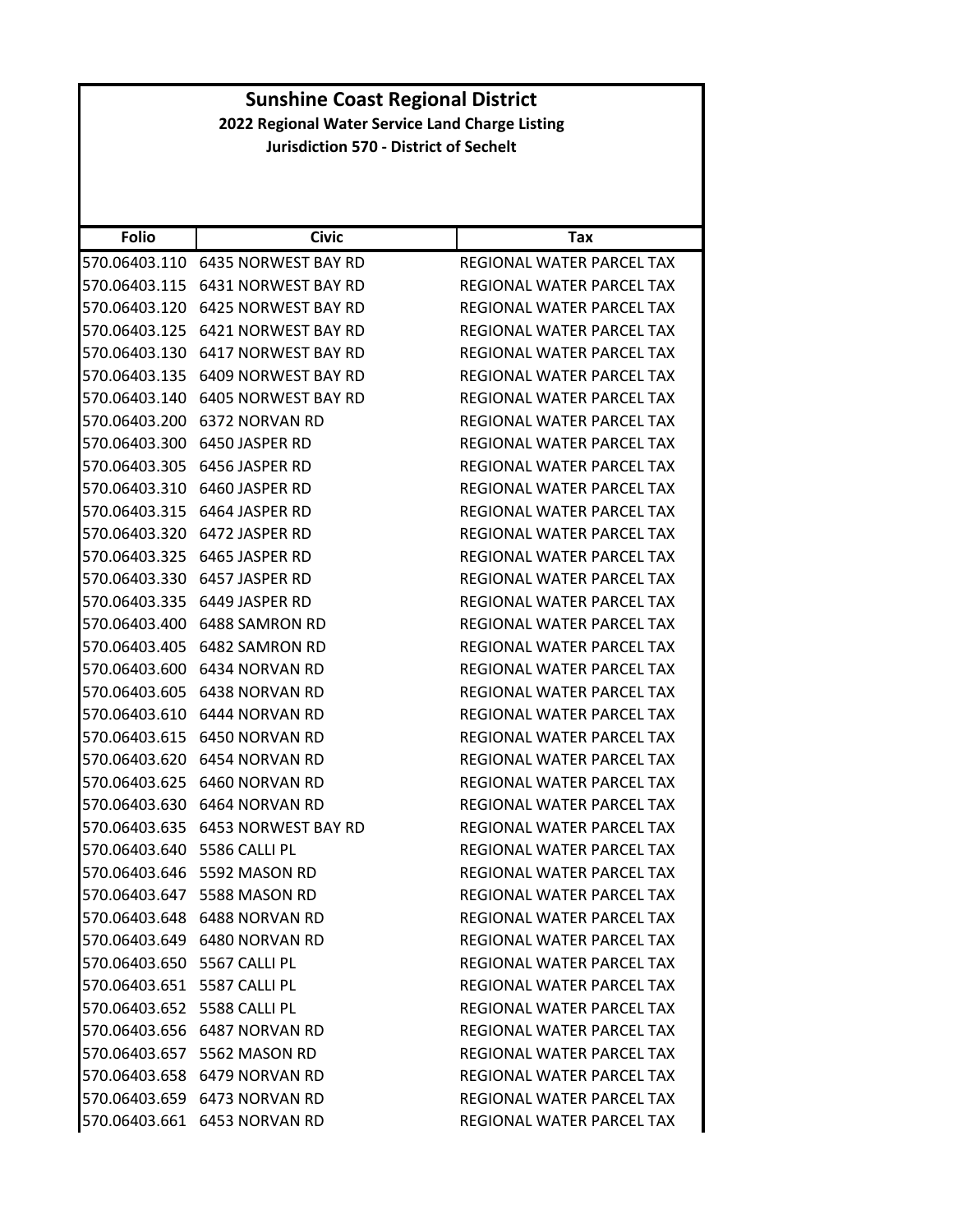|                                                 | <b>Sunshine Coast Regional District</b>        |                                                        |  |
|-------------------------------------------------|------------------------------------------------|--------------------------------------------------------|--|
| 2022 Regional Water Service Land Charge Listing |                                                |                                                        |  |
|                                                 | <b>Jurisdiction 570 - District of Sechelt</b>  |                                                        |  |
|                                                 |                                                |                                                        |  |
|                                                 |                                                |                                                        |  |
| <b>Folio</b>                                    | <b>Civic</b>                                   |                                                        |  |
|                                                 |                                                | Tax                                                    |  |
| 570.06403.665                                   | 6461 NORVAN RD<br>570.06403.670 6465 NORVAN RD | REGIONAL WATER PARCEL TAX<br>REGIONAL WATER PARCEL TAX |  |
| 570.06403.675                                   | 6430 NORVAN RD                                 | REGIONAL WATER PARCEL TAX                              |  |
| 570.06403.676                                   | 6426 NORVAN RD                                 | REGIONAL WATER PARCEL TAX                              |  |
|                                                 |                                                |                                                        |  |
| 570.06403.677                                   | 6416 NORVAN RD                                 | REGIONAL WATER PARCEL TAX                              |  |
| 570.06403.682                                   | 6446 JASPER RD                                 | REGIONAL WATER PARCEL TAX                              |  |
|                                                 | 570.06404.000 5688 MASON RD                    | REGIONAL WATER PARCEL TAX                              |  |
| 570.06404.001                                   | 5-5520 MCCOURT RD                              | REGIONAL WATER PARCEL TAX                              |  |
| 570.06404.002                                   | 6-5520 MCCOURT RD                              | REGIONAL WATER PARCEL TAX                              |  |
| 570.06404.003                                   | 7-5520 MCCOURT RD                              | REGIONAL WATER PARCEL TAX                              |  |
| 570.06404.004                                   | 8-5520 MCCOURT RD                              | REGIONAL WATER PARCEL TAX                              |  |
| 570.06404.005                                   | 13-5520 MCCOURT RD                             | REGIONAL WATER PARCEL TAX                              |  |
| 570.06404.006                                   | 14-5520 MCCOURT RD                             | REGIONAL WATER PARCEL TAX                              |  |
| 570.06404.007                                   | 15-5520 MCCOURT RD                             | REGIONAL WATER PARCEL TAX                              |  |
| 570.06404.008                                   | 16-5520 MCCOURT RD                             | REGIONAL WATER PARCEL TAX                              |  |
| 570.06405.000                                   | 5666 MASON RD                                  | REGIONAL WATER PARCEL TAX                              |  |
| 570.06405.005                                   | 6400 APPLE ORCHARD RD                          | REGIONAL WATER PARCEL TAX                              |  |
| 570.06405.010                                   | 6406 APPLE ORCHARD RD                          | REGIONAL WATER PARCEL TAX                              |  |
| 570.06405.015                                   | 6412 APPLE ORCHARD RD                          | REGIONAL WATER PARCEL TAX                              |  |
| 570.06405.020                                   | 6418 APPLE ORCHARD RD                          | REGIONAL WATER PARCEL TAX                              |  |
|                                                 | 570.06405.025 6424 APPLE ORCHARD RD            | REGIONAL WATER PARCEL TAX                              |  |
|                                                 | 570.06405.030    6430 APPLE ORCHARD RD         | <b>REGIONAL WATER PARCEL TAX</b>                       |  |
| 570.06405.035                                   | 6436 APPLE ORCHARD RD                          | REGIONAL WATER PARCEL TAX                              |  |
|                                                 | 570.06405.040 6442 APPLE ORCHARD RD            | REGIONAL WATER PARCEL TAX                              |  |
|                                                 | 570.06406.005 5656 MASON RD                    | REGIONAL WATER PARCEL TAX                              |  |
|                                                 | 570.06406.006    5651 CURTIS PL                | REGIONAL WATER PARCEL TAX                              |  |
|                                                 | 570.06406.015    6431 APPLE ORCHARD RD         | REGIONAL WATER PARCEL TAX                              |  |
|                                                 | 570.06406.020    6425 APPLE ORCHARD RD         | REGIONAL WATER PARCEL TAX                              |  |
|                                                 |                                                | REGIONAL WATER PARCEL TAX                              |  |
|                                                 |                                                | <b>REGIONAL WATER PARCEL TAX</b>                       |  |
|                                                 | 570.06406.035    6407 APPLE ORCHARD RD         | REGIONAL WATER PARCEL TAX                              |  |
|                                                 | 570.06406.040    6401 APPLE ORCHARD RD         | REGIONAL WATER PARCEL TAX                              |  |
|                                                 | 570.06407.000 5642 MASON RD                    | REGIONAL WATER PARCEL TAX                              |  |
|                                                 | 570.06408.010    6490 NORWEST BAY RD           | REGIONAL WATER PARCEL TAX                              |  |
|                                                 | 570.06408.020    6486 NORWEST BAY RD           | REGIONAL WATER PARCEL TAX                              |  |
|                                                 | 570.06408.030 5636 MASON RD                    | REGIONAL WATER PARCEL TAX                              |  |
|                                                 | 570.06409.000 6480 NORWEST BAY RD              | REGIONAL WATER PARCEL TAX                              |  |
|                                                 | 570.06410.000 6470 NORWEST BAY RD              | REGIONAL WATER PARCEL TAX                              |  |
|                                                 | 570.06411.000 6460 NORWEST BAY RD              | REGIONAL WATER PARCEL TAX                              |  |
|                                                 |                                                |                                                        |  |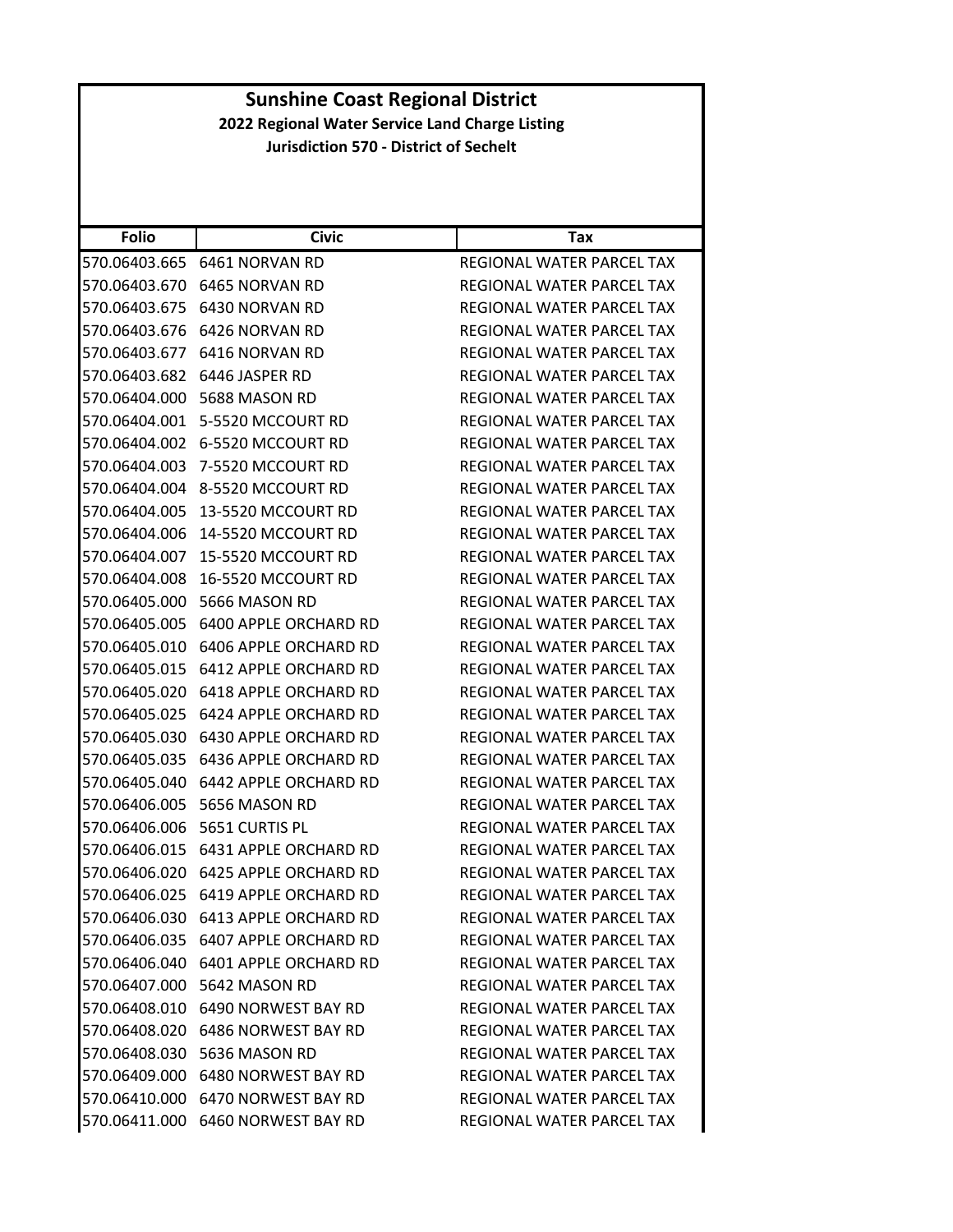|                                               |                                      | <b>Sunshine Coast Regional District</b>         |
|-----------------------------------------------|--------------------------------------|-------------------------------------------------|
|                                               |                                      | 2022 Regional Water Service Land Charge Listing |
| <b>Jurisdiction 570 - District of Sechelt</b> |                                      |                                                 |
|                                               |                                      |                                                 |
|                                               |                                      |                                                 |
|                                               |                                      |                                                 |
| <b>Folio</b>                                  | <b>Civic</b>                         | Tax                                             |
|                                               | 570.06412.000 6452 NORWEST BAY RD    | REGIONAL WATER PARCEL TAX                       |
|                                               | 570.06413.001 5599 EMERSON RD        | REGIONAL WATER PARCEL TAX                       |
|                                               | 570.06413.002 5607 EMERSON RD        | REGIONAL WATER PARCEL TAX                       |
|                                               | 570.06413.003 5613 EMERSON RD        | REGIONAL WATER PARCEL TAX                       |
|                                               | 570.06413.004 5619 EMERSON RD        | REGIONAL WATER PARCEL TAX                       |
|                                               | 570.06413.005 5623 EMERSON RD        | REGIONAL WATER PARCEL TAX                       |
|                                               | 570.06413.006    5631 EMERSON RD     | REGIONAL WATER PARCEL TAX                       |
|                                               | 570.06413.007 6417 LLOYD AVE         | REGIONAL WATER PARCEL TAX                       |
|                                               | 570.06413.008 6423 LLOYD AVE         | REGIONAL WATER PARCEL TAX                       |
|                                               | 570.06413.009 6427 LLOYD AVE         | REGIONAL WATER PARCEL TAX                       |
|                                               | 570.06413.010    5602 CURTIS PL      | REGIONAL WATER PARCEL TAX                       |
|                                               | 570.06413.011 5596 CURTIS PL         | <b>REGIONAL WATER PARCEL TAX</b>                |
|                                               | 570.06413.012 5594 CURTIS PL         | REGIONAL WATER PARCEL TAX                       |
|                                               | 570.06413.013    5592 CURTIS PL      | REGIONAL WATER PARCEL TAX                       |
|                                               | 570.06413.014 5595 CURTIS PL         | REGIONAL WATER PARCEL TAX                       |
|                                               | 570.06413.015    5597 CURTIS PL      | REGIONAL WATER PARCEL TAX                       |
|                                               | 570.06413.016 5599 CURTIS PL         | REGIONAL WATER PARCEL TAX                       |
|                                               | 570.06413.017    5603    CURTIS PL   | REGIONAL WATER PARCEL TAX                       |
|                                               | 570.06413.018 6440 NORWEST BAY RD    | REGIONAL WATER PARCEL TAX                       |
|                                               | 570.06413.019 5609 CURTIS PL         | REGIONAL WATER PARCEL TAX                       |
|                                               | 570.06413.020 5617 CURTIS PL         | REGIONAL WATER PARCEL TAX                       |
|                                               | 570.06413.021 5619 CURTIS PL         | REGIONAL WATER PARCEL TAX                       |
|                                               | 570.06413.022 5629 CURTIS PL         | REGIONAL WATER PARCEL TAX                       |
|                                               | 570.06413.023    5637 CURTIS PL      | REGIONAL WATER PARCEL TAX                       |
|                                               | 570.06413.024 5643 CURTIS PL         | REGIONAL WATER PARCEL TAX                       |
|                                               | 570.06413.025    5642 CURTIS PL      | REGIONAL WATER PARCEL TAX                       |
|                                               | 570.06413.026 6422 LLOYD AVE         | REGIONAL WATER PARCEL TAX                       |
|                                               | 570.06413.027 6416 LLOYD AVE         | REGIONAL WATER PARCEL TAX                       |
|                                               | 570.06413.028 6410 LLOYD AVE         | REGIONAL WATER PARCEL TAX                       |
|                                               | 570.06413.029 5641 EMERSON RD        | REGIONAL WATER PARCEL TAX                       |
|                                               |                                      | REGIONAL WATER PARCEL TAX                       |
|                                               | 570.06414.010    6467 NORWEST BAY RD | REGIONAL WATER PARCEL TAX                       |
|                                               |                                      | REGIONAL WATER PARCEL TAX                       |
|                                               |                                      |                                                 |
|                                               | 570.06414.012    5598 MASON RD       | REGIONAL WATER PARCEL TAX                       |
|                                               |                                      | REGIONAL WATER PARCEL TAX                       |
|                                               |                                      | REGIONAL WATER PARCEL TAX                       |
|                                               | 570.06414.015    5604 MASON RD       | REGIONAL WATER PARCEL TAX                       |
|                                               | 570.06414.016    5610 MASON RD       | REGIONAL WATER PARCEL TAX                       |
|                                               | 570.06415.006 6364 ORACLE RD         | REGIONAL WATER PARCEL TAX                       |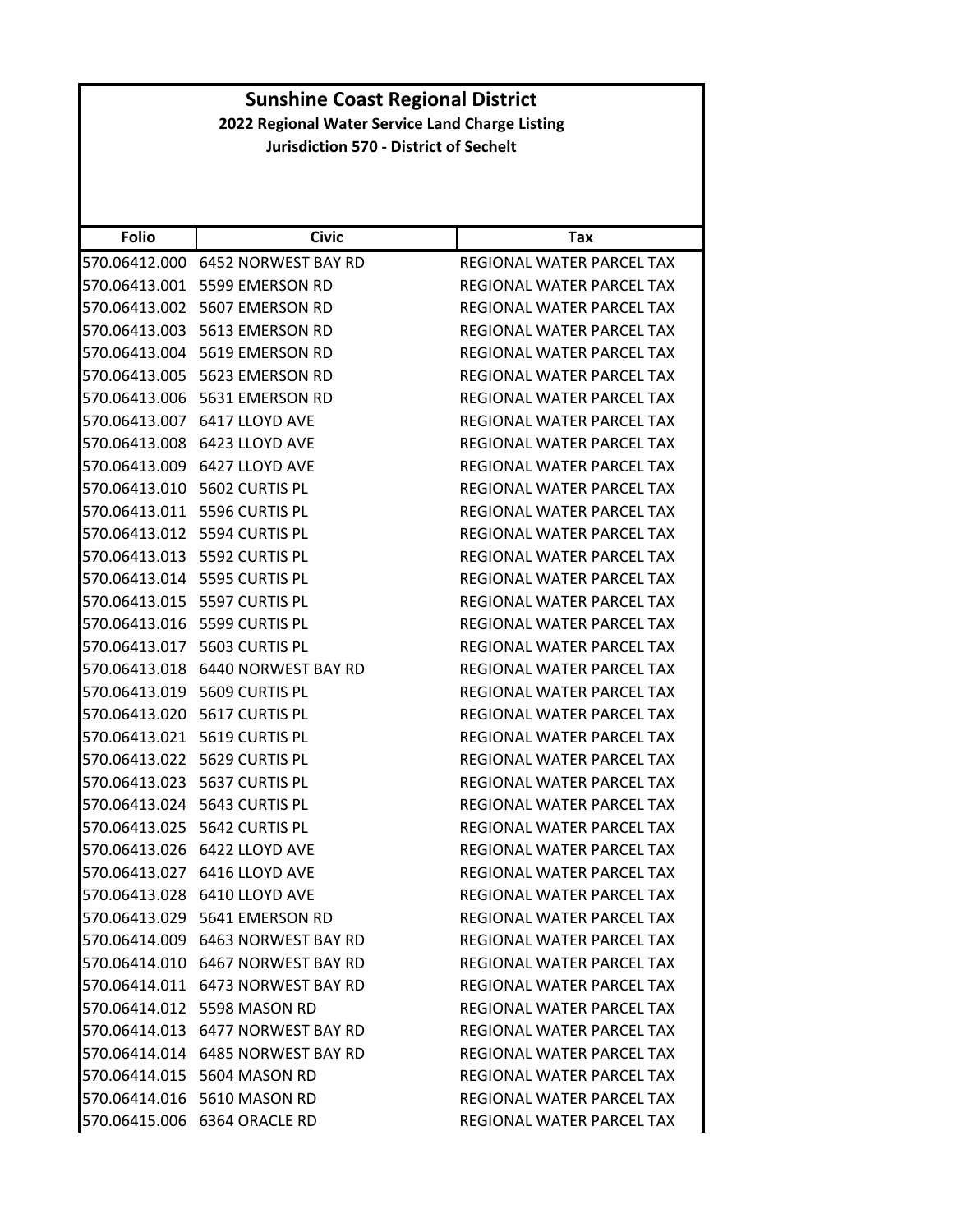|                                               | <b>Sunshine Coast Regional District</b>         |                                  |  |
|-----------------------------------------------|-------------------------------------------------|----------------------------------|--|
|                                               | 2022 Regional Water Service Land Charge Listing |                                  |  |
| <b>Jurisdiction 570 - District of Sechelt</b> |                                                 |                                  |  |
|                                               |                                                 |                                  |  |
|                                               |                                                 |                                  |  |
|                                               |                                                 |                                  |  |
| <b>Folio</b>                                  | <b>Civic</b>                                    | <b>Tax</b>                       |  |
|                                               | 570.06415.007 6358 ORACLE RD                    | REGIONAL WATER PARCEL TAX        |  |
| 570.06415.008 5669 COOK PL                    |                                                 | <b>REGIONAL WATER PARCEL TAX</b> |  |
|                                               | 570.06415.009 5601 NICKERSON RD                 | <b>REGIONAL WATER PARCEL TAX</b> |  |
| 570.06415.010                                 | 6342 ORACLE RD                                  | REGIONAL WATER PARCEL TAX        |  |
| 570.06415.015                                 | 6336 ORACLE RD                                  | REGIONAL WATER PARCEL TAX        |  |
|                                               | 570.06415.020 6330 ORACLE RD                    | REGIONAL WATER PARCEL TAX        |  |
|                                               | 570.06415.041 6329 HOMESTEAD AVE                | REGIONAL WATER PARCEL TAX        |  |
|                                               | 570.06415.042 6325 HOMESTEAD AVE                | REGIONAL WATER PARCEL TAX        |  |
| 570.06415.043                                 | 6321 HOMESTEAD AVE                              | <b>REGIONAL WATER PARCEL TAX</b> |  |
|                                               | 570.06415.044 6319 HOMESTEAD AVE                | <b>REGIONAL WATER PARCEL TAX</b> |  |
|                                               | 570.06415.045 6317 HOMESTEAD AVE                | <b>REGIONAL WATER PARCEL TAX</b> |  |
|                                               | 570.06415.046 6315 HOMESTEAD AVE                | REGIONAL WATER PARCEL TAX        |  |
|                                               | 570.06415.047 6311 HOMESTEAD AVE                | <b>REGIONAL WATER PARCEL TAX</b> |  |
| 570.06415.048                                 | 6307 HOMESTEAD AVE                              | REGIONAL WATER PARCEL TAX        |  |
|                                               | 570.06415.049 6303 HOMESTEAD AVE                | REGIONAL WATER PARCEL TAX        |  |
| 570.06415.050                                 | 6293 HOMESTEAD AVE                              | REGIONAL WATER PARCEL TAX        |  |
|                                               | 570.06415.051 6281 HOMESTEAD AVE                | REGIONAL WATER PARCEL TAX        |  |
|                                               | 570.06415.052 6277 HOMESTEAD AVE                | REGIONAL WATER PARCEL TAX        |  |
| 570.06415.053                                 | 5641 NICKERSON RD                               | REGIONAL WATER PARCEL TAX        |  |
|                                               | 570.06415.054 5637 NICKERSON RD                 | REGIONAL WATER PARCEL TAX        |  |
|                                               | 570.06415.055    5633 NICKERSON RD              | REGIONAL WATER PARCEL TAX        |  |
|                                               | 570.06415.056 5629 NICKERSON RD                 | REGIONAL WATER PARCEL TAX        |  |
|                                               | 570.06415.057 5625 NICKERSON RD                 | REGIONAL WATER PARCEL TAX        |  |
|                                               | 570.06415.058 5621 NICKERSON RD                 | REGIONAL WATER PARCEL TAX        |  |
|                                               | 570.06415.059 5617 NICKERSON RD                 | REGIONAL WATER PARCEL TAX        |  |
|                                               | 570.06415.060 5609 NICKERSON RD                 | REGIONAL WATER PARCEL TAX        |  |
|                                               | 570.06415.061 6312 HOMESTEAD AVE                | REGIONAL WATER PARCEL TAX        |  |
|                                               | 570.06415.062 6308 HOMESTEAD AVE                | REGIONAL WATER PARCEL TAX        |  |
|                                               | 570.06415.063 6302 HOMESTEAD AVE                | REGIONAL WATER PARCEL TAX        |  |
|                                               | 570.06415.064 6290 HOMESTEAD AVE                |                                  |  |
|                                               |                                                 | REGIONAL WATER PARCEL TAX        |  |
| 570.06415.065                                 | 6280 HOMESTEAD AVE                              | REGIONAL WATER PARCEL TAX        |  |
|                                               | 570.06415.066 6326 HOMESTEAD AVE                | REGIONAL WATER PARCEL TAX        |  |
|                                               | 570.06415.070    5626 CASCADE CRES              | REGIONAL WATER PARCEL TAX        |  |
|                                               | 570.06415.071    5632 CASCADE CRES              | REGIONAL WATER PARCEL TAX        |  |
|                                               | 570.06415.072    5636 CASCADE CRES              | REGIONAL WATER PARCEL TAX        |  |
|                                               | 570.06415.073    5638 CASCADE CRES              | REGIONAL WATER PARCEL TAX        |  |
|                                               | 570.06415.074 5644 CASCADE CRES                 | REGIONAL WATER PARCEL TAX        |  |
|                                               | 570.06415.075    5648 CASCADE CRES              | REGIONAL WATER PARCEL TAX        |  |
|                                               | 570.06415.076    5656 CASCADE CRES              | REGIONAL WATER PARCEL TAX        |  |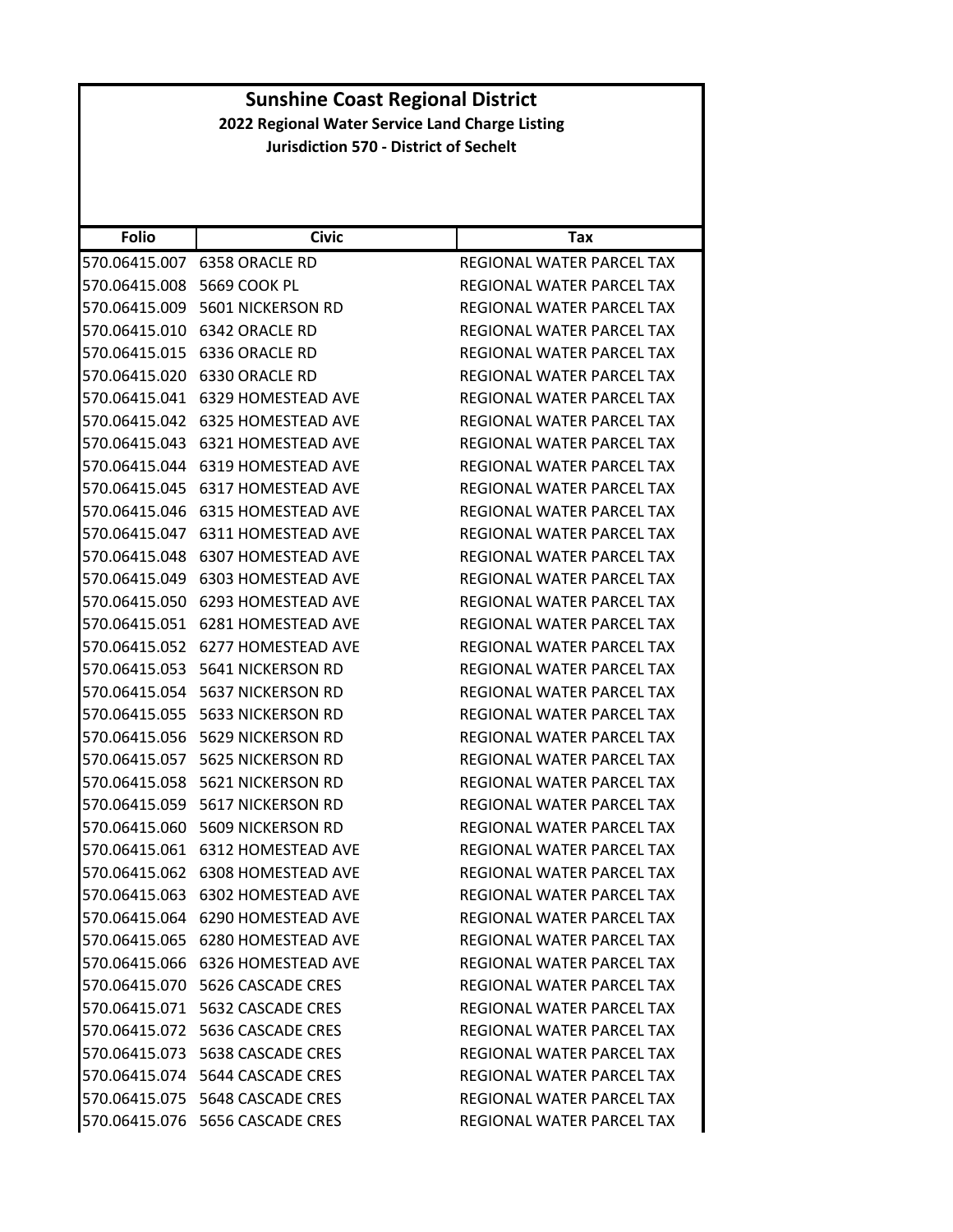| <b>Folio</b>  | <b>Civic</b>                     | Tax                              |
|---------------|----------------------------------|----------------------------------|
| 570.06415.077 | 5660 CASCADE CRES                | REGIONAL WATER PARCEL TAX        |
| 570.06415.078 | 5665 CASCADE CRES                | <b>REGIONAL WATER PARCEL TAX</b> |
| 570.06415.079 | 5649 CASCADE CRES                | REGIONAL WATER PARCEL TAX        |
| 570.06415.080 | 5645 CASCADE CRES                | REGIONAL WATER PARCEL TAX        |
| 570.06415.081 | 5641 CASCADE CRES                | REGIONAL WATER PARCEL TAX        |
| 570.06415.082 | 5635 CASCADE CRES                | <b>REGIONAL WATER PARCEL TAX</b> |
| 570.06415.083 | 5631 CASCADE CRES                | REGIONAL WATER PARCEL TAX        |
| 570.06415.084 | 5625 CASCADE CRES                | <b>REGIONAL WATER PARCEL TAX</b> |
| 570.06415.085 | 5621 CASCADE CRES                | REGIONAL WATER PARCEL TAX        |
| 570.06415.086 | 5715 CASCADE CRES                | REGIONAL WATER PARCEL TAX        |
| 570.06415.087 | 5709 CASCADE CRES                | REGIONAL WATER PARCEL TAX        |
| 570.06415.088 | 5705 CASCADE CRES                | REGIONAL WATER PARCEL TAX        |
| 570.06415.089 | 5699 CASCADE CRES                | REGIONAL WATER PARCEL TAX        |
| 570.06415.090 | 5695 CASCADE CRES                | REGIONAL WATER PARCEL TAX        |
| 570.06415.091 | 5691 CASCADE CRES                | REGIONAL WATER PARCEL TAX        |
| 570.06415.092 | 5685 CASCADE CRES                | <b>REGIONAL WATER PARCEL TAX</b> |
| 570.06415.093 | 5681 CASCADE CRES                | REGIONAL WATER PARCEL TAX        |
| 570.06415.094 | 5668 CASCADE CRES                | REGIONAL WATER PARCEL TAX        |
| 570.06415.095 | 5670 CASCADE CRES                | REGIONAL WATER PARCEL TAX        |
| 570.06415.096 | 5678 CASCADE CRES                | REGIONAL WATER PARCEL TAX        |
| 570.06415.097 | 5682 CASCADE CRES                | REGIONAL WATER PARCEL TAX        |
| 570.06415.098 | 5686 CASCADE CRES                | REGIONAL WATER PARCEL TAX        |
| 570.06415.099 | 5690 CASCADE CRES                | REGIONAL WATER PARCEL TAX        |
| 570.06415.100 | 5694 CASCADE CRES                | REGIONAL WATER PARCEL TAX        |
| 570.06415.101 | 5698 CASCADE CRES                | REGIONAL WATER PARCEL TAX        |
| 570.06415.102 | 5704 CASCADE CRES                | <b>REGIONAL WATER PARCEL TAX</b> |
| 570.06415.103 | 5708 CASCADE CRES                | <b>REGIONAL WATER PARCEL TAX</b> |
| 570.06415.104 | 5714 CASCADE CRES                | REGIONAL WATER PARCEL TAX        |
|               | 570.06415.108 6348 ORACLE RD     | REGIONAL WATER PARCEL TAX        |
|               | 570.06415.109 6352 ORACLE RD     | <b>REGIONAL WATER PARCEL TAX</b> |
|               | 570.06415.110 6370 ORACLE RD     | REGIONAL WATER PARCEL TAX        |
|               | 570.06415.111 6374 ORACLE RD     | REGIONAL WATER PARCEL TAX        |
|               | 570.06415.112 6380 ORACLE RD     | REGIONAL WATER PARCEL TAX        |
|               |                                  | REGIONAL WATER PARCEL TAX        |
|               | 570.06415.114 5616 EMERSON RD    | REGIONAL WATER PARCEL TAX        |
|               |                                  | REGIONAL WATER PARCEL TAX        |
|               | 570.06415.116 5626 EMERSON RD    | REGIONAL WATER PARCEL TAX        |
|               | 570.06415.117 6389 HOMESTEAD AVE | REGIONAL WATER PARCEL TAX        |
|               | 570.06415.118 6381 HOMESTEAD AVE | REGIONAL WATER PARCEL TAX        |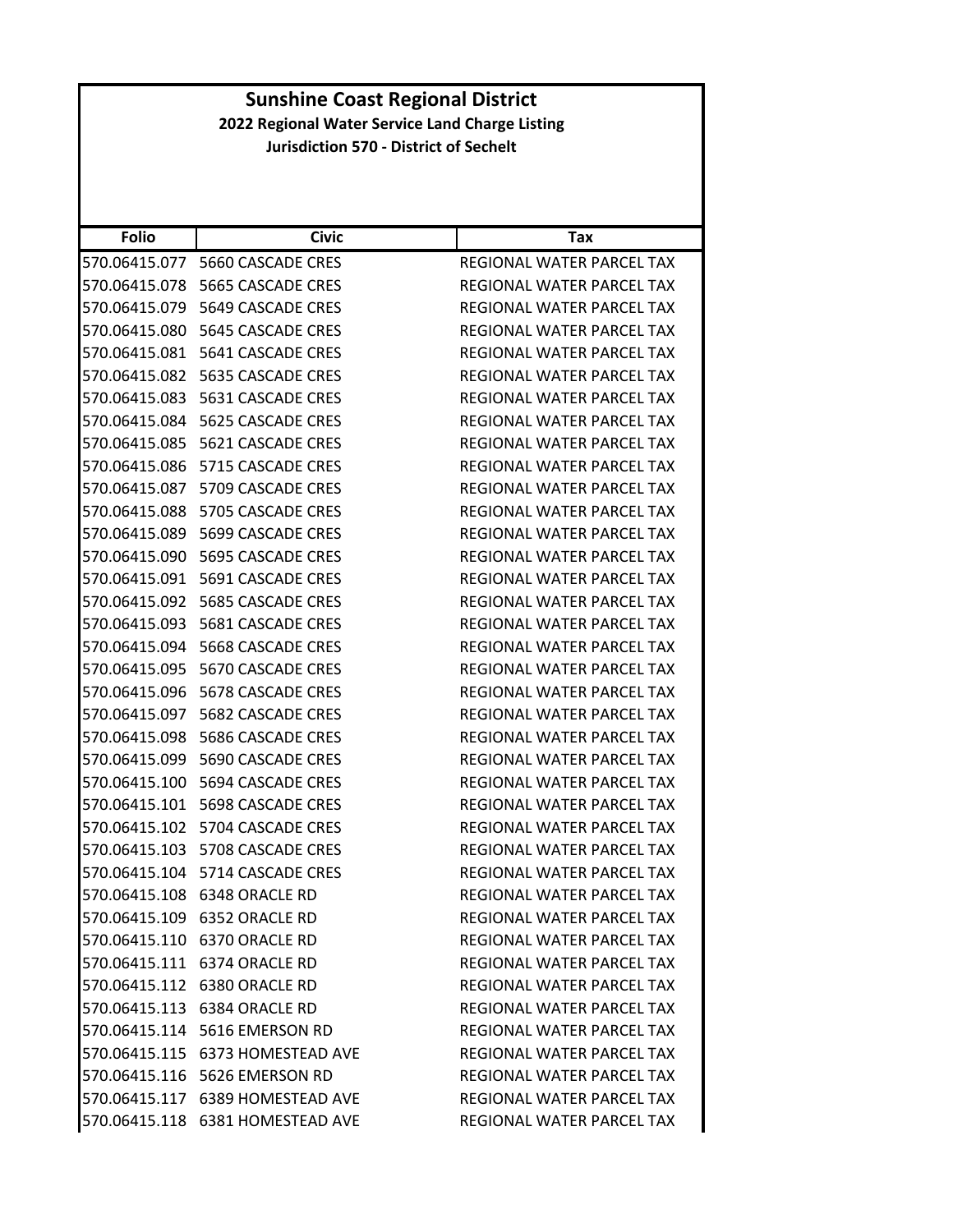#### **Folio Civic Tax Sunshine Coast Regional District 2022 Regional Water Service Land Charge Listing Jurisdiction 570 ‐ District of Sechelt** 570.06415.119 6369 HOMESTEAD AVE REGIONAL WATER PARCEL TAX 570.06415.120 6365 HOMESTEAD AVE REGIONAL WATER PARCEL TAX 570.06415.121 6363 HOMESTEAD AVE REGIONAL WATER PARCEL TAX 570.06415.122 6359 HOMESTEAD AVE REGIONAL WATER PARCEL TAX 570.06415.123 6353 HOMESTEAD AVE REGIONAL WATER PARCEL TAX 570.06415.124 6347 HOMESTEAD AVE REGIONAL WATER PARCEL TAX 570.06415.125 6343 HOMESTEAD AVE REGIONAL WATER PARCEL TAX 570.06415.126 6339 HOMESTEAD AVE REGIONAL WATER PARCEL TAX 570.06415.127 6331 HOMESTEAD AVE REGIONAL WATER PARCEL TAX 570.06415.129 6338 HOMESTEAD AVE REGIONAL WATER PARCEL TAX 570.06415.130 6344 HOMESTEAD AVE REGIONAL WATER PARCEL TAX 570.06415.131 5639 COOK PL REGIONAL WATER PARCEL TAX 570.06415.132 5645 COOK PL **REGIONAL WATER PARCEL TAX** 570.06415.133 5657 COOK PL REGIONAL WATER PARCEL TAX 570.06415.134 5663 COOK PL REGIONAL WATER PARCEL TAX 570.06415.135 5648 COOK PL REGIONAL WATER PARCEL TAX 570.06415.136 5656 COOK PL REGIONAL WATER PARCEL TAX 570.06415.137 5660 COOK PL REGIONAL WATER PARCEL TAX 570.06415.138 5651 COOK PL REGIONAL WATER PARCEL TAX 570.06415.141 5608 EMERSON RD REGIONAL WATER PARCEL TAX 570.06415.142 6392 ORACLE RD REGIONAL WATER PARCEL TAX 570.06416.011 6289 TYLER RD REGIONAL WATER PARCEL TAX 570.06416.012 5680 NICKERSON RD REGIONAL WATER PARCEL TAX 570.06416.013 5672 NICKERSON RD REGIONAL WATER PARCEL TAX 570.06416.014 5664 NICKERSON RD REGIONAL WATER PARCEL TAX 570.06416.015 5650 NICKERSON RD REGIONAL WATER PARCEL TAX 570.06416.016 5642 NICKERSON RD REGIONAL WATER PARCEL TAX 570.06416.017 5634 NICKERSON RD REGIONAL WATER PARCEL TAX 570.06416.018 5628 NICKERSON RD REGIONAL WATER PARCEL TAX 570.06416.019 5618 NICKERSON RD REGIONAL WATER PARCEL TAX 570.06416.020 5608 NICKERSON RD REGIONAL WATER PARCEL TAX 570.06416.021 5600 NICKERSON RD REGIONAL WATER PARCEL TAX 570.06416.100 6393 BAILLIE RD REGIONAL WATER PARCEL TAX 570.06416.105 6387 BAILLIE RD REGIONAL WATER PARCEL TAX

570.06416.110 6381 BAILLIE RD REGIONAL WATER PARCEL TAX 570.06416.130 6201 TYLER RD REGIONAL WATER PARCEL TAX 570.06416.131 5685 ANDRES RD REGIONAL WATER PARCEL TAX 570.06416.132 5681 ANDRES RD REGIONAL WATER PARCEL TAX 570.06416.133 5677 ANDRES RD REGIONAL WATER PARCEL TAX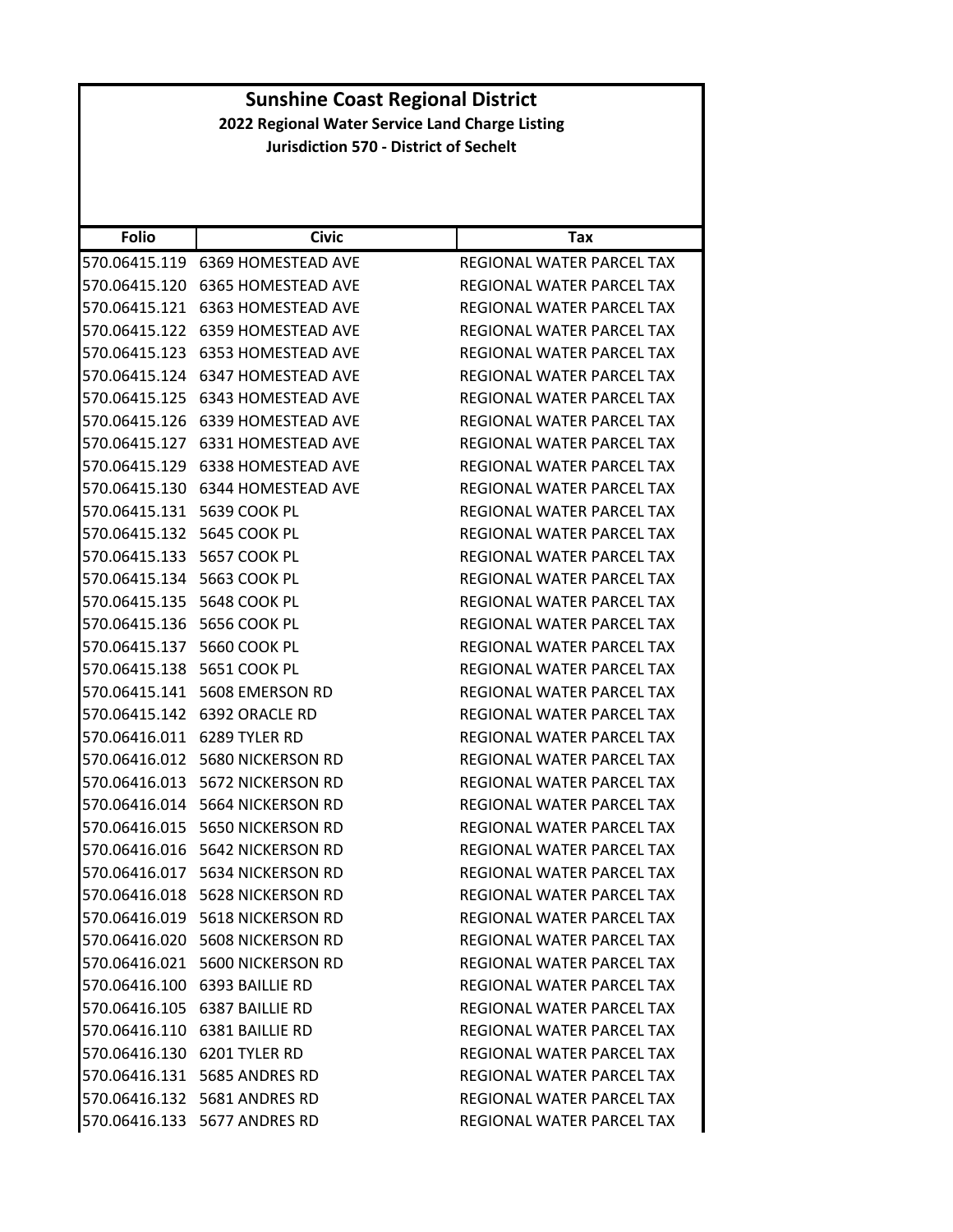| <b>Folio</b>  | <b>Civic</b>                       | Tax                              |
|---------------|------------------------------------|----------------------------------|
|               | 570.06416.134 5673 ANDRES RD       | REGIONAL WATER PARCEL TAX        |
|               | 570.06416.135    5669 ANDRES RD    | REGIONAL WATER PARCEL TAX        |
| 570.06416.136 | 5665 ANDRES RD                     | REGIONAL WATER PARCEL TAX        |
|               | 570.06416.137 6266 KEVINS RD       | REGIONAL WATER PARCEL TAX        |
|               | 570.06416.138    6262    KEVINS RD | REGIONAL WATER PARCEL TAX        |
|               | 570.06416.139    6258 KEVINS RD    | REGIONAL WATER PARCEL TAX        |
|               | 570.06416.140 6254 KEVINS RD       | REGIONAL WATER PARCEL TAX        |
|               | 570.06416.141    6250 KEVINS RD    | REGIONAL WATER PARCEL TAX        |
|               | 570.06416.142    6246 KEVINS RD    | REGIONAL WATER PARCEL TAX        |
|               | 570.06416.143    6242    KEVINS RD | REGIONAL WATER PARCEL TAX        |
|               | 570.06416.144 6238 KEVINS RD       | REGIONAL WATER PARCEL TAX        |
|               | 570.06416.145    6234 KEVINS RD    | REGIONAL WATER PARCEL TAX        |
|               | 570.06416.146    6230 KEVINS RD    | REGIONAL WATER PARCEL TAX        |
|               | 570.06416.147 6227 KEVINS RD       | REGIONAL WATER PARCEL TAX        |
|               | 570.06416.148 6231 KEVINS RD       | REGIONAL WATER PARCEL TAX        |
|               | 570.06416.149 6235 KEVINS RD       | REGIONAL WATER PARCEL TAX        |
|               | 570.06416.150 6239 KEVINS RD       | REGIONAL WATER PARCEL TAX        |
|               | 570.06416.151 6245 KEVINS RD       | REGIONAL WATER PARCEL TAX        |
|               | 570.06416.152    6249 KEVINS RD    | REGIONAL WATER PARCEL TAX        |
| 570.06416.153 | 6253 KEVINS RD                     | REGIONAL WATER PARCEL TAX        |
|               | 570.06416.154 6257 KEVINS RD       | REGIONAL WATER PARCEL TAX        |
|               | 570.06416.155    6261 KEVINS RD    | REGIONAL WATER PARCEL TAX        |
|               | 570.06416.156    5656 ANDRES RD    | REGIONAL WATER PARCEL TAX        |
|               |                                    | REGIONAL WATER PARCEL TAX        |
| 570.06416.160 | 1-6233 TYLER RD                    | REGIONAL WATER PARCEL TAX        |
|               | 570.06416.161 2-6233 TYLER RD      | REGIONAL WATER PARCEL TAX        |
|               | 570.06416.162 3-6233 TYLER RD      | REGIONAL WATER PARCEL TAX        |
|               |                                    | REGIONAL WATER PARCEL TAX        |
|               | 570.06416.164 5-6233 TYLER RD      | REGIONAL WATER PARCEL TAX        |
|               | 570.06416.165 6-6233 TYLER RD      | REGIONAL WATER PARCEL TAX        |
|               | 570.06416.166 7-6233 TYLER RD      | REGIONAL WATER PARCEL TAX        |
|               | 570.06416.167 8-6233 TYLER RD      | REGIONAL WATER PARCEL TAX        |
|               | 570.06416.168 9-6233 TYLER RD      | <b>REGIONAL WATER PARCEL TAX</b> |
|               | 570.06416.169 10-6233 TYLER RD     | REGIONAL WATER PARCEL TAX        |
|               | 570.06416.170 11-6233 TYLER RD     | REGIONAL WATER PARCEL TAX        |
|               | 570.06416.171 12-6233 TYLER RD     | REGIONAL WATER PARCEL TAX        |
|               | 570.06416.172 13-6233 TYLER RD     | REGIONAL WATER PARCEL TAX        |
|               | 570.06416.173 14-6233 TYLER RD     | REGIONAL WATER PARCEL TAX        |
|               | 570.06416.174 15-6233 TYLER RD     | REGIONAL WATER PARCEL TAX        |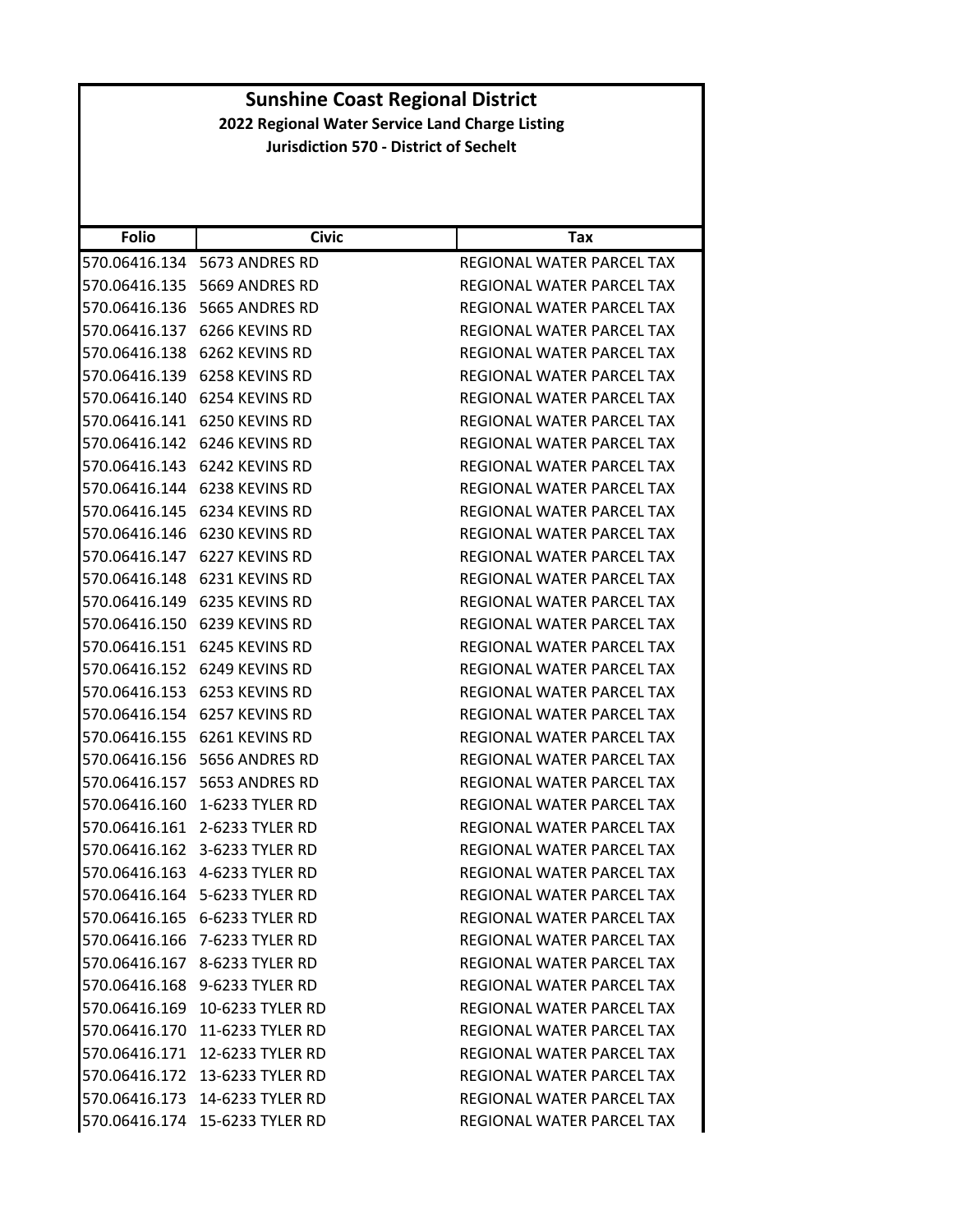| <b>Folio</b>  | <b>Civic</b>                      | Tax                              |
|---------------|-----------------------------------|----------------------------------|
|               | 570.06416.175 16-6233 TYLER RD    | REGIONAL WATER PARCEL TAX        |
|               | 570.06416.176 17-6233 TYLER RD    | REGIONAL WATER PARCEL TAX        |
|               | 570.06416.177 18-6233 TYLER RD    | REGIONAL WATER PARCEL TAX        |
|               | 570.06416.200 5649 ANDRES RD      | REGIONAL WATER PARCEL TAX        |
|               | 570.06416.205    5645 ANDRES RD   | REGIONAL WATER PARCEL TAX        |
| 570.06416.210 | 5639 ANDRES RD                    | REGIONAL WATER PARCEL TAX        |
|               | 570.06416.215    5633 ANDRES RD   | REGIONAL WATER PARCEL TAX        |
|               | 570.06416.220 5629 ANDRES RD      | REGIONAL WATER PARCEL TAX        |
|               | 570.06416.225    5623 ANDRES RD   | REGIONAL WATER PARCEL TAX        |
|               | 570.06416.230 6277 APOLLO RD      | REGIONAL WATER PARCEL TAX        |
| 570.06416.235 | 6271 APOLLO RD                    | REGIONAL WATER PARCEL TAX        |
|               | 570.06416.240 6267 APOLLO RD      | REGIONAL WATER PARCEL TAX        |
| 570.06416.245 | 6263 APOLLO RD                    | REGIONAL WATER PARCEL TAX        |
|               | 570.06416.250 6259 APOLLO RD      | REGIONAL WATER PARCEL TAX        |
| 570.06416.255 | 6255 APOLLO RD                    | REGIONAL WATER PARCEL TAX        |
| 570.06416.260 | 6251 APOLLO RD                    | REGIONAL WATER PARCEL TAX        |
|               | 570.06416.265    5620 PETERS CRES | REGIONAL WATER PARCEL TAX        |
|               | 570.06416.270 5624 PETER CRES     | REGIONAL WATER PARCEL TAX        |
|               | 570.06416.275    5628 PETER CRES  | REGIONAL WATER PARCEL TAX        |
| 570.06416.280 | 5632 PETER CRES                   | REGIONAL WATER PARCEL TAX        |
|               | 570.06416.285    5636 PETER CRES  | REGIONAL WATER PARCEL TAX        |
|               | 570.06416.290 5640 PETER CRES     | REGIONAL WATER PARCEL TAX        |
|               | 570.06416.295    5642 PETER CRES  | REGIONAL WATER PARCEL TAX        |
|               | 570.06416.300 5641 PETER CRES     | REGIONAL WATER PARCEL TAX        |
| 570.06416.305 | 6262 APOLLO RD                    | REGIONAL WATER PARCEL TAX        |
|               | 570.06416.310    5622 ANDRES RD   | REGIONAL WATER PARCEL TAX        |
|               | 570.06416.315    5626 ANDRES RD   | <b>REGIONAL WATER PARCEL TAX</b> |
|               |                                   | <b>REGIONAL WATER PARCEL TAX</b> |
|               | 570.06416.325    5636 ANDRES RD   | <b>REGIONAL WATER PARCEL TAX</b> |
|               | 570.06416.330 5644 ANDRES RD      | REGIONAL WATER PARCEL TAX        |
|               | 570.06416.335    5648 ANDRES RD   | REGIONAL WATER PARCEL TAX        |
|               | 570.06416.340    5652 ANDRES RD   | REGIONAL WATER PARCEL TAX        |
|               | 570.06416.350 6276 ORACLE RD      | REGIONAL WATER PARCEL TAX        |
|               | 570.06416.355 6270 ORACLE RD      | REGIONAL WATER PARCEL TAX        |
|               | 570.06416.360 6264 ORACLE RD      | REGIONAL WATER PARCEL TAX        |
|               | 570.06416.365 6260 ORACLE RD      | REGIONAL WATER PARCEL TAX        |
|               | 570.06416.370 6256 ORACLE RD      | REGIONAL WATER PARCEL TAX        |
|               | 570.06416.375 6252 ORACLE RD      | REGIONAL WATER PARCEL TAX        |
|               | 570.06416.380 6360 BAILLIE RD     | REGIONAL WATER PARCEL TAX        |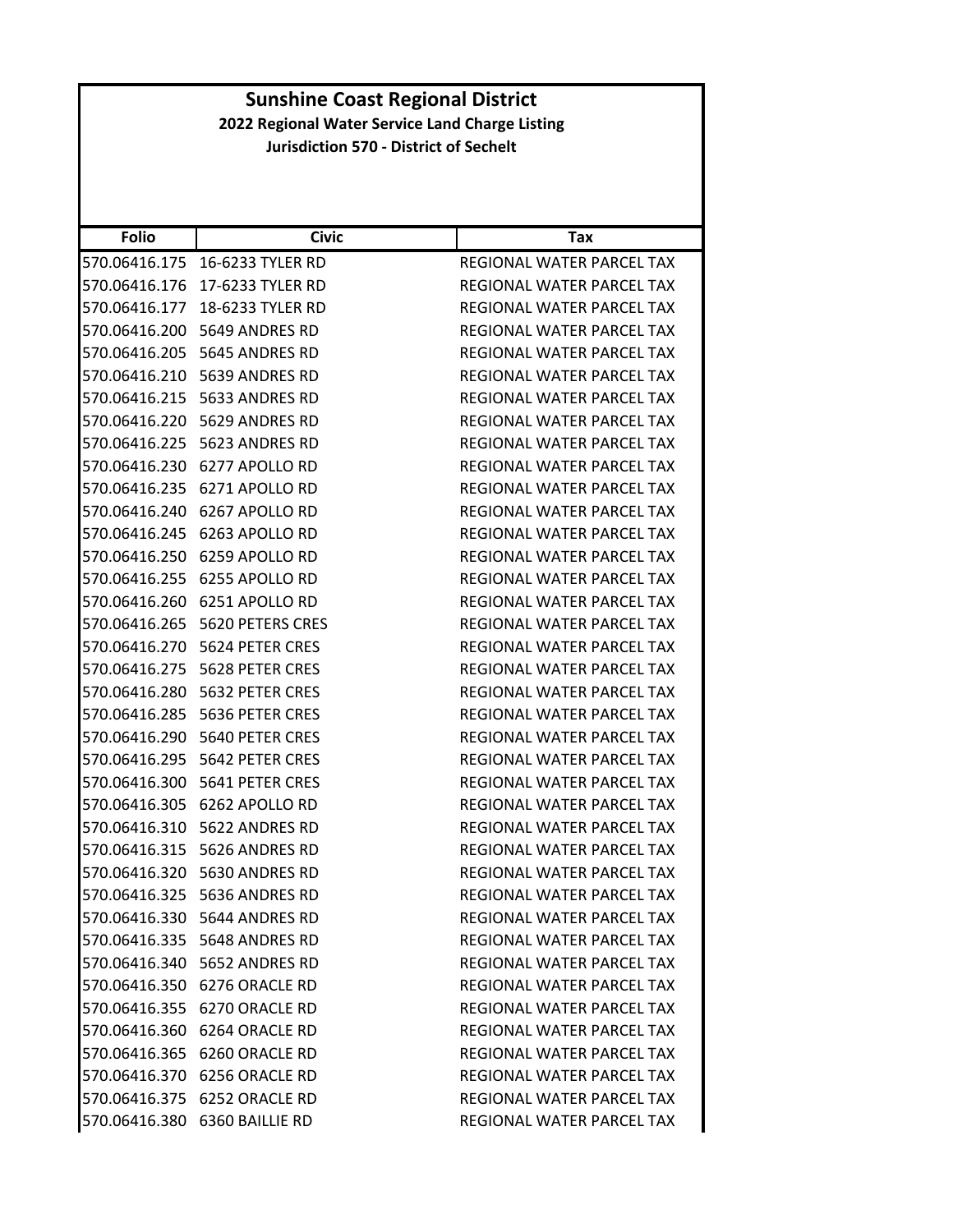| <b>Folio</b>  | <b>Civic</b>                  | Tax                              |
|---------------|-------------------------------|----------------------------------|
| 570.06416.385 | 6364 BAILLIE RD               | REGIONAL WATER PARCEL TAX        |
| 570.06416.390 | 6370 BAILLIE RD               | REGIONAL WATER PARCEL TAX        |
| 570.06416.395 | 6376 BAILLIE RD               | REGIONAL WATER PARCEL TAX        |
| 570.06416.400 | 6380 BAILLIE RD               | REGIONAL WATER PARCEL TAX        |
| 570.06416.405 | 6384 BAILLIE RD               | REGIONAL WATER PARCEL TAX        |
| 570.06416.500 | 6401 BAILLIE RD               | REGIONAL WATER PARCEL TAX        |
| 570.06416.505 | 6397 BAILLIE RD               | REGIONAL WATER PARCEL TAX        |
| 570.06416.515 | 5648 PARTRIDGE WAY            | REGIONAL WATER PARCEL TAX        |
| 570.06416.520 | 5652 PARTRIDGE WAY            | REGIONAL WATER PARCEL TAX        |
| 570.06416.525 | 5656 PARTRIDGE WAY            | REGIONAL WATER PARCEL TAX        |
| 570.06416.530 | 5660 PARTRIDGE WAY            | REGIONAL WATER PARCEL TAX        |
| 570.06416.535 | 5664 PARTRIDGE WAY            | REGIONAL WATER PARCEL TAX        |
| 570.06416.540 | 5668 PARTRIDGE WAY            | REGIONAL WATER PARCEL TAX        |
| 570.06416.545 | 5672 PARTRIDGE WAY            | REGIONAL WATER PARCEL TAX        |
| 570.06416.550 | 5676 PARTRIDGE WAY            | <b>REGIONAL WATER PARCEL TAX</b> |
| 570.06416.555 | 5680 PARTRIDGE WAY            | <b>REGIONAL WATER PARCEL TAX</b> |
| 570.06416.560 | 5684 PARTRIDGE WAY            | REGIONAL WATER PARCEL TAX        |
| 570.06416.565 | 5688 PARTRIDGE WAY            | REGIONAL WATER PARCEL TAX        |
| 570.06416.570 | 5692 PARTRIDGE WAY            | REGIONAL WATER PARCEL TAX        |
| 570.06416.575 | 5691 PARTRIDGE WAY            | REGIONAL WATER PARCEL TAX        |
| 570.06416.580 | 5687 PARTRIDGE WAY            | REGIONAL WATER PARCEL TAX        |
| 570.06416.585 | 5683 PARTRIDGE WAY            | REGIONAL WATER PARCEL TAX        |
| 570.06417.000 | 6190 ORACLE RD                | REGIONAL WATER PARCEL TAX        |
| 570.06417.001 | 6202 ORACLE RD                | REGIONAL WATER PARCEL TAX        |
| 570.06417.002 | 6208 ORACLE RD                | REGIONAL WATER PARCEL TAX        |
| 570.06417.003 | 6216 ORACLE RD                | <b>REGIONAL WATER PARCEL TAX</b> |
| 570.06417.004 | 6226 ORACLE RD                | REGIONAL WATER PARCEL TAX        |
| 570.06417.005 | 6306 BAILLIE RD               | REGIONAL WATER PARCEL TAX        |
| 570.06417.006 | 6305 BAILLIE RD               | REGIONAL WATER PARCEL TAX        |
| 570.06417.007 |                               | REGIONAL WATER PARCEL TAX        |
|               | 570.06417.008 6249 APOLLO RD  | REGIONAL WATER PARCEL TAX        |
|               | 570.06417.009 6247 APOLLO RD  | REGIONAL WATER PARCEL TAX        |
|               | 570.06417.010 6327 BAILLIE RD | REGIONAL WATER PARCEL TAX        |
|               | 570.06417.011 6250 APOLLO RD  | REGIONAL WATER PARCEL TAX        |
|               | 570.06417.012 6239 DELPHI PL  | REGIONAL WATER PARCEL TAX        |
|               | 570.06417.013 6241 DELPHI PL  | REGIONAL WATER PARCEL TAX        |
|               | 570.06417.014 6245 DELPHI PL  | REGIONAL WATER PARCEL TAX        |
|               | 570.06417.015 6251 DELPHI PL  | REGIONAL WATER PARCEL TAX        |
|               | 570.06417.016 6355 BAILLIE RD | REGIONAL WATER PARCEL TAX        |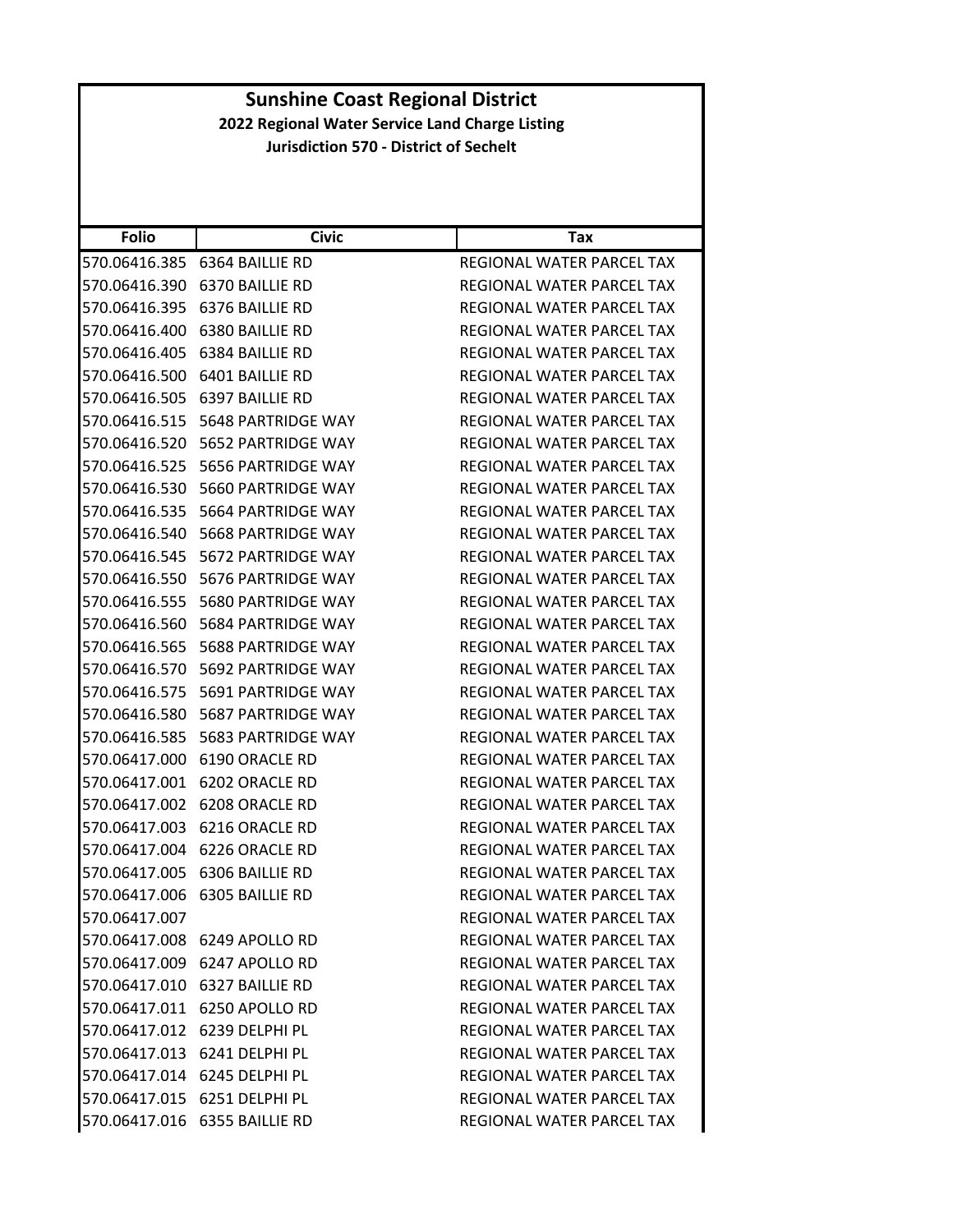| <b>Folio</b>               | <b>Civic</b>                     | Tax                              |
|----------------------------|----------------------------------|----------------------------------|
| 570.06417.017              | 6349 BAILLIE RD                  | REGIONAL WATER PARCEL TAX        |
| 570.06417.018              | 6354 BAILLIE RD                  | REGIONAL WATER PARCEL TAX        |
|                            | 570.06417.019 6350 BAILLIE RD    | REGIONAL WATER PARCEL TAX        |
| 570.06417.020              | 6346 BAILLIE RD                  | REGIONAL WATER PARCEL TAX        |
|                            | 570.06417.021 6338 BAILLIE RD    | REGIONAL WATER PARCEL TAX        |
| 570.06417.022              | 6332 BAILLIE RD                  | <b>REGIONAL WATER PARCEL TAX</b> |
| 570.06417.023              | 6326 BAILLIE RD                  | REGIONAL WATER PARCEL TAX        |
|                            | 570.06417.024 6316 BAILLIE RD    | REGIONAL WATER PARCEL TAX        |
| 570.06417.025              | 6310 BAILLIE RD                  | REGIONAL WATER PARCEL TAX        |
|                            | 570.06417.026 6201 DODONA PL     | REGIONAL WATER PARCEL TAX        |
| 570.06417.027              | 6205 DODONA PL                   | REGIONAL WATER PARCEL TAX        |
| 570.06417.028              | 6209 DODONA PL                   | <b>REGIONAL WATER PARCEL TAX</b> |
| 570.06417.029              | 6212 DODONA PL                   | REGIONAL WATER PARCEL TAX        |
|                            | 570.06417.030 6208 DODONA PL     | REGIONAL WATER PARCEL TAX        |
|                            | 570.06417.031 6204 DODONA PL     | REGIONAL WATER PARCEL TAX        |
| 570.06417.032              | <b>5627 PAGE RD</b>              | REGIONAL WATER PARCEL TAX        |
| 570.06417.033 5631 PAGE RD |                                  | REGIONAL WATER PARCEL TAX        |
| 570.06417.034              | 5637 PAGE RD                     | <b>REGIONAL WATER PARCEL TAX</b> |
|                            | 570.06417.035 6203 MAXI LANE     | REGIONAL WATER PARCEL TAX        |
| 570.06419.011              | 5760 NICKERSON RD                | REGIONAL WATER PARCEL TAX        |
| 570.06419.020              | 5752 NICKERSON RD                | REGIONAL WATER PARCEL TAX        |
|                            | 570.06419.030 5746 NICKERSON RD  | REGIONAL WATER PARCEL TAX        |
| 570.06419.040              | 5740 NICKERSON RD                | REGIONAL WATER PARCEL TAX        |
|                            | 570.06419.050 5734 NICKERSON RD  | REGIONAL WATER PARCEL TAX        |
| 570.06419.060              | 5728 NICKERSON RD                | REGIONAL WATER PARCEL TAX        |
| 570.06419.070              | 5724 NICKERSON RD                | REGIONAL WATER PARCEL TAX        |
| 570.06419.080              | 5720 NICKERSON RD                | REGIONAL WATER PARCEL TAX        |
| 570.06419.081              | 5714 NICKERSON RD                | REGIONAL WATER PARCEL TAX        |
|                            |                                  | REGIONAL WATER PARCEL TAX        |
|                            | 570.06420.001 5751 NICKERSON RD  | REGIONAL WATER PARCEL TAX        |
|                            | 570.06420.004 6326 TOWER RD      | REGIONAL WATER PARCEL TAX        |
|                            | 570.06420.069 5661 NICKERSON RD  | REGIONAL WATER PARCEL TAX        |
|                            | 570.06420.070 5667 NICKERSON RD  | <b>REGIONAL WATER PARCEL TAX</b> |
|                            | 570.06420.071 5671 NICKERSON RD  | REGIONAL WATER PARCEL TAX        |
|                            | 570.06420.072 5675 NICKERSON RD  | REGIONAL WATER PARCEL TAX        |
|                            | 570.06420.073 5679 NICKERSON RD  | REGIONAL WATER PARCEL TAX        |
|                            | 570.06420.074 5685 NICKERSON RD  | REGIONAL WATER PARCEL TAX        |
|                            | 570.06420.075 5689 NICKERSON RD  | REGIONAL WATER PARCEL TAX        |
|                            | 570.06420.101 6270 HOMESTEAD AVE | REGIONAL WATER PARCEL TAX        |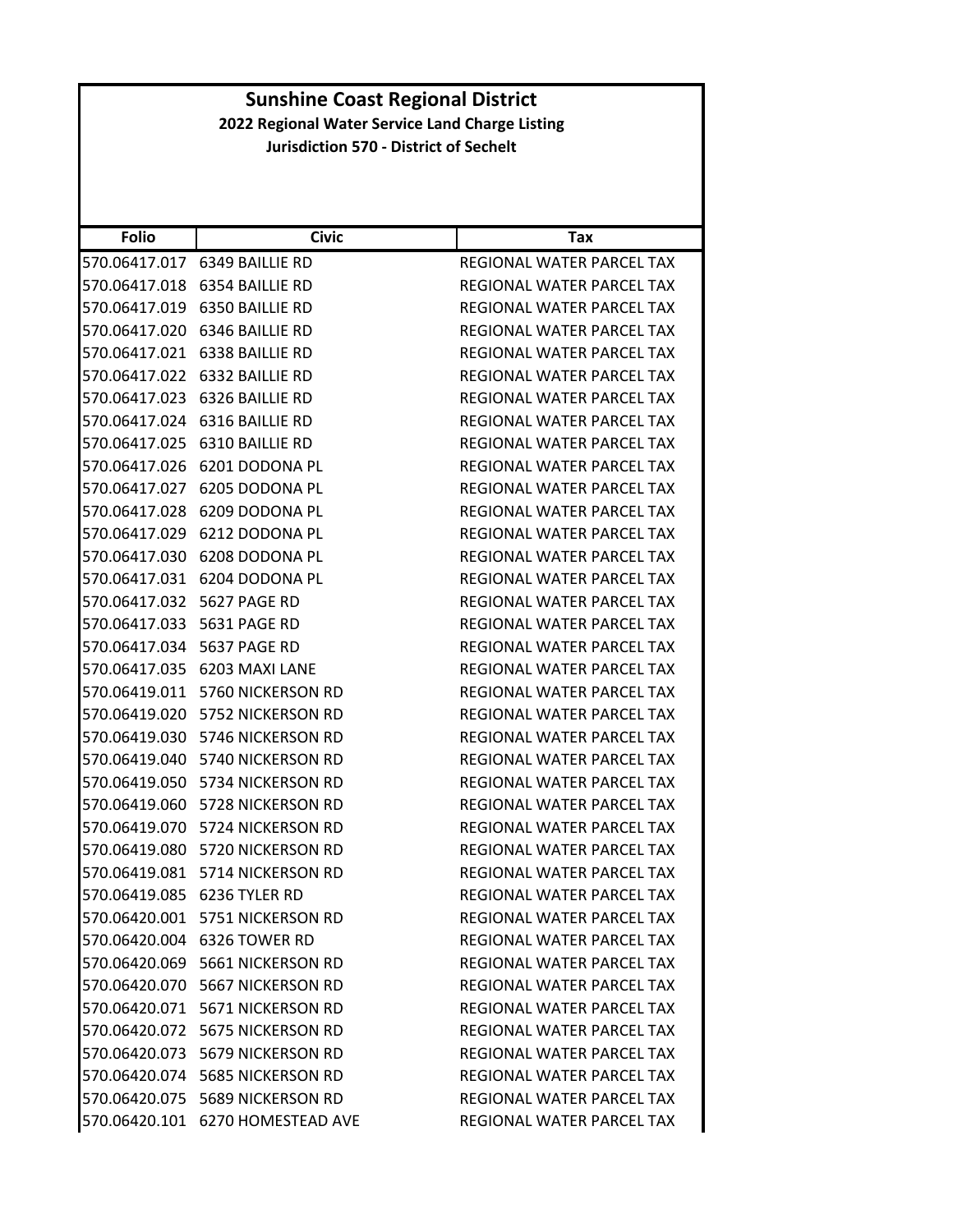|               | <b>Sunshine Coast Regional District</b>                                                          |                                  |  |
|---------------|--------------------------------------------------------------------------------------------------|----------------------------------|--|
|               | 2022 Regional Water Service Land Charge Listing<br><b>Jurisdiction 570 - District of Sechelt</b> |                                  |  |
|               |                                                                                                  |                                  |  |
|               |                                                                                                  |                                  |  |
|               |                                                                                                  |                                  |  |
| <b>Folio</b>  | <b>Civic</b>                                                                                     | <b>Tax</b>                       |  |
|               | 570.06420.102    6276 HOMESTEAD AVE                                                              | REGIONAL WATER PARCEL TAX        |  |
|               | 570.06420.103 5660 LEONARD WYND                                                                  | REGIONAL WATER PARCEL TAX        |  |
|               | 570.06420.104 5668 LEONARD WYND                                                                  | REGIONAL WATER PARCEL TAX        |  |
| 570.06420.105 | 5670 LEONARD WYND                                                                                | REGIONAL WATER PARCEL TAX        |  |
|               | 570.06420.106 5671 LEONARD WYND                                                                  | REGIONAL WATER PARCEL TAX        |  |
|               | 570.06420.107    5675 LEONARD WYND                                                               | REGIONAL WATER PARCEL TAX        |  |
|               | 570.06420.108 5676 LEONARD WYND                                                                  | REGIONAL WATER PARCEL TAX        |  |
|               | 570.06420.109 6321 WILLIAMS PL                                                                   | REGIONAL WATER PARCEL TAX        |  |
| 570.06420.110 | 6317 WILLIAMS PL                                                                                 | REGIONAL WATER PARCEL TAX        |  |
|               | 570.06420.111 6315 WILLIAMS PL                                                                   | REGIONAL WATER PARCEL TAX        |  |
| 570.06420.112 | 6312 WILLIAMS PL                                                                                 | REGIONAL WATER PARCEL TAX        |  |
|               | 570.06420.113 6316 WILLIAMS PL                                                                   | <b>REGIONAL WATER PARCEL TAX</b> |  |
| 570.06420.114 | 6320 WILLIAMS PL                                                                                 | <b>REGIONAL WATER PARCEL TAX</b> |  |
| 570.06420.115 | 6324 WILLIAMS PL                                                                                 | REGIONAL WATER PARCEL TAX        |  |
|               | 570.06420.116 6330 WILLIAMS PL                                                                   | REGIONAL WATER PARCEL TAX        |  |
| 570.06420.117 | 6334 WILLIAMS PL                                                                                 | REGIONAL WATER PARCEL TAX        |  |
|               | 570.06420.118 6340 WILLIAMS PL                                                                   | REGIONAL WATER PARCEL TAX        |  |
| 570.06420.119 | 6346 WILLIAMS PL                                                                                 | REGIONAL WATER PARCEL TAX        |  |
| 570.06420.120 | 6352 WILLIAMS PL                                                                                 | REGIONAL WATER PARCEL TAX        |  |
|               | 570.06420.121 6358 WILLIAMS PL                                                                   | REGIONAL WATER PARCEL TAX        |  |
|               | 570.06420.122 6343 WILLIAMS PL                                                                   | REGIONAL WATER PARCEL TAX        |  |
|               | 570.06420.123 6349 WILLIAMS PL                                                                   | REGIONAL WATER PARCEL TAX        |  |
| 570.06420.124 | 6353 WILLIAMS PL                                                                                 | <b>REGIONAL WATER PARCEL TAX</b> |  |
|               | 570.06420.125 6359 WILLIAMS PL                                                                   | REGIONAL WATER PARCEL TAX        |  |
|               | 570.06420.126 6365 WILLIAMS PL                                                                   | REGIONAL WATER PARCEL TAX        |  |
|               | 570.06420.127 6371 WILLIAMS PL                                                                   | REGIONAL WATER PARCEL TAX        |  |
|               | 570.06420.128 6377 WILLIAMS PL                                                                   | <b>REGIONAL WATER PARCEL TAX</b> |  |
|               | 570.06420.129 6381 WILLIAMS PL                                                                   | REGIONAL WATER PARCEL TAX        |  |
|               | 570.06420.130 6385 WILLIAMS PL                                                                   | REGIONAL WATER PARCEL TAX        |  |
|               | 570.06420.131    6389 WILLIAMS PL                                                                | REGIONAL WATER PARCEL TAX        |  |
|               | 570.06421.002    5734 MASON RD                                                                   | REGIONAL WATER PARCEL TAX        |  |
|               | 570.06421.004 5720 MASON RD                                                                      | REGIONAL WATER PARCEL TAX        |  |
|               | 570.06421.010 6481 REEVES RD                                                                     | REGIONAL WATER PARCEL TAX        |  |
|               | 570.06421.020 5770 MASON RD                                                                      | REGIONAL WATER PARCEL TAX        |  |
|               | 570.06421.030 5760 MASON RD                                                                      | REGIONAL WATER PARCEL TAX        |  |
|               | 570.06421.040 6403 REEVES RD                                                                     | REGIONAL WATER PARCEL TAX        |  |
|               | 570.06421.042 6433 REEVES RD                                                                     | REGIONAL WATER PARCEL TAX        |  |
|               |                                                                                                  |                                  |  |
|               | 570.06421.101 5684 EMILY WAY                                                                     | REGIONAL WATER PARCEL TAX        |  |
|               | 570.06421.102 5688 EMILY WAY                                                                     | REGIONAL WATER PARCEL TAX        |  |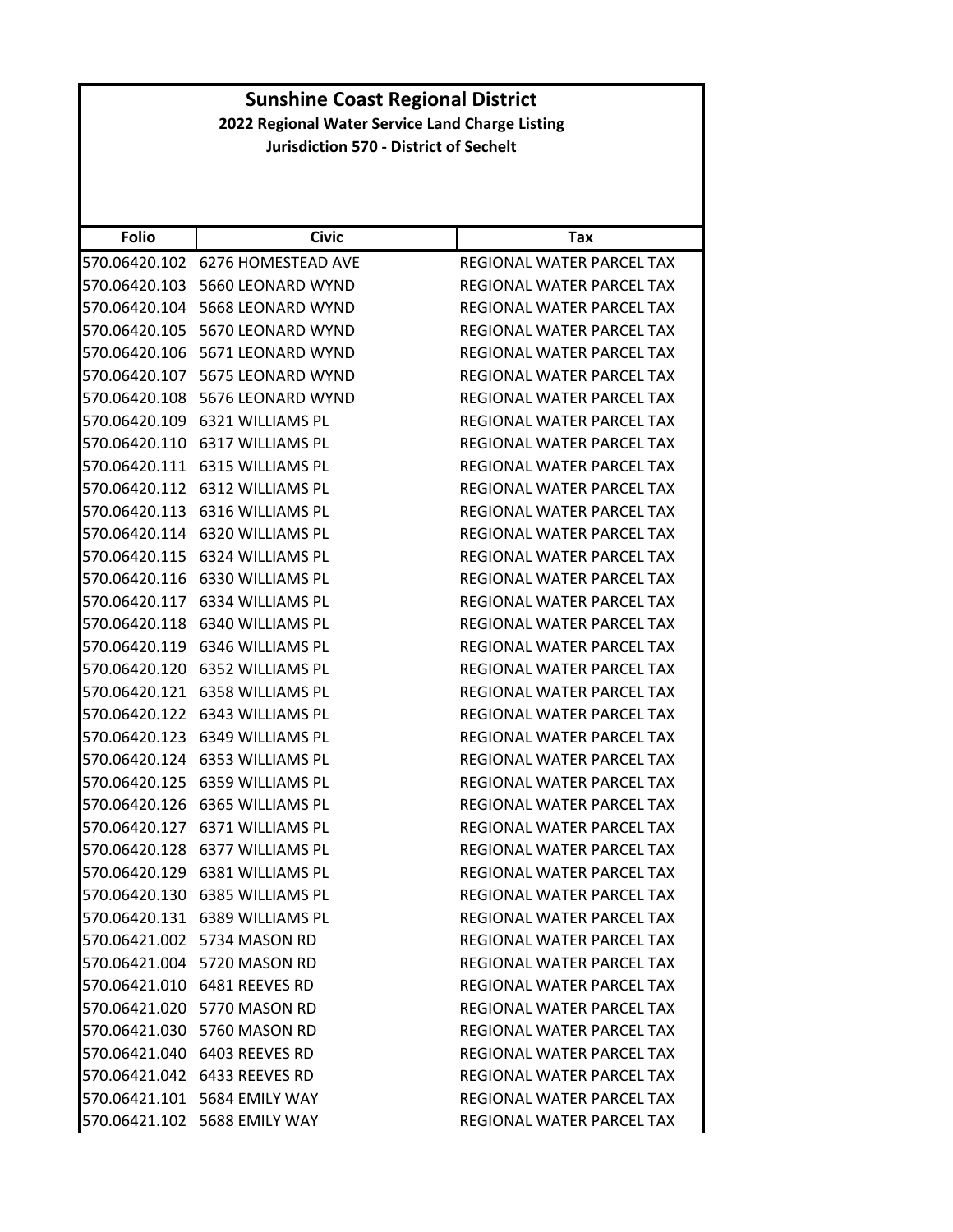| <b>Folio</b>  | <b>Civic</b>                     | Tax                              |
|---------------|----------------------------------|----------------------------------|
| 570.06421.103 | 5692 EMILY WAY                   | REGIONAL WATER PARCEL TAX        |
|               | 570.06421.104 5696 EMILY WAY     | <b>REGIONAL WATER PARCEL TAX</b> |
| 570.06421.105 | 5700 EMILY WAY                   | REGIONAL WATER PARCEL TAX        |
|               | 570.06421.106 5704 EMILY WAY     | REGIONAL WATER PARCEL TAX        |
|               | 570.06421.107 5708 EMILY WAY     | REGIONAL WATER PARCEL TAX        |
| 570.06421.108 | 5712 EMILY WAY                   | REGIONAL WATER PARCEL TAX        |
|               | 570.06421.109 5714 EMILY WAY     | REGIONAL WATER PARCEL TAX        |
| 570.06421.110 | 5718 EMILY WAY                   | REGIONAL WATER PARCEL TAX        |
| 570.06421.111 | 5722 EMILY WAY                   | REGIONAL WATER PARCEL TAX        |
|               | 570.06421.112 5726 EMILY WAY     | REGIONAL WATER PARCEL TAX        |
| 570.06421.113 | 5728 EMILY WAY                   | REGIONAL WATER PARCEL TAX        |
|               | 570.06421.114 5732 EMILY WAY     | REGIONAL WATER PARCEL TAX        |
| 570.06421.115 | 5736 EMILY WAY                   | REGIONAL WATER PARCEL TAX        |
|               | 570.06421.116 5740 EMILY WAY     | REGIONAL WATER PARCEL TAX        |
|               | 570.06421.117 5744 EMILY WAY     | REGIONAL WATER PARCEL TAX        |
| 570.06421.118 | 6315 TOWER RD                    | REGIONAL WATER PARCEL TAX        |
|               | 570.06421.119 6319 TOWER RD      | REGIONAL WATER PARCEL TAX        |
| 570.06421.120 | 5748 EMILY WAY                   | REGIONAL WATER PARCEL TAX        |
| 570.06421.121 | 5739 EMILY WAY                   | REGIONAL WATER PARCEL TAX        |
| 570.06421.122 | 5735 EMILY WAY                   | REGIONAL WATER PARCEL TAX        |
| 570.06421.123 | 5731 EMILY WAY                   | REGIONAL WATER PARCEL TAX        |
|               | 570.06421.124 5727 EMILY WAY     | REGIONAL WATER PARCEL TAX        |
| 570.06421.125 | 5723 EMILY WAY                   | REGIONAL WATER PARCEL TAX        |
| 570.06421.126 | 5719 EMILY WAY                   | REGIONAL WATER PARCEL TAX        |
| 570.06421.127 | 5703 EMILY WAY                   | REGIONAL WATER PARCEL TAX        |
| 570.06421.128 | 5699 EMILY WAY                   | REGIONAL WATER PARCEL TAX        |
| 570.06421.129 | 5695 EMILY WAY                   | <b>REGIONAL WATER PARCEL TAX</b> |
| 570.06421.130 | 5691 EMILY WAY                   | REGIONAL WATER PARCEL TAX        |
|               | 570.06421.131    5687 EMILY WAY  | REGIONAL WATER PARCEL TAX        |
|               | 570.06421.132 5683 EMILY WAY     | REGIONAL WATER PARCEL TAX        |
|               | 570.06421.133    5699 CARTIER RD | REGIONAL WATER PARCEL TAX        |
|               | 570.06421.134 5703 CARTIER RD    | REGIONAL WATER PARCEL TAX        |
|               | 570.06421.135 5707 CARTIER RD    | REGIONAL WATER PARCEL TAX        |
|               | 570.06421.136 5711 CARTIER RD    | REGIONAL WATER PARCEL TAX        |
|               | 570.06421.137 5715 CARTIER RD    | REGIONAL WATER PARCEL TAX        |
|               | 570.06421.138 5719 CARTIER RD    | REGIONAL WATER PARCEL TAX        |
|               | 570.06421.139 5723 CARTIER RD    | REGIONAL WATER PARCEL TAX        |
|               | 570.06421.140 5727 CARTIER RD    | REGIONAL WATER PARCEL TAX        |
|               | 570.06421.141    5731 CARTIER RD | REGIONAL WATER PARCEL TAX        |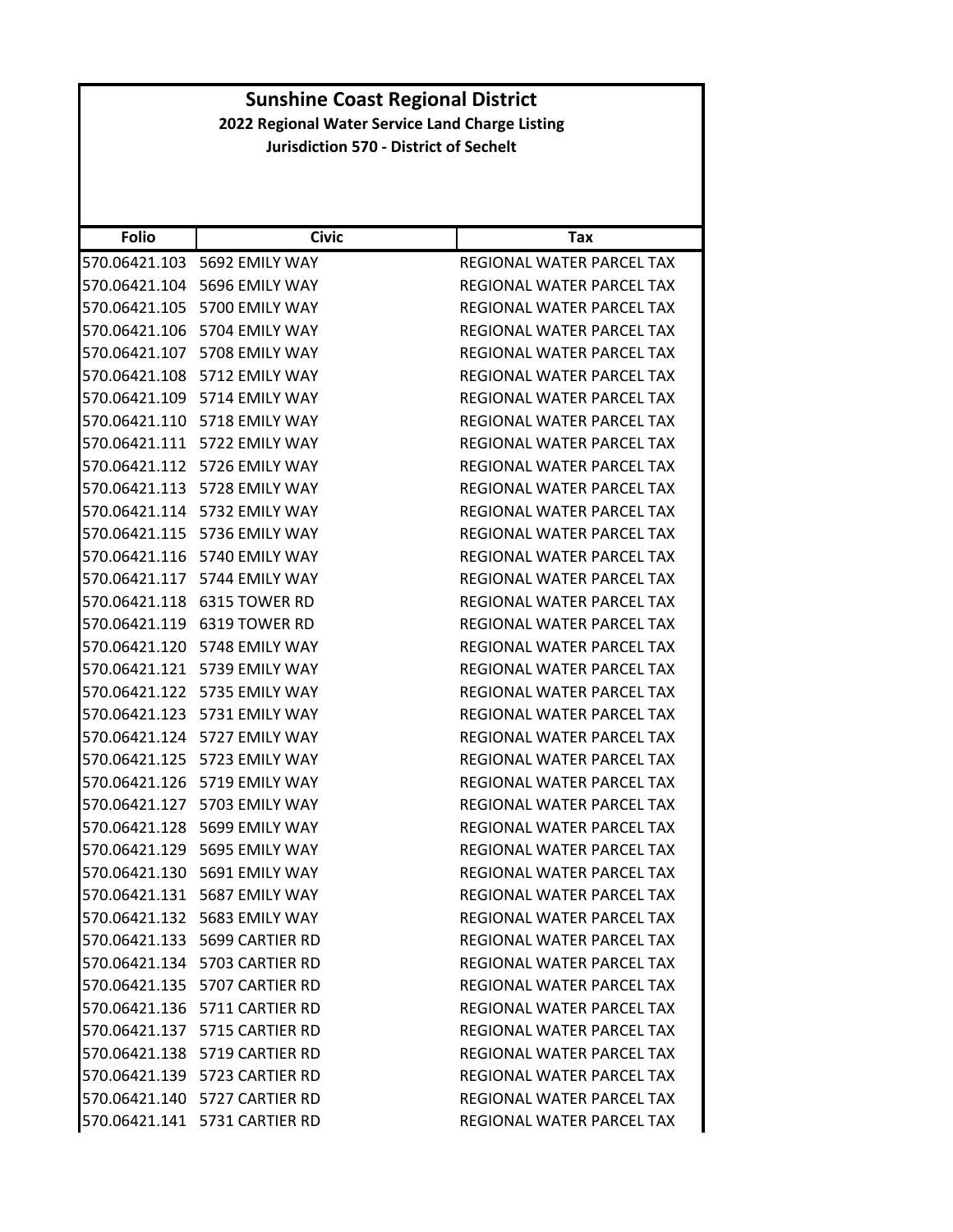| <b>Folio</b>  | <b>Civic</b>                        | Tax                              |
|---------------|-------------------------------------|----------------------------------|
|               | 570.06421.142 5735 CARTIER RD       | REGIONAL WATER PARCEL TAX        |
|               |                                     | REGIONAL WATER PARCEL TAX        |
|               |                                     | REGIONAL WATER PARCEL TAX        |
|               | 570.06421.145    5747 CARTIER RD    | REGIONAL WATER PARCEL TAX        |
|               |                                     | REGIONAL WATER PARCEL TAX        |
| 570.06421.147 | 5720 LOUISE WAY                     | <b>REGIONAL WATER PARCEL TAX</b> |
|               | 570.06421.148    5716    LOUISE WAY | REGIONAL WATER PARCEL TAX        |
|               |                                     | REGIONAL WATER PARCEL TAX        |
|               | 570.06421.150 5708 LOUISE WAY       | REGIONAL WATER PARCEL TAX        |
| 570.06421.151 | 5702 LOUISE WAY                     | REGIONAL WATER PARCEL TAX        |
| 570.06421.152 | 5696 LOUISE WAY                     | REGIONAL WATER PARCEL TAX        |
|               | 570.06421.153    5692    LOUISE WAY | REGIONAL WATER PARCEL TAX        |
|               | 570.06421.154    5688    LOUISE WAY | REGIONAL WATER PARCEL TAX        |
|               |                                     | REGIONAL WATER PARCEL TAX        |
| 570.06421.156 | 5691 LOUISE WAY                     | REGIONAL WATER PARCEL TAX        |
| 570.06421.157 | 5687 LOUISE WAY                     | REGIONAL WATER PARCEL TAX        |
| 570.06421.158 | 5683 LOUISE WAY                     | REGIONAL WATER PARCEL TAX        |
|               | 570.06421.159 5726 CARTIER RD       | REGIONAL WATER PARCEL TAX        |
|               | 570.06421.160 5732 CARTIER RD       | REGIONAL WATER PARCEL TAX        |
| 570.06421.161 | 5738 CARTIER RD                     | REGIONAL WATER PARCEL TAX        |
|               | 570.06421.162    5744 CARTIER RD    | REGIONAL WATER PARCEL TAX        |
|               | 570.06421.176 6311 TYLER RD         | REGIONAL WATER PARCEL TAX        |
|               | 570.06421.177 6317 TYLER RD         | REGIONAL WATER PARCEL TAX        |
| 570.06421.178 | 6321 TYLER RD                       | REGIONAL WATER PARCEL TAX        |
| 570.06421.179 | 6325 TYLER RD                       | REGIONAL WATER PARCEL TAX        |
|               | 570.06421.180    6331 TYLER RD      | <b>REGIONAL WATER PARCEL TAX</b> |
| 570.06421.181 | 6335 TYLER RD                       | REGIONAL WATER PARCEL TAX        |
|               | 570.06421.182 6341 TYLER RD         | <b>REGIONAL WATER PARCEL TAX</b> |
| 570.06421.183 | 6347 TYLER RD                       | REGIONAL WATER PARCEL TAX        |
|               | 570.06421.184 6351 TYLER RD         | <b>REGIONAL WATER PARCEL TAX</b> |
|               | 570.06421.185 6357 TYLER RD         | REGIONAL WATER PARCEL TAX        |
|               | 570.06421.186    5699 NICKERSON RD  | REGIONAL WATER PARCEL TAX        |
|               | 570.06421.187 5705 NICKERSON RD     | REGIONAL WATER PARCEL TAX        |
|               | 570.06421.188 5711 NICKERSON RD     | REGIONAL WATER PARCEL TAX        |
|               | 570.06421.189 5717 NICKERSON RD     | REGIONAL WATER PARCEL TAX        |
|               | 570.06421.190    5723 NICKERSON RD  | REGIONAL WATER PARCEL TAX        |
|               | 570.06421.191 5727 NICKERSON RD     | <b>REGIONAL WATER PARCEL TAX</b> |
|               | 570.06421.192    5731 NICKERSON RD  | REGIONAL WATER PARCEL TAX        |
|               | 570.06421.193 5735 NICKERSON RD     | REGIONAL WATER PARCEL TAX        |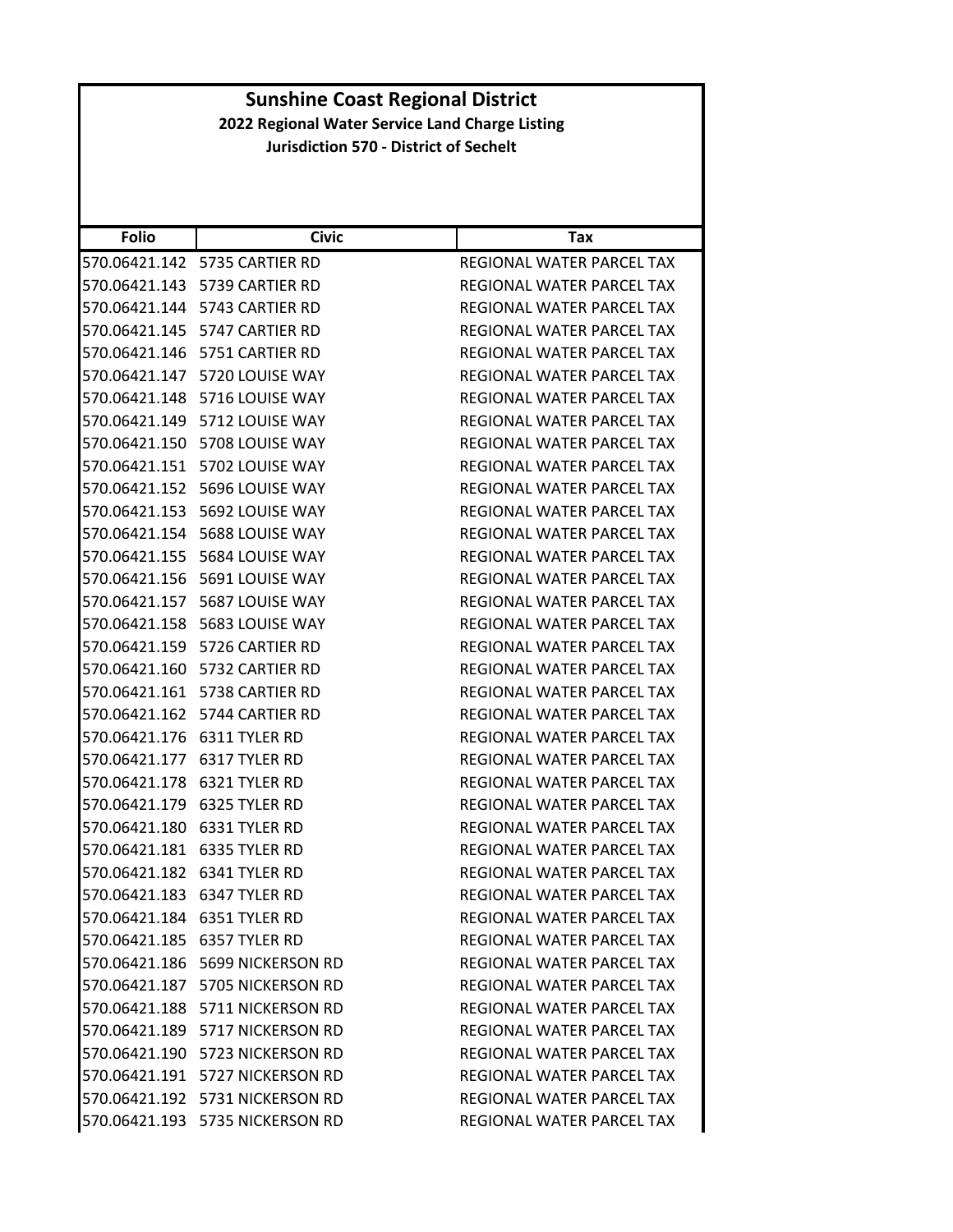| <b>Folio</b>  | <b>Civic</b>                     | Tax                              |
|---------------|----------------------------------|----------------------------------|
|               | 570.06421.194 5739 NICKERSON RD  | REGIONAL WATER PARCEL TAX        |
|               |                                  | REGIONAL WATER PARCEL TAX        |
|               | 570.06421.200 6327 TOWER RD      | <b>REGIONAL WATER PARCEL TAX</b> |
|               | 570.06421.205 6333 TOWER RD      | REGIONAL WATER PARCEL TAX        |
| 570.06421.210 | 6337 TOWER RD                    | REGIONAL WATER PARCEL TAX        |
| 570.06421.215 | 6343 TOWER RD                    | REGIONAL WATER PARCEL TAX        |
|               | 570.06421.220    6347 TOWER RD   | REGIONAL WATER PARCEL TAX        |
|               | 570.06421.225 6353 TOWER RD      | REGIONAL WATER PARCEL TAX        |
|               | 570.06421.230 6357 TOWER RD      | REGIONAL WATER PARCEL TAX        |
| 570.06421.235 | 6363 TOWER RD                    | REGIONAL WATER PARCEL TAX        |
|               | 570.06421.240 6367 TOWER RD      | REGIONAL WATER PARCEL TAX        |
|               |                                  | REGIONAL WATER PARCEL TAX        |
|               | 570.06421.250 6377 TOWER RD      | REGIONAL WATER PARCEL TAX        |
|               | 570.06421.255 6383 TOWER RD      | REGIONAL WATER PARCEL TAX        |
| 570.06421.260 | 6387 TOWER RD                    | <b>REGIONAL WATER PARCEL TAX</b> |
|               | 570.06421.265 6393 TOWER RD      | REGIONAL WATER PARCEL TAX        |
|               | 570.06421.270 6397 TOWER RD      | REGIONAL WATER PARCEL TAX        |
|               | 570.06421.275 6403 TOWER RD      | REGIONAL WATER PARCEL TAX        |
|               | 570.06421.280 6407 TOWER RD      | REGIONAL WATER PARCEL TAX        |
| 570.06422.000 | 6418 REEVES RD                   | REGIONAL WATER PARCEL TAX        |
|               | 570.06422.205    6467 WIGARD RD  | REGIONAL WATER PARCEL TAX        |
|               |                                  | REGIONAL WATER PARCEL TAX        |
|               | 570.06423.000 6540 REEVES RD     | REGIONAL WATER PARCEL TAX        |
| 570.06424.000 | 5941 MASON RD                    | REGIONAL WATER PARCEL TAX        |
| 570.06449.000 | 1831 TYSON RD                    | REGIONAL WATER PARCEL TAX        |
|               | 570.06450.005 4186 ROCKY RD      | REGIONAL WATER PARCEL TAX        |
|               | 570.06450.010 4196 ROCKY RD      | <b>REGIONAL WATER PARCEL TAX</b> |
|               | 570.06450.015 4200 ROCKY RD      | REGIONAL WATER PARCEL TAX        |
|               | 570.06479.010 6008 CORACLE PL    | REGIONAL WATER PARCEL TAX        |
|               | 570.06479.020 6012 CORACLE PL    | REGIONAL WATER PARCEL TAX        |
|               |                                  | REGIONAL WATER PARCEL TAX        |
|               | 570.06479.040 6024 CORACLE PL    | REGIONAL WATER PARCEL TAX        |
|               | 570.06479.050 6028 CORACLE PL    | REGIONAL WATER PARCEL TAX        |
|               |                                  | REGIONAL WATER PARCEL TAX        |
|               |                                  | REGIONAL WATER PARCEL TAX        |
|               | 570.06479.100 6041 SANDY HOOK RD | REGIONAL WATER PARCEL TAX        |
|               | 570.06479.105 6037 SANDY HOOK RD | REGIONAL WATER PARCEL TAX        |
|               | 570.06479.120 6040 CORACLE PL    | REGIONAL WATER PARCEL TAX        |
| 570.06479.135 | <b>6005 ARK RD</b>               | REGIONAL WATER PARCEL TAX        |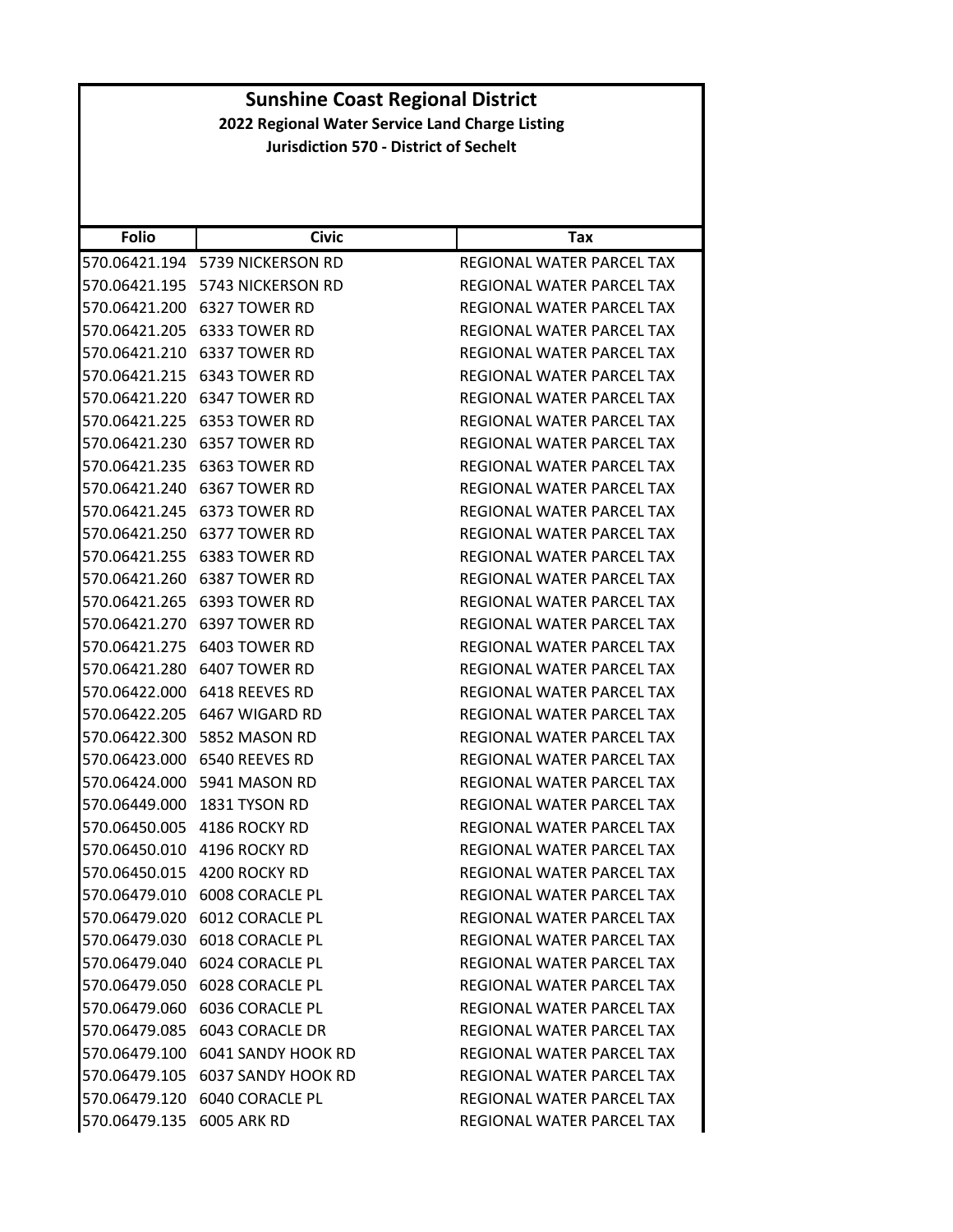| <b>Folio</b>  | <b>Civic</b>                  | Tax                              |
|---------------|-------------------------------|----------------------------------|
| 570.06479.165 | 5999 ARK RD                   | REGIONAL WATER PARCEL TAX        |
| 570.06479.170 | <b>6907 PORPOISE DR</b>       | REGIONAL WATER PARCEL TAX        |
| 570.06479.180 | 6913 PORPOISE DR              | REGIONAL WATER PARCEL TAX        |
| 570.06479.190 | 6917 PORPOISE DR              | REGIONAL WATER PARCEL TAX        |
| 570.06479.201 | 6919 PRAWN WAY                | REGIONAL WATER PARCEL TAX        |
| 570.06479.211 | 6921 PRAWN WAY                | REGIONAL WATER PARCEL TAX        |
| 570.06479.220 | 6208 CORACLE DR               | REGIONAL WATER PARCEL TAX        |
| 570.06479.230 | 6200 CORACLE DR               | REGIONAL WATER PARCEL TAX        |
| 570.06479.240 | 6868 SHRIMP WAY               | REGIONAL WATER PARCEL TAX        |
| 570.06479.250 | 6189 CORACLE DR               | REGIONAL WATER PARCEL TAX        |
| 570.06479.260 | 6195 CORACLE DR               | REGIONAL WATER PARCEL TAX        |
| 570.06479.270 | 6201 CORACLE DR               | REGIONAL WATER PARCEL TAX        |
| 570.06479.280 | <b>6207 CORACLE DR</b>        | <b>REGIONAL WATER PARCEL TAX</b> |
| 570.06479.290 | 6223 CORACLE DR               | REGIONAL WATER PARCEL TAX        |
| 570.06479.300 | 6015 CORACLE PL               | REGIONAL WATER PARCEL TAX        |
| 570.06479.310 | 6021 CORACLE PL               | REGIONAL WATER PARCEL TAX        |
| 570.06479.320 | <b>6025 CORACLE PL</b>        | REGIONAL WATER PARCEL TAX        |
| 570.06479.330 | 6031 CORACLE PL               | <b>REGIONAL WATER PARCEL TAX</b> |
| 570.06479.340 | <b>6035 CORACLE PL</b>        | REGIONAL WATER PARCEL TAX        |
| 570.06479.350 | 6039 CORACLE PL               | REGIONAL WATER PARCEL TAX        |
| 570.06479.360 | 6043 CORACLE PL               | REGIONAL WATER PARCEL TAX        |
| 570.06479.370 | 6041 CORACLE PL               | REGIONAL WATER PARCEL TAX        |
| 570.06479.380 | 6190 CORACLE DR               | REGIONAL WATER PARCEL TAX        |
| 570.06479.390 | 6034 CORACLE DR               | REGIONAL WATER PARCEL TAX        |
| 570.06479.400 | 6028 CORACLE DR               | REGIONAL WATER PARCEL TAX        |
| 570.06479.410 | 6031 CORACLE DR               | REGIONAL WATER PARCEL TAX        |
| 570.06479.430 | 6019 SANDY HOOK RD            | REGIONAL WATER PARCEL TAX        |
| 570.06479.450 | <b>6053 CORACLE DR</b>        | REGIONAL WATER PARCEL TAX        |
| 570.06479.460 | <b>6055 CORACLE DR</b>        | REGIONAL WATER PARCEL TAX        |
|               | 570.06479.470 6061 CORACLE DR | REGIONAL WATER PARCEL TAX        |
|               | 570.06479.480 6065 CORACLE DR | REGIONAL WATER PARCEL TAX        |
|               | 570.06479.490 6067 CORACLE DR | REGIONAL WATER PARCEL TAX        |
|               | 570.06479.500 6071 CORACLE DR | <b>REGIONAL WATER PARCEL TAX</b> |
|               | 570.06479.510 6075 CORACLE DR | REGIONAL WATER PARCEL TAX        |
|               | 570.06479.520 6081 CORACLE DR | REGIONAL WATER PARCEL TAX        |
|               | 570.06479.530 6085 CORACLE DR | REGIONAL WATER PARCEL TAX        |
| 570.06479.540 |                               | REGIONAL WATER PARCEL TAX        |
|               | 570.06479.550 6093 CORACLE DR | REGIONAL WATER PARCEL TAX        |
|               | 570.06479.555 6101 CORACLE DR | REGIONAL WATER PARCEL TAX        |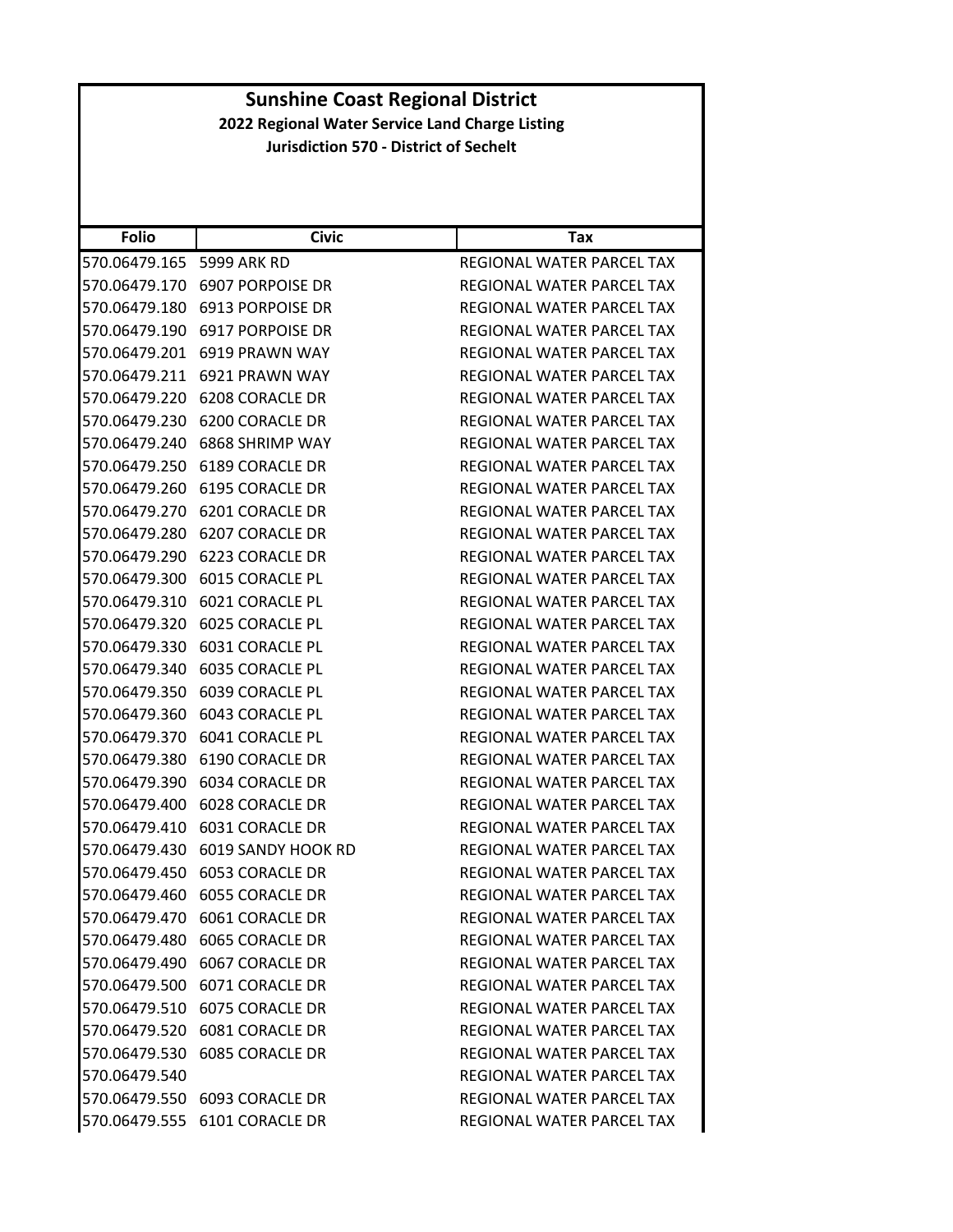| <b>Folio</b>  | <b>Civic</b>                        | Tax                              |
|---------------|-------------------------------------|----------------------------------|
| 570.06479.560 | 6109 CORACLE DR                     | REGIONAL WATER PARCEL TAX        |
| 570.06479.565 |                                     | REGIONAL WATER PARCEL TAX        |
| 570.06479.570 | 6115 CORACLE DR                     | REGIONAL WATER PARCEL TAX        |
| 570.06479.575 | 6121 CORACLE DR                     | REGIONAL WATER PARCEL TAX        |
| 570.06479.580 | 6127 CORACLE DR                     | REGIONAL WATER PARCEL TAX        |
| 570.06479.585 | 6129 CORACLE DR                     | <b>REGIONAL WATER PARCEL TAX</b> |
| 570.06479.590 | 6133 CORACLE DR                     | REGIONAL WATER PARCEL TAX        |
| 570.06479.595 | 6137 CORACLE DR                     | REGIONAL WATER PARCEL TAX        |
| 570.06479.600 | 6143 CORACLE DR                     | REGIONAL WATER PARCEL TAX        |
| 570.06479.605 | 6044 CORACLE PL                     | REGIONAL WATER PARCEL TAX        |
| 570.06479.610 | <b>6157 CORACLE DR</b>              | REGIONAL WATER PARCEL TAX        |
| 570.06479.615 | 6163 CORACLE DR                     | REGIONAL WATER PARCEL TAX        |
| 570.06479.620 | 6179 CORACLE DR                     | REGIONAL WATER PARCEL TAX        |
| 570.06479.625 |                                     | REGIONAL WATER PARCEL TAX        |
| 570.06479.630 | 6152 CORACLE DR                     | REGIONAL WATER PARCEL TAX        |
| 570.06479.635 |                                     | REGIONAL WATER PARCEL TAX        |
| 570.06479.640 | 6164 CORACLE DR                     | REGIONAL WATER PARCEL TAX        |
| 570.06479.645 | <b>6168 CORACLE DR</b>              | REGIONAL WATER PARCEL TAX        |
| 570.06479.660 | 6858 SHRIMP WAY                     | REGIONAL WATER PARCEL TAX        |
| 570.06479.661 | <b>6054 CORACLE DR</b>              | REGIONAL WATER PARCEL TAX        |
| 570.06479.662 | 6044 CORACLE DR                     | REGIONAL WATER PARCEL TAX        |
| 570.06479.665 | 5958 SANDY HOOK RD                  | REGIONAL WATER PARCEL TAX        |
| 570.06479.670 | 5952 SANDY HOOK RD                  | REGIONAL WATER PARCEL TAX        |
| 570.06479.675 | 6910 PORPOISE DR                    | REGIONAL WATER PARCEL TAX        |
| 570.06479.677 | <b>6815 SANDY HOOK TRAIL</b>        | REGIONAL WATER PARCEL TAX        |
| 570.06479.678 |                                     | REGIONAL WATER PARCEL TAX        |
| 570.06479.679 | <b>6799 SANDY HOOK TRAIL</b>        | REGIONAL WATER PARCEL TAX        |
| 570.06479.680 | <b>6791 SANDY HOOK TRAIL</b>        | <b>REGIONAL WATER PARCEL TAX</b> |
| 570.06479.681 | <b>6783 SANDY HOOK TRAIL</b>        | REGIONAL WATER PARCEL TAX        |
| 570.06479.682 | 6777 SANDY HOOK TRAIL               | REGIONAL WATER PARCEL TAX        |
|               | 570.06479.683 6767 SANDY HOOK TRAIL | REGIONAL WATER PARCEL TAX        |
|               | 570.06479.684 6761 SANDY HOOK TRAIL | REGIONAL WATER PARCEL TAX        |
| 570.06479.685 | <b>6753 SANDY HOOK TRAIL</b>        | <b>REGIONAL WATER PARCEL TAX</b> |
| 570.06479.686 | <b>6745 SANDY HOOK TRAIL</b>        | REGIONAL WATER PARCEL TAX        |
| 570.06479.687 | 5952 SKOOKUMCHUK RD                 | REGIONAL WATER PARCEL TAX        |
|               | 570.06479.688 5968 SKOOKUMCHUK RD   | REGIONAL WATER PARCEL TAX        |
| 570.06479.689 | 5962 SKOOKUMCHUK RD                 | REGIONAL WATER PARCEL TAX        |
| 570.06479.690 | 5963 SKOOKUMCHUK RD                 | REGIONAL WATER PARCEL TAX        |
| 570.06479.691 | 6882 SEAVIEW RD                     | REGIONAL WATER PARCEL TAX        |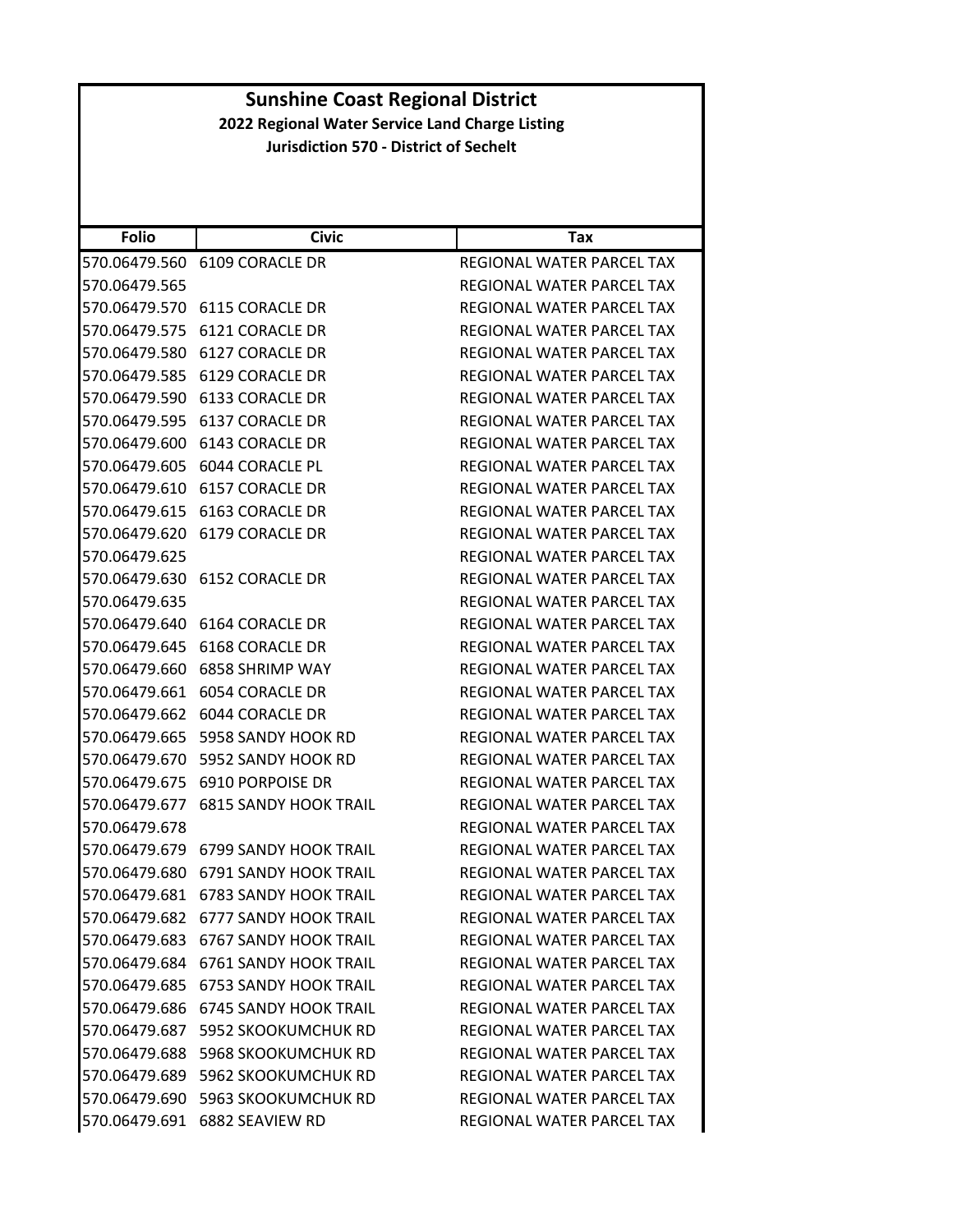| <b>Folio</b>               | <b>Civic</b>          | Tax                              |
|----------------------------|-----------------------|----------------------------------|
| 570.06479.692              | 6876 SEAVIEW RD       | REGIONAL WATER PARCEL TAX        |
| 570.06479.693              | 6872 SEAVIEW RD       | REGIONAL WATER PARCEL TAX        |
| 570.06479.694              | 6866 SEAVIEW RD       | <b>REGIONAL WATER PARCEL TAX</b> |
| 570.06479.695              | 6860 SEAVIEW RD       | REGIONAL WATER PARCEL TAX        |
| 570.06479.696              | 6854 SEAVIEW RD       | REGIONAL WATER PARCEL TAX        |
| 570.06479.697              | 6850 SEAVIEW RD       | REGIONAL WATER PARCEL TAX        |
| 570.06479.698              | 6846 SEAVIEW RD       | REGIONAL WATER PARCEL TAX        |
| 570.06479.699              |                       | REGIONAL WATER PARCEL TAX        |
| 570.06479.701              | 6840 SEAVIEW RD       | REGIONAL WATER PARCEL TAX        |
| 570.06479.702              |                       | REGIONAL WATER PARCEL TAX        |
| 570.06479.705              | 6851 SEAVIEW RD       | REGIONAL WATER PARCEL TAX        |
| 570.06479.706              | 6855 SEAVIEW RD       | REGIONAL WATER PARCEL TAX        |
| 570.06479.707              |                       | REGIONAL WATER PARCEL TAX        |
| 570.06479.708              | 6859 SEAVIEW RD       | REGIONAL WATER PARCEL TAX        |
| 570.06479.709              | 6863 SEAVIEW RD       | <b>REGIONAL WATER PARCEL TAX</b> |
| 570.06479.713              | 6879 SEAVIEW RD       | REGIONAL WATER PARCEL TAX        |
| 570.06479.714              | 6883 SEAVIEW RD       | REGIONAL WATER PARCEL TAX        |
| 570.06479.715              | 6887 SEAVIEW RD       | REGIONAL WATER PARCEL TAX        |
| 570.06479.717              | 6836 SEAVIEW RD       | REGIONAL WATER PARCEL TAX        |
| 570.06479.718              | 6845 SEAVIEW RD       | REGIONAL WATER PARCEL TAX        |
| 570.06479.800              | 6873 SEAVIEW RD       | REGIONAL WATER PARCEL TAX        |
| 570.06479.805              | <b>SEAVIEW RD</b>     | REGIONAL WATER PARCEL TAX        |
| 570.06479.810              | 6027 SANDY HOOK RD    | REGIONAL WATER PARCEL TAX        |
| 570.06481.000              | 6777 SECHELT INLET RD | REGIONAL WATER PARCEL TAX        |
| 570.06486.000              | 6622 SECHELT INLET RD | REGIONAL WATER PARCEL TAX        |
| 570.06488.000              | 6787 SECHELT INLET RD | REGIONAL WATER PARCEL TAX        |
| 570.06489.000              | 6785 SECHELT INLET RD | REGIONAL WATER PARCEL TAX        |
| 570.06490.000              | 6783 SECHELT INLET RD | REGIONAL WATER PARCEL TAX        |
| 570.06500.000              |                       | <b>REGIONAL WATER PARCEL TAX</b> |
| 570.06550.000 5518 HILL RD |                       | REGIONAL WATER PARCEL TAX        |
| 570.06551.005 5504 HILL RD |                       | REGIONAL WATER PARCEL TAX        |
| 570.06551.010 5500 HILL RD |                       | REGIONAL WATER PARCEL TAX        |
| 570.06551.015 5496 HILL RD |                       | REGIONAL WATER PARCEL TAX        |
| 570.06551.020 5490 HILL RD |                       | REGIONAL WATER PARCEL TAX        |
| 570.06551.025 5482 HILL RD |                       | REGIONAL WATER PARCEL TAX        |
| 570.06551.030 HILL RD      |                       | REGIONAL WATER PARCEL TAX        |
| 570.06551.035 5493 HILL RD |                       | REGIONAL WATER PARCEL TAX        |
| 570.06551.040 5497 HILL RD |                       | REGIONAL WATER PARCEL TAX        |
| 570.06551.045 7077 DALE RD |                       | REGIONAL WATER PARCEL TAX        |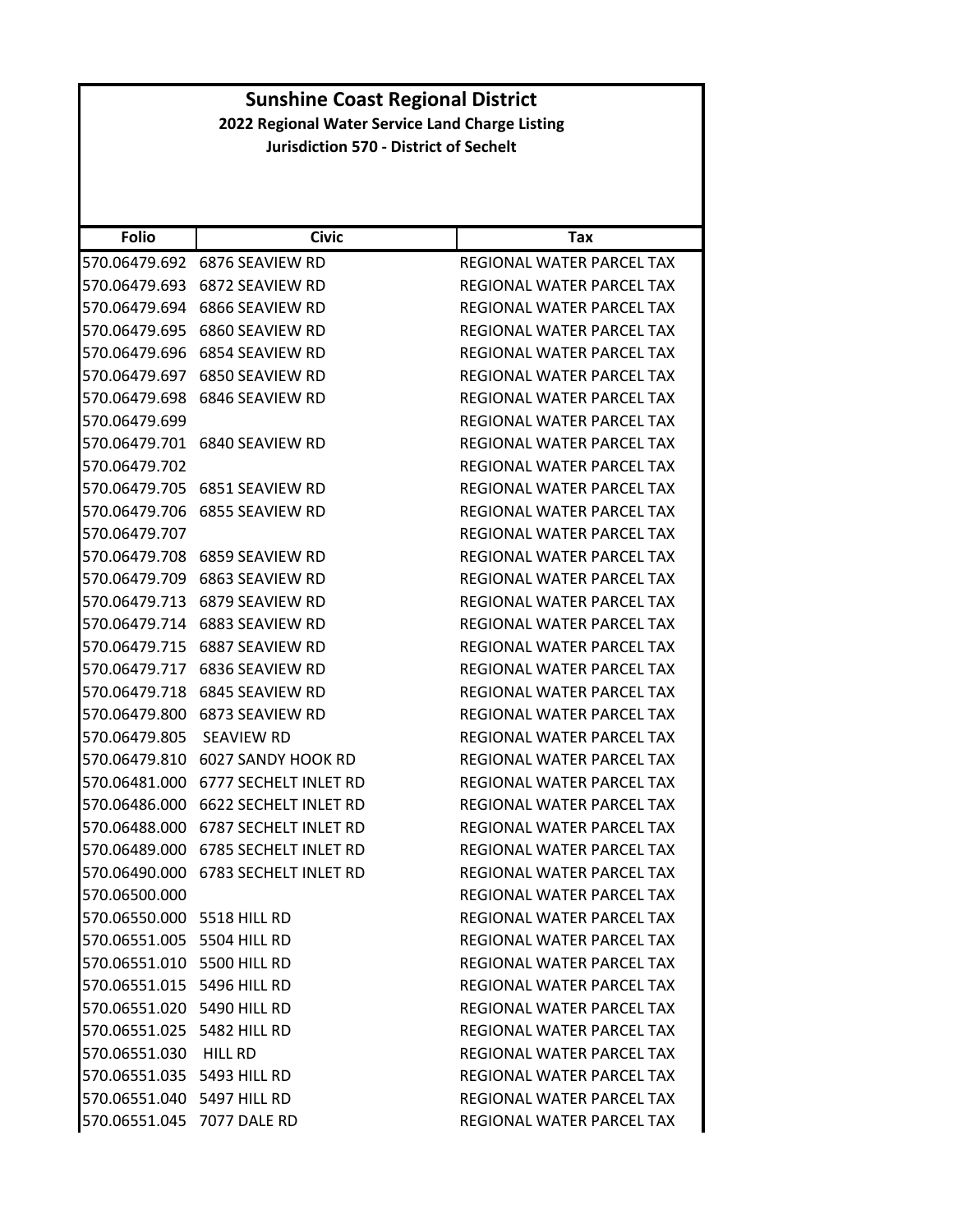| <b>Folio</b>  | <b>Civic</b>                | Tax                              |
|---------------|-----------------------------|----------------------------------|
| 570.06551.050 | 7073 DALE RD                | REGIONAL WATER PARCEL TAX        |
| 570.06551.055 | <b>7065 DALE RD</b>         | REGIONAL WATER PARCEL TAX        |
| 570.06551.060 | 5527 HILL RD                | REGIONAL WATER PARCEL TAX        |
| 570.06551.065 | 5515 HILL RD                | REGIONAL WATER PARCEL TAX        |
| 570.06551.070 | 7060 DALE RD                | REGIONAL WATER PARCEL TAX        |
| 570.06551.075 | <b>7064 DALE RD</b>         | REGIONAL WATER PARCEL TAX        |
| 570.06551.080 | <b>7068 DALE RD</b>         | <b>REGIONAL WATER PARCEL TAX</b> |
| 570.06551.085 | <b>7074 DALE RD</b>         | REGIONAL WATER PARCEL TAX        |
| 570.06551.090 |                             | REGIONAL WATER PARCEL TAX        |
| 570.06552.005 | 7129 DALE RD                | REGIONAL WATER PARCEL TAX        |
| 570.06552.010 | DALE RD                     | REGIONAL WATER PARCEL TAX        |
| 570.06552.015 | <b>7117 DALE RD</b>         | REGIONAL WATER PARCEL TAX        |
| 570.06552.020 | <b>7107 DALE RD</b>         | REGIONAL WATER PARCEL TAX        |
| 570.06552.025 | 7101 DALE RD                | REGIONAL WATER PARCEL TAX        |
| 570.06552.030 | <b>7095 DALE RD</b>         | <b>REGIONAL WATER PARCEL TAX</b> |
| 570.06552.035 | 7087 DALE RD                | REGIONAL WATER PARCEL TAX        |
| 570.06552.040 | <b>7090 DALE RD</b>         | REGIONAL WATER PARCEL TAX        |
| 570.06552.045 | <b>7098 DALE RD</b>         | REGIONAL WATER PARCEL TAX        |
| 570.06552.050 | 7104 DALE RD                | REGIONAL WATER PARCEL TAX        |
| 570.06552.055 | <b>7110 DALE RD</b>         | REGIONAL WATER PARCEL TAX        |
| 570.06552.060 | <b>7116 DALE RD</b>         | REGIONAL WATER PARCEL TAX        |
| 570.06552.065 | <b>7122 DALE RD</b>         | REGIONAL WATER PARCEL TAX        |
| 570.06552.070 | <b>7128 DALE RD</b>         | REGIONAL WATER PARCEL TAX        |
| 570.06552.075 | SUNSHINE COAST HWY          | REGIONAL WATER PARCEL TAX        |
| 570.06554.000 | 7195 SUNSHINE COAST HWY     | REGIONAL WATER PARCEL TAX        |
| 570.06555.000 | SUNSHINE COAST HWY          | <b>REGIONAL WATER PARCEL TAX</b> |
| 570.06556.005 | 5698 ANNEX RD               | REGIONAL WATER PARCEL TAX        |
| 570.06556.010 | 5674 ANNEX RD               | REGIONAL WATER PARCEL TAX        |
| 570.06556.015 | 5667 ANNEX RD               | REGIONAL WATER PARCEL TAX        |
|               | 570.06556.020 7302 BELLE RD | REGIONAL WATER PARCEL TAX        |
|               | 570.06556.025 7314 BELLE RD | REGIONAL WATER PARCEL TAX        |
|               | 570.06556.030 7318 BELLE RD | REGIONAL WATER PARCEL TAX        |
| 570.06556.035 |                             | REGIONAL WATER PARCEL TAX        |
|               | 570.06556.040 7334 BELLE RD | REGIONAL WATER PARCEL TAX        |
|               | 570.06556.056 7335 BELLE RD | REGIONAL WATER PARCEL TAX        |
|               | 570.06556.057 7325 BELLE RD | REGIONAL WATER PARCEL TAX        |
|               | 570.06556.060 7317 BELLE RD | <b>REGIONAL WATER PARCEL TAX</b> |
|               | 570.06556.065 7313 BELLE RD | REGIONAL WATER PARCEL TAX        |
|               | 570.06556.071 7305 BELLE RD | REGIONAL WATER PARCEL TAX        |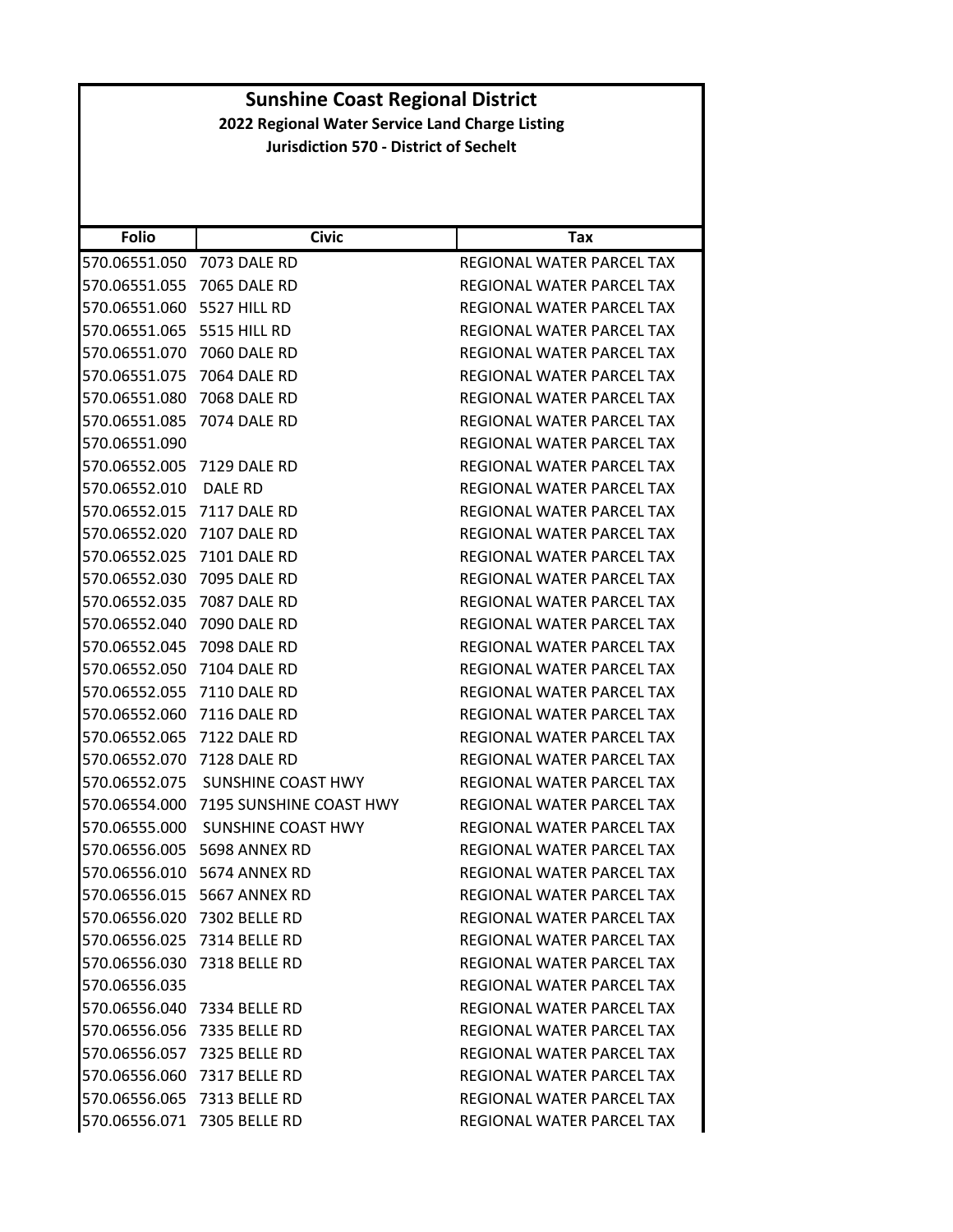| <b>Folio</b>  | <b>Civic</b>                       | Tax                              |
|---------------|------------------------------------|----------------------------------|
|               |                                    |                                  |
| 570.06556.076 | 7297 BELLE RD                      | REGIONAL WATER PARCEL TAX        |
| 570.06556.080 | 7277 BELLE RD                      | REGIONAL WATER PARCEL TAX        |
| 570.06556.085 | 7287 BELLE RD                      | REGIONAL WATER PARCEL TAX        |
| 570.06556.090 | 7295 BEAU RD                       | REGIONAL WATER PARCEL TAX        |
| 570.06556.095 | <b>7311 BEAU RD</b>                | REGIONAL WATER PARCEL TAX        |
| 570.06556.102 | 7333 BEAU RD                       | REGIONAL WATER PARCEL TAX        |
| 570.06556.104 | <b>7319 BEAU RD</b>                | REGIONAL WATER PARCEL TAX        |
| 570.06556.106 | 7332 BEAU RD                       | <b>REGIONAL WATER PARCEL TAX</b> |
| 570.06556.110 | <b>7320 BEAU RD</b>                | REGIONAL WATER PARCEL TAX        |
| 570.06556.115 | 7305 REDROOFFS RD                  | REGIONAL WATER PARCEL TAX        |
| 570.06556.120 | 7301 REDROOFFS RD                  | REGIONAL WATER PARCEL TAX        |
| 570.06556.125 | 5695 ANNEX RD                      | REGIONAL WATER PARCEL TAX        |
| 570.06556.126 | 7309 REDROOFFS RD                  | REGIONAL WATER PARCEL TAX        |
| 570.06556.127 | 7317 REDROOFFS RD                  | REGIONAL WATER PARCEL TAX        |
| 570.06556.128 | 7321 REDROOFFS RD                  | REGIONAL WATER PARCEL TAX        |
| 570.06556.130 | 7322 REDROOFFS RD                  | REGIONAL WATER PARCEL TAX        |
| 570.06556.135 | 7310 REDROOFFS RD                  | REGIONAL WATER PARCEL TAX        |
| 570.06556.140 | 7314 REDROOFFS RD                  | REGIONAL WATER PARCEL TAX        |
| 570.06564.000 | <b>LAMB ISLETS</b>                 | REGIONAL WATER PARCEL TAX        |
| 570.06565.000 | <b>LAMB ISLETS</b>                 | REGIONAL WATER PARCEL TAX        |
| 570.06566.000 | <b>LAMB ISLETS</b>                 | REGIONAL WATER PARCEL TAX        |
| 570.06567.000 | 7515 ISLETS PL                     | REGIONAL WATER PARCEL TAX        |
| 570.06737.025 | 5852 TILLICUM BAY RD               | REGIONAL WATER PARCEL TAX        |
| 570.06737.030 | 5862 TILLICUM BAY RD               | REGIONAL WATER PARCEL TAX        |
| 570.06737.040 | 5882 TILLICUM BAY RD               | REGIONAL WATER PARCEL TAX        |
| 570.06737.050 |                                    | REGIONAL WATER PARCEL TAX        |
| 570.06737.060 |                                    | REGIONAL WATER PARCEL TAX        |
| 570.06737.070 | 5904 TILLICUM BAY RD               | REGIONAL WATER PARCEL TAX        |
| 570.06737.080 | 5910 TILLICUM BAY RD               | <b>REGIONAL WATER PARCEL TAX</b> |
|               | 570.06737.090 5916 TILLICUM BAY RD | <b>REGIONAL WATER PARCEL TAX</b> |
|               | 570.06737.100 5920 TILLICUM BAY RD | REGIONAL WATER PARCEL TAX        |
|               | 570.06737.110 5926 TILLICUM BAY RD | REGIONAL WATER PARCEL TAX        |
|               | 570.06737.120 5934 TILLICUM BAY RD | REGIONAL WATER PARCEL TAX        |
| 570.06737.130 |                                    | REGIONAL WATER PARCEL TAX        |
|               | 570.06737.140 5950 TILLICUM BAY RD | REGIONAL WATER PARCEL TAX        |
|               | 570.06737.150 5952 TILLICUM BAY RD | REGIONAL WATER PARCEL TAX        |
|               | 570.06737.160 5954 TILLICUM BAY RD | REGIONAL WATER PARCEL TAX        |
|               | 570.06737.170 5959 TILLICUM BAY RD | REGIONAL WATER PARCEL TAX        |
|               | 570.06737.180 5955 TILLICUM BAY RD | REGIONAL WATER PARCEL TAX        |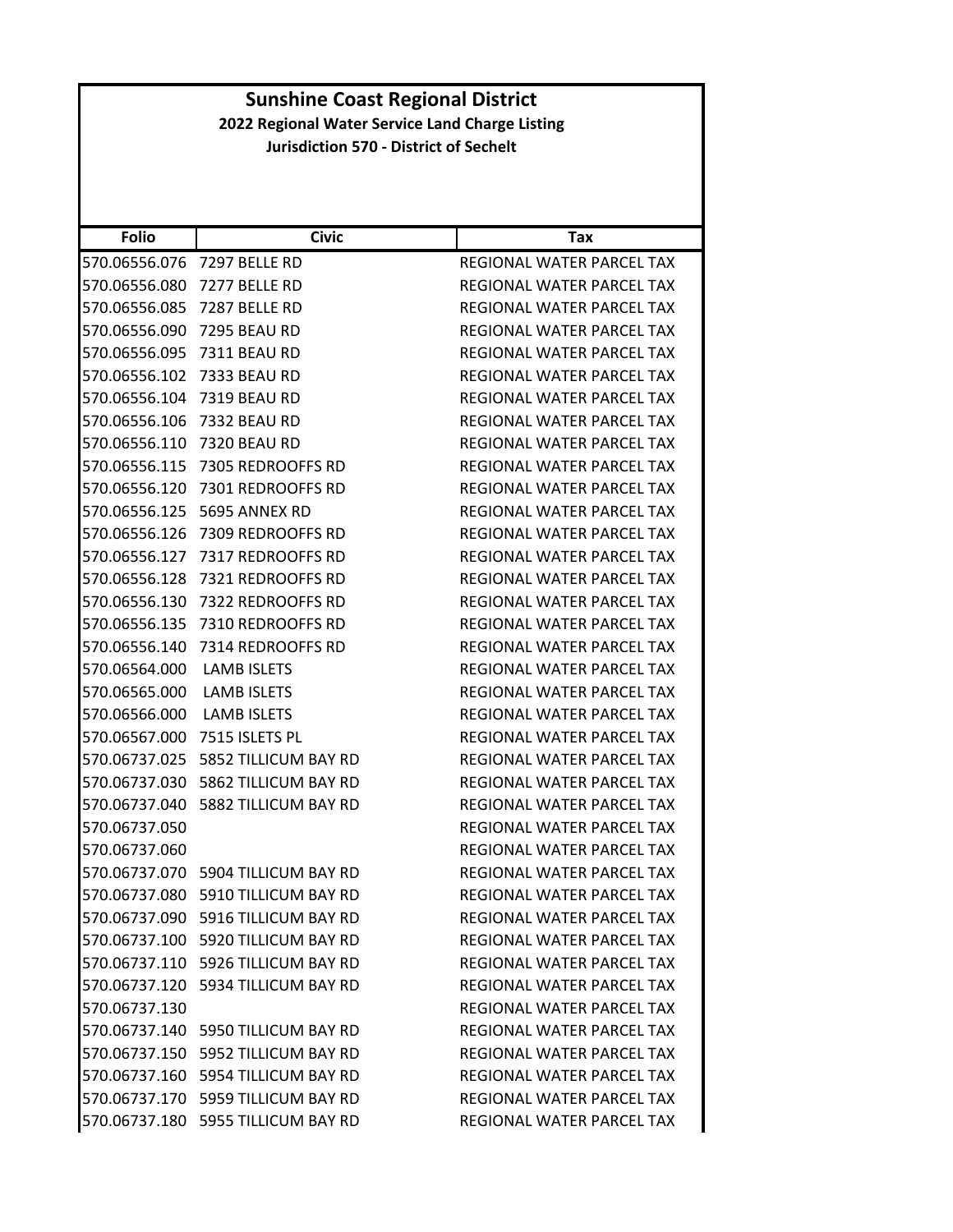| <b>Folio</b>  | <b>Civic</b>                     | Tax                              |
|---------------|----------------------------------|----------------------------------|
| 570.06737.190 |                                  | REGIONAL WATER PARCEL TAX        |
| 570.06738.001 | 4573 HILLTOP RD                  | REGIONAL WATER PARCEL TAX        |
| 570.06738.021 | PORPOISE DR                      | REGIONAL WATER PARCEL TAX        |
| 570.06738.022 | 6969 PORPOISE DR                 | REGIONAL WATER PARCEL TAX        |
| 570.06738.025 | 6991 PORPOISE DR                 | REGIONAL WATER PARCEL TAX        |
| 570.06738.030 | 7007 PORPOISE DR                 | REGIONAL WATER PARCEL TAX        |
| 570.06738.035 |                                  | REGIONAL WATER PARCEL TAX        |
| 570.06738.040 | 7017 PORPOISE DR                 | REGIONAL WATER PARCEL TAX        |
| 570.06738.046 | 7023 PORPOISE DR                 | REGIONAL WATER PARCEL TAX        |
| 570.06738.056 | 7031 PORPOISE DR                 | REGIONAL WATER PARCEL TAX        |
| 570.06738.060 | 7035 PORPOISE DR                 | REGIONAL WATER PARCEL TAX        |
| 570.06738.065 | 7039 PORPOISE DR                 | REGIONAL WATER PARCEL TAX        |
| 570.06738.070 | 7045 PORPOISE DR                 | REGIONAL WATER PARCEL TAX        |
| 570.06738.075 |                                  | REGIONAL WATER PARCEL TAX        |
| 570.06738.080 | 7055 PORPOISE DR                 | REGIONAL WATER PARCEL TAX        |
| 570.06738.085 | 7059 PORPOISE DR                 | REGIONAL WATER PARCEL TAX        |
| 570.06738.090 | 7065 PORPOISE DR                 | REGIONAL WATER PARCEL TAX        |
| 570.06738.095 | 7067 PORPOISE DR                 | REGIONAL WATER PARCEL TAX        |
| 570.06738.100 | 7071 PORPOISE DR                 | REGIONAL WATER PARCEL TAX        |
| 570.06738.101 | 4430 HILLTOP RD                  | REGIONAL WATER PARCEL TAX        |
| 570.06738.103 | 4565 HILLTOP RD                  | REGIONAL WATER PARCEL TAX        |
| 570.06738.104 | 4569 HILLTOP RD                  | REGIONAL WATER PARCEL TAX        |
| 570.06738.106 | 4582 HILLTOP RD                  | REGIONAL WATER PARCEL TAX        |
| 570.06738.107 | <b>6957 PORPOISE DR</b>          | REGIONAL WATER PARCEL TAX        |
| 570.06738.108 | 4557 HILLTOP RD                  | REGIONAL WATER PARCEL TAX        |
| 570.06738.109 |                                  | REGIONAL WATER PARCEL TAX        |
| 570.06738.111 | 4559 HILLTOP RD                  | REGIONAL WATER PARCEL TAX        |
| 570.06738.112 | 4480 HILLTOP RD                  | REGIONAL WATER PARCEL TAX        |
| 570.06738.114 | 6937 PORPOISE DR                 | REGIONAL WATER PARCEL TAX        |
|               | 570.06738.115 6935 PORPOISE DR   | <b>REGIONAL WATER PARCEL TAX</b> |
|               | 570.06738.116 4560 HILLTOP RD    | REGIONAL WATER PARCEL TAX        |
| 570.06738.117 |                                  | REGIONAL WATER PARCEL TAX        |
|               | 570.06738.119 6929 PORPOISE DR   | <b>REGIONAL WATER PARCEL TAX</b> |
|               | 570.06738.121 5948 SANDY HOOK RD | REGIONAL WATER PARCEL TAX        |
| 570.06738.123 |                                  | REGIONAL WATER PARCEL TAX        |
| 570.06738.125 |                                  | REGIONAL WATER PARCEL TAX        |
|               | 570.06738.127 5938 SANDY HOOK RD | REGIONAL WATER PARCEL TAX        |
|               | 570.06738.129 5936 SANDY HOOK RD | <b>REGIONAL WATER PARCEL TAX</b> |
|               | 570.06738.131 5932 SANDY HOOK RD | REGIONAL WATER PARCEL TAX        |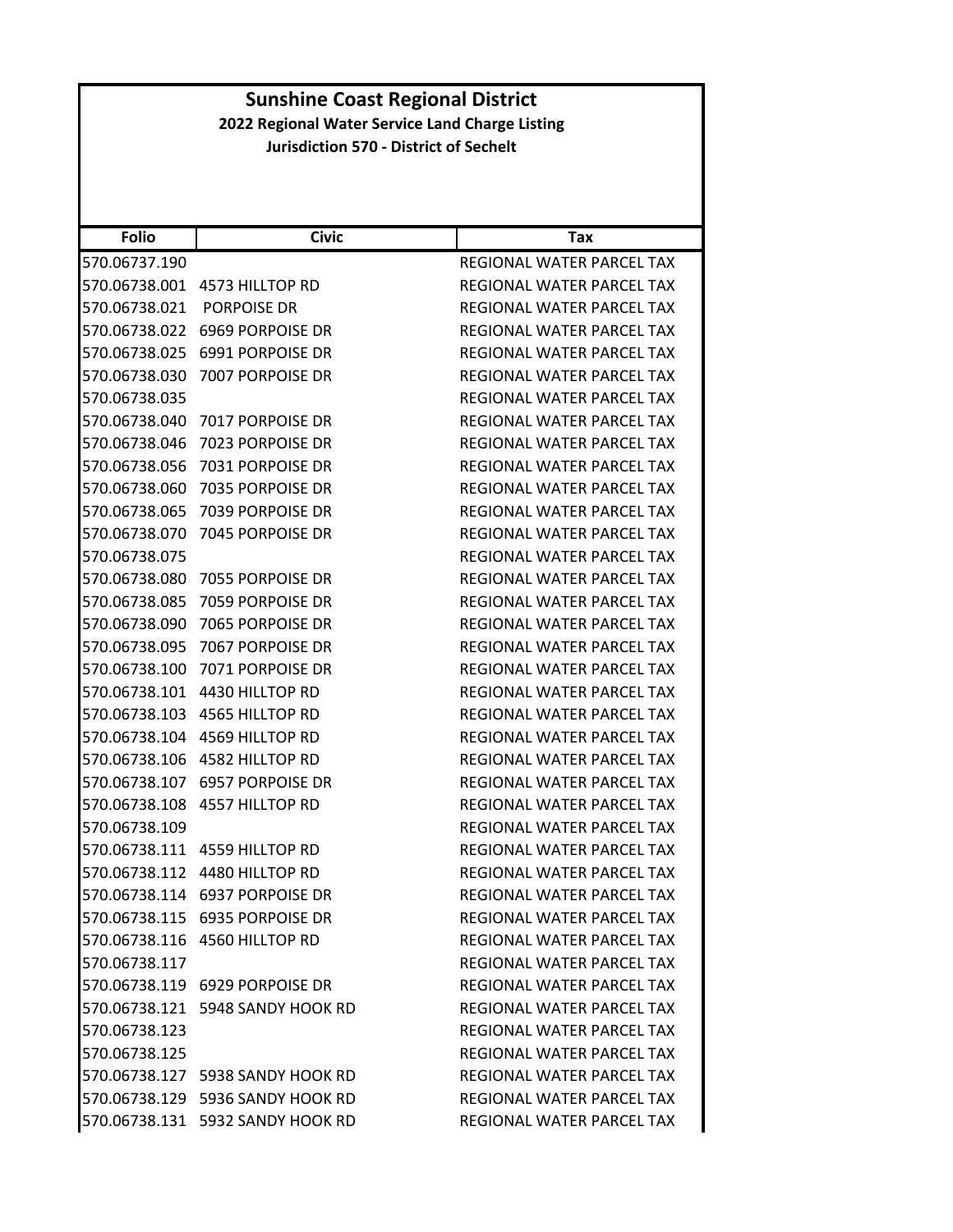| <b>Folio</b>  | <b>Civic</b>                     | Tax                              |
|---------------|----------------------------------|----------------------------------|
| 570.06738.133 | 5926 SANDY HOOK RD               | REGIONAL WATER PARCEL TAX        |
| 570.06738.135 | 5922 SANDY HOOK RD               | REGIONAL WATER PARCEL TAX        |
| 570.06738.137 | 5918 SANDY HOOK RD               | <b>REGIONAL WATER PARCEL TAX</b> |
| 570.06738.139 | 5916 SANDY HOOK RD               | REGIONAL WATER PARCEL TAX        |
| 570.06738.141 |                                  | REGIONAL WATER PARCEL TAX        |
| 570.06738.143 | 5910 SANDY HOOK RD               | REGIONAL WATER PARCEL TAX        |
| 570.06738.145 | 5906 SANDY HOOK RD               | REGIONAL WATER PARCEL TAX        |
| 570.06738.147 |                                  | <b>REGIONAL WATER PARCEL TAX</b> |
|               | 570.06738.152 5900 SANDY HOOK RD | REGIONAL WATER PARCEL TAX        |
| 570.06738.153 | 5896 SANDY HOOK RD               | REGIONAL WATER PARCEL TAX        |
| 570.06738.155 | 5890 SANDY HOOK RD               | REGIONAL WATER PARCEL TAX        |
| 570.06738.157 | 5886 SANDY HOOK RD               | REGIONAL WATER PARCEL TAX        |
| 570.06738.159 |                                  | REGIONAL WATER PARCEL TAX        |
| 570.06738.161 | 5876 SANDY HOOK RD               | REGIONAL WATER PARCEL TAX        |
| 570.06738.163 |                                  | <b>REGIONAL WATER PARCEL TAX</b> |
| 570.06738.165 | 5869 KLAHANIE DR                 | REGIONAL WATER PARCEL TAX        |
| 570.06738.167 | 6936 PORPOISE DR                 | REGIONAL WATER PARCEL TAX        |
| 570.06738.169 | 6940 PORPOISE DR                 | REGIONAL WATER PARCEL TAX        |
| 570.06738.170 |                                  | REGIONAL WATER PARCEL TAX        |
| 570.06738.173 | 6950 PORPOISE DR                 | REGIONAL WATER PARCEL TAX        |
| 570.06738.176 | 6954 PORPOISE DR                 | REGIONAL WATER PARCEL TAX        |
| 570.06738.179 | <b>6968 PORPOISE DR</b>          | REGIONAL WATER PARCEL TAX        |
| 570.06738.181 |                                  | REGIONAL WATER PARCEL TAX        |
| 570.06738.183 |                                  | REGIONAL WATER PARCEL TAX        |
| 570.06738.185 | 6976 PORPOISE DR                 | REGIONAL WATER PARCEL TAX        |
| 570.06738.190 | <b>6982 PORPOISE DR</b>          | REGIONAL WATER PARCEL TAX        |
| 570.06738.191 | <b>6986 PORPOISE DR</b>          | REGIONAL WATER PARCEL TAX        |
| 570.06738.193 | 6990 PORPOISE DR                 | REGIONAL WATER PARCEL TAX        |
| 570.06738.195 | <b>6996 PORPOISE DR</b>          | REGIONAL WATER PARCEL TAX        |
|               | 570.06738.197 5901 KLAHANIE DR   | REGIONAL WATER PARCEL TAX        |
|               | 570.06738.199 5893 KLAHANIE DR   | REGIONAL WATER PARCEL TAX        |
|               | 570.06738.201 5889 KLAHANIE DR   | REGIONAL WATER PARCEL TAX        |
|               | 570.06738.203 5883 KLAHANIE DR   | REGIONAL WATER PARCEL TAX        |
| 570.06738.205 |                                  | REGIONAL WATER PARCEL TAX        |
|               | 570.06738.207 5873 KLAHANIE DR   | REGIONAL WATER PARCEL TAX        |
|               | 570.06738.209 5871 KLAHANIE DR   | REGIONAL WATER PARCEL TAX        |
|               | 570.06738.211 6992 SKANA CRES    | REGIONAL WATER PARCEL TAX        |
|               | 570.06738.213 6998 SKANA CRES    | REGIONAL WATER PARCEL TAX        |
|               | 570.06738.215 7004 SKANA CRES    | REGIONAL WATER PARCEL TAX        |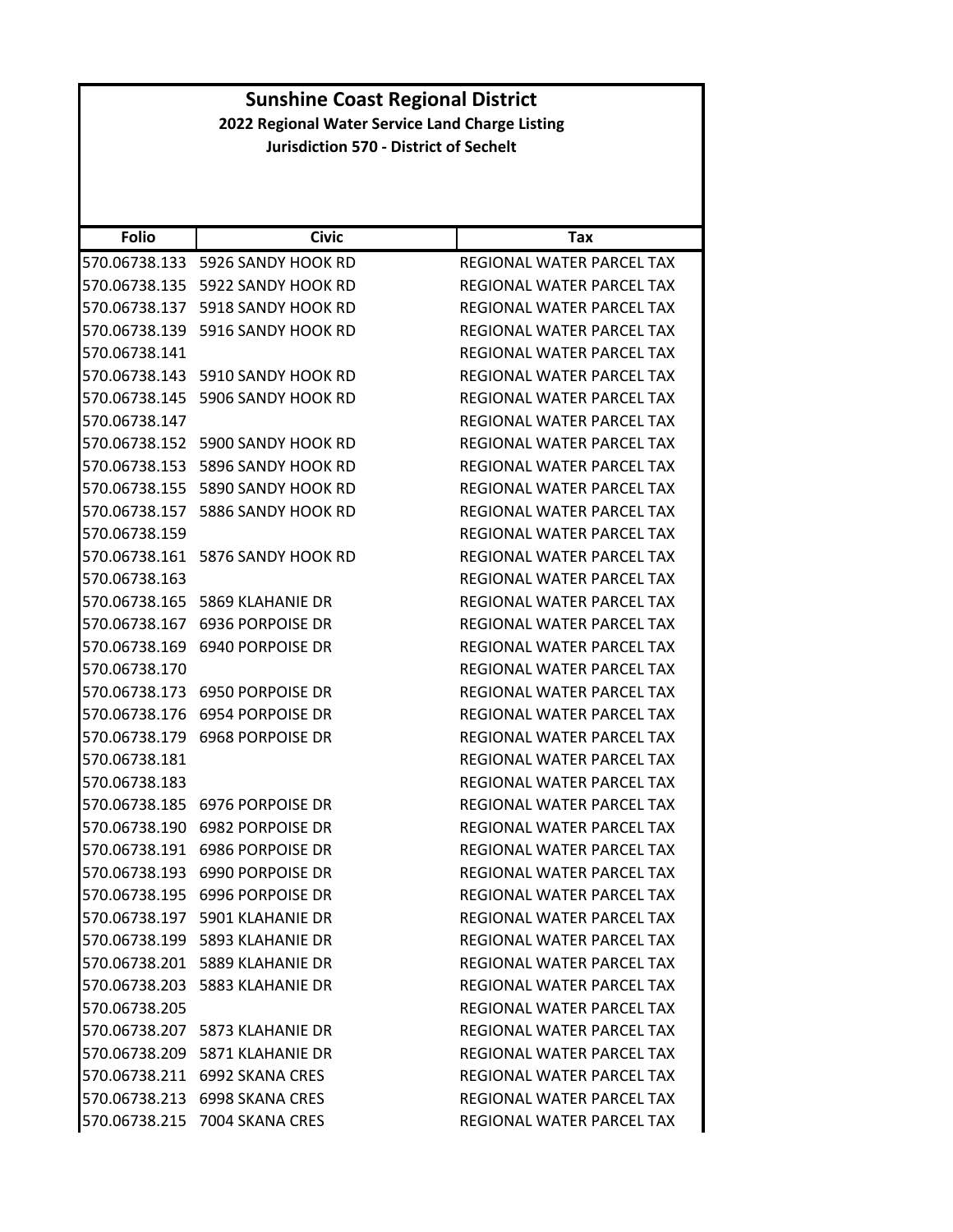| <b>Folio</b>  | <b>Civic</b>                      | Tax                       |
|---------------|-----------------------------------|---------------------------|
| 570.06738.217 | 7010 SKANA CRES                   | REGIONAL WATER PARCEL TAX |
| 570.06738.224 | 5842 SANDY HOOK RD                | REGIONAL WATER PARCEL TAX |
| 570.06738.225 | 7036 SKANA CRES                   | REGIONAL WATER PARCEL TAX |
| 570.06738.227 | 7038 SKANA CRES                   | REGIONAL WATER PARCEL TAX |
| 570.06738.231 | 7039 SKANA CRES                   | REGIONAL WATER PARCEL TAX |
| 570.06738.233 | 7037 SKANA CRES                   | REGIONAL WATER PARCEL TAX |
| 570.06738.235 | 7035 SKANA CRES                   | REGIONAL WATER PARCEL TAX |
| 570.06738.237 | 7027 SKANA CRES                   | REGIONAL WATER PARCEL TAX |
| 570.06738.239 | 7021 SKANA CRES                   | REGIONAL WATER PARCEL TAX |
| 570.06738.241 | 7015 SKANA CRES                   | REGIONAL WATER PARCEL TAX |
| 570.06738.243 | <b>SKANA CRES</b>                 | REGIONAL WATER PARCEL TAX |
| 570.06738.245 | 7007 SKANA CRES                   | REGIONAL WATER PARCEL TAX |
| 570.06738.247 | 7003 SKANA CRES                   | REGIONAL WATER PARCEL TAX |
| 570.06738.249 | 5870 KLAHANIE DR                  | REGIONAL WATER PARCEL TAX |
| 570.06738.251 | 5874 KLAHANIE DR                  | REGIONAL WATER PARCEL TAX |
| 570.06738.253 | 5878 KLAHANIE DR                  | REGIONAL WATER PARCEL TAX |
| 570.06738.257 |                                   | REGIONAL WATER PARCEL TAX |
| 570.06738.259 |                                   | REGIONAL WATER PARCEL TAX |
| 570.06738.261 | 5896 KLAHANIE DR                  | REGIONAL WATER PARCEL TAX |
| 570.06738.263 | 7028 PORPOISE DR                  | REGIONAL WATER PARCEL TAX |
| 570.06738.265 | 7030 PORPOISE DR                  | REGIONAL WATER PARCEL TAX |
| 570.06738.267 | 7034 PORPOISE DR                  | REGIONAL WATER PARCEL TAX |
| 570.06738.269 | 7038 PORPOISE DR                  | REGIONAL WATER PARCEL TAX |
| 570.06738.271 | 7042 PORPOISE DR                  | REGIONAL WATER PARCEL TAX |
| 570.06738.273 | 7044 PORPOISE DR                  | REGIONAL WATER PARCEL TAX |
| 570.06738.275 | 7050 PORPOISE DR                  | REGIONAL WATER PARCEL TAX |
| 570.06738.285 | 7066 PORPOISE DR                  | REGIONAL WATER PARCEL TAX |
| 570.06738.287 |                                   | REGIONAL WATER PARCEL TAX |
| 570.06738.289 |                                   | REGIONAL WATER PARCEL TAX |
|               | 570.06738.291 7072 PORPOISE DR    | REGIONAL WATER PARCEL TAX |
|               | 570.06738.300 7040 SKANA CRES     | REGIONAL WATER PARCEL TAX |
|               | 570.06738.305 A-7056 PORPOISE DR  | REGIONAL WATER PARCEL TAX |
|               | 570.06738.310 B-7056 PORPOISE DR  | REGIONAL WATER PARCEL TAX |
|               | 570.06738.501 5950 SKOOKUMCHUK RD | REGIONAL WATER PARCEL TAX |
|               | 570.06738.504 5946 SKOOKUMCHUK RD | REGIONAL WATER PARCEL TAX |
|               | 570.06738.506 5941 SANDY HOOK RD  | REGIONAL WATER PARCEL TAX |
| 570.06738.508 |                                   | REGIONAL WATER PARCEL TAX |
|               | 570.06738.510 5933 SANDY HOOK RD  | REGIONAL WATER PARCEL TAX |
| 570.06738.512 |                                   | REGIONAL WATER PARCEL TAX |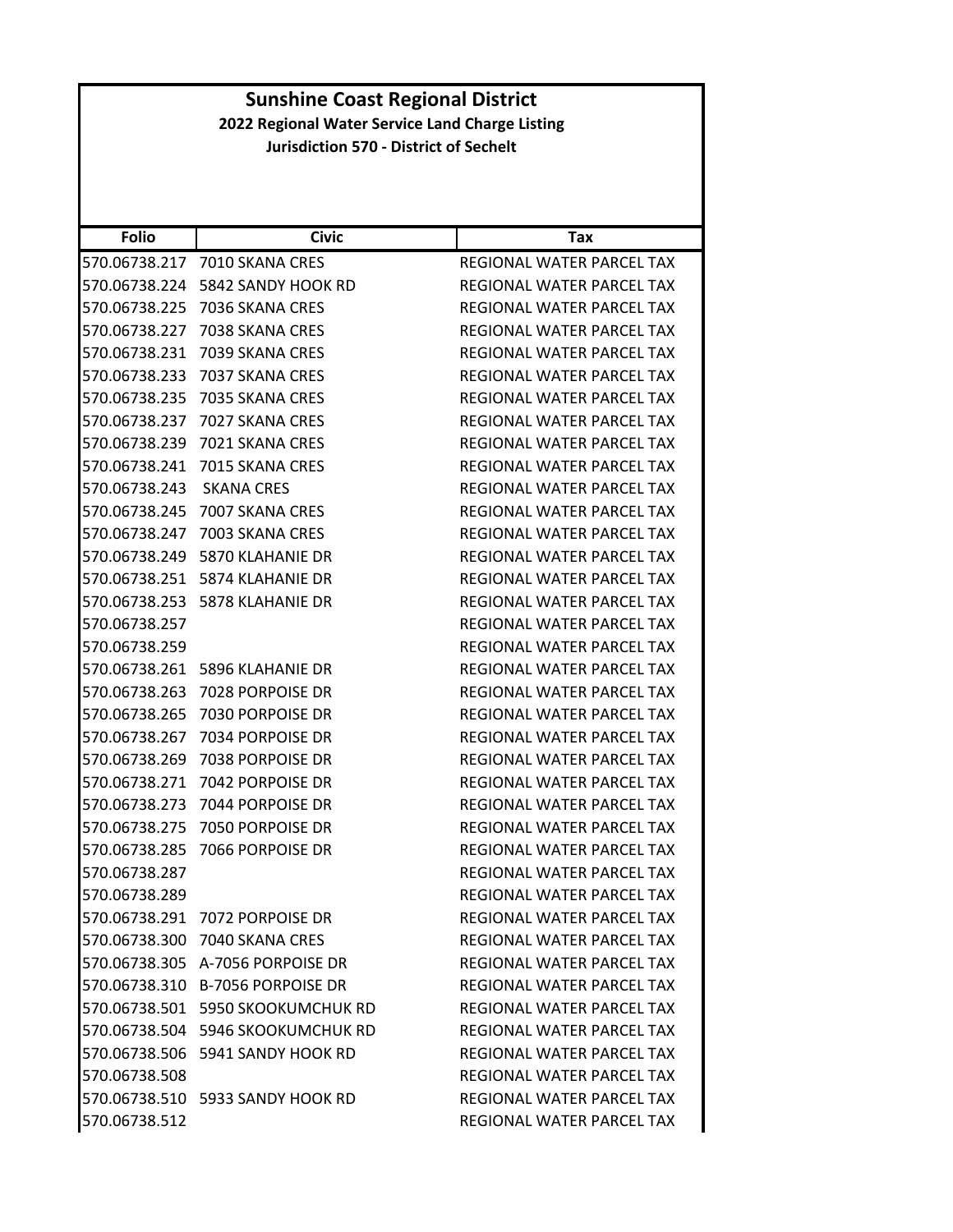| <b>Sunshine Coast Regional District</b>         |                                               |                                  |  |
|-------------------------------------------------|-----------------------------------------------|----------------------------------|--|
| 2022 Regional Water Service Land Charge Listing |                                               |                                  |  |
|                                                 | <b>Jurisdiction 570 - District of Sechelt</b> |                                  |  |
|                                                 |                                               |                                  |  |
|                                                 |                                               |                                  |  |
| <b>Folio</b>                                    | <b>Civic</b>                                  | Tax                              |  |
|                                                 | 570.06738.514 5927 SANDY HOOK RD              | REGIONAL WATER PARCEL TAX        |  |
|                                                 | 570.06738.515    5918 DEERHORN DR             | REGIONAL WATER PARCEL TAX        |  |
|                                                 | 570.06738.516    5925 SANDY HOOK RD           | REGIONAL WATER PARCEL TAX        |  |
| 570.06738.518                                   |                                               | REGIONAL WATER PARCEL TAX        |  |
|                                                 | 570.06738.520 5915 SANDY HOOK RD              | REGIONAL WATER PARCEL TAX        |  |
|                                                 | 570.06738.522 5909 SANDY HOOK RD              | REGIONAL WATER PARCEL TAX        |  |
|                                                 | 570.06738.524 5905 SANDY HOOK RD              | REGIONAL WATER PARCEL TAX        |  |
| 570.06738.526                                   | 5901 SANDY HOOK RD                            | REGIONAL WATER PARCEL TAX        |  |
|                                                 | 570.06738.528 5899 SANDY HOOK RD              | REGIONAL WATER PARCEL TAX        |  |
|                                                 | 570.06738.530 5895 SANDY HOOK RD              | REGIONAL WATER PARCEL TAX        |  |
|                                                 | 570.06738.532 5887 SANDY HOOK RD              | REGIONAL WATER PARCEL TAX        |  |
|                                                 | 570.06738.534 5885 SANDY HOOK RD              | REGIONAL WATER PARCEL TAX        |  |
| 570.06738.536                                   |                                               | REGIONAL WATER PARCEL TAX        |  |
|                                                 | 570.06738.538    5881    SANDY HOOK RD        | REGIONAL WATER PARCEL TAX        |  |
|                                                 | 570.06738.540 5879 SANDY HOOK RD              | REGIONAL WATER PARCEL TAX        |  |
| 570.06738.542                                   | <b>SANDY HOOK RD</b>                          | REGIONAL WATER PARCEL TAX        |  |
| 570.06738.544                                   |                                               | REGIONAL WATER PARCEL TAX        |  |
| 570.06738.546                                   | 5863 SANDY HOOK RD                            | <b>REGIONAL WATER PARCEL TAX</b> |  |
| 570.06738.548                                   |                                               | REGIONAL WATER PARCEL TAX        |  |
|                                                 | 570.06738.550 5851 SANDY HOOK RD              | REGIONAL WATER PARCEL TAX        |  |
|                                                 | 570.06738.552 5814 DEERHORN DR                | REGIONAL WATER PARCEL TAX        |  |
|                                                 | 570.06738.554 5818 DEERHORN DR                | REGIONAL WATER PARCEL TAX        |  |
| 570.06738.556                                   |                                               | REGIONAL WATER PARCEL TAX        |  |
|                                                 | 570.06738.558    5834 DEERHORN DR             | REGIONAL WATER PARCEL TAX        |  |
|                                                 | 570.06738.560 5842 DEERHORN DR                | REGIONAL WATER PARCEL TAX        |  |
|                                                 | 570.06738.562 5852 DEERHORN DR                | REGIONAL WATER PARCEL TAX        |  |
|                                                 | 570.06738.564 5858 DEERHORN DR                | REGIONAL WATER PARCEL TAX        |  |
|                                                 | 570.06738.566 5866 DEERHORN DR                | REGIONAL WATER PARCEL TAX        |  |
| 570.06738.568                                   |                                               | REGIONAL WATER PARCEL TAX        |  |
|                                                 | 570.06738.570 5872 DEERHORN DR                | REGIONAL WATER PARCEL TAX        |  |
|                                                 | 570.06738.572 5876 DEERHORN DR                | REGIONAL WATER PARCEL TAX        |  |
|                                                 | 570.06738.574 5884 DEERHORN DR                | REGIONAL WATER PARCEL TAX        |  |
|                                                 | 570.06738.576 5890 DEERHORN DR                | REGIONAL WATER PARCEL TAX        |  |
|                                                 | 570.06738.578 5898 DEERHORN DR                | REGIONAL WATER PARCEL TAX        |  |
|                                                 | 570.06738.580 5902 DEERHORN DR                | REGIONAL WATER PARCEL TAX        |  |
|                                                 | 570.06738.582 5908 DEERHORN DR                | REGIONAL WATER PARCEL TAX        |  |
|                                                 | 570.06738.584 5912 DEERHORN DR                | REGIONAL WATER PARCEL TAX        |  |
| 570.06738.588                                   |                                               | REGIONAL WATER PARCEL TAX        |  |
|                                                 | 570.06738.590 5932 SKOOKUMCHUK RD             | REGIONAL WATER PARCEL TAX        |  |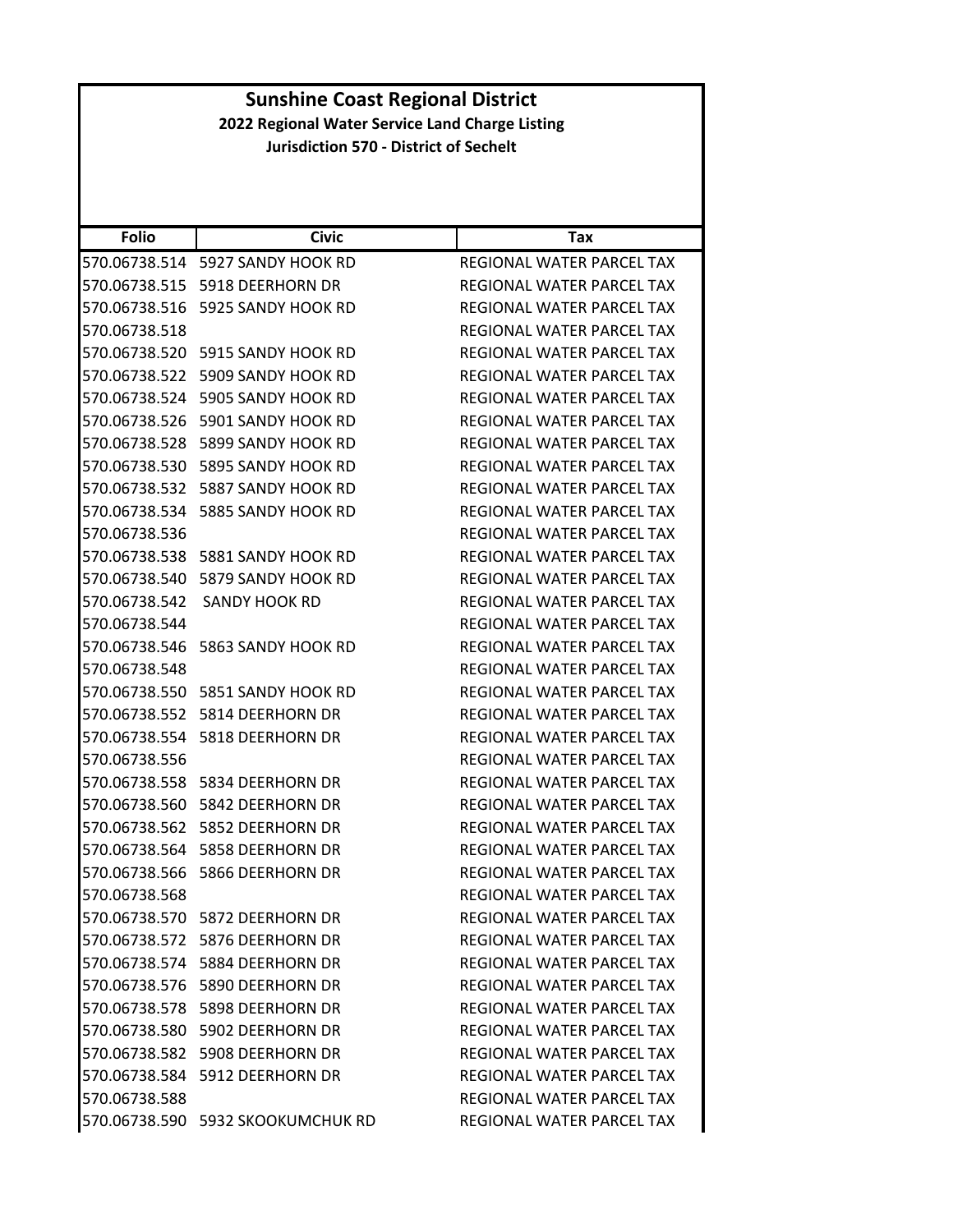| <b>Folio</b>  | <b>Civic</b>                            | Tax                              |
|---------------|-----------------------------------------|----------------------------------|
| 570.06738.592 | 5938 SKOOKUMCHUK RD                     | REGIONAL WATER PARCEL TAX        |
| 570.06738.594 | 5944 SKOOKUMCHUK RD                     | REGIONAL WATER PARCEL TAX        |
| 570.06738.596 | 5948 SKOOKUMCHUK RD                     | REGIONAL WATER PARCEL TAX        |
| 570.06738.598 | 5960 SKOOKUMCHUK RD                     | REGIONAL WATER PARCEL TAX        |
| 570.06738.600 |                                         | REGIONAL WATER PARCEL TAX        |
| 570.06738.602 | 5902 SKOOKUMCHUK RD                     | REGIONAL WATER PARCEL TAX        |
| 570.06738.604 | 5899 DEERHORN DR                        | REGIONAL WATER PARCEL TAX        |
| 570.06738.606 | 5895 DEERHORN DR                        | REGIONAL WATER PARCEL TAX        |
| 570.06738.608 | 5891 DEERHORN DR                        | REGIONAL WATER PARCEL TAX        |
| 570.06738.610 | 5881 DEERHORN DR                        | REGIONAL WATER PARCEL TAX        |
| 570.06738.612 |                                         | REGIONAL WATER PARCEL TAX        |
| 570.06738.614 | 5871 DEERHORN DR                        | REGIONAL WATER PARCEL TAX        |
| 570.06738.616 | 5867 DEERHORN DR                        | REGIONAL WATER PARCEL TAX        |
| 570.06738.618 | 5859 DEERHORN DR                        | <b>REGIONAL WATER PARCEL TAX</b> |
| 570.06738.620 |                                         | REGIONAL WATER PARCEL TAX        |
| 570.06738.622 | 5844 SKOOKUMCHUK RD                     | REGIONAL WATER PARCEL TAX        |
| 570.06738.624 | <b>5802 SKOOKUMCHUK RD</b>              | REGIONAL WATER PARCEL TAX        |
| 570.06738.626 | 5808 SKOOKUMCHUK RD                     | REGIONAL WATER PARCEL TAX        |
| 570.06738.628 | <b>5818 SKOOKUMCHUK RD</b>              | REGIONAL WATER PARCEL TAX        |
| 570.06738.630 | 5852 SKOOKUMCHUK RD                     | REGIONAL WATER PARCEL TAX        |
| 570.06738.632 | 5860 SKOOKUMCHUK RD                     | REGIONAL WATER PARCEL TAX        |
| 570.06738.634 | 5864 SKOOKUMCHUK RD                     | REGIONAL WATER PARCEL TAX        |
| 570.06738.636 | <b>5868 SKOOKUMCHUK RD</b>              | REGIONAL WATER PARCEL TAX        |
| 570.06738.638 | 5870 SKOOKUMCHUK RD                     | REGIONAL WATER PARCEL TAX        |
| 570.06738.640 | <b>5878 SKOOKUMCHUK RD</b>              | REGIONAL WATER PARCEL TAX        |
| 570.06738.642 | 5890 SKOOKUMCHUK RD                     | REGIONAL WATER PARCEL TAX        |
| 570.06738.644 | 5894 SKOOKUMCHUK RD                     | REGIONAL WATER PARCEL TAX        |
| 570.06738.646 |                                         | REGIONAL WATER PARCEL TAX        |
| 570.06738.648 | 5943 SKOOKUMCHUK RD                     | REGIONAL WATER PARCEL TAX        |
|               | 570.06738.650 5937 SKOOKUMCHUK RD       | REGIONAL WATER PARCEL TAX        |
|               | 570.06738.652    5933    SKOOKUMCHUK RD | REGIONAL WATER PARCEL TAX        |
|               | 570.06738.654 5925 SKOOKUMCHUK RD       | REGIONAL WATER PARCEL TAX        |
|               | 570.06738.656    5921 SKOOKUMCHUK RD    | REGIONAL WATER PARCEL TAX        |
|               | 570.06738.658 5917 SKOOKUMCHUK RD       | REGIONAL WATER PARCEL TAX        |
|               | 570.06738.660    5913    SKOOKUMCHUK RD | REGIONAL WATER PARCEL TAX        |
| 570.06738.662 |                                         | REGIONAL WATER PARCEL TAX        |
|               | 570.06738.664 5901 SKOOKUMCHUK RD       | REGIONAL WATER PARCEL TAX        |
| 570.06738.666 | 5897 SKOOKUMCHUK RD                     | REGIONAL WATER PARCEL TAX        |
|               | 570.06738.668 5895 SKOOKUMCHUK RD       | REGIONAL WATER PARCEL TAX        |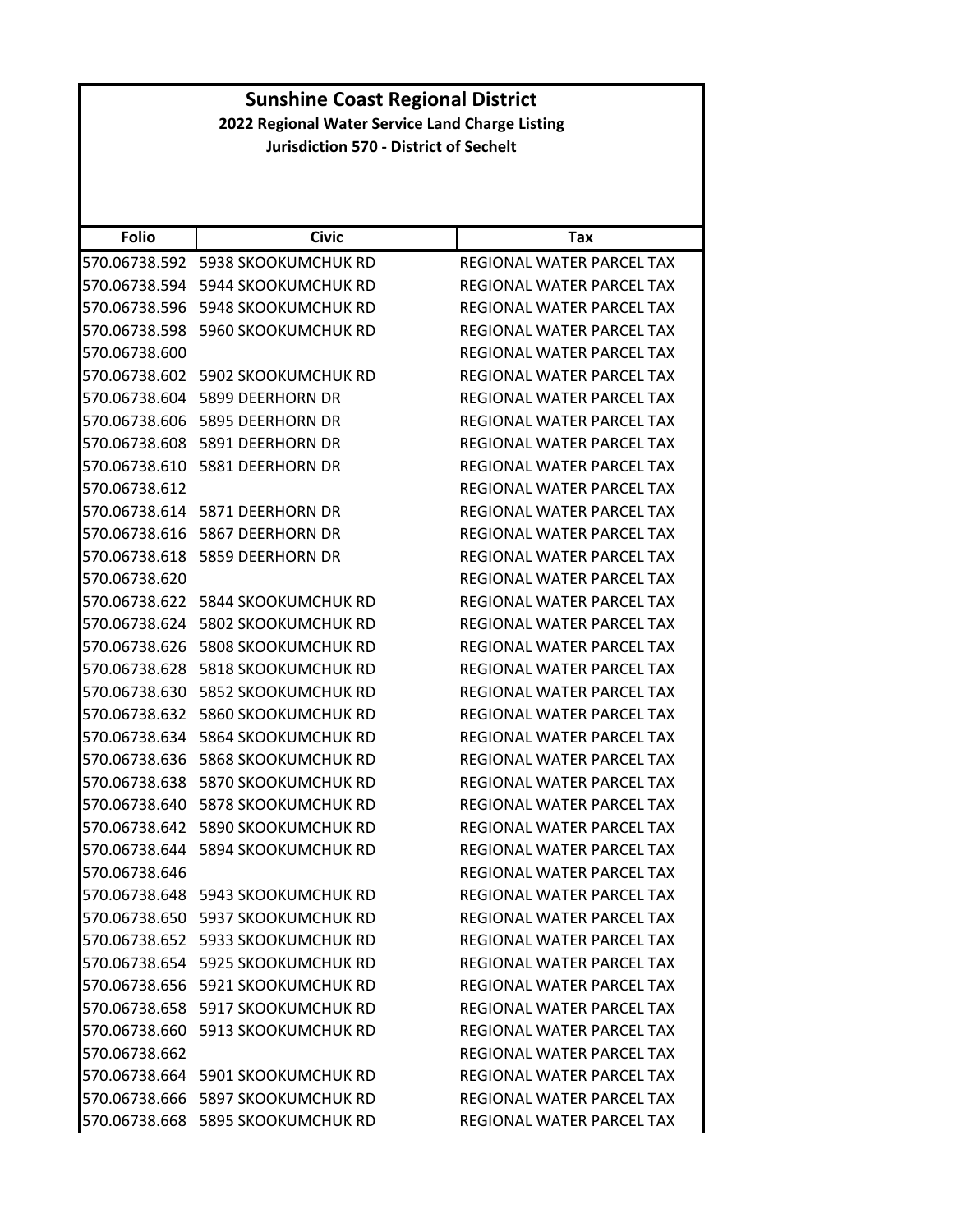| <b>Folio</b>              | <b>Civic</b>                      | Tax                       |
|---------------------------|-----------------------------------|---------------------------|
| 570.06738.670             |                                   | REGIONAL WATER PARCEL TAX |
| 570.06738.672             | 5889 SKOOKUMCHUK RD               | REGIONAL WATER PARCEL TAX |
| 570.06738.674             | <b>5877 SKOOKUMCHUK RD</b>        | REGIONAL WATER PARCEL TAX |
| 570.06738.676             | 5873 SKOOKUMCHUK RD               | REGIONAL WATER PARCEL TAX |
| 570.06738.678             | 5867 SKOOKUMCHUK RD               | REGIONAL WATER PARCEL TAX |
| 570.06738.680             | 5863 SKOOKUMCHUK RD               | REGIONAL WATER PARCEL TAX |
| 570.06738.682             |                                   | REGIONAL WATER PARCEL TAX |
| 570.06738.684             | 5851 SKOOKUMCHUK RD               | REGIONAL WATER PARCEL TAX |
| 570.06738.686             | 5847 SKOOKUMCHUK RD               | REGIONAL WATER PARCEL TAX |
| 570.06738.688             | 6947 MT RICHARDSON RD             | REGIONAL WATER PARCEL TAX |
| 570.06738.690             | 6929 MOUNT RICHARDSON RD          | REGIONAL WATER PARCEL TAX |
| 570.06738.692             | 6921 MOUNT RICHARDSON RD          | REGIONAL WATER PARCEL TAX |
| 570.06738.694             | 6915 MT RICHARDSON RD             | REGIONAL WATER PARCEL TAX |
| 570.06738.696             | <b>6907 MOUNT RICHARDSON RD</b>   | REGIONAL WATER PARCEL TAX |
| 570.06738.698             | 6905 MOUNT RICHARDSON RD          | REGIONAL WATER PARCEL TAX |
| 570.06738.700             | 6901 MOUNT RICHARDSON RD          | REGIONAL WATER PARCEL TAX |
| 570.06738.702             | 6895 MOUNT RICHARDSON RD          | REGIONAL WATER PARCEL TAX |
| 570.06738.704             | <b>6896 MT RICHARDSON RD</b>      | REGIONAL WATER PARCEL TAX |
| 570.06738.706             | 6912 MT RICHARDSON RD             | REGIONAL WATER PARCEL TAX |
| 570.06738.708             | 6916 MT RICHARDSON RD             | REGIONAL WATER PARCEL TAX |
| 570.06738.710             | 6924 MT RICHARDSON RD             | REGIONAL WATER PARCEL TAX |
| 570.06738.712             | 6930 MOUNT RICHARDSON RD          | REGIONAL WATER PARCEL TAX |
| 570.06738.714             |                                   | REGIONAL WATER PARCEL TAX |
| 570.06738.716             | 5819 FOREST RD                    | REGIONAL WATER PARCEL TAX |
| 570.06738.718             | 5815 FOREST RD                    | REGIONAL WATER PARCEL TAX |
| 570.06738.720             | 5814 FOREST RD                    | REGIONAL WATER PARCEL TAX |
| 570.06738.722             | 6934 MT RICHARDSON RD             | REGIONAL WATER PARCEL TAX |
| 570.06738.724             | 6940 MOUNT RICHARDSON RD          | REGIONAL WATER PARCEL TAX |
| 570.06738.726             | 6946 MOUNT RICHARDSON RD          | REGIONAL WATER PARCEL TAX |
|                           | 570.06738.728 5827 SKOOKUMCHUK RD | REGIONAL WATER PARCEL TAX |
|                           | 570.06738.730 5823 SKOOKUMCHUK RD | REGIONAL WATER PARCEL TAX |
|                           | 570.06738.732 5819 SKOOKUMCHUK RD | REGIONAL WATER PARCEL TAX |
| 570.06738.734 5821 BOB RD |                                   | REGIONAL WATER PARCEL TAX |
| 570.06738.736 5820 BOB RD |                                   | REGIONAL WATER PARCEL TAX |
| 570.06738.738             |                                   | REGIONAL WATER PARCEL TAX |
| 570.06738.740 5814 BOB RD |                                   | REGIONAL WATER PARCEL TAX |
|                           | 570.06738.742 5827 DEERHORN DR    | REGIONAL WATER PARCEL TAX |
|                           | 570.06738.744 5821 DEERHORN DR    | REGIONAL WATER PARCEL TAX |
|                           | 570.06738.746 5817 DEERHORN DR    | REGIONAL WATER PARCEL TAX |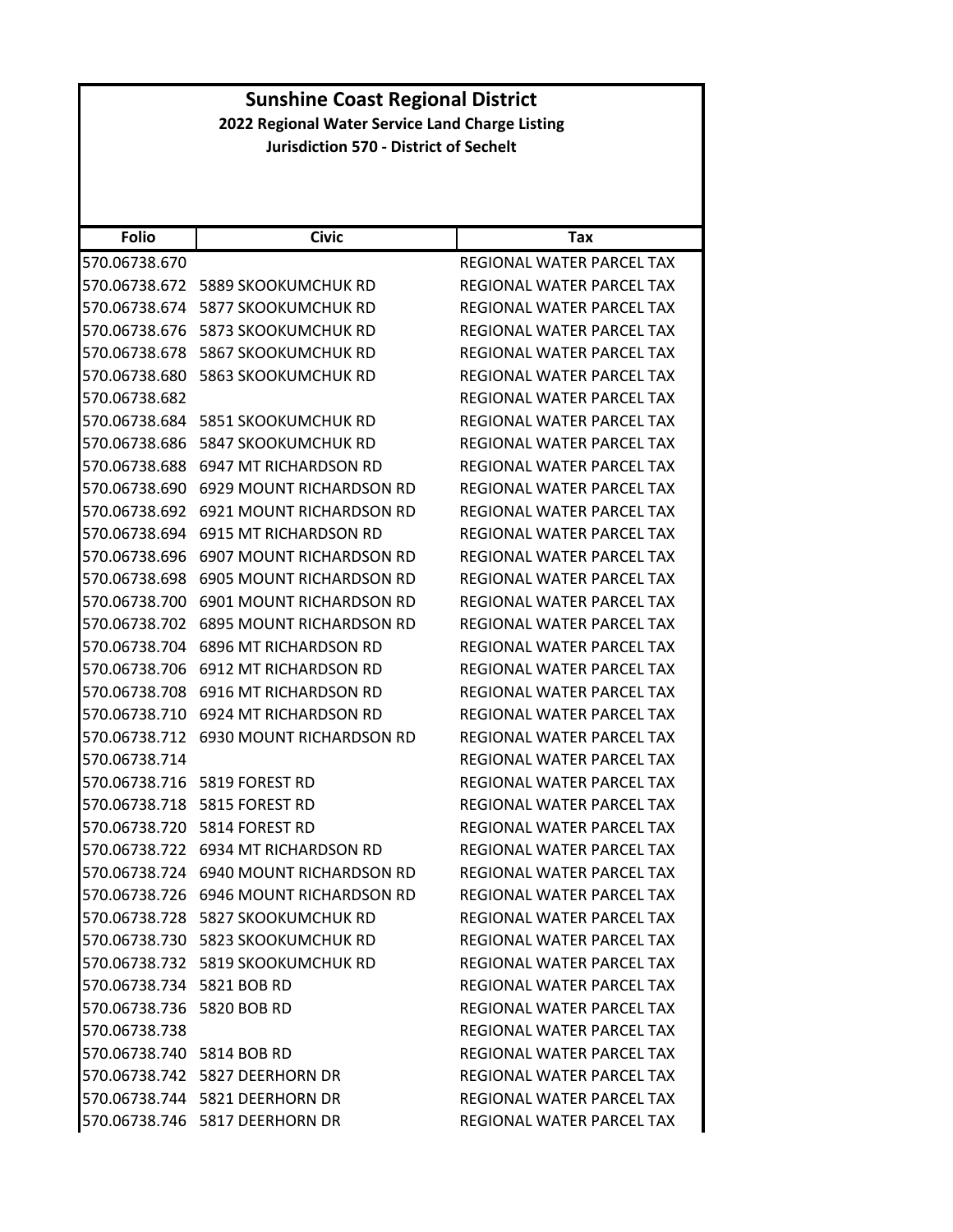| <b>Folio</b>  | <b>Civic</b>                          | Tax                              |
|---------------|---------------------------------------|----------------------------------|
|               | 570.06738.748    5811 DEERHORN DR     | REGIONAL WATER PARCEL TAX        |
|               | 570.06738.750    5807 DEERHORN DR     | <b>REGIONAL WATER PARCEL TAX</b> |
| 570.06738.752 | 5801 DEERHORN DR                      | REGIONAL WATER PARCEL TAX        |
| 570.06882.901 | 4472 HILLTOP RD                       | REGIONAL WATER PARCEL TAX        |
| 570.06882.902 | 4540 HILLTOP RD                       | REGIONAL WATER PARCEL TAX        |
| 570.06882.903 | 4555 HILLTOP RD                       | <b>REGIONAL WATER PARCEL TAX</b> |
|               | 570.06882.905 4544 HILLTOP RD         | REGIONAL WATER PARCEL TAX        |
| 570.06882.915 | 4494 HILLTOP RD                       | REGIONAL WATER PARCEL TAX        |
|               | 570.06882.925 4566 HILLTOP RD         | REGIONAL WATER PARCEL TAX        |
| 570.06882.930 | 4536 HILLTOP RD                       | REGIONAL WATER PARCEL TAX        |
|               | 570.06882.900 4484 HILLTOP RD         | REGIONAL WATER PARCEL TAX        |
|               | 570.06888.000    5794 NAYLOR RD       | REGIONAL WATER PARCEL TAX        |
|               | 570.06888.050    5784 NAYLOR RD       | REGIONAL WATER PARCEL TAX        |
|               | 570.06888.100 5779 NAYLOR RD          | REGIONAL WATER PARCEL TAX        |
|               | 570.06889.000 5777 NAYLOR RD          | REGIONAL WATER PARCEL TAX        |
|               | 570.06889.100 5775 NAYLOR RD          | REGIONAL WATER PARCEL TAX        |
| 570.06890.000 |                                       | REGIONAL WATER PARCEL TAX        |
|               | 570.06890.100 5769 NAYLOR RD          | <b>REGIONAL WATER PARCEL TAX</b> |
| 570.06891.001 |                                       | REGIONAL WATER PARCEL TAX        |
| 570.06891.100 |                                       | REGIONAL WATER PARCEL TAX        |
|               | 570.06892.001    5757 NAYLOR RD       | REGIONAL WATER PARCEL TAX        |
| 570.06892.100 |                                       | REGIONAL WATER PARCEL TAX        |
|               | 570.06893.000 5751 NAYLOR RD          | REGIONAL WATER PARCEL TAX        |
|               | 570.06893.100 5747 NAYLOR RD          | REGIONAL WATER PARCEL TAX        |
|               | 570.06894.000 5741 NAYLOR RD          | REGIONAL WATER PARCEL TAX        |
| 570.06894.100 |                                       | REGIONAL WATER PARCEL TAX        |
|               | 570.06895.000    5735 NAYLOR RD       | REGIONAL WATER PARCEL TAX        |
| 570.06895.100 |                                       | REGIONAL WATER PARCEL TAX        |
| 570.06896.000 |                                       | REGIONAL WATER PARCEL TAX        |
|               | 570.06896.100 5723 NAYLOR RD          | REGIONAL WATER PARCEL TAX        |
|               | 570.06897.000 5719 NAYLOR RD          | REGIONAL WATER PARCEL TAX        |
|               | 570.06897.110 5715 NAYLOR RD          | REGIONAL WATER PARCEL TAX        |
|               | 570.06897.120    5712 TILLICUM BAY RD | REGIONAL WATER PARCEL TAX        |
|               | 570.06898.000    5758 NAYLOR RD       | REGIONAL WATER PARCEL TAX        |
|               | 570.06898.001 5774 NAYLOR RD          | REGIONAL WATER PARCEL TAX        |
|               | 570.06900.100 5822 TILLICUM BAY RD    | REGIONAL WATER PARCEL TAX        |
|               | 570.06901.000 5816 TILLICUM BAY RD    | REGIONAL WATER PARCEL TAX        |
|               | 570.06902.000 5806 TILLICUM BAY RD    | REGIONAL WATER PARCEL TAX        |
| 570.06903.000 |                                       | REGIONAL WATER PARCEL TAX        |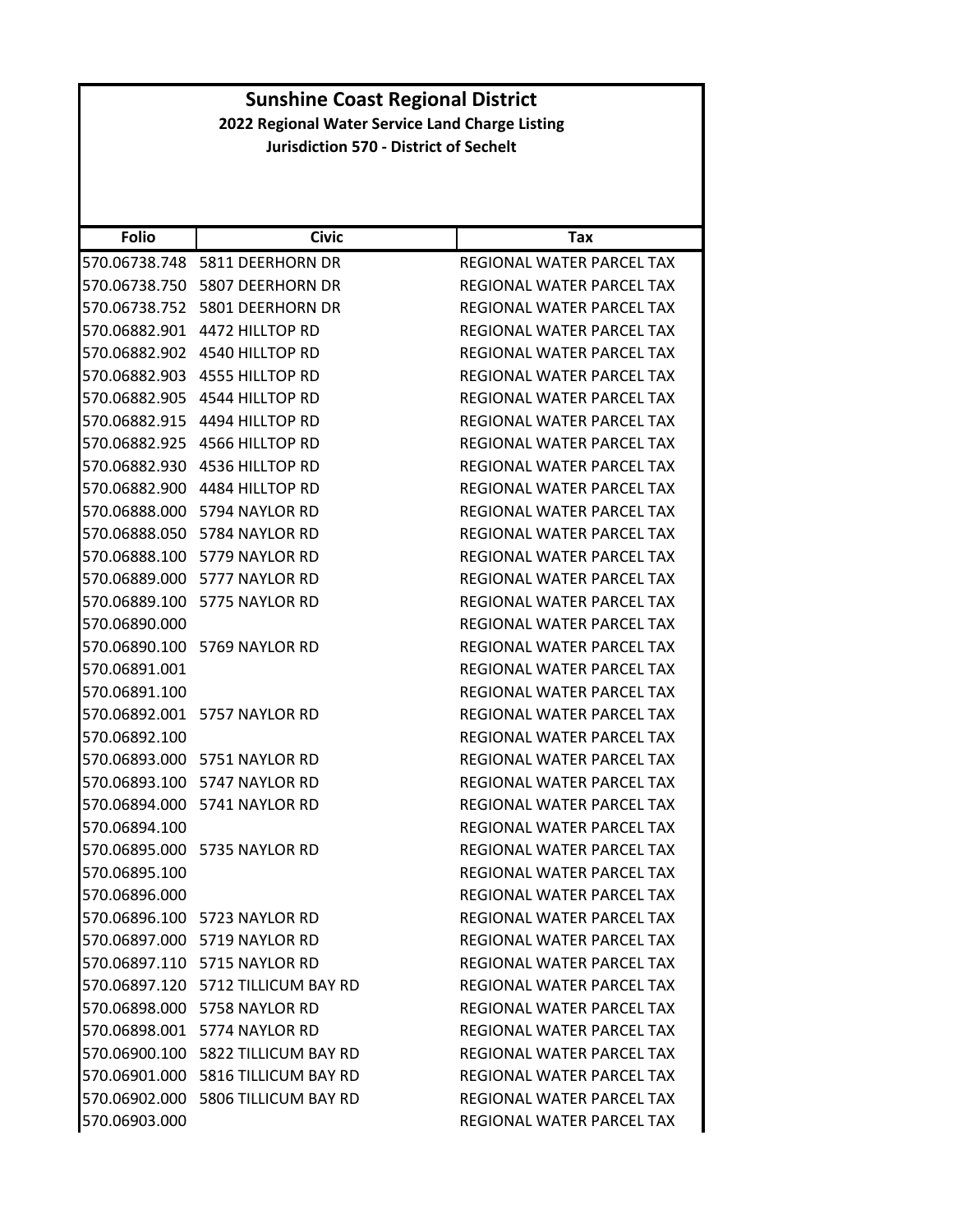| <b>Sunshine Coast Regional District</b>         |                                       |                                  |
|-------------------------------------------------|---------------------------------------|----------------------------------|
| 2022 Regional Water Service Land Charge Listing |                                       |                                  |
| <b>Jurisdiction 570 - District of Sechelt</b>   |                                       |                                  |
|                                                 |                                       |                                  |
|                                                 |                                       |                                  |
| <b>Folio</b>                                    | <b>Civic</b>                          | <b>Tax</b>                       |
|                                                 | 570.06905.000 5695 TILLICUM BAY RD    | REGIONAL WATER PARCEL TAX        |
| 570.06905.100                                   | 7240 SECHELT INLET RD                 | REGIONAL WATER PARCEL TAX        |
| 570.06905.110                                   | 7260 SECHELT INLET RD                 | REGIONAL WATER PARCEL TAX        |
| 570.06905.115                                   | 7250 SECHELT INLET RD                 | REGIONAL WATER PARCEL TAX        |
|                                                 | 570.06905.300 5696 TILLICUM BAY RD    | REGIONAL WATER PARCEL TAX        |
| 570.06905.311                                   | 7263 SECHELT INLET RD                 | REGIONAL WATER PARCEL TAX        |
| 570.06905.312                                   | 5678 TILLICUM BAY RD                  | REGIONAL WATER PARCEL TAX        |
| 570.06905.320                                   | 5750 TILLICUM BAY RD                  | REGIONAL WATER PARCEL TAX        |
| 570.07001.200                                   | 5825 TILLICUM BAY RD                  | REGIONAL WATER PARCEL TAX        |
|                                                 | 570.07001.305 5745 TILLICUM BAY RD    | REGIONAL WATER PARCEL TAX        |
|                                                 | 570.07001.325    5751 TILLICUM BAY RD | REGIONAL WATER PARCEL TAX        |
|                                                 | 570.07001.350 5763 TILLICUM BAY RD    | REGIONAL WATER PARCEL TAX        |
| 570.07001.375                                   | 5775 TILLICUM BAY RD                  | <b>REGIONAL WATER PARCEL TAX</b> |
|                                                 | 570.07001.378 5795 TILLICUM BAY RD    | REGIONAL WATER PARCEL TAX        |
| 570.07001.400                                   | 5809 TILLICUM BAY RD                  | REGIONAL WATER PARCEL TAX        |
|                                                 | 570.07001.401    5821 TILLICUM BAY RD | REGIONAL WATER PARCEL TAX        |
| 570.07002.000                                   |                                       | REGIONAL WATER PARCEL TAX        |
| 570.07006.100                                   | 5707 TILLICUM BAY RD                  | REGIONAL WATER PARCEL TAX        |
|                                                 | 570.07006.105 7163 SECHELT INLET RD   | REGIONAL WATER PARCEL TAX        |
| 570.07006.107                                   | 7147 SECHELT INLET RD                 | REGIONAL WATER PARCEL TAX        |
|                                                 | 570.07006.116 7117 SECHELT INLET RD   | REGIONAL WATER PARCEL TAX        |
|                                                 | 570.07006.117    5935 TILLICUM BAY RD | <b>REGIONAL WATER PARCEL TAX</b> |
| 570.07006.125                                   | 7079 SECHELT INLET RD                 | <b>REGIONAL WATER PARCEL TAX</b> |
|                                                 | 570.07006.127 7071 SECHELT INLET RD   | REGIONAL WATER PARCEL TAX        |
|                                                 | 570.07006.130 7065 SECHELT INLET RD   | REGIONAL WATER PARCEL TAX        |
|                                                 | 570.07006.140 5730 SANDY HOOK RD      | REGIONAL WATER PARCEL TAX        |
|                                                 | 570.07006.146 5758 SANDY HOOK RD      | REGIONAL WATER PARCEL TAX        |
|                                                 | 570.07006.147 5748 SANDY HOOK RD      | REGIONAL WATER PARCEL TAX        |
|                                                 | 570.07006.148 5740 SANDY HOOK RD      | REGIONAL WATER PARCEL TAX        |
|                                                 | 570.07006.150 5770 SANDY HOOK RD      | REGIONAL WATER PARCEL TAX        |
|                                                 | 570.07006.155 5790 SANDY HOOK RD      | REGIONAL WATER PARCEL TAX        |
| 570.07006.160                                   |                                       | REGIONAL WATER PARCEL TAX        |
| 570.07006.170                                   |                                       | REGIONAL WATER PARCEL TAX        |
|                                                 | 570.07006.175 5747 SANDY HOOK RD      | REGIONAL WATER PARCEL TAX        |
|                                                 | 570.07006.180 7125 SECHELT INLET RD   | REGIONAL WATER PARCEL TAX        |
|                                                 | 570.07006.181 5723 SANDY HOOK RD      | REGIONAL WATER PARCEL TAX        |
|                                                 | 570.07006.182 5733 SANDY HOOK RD      | REGIONAL WATER PARCEL TAX        |
|                                                 | 570.07006.183 7135 SECHELT INLET RD   | REGIONAL WATER PARCEL TAX        |
| 570.07006.190                                   | 6979 SECHELT INLET RD                 | REGIONAL WATER PARCEL TAX        |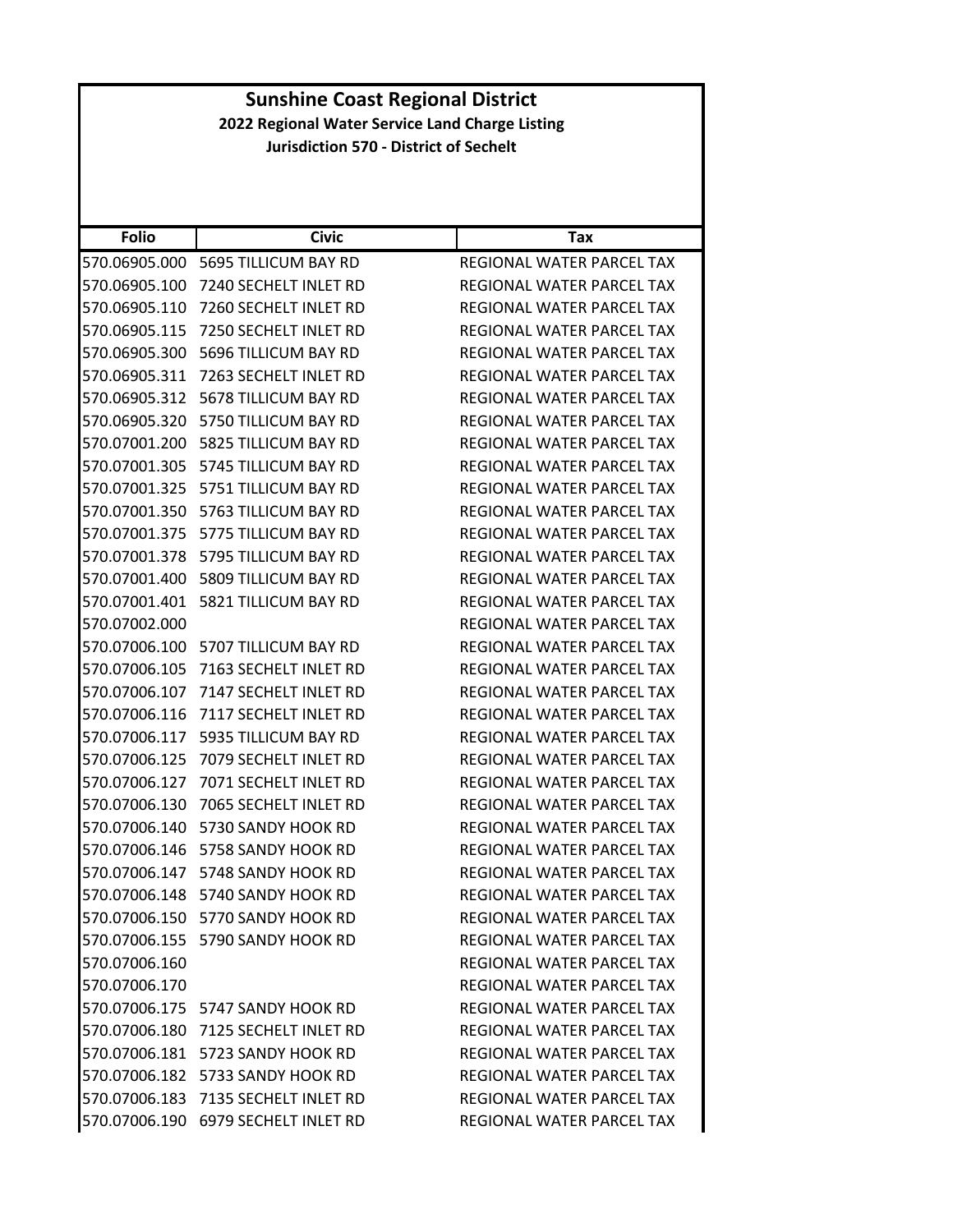|                                                 |                                         | <b>Sunshine Coast Regional District</b> |  |  |
|-------------------------------------------------|-----------------------------------------|-----------------------------------------|--|--|
| 2022 Regional Water Service Land Charge Listing |                                         |                                         |  |  |
| <b>Jurisdiction 570 - District of Sechelt</b>   |                                         |                                         |  |  |
|                                                 |                                         |                                         |  |  |
|                                                 |                                         |                                         |  |  |
| <b>Folio</b>                                    | <b>Civic</b>                            | Tax                                     |  |  |
|                                                 | 570.07006.195 6969 SECHELT INLET RD     |                                         |  |  |
|                                                 | 570.07006.200 5797 SANDY HOOK RD        | REGIONAL WATER PARCEL TAX               |  |  |
|                                                 |                                         | REGIONAL WATER PARCEL TAX               |  |  |
|                                                 | 570.07006.205 SANDY HOOK RD             | <b>REGIONAL WATER PARCEL TAX</b>        |  |  |
| 570.07006.210                                   | 5793 SANDY HOOK RD                      | REGIONAL WATER PARCEL TAX               |  |  |
|                                                 | 570.07006.215 7035 SECHELT INLET RD     | REGIONAL WATER PARCEL TAX               |  |  |
|                                                 | 570.07006.220 5710 SANDY HOOK RD        | REGIONAL WATER PARCEL TAX               |  |  |
|                                                 | 570.07006.225 5945 TILLICUM BAY RD      | <b>REGIONAL WATER PARCEL TAX</b>        |  |  |
|                                                 | 570.07006.230 7103 SECHELT INLET RD     | REGIONAL WATER PARCEL TAX               |  |  |
| 570.07006.235                                   |                                         | <b>REGIONAL WATER PARCEL TAX</b>        |  |  |
|                                                 | 570.07006.240 7005 SECHELT INLET RD     | REGIONAL WATER PARCEL TAX               |  |  |
|                                                 | 570.07006.245 5711 SANDY HOOK RD        | REGIONAL WATER PARCEL TAX               |  |  |
|                                                 | 570.07006.250 5713 SANDY HOOK RD        | REGIONAL WATER PARCEL TAX               |  |  |
|                                                 | 570.09926.101 4757 SUNSHINE COAST HWY   | REGIONAL WATER PARCEL TAX               |  |  |
| 570.29001.000                                   | 5038 LAUREL AVE                         | REGIONAL WATER PARCEL TAX               |  |  |
| 570.29019.150                                   |                                         | REGIONAL WATER PARCEL TAX               |  |  |
|                                                 | 570.52738.001 5995 BEACHGATE LANE       | REGIONAL WATER PARCEL TAX               |  |  |
|                                                 | 570.52738.002 5993 BEACHGATE LANE       | REGIONAL WATER PARCEL TAX               |  |  |
|                                                 | 570.52738.003 5991 BEACHGATE LANE       | REGIONAL WATER PARCEL TAX               |  |  |
|                                                 | 570.52738.004 5989 BEACHGATE LANE       | REGIONAL WATER PARCEL TAX               |  |  |
|                                                 | 570.52738.005 5985 BEACHGATE LANE       | <b>REGIONAL WATER PARCEL TAX</b>        |  |  |
|                                                 | 570.52738.006    5983    BEACHGATE LANE | REGIONAL WATER PARCEL TAX               |  |  |
|                                                 | 570.52738.007 5981 BEACHGATE LANE       | REGIONAL WATER PARCEL TAX               |  |  |
|                                                 | 570.52738.008 5979 BEACHGATE LANE       | REGIONAL WATER PARCEL TAX               |  |  |
|                                                 | 570.52738.009 5980 BEACHGATE LANE       | REGIONAL WATER PARCEL TAX               |  |  |
|                                                 | 570.52738.010 5982 BEACHGATE LANE       | REGIONAL WATER PARCEL TAX               |  |  |
|                                                 | 570.52738.011    5984 BEACHGATE LANE    | REGIONAL WATER PARCEL TAX               |  |  |
|                                                 | 570.52738.012 5986 BEACHGATE LANE       | REGIONAL WATER PARCEL TAX               |  |  |
|                                                 | 570.52738.013 5990 BEACHGATE LANE       | REGIONAL WATER PARCEL TAX               |  |  |
|                                                 | 570.52738.014 5992 BEACHGATE LANE       | REGIONAL WATER PARCEL TAX               |  |  |
|                                                 | 570.52738.015    5994    BEACHGATE LANE | REGIONAL WATER PARCEL TAX               |  |  |
|                                                 | 570.52738.016    5996 BEACHGATE LANE    | REGIONAL WATER PARCEL TAX               |  |  |
|                                                 | 570.52738.017 5998 OLDMILL LANE         | REGIONAL WATER PARCEL TAX               |  |  |
|                                                 | 570.52738.018 5996 OLDMILL LANE         | REGIONAL WATER PARCEL TAX               |  |  |
|                                                 | 570.52738.019 5994 OLDMILL LANE         | REGIONAL WATER PARCEL TAX               |  |  |
|                                                 | 570.52738.020 5992 OLDMILL LANE         | REGIONAL WATER PARCEL TAX               |  |  |
|                                                 | 570.52738.021 5990 OLDMILL LANE         | REGIONAL WATER PARCEL TAX               |  |  |
|                                                 | 570.52738.022 5988 OLDMILL LANE         | REGIONAL WATER PARCEL TAX               |  |  |
|                                                 | 570.52738.023 5986 OLDMILL LANE         | REGIONAL WATER PARCEL TAX               |  |  |
|                                                 |                                         |                                         |  |  |
|                                                 | 570.52738.024 5984 OLDMILL LANE         | REGIONAL WATER PARCEL TAX               |  |  |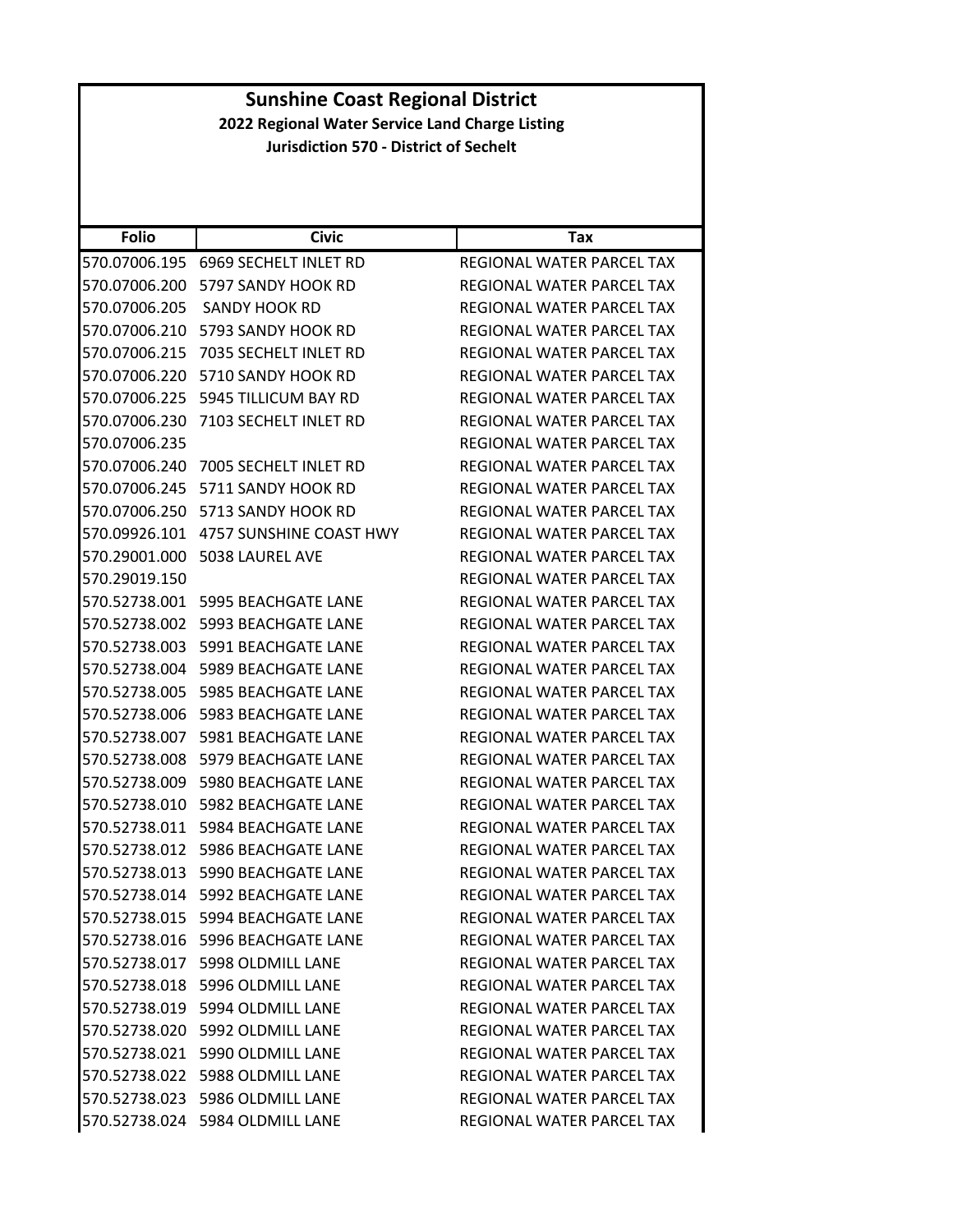| <b>Folio</b>  | <b>Civic</b>                      | Tax                              |
|---------------|-----------------------------------|----------------------------------|
| 570.52738.025 | 5982 OLDMILL LANE                 | REGIONAL WATER PARCEL TAX        |
| 570.52738.026 | 5980 OLDMILL LANE                 | REGIONAL WATER PARCEL TAX        |
| 570.52738.027 | 5978 OLDMILL LANE                 | <b>REGIONAL WATER PARCEL TAX</b> |
| 570.52738.028 | 5977 BEACHGATE LANE               | REGIONAL WATER PARCEL TAX        |
| 570.52738.029 | 5975 BEACHGATE LANE               | REGIONAL WATER PARCEL TAX        |
| 570.52738.030 | 5973 BEACHGATE LANE               | REGIONAL WATER PARCEL TAX        |
| 570.52738.031 | <b>5969 BEACHGATE LANE</b>        | REGIONAL WATER PARCEL TAX        |
| 570.52738.032 | <b>5967 BEACHGATE LANE</b>        | REGIONAL WATER PARCEL TAX        |
| 570.52738.033 | 5965 BEACHGATE LANE               | REGIONAL WATER PARCEL TAX        |
| 570.52738.034 | 5961 BEACHGATE LANE               | REGIONAL WATER PARCEL TAX        |
| 570.52738.035 | 5959 BEACHGATE LANE               | REGIONAL WATER PARCEL TAX        |
| 570.52738.036 | 5957 BEACHGATE LANE               | REGIONAL WATER PARCEL TAX        |
| 570.52738.037 | <b>5945 BEACHGATE LANE</b>        | REGIONAL WATER PARCEL TAX        |
| 570.52738.038 | 5943 BEACHGATE LANE               | REGIONAL WATER PARCEL TAX        |
| 570.52738.039 | <b>5941 BEACHGATE LANE</b>        | <b>REGIONAL WATER PARCEL TAX</b> |
| 570.52738.040 | 5937 BEACHGATE LANE               | <b>REGIONAL WATER PARCEL TAX</b> |
| 570.52738.041 | 5935 BEACHGATE LANE               | REGIONAL WATER PARCEL TAX        |
| 570.52738.042 | 5933 BEACHGATE LANE               | REGIONAL WATER PARCEL TAX        |
| 570.52738.043 | 5954 BEACHGATE LANE               | REGIONAL WATER PARCEL TAX        |
| 570.52738.044 | <b>5956 BEACHGATE LANE</b>        | REGIONAL WATER PARCEL TAX        |
| 570.52738.045 | 5958 BEACHGATE LANE               | REGIONAL WATER PARCEL TAX        |
| 570.52738.046 | 5960 BEACHGATE LANE               | REGIONAL WATER PARCEL TAX        |
| 570.52738.047 | 5962 BEACHGATE LANE               | REGIONAL WATER PARCEL TAX        |
| 570.52738.048 | 5964 BEACHGATE LANE               | REGIONAL WATER PARCEL TAX        |
| 570.52738.049 | <b>5966 BEACHGATE LANE</b>        | REGIONAL WATER PARCEL TAX        |
| 570.52738.050 | <b>5968 BEACHGATE LANE</b>        | REGIONAL WATER PARCEL TAX        |
| 570.52738.051 | 5972 BEACHGATE LANE               | REGIONAL WATER PARCEL TAX        |
| 570.52738.052 | 5974 BEACHGATE LANE               | <b>REGIONAL WATER PARCEL TAX</b> |
| 570.52738.053 | 5976 BEACHGATE LANE               | REGIONAL WATER PARCEL TAX        |
|               | 570.52738.054 5978 BEACHGATE LANE | <b>REGIONAL WATER PARCEL TAX</b> |
|               | 570.52738.055 5976 OLDMILL LANE   | REGIONAL WATER PARCEL TAX        |
|               | 570.52738.056 5974 OLDMILL LANE   | REGIONAL WATER PARCEL TAX        |
|               | 570.52738.057 5972 OLDMILL LANE   | <b>REGIONAL WATER PARCEL TAX</b> |
|               | 570.52738.058 5970 OLDMILL LANE   | REGIONAL WATER PARCEL TAX        |
|               | 570.52738.059 5968 OLDMILL LANE   | REGIONAL WATER PARCEL TAX        |
|               | 570.52738.060 5966 OLDMILL LANE   | REGIONAL WATER PARCEL TAX        |
|               | 570.52738.061 5964 OLDMILL LANE   | REGIONAL WATER PARCEL TAX        |
|               | 570.52738.062 5962 OLDMILL LANE   | REGIONAL WATER PARCEL TAX        |
|               | 570.52738.063 5960 OLDMILL LANE   | REGIONAL WATER PARCEL TAX        |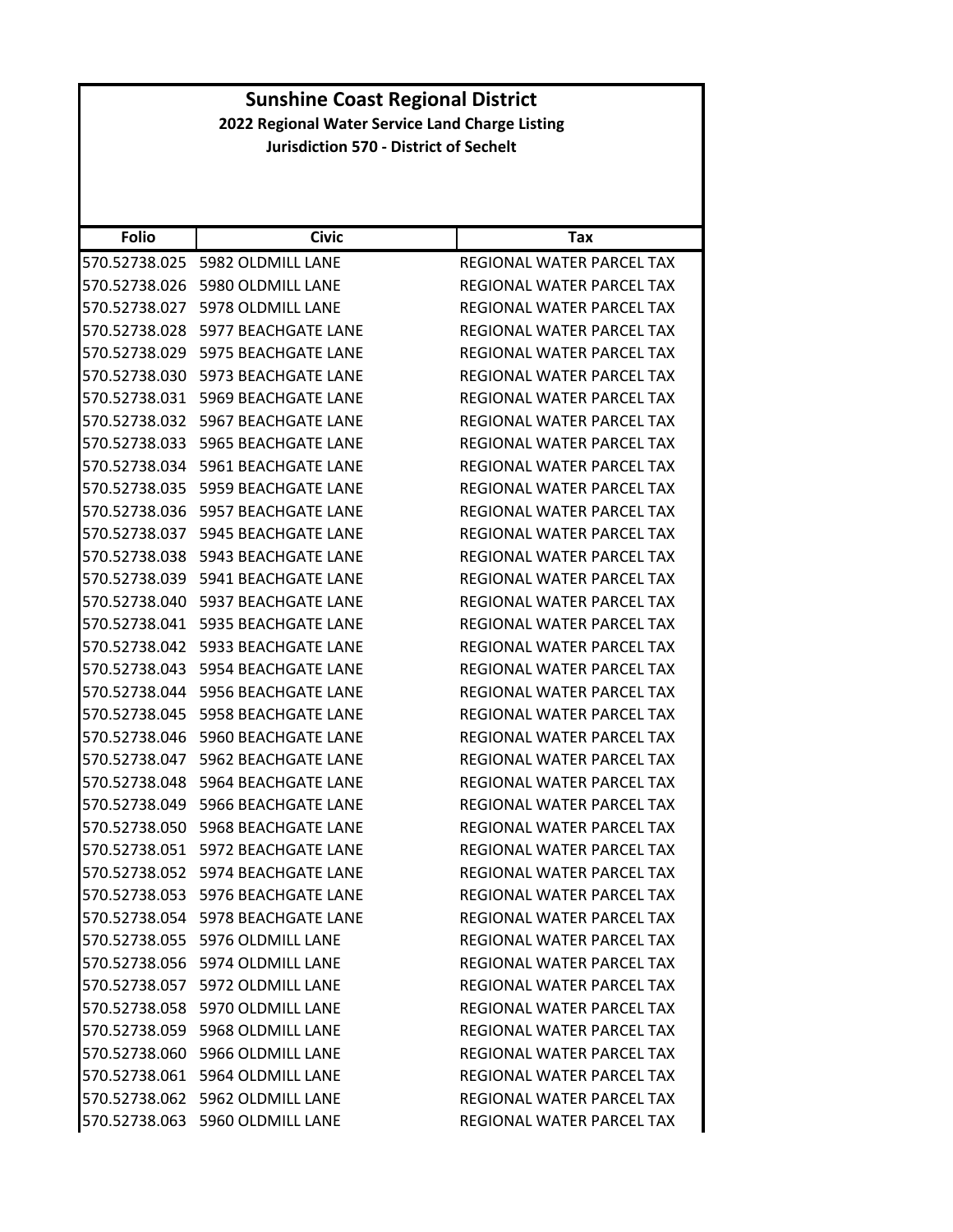| <b>Folio</b>  | <b>Civic</b>                         | Tax                              |
|---------------|--------------------------------------|----------------------------------|
| 570.52738.064 | 5958 OLDMILL LANE                    | REGIONAL WATER PARCEL TAX        |
| 570.52738.065 | 5956 OLDMILL LANE                    | <b>REGIONAL WATER PARCEL TAX</b> |
| 570.52738.066 | 5954 OLDMILL LANE                    | REGIONAL WATER PARCEL TAX        |
| 570.52738.067 | 5927 BEACHGATE LANE                  | REGIONAL WATER PARCEL TAX        |
| 570.52738.068 | 5925 BEACHGATE LANE                  | REGIONAL WATER PARCEL TAX        |
| 570.52738.069 | 5923 BEACHGATE LANE                  | REGIONAL WATER PARCEL TAX        |
| 570.52738.070 | 5921 BEACHGATE LANE                  | REGIONAL WATER PARCEL TAX        |
| 570.52738.071 | 5919 BEACHGATE LANE                  | REGIONAL WATER PARCEL TAX        |
| 570.52738.072 | 5917 BEACHGATE LANE                  | REGIONAL WATER PARCEL TAX        |
| 570.52738.073 | 5915 BEACHGATE LANE                  | REGIONAL WATER PARCEL TAX        |
| 570.52738.074 | 5907 BEACHGATE LANE                  | REGIONAL WATER PARCEL TAX        |
| 570.52738.075 | 5905 BEACHGATE LANE                  | REGIONAL WATER PARCEL TAX        |
| 570.52738.076 | 5903 BEACHGATE LANE                  | REGIONAL WATER PARCEL TAX        |
| 570.52738.077 | 5901 BEACHGATE LANE                  | REGIONAL WATER PARCEL TAX        |
| 570.52738.078 | 5932 BEACHGATE LANE                  | REGIONAL WATER PARCEL TAX        |
| 570.52738.079 | <b>5934 BEACHGATE LANE</b>           | REGIONAL WATER PARCEL TAX        |
| 570.52738.080 | 5936 BEACHGATE LANE                  | REGIONAL WATER PARCEL TAX        |
| 570.52738.081 | <b>5938 BEACHGATE LANE</b>           | REGIONAL WATER PARCEL TAX        |
| 570.52738.082 | 5940 BEACHGATE LANE                  | REGIONAL WATER PARCEL TAX        |
| 570.52738.083 | 5942 BEACHGATE LANE                  | REGIONAL WATER PARCEL TAX        |
| 570.52738.084 | 5944 BEACHGATE LANE                  | REGIONAL WATER PARCEL TAX        |
| 570.52738.085 | 5946 BEACHGATE LANE                  | REGIONAL WATER PARCEL TAX        |
| 570.52738.086 | 5952 OLDMILL LANE                    | REGIONAL WATER PARCEL TAX        |
| 570.52738.087 | 5950 OLDMILL LANE                    | REGIONAL WATER PARCEL TAX        |
| 570.52738.088 | 5948 OLDMILL LANE                    | REGIONAL WATER PARCEL TAX        |
| 570.52738.089 | 5946 OLDMILL LANE                    | REGIONAL WATER PARCEL TAX        |
| 570.52738.090 | 5944 OLDMILL LANE                    | REGIONAL WATER PARCEL TAX        |
| 570.52738.091 | 5942 OLDMILL LANE                    | REGIONAL WATER PARCEL TAX        |
| 570.52738.092 | 5940 OLDMILL LANE                    | REGIONAL WATER PARCEL TAX        |
|               | 570.52738.093 5938 OLDMILL LANE      | REGIONAL WATER PARCEL TAX        |
|               | 570.52738.094 5936 OLDMILL LANE      | REGIONAL WATER PARCEL TAX        |
|               | 570.52738.095    5934 OLDMILL LANE   | <b>REGIONAL WATER PARCEL TAX</b> |
|               | 570.52738.096    5932 OLDMILL LANE   | REGIONAL WATER PARCEL TAX        |
|               | 570.52738.097 5930 OLDMILL LANE      | REGIONAL WATER PARCEL TAX        |
|               | 570.52738.098 5922 BEACHGATE LANE    | REGIONAL WATER PARCEL TAX        |
|               | 570.52738.099 5924 BEACHGATE LANE    | REGIONAL WATER PARCEL TAX        |
|               | 570.52738.100 5926 BEACHGATE LANE    | REGIONAL WATER PARCEL TAX        |
|               | 570.52738.101    5928 BEACHGATE LANE | REGIONAL WATER PARCEL TAX        |
|               | 570.52738.102 5928 OLDMILL LANE      | REGIONAL WATER PARCEL TAX        |